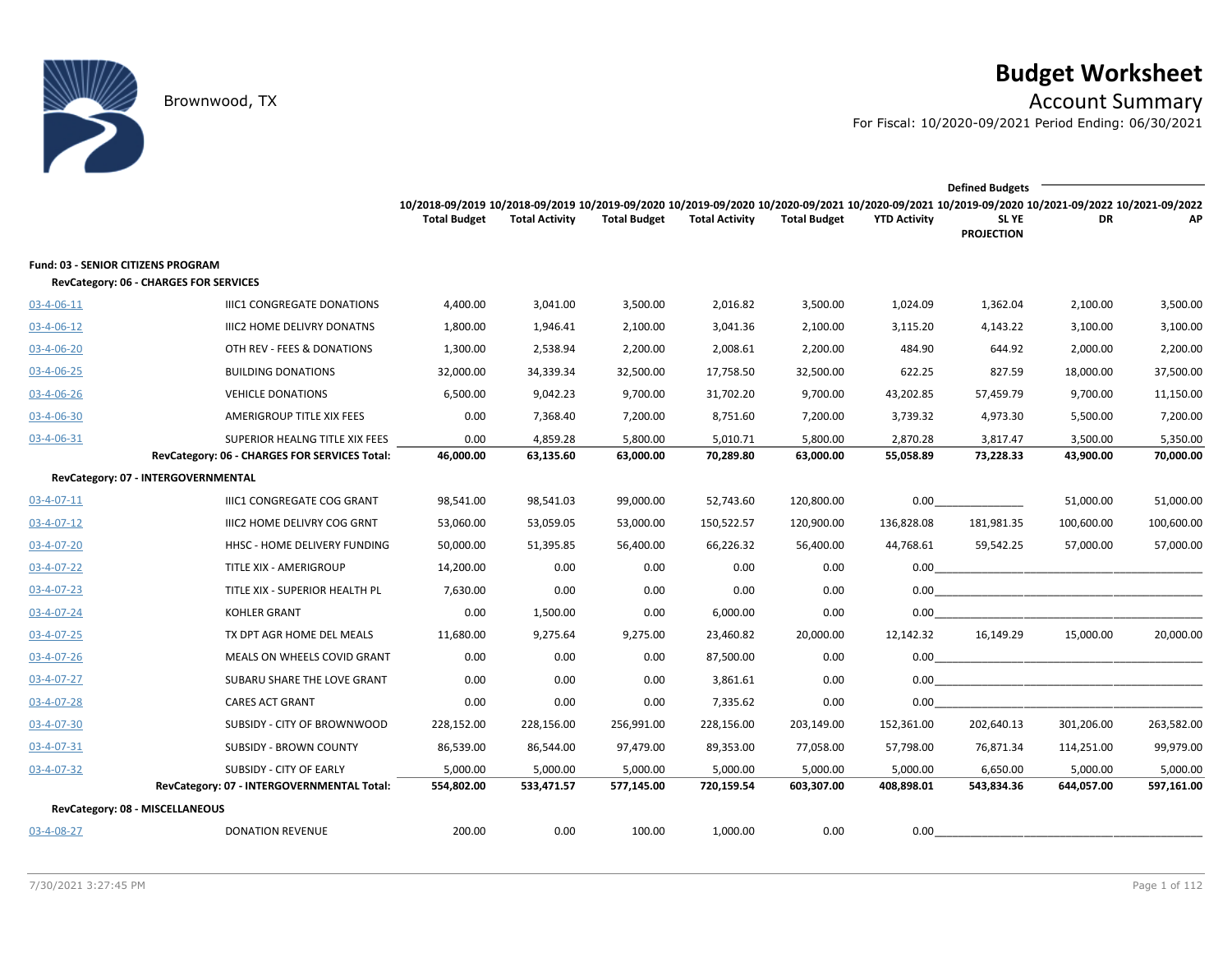|            |                                                                   |                     |                       |                     |                       |                     |                     | <b>Defined Budgets</b><br>10/2018-09/2019 10/2018-09/2019 10/2019-09/2020 10/2019-09/2020 10/2020-09/2021 10/2020-09/2021 10/2019-09/2020 10/2021-09/2022 10/2021-09/2022 |      |      |
|------------|-------------------------------------------------------------------|---------------------|-----------------------|---------------------|-----------------------|---------------------|---------------------|---------------------------------------------------------------------------------------------------------------------------------------------------------------------------|------|------|
|            |                                                                   | <b>Total Budget</b> | <b>Total Activity</b> | <b>Total Budget</b> | <b>Total Activity</b> | <b>Total Budget</b> | <b>YTD Activity</b> | <b>SLYE</b><br><b>PROJECTION</b>                                                                                                                                          | DR.  | AP.  |
| 03-4-08-30 | TRANSFER IN FROM UTILITY FUND                                     | 0.00                | 42,000.00             | 0.00                | 0.00                  | 0.00                | 0.00                |                                                                                                                                                                           |      |      |
| 03-4-08-47 | <b>OVERS AND SHORTS</b><br>RevCategory: 08 - MISCELLANEOUS Total: | 0.00<br>200.00      | 24.39<br>42,024.39    | 0.00<br>100.00      | 5.90<br>1,005.90      | 0.00<br>0.00        | 6.10<br>6.10        | 8.11<br>8.11                                                                                                                                                              | 0.00 | 0.00 |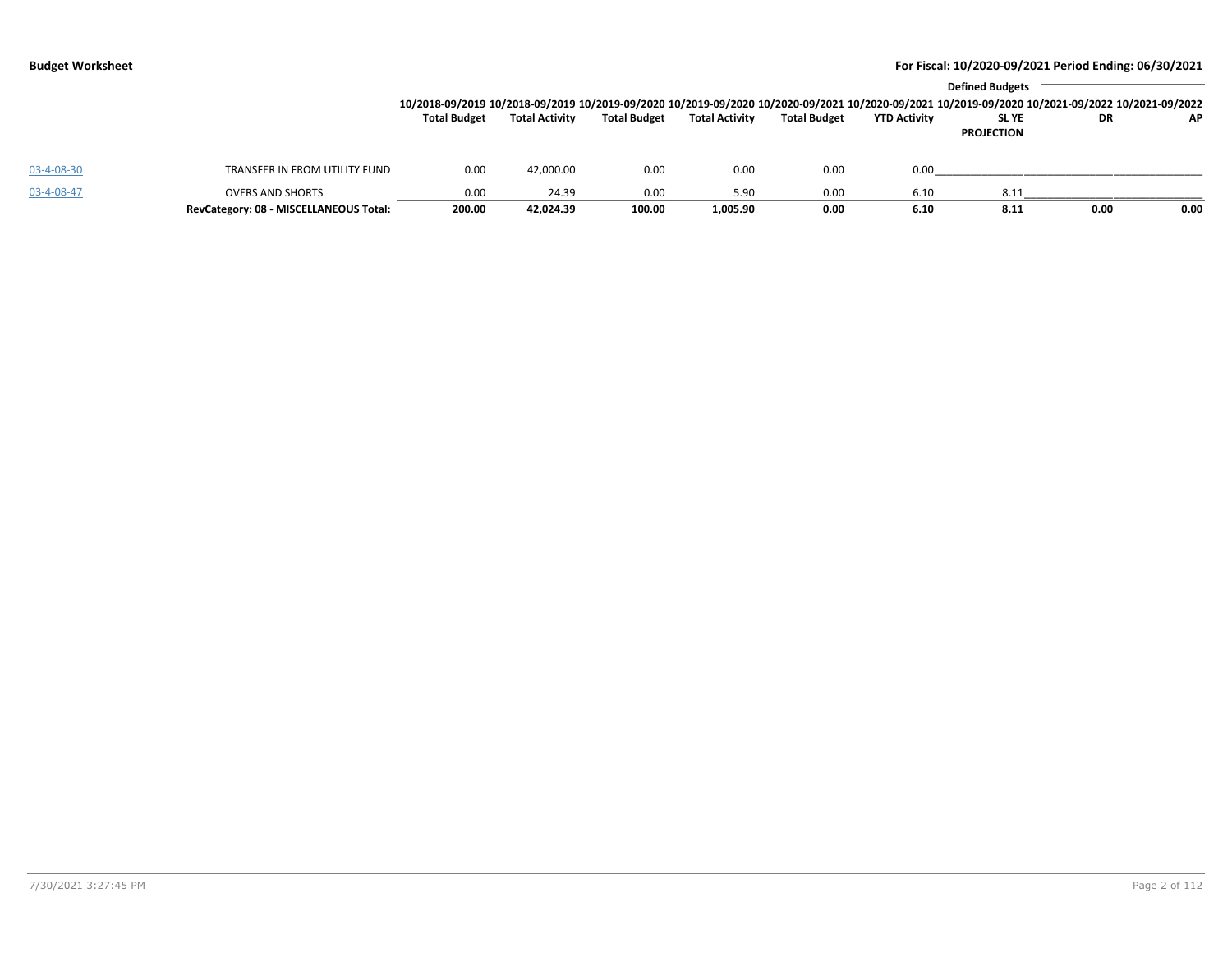|                                   |                                                                                                |                                                                                                                                                                        |                       |                     |                       |                     |                     | <b>Defined Budgets</b>           |            |            |
|-----------------------------------|------------------------------------------------------------------------------------------------|------------------------------------------------------------------------------------------------------------------------------------------------------------------------|-----------------------|---------------------|-----------------------|---------------------|---------------------|----------------------------------|------------|------------|
|                                   |                                                                                                | 10/2018-09/2019 10/2018-09/2019 10/2019-09/2020 10/2019-09/2020 10/2020-09/2021 10/2020-09/2021 10/2019-09/2020 10/2021-09/2022 10/2021-09/2022<br><b>Total Budget</b> | <b>Total Activity</b> | <b>Total Budget</b> | <b>Total Activity</b> | <b>Total Budget</b> | <b>YTD Activity</b> | <b>SLYE</b><br><b>PROJECTION</b> | DR         | AP         |
|                                   | <b>Department: 65 - SENIOR CITIZENS PROGRAM</b><br><b>ExpCategory: 01 - PERSONNEL SERVICES</b> |                                                                                                                                                                        |                       |                     |                       |                     |                     |                                  |            |            |
| 03-5-65-01-01                     | SALARIES                                                                                       | 228,485.00                                                                                                                                                             | 223,591.35            | 227,358.00          | 228,014.92            | 232,185.00          | 164,731.74          | 219,093.21                       | 223,601.00 | 223,601.00 |
| 03-5-65-01-02                     | <b>OVERTIME</b>                                                                                | 600.00                                                                                                                                                                 | 4,121.18              | 600.00              | 700.63                | 600.00              | 666.95              | 887.04                           | 600.00     | 600.00     |
| 03-5-65-01-03                     | <b>RETIREMENT</b>                                                                              | 26,677.00                                                                                                                                                              | 27,793.37             | 27,217.00           | 27,209.32             | 27,519.00           | 19,502.49           | 25,938.31                        | 27,552.00  | 27,552.00  |
| 03-5-65-01-04                     | <b>SOCIAL SECURITY</b>                                                                         | 17,525.00                                                                                                                                                              | 16,571.50             | 17,439.00           | 16,249.72             | 17,808.00           | 11,478.31           | 15,266.15                        | 17,916.00  | 17,916.00  |
| 03-5-65-01-05                     | <b>GROUP INSURANCE</b>                                                                         | 67,491.00                                                                                                                                                              | 65,421.15             | 67,105.00           | 63,559.58             | 67,105.00           | 49,774.86           | 66,200.56                        | 67,105.00  | 67,105.00  |
| 03-5-65-01-07                     | WORKERS COMP/UNEMPLOYM                                                                         | 6,122.00                                                                                                                                                               | 4,864.27              | 4,835.00            | 5,518.92              | 5,265.00            | 4,807.05            | 6,393.38                         | 5,280.00   | 5,280.00   |
| 03-5-65-01-10                     | <b>EMPLOYMENT AGENCY LABOR</b>                                                                 | 0.00                                                                                                                                                                   | 0.00                  | 0.00                | 0.00                  | 0.00                | 0.35                | 0.47                             |            |            |
| 03-5-65-01-12                     | <b>NEW PAYROLL REQUESTS</b>                                                                    | 0.00                                                                                                                                                                   | 0.00                  | 0.00                | 0.00                  | 9,147.00            | 0.00                |                                  |            |            |
|                                   | ExpCategory: 01 - PERSONNEL SERVICES Total:                                                    | 346,900.00                                                                                                                                                             | 342,362.82            | 344,554.00          | 341,253.09            | 359,629.00          | 250,961.75          | 333,779.12                       | 342,054.00 | 342,054.00 |
| <b>ExpCategory: 02 - SUPPLIES</b> |                                                                                                |                                                                                                                                                                        |                       |                     |                       |                     |                     |                                  |            |            |
| 03-5-65-02-05                     | <b>UNIFORMS</b>                                                                                | 685.00                                                                                                                                                                 | 651.64                | 685.00              | 628.31                | 685.00              | 503.58              | 669.76                           | 685.00     | 685.00     |
| 03-5-65-02-09                     | <b>OFFICE SUPPLIES</b>                                                                         | 2,500.00                                                                                                                                                               | 2,498.85              | 2,600.00            | 2,424.94              | 2,600.00            | 2,327.31            | 3,095.32                         | 2,800.00   | 2,800.00   |
| $03 - 5 - 65 - 02 - 11$           | FOOD                                                                                           | 165,000.00                                                                                                                                                             | 203,552.07            | 185,000.00          | 158,638.16            | 210,000.00          | 176,579.00          | 234,850.07                       | 220,000.00 | 220,000.00 |
| 03-5-65-02-12                     | FOOD-MEALS ON WHEELS COVID                                                                     | 0.00                                                                                                                                                                   | 0.00                  | 0.00                | 76,798.45             | 0.00                | 9,978.27            | 13,271.10                        |            |            |
| 03-5-65-02-13                     | <b>FUEL &amp; OIL SUPPLIES</b>                                                                 | 3,100.00                                                                                                                                                               | 2,336.04              | 3,000.00            | 3,647.30              | 3,500.00            | 2,874.56            | 3,823.16                         | 4,100.00   | 4,100.00   |
| 03-5-65-02-14                     | <b>EXPENDABLE ITEMS</b>                                                                        | 11,600.00                                                                                                                                                              | 11,932.04             | 11,600.00           | 8,235.97              | 10,000.00           | 17,571.44           | 23,370.02                        | 12,000.00  | 12,000.00  |
| 03-5-65-02-15                     | <b>HOUSEKEEPING</b>                                                                            | 4,000.00                                                                                                                                                               | 5,223.56              | 5,200.00            | 3,429.15              | 5,200.00            | 1,652.79            | 2,198.21                         | 5,200.00   | 3,500.00   |
| 03-5-65-02-16                     | CHEMICAL                                                                                       | 3,200.00                                                                                                                                                               | 4,337.18              | 3,900.00            | 2,272.28              | 3,900.00            | 2,577.94            | 3,428.66                         | 3,900.00   | 3,900.00   |
| 03-5-65-02-18                     | LANDSCAPING                                                                                    | 400.00                                                                                                                                                                 | 380.14                | 400.00              | 160.10                | 400.00              | 0.00                |                                  | 2,320.00   | 400.00     |
| 03-5-65-02-19                     | <b>OTHER SUPPLIES</b>                                                                          | 1,500.00                                                                                                                                                               | 1,426.25              | 1,500.00            | 1,726.12              | 1,500.00            | 1,465.58            | 1,949.22                         | 1,500.00   | 1,500.00   |
| 03-5-65-02-20                     | POSTAGE                                                                                        | 50.00                                                                                                                                                                  | 22.34                 | 50.00               | 17.65                 | 50.00               | 10.58               | 14.07                            | 50.00      | 25.00      |
| 03-5-65-02-21                     | <b>MEDICAL SUPPLIES</b>                                                                        | 500.00                                                                                                                                                                 | 225.72                | 500.00              | 37.99                 | 500.00              | 0.00                |                                  | 500.00     | 500.00     |
|                                   | ExpCategory: 02 - SUPPLIES Total:                                                              | 192,535.00                                                                                                                                                             | 232,585.83            | 214,435.00          | 258,016.42            | 238,335.00          | 215,541.05          | 286,669.59                       | 253,055.00 | 249,410.00 |
| ExpCategory: 03 - CONTRACTUAL     |                                                                                                |                                                                                                                                                                        |                       |                     |                       |                     |                     |                                  |            |            |
| 03-5-65-03-23                     | <b>COMMUNICATIONS</b>                                                                          | 660.00                                                                                                                                                                 | 2,175.67              | 2,000.00            | 2,994.10              | 3,000.00            | 2,984.05            | 3,968.79                         | 3,500.00   | 3,500.00   |
| 03-5-65-03-25                     | <b>INSURANCE</b>                                                                               | 5,800.00                                                                                                                                                               | 6,788.62              | 6,800.00            | 7,588.08              | 7,600.00            | 5,884.05            | 7,825.79                         | 8,230.00   | 8,230.00   |
| 03-5-65-03-28                     | TRAINING                                                                                       | 2,457.00                                                                                                                                                               | 2,084.22              | 2,760.00            | 367.12                | 3,718.00            | 191.25              | 254.36                           | 6,002.00   | 6,002.00   |
| 03-5-65-03-29                     | <b>PUBLICATIONS</b>                                                                            | 150.00                                                                                                                                                                 | 223.65                | 225.00              | 79.71                 | 225.00              | 31.85               | 42.36                            | 40.00      | 40.00      |
| 03-5-65-03-30                     | <b>UTILITIES</b>                                                                               | 16,000.00                                                                                                                                                              | 13,952.34             | 14,000.00           | 14,063.01             | 13,000.00           | 10,002.79           | 11,633.94                        | 13,000.00  | 13,000.00  |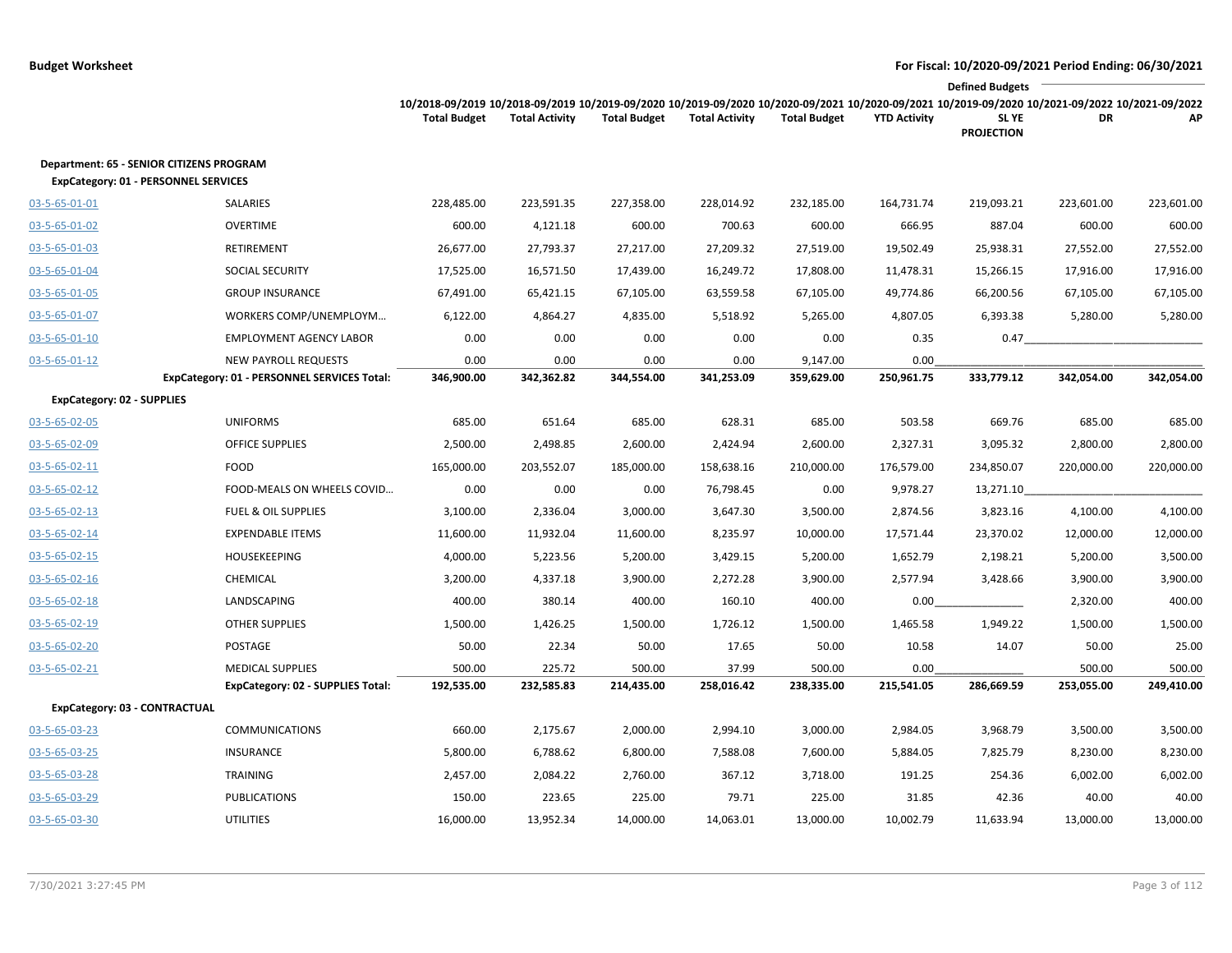|               |                                                            |                                                                                                                                                 |                       |                     |                       |                     |                     | <b>Defined Budgets</b>     |              |            |
|---------------|------------------------------------------------------------|-------------------------------------------------------------------------------------------------------------------------------------------------|-----------------------|---------------------|-----------------------|---------------------|---------------------|----------------------------|--------------|------------|
|               |                                                            | 10/2018-09/2019 10/2018-09/2019 10/2019-09/2020 10/2019-09/2020 10/2020-09/2021 10/2020-09/2021 10/2019-09/2020 10/2021-09/2022 10/2021-09/2022 |                       |                     |                       |                     |                     |                            |              |            |
|               |                                                            | <b>Total Budget</b>                                                                                                                             | <b>Total Activity</b> | <b>Total Budget</b> | <b>Total Activity</b> | <b>Total Budget</b> | <b>YTD Activity</b> | SL YE<br><b>PROJECTION</b> | DR.          | AP         |
| 03-5-65-03-31 | <b>SERVICES</b>                                            | 3,100.00                                                                                                                                        | 5,799.08              | 5,005.00            | 3,883.22              | 4,000.00            | 3,931.17            | 5,228.46                   | 4,500.00     | 4,500.00   |
| 03-5-65-03-32 | <b>ASSOCIATIONS</b>                                        | 0.00                                                                                                                                            | 0.00                  | 0.00                | 0.00                  | 0.00                | 300.00              | 399.00                     | 300.00       | 300.00     |
| 03-5-65-03-33 | <b>ACTIVITY FUND EXPENSES</b>                              | 2,000.00                                                                                                                                        | 2,044.02              | 2,000.00            | 2,356.42              | 2,000.00            | 1,336.66            | 1,777.76                   | 2,000.00     | 2,000.00   |
| 03-5-65-03-98 | WCTCOG AAA ADMIN. MATCH                                    | 13,100.00                                                                                                                                       | 15,099.06             | 15,100.00           | 15,331.29             | 20,300.00           | 19,312.18           | 25,685.20                  | 20,300.00    | 20,300.00  |
|               | ExpCategory: 03 - CONTRACTUAL Total:                       | 43,267.00                                                                                                                                       | 48,166.66             | 47,890.00           | 46,662.95             | 53,843.00           | 43,974.00           | 56,815.66                  | 57,872.00    | 57,872.00  |
|               | ExpCategory: 04 - MAINTENANCE - BUILDINGS & GROUNDS        |                                                                                                                                                 |                       |                     |                       |                     |                     |                            |              |            |
| 03-5-65-04-35 | <b>BUILDINGS &amp; GROUNDS</b>                             | 18,733.00                                                                                                                                       | 12,144.80             | 12,000.00           | 12,738.59             | 12,000.00           | 9,065.06            | 12,056.53                  | 12,000.00    | 12,000.00  |
|               | ExpCategory: 04 - MAINTENANCE - BUILDINGS & GROUNDS Total: | 18,733.00                                                                                                                                       | 12,144.80             | 12,000.00           | 12,738.59             | 12,000.00           | 9,065.06            | 12,056.53                  | 12,000.00    | 12,000.00  |
|               | ExpCategory: 05 - MAINTENANCE - EQUIPMENT                  |                                                                                                                                                 |                       |                     |                       |                     |                     |                            |              |            |
| 03-5-65-05-50 | <b>VEHICLES</b>                                            | 2,000.00                                                                                                                                        | 3,891.88              | 2,000.00            | 1,810.45              | 2,000.00            | 1,141.57            | 1,518.29                   | 1,500.00     | 1,500.00   |
| 03-5-65-05-51 | <b>EQUIPMENT</b>                                           | 500.00                                                                                                                                          | 119.00                | 500.00              | 7.50                  | 500.00              | 0.00                |                            |              |            |
| 03-5-65-05-57 | <b>EXP FROM KOHLER GRANT</b>                               | 0.00                                                                                                                                            | 750.00                | 0.00                | 5,024.01              | 0.00                | 0.00                |                            |              |            |
|               | ExpCategory: 05 - MAINTENANCE - EQUIPMENT Total:           | 2,500.00                                                                                                                                        | 4,760.88              | 2,500.00            | 6,841.96              | 2,500.00            | 1,141.57            | 1,518.29                   | 1,500.00     | 1,500.00   |
|               | ExpCategory: 08 - CAPITAL - BUIDLINGS & GROUNDS            |                                                                                                                                                 |                       |                     |                       |                     |                     |                            |              |            |
| 03-5-65-08-66 | <b>BUILDINGS &amp; GROUNDS</b>                             | 0.00                                                                                                                                            | 0.00                  | 4,900.00            | 4,625.46              | 0.00                | 0.00                |                            |              |            |
|               | ExpCategory: 08 - CAPITAL - BUIDLINGS & GROUNDS Total:     | 0.00                                                                                                                                            | 0.00                  | 4,900.00            | 4,625.46              | 0.00                | 0.00                | 0.00                       | 0.00         | 0.00       |
|               | ExpCategory: 09 - CAPITAL -EQUIPMENT                       |                                                                                                                                                 |                       |                     |                       |                     |                     |                            |              |            |
| 03-5-65-09-63 | <b>EQUIPMENT</b>                                           | 0.00                                                                                                                                            | 2,199.00              | 13,966.00           | 8,425.10              | 0.00                | 0.00                |                            | 33,906.00    | 4,325.00   |
| 03-5-65-09-79 | MISC EQUIPMENT                                             | 2,199.00                                                                                                                                        | 0.00                  | 0.00                | 755.34                | 0.00                | 0.00                |                            |              |            |
|               | ExpCategory: 09 - CAPITAL -EQUIPMENT Total:                | 2,199.00                                                                                                                                        | 2,199.00              | 13,966.00           | 9,180.44              | 0.00                | 0.00                | 0.00                       | 33,906.00    | 4,325.00   |
|               | Department: 65 - SENIOR CITIZENS PROGRAM Total:            | 606,134.00                                                                                                                                      | 642,219.99            | 640,245.00          | 679,318.91            | 666,307.00          | 520,683.43          | 690,839.19                 | 700,387.00   | 667,161.00 |
|               | Fund: 03 - SENIOR CITIZENS PROGRAM Surplus (Deficit):      | $-5.132.00$                                                                                                                                     | $-3,588.43$           | 0.00                | 112,136.33            | 0.00                | $-56.720.43$        | -73.768.39                 | $-12,430.00$ | 0.00       |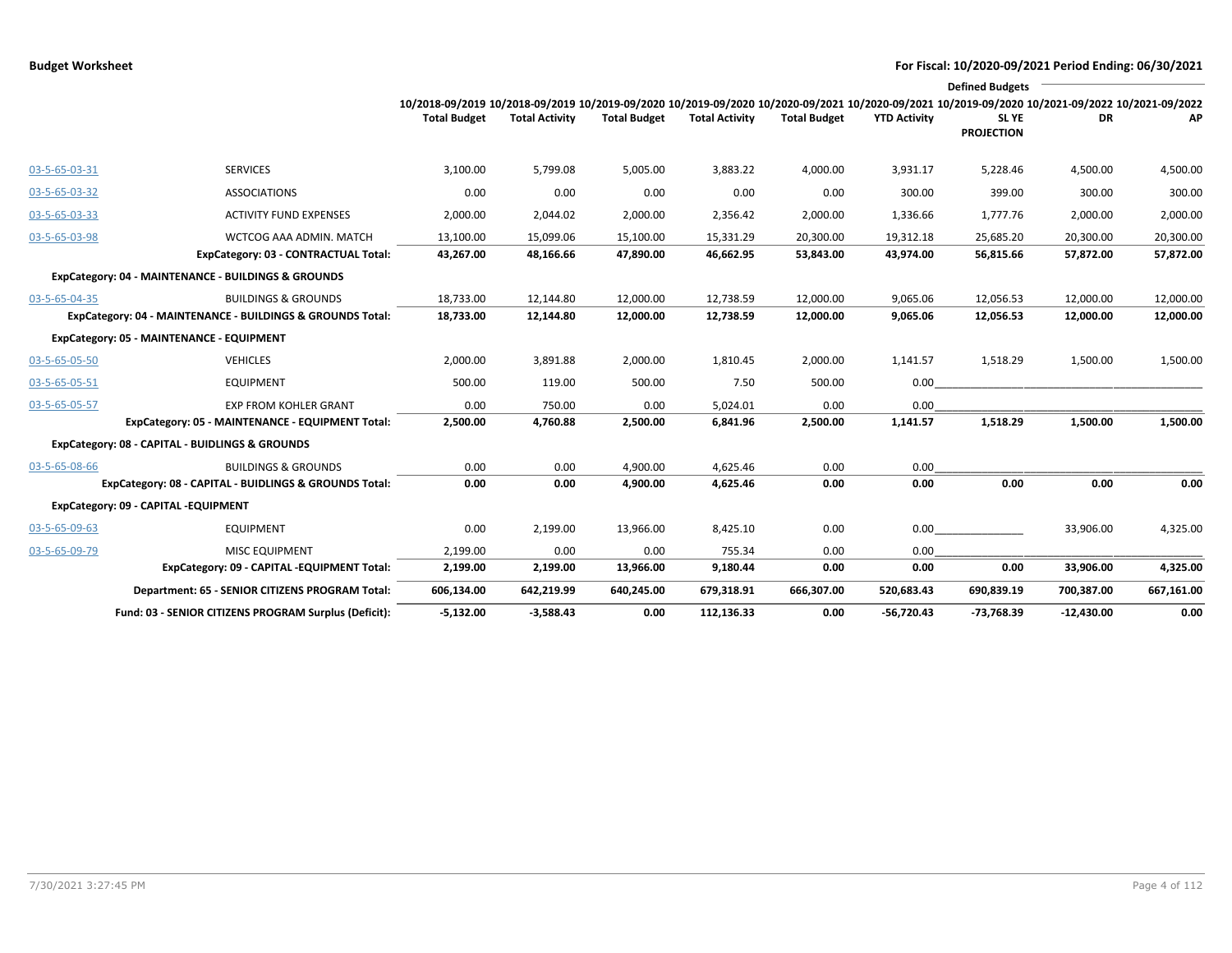```
Budget Worksheet For Fiscal: 10/2020-09/2021 Period Ending: 06/30/2021
```

|                                                               |                                                             |                                                                                                                                                 |                              |                              |                              |                              |                              | <b>Defined Budgets</b>       |                              |                              |
|---------------------------------------------------------------|-------------------------------------------------------------|-------------------------------------------------------------------------------------------------------------------------------------------------|------------------------------|------------------------------|------------------------------|------------------------------|------------------------------|------------------------------|------------------------------|------------------------------|
|                                                               |                                                             | 10/2018-09/2019 10/2018-09/2019 10/2019-09/2020 10/2019-09/2020 10/2020-09/2021 10/2020-09/2021 10/2019-09/2020 10/2021-09/2022 10/2021-09/2022 |                              |                              |                              |                              |                              |                              |                              |                              |
|                                                               |                                                             | <b>Total Budget</b>                                                                                                                             | <b>Total Activity</b>        | <b>Total Budget</b>          | <b>Total Activity</b>        | <b>Total Budget</b>          | <b>YTD Activity</b>          | SL YE<br><b>PROJECTION</b>   | DR                           | АP                           |
| Fund: 10 - GENERAL FUND<br>RevCategory: 01 - AD VALOREM TAXES |                                                             |                                                                                                                                                 |                              |                              |                              |                              |                              |                              |                              |                              |
| $10-4-01-01$                                                  | <b>CURRENT TAXES GENERAL</b>                                | 5,349,410.00                                                                                                                                    | 5,337,966.63                 | 5,625,435.00                 | 5,647,642.39                 | 5,679,388.00                 | 5,670,749.43                 | 7,542,096.74                 | 5,885,147.00                 | 6,009,332.00                 |
| $10-4-01-02$                                                  | DELINQ. TAXES GENERAL                                       | 60,045.00                                                                                                                                       | 177,470.98                   | 63,142.00                    | 72,843.86                    | 63,749.00                    | 81,816.73                    | 108,816.25                   | 66,058.00                    | 67,452.00                    |
| $10-4-01-03$                                                  | P & I, TAXES                                                | 49,126.00                                                                                                                                       | 72,607.17                    | 51,662.00                    | 71,002.89                    | 52,157.00                    | 52,987.43                    | 70,473.28                    | 54,047.00                    | 55,188.00                    |
|                                                               | RevCategory: 01 - AD VALOREM TAXES Total:                   | 5,458,581.00                                                                                                                                    | 5,588,044.78                 | 5,740,239.00                 | 5,791,489.14                 | 5,795,294.00                 | 5,805,553.59                 | 7,721,386.27                 | 6,005,252.00                 | 6,131,972.00                 |
| RevCategory: 02 - SALES TAX                                   |                                                             |                                                                                                                                                 |                              |                              |                              |                              |                              |                              |                              |                              |
| $10-4-02-04$                                                  | <b>CITY SALES TAX</b><br>RevCategory: 02 - SALES TAX Total: | 5,580,000.00<br>5,580,000.00                                                                                                                    | 5,717,842.95<br>5,717,842.95 | 5,705,358.00<br>5,705,358.00 | 5,850,331.76<br>5,850,331.76 | 5,673,634.00<br>5,673,634.00 | 4,765,485.35<br>4,765,485.35 | 6,332,126.74<br>6,332,126.74 | 6,355,000.00<br>6,355,000.00 | 6,198,148.00<br>6,198,148.00 |
| RevCategory: 03 - OTHER TAXES                                 |                                                             |                                                                                                                                                 |                              |                              |                              |                              |                              |                              |                              |                              |
| 10-4-03-05                                                    | <b>MIXED DRINK TAX</b>                                      | 40,000.00                                                                                                                                       | 41,749.61                    | 40,000.00                    | 35,197.96                    | 45,000.00                    | 29,909.81                    | 39,780.05                    | 39,000.00                    | 39,000.00                    |
| $10 - 4 - 03 - 06$                                            | <b>FRANCHISE TAX</b>                                        | 1,887,400.00                                                                                                                                    | 1,957,838.94                 | 1,927,100.00                 | 1,953,090.77                 | 1,868,000.00                 | 1,305,841.36                 | 1,736,769.01                 | 1,904,000.00                 | 1,904,000.00                 |
| 10-4-03-07                                                    | MOTEL OCCUPANCY TAX                                         | 50,000.00                                                                                                                                       | 50,000.00                    | 50,000.00                    | 50,000.00                    | 50,000.00                    | 25,000.00                    | 33,250.00                    |                              |                              |
| 10-4-03-08                                                    | ALCOHOL RETAIL PERMITS                                      | 3,500.00                                                                                                                                        | 2,205.00                     | 1,000.00                     | 2,060.00                     | 1,000.00                     | 3,770.00                     | 5,014.10                     | 2,200.00                     | 2,200.00                     |
| 10-4-03-09                                                    | P.I.L.O.T. REVENUE                                          | 1,660,000.00                                                                                                                                    | 1,751,423.00                 | 1,690,000.00                 | 1,866,219.00                 | 1,580,000.00                 | 1,580,667.00                 | 2,102,287.11                 | 1,580,000.00                 | 1,580,000.00                 |
| 10-4-03-50                                                    | <b>BINGO TAX REVENUE</b>                                    | 18,000.00                                                                                                                                       | 12,980.12                    | 12,000.00                    | 12,035.48                    | 12,000.00                    | 3,422.09                     | 4,551.38                     | 10,000.00                    | 10,000.00                    |
|                                                               | RevCategory: 03 - OTHER TAXES Total:                        | 3,658,900.00                                                                                                                                    | 3,816,196.67                 | 3,720,100.00                 | 3,918,603.21                 | 3,556,000.00                 | 2,948,610.26                 | 3,921,651.65                 | 3,535,200.00                 | 3,535,200.00                 |
| RevCategory: 04 - FINES                                       |                                                             |                                                                                                                                                 |                              |                              |                              |                              |                              |                              |                              |                              |
| $10-4-04-10$                                                  | MUNICIPAL COURT REVENUE                                     | 235,000.00                                                                                                                                      | 242,729.06                   | 235,000.00                   | 185,786.35                   | 200,000.00                   | 152,835.68                   | 203,271.45                   | 200,000.00                   | 200,000.00                   |
| $10 - 4 - 04 - 30$                                            | CODE ENFORCEMENT REV.                                       | 15,000.00                                                                                                                                       | 12,772.45                    | 14,000.00                    | 17,601.20                    | 14,000.00                    | 19,020.45                    | 25,297.20                    | 15,000.00                    | 15,000.00                    |
|                                                               | RevCategory: 04 - FINES Total:                              | 250,000.00                                                                                                                                      | 255,501.51                   | 249,000.00                   | 203,387.55                   | 214,000.00                   | 171,856.13                   | 228,568.65                   | 215,000.00                   | 215,000.00                   |
| RevCategory: 05 - LICENSE & FEES                              |                                                             |                                                                                                                                                 |                              |                              |                              |                              |                              |                              |                              |                              |
| $10-4-05-15$                                                  | PLUMBING INSPECTIONS                                        | 19,000.00                                                                                                                                       | 18,445.00                    | 19,000.00                    | 17,230.00                    | 19,000.00                    | 9,597.00                     | 12,764.01                    | 17,000.00                    | 17,000.00                    |
| $10-4-05-16$                                                  | <b>HEALTH INSPECTIONS</b>                                   | 39,000.00                                                                                                                                       | 26,605.00                    | 39,000.00                    | 27,120.00                    | 40,000.00                    | 26,485.00                    | 35,225.05                    | 26,000.00                    | 26,000.00                    |
| $10-4-05-17$                                                  | ELECTRICAL INSPECTIONS                                      | 10,000.00                                                                                                                                       | 12,340.00                    | 12,000.00                    | 9,096.50                     | 12,000.00                    | 7,202.50                     | 9,579.33                     | 10,000.00                    | 10,000.00                    |
| $10 - 4 - 05 - 18$                                            | MECHANICAL INSPECTIONS                                      | 9,000.00                                                                                                                                        | 9,470.00                     | 8,000.00                     | 8,051.00                     | 8,000.00                     | 5,778.00                     | 7,684.74                     | 8,000.00                     | 8,000.00                     |
|                                                               | RevCategory: 05 - LICENSE & FEES Total:                     | 77,000.00                                                                                                                                       | 66,860.00                    | 78,000.00                    | 61,497.50                    | 79,000.00                    | 49,062.50                    | 65,253.13                    | 61,000.00                    | 61,000.00                    |
| RevCategory: 06 - CHARGES FOR SERVICES                        |                                                             |                                                                                                                                                 |                              |                              |                              |                              |                              |                              |                              |                              |
| $10-4-06-12$                                                  | POLICE SERVICES REVENUE                                     | 5,000.00                                                                                                                                        | 3,575.00                     | 5,000.00                     | 2,525.00                     | 3,000.00                     | 1,750.00                     | 2,327.50                     | 3,000.00                     | 3,000.00                     |
| $10-4-06-16$                                                  | <b>HEALTH INSPECTION FEES</b>                               | 3,000.00                                                                                                                                        | 3,784.00                     | 3,200.00                     | 2,085.00                     | 3,000.00                     | 1,889.00                     | 2,512.37                     | 3,000.00                     | 3,000.00                     |
| $10-4-06-17$                                                  | FIRE MARSHAL INSP FEES                                      | 5,000.00                                                                                                                                        | 5,750.00                     | 5,000.00                     | 4,225.00                     | 5,000.00                     | 2,800.00                     | 3,724.00                     | 4,500.00                     | 4,500.00                     |
| $10-4-06-18$                                                  | <b>BUILDING INSPECTIONS</b>                                 | 50,000.00                                                                                                                                       | 42,433.84                    | 40,000.00                    | 35,663.82                    | 40,000.00                    | 22,929.27                    | 30,495.93                    | 35,000.00                    | 35,000.00                    |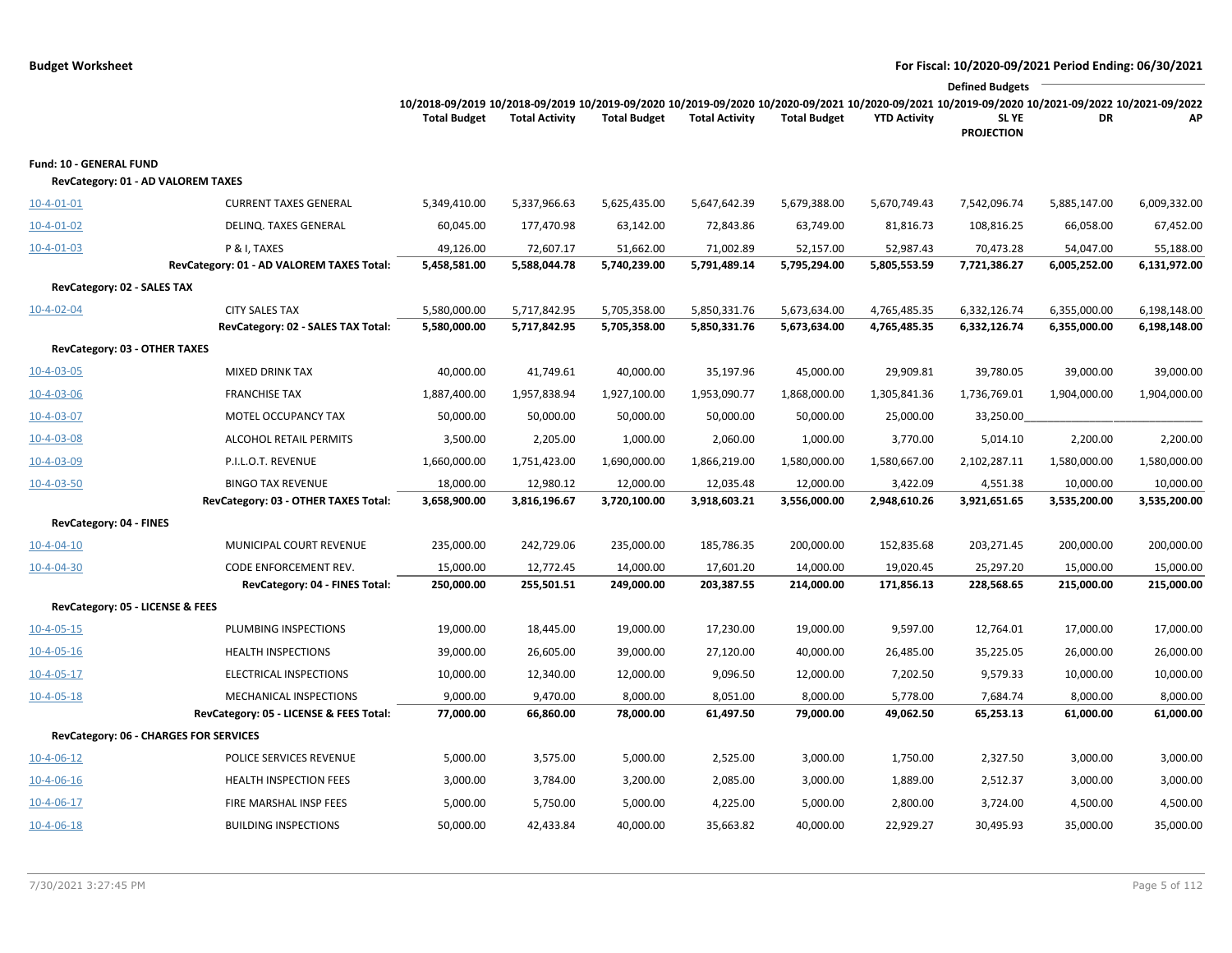|                                 |                                                                     |                                               |                        |                                |                        |                        |                        | <b>Defined Budgets</b>                                                                                                                                                              |                        |                        |
|---------------------------------|---------------------------------------------------------------------|-----------------------------------------------|------------------------|--------------------------------|------------------------|------------------------|------------------------|-------------------------------------------------------------------------------------------------------------------------------------------------------------------------------------|------------------------|------------------------|
|                                 |                                                                     | <b>Total Budget</b>                           | <b>Total Activity</b>  | <b>Total Budget</b>            | <b>Total Activity</b>  | <b>Total Budget</b>    | <b>YTD Activity</b>    | 10/2018-09/2019 10/2018-09/2019 10/2019-09/2020 10/2019-09/2020 10/2020-09/2021 10/2020-09/2021 10/2019-09/2020 10/2021-09/2022 10/2021-09/2022<br><b>SLYE</b><br><b>PROJECTION</b> | DR                     | AP                     |
| 10-4-06-19                      | LEASES, RENTALS, PERMITS                                            | 89,000.00                                     | 84,637.42              | 90,000.00                      | 87,868.15              | 90,000.00              | 78,044.77              | 103,799.54                                                                                                                                                                          | 90,000.00              | 90,000.00              |
| 10-4-06-20                      | COMMUNITY CENTERS REV.                                              | 33,500.00                                     | 41,809.88              | 42,000.00                      | 26,650.70              | 40,000.00              | 20,993.50              | 27,921.36                                                                                                                                                                           | 35,000.00              | 35,000.00              |
| $10-4-06-21$                    | <b>COLISEUM REVENUE</b>                                             | 72,000.00                                     | 76,458.35              | 76,000.00                      | 52,290.39              | 76,000.00              | 51,369.15              | 68,320.97                                                                                                                                                                           |                        |                        |
| $10 - 4 - 06 - 22$              | SWIMMING POOL REVENUE                                               | 90,000.00                                     | 87,323.02              | 90,000.00                      | 46,153.50              | 90,000.00              | 51,658.82              | 68,839.23                                                                                                                                                                           | 75,000.00              | 75,000.00              |
| 10-4-06-23                      | <b>DEPOT REVENUE</b>                                                | 18,000.00                                     | 9,519.14               | 16,000.00                      | 9,540.53               | 15,000.00              | 11,299.02              | 15,027.70                                                                                                                                                                           | 15,000.00              | 15,000.00              |
| $10 - 4 - 06 - 24$              | TRANSPORTATION MUSEUM REV                                           | 26,000.00                                     | 26,906.71              | 26,000.00                      | 16,151.21              | 22,000.00              | 14,534.77              | 19,331.24                                                                                                                                                                           | 20,000.00              | 20,000.00              |
| 10-4-06-26                      | MUSEUM GIFT SHOP SALES                                              | 5,800.00                                      | 6,766.12               | 6,500.00                       | 3,468.40               | 5,000.00               | 5,122.49               | 6,812.91                                                                                                                                                                            | 5,000.00               | 5,000.00               |
| $10-4-06-27$                    | HEALTH UNIT PATIENT REVENUE                                         | 19,000.00                                     | 15,874.97              | 19,000.00                      | 12,969.58              | 18,000.00              | 10,395.82              | 13,826.44                                                                                                                                                                           | 15,000.00              | 15,000.00              |
| $10-4-06-28$                    | <b>ANNEX REVENUE</b>                                                | 1,000.00                                      | 1,668.00               | 1,500.00                       | 668.00                 | 1,000.00               | 0.00                   |                                                                                                                                                                                     |                        |                        |
| 10-4-06-31                      | <b>AQUATIC CTR TOKEN REVENUE</b>                                    | 0.00                                          | 215.16                 | 0.00                           | 75.00                  | 0.00                   | 556.00                 | 739.48                                                                                                                                                                              |                        |                        |
| $10 - 4 - 06 - 32$              | PECAN STATION RENTAL                                                | 500.00                                        | 0.00                   | 0.00                           | 0.00                   | 0.00                   | 0.00                   |                                                                                                                                                                                     |                        |                        |
| 10-4-06-36                      | TB PATIENT REVENUE<br>RevCategory: 06 - CHARGES FOR SERVICES Total: | 4,000.00<br>421,800.00                        | 5,660.00<br>412,381.61 | 3,900.00<br>424,100.00         | 4,493.00<br>304,827.28 | 3,900.00<br>411,900.00 | 1,952.00<br>275,294.61 | 2,596.16<br>366,274.83                                                                                                                                                              | 3,000.00<br>303,500.00 | 3,000.00<br>303,500.00 |
|                                 | RevCategory: 07 - INTERGOVERNMENTAL                                 |                                               |                        |                                |                        |                        |                        |                                                                                                                                                                                     |                        |                        |
| 10-4-07-13                      | FIRE PROTECTION REVENUE                                             | 8,200.00                                      | 30,351.61              | 12,000.00                      | 6,976.94               | 10,000.00              | 38,404.44              | 51,077.91                                                                                                                                                                           | 15,000.00              | 15,000.00              |
| $10 - 4 - 07 - 14$              | FIRE TRAINING FEES                                                  | 0.00                                          | 60.00                  | 0.00                           | 0.00                   | 0.00                   | 0.00                   |                                                                                                                                                                                     |                        |                        |
| $10-4-07-25$                    | SUPPORT SERVICES REVENUE                                            | 1,241,600.00                                  | 1,241,604.00           | 1,241,604.00                   | 1,241,604.00           | 1,241,604.00           | 931,203.00             | 1,238,499.99                                                                                                                                                                        | 1,241,604.00           | 1,241,604.00           |
| $10-4-07-26$                    | <b>COUNTY SUBSIDY - HEALTH</b>                                      | 90,405.00                                     | 86,400.00              | 78,947.00                      | 78,948.00              | 76,313.00              | 57,231.00              | 76,117.23                                                                                                                                                                           | 76,313.00              | 76,313.00              |
| 10-4-07-28                      | <b>BISD SUBSIDY-PATROL OFF</b>                                      | 50,000.00                                     | 103,081.32             | 50,000.00                      | 110,001.35             | 0.00                   | 0.00                   |                                                                                                                                                                                     |                        |                        |
| 10-4-07-90                      | 9-1-1/CITY SUBSIDY                                                  | 150,000.00                                    | 126,224.14             | 150,000.00                     | 129,951.17             | 0.00                   | 0.00                   |                                                                                                                                                                                     |                        |                        |
| 10-4-07-92                      | FIRE COST RECOVERY FEES                                             | 0.00                                          | 4,600.00               | 4,600.00                       | 550.00                 | 500.00                 | 0.00                   |                                                                                                                                                                                     |                        |                        |
|                                 | RevCategory: 07 - INTERGOVERNMENTAL Total:                          | 1,540,205.00                                  | 1,592,321.07           | 1,537,151.00                   | 1,568,031.46           | 1,328,417.00           | 1,026,838.44           | 1,365,695.13                                                                                                                                                                        | 1,332,917.00           | 1,332,917.00           |
|                                 | RevCategory: 08 - MISCELLANEOUS                                     |                                               |                        |                                |                        |                        |                        |                                                                                                                                                                                     |                        |                        |
| $10 - 4 - 08 - 23$              | <b>INTEREST EARNINGS</b>                                            | 50,000.00                                     | 104,746.74             | 110,000.00                     | 58,152.23              | 75,000.00              | 3,586.48               | 4,670.59                                                                                                                                                                            | 10,000.00              | 10,000.00              |
| 10-4-08-24                      | MISC. REVENUE                                                       | 50,000.00                                     | 49,318.69              | 30,000.00                      | 36,850.15              | 72,356.00              | 17,421.11              | 23,164.01                                                                                                                                                                           | 30,000.00              | 30,000.00              |
| <b>Budget Notes</b>             |                                                                     |                                               |                        |                                |                        |                        |                        |                                                                                                                                                                                     |                        |                        |
| <b>Budget Code</b><br><b>NB</b> | Subject<br>MISCELLANEOUS REVENUE                                    | Description<br><b>REGULAR</b><br><b>TOTAL</b> | <b>TMLIEBP REBATE</b>  | \$30,000<br>42,356<br>\$72,356 |                        |                        |                        |                                                                                                                                                                                     |                        |                        |
| 10-4-08-29                      | <b>GRANT REVENUE</b>                                                | 0.00                                          | 15,305.04              | 0.00                           | 2,664.84               | 0.00                   | 1,285.04               | 1,709.10                                                                                                                                                                            |                        |                        |
| $10 - 4 - 08 - 46$              | MUSEUM-OVERS & SHORTS                                               | 0.00                                          | 227.78                 | 0.00                           | $-323.23$              | 0.00                   | 15.25                  | 20.28                                                                                                                                                                               |                        |                        |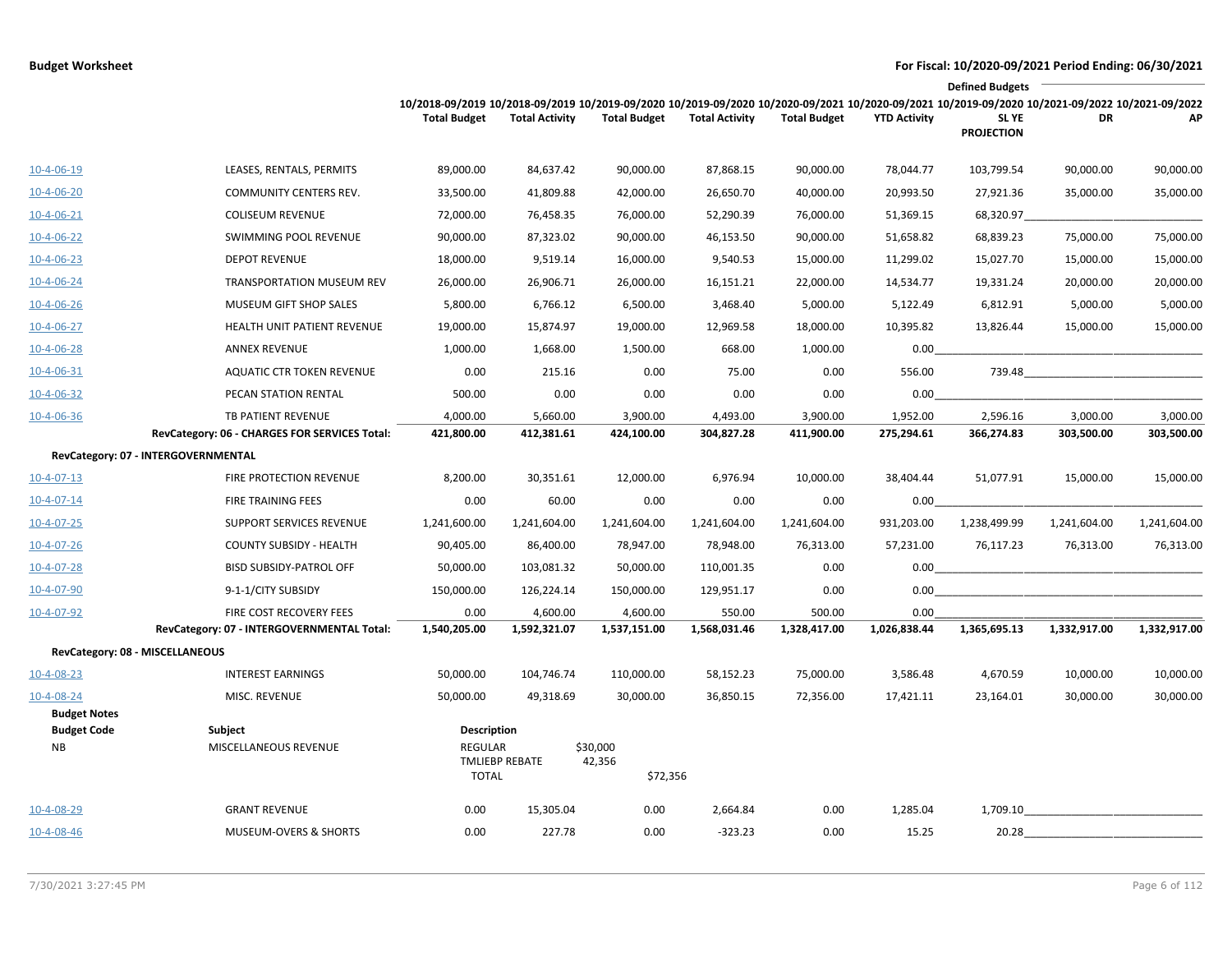|                    |                                        |                     |                       |                     |                       |                     |                     | <b>Defined Budgets</b>                                                                                                                                                        |           |           |
|--------------------|----------------------------------------|---------------------|-----------------------|---------------------|-----------------------|---------------------|---------------------|-------------------------------------------------------------------------------------------------------------------------------------------------------------------------------|-----------|-----------|
|                    |                                        | <b>Total Budget</b> | <b>Total Activity</b> | <b>Total Budget</b> | <b>Total Activity</b> | <b>Total Budget</b> | <b>YTD Activity</b> | 10/2018-09/2019 10/2018-09/2019 10/2019-09/2020 10/2019-09/2020 10/2020-09/2021 10/2020-09/2021 10/2019-09/2020 10/2021-09/2022 10/2021-09/2022<br>SL YE<br><b>PROJECTION</b> | <b>DR</b> | AP        |
| 10-4-08-47         | <b>MUN CRT-OVER &amp; SHORTS</b>       | 0.00                | 32.00                 | 0.00                | 23.00                 | 0.00                |                     |                                                                                                                                                                               |           |           |
| 10-4-08-48         | Pool-Overs & Shorts                    | 0.00                | 370.50                | 0.00                | 368.55                | 0.00                | 377.54              |                                                                                                                                                                               | 502.13    |           |
| 10-4-08-49         | <b>HEALTH-OVER &amp; SHORT</b>         | 0.00                | $-1.00$               | 0.00                | 0.00                  | 0.00                | 0.00                |                                                                                                                                                                               |           |           |
| $10 - 4 - 08 - 50$ | ADAMS ST-OVER AND SHORTS               | 0.00                | 5.00                  | 0.00                | $-2.38$               | 0.00                | $-11.25$            |                                                                                                                                                                               | $-14.96$  |           |
| $10-4-08-52$       | <b>BENNIE HOUSTON OVER &amp; SHORT</b> | 0.00                | 0.00                  | 0.00                | 2.00                  | 0.00                | 130.00              |                                                                                                                                                                               | 172.90    |           |
| 10-4-08-71         | <b>ENTERPRISE NOTE PROCEEDS</b>        | 0.00                | 802,198.48            | 0.00                | 502,158.39            | 0.00                | 0.00                |                                                                                                                                                                               |           |           |
| 10-4-08-78         | TRANSFER FROM UTILITY FUND             | 0.00                | 600,000.00            | 0.00                | 1,500,000.00          | 0.00                | 0.00                |                                                                                                                                                                               |           |           |
| 10-4-08-79         | <b>NOTE PROCEEDS</b>                   | 0.00                | 609,035.00            | 0.00                | 234,292.00            | 0.00                |                     |                                                                                                                                                                               |           |           |
| 10-4-08-80         | TRANSFER FROM SANITATION FD            | 0.00                | 1,040,000.00          | 0.00                | 1,800,000.00          | 0.00                |                     |                                                                                                                                                                               |           |           |
| 10-4-08-83         | SALE OF LAND/BLDG                      | 0.00                | 0.00                  | 0.00                | 389,712.00            | 0.00                | 0.00                |                                                                                                                                                                               |           |           |
| 10-4-08-84         | <b>SALE OF EQUIPMENT</b>               | 20,000.00           | 48,440.25             | 20,000.00           | 95.00                 | 0.00                | 110.50              |                                                                                                                                                                               | 146.97    |           |
| 10-4-08-85         | <b>DONATIONS</b>                       | 0.00                | 10,050.00             | 0.00                | 0.00                  | 0.00                | 0.00                |                                                                                                                                                                               |           |           |
| 10-4-08-86         | <b>SALE OF PECANS</b>                  | 0.00                | 277.50                | 0.00                | 745.55                | 0.00                | 108.00              |                                                                                                                                                                               | 143.64    |           |
| 10-4-08-87         | <b>TML RENEWAL CREDIT</b>              | 0.00                | 0.00                  | 48,590.00           | 3,529.68              | 0.00                | 31,767.12           |                                                                                                                                                                               | 42,250.27 |           |
| 10-4-08-89         | <b>SALE OF VEHICLES</b>                | 0.00                | 0.00                  | 0.00                | 3,500.00              | 40,000.00           | 0.00                |                                                                                                                                                                               |           |           |
|                    | RevCategory: 08 - MISCELLANEOUS Total: | 120,000.00          | 3,280,005.98          | 208,590.00          | 4,531,767.78          | 187,356.00          | 54,789.79           | 72.764.93                                                                                                                                                                     | 40.000.00 | 40,000.00 |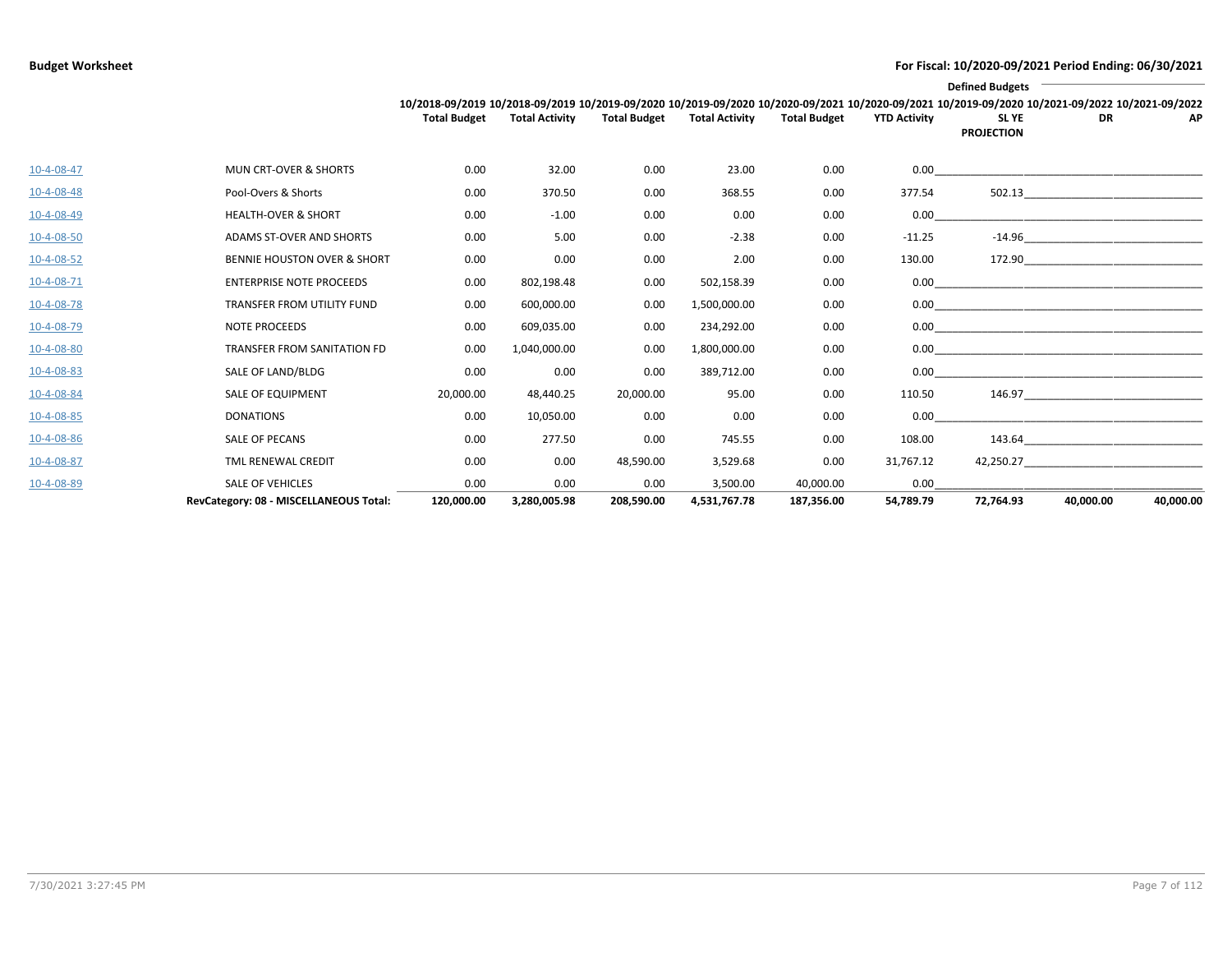|                                   |                                                                       |                     |                                                                  |                                        |                       |                     |                     | <b>Defined Budgets</b>                                                                                                                          |                   |                   |
|-----------------------------------|-----------------------------------------------------------------------|---------------------|------------------------------------------------------------------|----------------------------------------|-----------------------|---------------------|---------------------|-------------------------------------------------------------------------------------------------------------------------------------------------|-------------------|-------------------|
|                                   |                                                                       |                     |                                                                  |                                        |                       |                     |                     | 10/2018-09/2019 10/2018-09/2019 10/2019-09/2020 10/2019-09/2020 10/2020-09/2021 10/2020-09/2021 10/2019-09/2020 10/2021-09/2022 10/2021-09/2022 |                   |                   |
|                                   |                                                                       | <b>Total Budget</b> | <b>Total Activity</b>                                            | <b>Total Budget</b>                    | <b>Total Activity</b> | <b>Total Budget</b> | <b>YTD Activity</b> | SL YE<br><b>PROJECTION</b>                                                                                                                      | DR                | АP                |
| Department: 01 - CITY COUNCIL     | <b>ExpCategory: 01 - PERSONNEL SERVICES</b>                           |                     |                                                                  |                                        |                       |                     |                     |                                                                                                                                                 |                   |                   |
|                                   |                                                                       |                     |                                                                  |                                        |                       |                     |                     |                                                                                                                                                 |                   |                   |
| 10-5-01-01-01                     | SALARIES                                                              | 9,000.00            | 8,500.00                                                         | 9,000.00                               | 7,700.00              | 9,000.00            | 5,250.00            | 6,982.50                                                                                                                                        | 9,000.00          | 9,000.00          |
| 10-5-01-01-04                     | <b>SOCIAL SECURITY</b>                                                | 689.00              | 650.40                                                           | 689.00                                 | 589.21                | 689.00              | 401.76              | 534.34                                                                                                                                          | 689.00            | 689.00            |
| 10-5-01-01-05                     | <b>GROUP INSURANCE</b>                                                | 267.00              | 3,442.58                                                         | 267.00                                 | 2,486.28              | 267.00              | 3,210.87            | 4,270.46                                                                                                                                        | 267.00            | 267.00            |
| 10-5-01-01-07                     | WORKERSCOMP/UNEMPLYMEN<br>ExpCategory: 01 - PERSONNEL SERVICES Total: | 21.00<br>9,977.00   | 13.48<br>12,606.46                                               | 16.00<br>9,972.00                      | 0.00<br>10,775.49     | 0.00<br>9,956.00    | 4.00<br>8,866.63    | 5.32<br>11,792.62                                                                                                                               | 18.00<br>9,974.00 | 18.00<br>9,974.00 |
| <b>ExpCategory: 02 - SUPPLIES</b> |                                                                       |                     |                                                                  |                                        |                       |                     |                     |                                                                                                                                                 |                   |                   |
| 10-5-01-02-09                     | OFFICE SUPPLIES                                                       | 500.00              | 171.15                                                           | 300.00                                 | 113.48                | 250.00              | 194.82              | 259.11                                                                                                                                          | 200.00            | 200.00            |
| 10-5-01-02-10                     | FILING FEE/OTHER COST REIMB                                           | 300.00              | 0.00                                                             | 300.00                                 | $-75.00$              | 0.00                | 0.00                |                                                                                                                                                 |                   |                   |
| 10-5-01-02-11                     | <b>MEETING SUPPLIES</b>                                               | 2,000.00            | 2,642.95                                                         | 2,100.00                               | 2,015.65              | 2,100.00            | 1,673.60            | 2,225.89                                                                                                                                        | 2,100.00          | 2,100.00          |
| 10-5-01-02-14                     | <b>EXPENDABLE ITEMS</b>                                               | 1,200.00            | 1,470.95                                                         | 1,200.00                               | 842.26                | 1,200.00            | 1,909.61            | 2,539.78                                                                                                                                        | 1,200.00          | 1,200.00          |
| 10-5-01-02-20                     | POSTAGE                                                               | 600.00              | 389.19                                                           | 700.00                                 | 479.32                | 500.00              | 345.65              | 459.71                                                                                                                                          | 500.00            | 500.00            |
|                                   | <b>ExpCategory: 02 - SUPPLIES Total:</b>                              | 4,600.00            | 4,674.24                                                         | 4,600.00                               | 3,375.71              | 4,050.00            | 4,123.68            | 5,484.49                                                                                                                                        | 4,000.00          | 4,000.00          |
| ExpCategory: 03 - CONTRACTUAL     |                                                                       |                     |                                                                  |                                        |                       |                     |                     |                                                                                                                                                 |                   |                   |
| 10-5-01-03-25                     | <b>INSURANCE AND BONDS</b>                                            | 20,000.00           | 21,265.96                                                        | 21,000.00                              | 22,858.88             | 23,650.00           | 17,769.60           | 23,633.57                                                                                                                                       | 24,854.00         | 24,854.00         |
| 10-5-01-03-28                     | TRAINING/TRAVEL EXPENSE                                               | 6,000.00            | 5,000.20                                                         | 6,000.00                               | 3,861.21              | 6,000.00            | 500.00              | 665.00                                                                                                                                          | 5,000.00          | 5,000.00          |
| 10-5-01-03-29                     | <b>PUBLICATIONS</b>                                                   | 3,000.00            | 1,950.00                                                         | 2,500.00                               | 1,446.54              | 2,500.00            | 613.00              | 815.29                                                                                                                                          | 1,500.00          | 1,500.00          |
| 10-5-01-03-31                     | <b>SERVICES</b>                                                       | 15,000.00           | 12,859.03                                                        | 15,000.00                              | 9,449.28              | 23,000.00           | 18,647.70           | 24,801.44                                                                                                                                       | 12,000.00         | 12,000.00         |
| <b>Budget Notes</b>               |                                                                       |                     |                                                                  |                                        |                       |                     |                     |                                                                                                                                                 |                   |                   |
| <b>Budget Code</b>                | Subject                                                               | Description         |                                                                  |                                        |                       |                     |                     |                                                                                                                                                 |                   |                   |
| <b>NB</b>                         | <b>Council Services</b>                                               | Regular<br>Total    | Logo implementation - vehicles<br>Logo implementation - uniforms | \$12,000<br>5,000<br>6,000<br>\$23,000 |                       |                     |                     |                                                                                                                                                 |                   |                   |
| 10-5-01-03-32                     | <b>ASSOCIATIONS</b>                                                   | 100.00              | 65.00                                                            | 100.00                                 | 1,029.00              | 100.00              | 65.00               | 86.45                                                                                                                                           | 100.00            | 100.00            |
|                                   | ExpCategory: 03 - CONTRACTUAL Total:                                  | 44,100.00           | 41,140.19                                                        | 44,600.00                              | 38,644.91             | 55,250.00           | 37,595.30           | 50,001.75                                                                                                                                       | 43,454.00         | 43,454.00         |
|                                   | Department: 01 - CITY COUNCIL Total:                                  | 58,677.00           | 58,420.89                                                        | 59,172.00                              | 52,796.11             | 69,256.00           | 50,585.61           | 67,278.86                                                                                                                                       | 57,428.00         | 57,428.00         |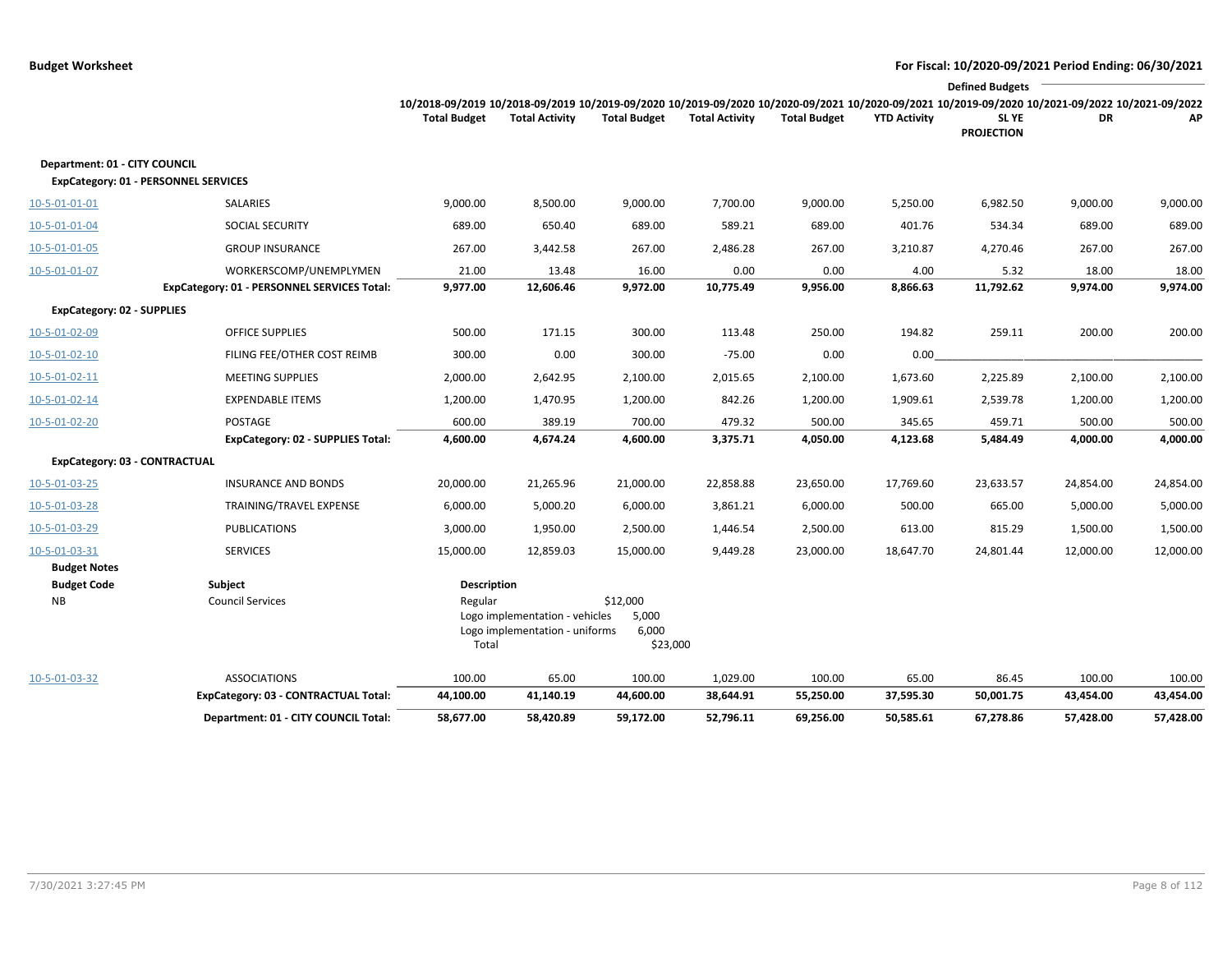|                                   |                                                     |                                                                                                                                                                        |                       |                     |                       |                     |                     | <b>Defined Budgets</b>           |                    |                    |
|-----------------------------------|-----------------------------------------------------|------------------------------------------------------------------------------------------------------------------------------------------------------------------------|-----------------------|---------------------|-----------------------|---------------------|---------------------|----------------------------------|--------------------|--------------------|
|                                   |                                                     | 10/2018-09/2019 10/2018-09/2019 10/2019-09/2020 10/2019-09/2020 10/2020-09/2021 10/2020-09/2021 10/2019-09/2020 10/2021-09/2022 10/2021-09/2022<br><b>Total Budget</b> | <b>Total Activity</b> | <b>Total Budget</b> | <b>Total Activity</b> | <b>Total Budget</b> | <b>YTD Activity</b> | <b>SLYE</b><br><b>PROJECTION</b> | DR                 | АP                 |
| Department: 02 - ADMINISTRATION   | <b>ExpCategory: 01 - PERSONNEL SERVICES</b>         |                                                                                                                                                                        |                       |                     |                       |                     |                     |                                  |                    |                    |
| 10-5-02-01-01                     | SALARIES                                            | 195,438.00                                                                                                                                                             | 199,178.94            | 201,936.00          | 201,329.57            | 199,645.00          | 148,742.48          | 197,827.50                       | 213,816.00         | 213,816.00         |
| 10-5-02-01-02                     | <b>OVERTIME</b>                                     | 500.00                                                                                                                                                                 | 240.06                | 500.00              | 56.62                 | 300.00              | 219.67              | 292.16                           | 500.00             | 500.00             |
| 10-5-02-01-03                     | RETIREMENT                                          | 25,922.00                                                                                                                                                              | 26,118.81             | 26,941.00           | 26,542.62             | 26,353.00           | 19,520.40           | 25,962.13                        | 28,097.00          | 28,097.00          |
| 10-5-02-01-04                     | SOCIAL SECURITY                                     | 14,989.00                                                                                                                                                              | 13,834.04             | 15,487.00           | 14,026.38             | 15,296.00           | 10,284.11           | 13,677.87                        | 16,395.00          | 16,395.00          |
| 10-5-02-01-05                     | <b>GROUP INSURANCE</b>                              | 19,189.00                                                                                                                                                              | 18,705.62             | 19,120.00           | 18,648.92             | 19,120.00           | 12,630.54           | 16,798.62                        | 16,087.00          | 16,087.00          |
| 10-5-02-01-07                     | WORKERSCOMP/UNEMPLYMEN                              | 715.00                                                                                                                                                                 | 586.22                | 609.00              | 661.91                | 644.00              | 754.16              | 1,003.03                         | 608.00             | 608.00             |
| $10 - 5 - 02 - 01 - 12$           | <b>NEW PAYROLL REQUESTS</b>                         | 0.00                                                                                                                                                                   | 0.00                  | 0.00                | 0.00                  | 0.00                | 0.00                |                                  | 28,020.00          | 16,411.00          |
|                                   | ExpCategory: 01 - PERSONNEL SERVICES Total:         | 256,753.00                                                                                                                                                             | 258,663.69            | 264,593.00          | 261,266.02            | 261,358.00          | 192,151.36          | 255,561.31                       | 303,523.00         | 291,914.00         |
| <b>ExpCategory: 02 - SUPPLIES</b> |                                                     |                                                                                                                                                                        |                       |                     |                       |                     |                     |                                  |                    |                    |
| 10-5-02-02-08                     | <b>COMPUTER SUPPLIES</b>                            | 1,000.00                                                                                                                                                               | 920.62                | 1,000.00            | 132.99                | 1,000.00            | 0.00                |                                  | 1,000.00           | 500.00             |
| 10-5-02-02-09                     | <b>OFFICE SUPPLIES</b>                              | 1,100.00                                                                                                                                                               | 470.98                | 1,100.00            | 536.21                | 500.00              | 660.77              | 878.82                           | 500.00             | 700.00             |
| 10-5-02-02-14                     | <b>EXPENDABLE ITEMS</b>                             | 0.00                                                                                                                                                                   | 0.00                  | 0.00                | 0.00                  | 0.00                | 0.00                |                                  |                    | 500.00             |
| 10-5-02-02-19                     | <b>OTHER SUPPLIES</b>                               | 200.00                                                                                                                                                                 | 120.00                | 200.00              | 122.48                | 200.00              | 159.97              | 212.76                           | 200.00             |                    |
| $10 - 5 - 02 - 02 - 20$           | POSTAGE<br><b>ExpCategory: 02 - SUPPLIES Total:</b> | 150.00<br>2,450.00                                                                                                                                                     | 118.23<br>1,629.83    | 130.00<br>2,430.00  | 134.70<br>926.38      | 130.00<br>1,830.00  | 22.54<br>843.28     | 29.98<br>1,121.56                | 100.00<br>1,800.00 | 100.00<br>1,800.00 |
| ExpCategory: 03 - CONTRACTUAL     |                                                     |                                                                                                                                                                        |                       |                     |                       |                     |                     |                                  |                    |                    |
| 10-5-02-03-23                     | <b>COMMUNICATIONS</b>                               | 1,800.00                                                                                                                                                               | 519.06                | 600.00              | 547.58                | 550.00              | 410.89              | 546.48                           | 550.00             | 550.00             |
| 10-5-02-03-25                     | <b>INSURANCE AND BONDS</b>                          | 130.00                                                                                                                                                                 | 144.72                | 145.00              | 144.84                | 145.00              | 104.46              | 138.93                           | 146.00             | 146.00             |
| 10-5-02-03-28                     | TRAINING/TRAVEL EXPENSE                             | 5,250.00                                                                                                                                                               | 5,193.63              | 13,425.00           | 10,757.12             | 11,175.00           | 9,433.87            | 12,547.05                        | 12,700.00          | 12,200.00          |
| 10-5-02-03-29                     | <b>PUBLICATIONS</b>                                 | 100.00                                                                                                                                                                 | 15.00                 | 100.00              | 8.85                  | 100.00              | 0.00                |                                  |                    |                    |
| 10-5-02-03-31                     | <b>SERVICES</b>                                     | 1,450.00                                                                                                                                                               | 360.00                | 1,200.00            | 652.16                | 1,200.00            | 1,007.44            | 1,339.90                         | 10,000.00          | 10,000.00          |
| 10-5-02-03-32                     | <b>ASSOCIATIONS</b>                                 | 500.00                                                                                                                                                                 | 420.00                | 500.00              | 435.00                | 500.00              | 585.00              | 778.05                           | 1,000.00           | 1,000.00           |
|                                   | ExpCategory: 03 - CONTRACTUAL Total:                | 9,230.00                                                                                                                                                               | 6,652.41              | 15,970.00           | 12,545.55             | 13,670.00           | 11,541.66           | 15,350.41                        | 24,396.00          | 23,896.00          |
|                                   | ExpCategory: 09 - CAPITAL -EQUIPMENT                |                                                                                                                                                                        |                       |                     |                       |                     |                     |                                  |                    |                    |
| 10-5-02-09-79                     | MISCELLANEOUS EQUIPMENT                             | 200.00                                                                                                                                                                 | 0.00                  | 200.00              | 0.00                  | 200.00              | 0.00                |                                  | 3,000.00           |                    |
|                                   | ExpCategory: 09 - CAPITAL -EQUIPMENT Total:         | 200.00                                                                                                                                                                 | 0.00                  | 200.00              | 0.00                  | 200.00              | 0.00                | 0.00                             | 3,000.00           | 0.00               |
|                                   | Department: 02 - ADMINISTRATION Total:              | 268,633.00                                                                                                                                                             | 266,945.93            | 283,193.00          | 274,737.95            | 277,058.00          | 204,536.30          | 272,033.28                       | 332,719.00         | 317,610.00         |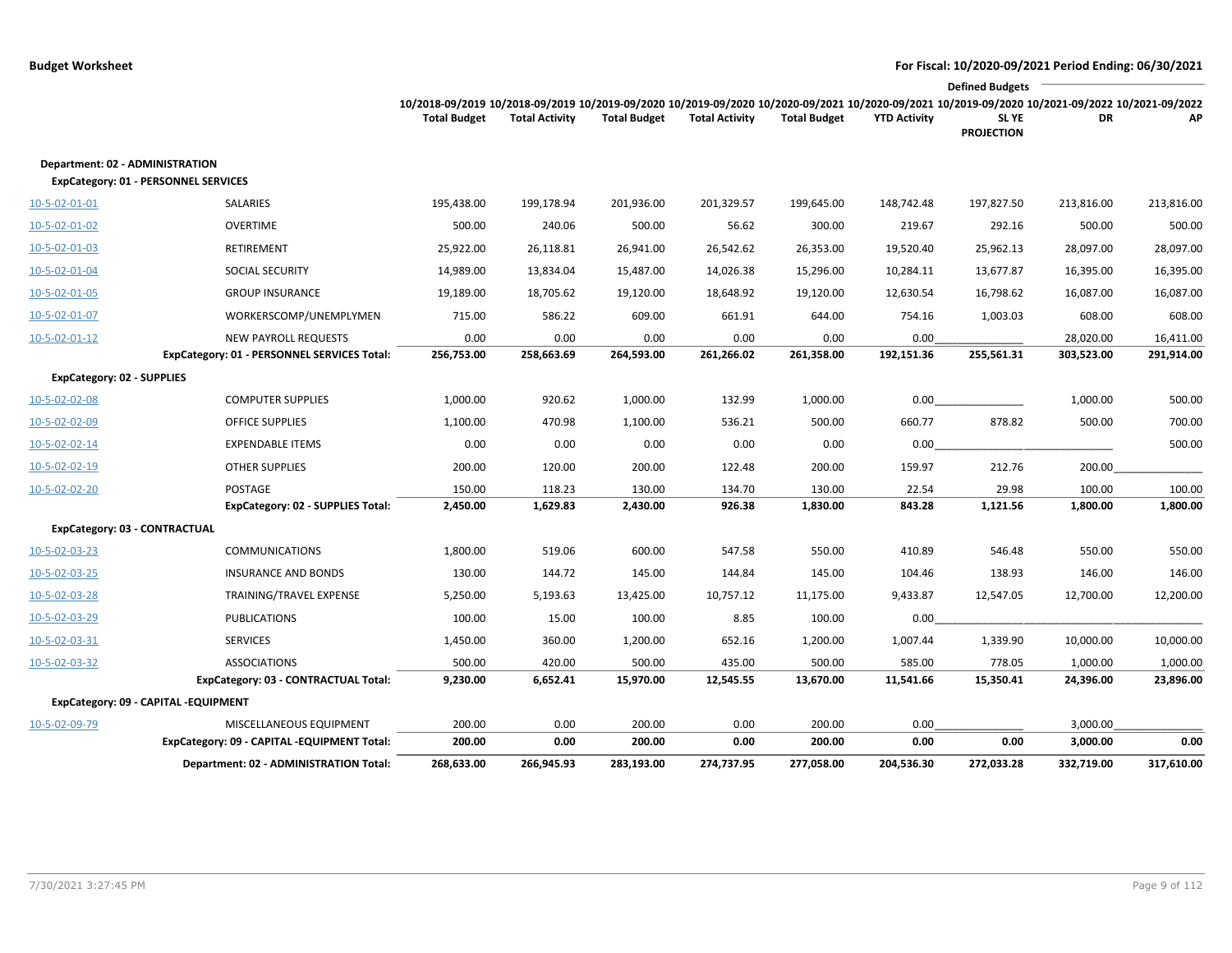|                                   |                                             |                                                                                                                                                                        |                       |                     |                       |                     |                     | <b>Defined Budgets</b>           |            |            |
|-----------------------------------|---------------------------------------------|------------------------------------------------------------------------------------------------------------------------------------------------------------------------|-----------------------|---------------------|-----------------------|---------------------|---------------------|----------------------------------|------------|------------|
|                                   |                                             | 10/2018-09/2019 10/2018-09/2019 10/2019-09/2020 10/2019-09/2020 10/2020-09/2021 10/2020-09/2021 10/2019-09/2020 10/2021-09/2022 10/2021-09/2022<br><b>Total Budget</b> | <b>Total Activity</b> | <b>Total Budget</b> | <b>Total Activity</b> | <b>Total Budget</b> | <b>YTD Activity</b> | <b>SLYE</b><br><b>PROJECTION</b> | DR         | АΡ         |
| Department: 03 - CITY SECRETARY   |                                             |                                                                                                                                                                        |                       |                     |                       |                     |                     |                                  |            |            |
|                                   | <b>ExpCategory: 01 - PERSONNEL SERVICES</b> |                                                                                                                                                                        |                       |                     |                       |                     |                     |                                  |            |            |
| 10-5-03-01-01                     | SALARIES                                    | 72,821.00                                                                                                                                                              | 71,529.16             | 73,959.00           | 72,851.48             | 74,893.00           | 54,052.90           | 71,890.36                        | 74,009.00  | 74,009.00  |
| 10-5-03-01-02                     | <b>OVERTIME</b>                             | 750.00                                                                                                                                                                 | 0.00                  | 750.00              | 0.00                  | 750.00              | 0.00                |                                  | 750.00     |            |
| 10-5-03-01-03                     | RETIREMENT                                  | 9,398.00                                                                                                                                                               | 9,273.93              | 9,605.00            | 9,496.48              | 9,635.00            | 7,018.75            | 9,334.94                         | 9,468.00   | 9,468.00   |
| 10-5-03-01-04                     | SOCIAL SECURITY                             | 5,628.00                                                                                                                                                               | 5,087.82              | 5,715.00            | 5,107.97              | 5,787.00            | 3,776.67            | 5,022.97                         | 5,719.00   | 5,719.00   |
| 10-5-03-01-05                     | <b>GROUP INSURANCE</b>                      | 9,193.00                                                                                                                                                               | 7,863.46              | 9,192.00            | 7,808.02              | 9,192.00            | 6,021.18            | 8,008.17                         | 9,192.00   | 9,192.00   |
| 10-5-03-01-07                     | WORKERSCOMP/UNEMPLYMEN                      | 288.00                                                                                                                                                                 | 194.83                | 246.00              | 291.09                | 354.00              | 257.62              | 342.63                           | 247.00     | 247.00     |
| 10-5-03-01-12                     | <b>NEW PAYROLL REQUESTS</b>                 | 0.00                                                                                                                                                                   | 0.00                  | 0.00                | 0.00                  | $-913.00$           | 0.00                |                                  |            |            |
|                                   | ExpCategory: 01 - PERSONNEL SERVICES Total: | 98,078.00                                                                                                                                                              | 93,949.20             | 99,467.00           | 95,555.04             | 99,698.00           | 71,127.12           | 94,599.07                        | 99,385.00  | 98,635.00  |
| <b>ExpCategory: 02 - SUPPLIES</b> |                                             |                                                                                                                                                                        |                       |                     |                       |                     |                     |                                  |            |            |
| 10-5-03-02-09                     | <b>OFFICE SUPPLIES</b>                      | 2,500.00                                                                                                                                                               | 1,625.71              | 2,500.00            | 1,053.80              | 1,800.00            | 780.76              | 1,038.41                         | 2,500.00   | 1,800.00   |
| 10-5-03-02-19                     | <b>OTHER SUPPLIES</b>                       | 300.00                                                                                                                                                                 | 420.00                | 300.00              | 177.87                | 300.00              | 132.96              | 176.84                           | 300.00     | 300.00     |
| 10-5-03-02-20                     | POSTAGE                                     | 300.00                                                                                                                                                                 | 115.77                | 300.00              | 72.30                 | 150.00              | 48.63               | 64.68                            | 300.00     | 150.00     |
|                                   | ExpCategory: 02 - SUPPLIES Total:           | 3,100.00                                                                                                                                                               | 2,161.48              | 3,100.00            | 1,303.97              | 2,250.00            | 962.35              | 1,279.93                         | 3,100.00   | 2,250.00   |
| ExpCategory: 03 - CONTRACTUAL     |                                             |                                                                                                                                                                        |                       |                     |                       |                     |                     |                                  |            |            |
| 10-5-03-03-25                     | <b>INSURANCE AND BONDS</b>                  | 150.00                                                                                                                                                                 | 171.04                | 170.00              | 171.16                | 170.00              | 123.45              | 164.19                           | 173.00     | 173.00     |
| 10-5-03-03-28                     | TRAINING/TRAVEL EXPENSE                     | 2,350.00                                                                                                                                                               | 2,155.40              | 2,750.00            | 2,143.64              | 3,000.00            | 1,037.35            | 1,379.68                         | 3,000.00   | 3,000.00   |
| 10-5-03-03-29                     | <b>PUBLICATIONS</b>                         | 200.00                                                                                                                                                                 | 0.00                  | 200.00              | 0.00                  | 0.00                | 0.00                |                                  |            |            |
| 10-5-03-03-31                     | <b>SERVICES</b>                             | 3,500.00                                                                                                                                                               | 4,698.22              | 3,500.00            | 2,635.70              | 3,500.00            | 2,449.76            | 3,258.18                         | 3,500.00   | 3,500.00   |
| 10-5-03-03-32                     | <b>ASSOCIATIONS</b>                         | 300.00                                                                                                                                                                 | 295.00                | 300.00              | 295.00                | 300.00              | 300.00              | 399.00                           | 300.00     | 300.00     |
|                                   | ExpCategory: 03 - CONTRACTUAL Total:        | 6,500.00                                                                                                                                                               | 7,319.66              | 6,920.00            | 5,245.50              | 6,970.00            | 3,910.56            | 5,201.05                         | 6,973.00   | 6,973.00   |
|                                   | <b>ExpCategory: 06 - SUNDRY CHARGES</b>     |                                                                                                                                                                        |                       |                     |                       |                     |                     |                                  |            |            |
| 10-5-03-06-61                     | <b>ELECTIONS</b>                            | 3,500.00                                                                                                                                                               | 3,848.72              | 5,000.00            | 0.00                  | 0.00                | 5,552.64            | 7,385.01                         | 5,000.00   | 5,000.00   |
|                                   | ExpCategory: 06 - SUNDRY CHARGES Total:     | 3,500.00                                                                                                                                                               | 3,848.72              | 5,000.00            | 0.00                  | 0.00                | 5,552.64            | 7,385.01                         | 5,000.00   | 5,000.00   |
|                                   | ExpCategory: 09 - CAPITAL -EQUIPMENT        |                                                                                                                                                                        |                       |                     |                       |                     |                     |                                  |            |            |
| 10-5-03-09-83                     | <b>COMPUTER EQUIPMENT</b>                   | 1,500.00                                                                                                                                                               | 1,488.15              | 0.00                | 0.00                  | 0.00                | 0.00                |                                  |            |            |
| 10-5-03-09-87                     | <b>BOOKS</b>                                | 200.00                                                                                                                                                                 | 39.48                 | 200.00              | 115.00                | 200.00              | 0.00                |                                  | 200.00     | 100.00     |
|                                   | ExpCategory: 09 - CAPITAL -EQUIPMENT Total: | 1,700.00                                                                                                                                                               | 1,527.63              | 200.00              | 115.00                | 200.00              | 0.00                | 0.00                             | 200.00     | 100.00     |
|                                   | Department: 03 - CITY SECRETARY Total:      | 112,878.00                                                                                                                                                             | 108,806.69            | 114,687.00          | 102,219.51            | 109,118.00          | 81,552.67           | 108,465.06                       | 114,658.00 | 112,958.00 |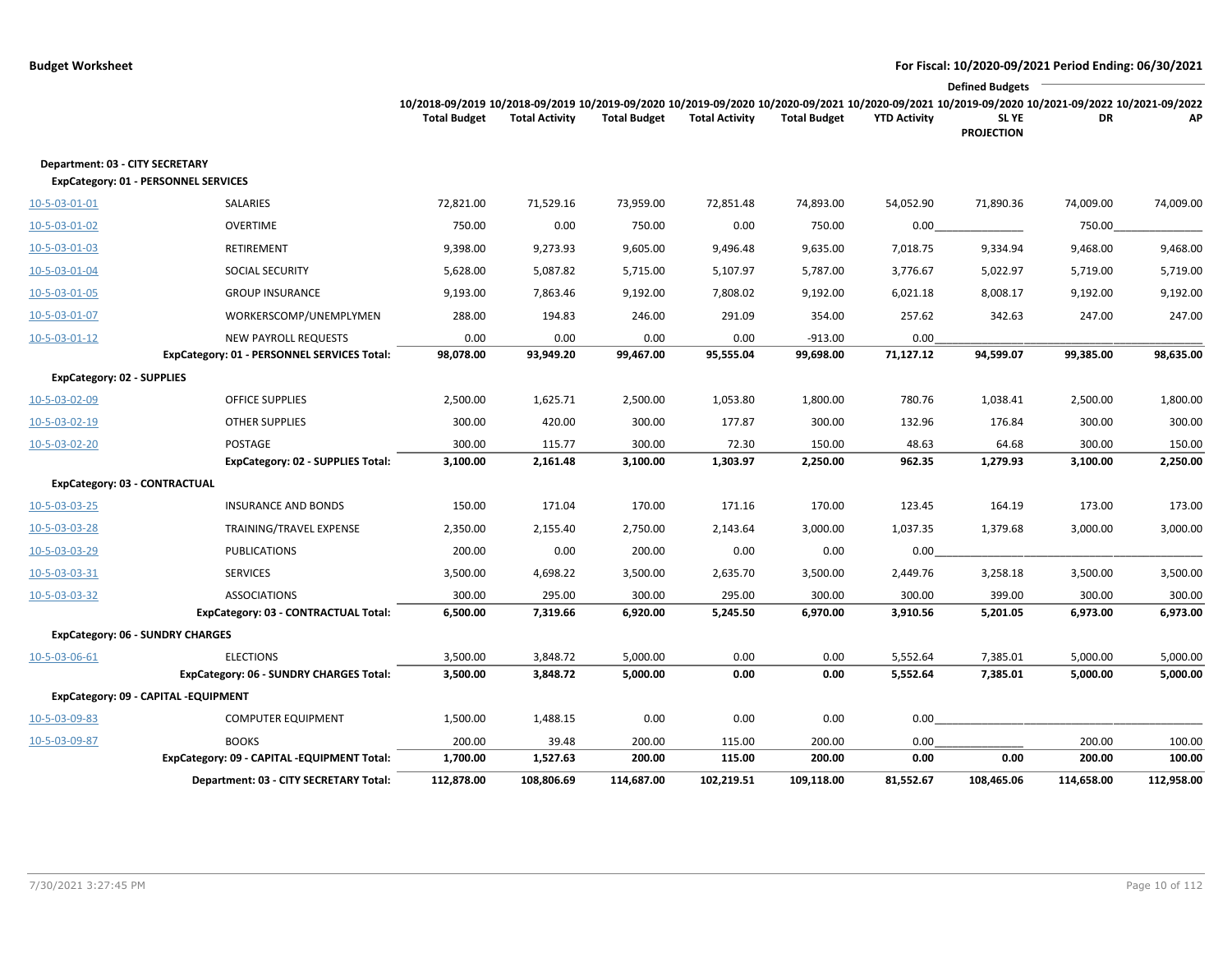|                                   |                                                                                    |                                                                                                                                                                        |                       |                     |                       |                     |                     | <b>Defined Budgets</b>           |            |            |
|-----------------------------------|------------------------------------------------------------------------------------|------------------------------------------------------------------------------------------------------------------------------------------------------------------------|-----------------------|---------------------|-----------------------|---------------------|---------------------|----------------------------------|------------|------------|
|                                   |                                                                                    | 10/2018-09/2019 10/2018-09/2019 10/2019-09/2020 10/2019-09/2020 10/2020-09/2021 10/2020-09/2021 10/2019-09/2020 10/2021-09/2022 10/2021-09/2022<br><b>Total Budget</b> | <b>Total Activity</b> | <b>Total Budget</b> | <b>Total Activity</b> | <b>Total Budget</b> | <b>YTD Activity</b> | <b>SLYE</b><br><b>PROJECTION</b> | DR         | AP         |
|                                   | Department: 04 - FINANCE/ACCOUNTING<br><b>ExpCategory: 01 - PERSONNEL SERVICES</b> |                                                                                                                                                                        |                       |                     |                       |                     |                     |                                  |            |            |
| 10-5-04-01-01                     | SALARIES                                                                           | 216,919.00                                                                                                                                                             | 218,240.59            | 220,124.00          | 221,071.30            | 222,852.00          | 135,075.97          | 179,651.04                       | 200,228.00 | 220,232.00 |
| 10-5-04-01-02                     | <b>OVERTIME</b>                                                                    | 200.00                                                                                                                                                                 | 6.30                  | 200.00              | 99.84                 | 200.00              | 286.83              | 381.48                           | 200.00     | 200.00     |
| 10-5-04-01-03                     | <b>RETIREMENT</b>                                                                  | 28,724.00                                                                                                                                                              | 28,668.45             | 29,322.00           | 29,316.44             | 29,399.00           | 17,893.02           | 23,797.72                        | 26,250.00  | 28,872.00  |
| 10-5-04-01-04                     | <b>SOCIAL SECURITY</b>                                                             | 16,609.00                                                                                                                                                              | 16,173.46             | 16,855.00           | 16,517.40             | 17,064.00           | 10,218.32           | 13,590.37                        | 15,317.00  | 16,848.00  |
| 10-5-04-01-05                     | <b>GROUP INSURANCE</b>                                                             | 27,579.00                                                                                                                                                              | 26,398.00             | 27,577.00           | 27,016.82             | 27,577.00           | 17,001.32           | 22,611.76                        | 27,577.00  | 27,577.00  |
| 10-5-04-01-07                     | WORKERSCOMP/UNEMPLYMEN                                                             | 853.00                                                                                                                                                                 | 600.67                | 730.00              | 881.23                | 1,053.00            | 820.69              | 1,091.52                         | 690.00     | 732.00     |
| $10 - 5 - 04 - 01 - 12$           | <b>NEW PAYROLL REQUESTS</b>                                                        | 0.00                                                                                                                                                                   | 0.00                  | 0.00                | 0.00                  | 40,535.00           | 0.00                |                                  |            |            |
|                                   | ExpCategory: 01 - PERSONNEL SERVICES Total:                                        | 290,884.00                                                                                                                                                             | 290,087.47            | 294,808.00          | 294,903.03            | 338,680.00          | 181,296.15          | 241,123.89                       | 270,262.00 | 294,461.00 |
| <b>ExpCategory: 02 - SUPPLIES</b> |                                                                                    |                                                                                                                                                                        |                       |                     |                       |                     |                     |                                  |            |            |
| 10-5-04-02-09                     | <b>OFFICE SUPPLIES</b>                                                             | 4,000.00                                                                                                                                                               | 2,746.16              | 3,750.00            | 3,821.31              | 3,750.00            | 3,870.54            | 5,148.08                         | 3,750.00   | 5,000.00   |
| 10-5-04-02-14                     | <b>EXPENDABLE ITEMS</b>                                                            | 0.00                                                                                                                                                                   | 0.00                  | 0.00                | 0.00                  | 0.00                | 0.00                |                                  |            | 200.00     |
| 10-5-04-02-19                     | <b>OTHER SUPPLIES</b>                                                              | 150.00                                                                                                                                                                 | 120.00                | 150.00              | 302.37                | 150.00              | 147.33              | 195.95                           | 150.00     |            |
| 10-5-04-02-20                     | POSTAGE                                                                            | 3,400.00                                                                                                                                                               | 2,781.64              | 3,000.00            | 2,847.75              | 3,000.00            | 2,131.63            | 2,835.07                         | 2,500.00   | 2,500.00   |
|                                   | <b>ExpCategory: 02 - SUPPLIES Total:</b>                                           | 7,550.00                                                                                                                                                               | 5,647.80              | 6,900.00            | 6,971.43              | 6,900.00            | 6,149.50            | 8,179.10                         | 6,400.00   | 7,700.00   |
|                                   | ExpCategory: 03 - CONTRACTUAL                                                      |                                                                                                                                                                        |                       |                     |                       |                     |                     |                                  |            |            |
| 10-5-04-03-25                     | <b>INSURANCE AND BONDS</b>                                                         | 130.00                                                                                                                                                                 | 144.72                | 150.00              | 144.84                | 150.00              | 104.46              | 138.93                           | 146.00     | 146.00     |
| 10-5-04-03-28                     | TRAINING/TRAVEL EXPENSE                                                            | 3,150.00                                                                                                                                                               | 2,400.20              | 2,974.00            | 2,433.12              | 2,500.00            | 550.00              | 731.50                           | 2,900.00   | 4,000.00   |
| 10-5-04-03-29                     | <b>PUBLICATIONS</b>                                                                | 985.00                                                                                                                                                                 | 1,443.84              | 985.00              | 1,055.82              | 1,000.00            | 1,113.25            | 1,480.62                         | 1,000.00   | 1,000.00   |
| 10-5-04-03-31                     | <b>SERVICES</b>                                                                    | 26,050.00                                                                                                                                                              | 28,177.43             | 27,000.00           | 28,275.24             | 27,500.00           | 28,750.90           | 38,238.70                        | 28,000.00  | 28,000.00  |
| 10-5-04-03-32                     | <b>ASSOCIATIONS</b>                                                                | 1,000.00                                                                                                                                                               | 831.00                | 1,000.00            | 960.00                | 150.00              | 0.00                |                                  | 150.00     | 300.00     |
|                                   | ExpCategory: 03 - CONTRACTUAL Total:                                               | 31,315.00                                                                                                                                                              | 32,997.19             | 32,109.00           | 32,869.02             | 31,300.00           | 30,518.61           | 40,589.75                        | 32,196.00  | 33,446.00  |
|                                   | ExpCategory: 06 - SUNDRY CHARGES                                                   |                                                                                                                                                                        |                       |                     |                       |                     |                     |                                  |            |            |
| 10-5-04-06-62                     | <b>AUDITING</b>                                                                    | 38,500.00                                                                                                                                                              | 38,500.00             | 39,500.00           | 39,500.00             | 39,500.00           | 20,000.00           | 26,600.00                        | 39,500.00  | 50,000.00  |
|                                   | ExpCategory: 06 - SUNDRY CHARGES Total:                                            | 38,500.00                                                                                                                                                              | 38,500.00             | 39,500.00           | 39,500.00             | 39,500.00           | 20,000.00           | 26,600.00                        | 39,500.00  | 50,000.00  |
|                                   | ExpCategory: 09 - CAPITAL -EQUIPMENT                                               |                                                                                                                                                                        |                       |                     |                       |                     |                     |                                  |            |            |
| 10-5-04-09-79                     | MISCELLANEOUS EQUIPMEN                                                             | 750.00                                                                                                                                                                 | 0.00                  | 750.00              | 1,577.55              | 750.00              |                     | $0.00$                           | 750.00     | 1,000.00   |
| 10-5-04-09-81                     | INSTRUMENTS/APPARATUS                                                              | 750.00                                                                                                                                                                 | 0.00                  | 750.00              | 0.00                  | 750.00              | 0.00                |                                  | 750.00     |            |
| 10-5-04-09-83                     | <b>COMPUTER EQUIPMENT</b>                                                          | 750.00                                                                                                                                                                 | 0.00                  | 750.00              | 0.00                  | 750.00              | 0.00                |                                  | 750.00     |            |
|                                   | ExpCategory: 09 - CAPITAL -EQUIPMENT Total:                                        | 2,250.00                                                                                                                                                               | 0.00                  | 2,250.00            | 1,577.55              | 2,250.00            | 0.00                | 0.00                             | 2,250.00   | 1,000.00   |
|                                   | Department: 04 - FINANCE/ACCOUNTING Total:                                         | 370,499.00                                                                                                                                                             | 367,232.46            | 375,567.00          | 375,821.03            | 418,630.00          | 237,964.26          | 316,492.74                       | 350,608.00 | 386,607.00 |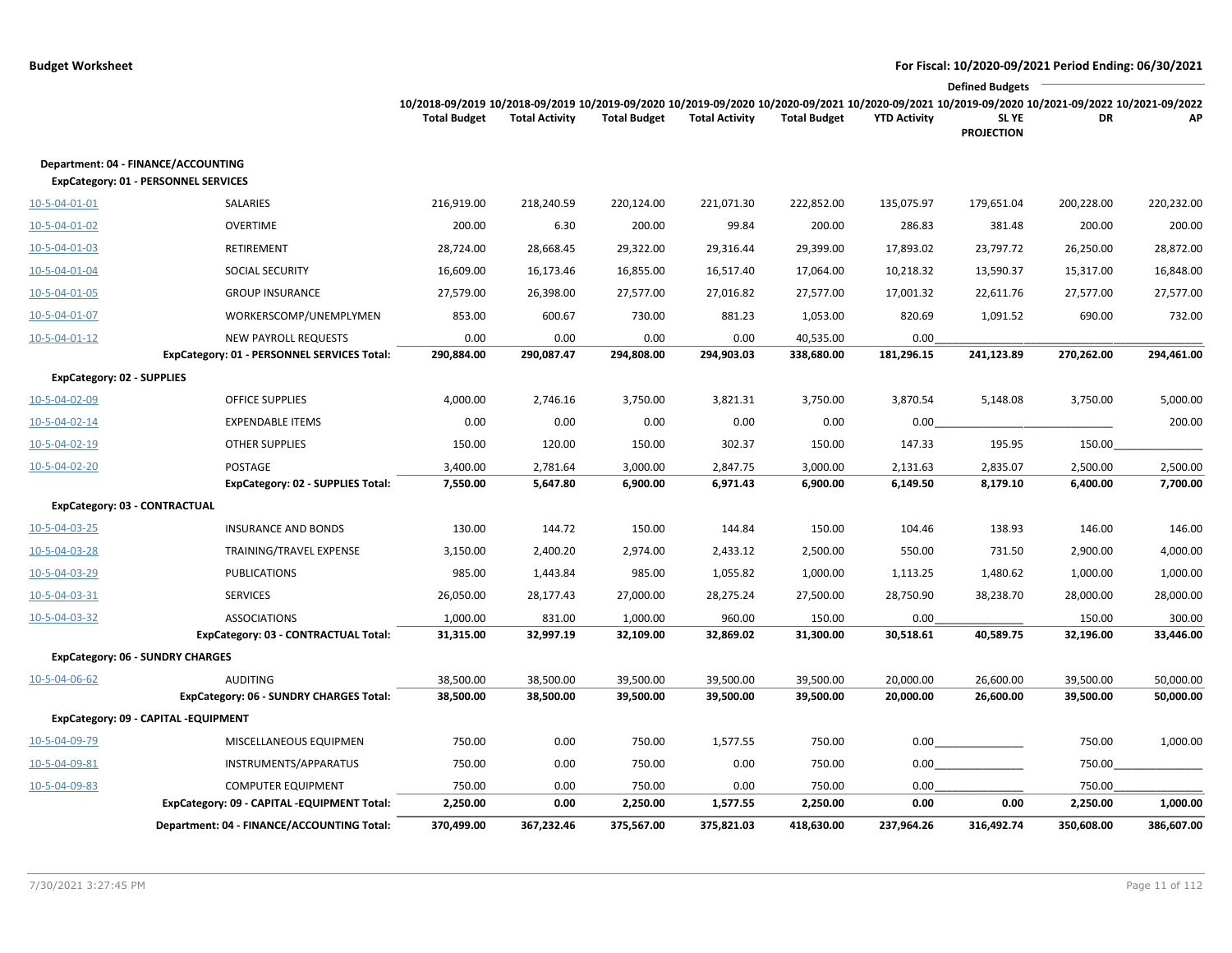|                                                                                 |                                                                            |                                                                                                                                                                        |                       |                     |                       |                            |                     | <b>Defined Budgets</b>     |            |            |
|---------------------------------------------------------------------------------|----------------------------------------------------------------------------|------------------------------------------------------------------------------------------------------------------------------------------------------------------------|-----------------------|---------------------|-----------------------|----------------------------|---------------------|----------------------------|------------|------------|
|                                                                                 |                                                                            | 10/2018-09/2019 10/2018-09/2019 10/2019-09/2020 10/2019-09/2020 10/2020-09/2021 10/2020-09/2021 10/2019-09/2020 10/2021-09/2022 10/2021-09/2022<br><b>Total Budget</b> | <b>Total Activity</b> | <b>Total Budget</b> | <b>Total Activity</b> | <b>Total Budget</b>        | <b>YTD Activity</b> | SL YE<br><b>PROJECTION</b> | DR         | АP         |
| Department: 05 - MUNICIPAL COURT<br><b>ExpCategory: 01 - PERSONNEL SERVICES</b> |                                                                            |                                                                                                                                                                        |                       |                     |                       |                            |                     |                            |            |            |
| 10-5-05-01-01                                                                   | SALARIES                                                                   | 200,742.00                                                                                                                                                             | 195,626.45            | 201,699.00          | 191,937.40            | 204,276.00                 | 124,407.70          | 165,462.24                 | 166,200.00 | 166,200.00 |
| 10-5-05-01-02                                                                   | <b>OVERTIME</b>                                                            | 4,000.00                                                                                                                                                               | 1,421.96              | 4,000.00            | 1,104.91              | 4,000.00                   | 720.83              | 958.70                     | 3,700.00   | 2,000.00   |
| 10-5-05-01-03                                                                   | <b>RETIREMENT</b>                                                          | 27,088.00                                                                                                                                                              | 21,233.63             | 27,375.00           | 20,900.23             | 27,404.00                  | 13,008.25           | 17,300.97                  | 22,274.00  | 22,274.00  |
| 10-5-05-01-04                                                                   | <b>SOCIAL SECURITY</b>                                                     | 15,663.00                                                                                                                                                              | 14,572.23             | 15,736.00           | 14,562.31             | 15,933.00                  | 9,318.84            | 12,394.06                  | 12,997.00  | 12,997.00  |
| 10-5-05-01-05                                                                   | <b>GROUP INSURANCE</b>                                                     | 44,817.00                                                                                                                                                              | 43,375.15             | 44,813.00           | 42,460.68             | 44,813.00                  | 27,761.58           | 36,922.90                  | 36,700.00  | 36,700.00  |
| 10-5-05-01-07                                                                   | WORKERSCOMP/UNEMPLYMEN                                                     | 2,917.00                                                                                                                                                               | 2,536.71              | 2,389.00            | 2,565.22              | 3,026.00                   | 1,493.52            | 1,986.38                   | 1,671.00   | 1,671.00   |
| $10 - 5 - 05 - 01 - 12$                                                         | <b>NEW PAYROLL REQUESTS</b><br>ExpCategory: 01 - PERSONNEL SERVICES Total: | 0.00<br>295,227.00                                                                                                                                                     | 0.00<br>278,766.13    | 0.00<br>296,012.00  | 0.00<br>273,530.75    | $-54,934.00$<br>244,518.00 | 0.00<br>176,710.72  | 235,025.25                 | 243,542.00 | 241,842.00 |
| <b>ExpCategory: 02 - SUPPLIES</b>                                               |                                                                            |                                                                                                                                                                        |                       |                     |                       |                            |                     |                            |            |            |
| 10-5-05-02-05                                                                   | <b>UNIFORMS</b>                                                            | 1,700.00                                                                                                                                                               | 963.70                | 1,700.00            | 256.31                | 200.00                     | 223.84              | 297.71                     | 250.00     | 250.00     |
| 10-5-05-02-09                                                                   | <b>OFFICE SUPPLIES</b>                                                     | 2,800.00                                                                                                                                                               | 2,223.00              | 2,800.00            | 1,711.23              | 2,500.00                   | 2,275.02            | 3,025.78                   | 2,500.00   | 2,500.00   |
| 10-5-05-02-13                                                                   | <b>FUEL &amp; OIL SUPPLIES</b>                                             | 2,665.00                                                                                                                                                               | 1,915.18              | 2,500.00            | 1,805.65              | 1,200.00                   | 1,297.20            | 1,725.28                   | 1,850.00   | 1,850.00   |
| 10-5-05-02-14                                                                   | <b>EXPENDABLE ITEMS</b>                                                    | 1,000.00                                                                                                                                                               | 671.21                | 1,000.00            | 632.93                | 750.00                     | 511.63              | 680.47                     | 750.00     | 750.00     |
| 10-5-05-02-19                                                                   | <b>OTHER SUPPLIES</b>                                                      | 100.00                                                                                                                                                                 | 20.59                 | 100.00              | 110.22                | 100.00                     | 93.90               | 124.89                     | 100.00     | 100.00     |
| 10-5-05-02-20                                                                   | POSTAGE                                                                    | 1,400.00                                                                                                                                                               | 1,336.62              | 1,400.00            | 1,132.75              | 1,400.00                   | 682.30              | 907.46                     | 1,400.00   | 1,400.00   |
|                                                                                 | ExpCategory: 02 - SUPPLIES Total:                                          | 9,665.00                                                                                                                                                               | 7,130.30              | 9,500.00            | 5,649.09              | 6,150.00                   | 5,083.89            | 6,761.59                   | 6,850.00   | 6,850.00   |
| ExpCategory: 03 - CONTRACTUAL                                                   |                                                                            |                                                                                                                                                                        |                       |                     |                       |                            |                     |                            |            |            |
| 10-5-05-03-23                                                                   | <b>COMMUNICATIONS</b>                                                      | 1,500.00                                                                                                                                                               | 1,434.12              | 1,400.00            | 1,558.09              | 1,500.00                   | 1,164.68            | 1,549.02                   | 1,500.00   | 1,500.00   |
| 10-5-05-03-25                                                                   | <b>INSURANCE AND BONDS</b>                                                 | 270.00                                                                                                                                                                 | 558.20                | 600.00              | 431.48                | 450.00                     | 328.55              | 436.97                     | 460.00     | 460.00     |
| 10-5-05-03-27                                                                   | <b>COURT COSTS</b>                                                         | 300.00                                                                                                                                                                 | 42.00                 | 300.00              | 0.00                  | 100.00                     | 0.00                |                            | 100.00     | 100.00     |
| 10-5-05-03-28                                                                   | TRAVEL/TRAINING EXPENSE                                                    | 3,370.00                                                                                                                                                               | 3,380.62              | 4,200.00            | 1,694.30              | 3,600.00                   | 690.88              | 918.87                     | 3,000.00   | 3,000.00   |
| 10-5-05-03-31                                                                   | <b>SERVICES</b>                                                            | 9,000.00                                                                                                                                                               | 9,231.11              | 10,000.00           | 8,852.82              | 10,000.00                  | 8,538.36            | 11,356.02                  | 10,000.00  | 10,000.00  |
| 10-5-05-03-32                                                                   | <b>ASSOCIATIONS</b>                                                        | 100.00                                                                                                                                                                 | 50.00                 | 100.00              | 85.00                 | 100.00                     | 0.00                |                            |            |            |
| 10-5-05-03-33                                                                   | <b>CREDIT CARD FEES</b>                                                    | 2,800.00                                                                                                                                                               | 2,912.65              | 2,900.00            | 3,298.06              | 3,600.00                   | 3,847.17            | 5,116.74                   | 5,100.00   | 5,100.00   |
|                                                                                 | ExpCategory: 03 - CONTRACTUAL Total:                                       | 17,340.00                                                                                                                                                              | 17,608.70             | 19,500.00           | 15,919.75             | 19,350.00                  | 14,569.64           | 19,377.62                  | 20,160.00  | 20,160.00  |
|                                                                                 | ExpCategory: 04 - MAINTENANCE - BUILDINGS & GROUNDS                        |                                                                                                                                                                        |                       |                     |                       |                            |                     |                            |            |            |
| 10-5-05-04-35                                                                   | <b>BUILDINGS &amp; GROUNDS</b>                                             | 400.00                                                                                                                                                                 | 940.43                | 400.00              | 6,093.62              | 600.00                     | 1,342.57            | 1,785.62                   | 1,000.00   | 1,000.00   |
|                                                                                 | ExpCategory: 04 - MAINTENANCE - BUILDINGS & GROUNDS Total:                 | 400.00                                                                                                                                                                 | 940.43                | 400.00              | 6,093.62              | 600.00                     | 1,342.57            | 1,785.62                   | 1,000.00   | 1,000.00   |
|                                                                                 | ExpCategory: 05 - MAINTENANCE - EQUIPMENT                                  |                                                                                                                                                                        |                       |                     |                       |                            |                     |                            |            |            |
| <u>10-5-05-05-50</u>                                                            | <b>VEHICLES</b>                                                            | 1,344.00                                                                                                                                                               | 419.74                | 1,300.00            | 535.26                | 1,300.00                   | 860.22              | 1,144.09                   | 1,000.00   | 1,000.00   |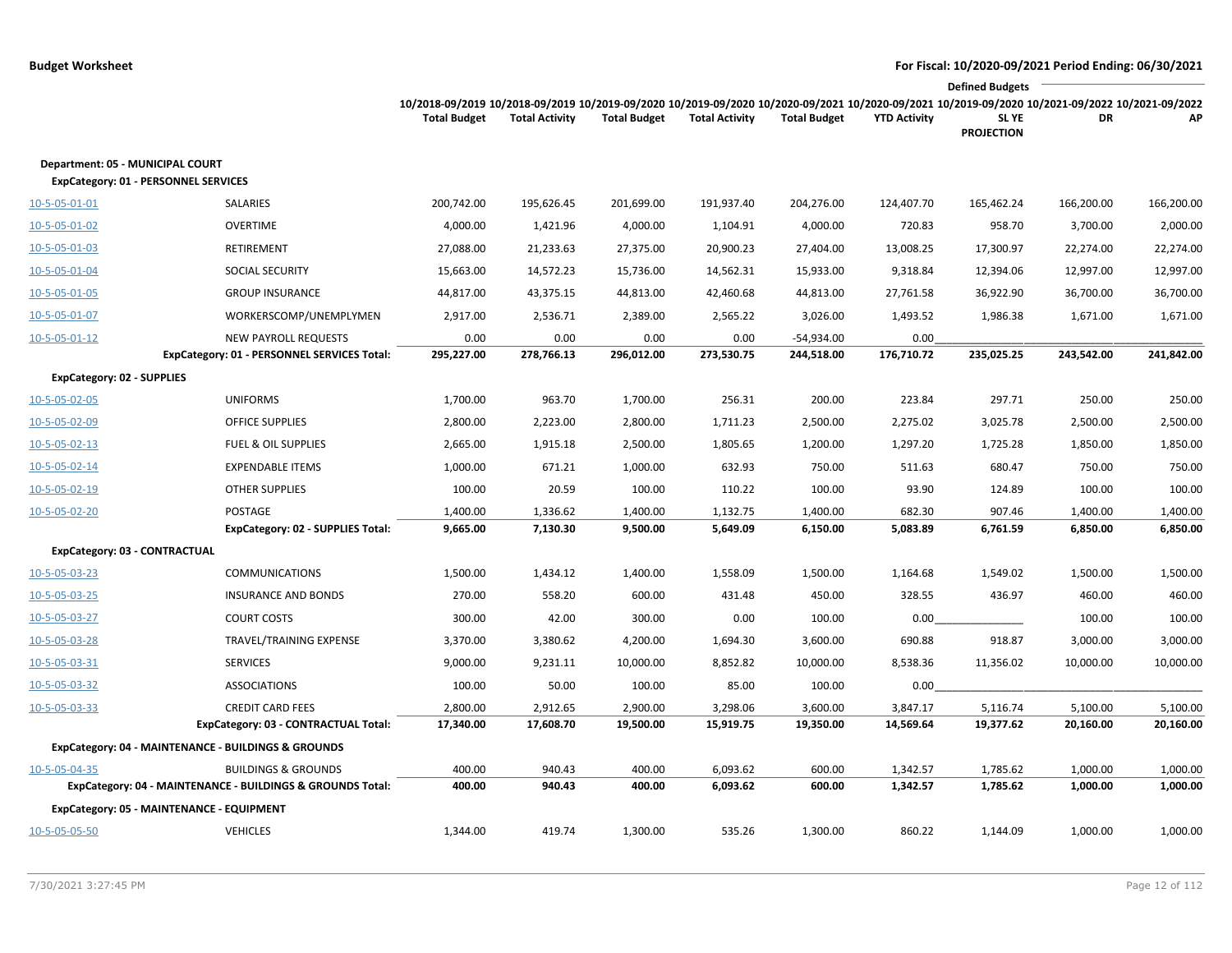|               |                                                        |                                                                                                                                                 |                       |                     |                       |                     |                     | <b>Defined Budgets</b>     |            |            |
|---------------|--------------------------------------------------------|-------------------------------------------------------------------------------------------------------------------------------------------------|-----------------------|---------------------|-----------------------|---------------------|---------------------|----------------------------|------------|------------|
|               |                                                        | 10/2018-09/2019 10/2018-09/2019 10/2019-09/2020 10/2019-09/2020 10/2020-09/2021 10/2020-09/2021 10/2019-09/2020 10/2021-09/2022 10/2021-09/2022 |                       |                     |                       |                     |                     |                            |            |            |
|               |                                                        | <b>Total Budget</b>                                                                                                                             | <b>Total Activity</b> | <b>Total Budget</b> | <b>Total Activity</b> | <b>Total Budget</b> | <b>YTD Activity</b> | SL YE<br><b>PROJECTION</b> | DR         | AP         |
| 10-5-05-05-52 | <b>RADIO MAINTENANCE</b>                               | 300.00                                                                                                                                          | 40.00                 | 300.00              | 0.00                  | 0.00                | 0.00                |                            |            |            |
|               | ExpCategory: 05 - MAINTENANCE - EQUIPMENT Total:       | 1,644.00                                                                                                                                        | 459.74                | 1,600.00            | 535.26                | 1,300.00            | 860.22              | 1,144.09                   | 1,000.00   | 1,000.00   |
|               | ExpCategory: 08 - CAPITAL - BUIDLINGS & GROUNDS        |                                                                                                                                                 |                       |                     |                       |                     |                     |                            |            |            |
| 10-5-05-08-66 | <b>BUILDINGS &amp; GROUNDS</b>                         | 200.00                                                                                                                                          | 0.00                  | 200.00              | 499.00                | 1,757.00            | $-11.33$            | $-15.07$                   | 1,608.00   | 1,608.00   |
|               | ExpCategory: 08 - CAPITAL - BUIDLINGS & GROUNDS Total: | 200.00                                                                                                                                          | 0.00                  | 200.00              | 499.00                | 1,757.00            | $-11.33$            | $-15.07$                   | 1,608.00   | 1,608.00   |
|               | ExpCategory: 09 - CAPITAL -EQUIPMENT                   |                                                                                                                                                 |                       |                     |                       |                     |                     |                            |            |            |
| 10-5-05-09-79 | MISCELLANEOUS EQUIPMEN                                 | 500.00                                                                                                                                          | 307.60                | 500.00              | 0.00                  | 500.00              | 69.88               | 92.94                      | 500.00     | 500.00     |
|               | ExpCategory: 09 - CAPITAL -EQUIPMENT Total:            | 500.00                                                                                                                                          | 307.60                | 500.00              | 0.00                  | 500.00              | 69.88               | 92.94                      | 500.00     | 500.00     |
|               | Department: 05 - MUNICIPAL COURT Total:                | 324,976.00                                                                                                                                      | 305,212.90            | 327,712.00          | 302,227.47            | 274,175.00          | 198,625.59          | 264,172.04                 | 274,660.00 | 272,960.00 |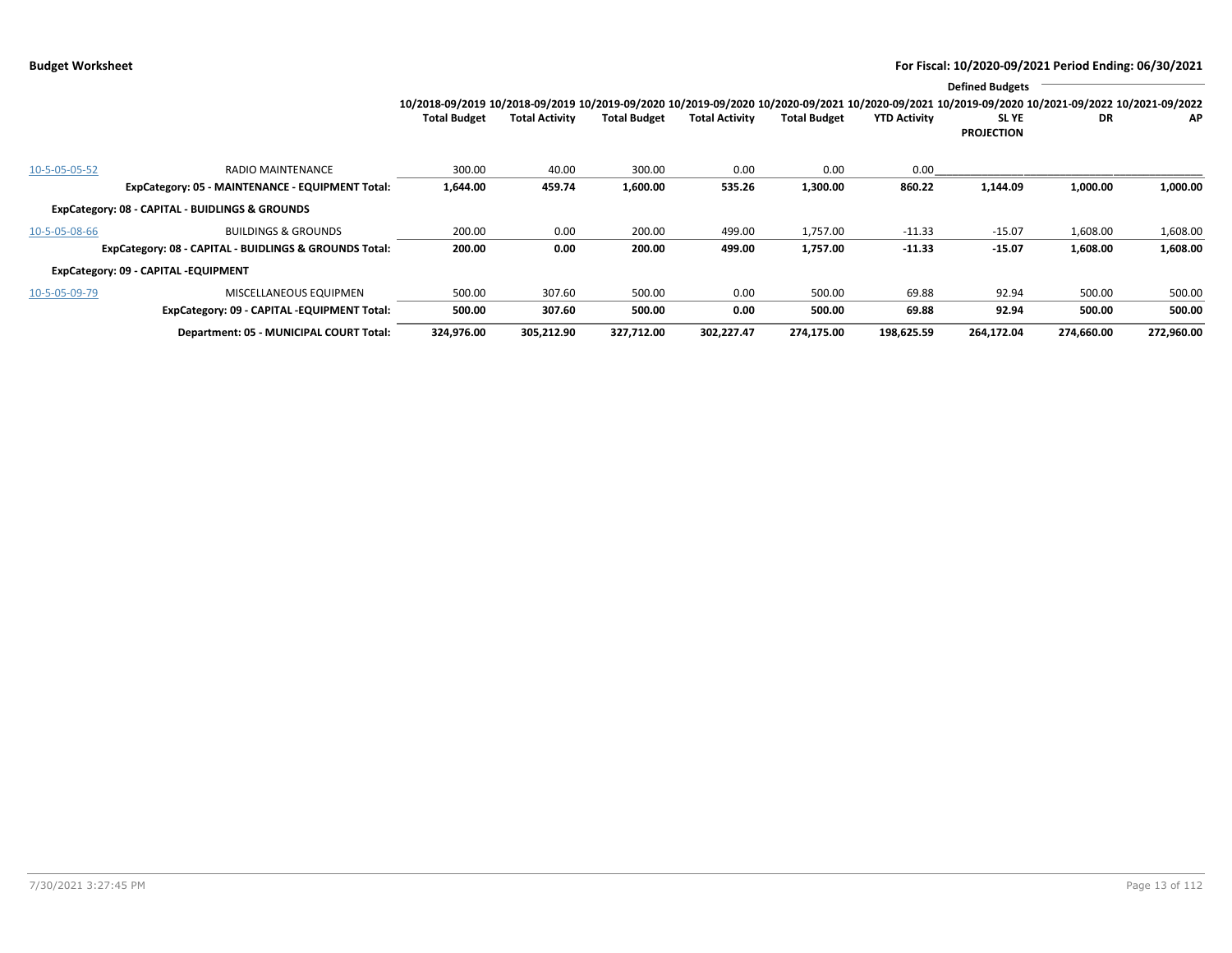|                                                                        |                                                                   |                                                                                                                                                                        |                       |                      |                       |                               |                               | <b>Defined Budgets</b>        |                               |                               |
|------------------------------------------------------------------------|-------------------------------------------------------------------|------------------------------------------------------------------------------------------------------------------------------------------------------------------------|-----------------------|----------------------|-----------------------|-------------------------------|-------------------------------|-------------------------------|-------------------------------|-------------------------------|
|                                                                        |                                                                   | 10/2018-09/2019 10/2018-09/2019 10/2019-09/2020 10/2019-09/2020 10/2020-09/2021 10/2020-09/2021 10/2019-09/2020 10/2021-09/2022 10/2021-09/2022<br><b>Total Budget</b> | <b>Total Activity</b> | <b>Total Budget</b>  | <b>Total Activity</b> | <b>Total Budget</b>           | <b>YTD Activity</b>           | SL YE<br><b>PROJECTION</b>    | DR                            | АP                            |
| Department: 06 - POLICE<br><b>ExpCategory: 01 - PERSONNEL SERVICES</b> |                                                                   |                                                                                                                                                                        |                       |                      |                       |                               |                               |                               |                               |                               |
| 10-5-06-01-01                                                          | SALARIES                                                          | 2,992,136.00                                                                                                                                                           | 2,880,394.08          | 2,973,616.00         | 2,941,955.43          | 3,076,151.00                  | 2,125,312.95                  | 2,826,666.22                  | 2,445,901.00                  | 2,445,901.00                  |
| 10-5-06-01-02                                                          | OVERTIME                                                          | 146,000.00                                                                                                                                                             | 201,273.04            | 146,000.00           | 104,725.68            | 146,000.00                    | 70,303.10                     | 93,503.12                     | 171,300.00                    | 171,300.00                    |
| 10-5-06-01-03                                                          | RETIREMENT                                                        | 410,383.00                                                                                                                                                             | 406,209.76            | 410,688.00           | 403,210.23            | 419,643.00                    | 288,536.63                    | 383,753.72                    | 341,500.00                    | 341,500.00                    |
| 10-5-06-01-04                                                          | SOCIAL SECURITY                                                   | 240,069.00                                                                                                                                                             | 233,221.22            | 238,650.00           | 227,829.00            | 246,495.00                    | 164,439.10                    | 218,704.00                    | 200,216.00                    | 200,216.00                    |
| 10-5-06-01-05                                                          | <b>GROUP INSURANCE</b>                                            | 560,779.00                                                                                                                                                             | 498,026.40            | 560,741.00           | 529,069.03            | 560,741.00                    | 337,446.90                    | 448,804.38                    | 422,854.00                    | 422,854.00                    |
| 10-5-06-01-07                                                          | WORKERSCOMP/UNEMPLYMEN                                            | 74,230.00                                                                                                                                                              | 65,746.38             | 56,449.00            | 55,887.17             | 68,791.00                     | 47,060.97                     | 62,591.09                     | 59,834.00                     | 59,834.00                     |
| $10 - 5 - 06 - 01 - 12$                                                | <b>NEW PAYROLL REQUESTS</b>                                       | $-50,003.00$                                                                                                                                                           | 0.00                  | 48,237.00            | 0.00                  | -850,403.00                   | 0.00                          |                               |                               | 96,390.00                     |
| 10-5-06-01-13                                                          | REIMB BISD SRO PAY<br>ExpCategory: 01 - PERSONNEL SERVICES Total: | 0.00<br>4,373,594.00                                                                                                                                                   | 0.00<br>4,284,870.88  | 0.00<br>4,434,381.00 | 0.00<br>4,262,676.54  | $-100,000.00$<br>3,567,418.00 | $-110,453.37$<br>2,922,646.28 | $-146,902.98$<br>3,887,119.55 | $-100,000.00$<br>3,541,605.00 | $-100,000.00$<br>3,637,995.00 |
| <b>ExpCategory: 02 - SUPPLIES</b>                                      |                                                                   |                                                                                                                                                                        |                       |                      |                       |                               |                               |                               |                               |                               |
| 10-5-06-02-05                                                          | <b>UNIFORMS</b>                                                   | 18,000.00                                                                                                                                                              | 19,533.23             | 18,000.00            | 10,811.20             | 18,000.00                     | 5,410.41                      | 7,195.85                      | 18,000.00                     | 15,000.00                     |
| 10-5-06-02-06                                                          | PROTECTIVE CLOTHING                                               | 9,000.00                                                                                                                                                               | 13,918.48             | 11,000.00            | 11,933.74             | 11,000.00                     | 7,561.80                      | 10,057.19                     | 11,000.00                     | 11,000.00                     |
| 10-5-06-02-08                                                          | <b>COMPUTER SUPPLIES</b>                                          | 5,000.00                                                                                                                                                               | 6,316.53              | 5,000.00             | 4,761.86              | 5,000.00                      | 3,802.46                      | 5,057.27                      | 5,000.00                      | 5,000.00                      |
| 10-5-06-02-09                                                          | <b>OFFICE SUPPLIES</b>                                            | 12,000.00                                                                                                                                                              | 11,605.72             | 12,000.00            | 10,390.47             | 12,000.00                     | 8,253.54                      | 10,977.21                     | 12,000.00                     | 12,000.00                     |
| 10-5-06-02-11                                                          | <b>FOOD</b>                                                       | 1,000.00                                                                                                                                                               | 502.85                | 500.00               | 463.14                | 500.00                        | 123.46                        | 164.20                        | 1,000.00                      | 500.00                        |
| 10-5-06-02-13                                                          | <b>FUEL &amp; OIL SUPPLIES</b>                                    | 61,971.00                                                                                                                                                              | 70,998.57             | 60,000.00            | 66,482.42             | 66,200.00                     | 54,519.23                     | 72,510.58                     | 79,080.00                     | 79,080.00                     |
| 10-5-06-02-14                                                          | <b>EXPENDABLE ITEMS</b>                                           | 14,000.00                                                                                                                                                              | 12,228.35             | 14,000.00            | 11,883.25             | 14,000.00                     | 5,445.94                      | 7,243.10                      | 14,000.00                     | 12,000.00                     |
| 10-5-06-02-15                                                          | <b>HOUSEKEEPING</b>                                               | 5,000.00                                                                                                                                                               | 4,673.29              | 5,000.00             | 3,812.70              | 5,000.00                      | 2,439.21                      | 3,244.15                      | 5,000.00                      | 4,500.00                      |
| 10-5-06-02-16                                                          | CHEMICAL                                                          | 0.00                                                                                                                                                                   | 0.00                  | 0.00                 | 26.89                 | 0.00                          | 0.00                          |                               |                               |                               |
| 10-5-06-02-19                                                          | <b>OTHER SUPPLIES</b>                                             | 7,000.00                                                                                                                                                               | 7,798.19              | 7,000.00             | 6,866.47              | 7,000.00                      | 3,964.95                      | 5,273.38                      | 7,000.00                      | 7,000.00                      |
| 10-5-06-02-20                                                          | POSTAGE                                                           | 4,000.00                                                                                                                                                               | 4,404.39              | 4,000.00             | 3,255.86              | 4,000.00                      | 2,324.33                      | 3,091.36                      | 4,000.00                      | 3,500.00                      |
| 10-5-06-02-21                                                          | <b>MEDICAL</b>                                                    | 700.00                                                                                                                                                                 | 620.96                | 700.00               | 397.13                | 400.00                        | 53.47                         | 71.12                         | 400.00                        | 400.00                        |
|                                                                        | <b>ExpCategory: 02 - SUPPLIES Total:</b>                          | 137,671.00                                                                                                                                                             | 152,600.56            | 137,200.00           | 131,085.13            | 143,100.00                    | 93,898.80                     | 124,885.41                    | 156,480.00                    | 149,980.00                    |
| ExpCategory: 03 - CONTRACTUAL                                          |                                                                   |                                                                                                                                                                        |                       |                      |                       |                               |                               |                               |                               |                               |
| 10-5-06-03-23                                                          | <b>COMMUNICATIONS</b>                                             | 55,800.00                                                                                                                                                              | 45,690.37             | 50,000.00            | 49,361.69             | 46,500.00                     | 36,008.12                     | 47,890.80                     | 4,800.00                      | 4,800.00                      |
| 10-5-06-03-25                                                          | <b>INSURANCE AND BONDS</b>                                        | 35,660.00                                                                                                                                                              | 38,119.78             | 34,000.00            | 38,922.10             | 38,800.00                     | 31,621.92                     | 42,057.15                     | 44,229.00                     | 44,229.00                     |
| 10-5-06-03-28                                                          | TRAINING/TRAVEL EXPENSE                                           | 30,000.00                                                                                                                                                              | 33,070.65             | 33,000.00            | 23,035.93             | 33,000.00                     | 17,358.20                     | 23,086.41                     | 33,000.00                     | 38,000.00                     |
| 10-5-06-03-29                                                          | <b>PUBLICATIONS</b>                                               | 4,000.00                                                                                                                                                               | 438.20                | 2,000.00             | 480.22                | 1,500.00                      | 261.30                        | 347.53                        | 1,500.00                      | 1,000.00                      |
| 10-5-06-03-30                                                          | <b>UTILITIES</b>                                                  | 700.00                                                                                                                                                                 | 520.90                | 600.00               | 566.39                | 550.00                        | 393.10                        | 430.60                        | 550.00                        | 550.00                        |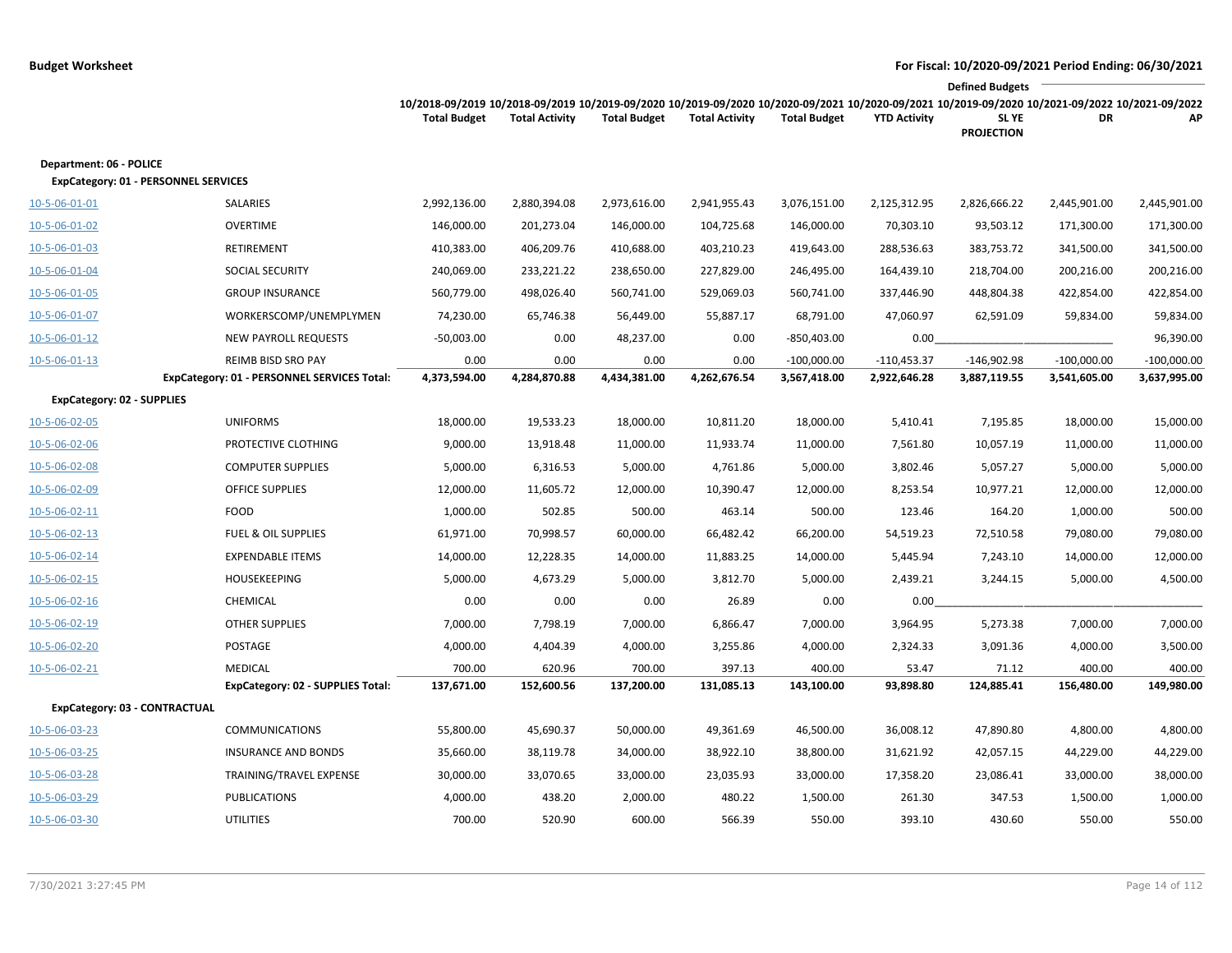|               |                                                            |                                                                                                                                                                        |                       |                     |                       |                     |                     | <b>Defined Budgets</b>     |              |              |
|---------------|------------------------------------------------------------|------------------------------------------------------------------------------------------------------------------------------------------------------------------------|-----------------------|---------------------|-----------------------|---------------------|---------------------|----------------------------|--------------|--------------|
|               |                                                            | 10/2018-09/2019 10/2018-09/2019 10/2019-09/2020 10/2019-09/2020 10/2020-09/2021 10/2020-09/2021 10/2019-09/2020 10/2021-09/2022 10/2021-09/2022<br><b>Total Budget</b> | <b>Total Activity</b> | <b>Total Budget</b> | <b>Total Activity</b> | <b>Total Budget</b> | <b>YTD Activity</b> | SL YE<br><b>PROJECTION</b> | <b>DR</b>    | AP           |
| 10-5-06-03-31 | <b>SERVICES</b>                                            | 62,000.00                                                                                                                                                              | 81,820.60             | 80,000.00           | 77,755.86             | 141,380.00          | 57,716.07           | 76,808.92                  | 140,000.00   | 80,000.00    |
| 10-5-06-03-40 | JLEC PAYMENTS TO BROWN CNTY                                | 300,000.00                                                                                                                                                             | 294,402.29            | 295,000.00          | 263,142.89            | 60,000.00           | 0.00                |                            |              |              |
| 10-5-06-03-41 | JOINT DISPATCH FUND TRANSFE                                | 0.00                                                                                                                                                                   | 0.00                  | 0.00                | 0.00                  | 674,965.00          | 506,223.00          | 673,276.59                 | 693,638.00   | 693,638.00   |
| 10-5-06-03-42 | RADIO INFRASTRUCTURE BOND                                  | 0.00                                                                                                                                                                   | 0.00                  | 0.00                | 0.00                  | 103,000.00          | 0.00                |                            | 184,881.00   | 184,881.00   |
| 10-5-06-03-43 | RADIO INFRASTRUCTURE SERVIC                                | 0.00                                                                                                                                                                   | 0.00                  | 0.00                | 0.00                  | 50,425.00           | 0.00                |                            | 50,425.00    | 55,706.00    |
| 10-5-06-03-44 | REIMB COUNTY-JANITORIAL SER                                | 0.00                                                                                                                                                                   | 0.00                  | 0.00                | 0.00                  | 0.00                | 0.00                |                            |              | 62,000.00    |
|               | ExpCategory: 03 - CONTRACTUAL Total:                       | 488,160.00                                                                                                                                                             | 494,062.79            | 494,600.00          | 453,265.08            | 1,150,120.00        | 649,581.71          | 863,898.00                 | 1,153,023.00 | 1,164,804.00 |
|               | ExpCategory: 04 - MAINTENANCE - BUILDINGS & GROUNDS        |                                                                                                                                                                        |                       |                     |                       |                     |                     |                            |              |              |
| 10-5-06-04-35 | <b>BUILDINGS &amp; GROUNDS</b>                             | 4,000.00                                                                                                                                                               | 5,190.50              | 4,000.00            | 5,310.89              | 4,000.00            | 6,777.35            | 6,377.38                   | 4,000.00     | 5,500.00     |
|               | ExpCategory: 04 - MAINTENANCE - BUILDINGS & GROUNDS Total: | 4,000.00                                                                                                                                                               | 5,190.50              | 4,000.00            | 5,310.89              | 4,000.00            | 6,777.35            | 6,377.38                   | 4,000.00     | 5,500.00     |
|               | ExpCategory: 05 - MAINTENANCE - EQUIPMENT                  |                                                                                                                                                                        |                       |                     |                       |                     |                     |                            |              |              |
| 10-5-06-05-47 | MISCELLANEOUS EQUIPMEN                                     | 2,500.00                                                                                                                                                               | 1,810.71              | 2,500.00            | 1,350.64              | 2,000.00            | 74.75               | 99.42                      | 2,000.00     | 1,500.00     |
| 10-5-06-05-50 | <b>VEHICLES</b>                                            | 25,233.00                                                                                                                                                              | 28,368.22             | 20,000.00           | 42,216.26             | 25,000.00           | 27,593.35           | 36,699.16                  | 36,000.00    | 35,000.00    |
| 10-5-06-05-52 | RADIO MAINTENANCE                                          | 2,000.00                                                                                                                                                               | 1,399.30              | 2,000.00            | 1,632.84              | 0.00                | 2,727.30            | 3,627.31                   |              |              |
|               | ExpCategory: 05 - MAINTENANCE - EQUIPMENT Total:           | 29,733.00                                                                                                                                                              | 31,578.23             | 24,500.00           | 45,199.74             | 27,000.00           | 30,395.40           | 40,425.89                  | 38,000.00    | 36,500.00    |
|               | ExpCategory: 08 - CAPITAL - BUIDLINGS & GROUNDS            |                                                                                                                                                                        |                       |                     |                       |                     |                     |                            |              |              |
| 10-5-06-08-66 | <b>BUILDINGS &amp; GROUNDS</b>                             | 0.00                                                                                                                                                                   | 0.00                  | 0.00                | 0.00                  | 3,634.00            | 0.00                |                            | 3,692.00     | 3,692.00     |
|               | ExpCategory: 08 - CAPITAL - BUIDLINGS & GROUNDS Total:     | 0.00                                                                                                                                                                   | 0.00                  | 0.00                | 0.00                  | 3,634.00            | 0.00                | 0.00                       | 3,692.00     | 3,692.00     |
|               | ExpCategory: 09 - CAPITAL -EQUIPMENT                       |                                                                                                                                                                        |                       |                     |                       |                     |                     |                            |              |              |
| 10-5-06-09-79 | MISCELLANEOUS EQUIPMEN                                     | 0.00                                                                                                                                                                   | 1,500.00              | 0.00                | 0.00                  | 14,590.00           | 12,265.50           | 16,313.12                  | 12,590.00    | 12,590.00    |
| 10-5-06-09-81 | INSTRUMENTS/APPARATUS                                      | 0.00                                                                                                                                                                   | 0.00                  | 0.00                | 0.00                  | 0.00                | 0.00                |                            |              | 25,300.00    |
| 10-5-06-09-82 | <b>MOTOR VEHICLES</b>                                      | 0.00                                                                                                                                                                   | 0.00                  | 5,000.00            | 0.00                  | 0.00                | 0.00                |                            |              |              |
| 10-5-06-09-83 | <b>COMPUTER EQUIPMENT</b>                                  | 0.00                                                                                                                                                                   | 0.00                  | 0.00                | 0.00                  | 0.00                | 0.00                |                            |              | 14,700.00    |
| 10-5-06-09-90 | <b>ENTERPRISE VEH LEASE PMTS</b>                           | 58,143.00                                                                                                                                                              | 41,661.49             | 139,430.00          | 120,832.08            | 140,000.00          | 119,140.84          | 158,457.32                 | 145,100.00   | 145,100.00   |
|               | ExpCategory: 09 - CAPITAL -EQUIPMENT Total:                | 58,143.00                                                                                                                                                              | 43,161.49             | 144,430.00          | 120,832.08            | 154,590.00          | 131,406.34          | 174,770.44                 | 157,690.00   | 197,690.00   |
|               | Department: 06 - POLICE Total:                             | 5,091,301.00                                                                                                                                                           | 5,011,464.45          | 5,239,111.00        | 5,018,369.46          | 5,049,862.00        | 3,834,705.88        | 5,097,476.67               | 5,054,490.00 | 5,196,161.00 |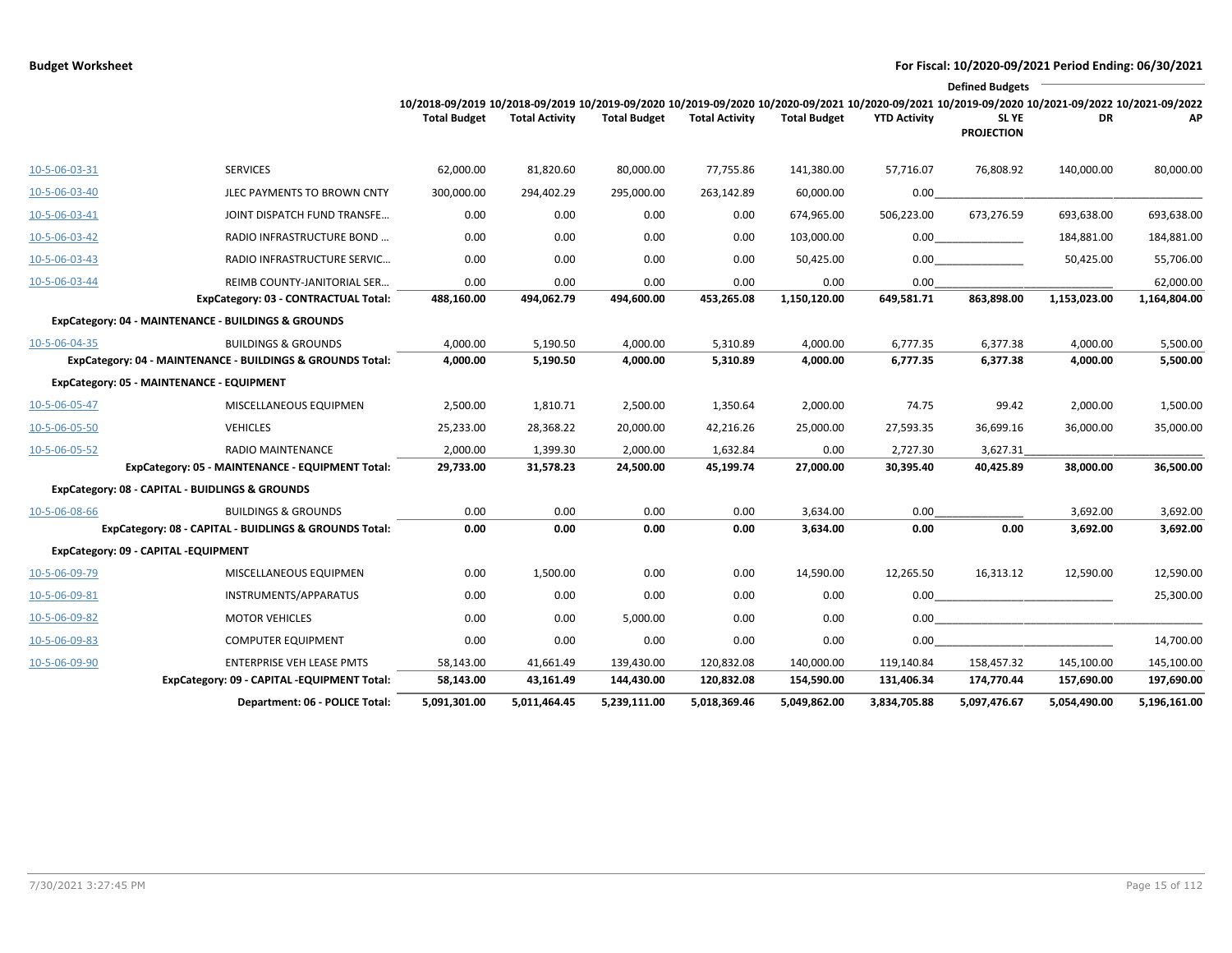|                                   |                                                                     |                                                                                                                                                                        |                              |                      |                              |                      |                      | <b>Defined Budgets</b>     |              |              |
|-----------------------------------|---------------------------------------------------------------------|------------------------------------------------------------------------------------------------------------------------------------------------------------------------|------------------------------|----------------------|------------------------------|----------------------|----------------------|----------------------------|--------------|--------------|
|                                   |                                                                     | 10/2018-09/2019 10/2018-09/2019 10/2019-09/2020 10/2019-09/2020 10/2020-09/2021 10/2020-09/2021 10/2019-09/2020 10/2021-09/2022 10/2021-09/2022<br><b>Total Budget</b> | <b>Total Activity</b>        | <b>Total Budget</b>  | <b>Total Activity</b>        | <b>Total Budget</b>  | <b>YTD Activity</b>  | SL YE<br><b>PROJECTION</b> | DR           | АP           |
| Department: 07 - FIRE             | <b>ExpCategory: 01 - PERSONNEL SERVICES</b>                         |                                                                                                                                                                        |                              |                      |                              |                      |                      |                            |              |              |
| 10-5-07-01-01                     | SALARIES                                                            | 1,934,889.00                                                                                                                                                           | 1,891,158.90                 | 1,979,676.00         | 1,902,961.96                 | 2,013,542.00         | 1,453,515.07         | 1,933,175.04               | 2,042,160.00 | 2,042,160.00 |
| 10-5-07-01-02                     | <b>OVERTIME</b>                                                     | 125,000.00                                                                                                                                                             | 158,477.64                   | 125,000.00           | 154,470.22                   | 125,000.00           | 109,085.04           | 145,083.10                 | 125,000.00   | 125,000.00   |
| 10-5-07-01-03                     | RETIREMENT                                                          | 416,415.00                                                                                                                                                             | 407,961.97                   | 425,629.00           | 408,551.20                   | 418,636.00           | 303,823.55           | 404,085.32                 | 424,377.00   | 424,377.00   |
| 10-5-07-01-04                     | SOCIAL SECURITY                                                     | 157,581.00                                                                                                                                                             | 151,276.35                   | 161,007.00           | 151,234.77                   | 163,598.00           | 115,363.07           | 153,432.88                 | 165,788.00   | 165,788.00   |
| 10-5-07-01-05                     | <b>GROUP INSURANCE</b>                                              | 303,373.00                                                                                                                                                             | 293,129.33                   | 312,544.00           | 284,889.87                   | 321,736.00           | 223,616.30           | 297,409.68                 | 330,929.00   | 330,929.00   |
| 10-5-07-01-07                     | WORKERSCOMP/UNEMPLYMEN                                              | 45,382.00                                                                                                                                                              | 42,538.44                    | 47,565.00            | 47,133.83                    | 55,977.00            | 43,887.54            | 58,370.43                  | 56,221.00    | 56,221.00    |
| $10 - 5 - 07 - 01 - 12$           | <b>NEW PAYROLL REQUESTS</b>                                         | 0.00                                                                                                                                                                   | 0.00                         | 0.00                 | 0.00                         | 4,200.00             | 0.00                 |                            | 63,098.00    | 99,923.00    |
| 10-5-07-01-13                     | REIMB DEPLOYMENT PAY<br>ExpCategory: 01 - PERSONNEL SERVICES Total: | 0.00<br>2,982,640.00                                                                                                                                                   | $-16,752.96$<br>2,927,789.67 | 0.00<br>3,051,421.00 | $-34,053.70$<br>2,915,188.15 | 0.00<br>3,102,689.00 | 0.00<br>2,249,290.57 | 2,991,556.45               | 3,207,573.00 | 3,244,398.00 |
| <b>ExpCategory: 02 - SUPPLIES</b> |                                                                     |                                                                                                                                                                        |                              |                      |                              |                      |                      |                            |              |              |
| 10-5-07-02-05                     | <b>UNIFORMS</b>                                                     | 20,000.00                                                                                                                                                              | 17,102.23                    | 21,000.00            | 12,997.14                    | 21,000.00            | 16,064.54            | 21,365.84                  | 20,000.00    | 20,000.00    |
| 10-5-07-02-06                     | PROTECTIVE CLOTHING                                                 | 30,000.00                                                                                                                                                              | 33,589.33                    | 37,500.00            | 30,740.74                    | 37,500.00            | 7,325.94             | 9,743.50                   | 37,500.00    | 35,000.00    |
| 10-5-07-02-08                     | <b>COMPUTER SUPPLIES</b>                                            | 750.00                                                                                                                                                                 | 88.10                        | 700.00               | 442.03                       | 700.00               | 762.12               | 1,013.62                   | 700.00       | 700.00       |
| 10-5-07-02-09                     | <b>OFFICE SUPPLIES</b>                                              | 2,000.00                                                                                                                                                               | 2,952.01                     | 2,300.00             | 3,224.68                     | 2,300.00             | 1,584.58             | 2,107.49                   | 2,300.00     | 2,500.00     |
| 10-5-07-02-13                     | <b>FUEL &amp; OIL SUPPLIES</b>                                      | 19,622.00                                                                                                                                                              | 24,968.67                    | 22,000.00            | 17,746.38                    | 17,000.00            | 14,065.00            | 18,706.45                  | 20,000.00    | 20,000.00    |
| 10-5-07-02-14                     | <b>EXPENDABLE ITEMS</b>                                             | 5,000.00                                                                                                                                                               | 7,921.07                     | 7,500.00             | 7,588.62                     | 8,000.00             | 5,283.47             | 7,027.02                   | 7,500.00     | 8,000.00     |
| 10-5-07-02-15                     | <b>HOUSEKEEPING</b>                                                 | 6,000.00                                                                                                                                                               | 6,292.06                     | 6,000.00             | 8,403.53                     | 7,500.00             | 5,710.71             | 7,595.24                   | 7,500.00     | 7,500.00     |
| 10-5-07-02-16                     | CHEMICAL                                                            | 2,500.00                                                                                                                                                               | 1,728.04                     | 2,500.00             | 3,571.46                     | 2,000.00             | 690.55               | 918.43                     | 2,000.00     | 2,000.00     |
| 10-5-07-02-17                     | MECHANICAL                                                          | 1,000.00                                                                                                                                                               | 1,867.66                     | 1,000.00             | 807.91                       | 1,000.00             | 38.92                | 51.76                      | 1,000.00     | 1,000.00     |
| 10-5-07-02-19                     | <b>OTHER SUPPLIES</b>                                               | 1,000.00                                                                                                                                                               | 950.95                       | 1,000.00             | 1,537.86                     | 1,000.00             | 897.34               | 1,193.46                   | 1,000.00     | 1,000.00     |
| 10-5-07-02-20                     | POSTAGE                                                             | 500.00                                                                                                                                                                 | 751.49                       | 700.00               | 544.48                       | 700.00               | 165.55               | 220.18                     | 500.00       | 500.00       |
| 10-5-07-02-21                     | <b>MEDICAL</b>                                                      | 12,100.00                                                                                                                                                              | 10,120.99                    | 12,100.00            | 15,342.96                    | 10,000.00            | 4,637.14             | 6,167.40                   | 10,000.00    | 10,000.00    |
|                                   | ExpCategory: 02 - SUPPLIES Total:                                   | 100,472.00                                                                                                                                                             | 108,332.60                   | 114,300.00           | 102,947.79                   | 108,700.00           | 57,225.86            | 76,110.39                  | 110,000.00   | 108,200.00   |
| ExpCategory: 03 - CONTRACTUAL     |                                                                     |                                                                                                                                                                        |                              |                      |                              |                      |                      |                            |              |              |
| 10-5-07-03-23                     | <b>COMMUNICATIONS</b>                                               | 8,300.00                                                                                                                                                               | 8,734.27                     | 8,500.00             | 13,003.39                    | 9,650.00             | 9,004.87             | 11,976.48                  | 12,000.00    | 12,000.00    |
| 10-5-07-03-25                     | <b>INSURANCE AND BONDS</b>                                          | 14,950.00                                                                                                                                                              | 18,105.36                    | 18,100.00            | 20,111.68                    | 20,100.00            | 15,633.34            | 20,792.34                  | 21,866.00    | 21,866.00    |
| 10-5-07-03-28                     | TRAINING/TRAVEL EXPENSE                                             | 19,000.00                                                                                                                                                              | 18,701.45                    | 17,200.00            | 17,152.84                    | 29,170.00            | 11,368.36            | 15,119.92                  | 28,500.00    | 28,500.00    |
| 10-5-07-03-29                     | <b>PUBLICATIONS</b>                                                 | 600.00                                                                                                                                                                 | 278.97                       | 1,000.00             | 789.63                       | 600.00               | 527.00               | 700.91                     | 500.00       | 500.00       |
| 10-5-07-03-30                     | <b>UTILITIES</b>                                                    | 24,000.00                                                                                                                                                              | 20,164.76                    | 22,000.00            | 19,991.29                    | 20,000.00            | 16,706.64            | 20,231.87                  | 22,000.00    | 23,000.00    |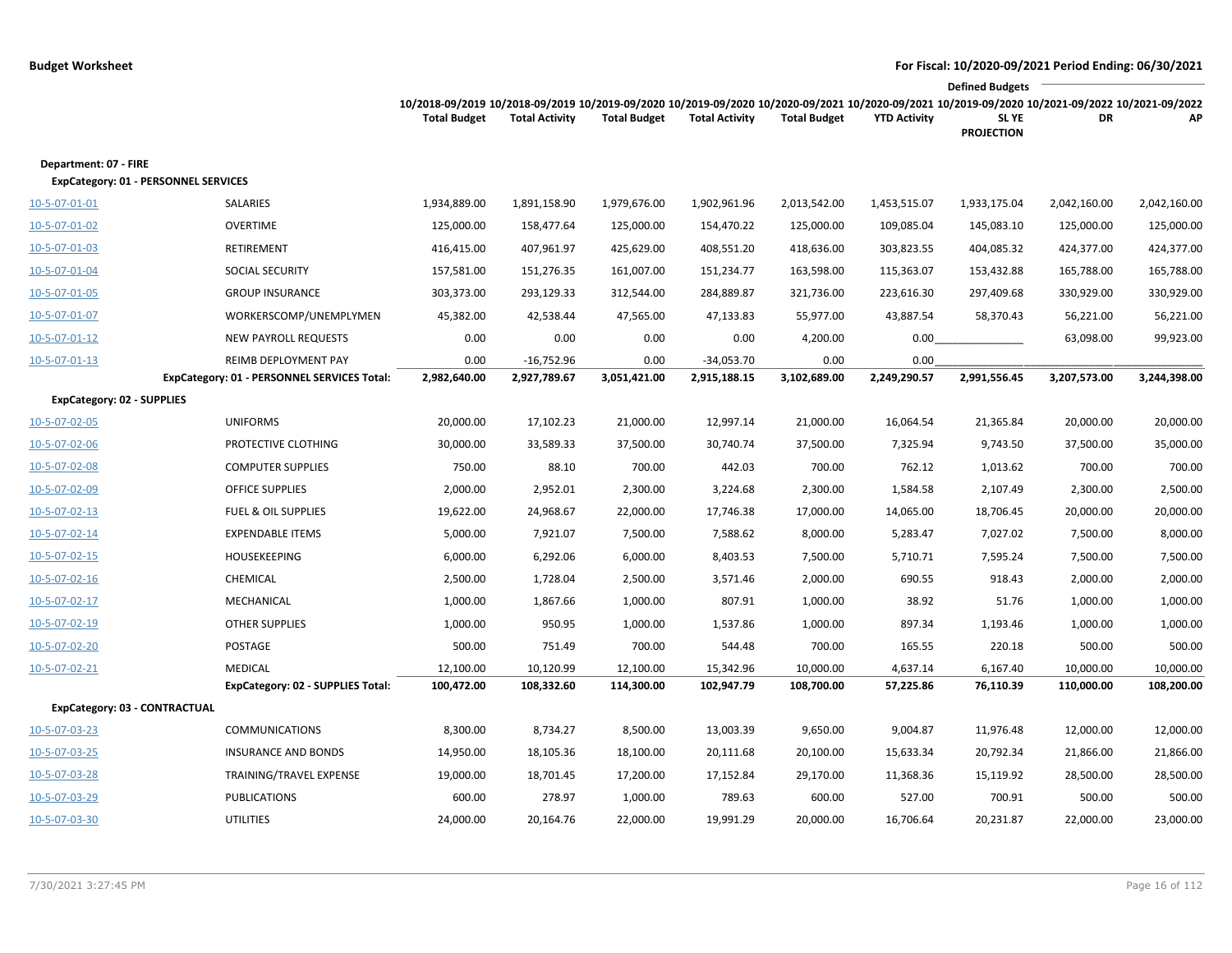|               |                                                            |                                                                                                                                                                        |                       |                     |                       |                     |                     | <b>Defined Budgets</b>           |              |              |
|---------------|------------------------------------------------------------|------------------------------------------------------------------------------------------------------------------------------------------------------------------------|-----------------------|---------------------|-----------------------|---------------------|---------------------|----------------------------------|--------------|--------------|
|               |                                                            | 10/2018-09/2019 10/2018-09/2019 10/2019-09/2020 10/2019-09/2020 10/2020-09/2021 10/2020-09/2021 10/2019-09/2020 10/2021-09/2022 10/2021-09/2022<br><b>Total Budget</b> | <b>Total Activity</b> | <b>Total Budget</b> | <b>Total Activity</b> | <b>Total Budget</b> | <b>YTD Activity</b> | <b>SLYE</b><br><b>PROJECTION</b> | DR           | AP           |
| 10-5-07-03-31 | <b>SERVICES</b>                                            | 36,500.00                                                                                                                                                              | 54,850.44             | 45,000.00           | 39,883.43             | 45,000.00           | 41,395.87           | 55,056.51                        | 45,000.00    | 45,000.00    |
| 10-5-07-03-32 | <b>ASSOCIATIONS</b>                                        | 500.00                                                                                                                                                                 | 100.00                | 500.00              | 261.00                | 500.00              | 0.00                |                                  | 500.00       | 300.00       |
| 10-5-07-03-83 | <b>INTEREST EXPENSE</b>                                    | 0.00                                                                                                                                                                   | 29,099.04             | 0.00                | 22,554.42             | 0.00                | 9,139.01            | 12,154.88                        |              |              |
|               | ExpCategory: 03 - CONTRACTUAL Total:                       | 103,850.00                                                                                                                                                             | 150,034.29            | 112,300.00          | 133,747.68            | 125,020.00          | 103,775.09          | 136,032.91                       | 130,366.00   | 131,166.00   |
|               | ExpCategory: 04 - MAINTENANCE - BUILDINGS & GROUNDS        |                                                                                                                                                                        |                       |                     |                       |                     |                     |                                  |              |              |
| 10-5-07-04-35 | <b>BUILDINGS &amp; GROUNDS</b>                             | 20,000.00                                                                                                                                                              | 29,217.59             | 20,000.00           | 21,997.50             | 20,000.00           | 26,590.24           | 35,365.02                        | 20,000.00    | 25,000.00    |
| 10-5-07-04-45 | <b>FIRE HYDRANTS &amp; VALVES</b>                          | 1,000.00                                                                                                                                                               | 919.80                | 1,000.00            | 1,860.84              | 500.00              | 0.00                |                                  | 500.00       | 500.00       |
|               | ExpCategory: 04 - MAINTENANCE - BUILDINGS & GROUNDS Total: | 21,000.00                                                                                                                                                              | 30,137.39             | 21,000.00           | 23,858.34             | 20,500.00           | 26,590.24           | 35,365.02                        | 20,500.00    | 25,500.00    |
|               | ExpCategory: 05 - MAINTENANCE - EQUIPMENT                  |                                                                                                                                                                        |                       |                     |                       |                     |                     |                                  |              |              |
| 10-5-07-05-47 | MISCELLANEOUS EQUIPMEN                                     | 500.00                                                                                                                                                                 | 3,056.96              | 2,700.00            | 1,468.93              | 2,000.00            | 1,305.55            | 1,736.38                         | 2,000.00     | 2,000.00     |
| 10-5-07-05-48 | <b>EQUIPMENT</b>                                           | 32,000.00                                                                                                                                                              | 58,447.92             | 40,000.00           | 40,457.63             | 40,000.00           | 40,484.82           | 53,844.81                        | 40,000.00    | 41,500.00    |
| 10-5-07-05-49 | <b>INSTRMNTS &amp; APPARATUS</b>                           | 3,000.00                                                                                                                                                               | 1,956.82              | 3,000.00            | 2,875.45              | 3,000.00            | 634.16              | 843.43                           | 3,000.00     | 3,000.00     |
| 10-5-07-05-50 | <b>VEHICLES</b>                                            | 1,791.00                                                                                                                                                               | 2,839.02              | 4,500.00            | 3,813.82              | 4,500.00            | 4,988.65            | 6,634.90                         | 4,500.00     | 3,000.00     |
| 10-5-07-05-52 | RADIO MAINTENANCE                                          | 2,000.00                                                                                                                                                               | 1,644.54              | 2,000.00            | 257.33                | 0.00                | 148.59              | 197.62                           |              |              |
|               | ExpCategory: 05 - MAINTENANCE - EQUIPMENT Total:           | 39,291.00                                                                                                                                                              | 67,945.26             | 52,200.00           | 48,873.16             | 49,500.00           | 47,561.77           | 63,257.14                        | 49,500.00    | 49,500.00    |
|               | ExpCategory: 08 - CAPITAL - BUIDLINGS & GROUNDS            |                                                                                                                                                                        |                       |                     |                       |                     |                     |                                  |              |              |
| 10-5-07-08-66 | <b>BUILDINGS &amp; GROUNDS</b>                             | 24,145.00                                                                                                                                                              | 23,972.68             | 0.00                | 0.00                  | 0.00                | 0.00                |                                  | 4,000.00     |              |
|               | ExpCategory: 08 - CAPITAL - BUIDLINGS & GROUNDS Total:     | 24,145.00                                                                                                                                                              | 23,972.68             | 0.00                | 0.00                  | 0.00                | 0.00                | 0.00                             | 4,000.00     | 0.00         |
|               | ExpCategory: 09 - CAPITAL -EQUIPMENT                       |                                                                                                                                                                        |                       |                     |                       |                     |                     |                                  |              |              |
| 10-5-07-09-79 | MISCELLANEOUS EQUIPMEN                                     | 41,675.00                                                                                                                                                              | 40,237.29             | 16,400.00           | 26,075.45             | 9,310.00            | 11,326.17           | 15,063.81                        | 26,500.00    | 26,500.00    |
| 10-5-07-09-80 | TRUCKS/MACH/EQUIP/IMPL                                     | 267,330.00                                                                                                                                                             | 211,852.96            | 379,520.00          | 359,837.53            | 362,992.00          | 267,923.22          | 356,337.88                       | 243,456.00   | 264,866.00   |
| 10-5-07-09-81 | INSTRUMENTS/APPARATUS                                      | 9,700.00                                                                                                                                                               | 7,798.50              | 15,700.00           | 1,163.15              | 18,930.00           | 15,804.00           | 12,635.00                        |              |              |
| 10-5-07-09-84 | <b>FIRE HOSE</b>                                           | 20,000.00                                                                                                                                                              | 20,138.29             | 13,500.00           | 13,120.42             | 0.00                | 0.00                |                                  |              |              |
|               | ExpCategory: 09 - CAPITAL -EQUIPMENT Total:                | 338,705.00                                                                                                                                                             | 280,027.04            | 425,120.00          | 400,196.55            | 391,232.00          | 295,053.39          | 384,036.69                       | 269,956.00   | 291,366.00   |
|               | Department: 07 - FIRE Total:                               | 3,610,103.00                                                                                                                                                           | 3,588,238.93          | 3,776,341.00        | 3,624,811.67          | 3,797,641.00        | 2,779,496.92        | 3,686,358.60                     | 3,791,895.00 | 3,850,130.00 |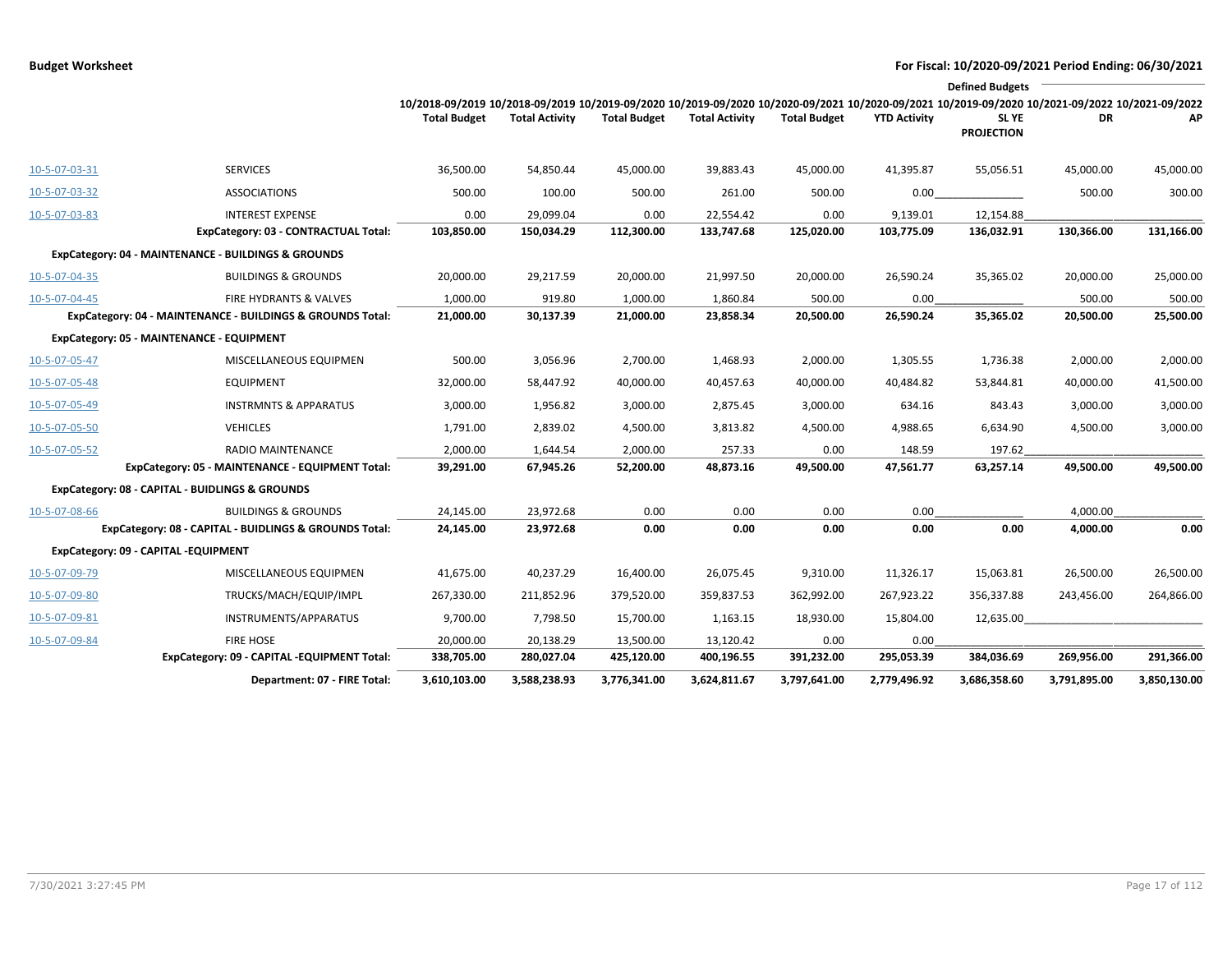|                                                                                             |                                             |                                                                                                                                                                        |                       |                     |                       |                     |                     | <b>Defined Budgets</b>           |            |            |
|---------------------------------------------------------------------------------------------|---------------------------------------------|------------------------------------------------------------------------------------------------------------------------------------------------------------------------|-----------------------|---------------------|-----------------------|---------------------|---------------------|----------------------------------|------------|------------|
|                                                                                             |                                             | 10/2018-09/2019 10/2018-09/2019 10/2019-09/2020 10/2019-09/2020 10/2020-09/2021 10/2020-09/2021 10/2019-09/2020 10/2021-09/2022 10/2021-09/2022<br><b>Total Budget</b> | <b>Total Activity</b> | <b>Total Budget</b> | <b>Total Activity</b> | <b>Total Budget</b> | <b>YTD Activity</b> | <b>SLYE</b><br><b>PROJECTION</b> | DR         | АP         |
| <b>Department: 08 - DEVELOPMENT SERVICES</b><br><b>ExpCategory: 01 - PERSONNEL SERVICES</b> |                                             |                                                                                                                                                                        |                       |                     |                       |                     |                     |                                  |            |            |
| 10-5-08-01-01                                                                               | SALARIES                                    | 538,306.00                                                                                                                                                             | 482,561.72            | 550,989.00          | 527,807.24            | 553,645.00          | 375,561.36          | 499,496.61                       | 556,859.00 | 556,859.00 |
| 10-5-08-01-02                                                                               | <b>OVERTIME</b>                             | 6,000.00                                                                                                                                                               | 6,405.42              | 6,000.00            | 6,163.51              | 6,000.00            | 3,337.75            | 4,439.21                         | 6,000.00   | 6,000.00   |
| 10-5-08-01-03                                                                               | RETIREMENT                                  | 66,413.00                                                                                                                                                              | 63,170.68             | 68,325.00           | 68,786.82             | 67,789.00           | 46,915.62           | 62,397.77                        | 67,064.00  | 67,064.00  |
| 10-5-08-01-04                                                                               | SOCIAL SECURITY                             | 41,640.00                                                                                                                                                              | 35,361.94             | 42,609.00           | 39,520.75             | 42,813.00           | 28,632.78           | 38,081.60                        | 42,600.00  | 42,600.00  |
| 10-5-08-01-05                                                                               | <b>GROUP INSURANCE</b>                      | 82,738.00                                                                                                                                                              | 109,155.10            | 110,310.00          | 94,119.80             | 110,310.00          | 65,493.06           | 87,105.77                        | 101,117.00 | 101,117.00 |
| 10-5-08-01-07                                                                               | WORKERSCOMP/UNEMPLYMEN                      | 8,788.00                                                                                                                                                               | 6,935.62              | 7,056.00            | 8,376.23              | 8,746.00            | 6,968.70            | 9,268.37                         | 8,134.00   | 8,134.00   |
| 10-5-08-01-10                                                                               | <b>EMPLOYMENT AGENCY LABOR</b>              | 0.00                                                                                                                                                                   | 46,995.31             | 0.00                | 19,243.58             | 0.00                | 28,140.42           | 37,426.76                        |            |            |
| 10-5-08-01-12                                                                               | NEW PAYROLL REQUESTS                        | 0.00                                                                                                                                                                   | 0.00                  | 28,114.00           | 0.00                  | 6,866.00            | 0.00                |                                  |            |            |
|                                                                                             | ExpCategory: 01 - PERSONNEL SERVICES Total: | 743,885.00                                                                                                                                                             | 750,585.79            | 813,403.00          | 764,017.93            | 796,169.00          | 555,049.69          | 738,216.09                       | 781,774.00 | 781,774.00 |
| ExpCategory: 02 - SUPPLIES                                                                  |                                             |                                                                                                                                                                        |                       |                     |                       |                     |                     |                                  |            |            |
| 10-5-08-02-05                                                                               | <b>UNIFORMS</b>                             | 2,600.00                                                                                                                                                               | 3,786.60              | 3,000.00            | 3,546.41              | 3,500.00            | 3,645.99            | 4,849.17                         | 3,500.00   | 3,500.00   |
| 10-5-08-02-09                                                                               | <b>OFFICE SUPPLIES</b>                      | 6,000.00                                                                                                                                                               | 6,424.90              | 7,000.00            | 4,591.78              | 6,000.00            | 3,078.56            | 4,094.48                         | 5,000.00   | 5,000.00   |
| 10-5-08-02-13                                                                               | <b>FUEL &amp; OIL SUPPLIES</b>              | 7,036.00                                                                                                                                                               | 6,320.38              | 9,000.00            | 7,563.74              | 7,100.00            | 8,042.68            | 10,696.76                        | 10,000.00  | 10,000.00  |
| 10-5-08-02-14                                                                               | <b>EXPENDABLE ITEMS</b>                     | 4,000.00                                                                                                                                                               | 3,414.11              | 4,200.00            | 6,340.12              | 4,500.00            | 5,679.45            | 7,553.67                         | 5,500.00   | 5,500.00   |
| 10-5-08-02-16                                                                               | <b>CHEMICALS</b>                            | 6,000.00                                                                                                                                                               | 5,612.67              | 6,000.00            | 4,455.00              | 5,800.00            | 3,887.80            | 5,170.77                         | 6,000.00   | 6,000.00   |
| 10-5-08-02-17                                                                               | MECHANICAL                                  | 250.00                                                                                                                                                                 | 0.00                  | 250.00              | 161.95                | 0.00                | 0.00                |                                  |            |            |
| 10-5-08-02-19                                                                               | <b>OTHER SUPPLIES</b>                       | 250.00                                                                                                                                                                 | 150.00                | 250.00              | 120.00                | 250.00              | 90.00               | 119.70                           | 250.00     |            |
| 10-5-08-02-20                                                                               | POSTAGE                                     | 9,000.00                                                                                                                                                               | 10,536.03             | 9,000.00            | 7,079.76              | 7,500.00            | 4,669.76            | 6,210.78                         | 6,000.00   | 6,000.00   |
|                                                                                             | <b>ExpCategory: 02 - SUPPLIES Total:</b>    | 35,136.00                                                                                                                                                              | 36,244.69             | 38,700.00           | 33,858.76             | 34,650.00           | 29,094.24           | 38,695.33                        | 36,250.00  | 36,000.00  |
| ExpCategory: 03 - CONTRACTUAL                                                               |                                             |                                                                                                                                                                        |                       |                     |                       |                     |                     |                                  |            |            |
| 10-5-08-03-23                                                                               | <b>COMMUNICATIONS</b>                       | 8,000.00                                                                                                                                                               | 6,509.75              | 6,200.00            | 7,153.28              | 7,150.00            | 5,215.37            | 6,936.44                         | 7,100.00   | 7,100.00   |
| 10-5-08-03-25                                                                               | <b>INSURANCE AND BONDS</b>                  | 2,050.00                                                                                                                                                               | 2,393.49              | 2,400.00            | 2,637.84              | 2,650.00            | 1,991.40            | 2,648.56                         | 2,785.00   | 2,785.00   |
| 10-5-08-03-28                                                                               | TRAINING/TRAVEL EXPENSE                     | 6,378.00                                                                                                                                                               | 8,788.86              | 11,010.00           | 9,444.65              | 11,960.00           | 9,797.95            | 13,031.27                        | 10,000.00  | 10,000.00  |
| 10-5-08-03-29                                                                               | <b>PUBLICATIONS</b>                         | 5,000.00                                                                                                                                                               | 4,049.57              | 5,000.00            | 3,052.90              | 4,500.00            | 1,318.00            | 1,332.66                         | 4,500.00   | 4,500.00   |
| <u>10-5-08-03-31</u>                                                                        | <b>SERVICES</b>                             | 13,000.00                                                                                                                                                              | 13,487.13             | 13,000.00           | 14,396.59             | 12,500.00           | 15,435.06           | 20,528.63                        | 12,500.00  | 12,500.00  |
| 10-5-08-03-32                                                                               | <b>ASSOCIATIONS</b>                         | 450.00                                                                                                                                                                 | 350.00                | 450.00              | 425.00                | 450.00              | 0.00                |                                  | 450.00     | 450.00     |
| 10-5-08-03-33                                                                               | <b>CREDIT CARD FEES</b>                     | 700.00                                                                                                                                                                 | 672.89                | 700.00              | 950.59                | 850.00              | 1,393.69            | 1,853.61                         | 2,000.00   | 2,000.00   |
| 10-5-08-03-35                                                                               | DEMOLITION                                  | 50,000.00                                                                                                                                                              | 15,978.68             | 40,000.00           | 2,288.00              | 30,000.00           | 784.00              | 1,042.72                         | 20,000.00  | 20,000.00  |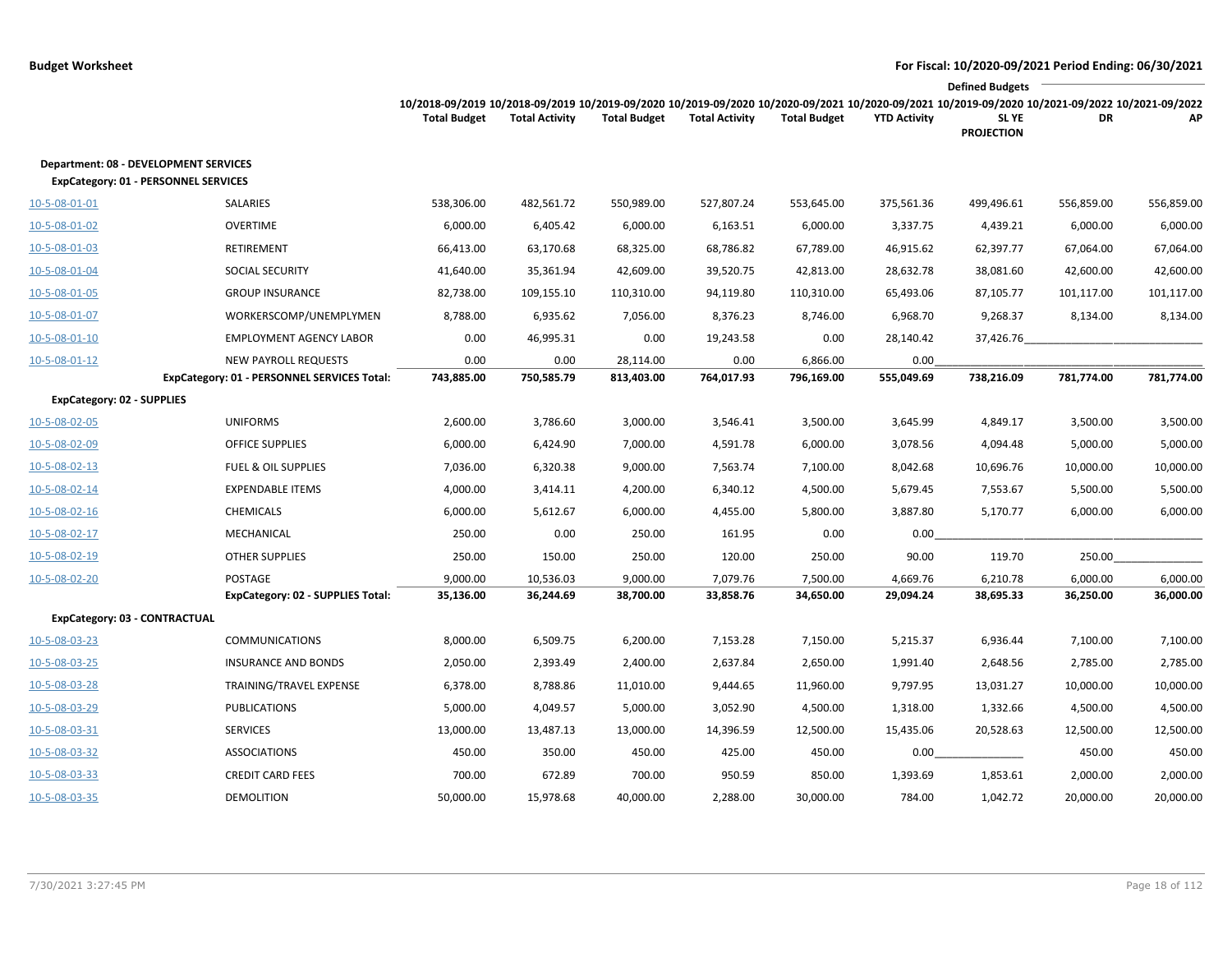|               |                                                            |                                                                                                                                                 |                       |                     |                       |                     |                     | <b>Defined Budgets</b> |            |            |
|---------------|------------------------------------------------------------|-------------------------------------------------------------------------------------------------------------------------------------------------|-----------------------|---------------------|-----------------------|---------------------|---------------------|------------------------|------------|------------|
|               |                                                            | 10/2018-09/2019 10/2018-09/2019 10/2019-09/2020 10/2019-09/2020 10/2020-09/2021 10/2020-09/2021 10/2019-09/2020 10/2021-09/2022 10/2021-09/2022 |                       |                     |                       |                     |                     |                        |            |            |
|               |                                                            | <b>Total Budget</b>                                                                                                                             | <b>Total Activity</b> | <b>Total Budget</b> | <b>Total Activity</b> | <b>Total Budget</b> | <b>YTD Activity</b> | SL YE                  | <b>DR</b>  | AP         |
|               |                                                            |                                                                                                                                                 |                       |                     |                       |                     |                     | <b>PROJECTION</b>      |            |            |
|               |                                                            |                                                                                                                                                 |                       |                     |                       |                     |                     |                        |            |            |
| 10-5-08-03-83 | <b>INTEREST EXPENSE</b>                                    | 0.00                                                                                                                                            | 0.00                  | 0.00                | 0.00                  | 0.00                | 720.52              | 958.29                 |            |            |
|               | ExpCategory: 03 - CONTRACTUAL Total:                       | 85,578.00                                                                                                                                       | 52,230.37             | 78,760.00           | 40,348.85             | 70,060.00           | 36,655.99           | 48,332.18              | 59,335.00  | 59,335.00  |
|               | ExpCategory: 04 - MAINTENANCE - BUILDINGS & GROUNDS        |                                                                                                                                                 |                       |                     |                       |                     |                     |                        |            |            |
| 10-5-08-04-35 | <b>BUILDINGS &amp; GROUNDS</b>                             | 0.00                                                                                                                                            | 14.49                 | 0.00                | 0.00                  | 0.00                | 0.00                |                        |            |            |
|               | ExpCategory: 04 - MAINTENANCE - BUILDINGS & GROUNDS Total: | 0.00                                                                                                                                            | 14.49                 | 0.00                | 0.00                  | 0.00                | 0.00                | 0.00                   | 0.00       | 0.00       |
|               | ExpCategory: 05 - MAINTENANCE - EQUIPMENT                  |                                                                                                                                                 |                       |                     |                       |                     |                     |                        |            |            |
| 10-5-08-05-47 | MISCELLANEOUS EQUIPMEN                                     | 600.00                                                                                                                                          | 274.00                | 600.00              | 170.64                | 600.00              | 168.67              | 224.33                 | 600.00     |            |
| 10-5-08-05-48 | <b>EQUIPMENT</b>                                           | 12,500.00                                                                                                                                       | 10,785.72             | 12,500.00           | 10,111.48             | 10,000.00           | 15,808.11           | 21,024.79              | 15,000.00  | 15,000.00  |
| 10-5-08-05-50 | <b>VEHICLES</b>                                            | 5,828.00                                                                                                                                        | 2,602.28              | 3,500.00            | 3,485.47              | 3,500.00            | 6,083.22            | 8,090.68               | 5,000.00   | 3,500.00   |
| 10-5-08-05-52 | <b>RADIO MAINTENANCE</b>                                   | 300.00                                                                                                                                          | 0.00                  | 200.00              | 0.00                  | 0.00                | 0.00                |                        |            |            |
|               | ExpCategory: 05 - MAINTENANCE - EQUIPMENT Total:           | 19,228.00                                                                                                                                       | 13,662.00             | 16,800.00           | 13,767.59             | 14,100.00           | 22,060.00           | 29,339.80              | 20,600.00  | 18,500.00  |
|               | ExpCategory: 09 - CAPITAL -EQUIPMENT                       |                                                                                                                                                 |                       |                     |                       |                     |                     |                        |            |            |
| 10-5-08-09-80 | TRUCKS/MACH/EQUIP/IMPL                                     | 0.00                                                                                                                                            | 0.00                  | 0.00                | 0.00                  | 11,672.00           | 8,033.48            | 10,684.53              | 18,522.00  | 76,672.00  |
|               | ExpCategory: 09 - CAPITAL -EQUIPMENT Total:                | 0.00                                                                                                                                            | 0.00                  | 0.00                | 0.00                  | 11,672.00           | 8,033.48            | 10,684.53              | 18,522.00  | 76,672.00  |
|               | Department: 08 - DEVELOPMENT SERVICES Total:               | 883,827.00                                                                                                                                      | 852,737.34            | 947,663.00          | 851,993.13            | 926,651.00          | 650,893.40          | 865,267.93             | 916,481.00 | 972,281.00 |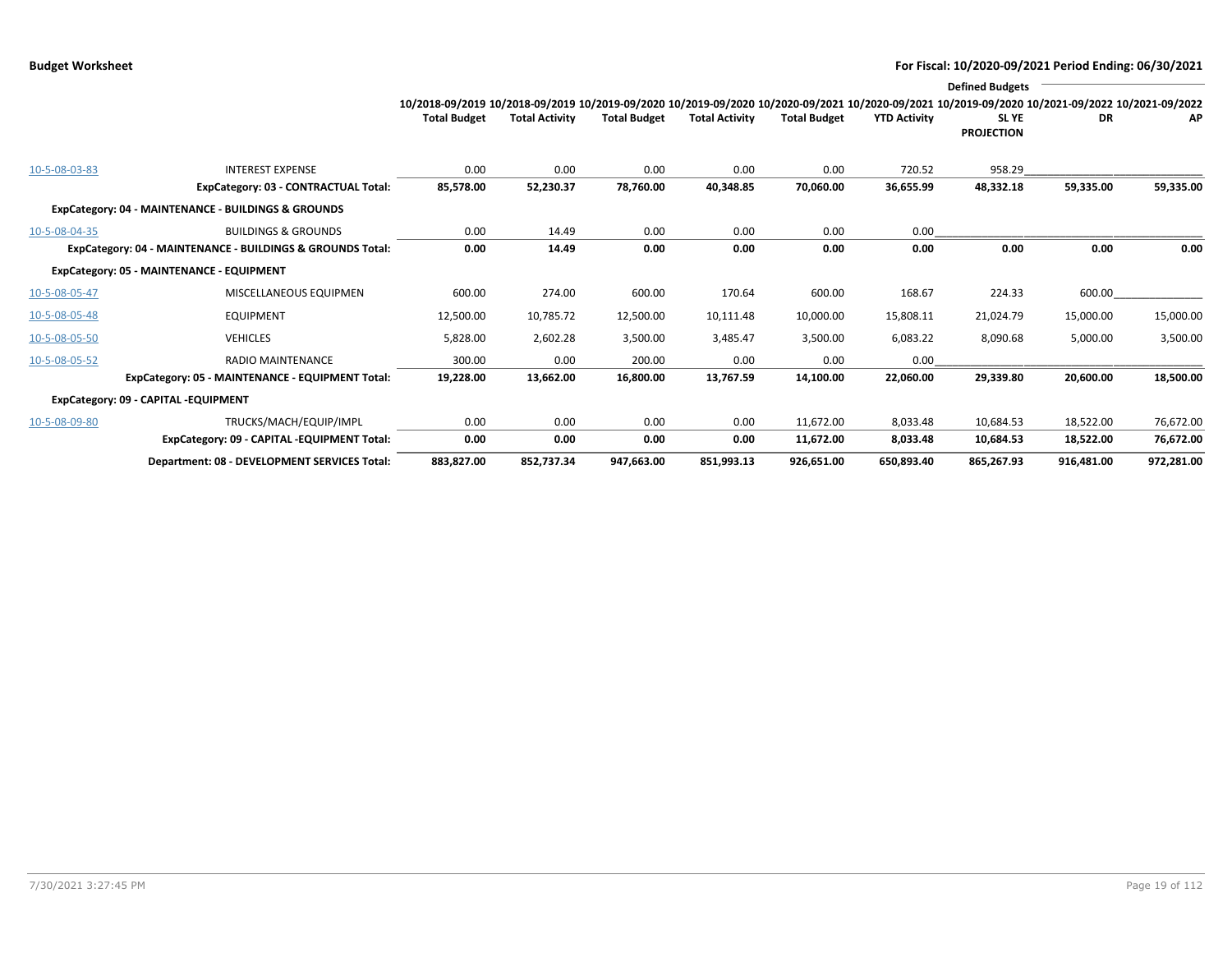|                                                                        |                                                                     |                                                                                                                                                                        |                       |                         |                       |                            |                     | <b>Defined Budgets</b>     |            |            |
|------------------------------------------------------------------------|---------------------------------------------------------------------|------------------------------------------------------------------------------------------------------------------------------------------------------------------------|-----------------------|-------------------------|-----------------------|----------------------------|---------------------|----------------------------|------------|------------|
|                                                                        |                                                                     | 10/2018-09/2019 10/2018-09/2019 10/2019-09/2020 10/2019-09/2020 10/2020-09/2021 10/2020-09/2021 10/2019-09/2020 10/2021-09/2022 10/2021-09/2022<br><b>Total Budget</b> | <b>Total Activity</b> | <b>Total Budget</b>     | <b>Total Activity</b> | <b>Total Budget</b>        | <b>YTD Activity</b> | SL YE<br><b>PROJECTION</b> | DR         | АP         |
| Department: 09 - STREET<br><b>ExpCategory: 01 - PERSONNEL SERVICES</b> |                                                                     |                                                                                                                                                                        |                       |                         |                       |                            |                     |                            |            |            |
| 10-5-09-01-01                                                          | SALARIES                                                            | 539,247.00                                                                                                                                                             | 490,641.04            | 544,778.00              | 539,588.44            | 567,401.00                 | 355,691.28          | 473,069.40                 | 505,584.00 | 505,584.00 |
| 10-5-09-01-02                                                          | <b>OVERTIME</b>                                                     | 25,000.00                                                                                                                                                              | 31,585.06             | 25,000.00               | 26,053.37             | 30,000.00                  | 14,769.55           | 19,643.50                  | 30,000.00  | 30,000.00  |
| 10-5-09-01-03                                                          | RETIREMENT                                                          | 74,649.00                                                                                                                                                              | 69,004.93             | 75,829.00               | 75,201.20             | 78,737.00                  | 48,953.97           | 65,108.78                  | 70,215.00  | 70,215.00  |
| 10-5-09-01-04                                                          | SOCIAL SECURITY                                                     | 43,165.00                                                                                                                                                              | 39,695.13             | 43,588.00               | 42,450.36             | 45,702.00                  | 28,364.33           | 37,724.56                  | 40,972.00  | 40,972.00  |
| 10-5-09-01-05                                                          | <b>GROUP INSURANCE</b>                                              | 156,253.00                                                                                                                                                             | 110,529.57            | 147,080.00              | 116,238.46            | 147,080.00                 | 87,893.34           | 116,898.14                 | 128,695.00 | 128,695.00 |
| 10-5-09-01-07                                                          | WORKERSCOMP/UNEMPLYMEN                                              | 36,563.00                                                                                                                                                              | 31,517.12             | 25,051.00               | 25,050.93             | 29,466.00                  | 16,685.03           | 22,191.09                  | 21,826.00  | 21,826.00  |
| 10-5-09-01-12                                                          | NEW PAYROLL REQUESTS<br>ExpCategory: 01 - PERSONNEL SERVICES Total: | 0.00<br>874,877.00                                                                                                                                                     | 0.00<br>772,972.85    | 20,435.00<br>881,761.00 | 0.00<br>824,582.76    | $-91,300.00$<br>807,086.00 | 0.00<br>552,357.50  | 734,635.47                 | 797,292.00 | 797,292.00 |
| <b>ExpCategory: 02 - SUPPLIES</b>                                      |                                                                     |                                                                                                                                                                        |                       |                         |                       |                            |                     |                            |            |            |
| 10-5-09-02-05                                                          | <b>UNIFORMS</b>                                                     | 6,500.00                                                                                                                                                               | 10,634.02             | 8,000.00                | 10,470.93             | 8,000.00                   | 7,247.36            | 9,638.99                   | 8,000.00   | 10,000.00  |
| 10-5-09-02-08                                                          | <b>COMPUTER SUPPLIES</b>                                            | 500.00                                                                                                                                                                 | 781.86                | 0.00                    | 11.37                 | 0.00                       | 0.00                |                            |            |            |
| 10-5-09-02-09                                                          | <b>OFFICE SUPPLIES</b>                                              | 1,000.00                                                                                                                                                               | 549.19                | 1,000.00                | 1,589.02              | 1,000.00                   | 470.94              | 626.35                     | 1,000.00   | 1,000.00   |
| 10-5-09-02-10                                                          | <b>SIGNS &amp; MARKER SUPPLIE</b>                                   | 15,000.00                                                                                                                                                              | 13,805.89             | 15,000.00               | 10,748.46             | 12,000.00                  | 18,246.04           | 24,267.23                  | 12,000.00  | 15,000.00  |
| 10-5-09-02-13                                                          | <b>FUEL &amp; OIL SUPPLIES</b>                                      | 67,065.00                                                                                                                                                              | 71,098.84             | 68,000.00               | 48,758.03             | 65,000.00                  | 32,836.28           | 43,672.25                  | 47,800.00  | 47,800.00  |
| 10-5-09-02-14                                                          | <b>EXPENDABLE ITEMS</b>                                             | 9,500.00                                                                                                                                                               | 7,739.22              | 10,000.00               | 7,827.68              | 10,000.00                  | 5,295.58            | 7,043.12                   | 10,000.00  | 8,500.00   |
| 10-5-09-02-15                                                          | <b>HOUSEKEEPING</b>                                                 | 1,200.00                                                                                                                                                               | 639.27                | 1,200.00                | 2,518.73              | 1,200.00                   | 2,139.45            | 2,845.47                   | 1,200.00   | 2,000.00   |
| 10-5-09-02-16                                                          | CHEMICAL                                                            | 300.00                                                                                                                                                                 | 271.94                | 300.00                  | 277.11                | 300.00                     | 231.66              | 308.11                     | 300.00     | 300.00     |
| 10-5-09-02-17                                                          | MECHANICAL                                                          | 2,000.00                                                                                                                                                               | 1,951.30              | 1,600.00                | 930.15                | 1,600.00                   | 1,773.23            | 2,358.40                   | 1,600.00   |            |
| 10-5-09-02-20                                                          | POSTAGE                                                             | 50.00                                                                                                                                                                  | 280.07                | 50.00                   | 47.36                 | 50.00                      | 19.35               | 25.74                      | 50.00      | 25.00      |
|                                                                        | ExpCategory: 02 - SUPPLIES Total:                                   | 103,115.00                                                                                                                                                             | 107,751.60            | 105,150.00              | 83,178.84             | 99,150.00                  | 68,259.89           | 90,785.66                  | 81,950.00  | 84,625.00  |
| <b>ExpCategory: 03 - CONTRACTUAL</b>                                   |                                                                     |                                                                                                                                                                        |                       |                         |                       |                            |                     |                            |            |            |
| 10-5-09-03-23                                                          | <b>COMMUNICATIONS</b>                                               | 2,400.00                                                                                                                                                               | 2,404.93              | 2,000.00                | 3,495.58              | 3,500.00                   | 2,522.88            | 3,355.43                   | 3,500.00   | 3,500.00   |
| 10-5-09-03-25                                                          | <b>INSURANCE AND BONDS</b>                                          | 16,500.00                                                                                                                                                              | 19,555.32             | 18,500.00               | 22,035.12             | 22,000.00                  | 16,812.33           | 22,360.40                  | 23,515.00  | 23,515.00  |
| 10-5-09-03-28                                                          | TRAINING/TRAVEL EXPENSE                                             | 4,505.00                                                                                                                                                               | 4,581.88              | 4,100.00                | 3,665.28              | 4,850.00                   | 3,283.83            | 3,190.44                   | 4,450.00   | 4,450.00   |
| 10-5-09-03-29                                                          | <b>PUBLICATIONS</b>                                                 | 600.00                                                                                                                                                                 | 591.80                | 600.00                  | 143.15                | 500.00                     | 12.63               | 16.80                      | 500.00     |            |
| 10-5-09-03-30                                                          | <b>UTILITIES</b>                                                    | 3,000.00                                                                                                                                                               | 2,085.32              | 2,800.00                | 1,895.33              | 2,600.00                   | 2,138.07            | 2,764.42                   | 3,100.00   | 3,100.00   |
| 10-5-09-03-31                                                          | <b>SERVICES</b>                                                     | 12,000.00                                                                                                                                                              | 20,972.21             | 12,000.00               | 6,980.36              | 10,000.00                  | 16,848.97           | 22,409.13                  | 10,000.00  | 10,000.00  |
| 10-5-09-03-32                                                          | <b>ASSOCIATIONS</b>                                                 | 400.00                                                                                                                                                                 | 390.00                | 400.00                  | 400.00                | 740.00                     | 340.00              | 452.20                     | 300.00     | 350.00     |
| 10-5-09-03-34                                                          | <b>CONTRACT STREET STRIPING</b>                                     | 8,000.00                                                                                                                                                               | 0.00                  | 8,000.00                | 8,000.00              | 8,000.00                   | 0.00                |                            | 15,000.00  | 15,000.00  |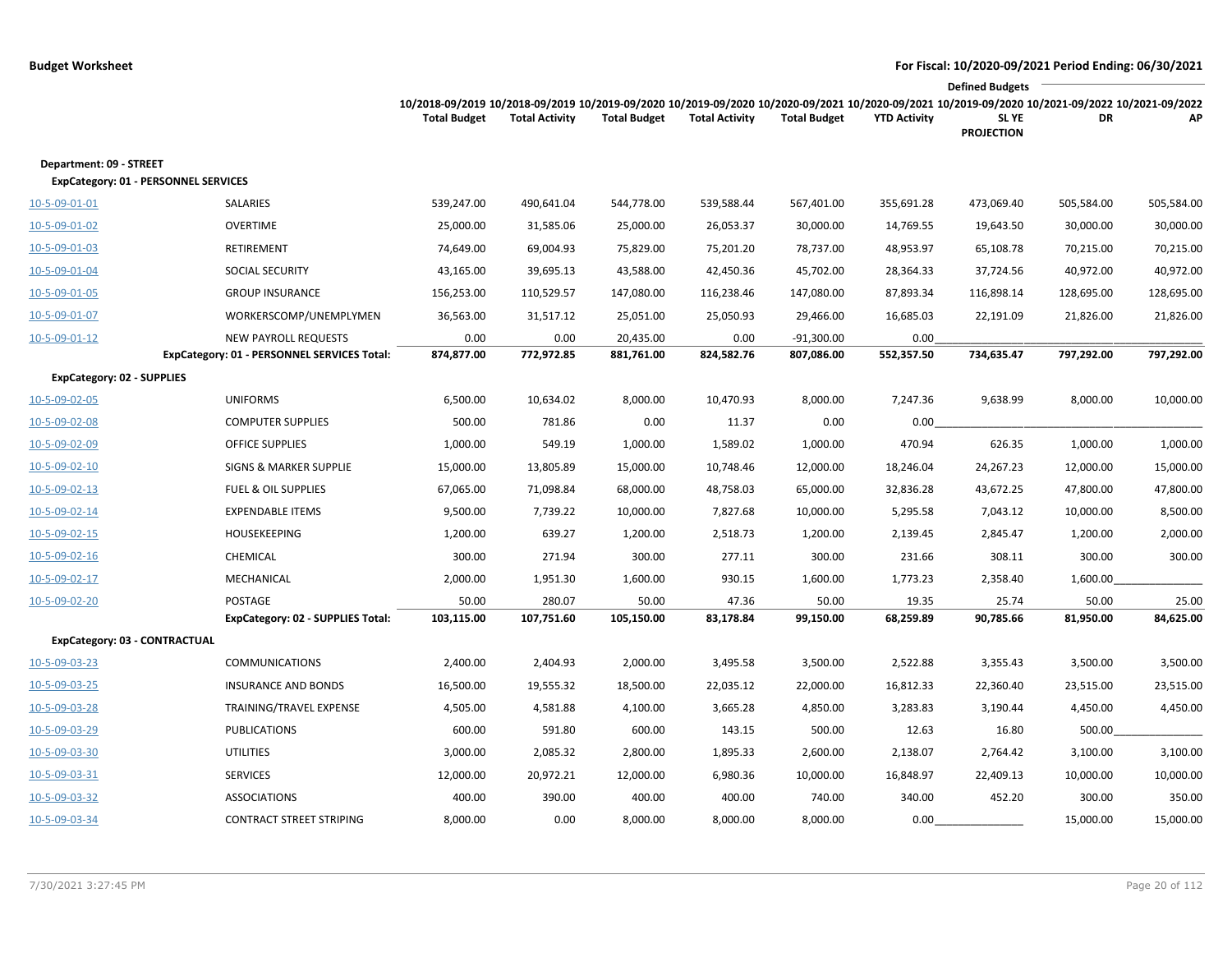|               |                                                            |                                                                                                                                                                        |                       |                     |                       |                     |                     | <b>Defined Budgets</b>     |              |              |
|---------------|------------------------------------------------------------|------------------------------------------------------------------------------------------------------------------------------------------------------------------------|-----------------------|---------------------|-----------------------|---------------------|---------------------|----------------------------|--------------|--------------|
|               |                                                            | 10/2018-09/2019 10/2018-09/2019 10/2019-09/2020 10/2019-09/2020 10/2020-09/2021 10/2020-09/2021 10/2019-09/2020 10/2021-09/2022 10/2021-09/2022<br><b>Total Budget</b> | <b>Total Activity</b> | <b>Total Budget</b> | <b>Total Activity</b> | <b>Total Budget</b> | <b>YTD Activity</b> | SL YE<br><b>PROJECTION</b> | DR           | АP           |
| 10-5-09-03-40 | <b>COMMUNITY LIGHTING</b>                                  | 325,000.00                                                                                                                                                             | 293,287.18            | 300,000.00          | 307,685.35            | 315,000.00          | 223,269.72          | 264,846.93                 | 315,000.00   | 315,000.00   |
| 10-5-09-03-83 | <b>INTEREST EXPENSE</b>                                    | 0.00                                                                                                                                                                   | 15,675.04             | 0.00                | 12,707.54             | 0.00                | 6,387.48            | 8,495.35                   |              |              |
|               | ExpCategory: 03 - CONTRACTUAL Total:                       | 372,405.00                                                                                                                                                             | 359,543.68            | 348,400.00          | 367,007.71            | 367,190.00          | 271,615.91          | 327,891.10                 | 375,365.00   | 374,915.00   |
|               | ExpCategory: 04 - MAINTENANCE - BUILDINGS & GROUNDS        |                                                                                                                                                                        |                       |                     |                       |                     |                     |                            |              |              |
| 10-5-09-04-35 | <b>BUILDINGS &amp; GROUNDS</b>                             | 2,500.00                                                                                                                                                               | 3,146.66              | 3,500.00            | 6,067.13              | 3,500.00            | 2,794.36            | 3,716.50                   | 4,500.00     | 4,500.00     |
| 10-5-09-04-37 | SIDEWALKS AND CURBS                                        | 2,000.00                                                                                                                                                               | 2,726.50              | 4,000.00            | 0.00                  | 4,000.00            | 11,741.04           | 15,615.58                  | 4,000.00     | 10,000.00    |
| 10-5-09-04-39 | STREET/ALLEY REPAIRS                                       | 50,000.00                                                                                                                                                              | 68,748.55             | 65,000.00           | 9,083.49              | 65,000.00           | 14,387.37           | 19,135.20                  | 65,000.00    | 65,000.00    |
| 10-5-09-04-50 | STREET REHAB PROGRAM                                       | 230,000.00                                                                                                                                                             | 269,811.80            | 240,000.00          | 186,858.16            | 300,000.00          | 190,768.62          | 253,722.26                 | 300,000.00   | 300,000.00   |
|               | ExpCategory: 04 - MAINTENANCE - BUILDINGS & GROUNDS Total: | 284,500.00                                                                                                                                                             | 344,433.51            | 312,500.00          | 202,008.78            | 372,500.00          | 219,691.39          | 292,189.54                 | 373,500.00   | 379,500.00   |
|               | ExpCategory: 05 - MAINTENANCE - EQUIPMENT                  |                                                                                                                                                                        |                       |                     |                       |                     |                     |                            |              |              |
| 10-5-09-05-48 | <b>EQUIPMENT</b>                                           | 60,000.00                                                                                                                                                              | 82,575.27             | 70,000.00           | 82,579.05             | 65,000.00           | 29,754.32           | 39,573.25                  | 50,000.00    | 50,000.00    |
| 10-5-09-05-50 | <b>VEHICLES</b>                                            | 6,275.00                                                                                                                                                               | 10,944.59             | 5,000.00            | 904.00                | 3,000.00            | 2,822.26            | 3,753.61                   | 3,000.00     | 2,000.00     |
| 10-5-09-05-51 | <b>SIGNALS</b>                                             | 5,000.00                                                                                                                                                               | 4,951.16              | 15,000.00           | 6,853.71              | 7,500.00            | 7,366.43            | 9,797.35                   | 10,000.00    | 10,000.00    |
| 10-5-09-05-52 | <b>RADIO MAINTENANCE</b>                                   | 1,500.00                                                                                                                                                               | 1,544.28              | 1,500.00            | 341.26                | 0.00                | 216.39              | 287.80                     |              |              |
|               | ExpCategory: 05 - MAINTENANCE - EQUIPMENT Total:           | 72,775.00                                                                                                                                                              | 100,015.30            | 91,500.00           | 90,678.02             | 75,500.00           | 40,159.40           | 53,412.01                  | 63,000.00    | 62,000.00    |
|               | ExpCategory: 09 - CAPITAL -EQUIPMENT                       |                                                                                                                                                                        |                       |                     |                       |                     |                     |                            |              |              |
| 10-5-09-09-80 | TRUCKS/MACH/EQUIP/IMPL                                     | 174,774.00                                                                                                                                                             | 136,564.96            | 205,364.00          | 175,483.80            | 213,004.00          | 140,053.45          | 186,271.09                 | 236,778.00   | 231,506.00   |
| 10-5-09-09-85 | <b>SIGNALS</b>                                             | 14.000.00                                                                                                                                                              | 13,546.00             | 15,000.00           | 16,366.69             | 32.245.00           | 32,244.08           | 42,884.63                  |              |              |
|               | ExpCategory: 09 - CAPITAL -EQUIPMENT Total:                | 188,774.00                                                                                                                                                             | 150,110.96            | 220,364.00          | 191,850.49            | 245,249.00          | 172,297.53          | 229,155.72                 | 236,778.00   | 231,506.00   |
|               | <b>ExpCategory: 14 - SUPPORT SERVICES</b>                  |                                                                                                                                                                        |                       |                     |                       |                     |                     |                            |              |              |
| 10-5-09-14-17 | NW ELEMENTARY/TRIGG PARK T                                 | 0.00                                                                                                                                                                   | 0.00                  | 0.00                | 43,082.75             | 0.00                | 0.00                |                            |              |              |
|               | <b>ExpCategory: 14 - SUPPORT SERVICES Total:</b>           | 0.00                                                                                                                                                                   | 0.00                  | 0.00                | 43,082.75             | 0.00                | 0.00                | 0.00                       | 0.00         | 0.00         |
|               | Department: 09 - STREET Total:                             | 1,896,446.00                                                                                                                                                           | 1,834,827.90          | 1,959,675.00        | 1,802,389.35          | 1,966,675.00        | 1,324,381.62        | 1,728,069.50               | 1,927,885.00 | 1,929,838.00 |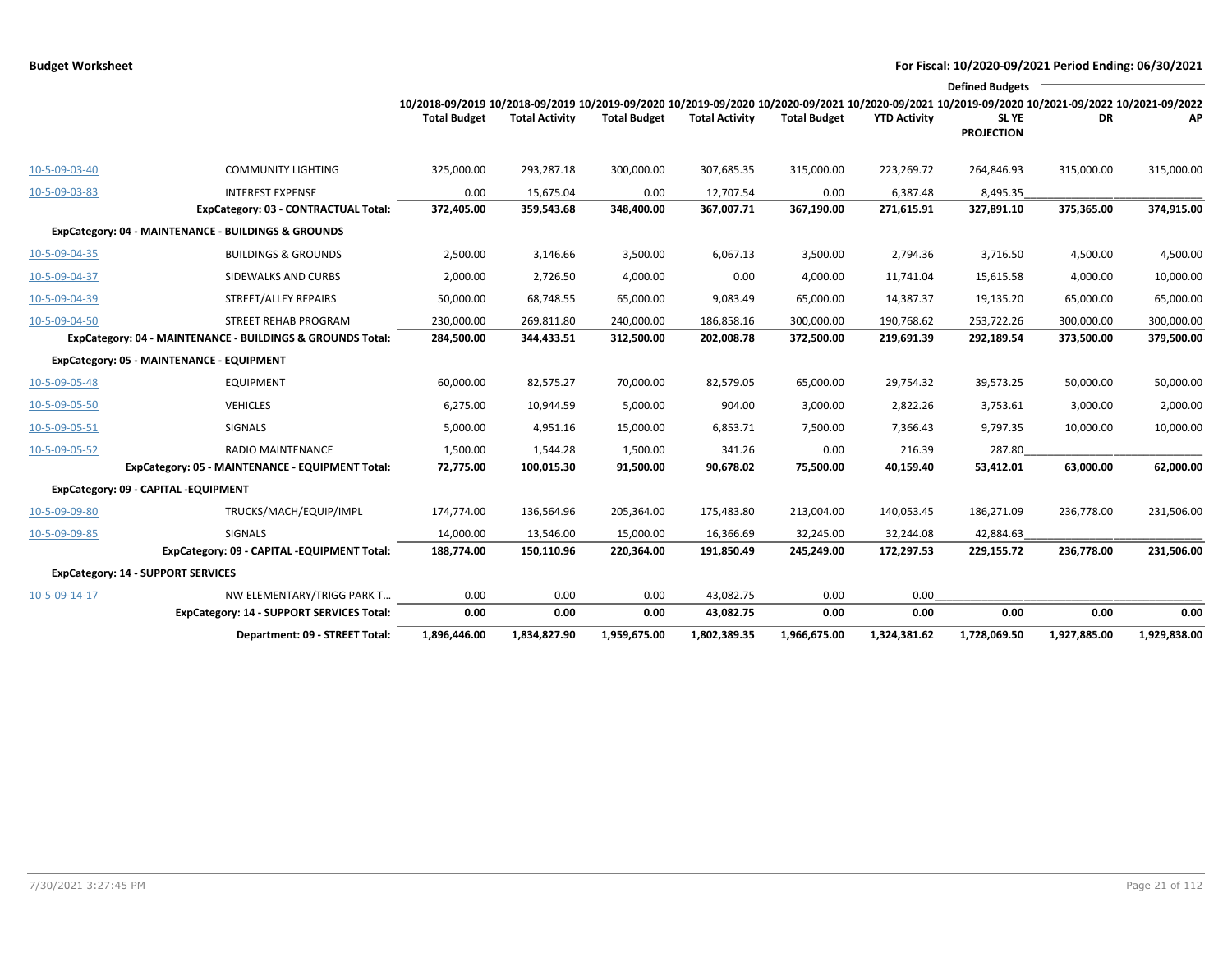|                                                                        |                                             |                                                                                                                                                                        |                       |                     |                       |                     |                     | <b>Defined Budgets</b>     |            |            |
|------------------------------------------------------------------------|---------------------------------------------|------------------------------------------------------------------------------------------------------------------------------------------------------------------------|-----------------------|---------------------|-----------------------|---------------------|---------------------|----------------------------|------------|------------|
|                                                                        |                                             | 10/2018-09/2019 10/2018-09/2019 10/2019-09/2020 10/2019-09/2020 10/2020-09/2021 10/2020-09/2021 10/2019-09/2020 10/2021-09/2022 10/2021-09/2022<br><b>Total Budget</b> | <b>Total Activity</b> | <b>Total Budget</b> | <b>Total Activity</b> | <b>Total Budget</b> | <b>YTD Activity</b> | SL YE<br><b>PROJECTION</b> | DR         | АP         |
| Department: 10 - HEALTH<br><b>ExpCategory: 01 - PERSONNEL SERVICES</b> |                                             |                                                                                                                                                                        |                       |                     |                       |                     |                     |                            |            |            |
| 10-5-10-01-01                                                          | <b>SALARIES</b>                             | 135,625.00                                                                                                                                                             | 136,805.35            | 119,614.00          | 147,270.48            | 121,311.00          | 116,051.29          | 154,348.22                 | 119,500.00 | 133,936.00 |
| 10-5-10-01-02                                                          | <b>OVERTIME</b>                             | 2,400.00                                                                                                                                                               | 633.18                | 2,400.00            | 1,140.25              | 2,400.00            | 807.64              | 1,074.16                   | 2,400.00   | 2,400.00   |
| 10-5-10-01-03                                                          | RETIREMENT                                  | 13,918.00                                                                                                                                                              | 13,902.14             | 12,696.00           | 15,561.98             | 13,919.00           | 12,851.25           | 17,092.16                  | 13,981.00  | 15,646.00  |
| 10-5-10-01-04                                                          | <b>SOCIAL SECURITY</b>                      | 10,559.00                                                                                                                                                              | 10,499.96             | 9,334.00            | 10,635.68             | 9,463.00            | 8,829.95            | 11,743.83                  | 9,325.00   | 10,430.00  |
| 10-5-10-01-05                                                          | <b>GROUP INSURANCE</b>                      | 28,204.00                                                                                                                                                              | 28,023.99             | 23,606.00           | 25,267.72             | 23,606.00           | 18,951.65           | 25,205.69                  | 23,606.00  | 23,606.00  |
| 10-5-10-01-07                                                          | WORKERSCOMP/UNEMPLYMEN                      | 1,084.00                                                                                                                                                               | 776.16                | 764.00              | 974.12                | 1,098.00            | 914.74              | 1,216.60                   | 813.00     | 843.00     |
| $10 - 5 - 10 - 01 - 12$                                                | <b>NEW PAYROLL REQUESTS</b>                 | 0.00                                                                                                                                                                   | 0.00                  | 0.00                | 0.00                  | 0.00                | 0.00                |                            |            | 7,957.00   |
|                                                                        | ExpCategory: 01 - PERSONNEL SERVICES Total: | 191,790.00                                                                                                                                                             | 190,640.78            | 168,414.00          | 200,850.23            | 171,797.00          | 158,406.52          | 210,680.66                 | 169,625.00 | 194,818.00 |
| <b>ExpCategory: 02 - SUPPLIES</b>                                      |                                             |                                                                                                                                                                        |                       |                     |                       |                     |                     |                            |            |            |
| 10-5-10-02-05                                                          | <b>UNIFORMS</b>                             | 200.00                                                                                                                                                                 | 131.72                | 200.00              | 118.54                | 200.00              | 0.00                |                            | 1,600.00   | 1,600.00   |
| 10-5-10-02-08                                                          | <b>COMPUTER SUPPLIES</b>                    | 240.00                                                                                                                                                                 | 0.00                  | 240.00              | 0.00                  | 0.00                | 0.00                |                            | 240.00     | 240.00     |
| 10-5-10-02-09                                                          | <b>OFFICE SUPPLIES</b>                      | 2,450.00                                                                                                                                                               | 4,342.82              | 3,000.00            | 1,776.31              | 3,000.00            | 2,126.41            | 2,828.13                   | 3,000.00   | 3,000.00   |
| 10-5-10-02-13                                                          | <b>FUEL &amp; OIL SUPPLIES</b>              | 950.00                                                                                                                                                                 | 711.94                | 1,000.00            | 1,025.15              | 1,000.00            | 762.65              | 1,014.32                   | 1,040.00   | 1,040.00   |
| 10-5-10-02-14                                                          | <b>EXPENDABLE ITEMS</b>                     | 600.00                                                                                                                                                                 | 195.77                | 600.00              | 669.43                | 300.00              | 92.33               | 122.80                     | 600.00     | 300.00     |
| 10-5-10-02-15                                                          | <b>HOUSEKEEPING</b>                         | 1,265.00                                                                                                                                                               | 430.19                | 1,000.00            | 965.51                | 1,000.00            | 1,086.38            | 1,444.89                   | 1,400.00   | 1,400.00   |
| $10 - 5 - 10 - 02 - 16$                                                | <b>CHEMICAL</b>                             | 260.00                                                                                                                                                                 | 3,809.36              | 260.00              | 296.04                | 260.00              | 197.36              | 262.49                     | 260.00     | 260.00     |
| 10-5-10-02-19                                                          | <b>OTHER SUPPLIES</b>                       | 350.00                                                                                                                                                                 | 143.24                | 2,300.00            | 354.49                | 2,300.00            | 879.49              | 1,169.72                   | 1,000.00   | 1,000.00   |
| 10-5-10-02-20                                                          | POSTAGE                                     | 500.00                                                                                                                                                                 | 330.98                | 500.00              | 357.89                | 500.00              | 197.01              | 262.02                     | 500.00     | 500.00     |
| 10-5-10-02-21                                                          | <b>MEDICAL</b>                              | 15,000.00                                                                                                                                                              | 8,939.76              | 15,000.00           | 16,293.92             | 12,000.00           | 5,261.22            | 6,997.42                   | 12,000.00  | 12,000.00  |
|                                                                        | <b>ExpCategory: 02 - SUPPLIES Total:</b>    | 21,815.00                                                                                                                                                              | 19,035.78             | 24,100.00           | 21,857.28             | 20,560.00           | 10,602.85           | 14,101.79                  | 21,640.00  | 21,340.00  |
| ExpCategory: 03 - CONTRACTUAL                                          |                                             |                                                                                                                                                                        |                       |                     |                       |                     |                     |                            |            |            |
| 10-5-10-03-23                                                          | <b>COMMUNICATIONS</b>                       | 4,400.00                                                                                                                                                               | 4,410.11              | 4,400.00            | 4,611.50              | 4,600.00            | 3,426.15            | 4,556.78                   | 4,600.00   | 4,600.00   |
| 10-5-10-03-25                                                          | <b>INSURANCE AND BONDS</b>                  | 22,600.00                                                                                                                                                              | 18,075.12             | 23,100.00           | 14,352.76             | 18,000.00           | 18,840.40           | 25,057.73                  | 26,351.00  | 26,351.00  |
| 10-5-10-03-28                                                          | TRAINING/TRAVEL EXPENSE                     | 6,293.00                                                                                                                                                               | 1,668.74              | 6,293.00            | 2,931.12              | 6,026.00            | 49.00               | 65.17                      | 11,673.00  | 9,455.00   |
| 10-5-10-03-29                                                          | <b>PUBLICATIONS</b>                         | 300.00                                                                                                                                                                 | 70.64                 | 80.00               | 20.29                 | 80.00               | 0.00                |                            | 80.00      | 80.00      |
| 10-5-10-03-30                                                          | <b>UTILITIES</b>                            | 4,200.00                                                                                                                                                               | 4,070.80              | 3,500.00            | 4,453.32              | 3,800.00            | 3,013.69            | 3,451.60                   | 3,800.00   | 3,800.00   |
| 10-5-10-03-31                                                          | <b>SERVICES</b>                             | 14,000.00                                                                                                                                                              | 15,264.16             | 14,000.00           | 10,815.16             | 14,000.00           | 7,853.15            | 10,444.69                  | 16,600.00  | 16,600.00  |
| 10-5-10-03-32                                                          | <b>ASSOCIATIONS</b>                         | 1,500.00                                                                                                                                                               | 1,444.00              | 1,500.00            | 1,444.00              | 1,500.00            | 1,594.00            | 2,120.02                   | 1,500.00   | 1,500.00   |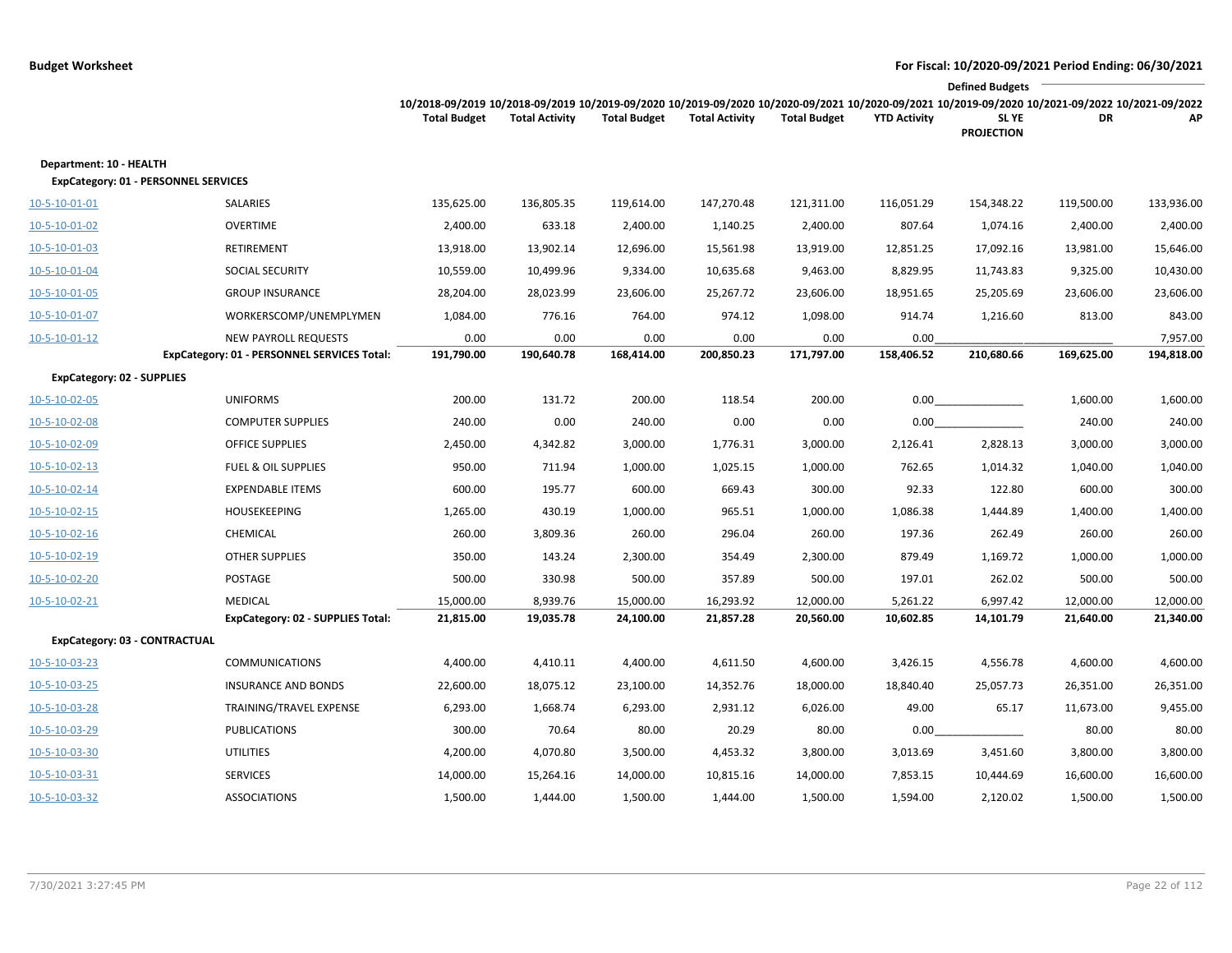|               |                                                            |                                                                                                                                                                        |                       |                     |                       |                     |                     | <b>Defined Budgets</b>     |            |            |
|---------------|------------------------------------------------------------|------------------------------------------------------------------------------------------------------------------------------------------------------------------------|-----------------------|---------------------|-----------------------|---------------------|---------------------|----------------------------|------------|------------|
|               |                                                            | 10/2018-09/2019 10/2018-09/2019 10/2019-09/2020 10/2019-09/2020 10/2020-09/2021 10/2020-09/2021 10/2019-09/2020 10/2021-09/2022 10/2021-09/2022<br><b>Total Budget</b> | <b>Total Activity</b> | <b>Total Budget</b> | <b>Total Activity</b> | <b>Total Budget</b> | <b>YTD Activity</b> | SL YE<br><b>PROJECTION</b> | DR         | AP         |
| 10-5-10-03-33 | <b>CREDIT CARD FEES</b>                                    | 500.00                                                                                                                                                                 | 954.64                | 900.00              | 1,047.92              | 1,000.00            | 1,197.52            | 1,592.70                   | 1,600.00   | 1,600.00   |
|               | ExpCategory: 03 - CONTRACTUAL Total:                       | 53,793.00                                                                                                                                                              | 45,958.21             | 53,773.00           | 39,676.07             | 49,006.00           | 35,973.91           | 47.288.69                  | 66,204.00  | 63,986.00  |
|               | ExpCategory: 04 - MAINTENANCE - BUILDINGS & GROUNDS        |                                                                                                                                                                        |                       |                     |                       |                     |                     |                            |            |            |
| 10-5-10-04-35 | <b>BUILDINGS &amp; GROUNDS</b>                             | 2,500.00                                                                                                                                                               | 2,717.56              | 2,500.00            | 5,384.76              | 2,500.00            | 835.60              | 1,111.35                   | 2,500.00   | 2,500.00   |
|               | ExpCategory: 04 - MAINTENANCE - BUILDINGS & GROUNDS Total: | 2,500.00                                                                                                                                                               | 2,717.56              | 2,500.00            | 5,384.76              | 2,500.00            | 835.60              | 1,111.35                   | 2,500.00   | 2,500.00   |
|               | ExpCategory: 05 - MAINTENANCE - EQUIPMENT                  |                                                                                                                                                                        |                       |                     |                       |                     |                     |                            |            |            |
| 10-5-10-05-50 | <b>VEHICLES</b>                                            | 610.00                                                                                                                                                                 | 163.74                | 600.00              | 461.47                | 600.00              | 829.77              | 1,103.59                   | 600.00     | 600.00     |
|               | ExpCategory: 05 - MAINTENANCE - EQUIPMENT Total:           | 610.00                                                                                                                                                                 | 163.74                | 600.00              | 461.47                | 600.00              | 829.77              | 1,103.59                   | 600.00     | 600.00     |
|               | ExpCategory: 08 - CAPITAL - BUIDLINGS & GROUNDS            |                                                                                                                                                                        |                       |                     |                       |                     |                     |                            |            |            |
| 10-5-10-08-66 | <b>BUILDINGS &amp; GROUNDS</b>                             | 6,250.00                                                                                                                                                               | 6,827.75              | 1,750.00            | 4,843.02              | 750.00              | 6,008.09            | 7,990.76                   | 11,587.00  | 11,587.00  |
|               | ExpCategory: 08 - CAPITAL - BUIDLINGS & GROUNDS Total:     | 6,250.00                                                                                                                                                               | 6,827.75              | 1,750.00            | 4,843.02              | 750.00              | 6,008.09            | 7,990.76                   | 11,587.00  | 11,587.00  |
|               | ExpCategory: 09 - CAPITAL -EQUIPMENT                       |                                                                                                                                                                        |                       |                     |                       |                     |                     |                            |            |            |
| 10-5-10-09-83 | <b>COMPUTER EQUIPMENT</b>                                  | 500.00                                                                                                                                                                 | 97.60                 | 500.00              | 0.00                  | 500.00              | 0.00                |                            | 500.00     |            |
|               | ExpCategory: 09 - CAPITAL -EQUIPMENT Total:                | 500.00                                                                                                                                                                 | 97.60                 | 500.00              | 0.00                  | 500.00              | 0.00                | 0.00                       | 500.00     | 0.00       |
|               | Department: 10 - HEALTH Total:                             | 277,258.00                                                                                                                                                             | 265,441.42            | 251,637.00          | 273.072.83            | 245.713.00          | 212.656.74          | 282.276.84                 | 272,656.00 | 294,831.00 |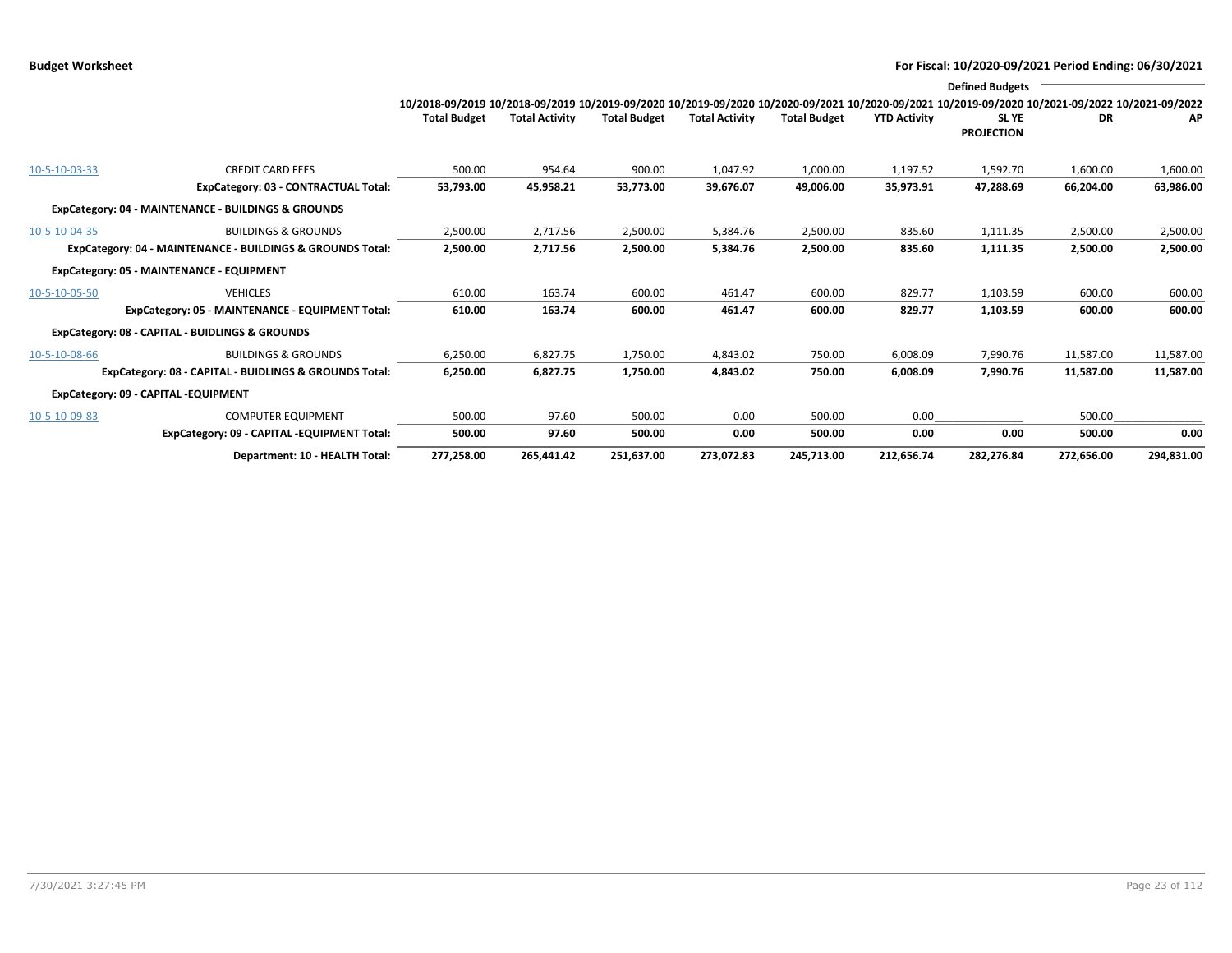|               |                                                                             | 10/2018-09/2019 10/2018-09/2019 10/2019-09/2020 10/2019-09/2020 10/2020-09/2021 10/2020-09/2021 10/2019-09/2020 10/2021-09/2022 10/2021-09/2022 |                       |                     |                       |                     |                     | <b>Defined Budgets</b>     |            |            |
|---------------|-----------------------------------------------------------------------------|-------------------------------------------------------------------------------------------------------------------------------------------------|-----------------------|---------------------|-----------------------|---------------------|---------------------|----------------------------|------------|------------|
|               |                                                                             | <b>Total Budget</b>                                                                                                                             | <b>Total Activity</b> | <b>Total Budget</b> | <b>Total Activity</b> | <b>Total Budget</b> | <b>YTD Activity</b> | SL YE<br><b>PROJECTION</b> | DR         | AP.        |
|               | <b>Department: 14 - COMMUNITY SERVICES</b><br>ExpCategory: 03 - CONTRACTUAL |                                                                                                                                                 |                       |                     |                       |                     |                     |                            |            |            |
| 10-5-14-03-26 | <b>CONTRIBUTIONS</b>                                                        | 616,550.00                                                                                                                                      | 619,558.15            | 650,589.00          | 623,416.00            | 413,598.00          | 323,385.61          | 418,099.47                 | 493,598.00 | 484,598.00 |
| 10-5-14-03-30 | ANIMAL SHELTER OPER EXP                                                     | 15,000.00                                                                                                                                       | 10,959.27             | 14,000.00           | 16,521.56             | 15,500.00           | 6,384.89            | 7.436.76                   | 15,500.00  | 15,500.00  |
|               | ExpCategory: 03 - CONTRACTUAL Total:                                        | 631,550.00                                                                                                                                      | 630,517.42            | 664,589.00          | 639,937.56            | 429,098.00          | 329.770.50          | 425.536.23                 | 509.098.00 | 500,098.00 |
|               | Department: 14 - COMMUNITY SERVICES Total:                                  | 631,550.00                                                                                                                                      | 630.517.42            | 664.589.00          | 639.937.56            | 429.098.00          | 329.770.50          | 425.536.23                 | 509.098.00 | 500.098.00 |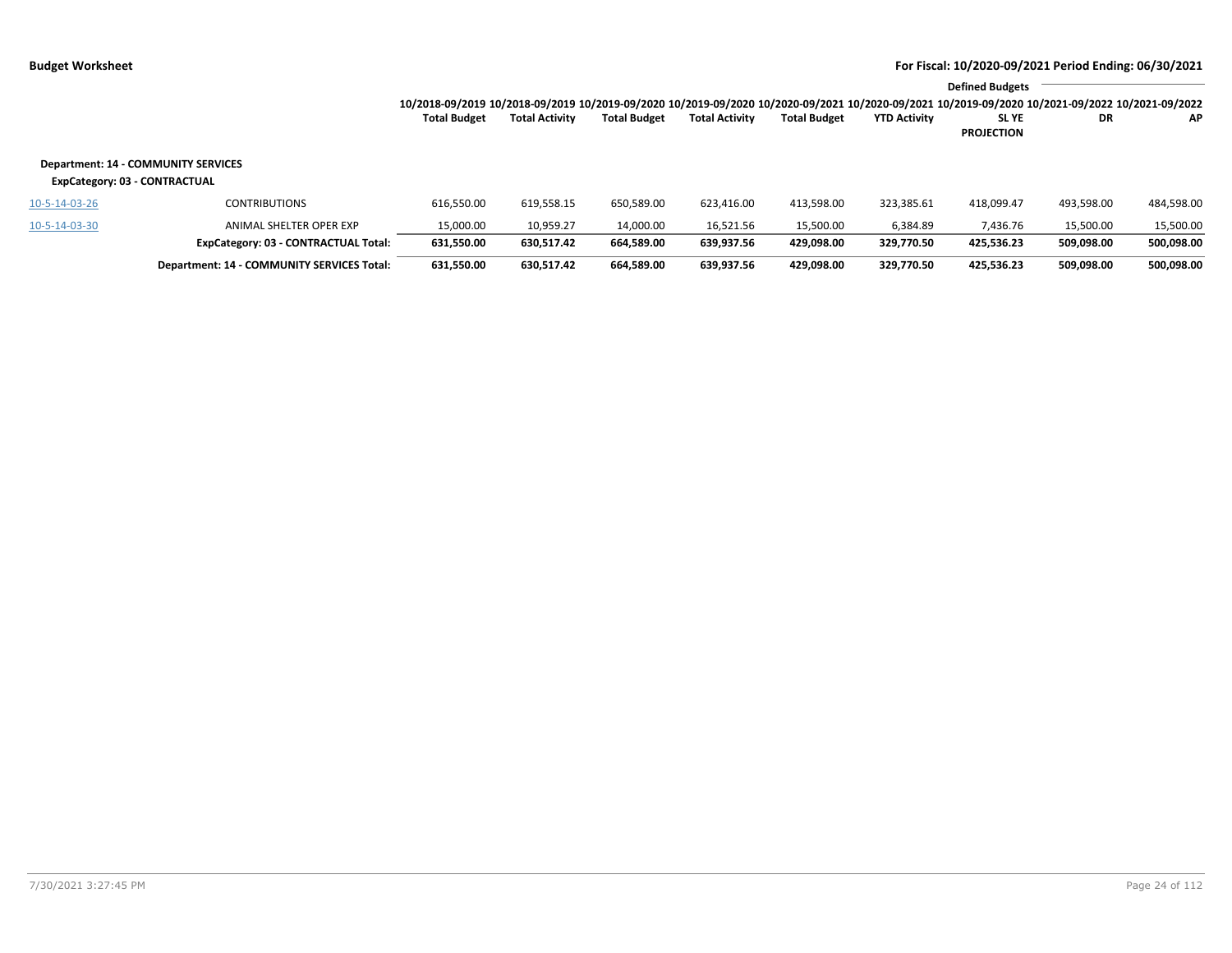|               |                                                                     |                                                                                                                                                 |                       |                     |                       |                     |                     | <b>Defined Budgets</b>           |            |            |
|---------------|---------------------------------------------------------------------|-------------------------------------------------------------------------------------------------------------------------------------------------|-----------------------|---------------------|-----------------------|---------------------|---------------------|----------------------------------|------------|------------|
|               |                                                                     | 10/2018-09/2019 10/2018-09/2019 10/2019-09/2020 10/2019-09/2020 10/2020-09/2021 10/2020-09/2021 10/2019-09/2020 10/2021-09/2022 10/2021-09/2022 |                       |                     |                       |                     |                     |                                  |            |            |
|               |                                                                     | <b>Total Budget</b>                                                                                                                             | <b>Total Activity</b> | <b>Total Budget</b> | <b>Total Activity</b> | <b>Total Budget</b> | <b>YTD Activity</b> | <b>SLYE</b><br><b>PROJECTION</b> | DR.        | AP         |
|               | Department: 15 - INTERGOVERNMENTAL<br>ExpCategory: 03 - CONTRACTUAL |                                                                                                                                                 |                       |                     |                       |                     |                     |                                  |            |            |
| 10-5-15-03-26 | <b>CONTRIBUTIONS</b>                                                | 245.035.00                                                                                                                                      | 244.265.09            | 250.035.00          | 255.320.95            | 258.517.00          | 168.790.80          | 224.491.76                       | 262.457.00 | 262,457.00 |
| 10-5-15-03-32 | <b>ASSOCIATIONS</b>                                                 | 7,622.00                                                                                                                                        | 7,785.96              | 7,622.00            | 6,529.08              | 7,622.00            | 7,400.20            | 9,842.27                         | 7,403.00   | 7,403.00   |
|               | ExpCategory: 03 - CONTRACTUAL Total:                                | 252,657.00                                                                                                                                      | 252,051.05            | 257,657.00          | 261,850.03            | 266,139.00          | 176,191.00          | 234,334.03                       | 269,860.00 | 269,860.00 |
|               | Department: 15 - INTERGOVERNMENTAL Total:                           | 252.657.00                                                                                                                                      | 252.051.05            | 257.657.00          | 261.850.03            | 266.139.00          | 176.191.00          | 234.334.03                       | 269.860.00 | 269,860.00 |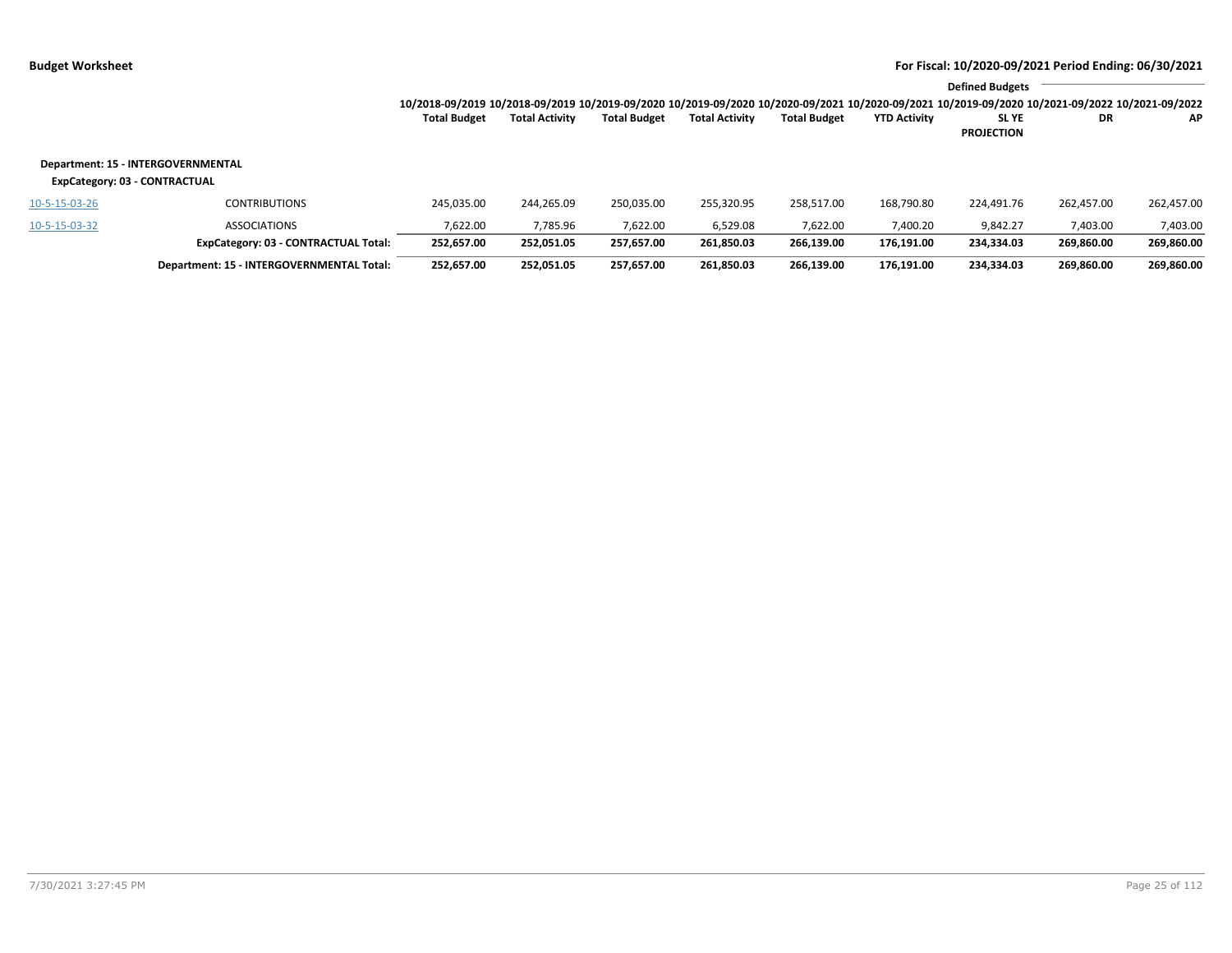|                                   |                                                                                          |                                                                                                                                                                        |                       |                      |                       |                     |                     | <b>Defined Budgets</b>     |                      |            |
|-----------------------------------|------------------------------------------------------------------------------------------|------------------------------------------------------------------------------------------------------------------------------------------------------------------------|-----------------------|----------------------|-----------------------|---------------------|---------------------|----------------------------|----------------------|------------|
|                                   |                                                                                          | 10/2018-09/2019 10/2018-09/2019 10/2019-09/2020 10/2019-09/2020 10/2020-09/2021 10/2020-09/2021 10/2019-09/2020 10/2021-09/2022 10/2021-09/2022<br><b>Total Budget</b> | <b>Total Activity</b> | <b>Total Budget</b>  | <b>Total Activity</b> | <b>Total Budget</b> | <b>YTD Activity</b> | SL YE<br><b>PROJECTION</b> | DR                   | АP         |
| Department: 16 - UTILITY BILLING  | <b>ExpCategory: 01 - PERSONNEL SERVICES</b>                                              |                                                                                                                                                                        |                       |                      |                       |                     |                     |                            |                      |            |
| 10-5-16-01-01                     | SALARIES                                                                                 | 115,371.00                                                                                                                                                             | 118,170.32            | 116,671.00           | 120,930.09            | 117,988.00          | 85,455.64           | 113,656.00                 | 130,704.00           | 119,700.00 |
| $10 - 5 - 16 - 01 - 02$           | <b>OVERTIME</b>                                                                          | 14,000.00                                                                                                                                                              | 11,786.06             | 14,000.00            | 25,601.02             | 14,000.00           | 20,321.24           | 27,027.25                  | 14,000.00            | 14,000.00  |
| 10-5-16-01-03                     | RETIREMENT                                                                               | 17,116.00                                                                                                                                                              | 17,176.58             | 17,391.00            | 18,895.31             | 17,396.00           | 15,100.93           | 20,084.24                  | 18,971.00            | 17,528.00  |
| 10-5-16-01-04                     | SOCIAL SECURITY                                                                          | 9,897.00                                                                                                                                                               | 9,643.68              | 9,996.00             | 10,922.29             | 10,097.00           | 7,987.94            | 10,623.96                  | 11,070.00            | 10,228.00  |
| 10-5-16-01-05                     | <b>GROUP INSURANCE</b>                                                                   | 27,579.00                                                                                                                                                              | 27,753.71             | 27,577.00            | 21,555.34             | 27,577.00           | 15,897.48           | 21,143.65                  | 27,577.00            | 27,577.00  |
| 10-5-16-01-07                     | WORKERSCOMP/UNEMPLYMEN                                                                   | 617.00                                                                                                                                                                 | 359.97                | 543.00               | 837.92                | 753.00              | 837.29              | 1,113.60                   | 574.00               | 551.00     |
|                                   | ExpCategory: 01 - PERSONNEL SERVICES Total:                                              | 184,580.00                                                                                                                                                             | 184,890.32            | 186,178.00           | 198,741.97            | 187,811.00          | 145,600.52          | 193,648.70                 | 202,896.00           | 189,584.00 |
| <b>ExpCategory: 02 - SUPPLIES</b> |                                                                                          |                                                                                                                                                                        |                       |                      |                       |                     |                     |                            |                      |            |
| 10-5-16-02-08                     | <b>COMPUTER SUPPLIES</b>                                                                 | 500.00                                                                                                                                                                 | 46.74                 | 500.00               | 40.39                 | 0.00                | 0.00                |                            | 500.00               |            |
| 10-5-16-02-09                     | <b>OFFICE SUPPLIES</b>                                                                   | 12,000.00                                                                                                                                                              | 10,230.20             | 12,000.00            | 11,379.81             | 12,000.00           | 3,978.86            | 5,291.88                   | 12,000.00            | 12,000.00  |
| 10-5-16-02-14                     | <b>EXPENDABLE ITEMS</b>                                                                  | 150.00                                                                                                                                                                 | 35.56                 | 150.00               | 7.57                  | 150.00              | 0.00                |                            | 150.00               | 500.00     |
| 10-5-16-02-19                     | <b>OTHER SUPPLIES</b>                                                                    | 400.00                                                                                                                                                                 | 120.00                | 400.00               | 164.98                | 400.00              | 90.00               | 119.70                     | 400.00               |            |
| 10-5-16-02-20                     | POSTAGE                                                                                  | 2,200.00                                                                                                                                                               | 1,737.45              | 2,000.00             | 1,822.45              | 1,500.00            | 1,217.49            | 1,619.26                   | 2,000.00             | 2,000.00   |
|                                   | ExpCategory: 02 - SUPPLIES Total:                                                        | 15,250.00                                                                                                                                                              | 12,169.95             | 15,050.00            | 13,415.20             | 14,050.00           | 5,286.35            | 7,030.84                   | 15,050.00            | 14,500.00  |
| ExpCategory: 03 - CONTRACTUAL     |                                                                                          |                                                                                                                                                                        |                       |                      |                       |                     |                     |                            |                      |            |
| 10-5-16-03-25                     | <b>INSURANCE AND BONDS</b>                                                               | 320.00                                                                                                                                                                 | 355.24                | 350.00               | 355.52                | 350.00              | 256.42              | 341.04                     | 358.00               | 358.00     |
| 10-5-16-03-28                     | TRAINING/TRAVEL EXPENSE                                                                  | 750.00                                                                                                                                                                 | 0.00                  | 1,750.00             | 0.00                  | 1,000.00            | 0.00                |                            | 2,000.00             | 2,000.00   |
| 10-5-16-03-31                     | <b>SERVICES</b>                                                                          | 15,000.00                                                                                                                                                              | 16,247.73             | 16,000.00            | 16,876.14             | 17,000.00           | 45,857.80           | 60,990.87                  | 17,000.00            | 50,000.00  |
| 10-5-16-03-33                     | <b>CREDIT CARD FEES</b>                                                                  | 84,000.00                                                                                                                                                              | 89,617.29             | 89,000.00            | 112,866.28            | 100,000.00          | 82,343.66           | 109,517.07                 | 110,000.00           | 110,000.00 |
|                                   | ExpCategory: 03 - CONTRACTUAL Total:                                                     | 100,070.00                                                                                                                                                             | 106,220.26            | 107,100.00           | 130,097.94            | 118,350.00          | 128,457.88          | 170,848.98                 | 129,358.00           | 162,358.00 |
|                                   | ExpCategory: 05 - MAINTENANCE - EQUIPMENT                                                |                                                                                                                                                                        |                       |                      |                       |                     |                     |                            |                      |            |
| 10-5-16-05-49                     | <b>INSTRMNTS &amp; APPARATUS</b>                                                         | 2,000.00                                                                                                                                                               | 347.50                | 2,000.00             | 848.28                | 2,000.00            | 172.63              | 229.60                     | 2,000.00             | 800.00     |
|                                   | ExpCategory: 05 - MAINTENANCE - EQUIPMENT Total:                                         | 2,000.00                                                                                                                                                               | 347.50                | 2,000.00             | 848.28                | 2,000.00            | 172.63              | 229.60                     | 2,000.00             | 800.00     |
|                                   | ExpCategory: 08 - CAPITAL - BUIDLINGS & GROUNDS                                          |                                                                                                                                                                        |                       |                      |                       |                     |                     |                            |                      |            |
| 10-5-16-08-66                     | <b>BUILDINGS &amp; GROUNDS</b><br>ExpCategory: 08 - CAPITAL - BUIDLINGS & GROUNDS Total: | 1,000.00<br>1,000.00                                                                                                                                                   | 0.00<br>0.00          | 1,000.00<br>1,000.00 | 0.00<br>0.00          | 0.00<br>0.00        | 0.00<br>0.00        | 0.00                       | 1,000.00<br>1,000.00 | 0.00       |
|                                   | ExpCategory: 09 - CAPITAL -EQUIPMENT                                                     |                                                                                                                                                                        |                       |                      |                       |                     |                     |                            |                      |            |
| 10-5-16-09-79                     | MISCELLANEOUS EQUIPMEN                                                                   | 1,000.00                                                                                                                                                               | 0.00                  | 2,000.00             | 1,495.00              | 2,000.00            | 0.00                |                            | 2,000.00             | 5,000.00   |
| 10-5-16-09-81                     | INSTRUMENTS/APPARATUS                                                                    | 1,000.00                                                                                                                                                               | 0.00                  | 2,000.00             | 6,788.00              | 2,000.00            | 0.00                |                            | 2,000.00             |            |
|                                   |                                                                                          |                                                                                                                                                                        |                       |                      |                       |                     |                     |                            |                      |            |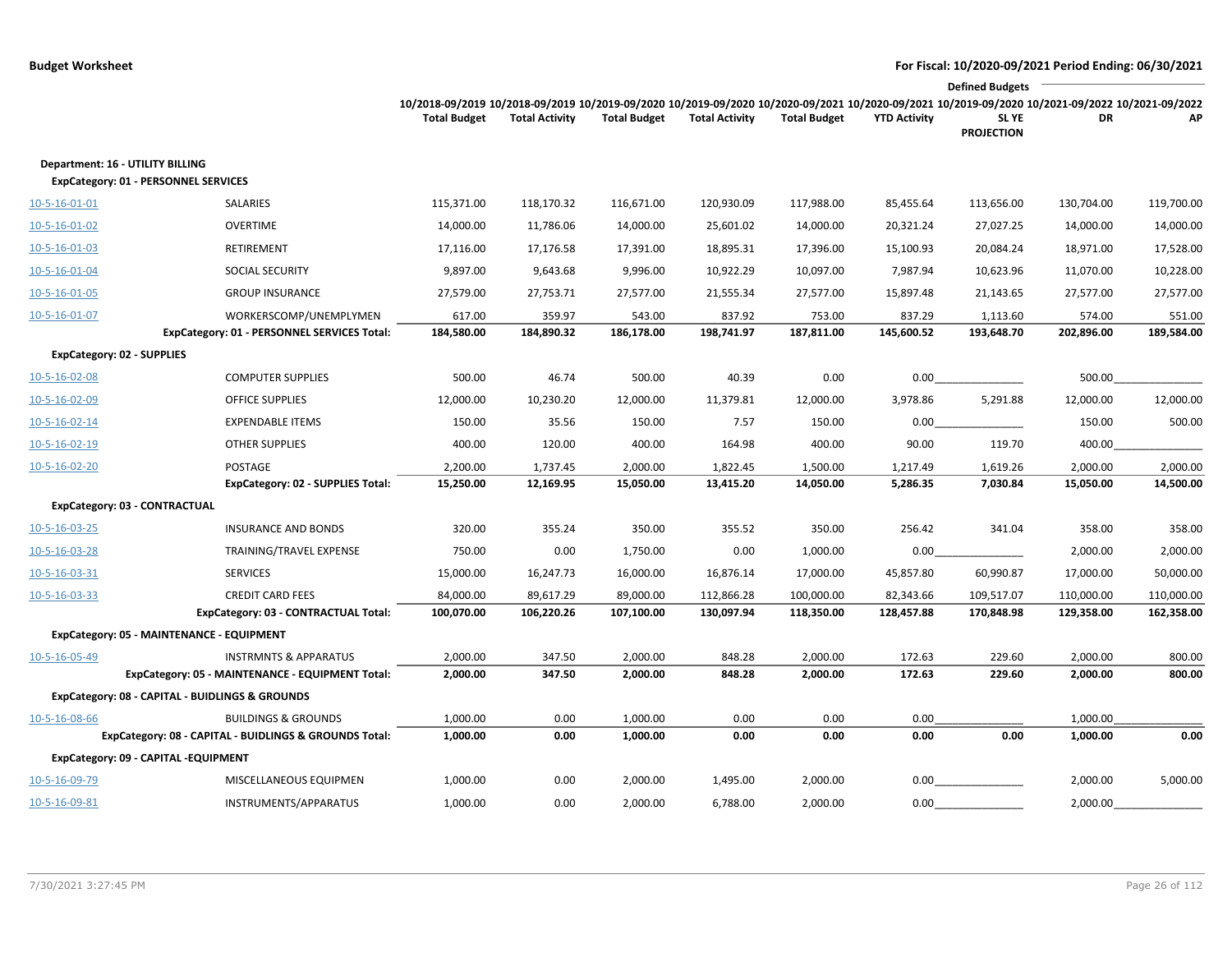|               |                                             | 10/2018-09/2019 10/2018-09/2019 10/2019-09/2020 10/2019-09/2020 10/2020-09/2021 10/2020-09/2021 10/2019-09/2020 10/2021-09/2022 10/2021-09/2022 |                       |                     |                       |                     |                     | <b>Defined Budgets</b>           |            |            |
|---------------|---------------------------------------------|-------------------------------------------------------------------------------------------------------------------------------------------------|-----------------------|---------------------|-----------------------|---------------------|---------------------|----------------------------------|------------|------------|
|               |                                             | <b>Total Budget</b>                                                                                                                             | <b>Total Activity</b> | <b>Total Budget</b> | <b>Total Activity</b> | <b>Total Budget</b> | <b>YTD Activity</b> | <b>SLYE</b><br><b>PROJECTION</b> | DR         | AP         |
| 10-5-16-09-83 | <b>COMPUTER EQUIPMENT</b>                   | 2,000.00                                                                                                                                        | 1,886.00              | 2,000.00            | 0.00                  | 2,000.00            | 0.00                |                                  | 2,000.00   |            |
|               | ExpCategory: 09 - CAPITAL -EQUIPMENT Total: | 4.000.00                                                                                                                                        | 1.886.00              | 6.000.00            | 8.283.00              | 6.000.00            | 0.00                | 0.00                             | 6.000.00   | 5,000.00   |
|               | Department: 16 - UTILITY BILLING Total:     | 306,900.00                                                                                                                                      | 305,514.03            | 317,328.00          | 351,386.39            | 328,211.00          | 279.517.38          | 371,758.12                       | 356,304.00 | 372,242.00 |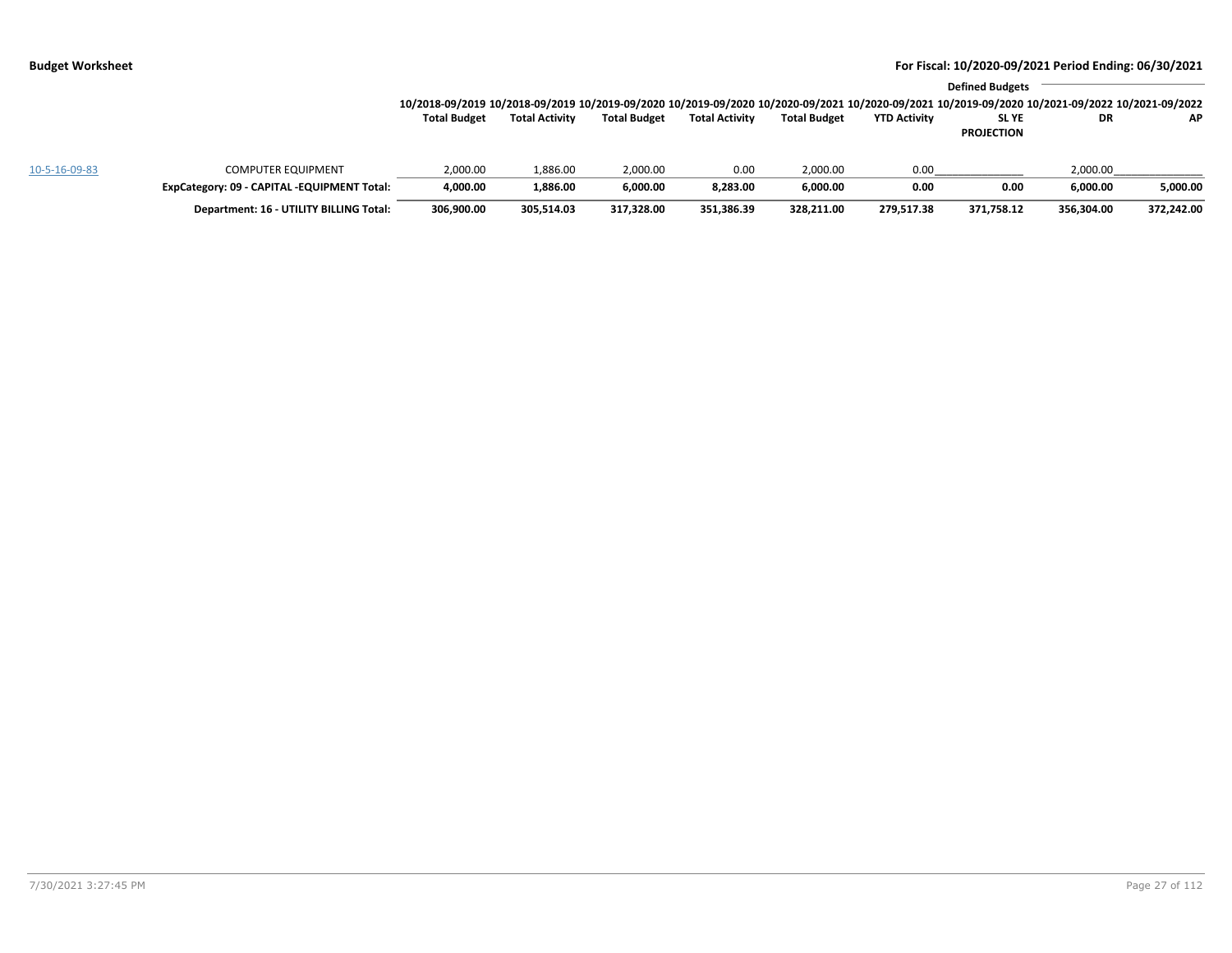|                                   |                                                                                             |                                                                                                                                                                        |                       |                     |                       |                     |                     | <b>Defined Budgets</b>     |            |            |
|-----------------------------------|---------------------------------------------------------------------------------------------|------------------------------------------------------------------------------------------------------------------------------------------------------------------------|-----------------------|---------------------|-----------------------|---------------------|---------------------|----------------------------|------------|------------|
|                                   |                                                                                             | 10/2018-09/2019 10/2018-09/2019 10/2019-09/2020 10/2019-09/2020 10/2020-09/2021 10/2020-09/2021 10/2019-09/2020 10/2021-09/2022 10/2021-09/2022<br><b>Total Budget</b> | <b>Total Activity</b> | <b>Total Budget</b> | <b>Total Activity</b> | <b>Total Budget</b> | <b>YTD Activity</b> | SL YE<br><b>PROJECTION</b> | DR         | АP         |
|                                   | <b>Department: 17 - COMMUNITY FACILITIES</b><br><b>ExpCategory: 01 - PERSONNEL SERVICES</b> |                                                                                                                                                                        |                       |                     |                       |                     |                     |                            |            |            |
| 10-5-17-01-01                     | SALARIES                                                                                    | 146,691.00                                                                                                                                                             | 152,029.22            | 152,352.00          | 151,539.10            | 155,420.00          | 96,684.50           | 128,590.39                 | 154,925.00 | 154,925.00 |
| 10-5-17-01-02                     | OVERTIME                                                                                    | 22,000.00                                                                                                                                                              | 20,885.25             | 22,000.00           | 11,347.01             | 22,000.00           | 9,646.79            | 12,830.23                  | 22,000.00  | 22,000.00  |
| 10-5-17-01-03                     | <b>RETIREMENT</b>                                                                           | 22,318.00                                                                                                                                                              | 22,870.56             | 23,203.00           | 21,680.53             | 23,384.00           | 13,983.15           | 18,597.59                  | 23,195.00  | 23,195.00  |
| 10-5-17-01-04                     | <b>SOCIAL SECURITY</b>                                                                      | 12,904.00                                                                                                                                                              | 13,252.84             | 13,338.00           | 12,343.59             | 13,572.00           | 7,920.99            | 10,534.92                  | 13,535.00  | 13,535.00  |
| 10-5-17-01-05                     | <b>GROUP INSURANCE</b>                                                                      | 39,071.00                                                                                                                                                              | 39,432.10             | 39,528.00           | 39,843.98             | 39,528.00           | 20,749.72           | 27,597.13                  | 39,528.00  | 39,528.00  |
| 10-5-17-01-07                     | WORKERSCOMP/UNEMPLYMEN                                                                      | 5,782.00                                                                                                                                                               | 4,838.10              | 4,817.00            | 4,106.16              | 5,679.00            | 3,685.49            | 4,901.70                   | 5,306.00   | 5,306.00   |
|                                   | <b>ExpCategory: 01 - PERSONNEL SERVICES Total:</b>                                          | 248,766.00                                                                                                                                                             | 253,308.07            | 255,238.00          | 240,860.37            | 259,583.00          | 152,670.64          | 203,051.96                 | 258,489.00 | 258,489.00 |
| <b>ExpCategory: 02 - SUPPLIES</b> |                                                                                             |                                                                                                                                                                        |                       |                     |                       |                     |                     |                            |            |            |
| 10-5-17-02-05                     | <b>UNIFORMS</b>                                                                             | 750.00                                                                                                                                                                 | 2,334.29              | 2,400.00            | 1,810.96              | 1,800.00            | 1,300.68            | 1,729.90                   | 1,800.00   | 1,800.00   |
| 10-5-17-02-08                     | <b>COMPUTER SUPPLIES</b>                                                                    | 300.00                                                                                                                                                                 | 0.00                  | 300.00              | 649.76                | 300.00              | 0.00                |                            | 500.00     | 500.00     |
| 10-5-17-02-09                     | <b>OFFICE SUPPLIES</b>                                                                      | 200.00                                                                                                                                                                 | 209.07                | 200.00              | 133.24                | 200.00              | 122.98              | 163.56                     | 2,500.00   | 500.00     |
| 10-5-17-02-13                     | <b>FUEL &amp; OIL SUPPLIES</b>                                                              | 350.00                                                                                                                                                                 | 265.52                | 350.00              | 184.09                | 250.00              | 147.33              | 195.95                     | 150.00     | 150.00     |
| 10-5-17-02-14                     | <b>EXPENDABLE ITEMS</b>                                                                     | 200.00                                                                                                                                                                 | 36.23                 | 200.00              | 94.40                 | 200.00              | 759.97              | 1,010.76                   | 9,000.00   | 500.00     |
| 10-5-17-02-15                     | HOUSEKEEPING                                                                                | 4,000.00                                                                                                                                                               | 2,906.52              | 4,000.00            | 2,011.92              | 4,000.00            | 1,244.12            | 1,654.68                   | 4,000.00   | 3,000.00   |
| $10-5-17-02-16$                   | CHEMICAL                                                                                    | 300.00                                                                                                                                                                 | 126.06                | 300.00              | 257.42                | 300.00              | 0.00                |                            | 300.00     | 300.00     |
| 10-5-17-02-18                     | LANDSCAPING                                                                                 | 800.00                                                                                                                                                                 | 0.00                  | 800.00              | 0.00                  | 800.00              | 0.00                |                            | 800.00     | 800.00     |
| 10-5-17-02-20                     | POSTAGE                                                                                     | 75.00                                                                                                                                                                  | 22.77                 | 75.00               | 49.65                 | 75.00               | 0.00                |                            | 75.00      | 75.00      |
|                                   | <b>ExpCategory: 02 - SUPPLIES Total:</b>                                                    | 6,975.00                                                                                                                                                               | 5,900.46              | 8,625.00            | 5,191.44              | 7,925.00            | 3,575.08            | 4,754.85                   | 19,125.00  | 7,625.00   |
|                                   | ExpCategory: 03 - CONTRACTUAL                                                               |                                                                                                                                                                        |                       |                     |                       |                     |                     |                            |            |            |
| 10-5-17-03-21                     | <b>MEDICAL</b>                                                                              | 200.00                                                                                                                                                                 | 433.21                | 200.00              | 0.00                  | 200.00              | 0.00                |                            | 200.00     | 200.00     |
| 10-5-17-03-23                     | <b>COMMUNICATIONS</b>                                                                       | 1,900.00                                                                                                                                                               | 1,898.27              | 1,900.00            | 2,076.01              | 2,100.00            | 1,528.71            | 2,033.18                   | 2,000.00   | 2,000.00   |
| 10-5-17-03-25                     | <b>INSURANCE AND BONDS</b>                                                                  | 25,000.00                                                                                                                                                              | 30,103.70             | 30,100.00           | 33,594.84             | 33,600.00           | 26,848.49           | 35,708.49                  | 37,552.00  | 37,552.00  |
| 10-5-17-03-28                     | TRAINING/TRAVEL EXPENSE                                                                     | 250.00                                                                                                                                                                 | 61.32                 | 250.00              | 0.00                  | 250.00              | 0.00                |                            | 1,900.00   | 1,900.00   |
| 10-5-17-03-30                     | <b>UTILITIES</b>                                                                            | 41,000.00                                                                                                                                                              | 36,347.73             | 35,000.00           | 34,093.43             | 35,000.00           | 28,709.80           | 35,309.97                  | 40,000.00  | 15,000.00  |
| 10-5-17-03-31                     | <b>SERVICES</b>                                                                             | 6,500.00                                                                                                                                                               | 8,312.12              | 1,500.00            | 1,815.04              | 1,500.00            | 4,208.48            | 5,597.28                   | 2,000.00   | 2,000.00   |
| 10-5-17-03-32                     | <b>ASSOCIATIONS</b>                                                                         | 500.00                                                                                                                                                                 | 0.00                  | 0.00                | 0.00                  | 0.00                | 0.00                |                            | 1,000.00   | 1,000.00   |
| 10-5-17-03-33                     | SENIOR CITIZENS SUBSIDY                                                                     | 0.00                                                                                                                                                                   | 0.00                  | 0.00                | 0.00                  | 203,149.00          | 152,361.00          | 202,640.13                 | 301,206.00 | 263,582.00 |
|                                   | ExpCategory: 03 - CONTRACTUAL Total:                                                        | 75,350.00                                                                                                                                                              | 77,156.35             | 68,950.00           | 71,579.32             | 275,799.00          | 213,656.48          | 281,289.05                 | 385,858.00 | 323,234.00 |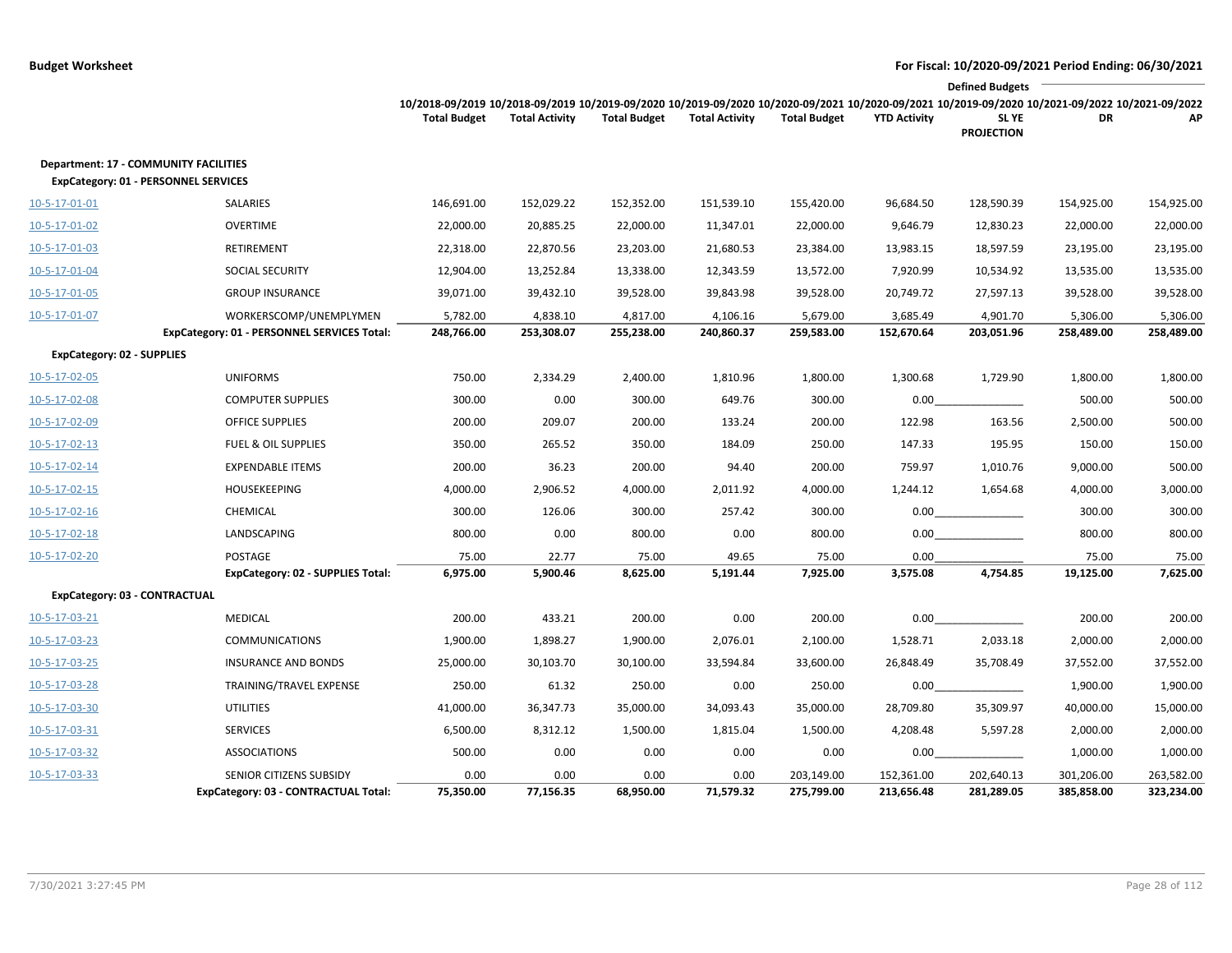```
Budget Worksheet For Fiscal: 10/2020-09/2021 Period Ending: 06/30/2021
```

|                         |                                                            |                                                                                                                                                 |                       |                     |                       |                     |                     | <b>Defined Budgets</b>     |           |           |
|-------------------------|------------------------------------------------------------|-------------------------------------------------------------------------------------------------------------------------------------------------|-----------------------|---------------------|-----------------------|---------------------|---------------------|----------------------------|-----------|-----------|
|                         |                                                            | 10/2018-09/2019 10/2018-09/2019 10/2019-09/2020 10/2019-09/2020 10/2020-09/2021 10/2020-09/2021 10/2019-09/2020 10/2021-09/2022 10/2021-09/2022 |                       |                     |                       |                     |                     |                            |           |           |
|                         |                                                            | <b>Total Budget</b>                                                                                                                             | <b>Total Activity</b> | <b>Total Budget</b> | <b>Total Activity</b> | <b>Total Budget</b> | <b>YTD Activity</b> | SL YE<br><b>PROJECTION</b> | DR        | АP        |
|                         | ExpCategory: 04 - MAINTENANCE - BUILDINGS & GROUNDS        |                                                                                                                                                 |                       |                     |                       |                     |                     |                            |           |           |
| 10-5-17-04-35           | <b>BUILDINGS &amp; GROUNDS</b>                             | 16,000.00                                                                                                                                       | 44,635.48             | 17,000.00           | 10,675.47             | 17,000.00           | 4,147.86            | 5,516.65                   | 17,000.00 | 3,000.00  |
|                         | ExpCategory: 04 - MAINTENANCE - BUILDINGS & GROUNDS Total: | 16,000.00                                                                                                                                       | 44,635.48             | 17,000.00           | 10,675.47             | 17,000.00           | 4,147.86            | 5,516.65                   | 17,000.00 | 3,000.00  |
|                         | ExpCategory: 05 - MAINTENANCE - EQUIPMENT                  |                                                                                                                                                 |                       |                     |                       |                     |                     |                            |           |           |
| 10-5-17-05-48           | <b>EQUIPMENT</b>                                           | 800.00                                                                                                                                          | 113.25                | 800.00              | 7.50                  | 500.00              | 0.00                |                            | 1,000.00  | 500.00    |
| 10-5-17-05-50           | <b>VEHICLES</b>                                            | 800.00                                                                                                                                          | 137.01                | 800.00              | 1,476.39              | 200.00              | 14.50               | 19.29                      |           | 500.00    |
|                         | ExpCategory: 05 - MAINTENANCE - EQUIPMENT Total:           | 1,600.00                                                                                                                                        | 250.26                | 1,600.00            | 1,483.89              | 700.00              | 14.50               | 19.29                      | 1,000.00  | 1,000.00  |
|                         | ExpCategory: 08 - CAPITAL - BUIDLINGS & GROUNDS            |                                                                                                                                                 |                       |                     |                       |                     |                     |                            |           |           |
| 10-5-17-08-66           | <b>BUILDINGS &amp; GROUNDS</b>                             | 50,949.00                                                                                                                                       | 50,796.84             | 61,923.00           | 53,262.68             | 0.00                | 43,749.00           | 58,186.17                  |           | 8,500.00  |
|                         | ExpCategory: 08 - CAPITAL - BUIDLINGS & GROUNDS Total:     | 50,949.00                                                                                                                                       | 50,796.84             | 61,923.00           | 53,262.68             | 0.00                | 43,749.00           | 58,186.17                  | 0.00      | 8,500.00  |
|                         | ExpCategory: 09 - CAPITAL -EQUIPMENT                       |                                                                                                                                                 |                       |                     |                       |                     |                     |                            |           |           |
| 10-5-17-09-79           | MISCELLANEOUS EQUIPMEN                                     | 0.00                                                                                                                                            | 0.00                  | 3,100.00            | 2,978.71              | 0.00                | 0.00                |                            | 14,500.00 | 24,500.00 |
| 10-5-17-09-83           | <b>COMPUTER EQUIPMENT</b>                                  | 0.00                                                                                                                                            | 0.00                  | 0.00                | 0.00                  | 0.00                | 0.00                |                            | 2,000.00  | 10,000.00 |
|                         | ExpCategory: 09 - CAPITAL -EQUIPMENT Total:                | 0.00                                                                                                                                            | 0.00                  | 3,100.00            | 2,978.71              | 0.00                | 0.00                | 0.00                       | 16,500.00 | 34,500.00 |
|                         | <b>ExpCategory: 14 - SUPPORT SERVICES</b>                  |                                                                                                                                                 |                       |                     |                       |                     |                     |                            |           |           |
| 10-5-17-14-01           | ADAM STREET EXPENDABLE ITE                                 | 250.00                                                                                                                                          | 79.95                 | 250.00              | 55.78                 | 200.00              | 303.98              | 404.29                     | 500.00    | 200.00    |
| 10-5-17-14-02           | <b>ADAMS STREET HOUSEKEEPING</b>                           | 900.00                                                                                                                                          | 1,333.24              | 1,500.00            | 664.04                | 1,200.00            | 158.75              | 211.14                     | 1,200.00  | 1,200.00  |
| 10-5-17-14-04           | <b>ADAMS STREET COMMUNICATI</b>                            | 1,000.00                                                                                                                                        | 1,019.28              | 1,000.00            | 1,031.28              | 1,000.00            | 773.46              | 1,028.70                   | 1,050.00  | 1,050.00  |
| 10-5-17-14-05           | <b>ADAMS STREET UTILITIES</b>                              | 11,000.00                                                                                                                                       | 9,322.55              | 10,000.00           | 9,060.65              | 10,000.00           | 6,874.19            | 8,206.84                   | 10,000.00 | 10,000.00 |
| 10-5-17-14-06           | ADAMS STREET BLDGS & GROU                                  | 2,000.00                                                                                                                                        | 3,875.93              | 2,900.00            | 4,440.83              | 3,500.00            | 3,754.39            | 4,993.34                   | 4,500.00  | 3,500.00  |
| 10-5-17-14-08           | ADAMS STREET CREDIT CARD FE                                | 0.00                                                                                                                                            | 193.53                | 100.00              | 1,138.33              | 1,200.00            | 1,575.25            | 2,095.08                   | 2,100.00  | 2,100.00  |
| 10-5-17-14-11           | <b>DEPOT EXPENDABLE ITEMS</b>                              | 100.00                                                                                                                                          | 383.68                | 100.00              | 0.00                  | 100.00              | 0.00                |                            | 200.00    | 200.00    |
| 10-5-17-14-12           | <b>DEPOT HOUSEKEEPING</b>                                  | 800.00                                                                                                                                          | 780.33                | 900.00              | 224.18                | 900.00              | 659.92              | 877.69                     | 900.00    | 900.00    |
| 10-5-17-14-13           | <b>DEPOT CHEMICAL</b>                                      | 4,500.00                                                                                                                                        | 3,034.00              | 5,200.00            | 116.16                | 4,500.00            | 0.00                |                            | 4,500.00  | 2,000.00  |
| 10-5-17-14-14           | DEPOT COMMUNICATIONS                                       | 2,000.00                                                                                                                                        | 2,016.10              | 2,000.00            | 2,114.22              | 2,100.00            | 1,579.11            | 2,100.22                   | 2,100.00  | 2,100.00  |
| $10 - 5 - 17 - 14 - 15$ | <b>DEPOT UTILITIES</b>                                     | 22,500.00                                                                                                                                       | 18,553.63             | 18,000.00           | 16,442.60             | 18,000.00           | 11,299.84           | 12,960.45                  | 18,000.00 | 18,000.00 |
| 10-5-17-14-16           | <b>DEPOT BLDGS &amp; GROUNDS</b>                           | 3,000.00                                                                                                                                        | 10,421.59             | 3,000.00            | 4,812.21              | 3,000.00            | 2,228.62            | 2,964.06                   | 3,000.00  | 3,000.00  |
| $10 - 5 - 17 - 14 - 21$ | <b>B.HOUSTON EXPENDABLE ITEMS</b>                          | 400.00                                                                                                                                          | 41.40                 | 400.00              | 69.17                 | 400.00              | 146.25              | 194.51                     | 400.00    | 400.00    |
| 10-5-17-14-22           | <b>B.HOUSTON HOUSEKEEPING</b>                              | 700.00                                                                                                                                          | 322.21                | 700.00              | 295.41                | 700.00              | 292.80              | 389.42                     | 700.00    | 500.00    |
| 10-5-17-14-23           | <b>B.HOUSTON CHEMICAL</b>                                  | 150.00                                                                                                                                          | 0.00                  | 150.00              | 0.00                  | 150.00              | 0.00                |                            | 150.00    | 150.00    |
|                         |                                                            | 500.00                                                                                                                                          |                       | 500.00              |                       |                     |                     |                            | 500.00    | 500.00    |
| 10-5-17-14-24           | <b>B.HOUSTON COMMUNICATIONS</b>                            |                                                                                                                                                 | 447.80                |                     | 493.15                | 500.00              | 369.33              | 491.21                     |           |           |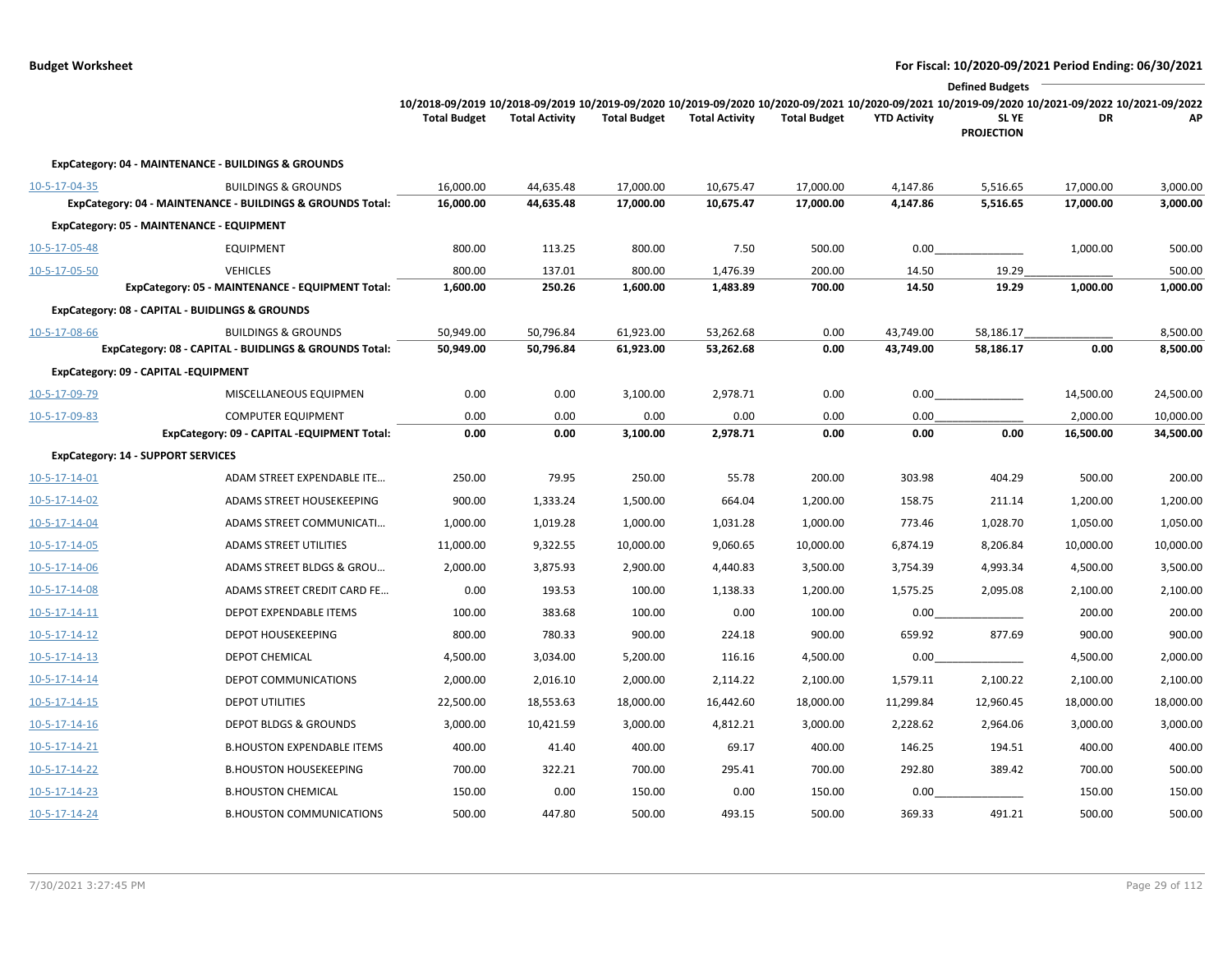|               |                                                  |                     |                       |                     |                       |                     |                     | <b>Defined Budgets</b>                                                                                                                          |            |            |
|---------------|--------------------------------------------------|---------------------|-----------------------|---------------------|-----------------------|---------------------|---------------------|-------------------------------------------------------------------------------------------------------------------------------------------------|------------|------------|
|               |                                                  |                     |                       |                     |                       |                     |                     | 10/2018-09/2019 10/2018-09/2019 10/2019-09/2020 10/2019-09/2020 10/2020-09/2021 10/2020-09/2021 10/2019-09/2020 10/2021-09/2022 10/2021-09/2022 |            |            |
|               |                                                  | <b>Total Budget</b> | <b>Total Activity</b> | <b>Total Budget</b> | <b>Total Activity</b> | <b>Total Budget</b> | <b>YTD Activity</b> | <b>SLYE</b>                                                                                                                                     | <b>DR</b>  | AP.        |
|               |                                                  |                     |                       |                     |                       |                     |                     | <b>PROJECTION</b>                                                                                                                               |            |            |
| 10-5-17-14-25 | <b>B.HOUSTON UTILITIES</b>                       | 8,000.00            | 7,676.85              | 6,500.00            | 6,616.53              | 6,500.00            | 4,856.92            | 5,503.25                                                                                                                                        | 6,500.00   | 6,500.00   |
| 10-5-17-14-26 | <b>B.HOUSTON BLDGS &amp; GROUNDS</b>             | 5,000.00            | 6,839.19              | 7,500.00            | 6,368.08              | 7,000.00            | 2,143.69            | 2,851.11                                                                                                                                        | 7,000.00   | 7,000.00   |
|               | <b>ExpCategory: 14 - SUPPORT SERVICES Total:</b> | 62,800.00           | 66,341.26             | 60,700.00           | 53,942.62             | 60,950.00           | 37.016.50           | 45,271.31                                                                                                                                       | 63,300.00  | 59,300.00  |
|               | Department: 17 - COMMUNITY FACILITIES Total:     | 462.440.00          | 498,388.72            | 477,136.00          | 439.974.50            | 621,957.00          | 454.830.06          | 598,089.28                                                                                                                                      | 761,272.00 | 695,648.00 |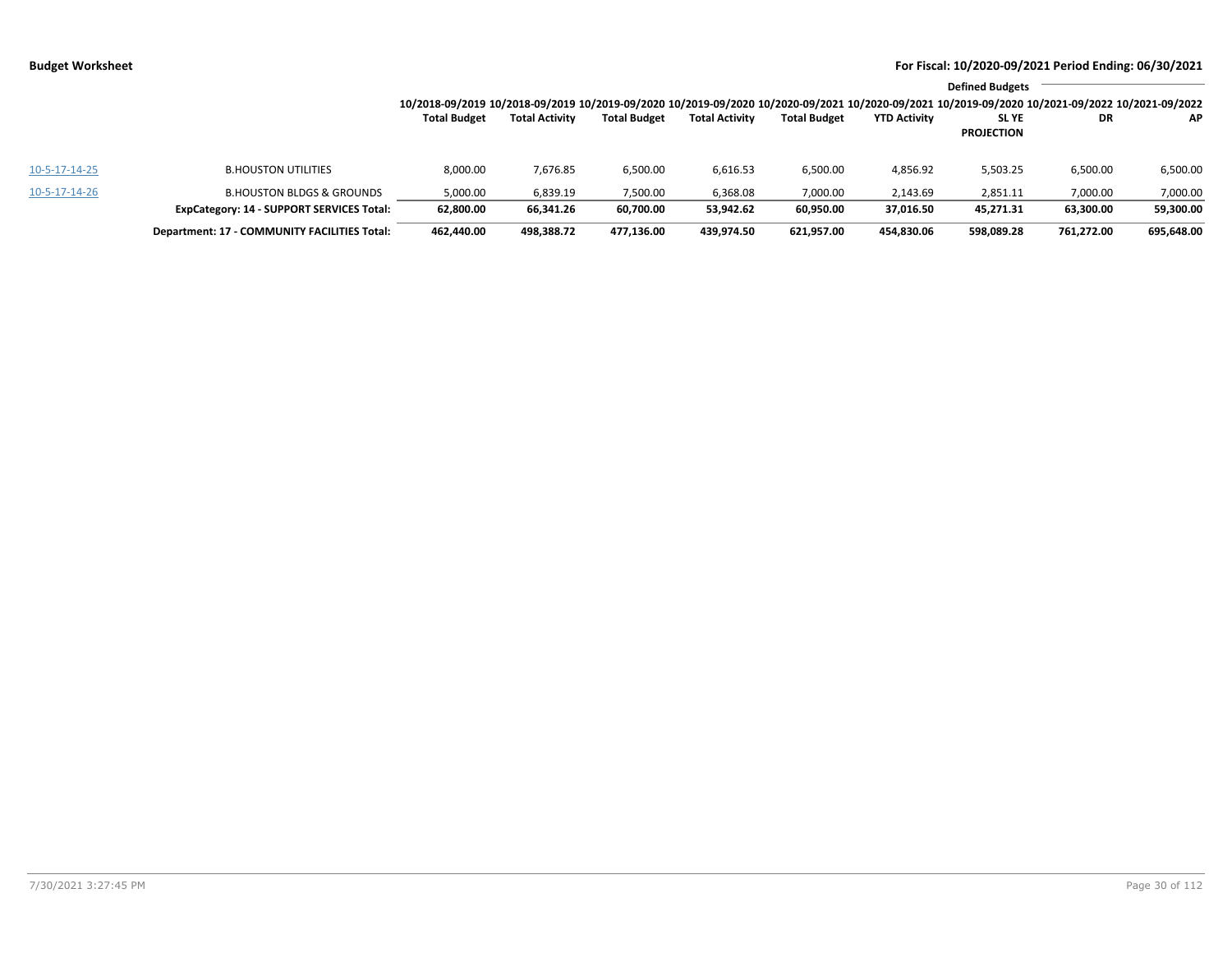|               |                                                                                           |                     |                       |                     |                       |                     |                     | <b>Defined Budgets</b>                                                                                                                                                        |           |           |
|---------------|-------------------------------------------------------------------------------------------|---------------------|-----------------------|---------------------|-----------------------|---------------------|---------------------|-------------------------------------------------------------------------------------------------------------------------------------------------------------------------------|-----------|-----------|
|               |                                                                                           | <b>Total Budget</b> | <b>Total Activity</b> | <b>Total Budget</b> | <b>Total Activity</b> | <b>Total Budget</b> | <b>YTD Activity</b> | 10/2018-09/2019 10/2018-09/2019 10/2019-09/2020 10/2019-09/2020 10/2020-09/2021 10/2020-09/2021 10/2019-09/2020 10/2021-09/2022 10/2021-09/2022<br>SL YE<br><b>PROJECTION</b> | DR        | АP        |
|               | <b>Department: 18 - OPERATIONS SUPPORT</b><br><b>ExpCategory: 01 - PERSONNEL SERVICES</b> |                     |                       |                     |                       |                     |                     |                                                                                                                                                                               |           |           |
| 10-5-18-01-01 | SALARIES                                                                                  | 25,577.00           | 25,039.99             | 26,034.00           | 26,059.14             | 26,780.00           | 19,749.10           | 26,266.30                                                                                                                                                                     | 26,124.00 | 26,124.00 |
| 10-5-18-01-02 | <b>OVERTIME</b>                                                                           | 250.00              | 36.62                 | 250.00              | 28.20                 | 200.00              | 4.70                | 6.25                                                                                                                                                                          | 200.00    | 50.00     |
| 10-5-18-01-03 | <b>RETIREMENT</b>                                                                         | 3,417.00            | 3,314.80              | 3,499.00            | 3,472.66              | 3,556.00            | 2,609.81            | 3,471.05                                                                                                                                                                      | 3,451.00  | 3,451.00  |
| 10-5-18-01-04 | <b>SOCIAL SECURITY</b>                                                                    | 1,976.00            | 1,942.66              | 2,011.00            | 1,995.27              | 2,064.00            | 1,501.90            | 1,997.53                                                                                                                                                                      | 2,014.00  | 2,014.00  |
| 10-5-18-01-05 | <b>GROUP INSURANCE</b>                                                                    | 9,193.00            | 9,267.27              | 9,192.00            | 9,264.96              | 9,192.00            | 6,948.72            | 9,241.80                                                                                                                                                                      | 9,192.00  | 9,192.00  |
| 10-5-18-01-07 | WORKERSCOMP/UNEMPLYMEN                                                                    | 938.00              | 952.39                | 757.00              | 781.16                | 930.00              | 692.26              | 920.71                                                                                                                                                                        | 822.00    | 822.00    |
|               | ExpCategory: 01 - PERSONNEL SERVICES Total:                                               | 41,351.00           | 40,553.73             | 41,743.00           | 41,601.39             | 42,722.00           | 31,506.49           | 41,903.64                                                                                                                                                                     | 41,803.00 | 41,653.00 |
|               | <b>ExpCategory: 02 - SUPPLIES</b>                                                         |                     |                       |                     |                       |                     |                     |                                                                                                                                                                               |           |           |
| 10-5-18-02-05 | <b>UNIFORMS</b>                                                                           | 250.00              | 0.00                  | 250.00              | 0.00                  | 250.00              | 0.00                |                                                                                                                                                                               | 250.00    | 250.00    |
| 10-5-18-02-09 | <b>OFFICE SUPPLIES</b>                                                                    | 7,900.00            | 6,955.55              | 7,000.00            | 7,562.70              | 7,000.00            | 5,480.43            | 7,288.97                                                                                                                                                                      | 7,500.00  | 7,000.00  |
| 10-5-18-02-14 | <b>EXPENDABLE ITEMS</b>                                                                   | 200.00              | 85.21                 | 200.00              | 35.25                 | 200.00              | 84.70               | 112.65                                                                                                                                                                        | 200.00    | 250.00    |
| 10-5-18-02-15 | <b>HOUSEKEEPING</b>                                                                       | 5,500.00            | 5,322.15              | 6,000.00            | 6,649.54              | 6,500.00            | 4,784.58            | 6,363.49                                                                                                                                                                      | 6,500.00  | 6,500.00  |
| 10-5-18-02-16 | CHEMICAL                                                                                  | 600.00              | 1,041.48              | 900.00              | 1,136.16              | 1,000.00            | 757.44              | 1,007.40                                                                                                                                                                      | 1,000.00  | 1,200.00  |
| 10-5-18-02-19 | <b>OTHER SUPPLIES</b>                                                                     | 200.00              | 120.00                | 200.00              | 120.00                | 200.00              | 90.00               | 119.70                                                                                                                                                                        | 200.00    |           |
| 10-5-18-02-20 | POSTAGE                                                                                   | 3,000.00            | 3,011.00              | 2,500.00            | 3,146.28              | 2,800.00            | 2,144.71            | 2,852.46                                                                                                                                                                      | 2,800.00  | 3,200.00  |
|               | <b>ExpCategory: 02 - SUPPLIES Total:</b>                                                  | 17,650.00           | 16,535.39             | 17,050.00           | 18,649.93             | 17,950.00           | 13,341.86           | 17,744.67                                                                                                                                                                     | 18,450.00 | 18,400.00 |
|               | ExpCategory: 03 - CONTRACTUAL                                                             |                     |                       |                     |                       |                     |                     |                                                                                                                                                                               |           |           |
| 10-5-18-03-23 | <b>COMMUNICATIONS</b>                                                                     | 25,000.00           | 25,188.96             | 25,100.00           | 27,318.67             | 25,000.00           | 21,570.69           | 28,689.02                                                                                                                                                                     | 28,800.00 | 28,800.00 |
| 10-5-18-03-25 | <b>INSURANCE AND BONDS</b>                                                                | 6,000.00            | 7,681.90              | 7,700.00            | 8,581.44              | 8,600.00            | 6,816.91            | 9,066.49                                                                                                                                                                      | 9,533.00  | 9,533.00  |
| 10-5-18-03-28 | MILEAGE REIMBURSEMENT                                                                     | 500.00              | 245.92                | 300.00              | 115.87                | 300.00              | 91.47               | 121.66                                                                                                                                                                        | 250.00    | 150.00    |
| 10-5-18-03-30 | <b>UTILITIES</b>                                                                          | 35,000.00           | 26,343.49             | 34,000.00           | 26,031.12             | 28,000.00           | 16,561.44           | 18,273.40                                                                                                                                                                     | 26,000.00 | 26,000.00 |
| 10-5-18-03-31 | <b>SERVICES</b>                                                                           | 15,000.00           | 14,141.76             | 15,000.00           | 17,655.92             | 15,000.00           | 16,391.62           | 21,800.85                                                                                                                                                                     | 20,000.00 | 20,000.00 |
|               | ExpCategory: 03 - CONTRACTUAL Total:                                                      | 81,500.00           | 73,602.03             | 82,100.00           | 79,703.02             | 76,900.00           | 61,432.13           | 77,951.42                                                                                                                                                                     | 84,583.00 | 84,483.00 |
|               | ExpCategory: 04 - MAINTENANCE - BUILDINGS & GROUNDS                                       |                     |                       |                     |                       |                     |                     |                                                                                                                                                                               |           |           |
| 10-5-18-04-35 | <b>BUILDINGS &amp; GROUNDS</b>                                                            | 18,509.00           | 24,802.76             | 15,000.00           | 12,072.38             | 15,000.00           | 14,788.93           | 19,669.28                                                                                                                                                                     | 20,000.00 | 20,000.00 |
|               | ExpCategory: 04 - MAINTENANCE - BUILDINGS & GROUNDS Total:                                | 18,509.00           | 24,802.76             | 15,000.00           | 12,072.38             | 15,000.00           | 14,788.93           | 19,669.28                                                                                                                                                                     | 20,000.00 | 20,000.00 |
|               | ExpCategory: 05 - MAINTENANCE - EQUIPMENT                                                 |                     |                       |                     |                       |                     |                     |                                                                                                                                                                               |           |           |
| 10-5-18-05-49 | <b>INSTRMNTS &amp; APPARATUS</b>                                                          | 750.00              | 0.00                  | 500.00              | 327.31                | 500.00              | 0.00                |                                                                                                                                                                               | 500.00    | 500.00    |
|               | ExpCategory: 05 - MAINTENANCE - EQUIPMENT Total:                                          | 750.00              | 0.00                  | 500.00              | 327.31                | 500.00              | 0.00                | 0.00                                                                                                                                                                          | 500.00    | 500.00    |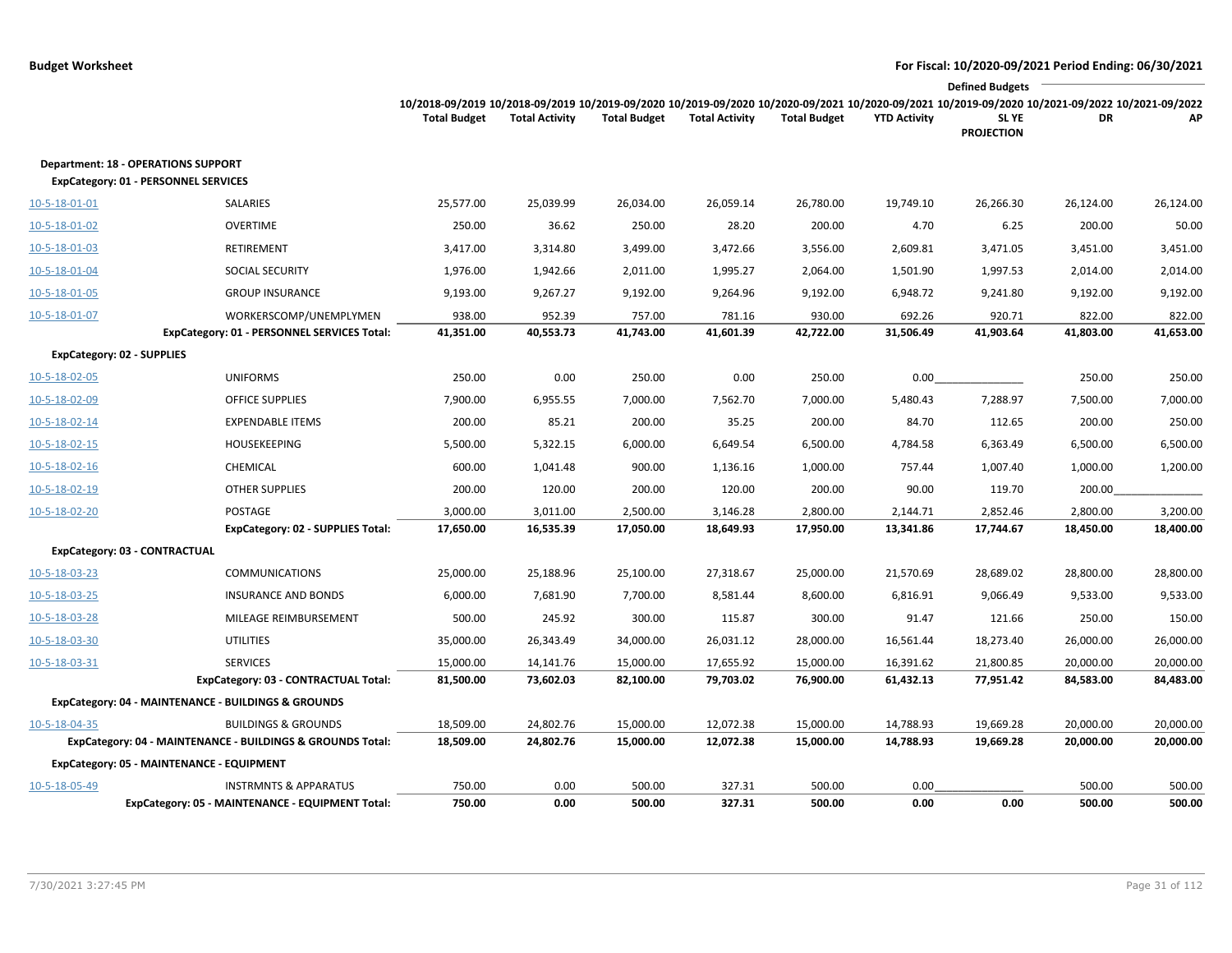|               |                                                        |                                                                                                                                                 |                       |                     |                       |                     |                     | <b>Defined Budgets</b>     |            |            |
|---------------|--------------------------------------------------------|-------------------------------------------------------------------------------------------------------------------------------------------------|-----------------------|---------------------|-----------------------|---------------------|---------------------|----------------------------|------------|------------|
|               |                                                        | 10/2018-09/2019 10/2018-09/2019 10/2019-09/2020 10/2019-09/2020 10/2020-09/2021 10/2020-09/2021 10/2019-09/2020 10/2021-09/2022 10/2021-09/2022 |                       |                     |                       |                     |                     |                            |            |            |
|               |                                                        | <b>Total Budget</b>                                                                                                                             | <b>Total Activity</b> | <b>Total Budget</b> | <b>Total Activity</b> | <b>Total Budget</b> | <b>YTD Activity</b> | SL YE<br><b>PROJECTION</b> | DR         | AP         |
|               | ExpCategory: 08 - CAPITAL - BUIDLINGS & GROUNDS        |                                                                                                                                                 |                       |                     |                       |                     |                     |                            |            |            |
| 10-5-18-08-66 | <b>BUILDINGS &amp; GROUNDS</b>                         | 11.460.00                                                                                                                                       | 15.060.84             | 0.00                | 0.00                  | 0.00                | 0.00                |                            |            |            |
|               | ExpCategory: 08 - CAPITAL - BUIDLINGS & GROUNDS Total: | 11,460.00                                                                                                                                       | 15,060.84             | 0.00                | 0.00                  | 0.00                | 0.00                | 0.00                       | 0.00       | 0.00       |
|               | ExpCategory: 09 - CAPITAL -EQUIPMENT                   |                                                                                                                                                 |                       |                     |                       |                     |                     |                            |            |            |
| 10-5-18-09-79 | MISCELLANEOUS EQUIPMEN                                 | 0.00                                                                                                                                            | 0.00                  | 1,600.00            | 0.00                  | 0.00                | 0.00                |                            |            |            |
|               | ExpCategory: 09 - CAPITAL -EQUIPMENT Total:            | 0.00                                                                                                                                            | 0.00                  | 1,600.00            | 0.00                  | 0.00                | 0.00                | 0.00                       | 0.00       | 0.00       |
|               | <b>Department: 18 - OPERATIONS SUPPORT Total:</b>      | 171,220.00                                                                                                                                      | 170,554.75            | 157,993.00          | 152.354.03            | 153.072.00          | 121.069.41          | 157.269.01                 | 165.336.00 | 165,036.00 |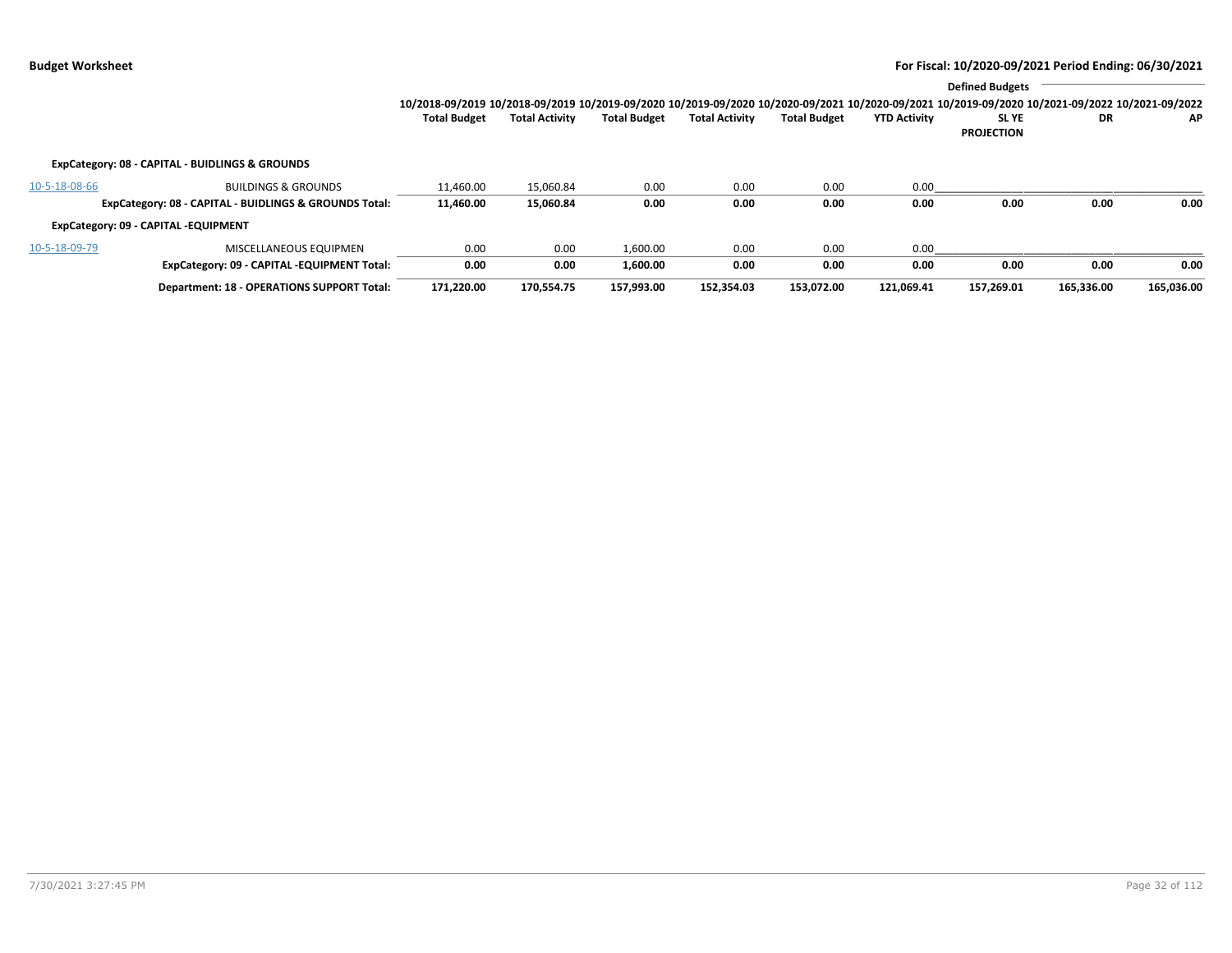|               |                                                                                      |                                                                                                                                                                        |                       |                     |                       |                     |                     | <b>Defined Budgets</b>     |                  |                  |
|---------------|--------------------------------------------------------------------------------------|------------------------------------------------------------------------------------------------------------------------------------------------------------------------|-----------------------|---------------------|-----------------------|---------------------|---------------------|----------------------------|------------------|------------------|
|               |                                                                                      | 10/2018-09/2019 10/2018-09/2019 10/2019-09/2020 10/2019-09/2020 10/2020-09/2021 10/2020-09/2021 10/2019-09/2020 10/2021-09/2022 10/2021-09/2022<br><b>Total Budget</b> | <b>Total Activity</b> | <b>Total Budget</b> | <b>Total Activity</b> | <b>Total Budget</b> | <b>YTD Activity</b> | SL YE<br><b>PROJECTION</b> | DR               | АP               |
|               | Department: 19 - PURCHASING/WAREHOUSE<br><b>ExpCategory: 01 - PERSONNEL SERVICES</b> |                                                                                                                                                                        |                       |                     |                       |                     |                     |                            |                  |                  |
| 10-5-19-01-01 | SALARIES                                                                             | 108,886.00                                                                                                                                                             | 112,061.85            | 113,599.00          | 113,863.82            | 115,848.00          | 85,913.45           | 114,264.89                 | 122,892.00       | 113,892.00       |
| 10-5-19-01-02 | <b>OVERTIME</b>                                                                      | 1,500.00                                                                                                                                                               | 1,445.66              | 1,500.00            | 1,324.94              | 1,500.00            | 1,878.05            | 2,497.81                   | 1,500.00         | 1,500.00         |
| 10-5-19-01-03 | <b>RETIREMENT</b>                                                                    | 14,605.00                                                                                                                                                              | 15,003.87             | 15,318.00           | 15,332.85             | 15,466.00           | 11,598.26           | 15,425.69                  | 16,308.00        | 15,128.00        |
| 10-5-19-01-04 | SOCIAL SECURITY                                                                      | 8,444.00                                                                                                                                                               | 8,596.36              | 8,805.00            | 8,598.65              | 8,978.00            | 6,557.94            | 8,722.06                   | 9,516.00         | 8,827.00         |
| 10-5-19-01-05 | <b>GROUP INSURANCE</b>                                                               | 27,579.00                                                                                                                                                              | 27,757.41             | 27,577.00           | 27,750.48             | 27,577.00           | 20,812.86           | 27,681.10                  | 27,577.00        | 27,577.00        |
| 10-5-19-01-07 | WORKERSCOMP/UNEMPLYMEN                                                               | 1,930.00                                                                                                                                                               | 1,715.58              | 1,596.00            | 1,735.12              | 2,018.00            | 1,515.52            | 2,015.64                   | 1,707.00         | 1,707.00         |
|               | ExpCategory: 01 - PERSONNEL SERVICES Total:                                          | 162,944.00                                                                                                                                                             | 166,580.73            | 168,395.00          | 168,605.86            | 171,387.00          | 128,276.08          | 170,607.19                 | 179,500.00       | 168,631.00       |
|               | <b>ExpCategory: 02 - SUPPLIES</b>                                                    |                                                                                                                                                                        |                       |                     |                       |                     |                     |                            |                  |                  |
| 10-5-19-02-05 | <b>UNIFORMS</b>                                                                      | 400.00                                                                                                                                                                 | 896.13                | 500.00              | 993.10                | 900.00              | 853.79              | 1,135.54                   | 995.00           | 995.00           |
| 10-5-19-02-08 | <b>COMPUTER SUPPLIES</b>                                                             | 200.00                                                                                                                                                                 | 103.21                | 200.00              | 44.36                 | 200.00              | 68.22               | 90.73                      | 200.00           | 200.00           |
| 10-5-19-02-09 | <b>OFFICE SUPPLIES</b>                                                               | 1,500.00                                                                                                                                                               | 1,508.63              | 1,500.00            | 1,113.40              | 1,500.00            | 683.87              | 909.55                     | 1,500.00         | 1,200.00         |
| 10-5-19-02-13 | <b>FUEL &amp; OIL SUPPLIES</b>                                                       | 500.00                                                                                                                                                                 | 222.09                | 300.00              | 532.96                | 600.00              | 186.63              | 248.22                     | 300.00           | 300.00           |
| 10-5-19-02-14 | <b>EXPENDABLE ITEMS</b>                                                              | 400.00                                                                                                                                                                 | 356.84                | 400.00              | 383.64                | 400.00              | 239.85              | 319.00                     | 400.00           | 400.00           |
| 10-5-19-02-20 | POSTAGE                                                                              | 50.00                                                                                                                                                                  | 2.94                  | 50.00               | 2.50                  | 50.00               | 1.00                | 1.33                       | 50.00            |                  |
|               | ExpCategory: 02 - SUPPLIES Total:                                                    | 3,050.00                                                                                                                                                               | 3,089.84              | 2,950.00            | 3,069.96              | 3,650.00            | 2,033.36            | 2,704.37                   | 3,445.00         | 3,095.00         |
|               | ExpCategory: 03 - CONTRACTUAL                                                        |                                                                                                                                                                        |                       |                     |                       |                     |                     |                            |                  |                  |
| 10-5-19-03-23 | <b>COMMUNICATIONS</b>                                                                | 1,600.00                                                                                                                                                               | 969.47                | 1,000.00            | 1,025.15              | 1,000.00            | 744.77              | 990.54                     | 1,000.00         | 1,000.00         |
| 10-5-19-03-25 | <b>INSURANCE AND BONDS</b>                                                           | 2,700.00                                                                                                                                                               | 3,206.98              | 3,200.00            | 3,574.40              | 3,600.00            | 2,806.43            | 3,732.55                   | 3,925.00         | 3,925.00         |
| 10-5-19-03-28 | TRAINING/TRAVEL EXPENSE                                                              | 250.00                                                                                                                                                                 | 0.00                  | 300.00              | 0.00                  | 250.00              | 74.50               | 99.09                      | 250.00           | 250.00           |
| 10-5-19-03-30 | <b>UTILITIES</b>                                                                     | 2,000.00                                                                                                                                                               | 1,322.58              | 2,000.00            | 1,187.24              | 2,000.00            | 1,599.62            | 2,127.49                   | 2,400.00         | 2,400.00         |
| 10-5-19-03-31 | <b>SERVICES</b>                                                                      | 4,200.00                                                                                                                                                               | 4,725.92              | 4,400.00            | 4,957.21              | 4,700.00            | 144.72              | 192.48                     | 4,700.00         | 5,000.00         |
|               | ExpCategory: 03 - CONTRACTUAL Total:                                                 | 10,750.00                                                                                                                                                              | 10,224.95             | 10,900.00           | 10,744.00             | 11,550.00           | 5,370.04            | 7,142.15                   | 12,275.00        | 12,575.00        |
|               | ExpCategory: 04 - MAINTENANCE - BUILDINGS & GROUNDS                                  |                                                                                                                                                                        |                       |                     |                       |                     |                     |                            |                  |                  |
| 10-5-19-04-35 | <b>BUILDINGS &amp; GROUNDS</b>                                                       | 450.00                                                                                                                                                                 | 353.96                | 400.00              | 503.13                | 400.00              | 360.86              | 479.94                     | 400.00           | 400.00           |
|               | ExpCategory: 04 - MAINTENANCE - BUILDINGS & GROUNDS Total:                           | 450.00                                                                                                                                                                 | 353.96                | 400.00              | 503.13                | 400.00              | 360.86              | 479.94                     | 400.00           | 400.00           |
|               | ExpCategory: 05 - MAINTENANCE - EQUIPMENT                                            |                                                                                                                                                                        |                       |                     |                       |                     |                     |                            |                  |                  |
| 10-5-19-05-48 | <b>EQUIPMENT</b>                                                                     | 400.00                                                                                                                                                                 | 234.98                | 400.00              | 492.79                | 400.00              | 3.02                | 4.02                       | 400.00           | 400.00           |
| 10-5-19-05-50 | <b>VEHICLES</b><br>ExpCategory: 05 - MAINTENANCE - EQUIPMENT Total:                  | 500.00<br>900.00                                                                                                                                                       | 23.48<br>258.46       | 500.00<br>900.00    | 0.00<br>492.79        | 500.00<br>900.00    | 0.00<br>3.02        | 4.02                       | 500.00<br>900.00 | 200.00<br>600.00 |
|               |                                                                                      |                                                                                                                                                                        |                       |                     |                       |                     |                     |                            |                  |                  |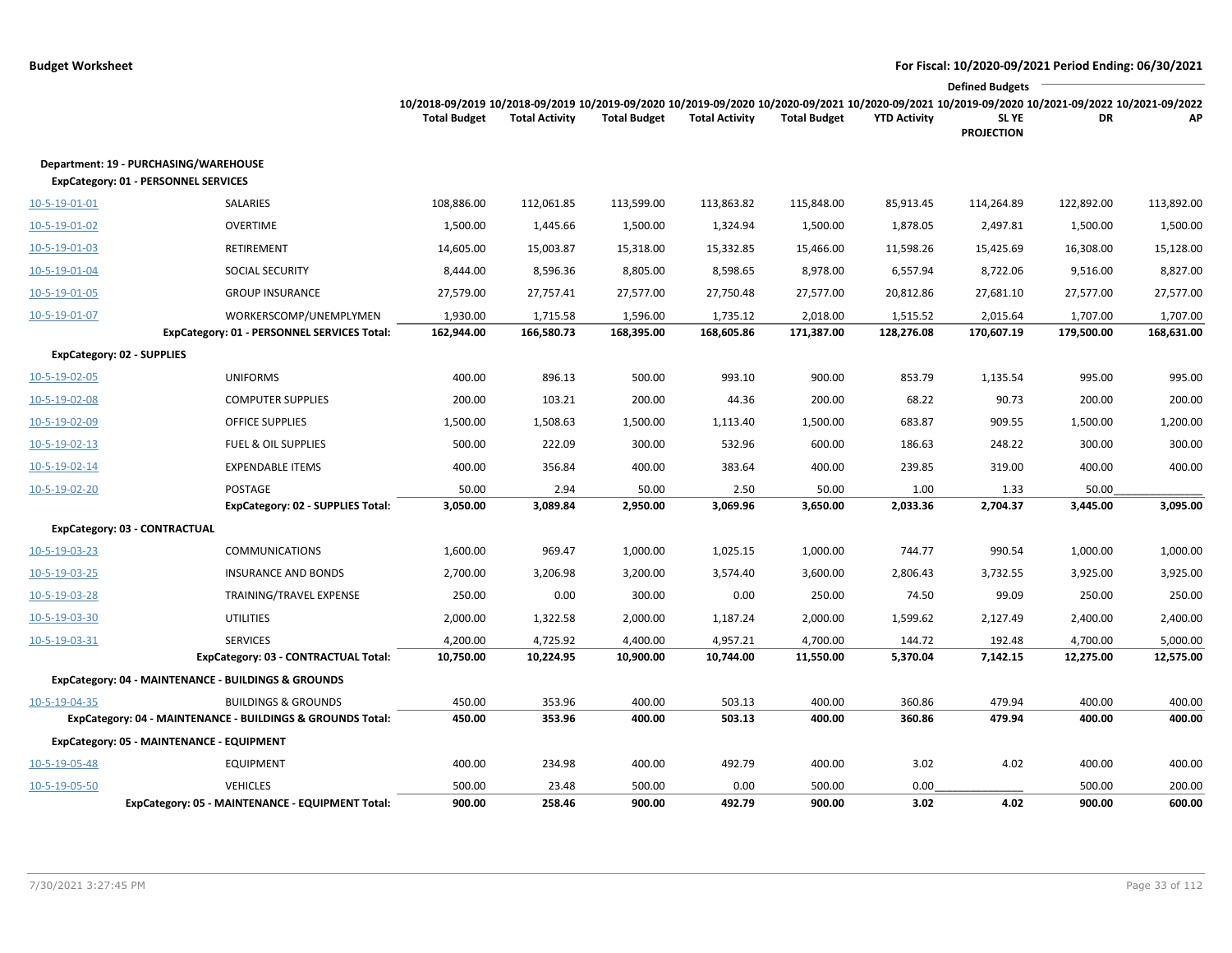|               |                                              |                                                                                                                                                 |                       |                     |                       |                     |                     | <b>Defined Budgets</b> |            |            |
|---------------|----------------------------------------------|-------------------------------------------------------------------------------------------------------------------------------------------------|-----------------------|---------------------|-----------------------|---------------------|---------------------|------------------------|------------|------------|
|               |                                              | 10/2018-09/2019 10/2018-09/2019 10/2019-09/2020 10/2019-09/2020 10/2020-09/2021 10/2020-09/2021 10/2019-09/2020 10/2021-09/2022 10/2021-09/2022 |                       |                     |                       |                     |                     |                        |            |            |
|               |                                              | <b>Total Budget</b>                                                                                                                             | <b>Total Activity</b> | <b>Total Budget</b> | <b>Total Activity</b> | <b>Total Budget</b> | <b>YTD Activity</b> | <b>SLYE</b>            | DR         | AP.        |
|               |                                              |                                                                                                                                                 |                       |                     |                       |                     |                     | <b>PROJECTION</b>      |            |            |
|               | ExpCategory: 09 - CAPITAL -EQUIPMENT         |                                                                                                                                                 |                       |                     |                       |                     |                     |                        |            |            |
| 10-5-19-09-79 | MISCELLANEOUS EQUIPMEN                       | 500.00                                                                                                                                          | 1,101.00              | 500.00              | 0.00                  | 500.00              | 0.00                |                        | 500.00     | 500.00     |
| 10-5-19-09-83 | <b>COMPUTER EQUIPMENT</b>                    | 896.00                                                                                                                                          | 0.00                  | 500.00              | 0.00                  | 500.00              | 0.00                |                        |            |            |
|               | ExpCategory: 09 - CAPITAL -EQUIPMENT Total:  | 1.396.00                                                                                                                                        | 1,101.00              | 1,000.00            | 0.00                  | 1.000.00            | 0.00                | 0.00                   | 500.00     | 500.00     |
|               | Department: 19 - PURCHASING/WAREHOUSE Total: | 179,490.00                                                                                                                                      | 181,608.94            | 184.545.00          | 183.415.74            | 188.887.00          | 136,043.36          | 180,937.67             | 197,020.00 | 185,801.00 |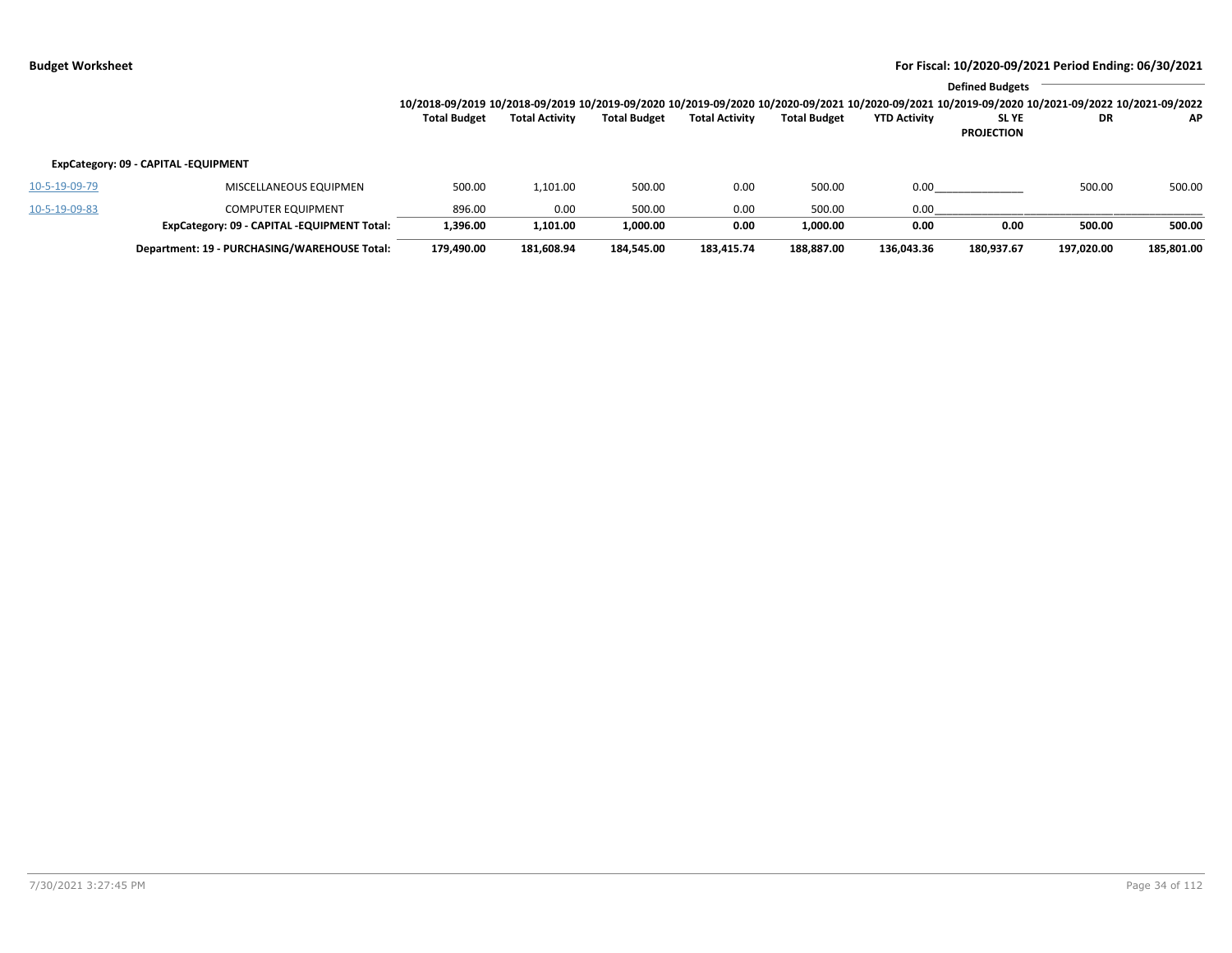|                                                                             |                                             |                                                                                                                                                                        |                       |                     |                       |                     |                     | <b>Defined Budgets</b>     |              |              |
|-----------------------------------------------------------------------------|---------------------------------------------|------------------------------------------------------------------------------------------------------------------------------------------------------------------------|-----------------------|---------------------|-----------------------|---------------------|---------------------|----------------------------|--------------|--------------|
|                                                                             |                                             | 10/2018-09/2019 10/2018-09/2019 10/2019-09/2020 10/2019-09/2020 10/2020-09/2021 10/2020-09/2021 10/2019-09/2020 10/2021-09/2022 10/2021-09/2022<br><b>Total Budget</b> | <b>Total Activity</b> | <b>Total Budget</b> | <b>Total Activity</b> | <b>Total Budget</b> | <b>YTD Activity</b> | SL YE<br><b>PROJECTION</b> | DR           | AP           |
| Department: 20 - PARKS & RECREATION<br>ExpCategory: 01 - PERSONNEL SERVICES |                                             |                                                                                                                                                                        |                       |                     |                       |                     |                     |                            |              |              |
| 10-5-20-01-01                                                               | SALARIES                                    | 779,471.00                                                                                                                                                             | 688,901.67            | 805,333.00          | 653,149.92            | 812,817.00          | 417,110.82          | 554,757.39                 | 809,027.00   | 809,027.00   |
| 10-5-20-01-02                                                               | <b>OVERTIME</b>                             | 25,000.00                                                                                                                                                              | 64,065.74             | 25,000.00           | 31,087.64             | 25,000.00           | 13,738.61           | 18,272.35                  | 25,000.00    | 25,000.00    |
| 10-5-20-01-03                                                               | RETIREMENT                                  | 72,186.00                                                                                                                                                              | 76,110.74             | 75,124.00           | 72,618.37             | 74,706.00           | 49,458.04           | 65,779.19                  | 73,854.00    | 73,854.00    |
| 10-5-20-01-04                                                               | SOCIAL SECURITY                             | 61,542.00                                                                                                                                                              | 57,511.67             | 63,521.00           | 51,519.08             | 64,093.00           | 32,269.21           | 42,918.05                  | 63,803.00    | 63,803.00    |
| 10-5-20-01-05                                                               | <b>GROUP INSURANCE</b>                      | 131,229.00                                                                                                                                                             | 127,296.48            | 153,514.00          | 126,082.03            | 153,514.00          | 96,390.04           | 128,198.75                 | 152,761.00   | 152,761.00   |
| 10-5-20-01-07                                                               | WORKERSCOMP/UNEMPLYMEN                      | 23,967.00                                                                                                                                                              | 19,946.29             | 19,652.00           | 18,128.95             | 22,634.00           | 14,488.01           | 19,269.05                  | 19,382.00    | 19,382.00    |
|                                                                             | ExpCategory: 01 - PERSONNEL SERVICES Total: | 1,093,395.00                                                                                                                                                           | 1,033,832.59          | 1,142,144.00        | 952,585.99            | 1,152,764.00        | 623,454.73          | 829,194.78                 | 1,143,827.00 | 1,143,827.00 |
| ExpCategory: 02 - SUPPLIES                                                  |                                             |                                                                                                                                                                        |                       |                     |                       |                     |                     |                            |              |              |
| 10-5-20-02-05                                                               | <b>UNIFORMS</b>                             | 3,700.00                                                                                                                                                               | 9,475.55              | 7,000.00            | 7,562.48              | 7,300.00            | 6,255.69            | 8,320.07                   | 7,300.00     | 7,300.00     |
| 10-5-20-02-08                                                               | <b>COMPUTER SUPPLIES</b>                    | 300.00                                                                                                                                                                 | 0.00                  | 300.00              | 793.72                | 300.00              | 0.00                |                            | 300.00       | 300.00       |
| 10-5-20-02-09                                                               | <b>OFFICE SUPPLIES</b>                      | 3,000.00                                                                                                                                                               | 3,077.41              | 3,300.00            | 2,210.80              | 3,000.00            | 1,882.34            | 1,998.13                   | 3,200.00     | 2,500.00     |
| 10-5-20-02-11                                                               | <b>FOOD</b>                                 | 12,800.00                                                                                                                                                              | 11,925.58             | 12,000.00           | 7,415.63              | 12,000.00           | 9,370.50            | 12,462.77                  | 12,500.00    | 12,500.00    |
| 10-5-20-02-13                                                               | <b>FUEL &amp; OIL SUPPLIES</b>              | 24,865.00                                                                                                                                                              | 33,586.28             | 28,000.00           | 23,821.40             | 28,000.00           | 15,203.74           | 20,220.97                  | 20,250.00    | 20,250.00    |
| 10-5-20-02-14                                                               | <b>EXPENDABLE ITEMS</b>                     | 12,000.00                                                                                                                                                              | 6,171.30              | 9,000.00            | 6,070.14              | 8,000.00            | 4,470.47            | 5,945.73                   | 8,000.00     | 7,000.00     |
| 10-5-20-02-15                                                               | <b>HOUSEKEEPING</b>                         | 7,400.00                                                                                                                                                               | 4,308.29              | 6,800.00            | 9,468.98              | 7,000.00            | 6,573.10            | 8,742.22                   | 7,000.00     | 7,000.00     |
| $10 - 5 - 20 - 02 - 16$                                                     | CHEMICAL                                    | 4,500.00                                                                                                                                                               | 2,987.88              | 2,700.00            | 1,758.01              | 2,700.00            | 1,291.05            | 1,717.10                   | 4,500.00     | 4,500.00     |
| 10-5-20-02-17                                                               | MECHANICAL                                  | 1,000.00                                                                                                                                                               | 37.48                 | 500.00              | 0.00                  | 500.00              | 0.00                |                            | 500.00       |              |
| 10-5-20-02-18                                                               | LANDSCAPING                                 | 4,000.00                                                                                                                                                               | 2,316.52              | 3,000.00            | 3,500.90              | 4,000.00            | 962.35              | 1,279.93                   | 10,000.00    | 14,000.00    |
| 10-5-20-02-19                                                               | <b>OTHER SUPPLIES</b>                       | 200.00                                                                                                                                                                 | 219.91                | 400.00              | 0.00                  | 400.00              | 0.00                |                            | 400.00       |              |
| 10-5-20-02-20                                                               | POSTAGE                                     | 100.00                                                                                                                                                                 | 38.50                 | 100.00              | 20.96                 | 100.00              | 2.22                | 2.95                       | 100.00       | 25.00        |
| 10-5-20-02-21                                                               | <b>MEDICAL</b>                              | 100.00                                                                                                                                                                 | 25.65                 | 100.00              | 56.90                 | 100.00              | 0.00                |                            | 100.00       | 100.00       |
|                                                                             | ExpCategory: 02 - SUPPLIES Total:           | 73,965.00                                                                                                                                                              | 74,170.35             | 73,200.00           | 62,679.92             | 73,400.00           | 46,011.46           | 60,689.87                  | 74,150.00    | 75,475.00    |
| ExpCategory: 03 - CONTRACTUAL                                               |                                             |                                                                                                                                                                        |                       |                     |                       |                     |                     |                            |              |              |
| 10-5-20-03-23                                                               | <b>COMMUNICATIONS</b>                       | 6,250.00                                                                                                                                                               | 6,393.33              | 6,300.00            | 6,812.17              | 6,800.00            | 5,005.97            | 6,657.94                   | 6,700.00     | 6,700.00     |
| 10-5-20-03-25                                                               | <b>INSURANCE AND BONDS</b>                  | 25,300.00                                                                                                                                                              | 30,979.13             | 31,000.00           | 34,639.00             | 34,700.00           | 27,352.05           | 36,378.23                  | 38,256.00    | 38,256.00    |
| 10-5-20-03-28                                                               | TRAINING/TRAVEL EXPENSE                     | 3,225.00                                                                                                                                                               | 2,211.41              | 5,667.00            | 3,646.65              | 3,575.00            | 0.00                |                            | 3,675.00     | 3,675.00     |
| 10-5-20-03-29                                                               | <b>PUBLICATIONS</b>                         | 1,000.00                                                                                                                                                               | 2,020.78              | 1,000.00            | 393.16                | 1,000.00            | 165.00              | 219.45                     | 1,000.00     | 250.00       |
| 10-5-20-03-30                                                               | <b>UTILITIES</b>                            | 33,000.00                                                                                                                                                              | 26,699.31             | 28,000.00           | 27,606.45             | 30,000.00           | 20,813.56           | 25,252.78                  | 30,000.00    | 30,000.00    |
| 10-5-20-03-31                                                               | <b>SERVICES</b>                             | 21,500.00                                                                                                                                                              | 21,174.84             | 12,500.00           | 4,420.75              | 19,920.00           | 6,038.36            | 8,031.02                   | 21,500.00    | 17,000.00    |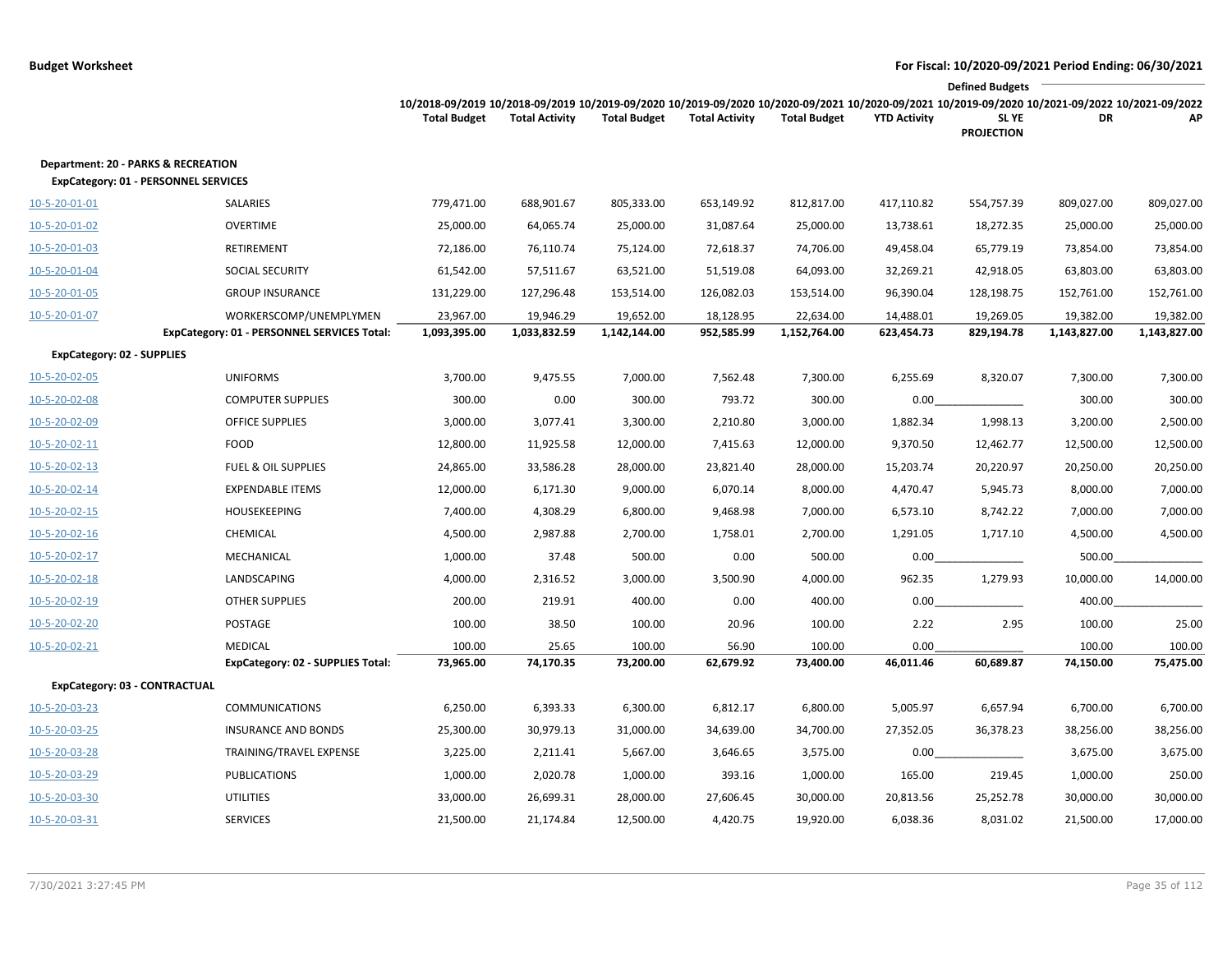|                                           |                                                            |                                                                                                                                                                        |                       |                     |                       |                     |                     | <b>Defined Budgets</b>     |            |            |
|-------------------------------------------|------------------------------------------------------------|------------------------------------------------------------------------------------------------------------------------------------------------------------------------|-----------------------|---------------------|-----------------------|---------------------|---------------------|----------------------------|------------|------------|
|                                           |                                                            | 10/2018-09/2019 10/2018-09/2019 10/2019-09/2020 10/2019-09/2020 10/2020-09/2021 10/2020-09/2021 10/2019-09/2020 10/2021-09/2022 10/2021-09/2022<br><b>Total Budget</b> | <b>Total Activity</b> | <b>Total Budget</b> | <b>Total Activity</b> | <b>Total Budget</b> | <b>YTD Activity</b> | SL YE<br><b>PROJECTION</b> | DR         | АP         |
| 10-5-20-03-32                             | <b>ASSOCIATIONS</b>                                        | 630.00                                                                                                                                                                 | 875.00                | 750.00              | 485.00                | 660.00              | 0.00                |                            | 1,260.00   | 800.00     |
|                                           | ExpCategory: 03 - CONTRACTUAL Total:                       | 90,905.00                                                                                                                                                              | 90,353.80             | 85,217.00           | 78,003.18             | 96,655.00           | 59,374.94           | 76,539.42                  | 102,391.00 | 96,681.00  |
|                                           | ExpCategory: 04 - MAINTENANCE - BUILDINGS & GROUNDS        |                                                                                                                                                                        |                       |                     |                       |                     |                     |                            |            |            |
| 10-5-20-04-35                             | <b>BUILDINGS &amp; GROUNDS</b>                             | 73,000.00                                                                                                                                                              | 46,486.25             | 70,000.00           | 69,783.16             | 80,000.00           | 32,784.15           | 43,602.92                  | 80,000.00  | 80,000.00  |
|                                           | ExpCategory: 04 - MAINTENANCE - BUILDINGS & GROUNDS Total: | 73,000.00                                                                                                                                                              | 46,486.25             | 70,000.00           | 69,783.16             | 80,000.00           | 32,784.15           | 43,602.92                  | 80,000.00  | 80,000.00  |
|                                           | ExpCategory: 05 - MAINTENANCE - EQUIPMENT                  |                                                                                                                                                                        |                       |                     |                       |                     |                     |                            |            |            |
| 10-5-20-05-47                             | MISCELLANEOUS EQUIPMEN                                     | 1,000.00                                                                                                                                                               | 171.96                | 1,000.00            | 3,058.82              | 6,500.00            | 1,289.05            | 1,714.44                   | 6,500.00   | 2,000.00   |
| 10-5-20-05-48                             | <b>EQUIPMENT</b>                                           | 27,000.00                                                                                                                                                              | 19,984.97             | 21,000.00           | 24,742.79             | 21,000.00           | 8,934.31            | 11,882.63                  | 21,000.00  | 21,000.00  |
| 10-5-20-05-49                             | <b>INSTRMNTS &amp; APPARATUS</b>                           | 500.00                                                                                                                                                                 | 0.00                  | 500.00              | 0.00                  | 0.00                | 0.00                |                            |            |            |
| 10-5-20-05-50                             | <b>VEHICLES</b>                                            | 4,484.00                                                                                                                                                               | 4,021.02              | 4,484.00            | 1,246.72              | 2,000.00            | 2,567.59            | 3,414.89                   | 3,000.00   | 3,000.00   |
| 10-5-20-05-52                             | RADIO MAINTENANCE                                          | 0.00                                                                                                                                                                   | 0.00                  | 0.00                | 0.00                  | 0.00                | 219.62              | 292.09                     |            |            |
|                                           | ExpCategory: 05 - MAINTENANCE - EQUIPMENT Total:           | 32,984.00                                                                                                                                                              | 24,177.95             | 26,984.00           | 29,048.33             | 29,500.00           | 13,010.57           | 17,304.05                  | 30,500.00  | 26,000.00  |
|                                           | ExpCategory: 08 - CAPITAL - BUIDLINGS & GROUNDS            |                                                                                                                                                                        |                       |                     |                       |                     |                     |                            |            |            |
| 10-5-20-08-66                             | <b>BUILDINGS &amp; GROUNDS</b>                             | 14,300.00                                                                                                                                                              | 15,841.68             | 66,535.00           | 43,906.04             | 41,895.00           | 7,995.00            | 10,633.35                  | 271,388.00 | 271,388.00 |
|                                           | ExpCategory: 08 - CAPITAL - BUIDLINGS & GROUNDS Total:     | 14,300.00                                                                                                                                                              | 15,841.68             | 66,535.00           | 43,906.04             | 41,895.00           | 7,995.00            | 10,633.35                  | 271,388.00 | 271,388.00 |
|                                           | ExpCategory: 09 - CAPITAL -EQUIPMENT                       |                                                                                                                                                                        |                       |                     |                       |                     |                     |                            |            |            |
| 10-5-20-09-79                             | MISCELLANEOUS EQUIPMEN                                     | 17,826.00                                                                                                                                                              | 15,177.81             | 5,500.00            | 14,096.07             | 27,950.00           | 28,855.70           | 38,378.08                  | 22,000.00  | 22,000.00  |
| 10-5-20-09-80                             | TRUCKS/MACH/EQUIP/IMPL                                     | 0.00                                                                                                                                                                   | 0.00                  | 24,540.00           | 23,098.30             | 0.00                | 0.00                |                            |            |            |
| 10-5-20-09-82                             | <b>MOTOR VEHICLES</b>                                      | 0.00                                                                                                                                                                   | 0.00                  | 0.00                | 0.00                  | 15,000.00           | 12,541.30           | 16,679.93                  |            |            |
|                                           | ExpCategory: 09 - CAPITAL -EQUIPMENT Total:                | 17,826.00                                                                                                                                                              | 15,177.81             | 30,040.00           | 37,194.37             | 42,950.00           | 41,397.00           | 55,058.01                  | 22,000.00  | 22,000.00  |
| <b>ExpCategory: 14 - SUPPORT SERVICES</b> |                                                            |                                                                                                                                                                        |                       |                     |                       |                     |                     |                            |            |            |
| 10-5-20-14-31                             | <b>CB POOL EXPENDABLE ITEMS</b>                            | 1,500.00                                                                                                                                                               | 1,128.23              | 1,500.00            | 2,109.22              | 1,800.00            | 1,983.17            | 2,132.23                   | 1,800.00   | 1,800.00   |
| 10-5-20-14-32                             | CB POOL HOUSEKEEPING                                       | 1,300.00                                                                                                                                                               | 404.35                | 1,300.00            | 986.53                | 750.00              | 1,017.33            | 1,353.05                   | 750.00     | 750.00     |
| 10-5-20-14-33                             | <b>CB POOL CHEMICAL</b>                                    | 12,000.00                                                                                                                                                              | 25,758.35             | 14,000.00           | 24,085.89             | 20,000.00           | 13,838.77           | 18,405.56                  | 20,000.00  | 20,000.00  |
| 10-5-20-14-34                             | <b>CB POOL COMMUNICATIONS</b>                              | 1,000.00                                                                                                                                                               | 1,112.77              | 1,100.00            | 1,195.02              | 1,200.00            | 889.71              | 1,183.31                   | 1,200.00   | 1,200.00   |
| 10-5-20-14-35                             | <b>CB POOL UTILITIES</b>                                   | 12,000.00                                                                                                                                                              | 8,822.64              | 10,000.00           | 0.00                  | 10,000.00           | 6,931.59            | 8,150.51                   | 10,000.00  | 10,000.00  |
| 10-5-20-14-36                             | CB POOL BLDGS & GROUNDS                                    | 4,000.00                                                                                                                                                               | 13,709.58             | 4,000.00            | 14,864.45             | 8,000.00            | 4,487.66            | 5,968.59                   | 8,000.00   | 8,000.00   |
| 10-5-20-14-38                             | <b>CB POOL CREDIT CARD FEES</b>                            | 0.00                                                                                                                                                                   | 586.69                | 100.00              | 1,237.16              | 800.00              | 1,121.43            | 1,491.50                   | 1,300.00   | 1,300.00   |
| 10-5-20-14-41                             | WIGGINS POOL EXPENDABLE IT                                 | 600.00                                                                                                                                                                 | 1,550.21              | 800.00              | 303.63                | 800.00              | 167.26              | 222.46                     | 800.00     | 500.00     |
| 10-5-20-14-42                             | WIGGINS POOL HOUSEKEEPING                                  | 100.00                                                                                                                                                                 | 89.44                 | 0.00                | 0.00                  | 300.00              | 0.00                |                            | 300.00     | 100.00     |
| 10-5-20-14-43                             | WIGGINS POOL CHEMICAL                                      | 3,500.00                                                                                                                                                               | 1,746.62              | 3,500.00            | 1,189.65              | 3,500.00            | 2,548.90            | 3,390.04                   | 3,500.00   | 2,000.00   |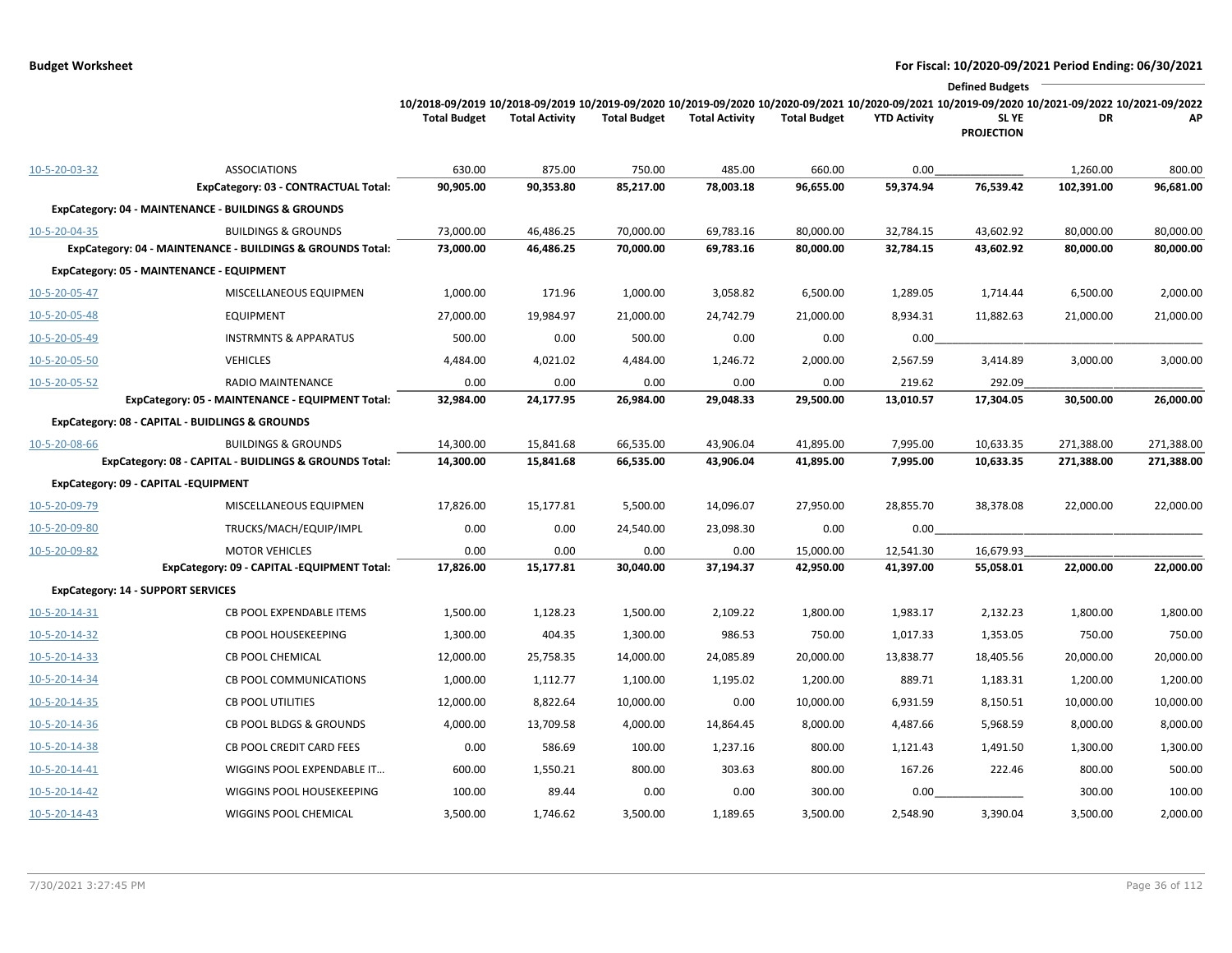|                 |                                            |                                                                                                                                                 |                       |                     |                       |                     |                     | <b>Defined Budgets</b>     |              |              |
|-----------------|--------------------------------------------|-------------------------------------------------------------------------------------------------------------------------------------------------|-----------------------|---------------------|-----------------------|---------------------|---------------------|----------------------------|--------------|--------------|
|                 |                                            | 10/2018-09/2019 10/2018-09/2019 10/2019-09/2020 10/2019-09/2020 10/2020-09/2021 10/2020-09/2021 10/2019-09/2020 10/2021-09/2022 10/2021-09/2022 |                       |                     |                       |                     |                     |                            |              |              |
|                 |                                            | <b>Total Budget</b>                                                                                                                             | <b>Total Activity</b> | <b>Total Budget</b> | <b>Total Activity</b> | <b>Total Budget</b> | <b>YTD Activity</b> | SL YE<br><b>PROJECTION</b> | DR           | AP           |
|                 |                                            |                                                                                                                                                 |                       |                     |                       |                     |                     |                            |              |              |
| 10-5-20-14-45   | <b>WIGGINS POOL UTILITIES</b>              | 1,000.00                                                                                                                                        | 683.62                | 800.00              | 393.08                | 1,300.00            | 439.32              | 325.37                     | 400.00       | 500.00       |
| 10-5-20-14-46   | WIGGINS POOL BLDGS & GROU                  | 2,800.00                                                                                                                                        | 2,271.32              | 2,800.00            | 2,082.54              | 2,800.00            | 3,946.58            | 5,248.95                   | 2,800.00     | 2,800.00     |
| 10-5-20-14-51   | <b>CB SPORTS COMPLEX EXPENDAB</b>          | 2,500.00                                                                                                                                        | 471.40                | 2,500.00            | 1,084.10              | 1,500.00            | 397.97              | 529.30                     | 1,500.00     | 800.00       |
| 10-5-20-14-52   | CB SPORTS COMPLEX HOUSEKEE                 | 1,000.00                                                                                                                                        | 885.77                | 1,500.00            | 1,809.76              | 1,500.00            | 2,254.67            | 2,998.71                   | 1,500.00     | 1,500.00     |
| 10-5-20-14-53   | CB SPORTS COMPLEX CHEMICAL                 | 3,000.00                                                                                                                                        | 0.00                  | 0.00                | 0.00                  | 0.00                | 79.75               | 106.07                     |              | 16,000.00    |
| $10-5-20-14-55$ | <b>CB SPORTS COMPLEX UTILITIES</b>         | 30,000.00                                                                                                                                       | 42,185.75             | 32,000.00           | 42,668.39             | 37,000.00           | 34,440.59           | 39,894.60                  | 45,000.00    | 45,000.00    |
| 10-5-20-14-56   | CB SPORTS COMPLEX BLDGS & G                | 35,000.00                                                                                                                                       | 73,579.93             | 48,000.00           | 58,080.87             | 48,000.00           | 43,594.29           | 57,980.41                  | 65,000.00    | 34,000.00    |
| 10-5-20-14-57   | <b>CB SPORTS COMPLEX CAPITAL E</b>         | 59,312.00                                                                                                                                       | 48,434.08             | 0.00                | 0.00                  | 15,000.00           | 0.00                |                            | 39,640.00    | 39,640.00    |
| 10-5-20-14-61   | SOCCER COMPLEX EXPENDABLES                 | 470.00                                                                                                                                          | 391.48                | 1,000.00            | 0.00                  | 1,000.00            |                     | 0.00                       | 1,000.00     | 500.00       |
| 10-5-20-14-62   | SOCCER COMPLEX HOUSEKEEPI                  | 500.00                                                                                                                                          | 441.52                | 800.00              | 0.00                  | 800.00              |                     | 0.00                       | 800.00       | 400.00       |
| 10-5-20-14-63   | SOCCER COMPLEX CHEMICAL                    | 4,000.00                                                                                                                                        | 0.00                  | 2,200.00            | 0.00                  | 0.00                | 0.00                |                            |              | 10,000.00    |
| 10-5-20-14-65   | SOCCER COMPLEX UTILITIES                   | 19,000.00                                                                                                                                       | 14,080.31             | 18,000.00           | 13,074.41             | 16,000.00           | 10,571.06           | 12,580.91                  | 15,000.00    | 15,000.00    |
| 10-5-20-14-66   | SOCCER COMPLEX BLDG & GRO                  | 25,500.00                                                                                                                                       | 38,380.20             | 25,500.00           | 33,467.77             | 30,000.00           | 17,802.83           | 23,677.76                  | 40,000.00    | 30,000.00    |
| 10-5-20-14-67   | SOCCER COMPLEX CAPITAL                     | 9,313.00                                                                                                                                        | 8.974.96              | 0.00                | 0.00                  | 0.00                | 0.00                |                            |              |              |
|                 | ExpCategory: 14 - SUPPORT SERVICES Total:  | 229,395.00                                                                                                                                      | 285,689.22            | 171,400.00          | 198,632.47            | 202,050.00          | 146,512.88          | 185,639.33                 | 260,290.00   | 241,790.00   |
|                 | Department: 20 - PARKS & RECREATION Total: | 1,625,770.00                                                                                                                                    | 1,585,729.65          | 1,665,520.00        | 1,471,833.46          | 1,719,214.00        | 970.540.73          | 1,278,661.73               | 1,984,546.00 | 1,957,161.00 |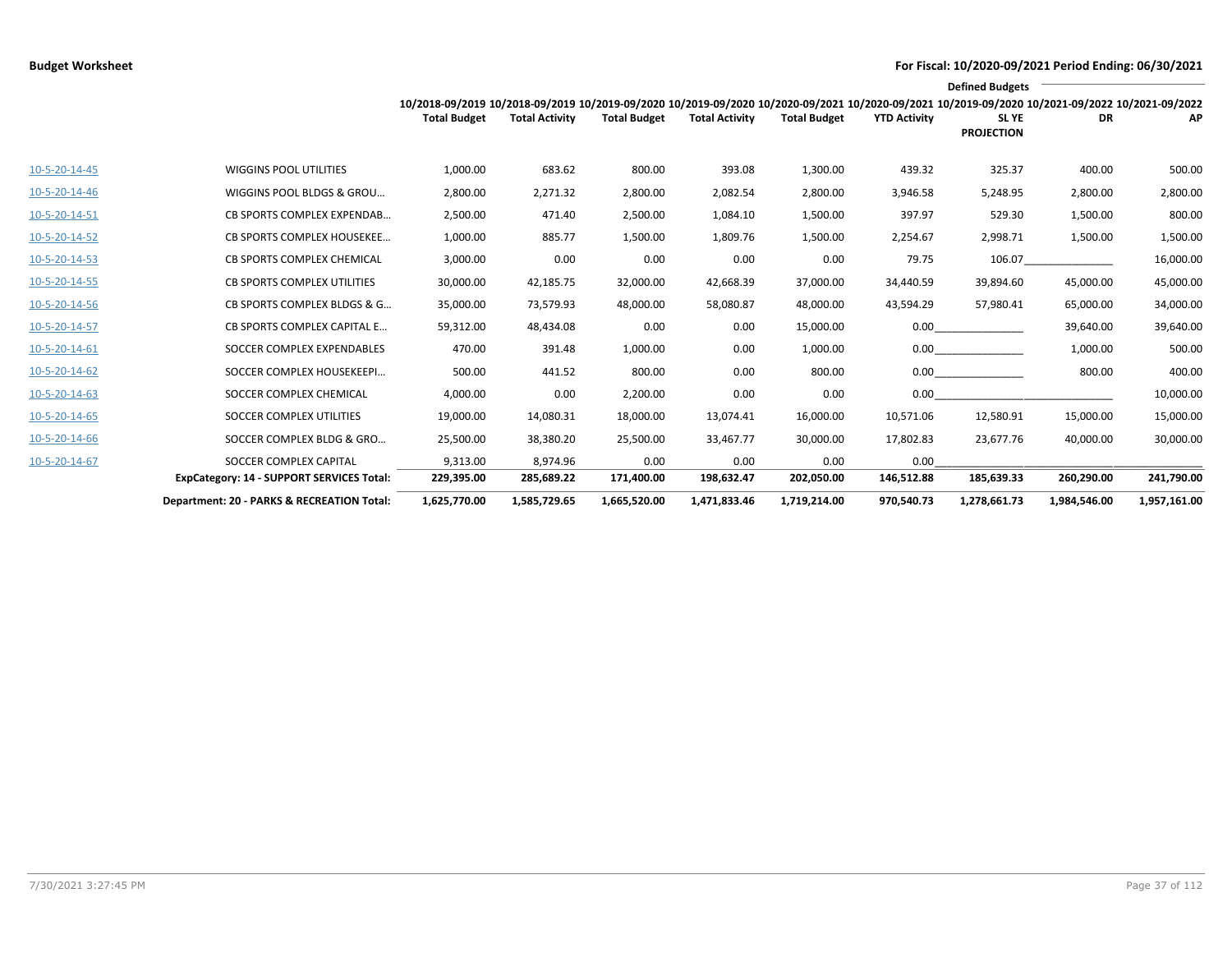|                                                                                |                                                                            |                                                                                                                                                                        |                       |                           |                       |                     |                     | <b>Defined Budgets</b>     |            |            |
|--------------------------------------------------------------------------------|----------------------------------------------------------------------------|------------------------------------------------------------------------------------------------------------------------------------------------------------------------|-----------------------|---------------------------|-----------------------|---------------------|---------------------|----------------------------|------------|------------|
|                                                                                |                                                                            | 10/2018-09/2019 10/2018-09/2019 10/2019-09/2020 10/2019-09/2020 10/2020-09/2021 10/2020-09/2021 10/2019-09/2020 10/2021-09/2022 10/2021-09/2022<br><b>Total Budget</b> | <b>Total Activity</b> | <b>Total Budget</b>       | <b>Total Activity</b> | <b>Total Budget</b> | <b>YTD Activity</b> | SL YE<br><b>PROJECTION</b> | DR         | АP         |
| Department: 24 - FLEET SERVICES<br><b>ExpCategory: 01 - PERSONNEL SERVICES</b> |                                                                            |                                                                                                                                                                        |                       |                           |                       |                     |                     |                            |            |            |
| 10-5-24-01-01                                                                  | <b>SALARIES</b>                                                            | 344,419.00                                                                                                                                                             | 314,939.91            | 354,441.00                | 352,078.74            | 360,092.00          | 252,025.62          | 335,194.07                 | 309,276.00 | 309,276.00 |
| 10-5-24-01-02                                                                  | <b>OVERTIME</b>                                                            | 15,000.00                                                                                                                                                              | 15,174.81             | 15,000.00                 | 13,353.45             | 12,000.00           | 8,640.43            | 11,491.77                  | 12,000.00  | 12,000.00  |
| 10-5-24-01-03                                                                  | RETIREMENT                                                                 | 47,552.00                                                                                                                                                              | 43,581.36             | 49,167.00                 | 48,646.35             | 49,042.00           | 34,419.00           | 45,777.27                  | 42,119.00  | 42,119.00  |
| 10-5-24-01-04                                                                  | SOCIAL SECURITY                                                            | 27,495.00                                                                                                                                                              | 25,297.11             | 28,263.00                 | 27,688.68             | 28,465.00           | 19,761.09           | 26,282.25                  | 24,578.00  | 24,578.00  |
| 10-5-24-01-05                                                                  | <b>GROUP INSURANCE</b>                                                     | 73,545.00                                                                                                                                                              | 68,434.28             | 81,537.00                 | 82,640.64             | 81,537.00           | 53,292.24           | 70,878.68                  | 73,540.00  | 73,540.00  |
| 10-5-24-01-07                                                                  | WORKERSCOMP/UNEMPLYMEN                                                     | 17,474.00                                                                                                                                                              | 14,121.59             | 13,024.00                 | 14,447.02             | 16,275.00           | 12,232.27           | 16,268.92                  | 13,539.00  | 13,539.00  |
| 10-5-24-01-12                                                                  | <b>NEW PAYROLL REQUESTS</b><br>ExpCategory: 01 - PERSONNEL SERVICES Total: | 0.00<br>525,485.00                                                                                                                                                     | 0.00<br>481,549.06    | $-3,700.00$<br>537,732.00 | 0.00<br>538,854.88    | 0.00<br>547,411.00  | 0.00<br>380,370.65  | 505,892.96                 | 475,052.00 | 475,052.00 |
| <b>ExpCategory: 02 - SUPPLIES</b>                                              |                                                                            |                                                                                                                                                                        |                       |                           |                       |                     |                     |                            |            |            |
| 10-5-24-02-05                                                                  | <b>UNIFORMS</b>                                                            | 2,500.00                                                                                                                                                               | 5,142.14              | 3,000.00                  | 5,316.00              | 5,000.00            | 4,679.18            | 6,223.31                   | 5,000.00   | 5,000.00   |
| 10-5-24-02-08                                                                  | <b>COMPUTER SUPPLIES</b>                                                   | 300.00                                                                                                                                                                 | 0.00                  | 0.00                      | 254.20                | 300.00              | 172.63              | 229.60                     | 300.00     |            |
| 10-5-24-02-09                                                                  | <b>OFFICE SUPPLIES</b>                                                     | 1,000.00                                                                                                                                                               | 640.82                | 800.00                    | 732.38                | 500.00              | 268.97              | 357.73                     | 500.00     | 500.00     |
| 10-5-24-02-13                                                                  | <b>FUEL &amp; OIL SUPPLIES</b>                                             | 3,572.00                                                                                                                                                               | 4,383.70              | 4,500.00                  | 6,201.61              | 6,000.00            | 3,625.44            | 4,821.84                   | 5,300.00   | 5,300.00   |
| 10-5-24-02-14                                                                  | <b>EXPENDABLE ITEMS</b>                                                    | 5,500.00                                                                                                                                                               | 6,324.67              | 5,500.00                  | 5,493.81              | 5,000.00            | 5,149.31            | 6,848.58                   | 5,000.00   | 5,000.00   |
| 10-5-24-02-15                                                                  | HOUSEKEEPING                                                               | 1,000.00                                                                                                                                                               | 1,317.46              | 1,000.00                  | 1,104.35              | 1,000.00            | 963.97              | 1,282.08                   | 1,000.00   | 1,200.00   |
| $10 - 5 - 24 - 02 - 16$                                                        | CHEMICAL                                                                   | 2,000.00                                                                                                                                                               | 1,238.40              | 2,000.00                  | 1,100.47              | 2,000.00            | 1,594.51            | 2,120.70                   | 2,500.00   | 2,500.00   |
| 10-5-24-02-17                                                                  | MECHANICAL                                                                 | 10,000.00                                                                                                                                                              | 11,046.59             | 10,000.00                 | 7,866.72              | 10,000.00           | 4,802.67            | 6,387.55                   | 10,000.00  | 10,000.00  |
| 10-5-24-02-19                                                                  | <b>OTHER SUPPLIES</b>                                                      | 9,000.00                                                                                                                                                               | 8,328.32              | 9,000.00                  | 4,105.22              | 4,000.00            | 1,505.96            | 2,002.93                   | 2,000.00   | 2,000.00   |
| 10-5-24-02-20                                                                  | POSTAGE                                                                    | 10.00                                                                                                                                                                  | 42.99                 | 100.00                    | 0.00                  | 100.00              | 0.50                | 0.67                       | 50.00      |            |
| 10-5-24-02-21                                                                  | <b>MEDICAL</b>                                                             | 50.00                                                                                                                                                                  | 42.91                 | 50.00                     | 0.00                  | 0.00                | 0.00                |                            |            |            |
|                                                                                | ExpCategory: 02 - SUPPLIES Total:                                          | 34,932.00                                                                                                                                                              | 38,508.00             | 35,950.00                 | 32,174.76             | 33,900.00           | 22,763.14           | 30,274.99                  | 31,650.00  | 31,500.00  |
| ExpCategory: 03 - CONTRACTUAL                                                  |                                                                            |                                                                                                                                                                        |                       |                           |                       |                     |                     |                            |            |            |
| 10-5-24-03-23                                                                  | <b>COMMUNICATIONS</b>                                                      | 2,300.00                                                                                                                                                               | 2,625.20              | 2,600.00                  | 2,770.17              | 2,800.00            | 2,075.83            | 2,760.85                   | 2,800.00   | 2,800.00   |
| 10-5-24-03-25                                                                  | <b>INSURANCE AND BONDS</b>                                                 | 11,602.00                                                                                                                                                              | 10,363.77             | 10,500.00                 | 11,668.44             | 11,700.00           | 8,924.19            | 11,869.17                  | 12,482.00  | 12,482.00  |
| 10-5-24-03-28                                                                  | TRAINING/TRAVEL EXPENSE                                                    | 4,200.00                                                                                                                                                               | 1,061.93              | 3,660.00                  | 1,050.41              | 3,255.00            | 128.75              | 171.24                     | 3,400.00   | 3,400.00   |
| 10-5-24-03-29                                                                  | PUBLICATIONS                                                               | 350.00                                                                                                                                                                 | 563.17                | 400.00                    | 0.00                  | 200.00              | 12.61               | 16.77                      | 200.00     |            |
| 10-5-24-03-30                                                                  | <b>UTILITIES</b>                                                           | 6,000.00                                                                                                                                                               | 4,613.69              | 5,500.00                  | 4,269.61              | 5,500.00            | 3,497.69            | 4,335.25                   | 5,000.00   | 5,000.00   |
| 10-5-24-03-31                                                                  | <b>SERVICES</b>                                                            | 7,575.00                                                                                                                                                               | 12,338.70             | 20,000.00                 | 21,961.69             | 15,000.00           | 17,271.94           | 22,971.68                  | 15,000.00  | 20,000.00  |
| 10-5-24-03-32                                                                  | <b>ASSOCIATIONS</b>                                                        | 200.00                                                                                                                                                                 | 195.00                | 360.00                    | 360.00                | 350.00              | 360.00              | 478.80                     | 375.00     | 375.00     |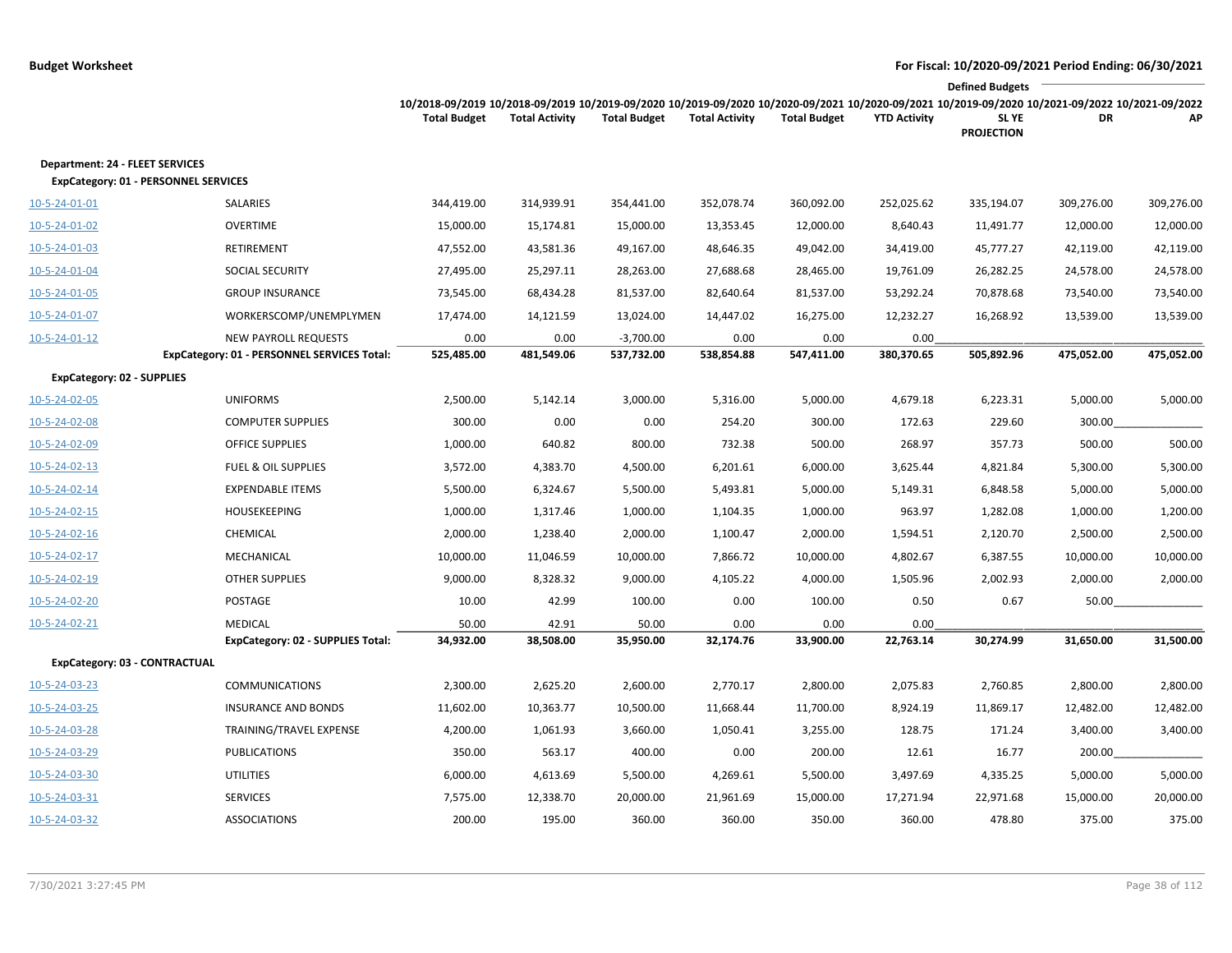|               |                                                            |                                                                                                                                                                        |                       |                     |                       |                     |                     | <b>Defined Budgets</b>     |            |            |
|---------------|------------------------------------------------------------|------------------------------------------------------------------------------------------------------------------------------------------------------------------------|-----------------------|---------------------|-----------------------|---------------------|---------------------|----------------------------|------------|------------|
|               |                                                            | 10/2018-09/2019 10/2018-09/2019 10/2019-09/2020 10/2019-09/2020 10/2020-09/2021 10/2020-09/2021 10/2019-09/2020 10/2021-09/2022 10/2021-09/2022<br><b>Total Budget</b> | <b>Total Activity</b> | <b>Total Budget</b> | <b>Total Activity</b> | <b>Total Budget</b> | <b>YTD Activity</b> | SL YE<br><b>PROJECTION</b> | DR         | AP         |
| 10-5-24-03-83 | <b>INTEREST EXPENSE</b>                                    | 0.00                                                                                                                                                                   | 0.00                  | 0.00                | 354.72                | 0.00                | 92.07               | 122.45                     |            |            |
|               | ExpCategory: 03 - CONTRACTUAL Total:                       | 32,227.00                                                                                                                                                              | 31,761.46             | 43,020.00           | 42,435.04             | 38,805.00           | 32,363.08           | 42,726.21                  | 39,257.00  | 44,057.00  |
|               | ExpCategory: 04 - MAINTENANCE - BUILDINGS & GROUNDS        |                                                                                                                                                                        |                       |                     |                       |                     |                     |                            |            |            |
| 10-5-24-04-35 | <b>BUILDINGS &amp; GROUNDS</b>                             | 4,950.00                                                                                                                                                               | 8,295.20              | 4,950.00            | 7,261.94              | 6,000.00            | 2,254.92            | 2,999.04                   | 5,000.00   | 5,000.00   |
|               | ExpCategory: 04 - MAINTENANCE - BUILDINGS & GROUNDS Total: | 4,950.00                                                                                                                                                               | 8,295.20              | 4,950.00            | 7,261.94              | 6,000.00            | 2,254.92            | 2,999.04                   | 5,000.00   | 5,000.00   |
|               | ExpCategory: 05 - MAINTENANCE - EQUIPMENT                  |                                                                                                                                                                        |                       |                     |                       |                     |                     |                            |            |            |
| 10-5-24-05-48 | <b>EQUIPMENT</b>                                           | 8,000.00                                                                                                                                                               | 4,032.26              | 8,000.00            | 16,827.86             | 8,000.00            | 2,369.07            | 3,150.86                   | 6,000.00   | 6,000.00   |
| 10-5-24-05-49 | <b>INSTRUMENTS &amp; APPARATUS</b>                         | 500.00                                                                                                                                                                 | 645.00                | 500.00              | 588.94                | 500.00              | 0.00                |                            | 500.00     |            |
| 10-5-24-05-50 | <b>VEHICLES</b>                                            | 2,719.00                                                                                                                                                               | 2,981.45              | 3,000.00            | 1,663.82              | 1,500.00            | 2,088.25            | 2,777.37                   | 2,000.00   | 1,500.00   |
| 10-5-24-05-52 | <b>RADIO MAINTENANCE</b>                                   | 100.00                                                                                                                                                                 | 0.00                  | 100.00              | 0.00                  | 0.00                | 0.00                |                            |            |            |
|               | ExpCategory: 05 - MAINTENANCE - EQUIPMENT Total:           | 11,319.00                                                                                                                                                              | 7,658.71              | 11,600.00           | 19,080.62             | 10,000.00           | 4,457.32            | 5,928.23                   | 8,500.00   | 7,500.00   |
|               | ExpCategory: 08 - CAPITAL - BUIDLINGS & GROUNDS            |                                                                                                                                                                        |                       |                     |                       |                     |                     |                            |            |            |
| 10-5-24-08-66 | <b>BUILDINGS &amp; GROUNDS</b>                             | 25,396.00                                                                                                                                                              | 15,847.00             | 17,936.00           | 16,765.28             | 28,419.00           | 6,147.93            | 8,176.75                   | 28,677.00  | 20,677.00  |
|               | ExpCategory: 08 - CAPITAL - BUIDLINGS & GROUNDS Total:     | 25,396.00                                                                                                                                                              | 15,847.00             | 17,936.00           | 16,765.28             | 28,419.00           | 6,147.93            | 8,176.75                   | 28,677.00  | 20,677.00  |
|               | ExpCategory: 09 - CAPITAL -EQUIPMENT                       |                                                                                                                                                                        |                       |                     |                       |                     |                     |                            |            |            |
| 10-5-24-09-79 | MISCELLANEOUS EQUIPMEN                                     | 15,000.00                                                                                                                                                              | 21,442.00             | 0.00                | 0.00                  | 8,857.00            | 9,057.00            | 12,045.81                  | 2,450.00   |            |
| 10-5-24-09-83 | <b>COMPUTER EQUIPMENT</b>                                  | 0.00                                                                                                                                                                   | 6,861.05              | 0.00                | 0.00                  | 0.00                | 0.00                |                            |            |            |
| 10-5-24-09-90 | <b>ENTERPRISE VEH LEASE PMTS</b>                           | 69,540.00                                                                                                                                                              | 48,938.48             | 142,174.00          | 127,806.06            | 143,000.00          | 124,256.07          | 165,260.57                 | 148,200.00 | 148,200.00 |
|               | ExpCategory: 09 - CAPITAL -EQUIPMENT Total:                | 84,540.00                                                                                                                                                              | 77,241.53             | 142,174.00          | 127,806.06            | 151,857.00          | 133,313.07          | 177,306.38                 | 150,650.00 | 148,200.00 |
|               | Department: 24 - FLEET SERVICES Total:                     | 718,849.00                                                                                                                                                             | 660,860.96            | 793,362.00          | 784,378.58            | 816,392.00          | 581,670.11          | 773,304.56                 | 738,786.00 | 731,986.00 |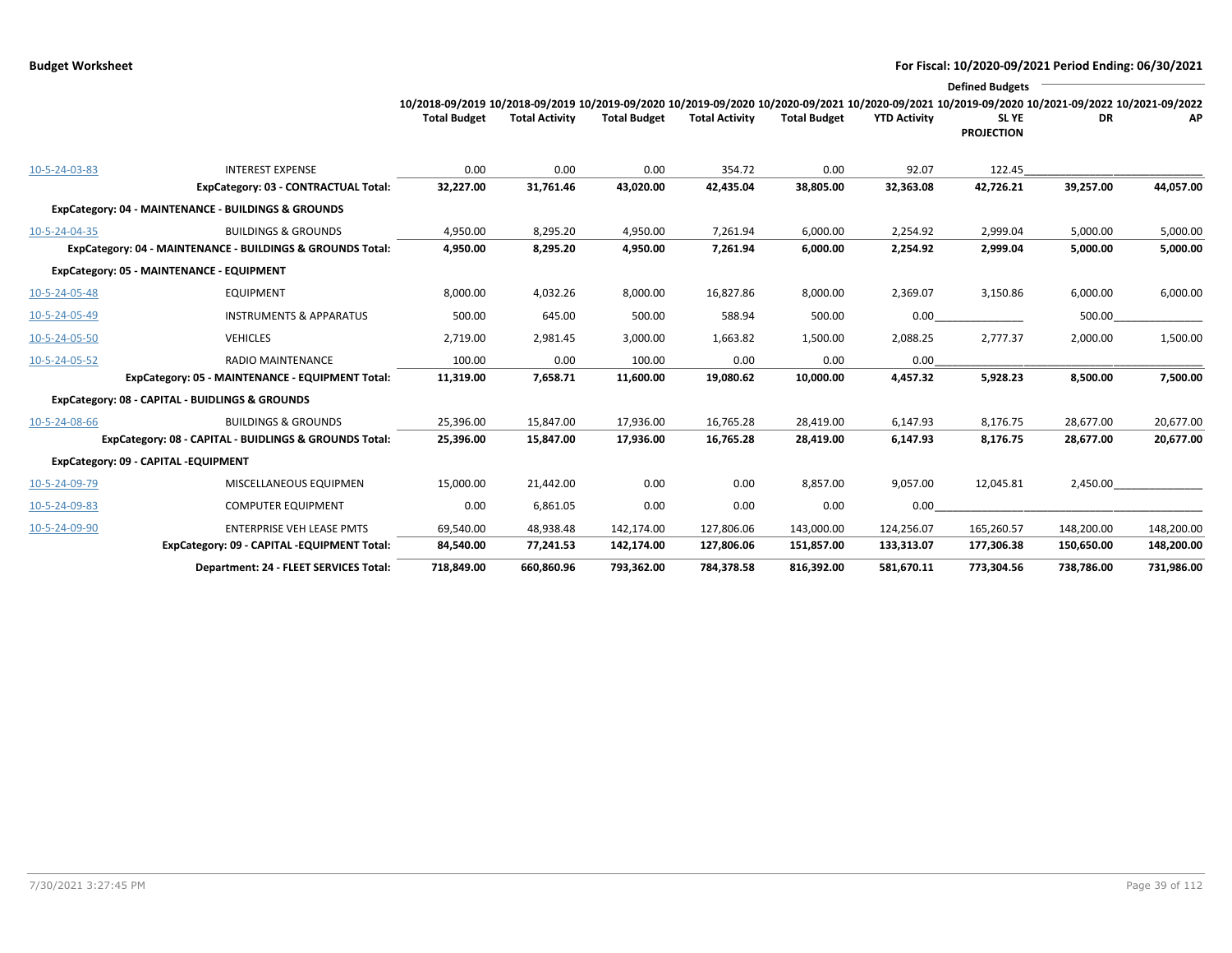|               |                                                                        |                                                                                                                                                                        |                       |                     |                       |                     |                     | <b>Defined Budgets</b>     |            |            |
|---------------|------------------------------------------------------------------------|------------------------------------------------------------------------------------------------------------------------------------------------------------------------|-----------------------|---------------------|-----------------------|---------------------|---------------------|----------------------------|------------|------------|
|               |                                                                        | 10/2018-09/2019 10/2018-09/2019 10/2019-09/2020 10/2019-09/2020 10/2020-09/2021 10/2020-09/2021 10/2019-09/2020 10/2021-09/2022 10/2021-09/2022<br><b>Total Budget</b> | <b>Total Activity</b> | <b>Total Budget</b> | <b>Total Activity</b> | <b>Total Budget</b> | <b>YTD Activity</b> | SL YE<br><b>PROJECTION</b> | DR         | АP         |
|               | Department: 25 - CITY ATTORNEY<br>ExpCategory: 01 - PERSONNEL SERVICES |                                                                                                                                                                        |                       |                     |                       |                     |                     |                            |            |            |
| 10-5-25-01-01 | SALARIES                                                               | 143,244.00                                                                                                                                                             | 143,229.84            | 145,570.00          | 145,562.25            | 146,994.00          | 107,796.86          | 143,369.82                 | 145,776.00 | 145,776.00 |
| 10-5-25-01-02 | <b>OVERTIME</b>                                                        | 250.00                                                                                                                                                                 | 0.00                  | 250.00              | 0.00                  | 250.00              | 30.55               | 40.63                      | 250.00     | 150.00     |
| 10-5-25-01-03 | RETIREMENT                                                             | 18,985.00                                                                                                                                                              | 18,933.38             | 19,407.00           | 19,379.57             | 19,406.00           | 14,241.62           | 18,941.35                  | 19,144.00  | 19,144.00  |
| 10-5-25-01-04 | <b>SOCIAL SECURITY</b>                                                 | 10,978.00                                                                                                                                                              | 10,664.61             | 11,155.00           | 10,607.26             | 11,264.00           | 7,854.61            | 10,446.63                  | 11,171.00  | 11,171.00  |
| 10-5-25-01-05 | <b>GROUP INSURANCE</b>                                                 | 18,386.00                                                                                                                                                              | 18,444.21             | 18,385.00           | 18,679.72             | 18,385.00           | 13,918.50           | 18,511.61                  | 18,385.00  | 18,385.00  |
| 10-5-25-01-07 | WORKERSCOMP/UNEMPLOYME                                                 | 566.00                                                                                                                                                                 | 396.37                | 484.00              | 584.88                | 699.00              | 514.87              | 684.78                     | 487.00     | 487.00     |
| 10-5-25-01-12 | <b>NEW PAYROLL REQUESTS</b>                                            | 0.00                                                                                                                                                                   | 0.00                  | 0.00                | 0.00                  | $-183.00$           | 0.00                |                            |            |            |
|               | ExpCategory: 01 - PERSONNEL SERVICES Total:                            | 192,409.00                                                                                                                                                             | 191,668.41            | 195,251.00          | 194,813.68            | 196,815.00          | 144,357.01          | 191,994.82                 | 195,213.00 | 195,113.00 |
|               | <b>ExpCategory: 02 - SUPPLIES</b>                                      |                                                                                                                                                                        |                       |                     |                       |                     |                     |                            |            |            |
| 10-5-25-02-08 | <b>COMPUTER SUPPLIES</b>                                               | 500.00                                                                                                                                                                 | 0.00                  | 500.00              | 0.00                  | 250.00              | 0.00                |                            | 2,500.00   |            |
| 10-5-25-02-09 | <b>OFFICE SUPPLIES</b>                                                 | 1,500.00                                                                                                                                                               | 1,574.74              | 1,500.00            | 1,888.23              | 1,750.00            | 1,123.56            | 1,494.33                   | 1,750.00   | 1,750.00   |
| 10-5-25-02-14 | <b>EXPENDABLE ITEMS</b>                                                | 150.00                                                                                                                                                                 | 148.03                | 150.00              | 161.90                | 150.00              | 210.44              | 279.89                     | 150.00     | 150.00     |
| 10-5-25-02-20 | POSTAGE                                                                | 500.00                                                                                                                                                                 | 113.00                | 500.00              | 130.45                | 500.00              | 59.62               | 79.29                      | 500.00     | 200.00     |
|               | <b>ExpCategory: 02 - SUPPLIES Total:</b>                               | 2,650.00                                                                                                                                                               | 1,835.77              | 2,650.00            | 2,180.58              | 2,650.00            | 1,393.62            | 1,853.51                   | 4,900.00   | 2,100.00   |
|               | ExpCategory: 03 - CONTRACTUAL                                          |                                                                                                                                                                        |                       |                     |                       |                     |                     |                            |            |            |
| 10-5-25-03-23 | <b>COMMUNICATIONS</b>                                                  | 500.00                                                                                                                                                                 | 773.74                | 800.00              | 799.93                | 800.00              | 595.13              | 791.52                     | 800.00     | 800.00     |
| 10-5-25-03-25 | <b>INSURANCE AND BONDS</b>                                             | 130.00                                                                                                                                                                 | 144.72                | 150.00              | 144.84                | 145.00              | 104.46              | 138.93                     | 145.00     | 145.00     |
| 10-5-25-03-28 | TRAINING/TRAVEL EXPENSE                                                | 2,125.00                                                                                                                                                               | 2,218.20              | 2,885.00            | 1,148.54              | 2,885.00            | 764.37              | 1,016.61                   | 2,841.00   | 2,841.00   |
| 10-5-25-03-31 | <b>SERVICES</b>                                                        | 925.00                                                                                                                                                                 | 639.83                | 950.00              | 554.75                | 950.00              | 783.26              | 1,041.74                   | 950.00     | 800.00     |
|               | ExpCategory: 03 - CONTRACTUAL Total:                                   | 3,680.00                                                                                                                                                               | 3,776.49              | 4,785.00            | 2,648.06              | 4,780.00            | 2,247.22            | 2,988.80                   | 4,736.00   | 4,586.00   |
|               | ExpCategory: 05 - MAINTENANCE - EQUIPMENT                              |                                                                                                                                                                        |                       |                     |                       |                     |                     |                            |            |            |
| 10-5-25-05-49 | <b>INSTRUMENTS &amp; APPARATUS</b>                                     | 200.00                                                                                                                                                                 | 0.00                  | 200.00              | 0.00                  | 0.00                | 0.00                |                            |            |            |
|               | ExpCategory: 05 - MAINTENANCE - EQUIPMENT Total:                       | 200.00                                                                                                                                                                 | 0.00                  | 200.00              | 0.00                  | 0.00                | 0.00                | 0.00                       | 0.00       | 0.00       |
|               | ExpCategory: 09 - CAPITAL -EQUIPMENT                                   |                                                                                                                                                                        |                       |                     |                       |                     |                     |                            |            |            |
| 10-5-25-09-79 | MISCELLANEOUS EQUIPMENT                                                | 1,200.00                                                                                                                                                               | 950.15                | 1,200.00            | 0.00                  | 1,200.00            | 0.00                |                            | 1,200.00   | 1,200.00   |
| 10-5-25-09-81 | INSTRUMENTS/APPARATUS                                                  | 250.00                                                                                                                                                                 | 0.00                  | 250.00              | 0.00                  | 250.00              | 0.00                |                            | 250.00     |            |
| 10-5-25-09-83 | <b>COMPUTER EQUIPMENT</b>                                              | 500.00                                                                                                                                                                 | 0.00                  | 500.00              | 0.00                  | 500.00              | 349.97              | 465.46                     | 500.00     |            |
| 10-5-25-09-87 | <b>BOOKS</b>                                                           | 2,000.00                                                                                                                                                               | 1,970.50              | 2,300.00            | 2,180.50              | 2,300.00            | 1,572.00            | 2,090.76                   | 2,300.00   | 2,300.00   |
|               | ExpCategory: 09 - CAPITAL -EQUIPMENT Total:                            | 3,950.00                                                                                                                                                               | 2,920.65              | 4,250.00            | 2,180.50              | 4,250.00            | 1,921.97            | 2,556.22                   | 4,250.00   | 3,500.00   |
|               | Department: 25 - CITY ATTORNEY Total:                                  | 202,889.00                                                                                                                                                             | 200,201.32            | 207,136.00          | 201,822.82            | 208,495.00          | 149,919.82          | 199,393.35                 | 209,099.00 | 205,299.00 |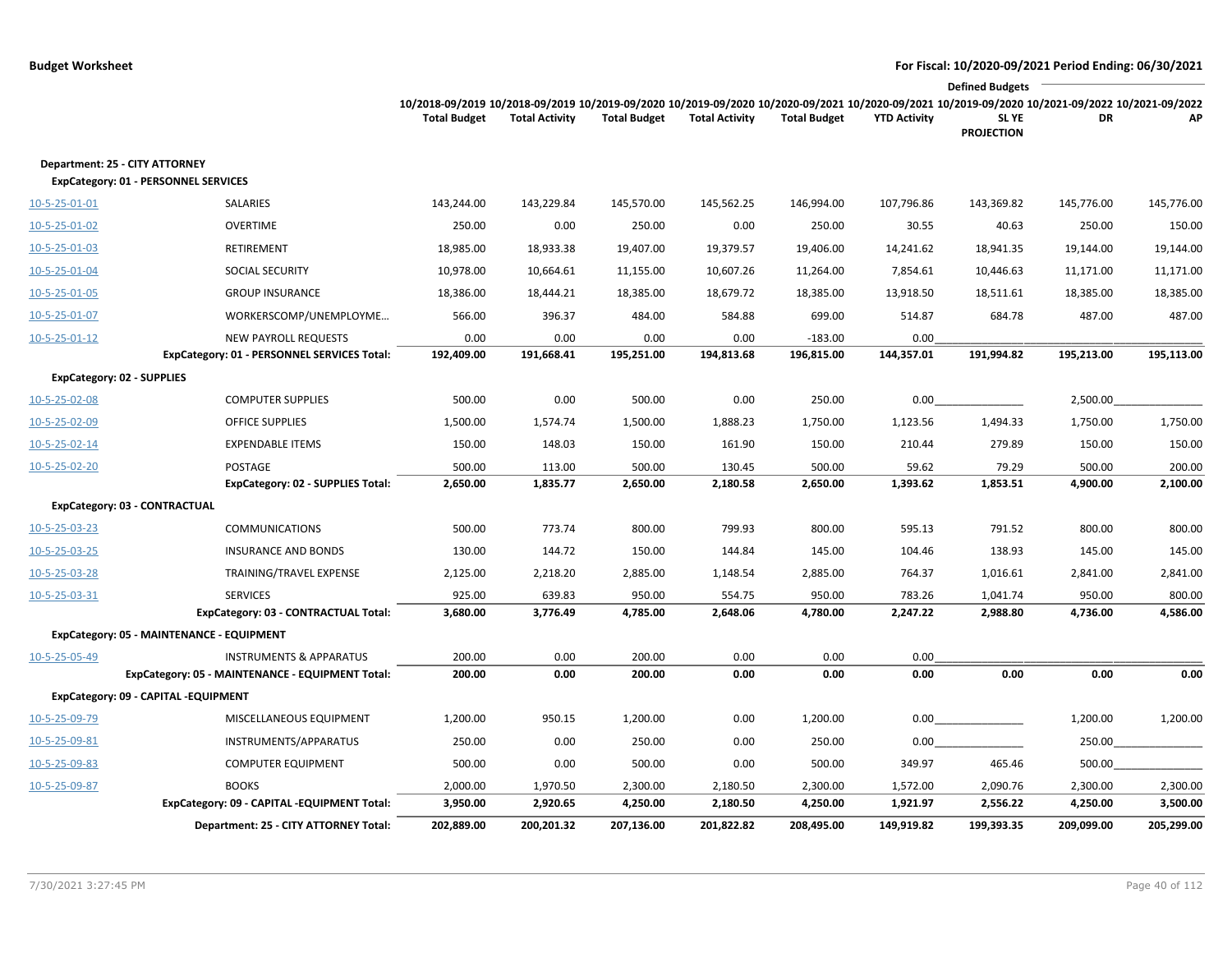|               |                                                                                   |                     |                       |                     |                       |                     |                     | <b>Defined Budgets</b>                                                                                                                          |      |           |
|---------------|-----------------------------------------------------------------------------------|---------------------|-----------------------|---------------------|-----------------------|---------------------|---------------------|-------------------------------------------------------------------------------------------------------------------------------------------------|------|-----------|
|               |                                                                                   |                     |                       |                     |                       |                     |                     | 10/2018-09/2019 10/2018-09/2019 10/2019-09/2020 10/2019-09/2020 10/2020-09/2021 10/2020-09/2021 10/2019-09/2020 10/2021-09/2022 10/2021-09/2022 |      |           |
|               |                                                                                   | <b>Total Budget</b> | <b>Total Activity</b> | <b>Total Budget</b> | <b>Total Activity</b> | <b>Total Budget</b> | <b>YTD Activity</b> | SL YE<br><b>PROJECTION</b>                                                                                                                      | DR   | <b>AP</b> |
|               | Department: 26 - COMMUNITY DEVELOPMENT<br><b>ExpCategory: 06 - SUNDRY CHARGES</b> |                     |                       |                     |                       |                     |                     |                                                                                                                                                 |      |           |
| 10-5-26-06-15 | EVENT CENTER PROPERTY ACQU                                                        | 0.00                | 0.00                  | 0.00                | 0.00                  | 50,000.00           | 41,507.39           | 55,204.83                                                                                                                                       |      |           |
| 10-5-26-06-25 | CHICK-FIL-A 380 INCENTIVE                                                         | 0.00                | 0.00                  | 0.00                | 360,000.00            | 0.00                | 0.00                |                                                                                                                                                 |      |           |
| 10-5-26-06-32 | SOUTHHAMPTON STREET SUBSI                                                         | 0.00                | 68,527.24             | 0.00                | 0.00                  | 0.00                | 0.00                |                                                                                                                                                 |      |           |
| 10-5-26-06-50 | <b>TRAFALGAR PROP TAX REBATE</b>                                                  | 0.00                | 0.00                  | 0.00                | 44.534.21             | 0.00                | 48.772.55           | 64,867.49                                                                                                                                       |      |           |
|               | <b>ExpCategory: 06 - SUNDRY CHARGES Total:</b>                                    | 0.00                | 68,527.24             | 0.00                | 404,534.21            | 50,000.00           | 90,279.94           | 120,072.32                                                                                                                                      | 0.00 | 0.00      |
|               | Department: 26 - COMMUNITY DEVELOPMENT Total:                                     | 0.00                | 68,527.24             | 0.00                | 404,534.21            | 50,000.00           | 90.279.94           | 120,072.32                                                                                                                                      | 0.00 | 0.00      |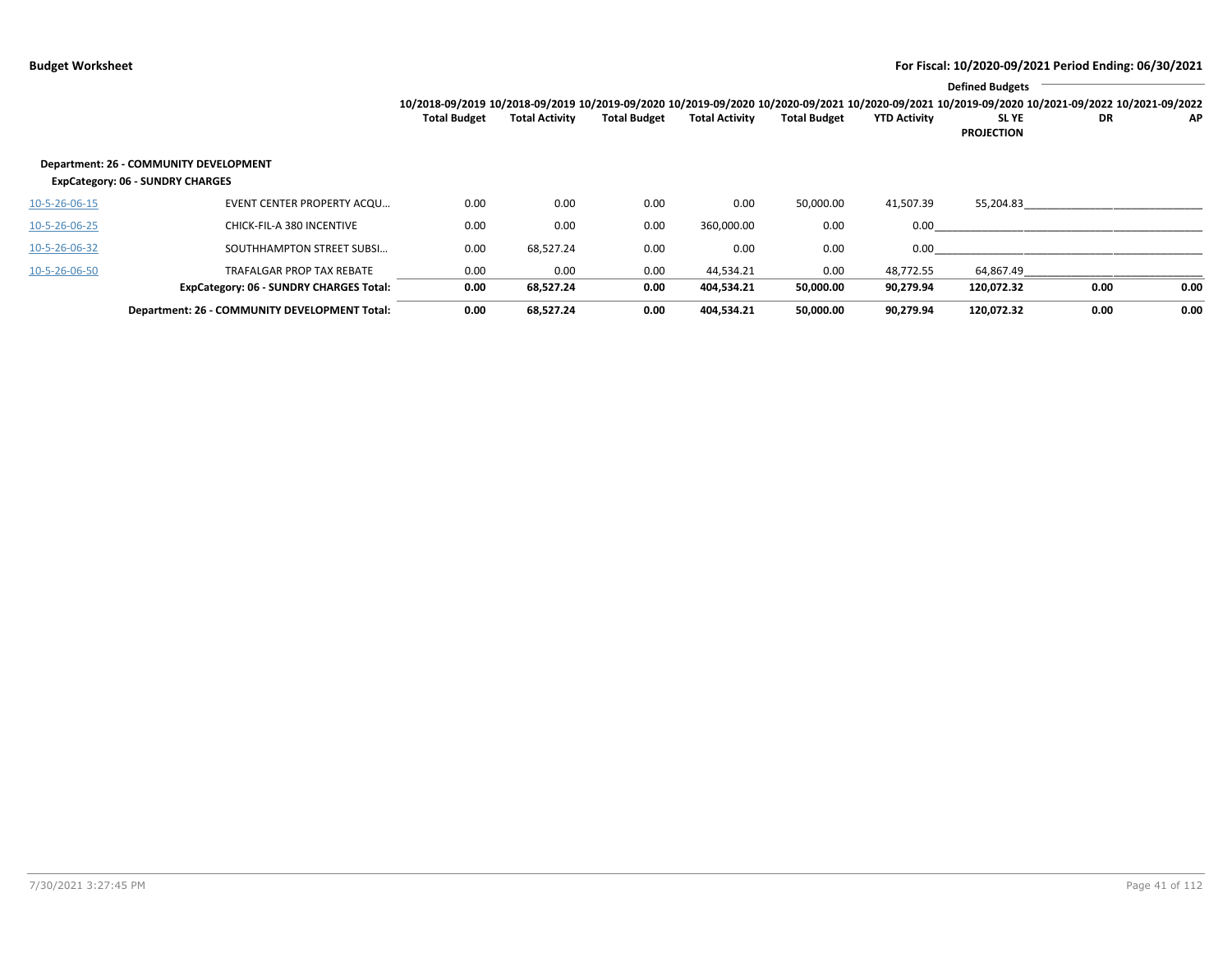|                                   |                                                                                        |                                                                                                                                                                        |                          |                                |                       |                             |                     | <b>Defined Budgets</b>     |            |            |
|-----------------------------------|----------------------------------------------------------------------------------------|------------------------------------------------------------------------------------------------------------------------------------------------------------------------|--------------------------|--------------------------------|-----------------------|-----------------------------|---------------------|----------------------------|------------|------------|
|                                   |                                                                                        | 10/2018-09/2019 10/2018-09/2019 10/2019-09/2020 10/2019-09/2020 10/2020-09/2021 10/2020-09/2021 10/2019-09/2020 10/2021-09/2022 10/2021-09/2022<br><b>Total Budget</b> | <b>Total Activity</b>    | <b>Total Budget</b>            | <b>Total Activity</b> | <b>Total Budget</b>         | <b>YTD Activity</b> | SL YE<br><b>PROJECTION</b> | DR         | АP         |
|                                   | Department: 27 - PUBLIC WORKS/ENGINEERI<br><b>ExpCategory: 01 - PERSONNEL SERVICES</b> |                                                                                                                                                                        |                          |                                |                       |                             |                     |                            |            |            |
| 10-5-27-01-01                     | SALARIES                                                                               | 362,614.00                                                                                                                                                             | 333,253.76               | 367,141.00                     | 272,106.15            | 356,105.00                  | 192,818.75          | 256,448.94                 | 223,500.00 | 293,088.00 |
| 10-5-27-01-02                     | <b>OVERTIME</b>                                                                        | 2,000.00                                                                                                                                                               | 729.89                   | 2,000.00                       | 879.54                | 2,000.00                    | 432.46              | 575.17                     | 2,000.00   | 1,000.00   |
| 10-5-27-01-03                     | RETIREMENT                                                                             | 46,075.00                                                                                                                                                              | 43,433.24                | 46,886.00                      | 35,991.48             | 47,198.00                   | 24,876.59           | 33,085.86                  | 29,563.00  | 38,686.00  |
| 10-5-27-01-04                     | SOCIAL SECURITY                                                                        | 27,893.00                                                                                                                                                              | 25,258.69                | 28,240.00                      | 19,955.86             | 27,395.00                   | 14,618.28           | 19,442.31                  | 29,563.00  | 22,574.00  |
| 10-5-27-01-05                     | <b>GROUP INSURANCE</b>                                                                 | 49,027.00                                                                                                                                                              | 55,510.79                | 58,216.00                      | 39,715.24             | 58,216.00                   | 37,171.06           | 49,437.51                  | 45,962.00  | 55,155.00  |
| 10-5-27-01-07                     | WORKERSCOMP/UNEMPLYMEN                                                                 | 2,466.00                                                                                                                                                               | 1,830.23                 | 2,149.00                       | 2,379.78              | 2,694.00                    | 2,114.90            | 2,812.82                   | 1,349.00   | 1,745.00   |
| 10-5-27-01-10                     | <b>EMPLOYMENT AGENCY LABOR</b>                                                         | 0.00                                                                                                                                                                   | 0.00                     | 0.00                           | 9,499.88              | 0.00                        | 0.00                |                            |            |            |
| $10 - 5 - 27 - 01 - 12$           | <b>NEW PAYROLL REQUESTS</b><br>ExpCategory: 01 - PERSONNEL SERVICES Total:             | 0.00<br>490,075.00                                                                                                                                                     | 0.00<br>460,016.60       | 0.00<br>504,632.00             | 0.00<br>380,527.93    | $-124,000.00$<br>369,608.00 | 0.00<br>272,032.04  | 361,802.61                 | 331,937.00 | 412,248.00 |
| <b>ExpCategory: 02 - SUPPLIES</b> |                                                                                        |                                                                                                                                                                        |                          |                                |                       |                             |                     |                            |            |            |
| 10-5-27-02-05                     | <b>UNIFORMS</b>                                                                        | 700.00                                                                                                                                                                 | 446.69                   | 700.00                         | 707.55                | 700.00                      | 0.00                |                            | 700.00     | 700.00     |
| 10-5-27-02-08                     | <b>COMPUTER SUPPLIES</b>                                                               | 500.00                                                                                                                                                                 | 230.55                   | 0.00                           | 974.99                | 1,200.00                    | 0.00                |                            | 1,200.00   | 1,000.00   |
| 10-5-27-02-09                     | <b>OFFICE SUPPLIES</b>                                                                 | 2,500.00                                                                                                                                                               | 2,833.29                 | 4,000.00                       | 4,665.22              | 2,500.00                    | 1,943.70            | 2,585.12                   | 2,500.00   | 2,500.00   |
| 10-5-27-02-13                     | <b>FUEL &amp; OIL SUPPLIES</b>                                                         | 2,310.00                                                                                                                                                               | 2,808.65                 | 3,600.00                       | 3,090.81              | 3,200.00                    | 2,048.93            | 2,725.08                   | 3,000.00   | 3,000.00   |
| 10-5-27-02-14                     | <b>EXPENDABLE ITEMS</b>                                                                | 1,000.00                                                                                                                                                               | 713.98                   | 1,000.00                       | 1,412.01              | 1,000.00                    | 1,054.23            | 1,402.13                   | 1,000.00   | 1,100.00   |
| 10-5-27-02-19                     | <b>OTHER SUPPLIES</b>                                                                  | 200.00                                                                                                                                                                 | 154.00                   | 200.00                         | 120.00                | 200.00                      | 90.00               | 119.70                     | 200.00     |            |
| 10-5-27-02-20                     | <b>POSTAGE</b>                                                                         | 200.00                                                                                                                                                                 | 126.79                   | 200.00                         | 162.33                | 200.00                      | 106.83              | 142.08                     | 200.00     | 150.00     |
|                                   | ExpCategory: 02 - SUPPLIES Total:                                                      | 7,410.00                                                                                                                                                               | 7,313.95                 | 9,700.00                       | 11,132.91             | 9,000.00                    | 5,243.69            | 6,974.11                   | 8,800.00   | 8,450.00   |
| ExpCategory: 03 - CONTRACTUAL     |                                                                                        |                                                                                                                                                                        |                          |                                |                       |                             |                     |                            |            |            |
| 10-5-27-03-23                     | <b>COMMUNICATIONS</b>                                                                  | 4,800.00                                                                                                                                                               | 3,984.13                 | 4,000.00                       | 4,814.04              | 4,800.00                    | 3,913.05            | 5,204.36                   | 5,200.00   | 5,200.00   |
| 10-5-27-03-25                     | <b>INSURANCE AND BONDS</b>                                                             | 3,400.00                                                                                                                                                               | 4,023.89                 | 4,000.00                       | 4,512.00              | 4,500.00                    | 3,431.98            | 4,564.53                   | 4,800.00   | 4,800.00   |
| 10-5-27-03-28                     | TRAINING/TRAVEL EXPENSE                                                                | 14,900.00                                                                                                                                                              | 13,763.74                | 12,100.00                      | 6,574.03              | 9,075.00                    | 492.49              | 655.01                     | 8,450.00   | 9,500.00   |
| 10-5-27-03-29                     | <b>PUBLICATIONS</b>                                                                    | 1,000.00                                                                                                                                                               | 1,028.51                 | 1,200.00                       | 1,477.47              | 1,200.00                    | 545.00              | 724.85                     | 1,200.00   | 1,000.00   |
| 10-5-27-03-30                     | <b>UTILITIES</b>                                                                       | 2,000.00                                                                                                                                                               | 1,322.35                 | 2,000.00                       | 1,187.24              | 2,000.00                    | 1,599.64            | 2,127.52                   | 2,200.00   | 2,200.00   |
| 10-5-27-03-31                     | <b>SERVICES</b>                                                                        | 9,570.00                                                                                                                                                               | 11,978.00                | 13,000.00                      | 21,005.55             | 41,788.00                   | 13,328.88           | 17,727.41                  | 41,000.00  | 41,000.00  |
| <b>Budget Notes</b>               |                                                                                        |                                                                                                                                                                        |                          |                                |                       |                             |                     |                            |            |            |
| <b>Budget Code</b><br><b>NB</b>   | Subject<br>PUBLIC WORKS SERVICES                                                       | Description<br>REGULAR<br><b>TOTAL</b>                                                                                                                                 | <b>CONTRACT ENGINEER</b> | \$16,788<br>25,000<br>\$41,788 |                       |                             |                     |                            |            |            |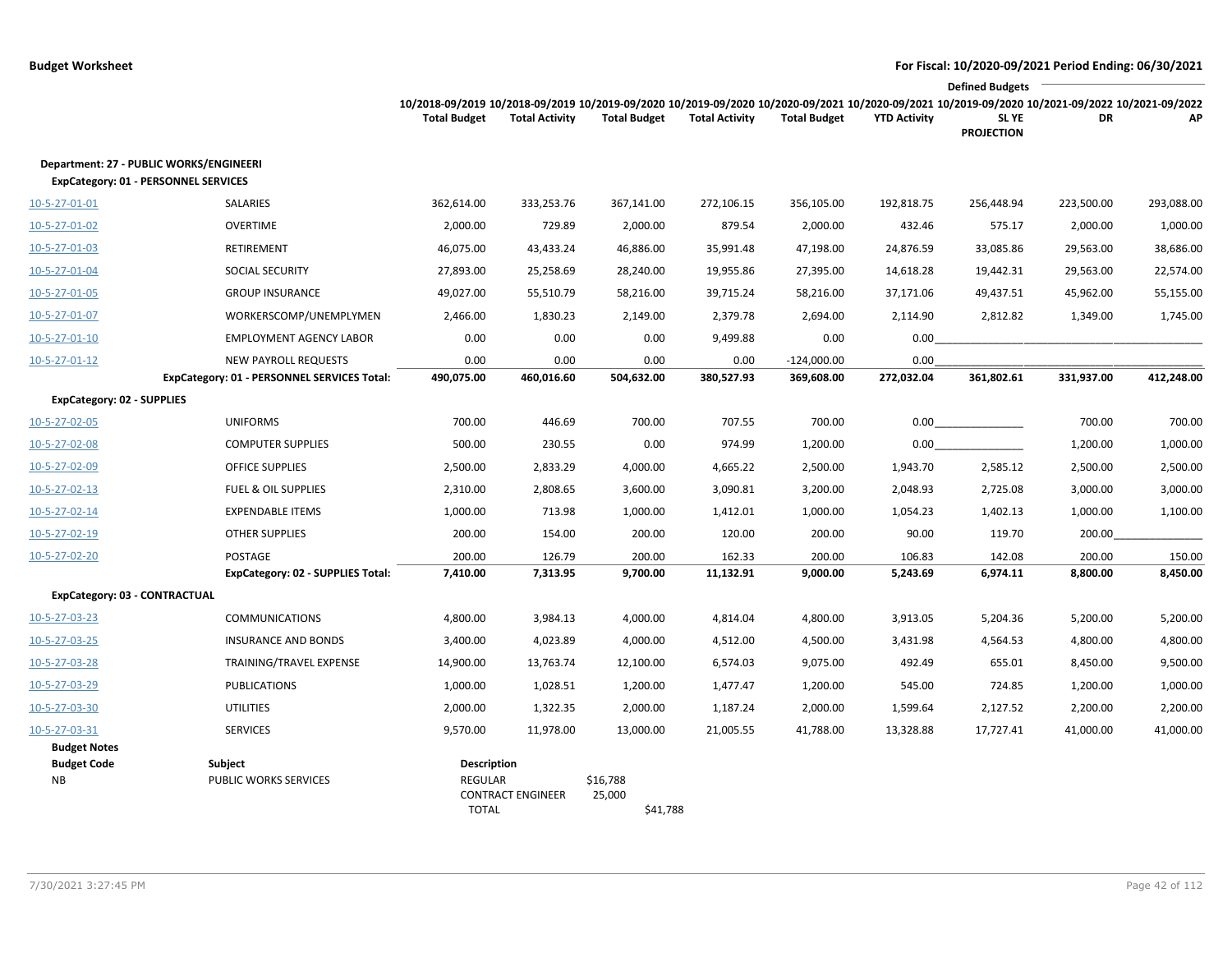|               |                                                  |                                                                                                                                                 |                       |                     |                       |                     |                     | <b>Defined Budgets</b>     |            |            |
|---------------|--------------------------------------------------|-------------------------------------------------------------------------------------------------------------------------------------------------|-----------------------|---------------------|-----------------------|---------------------|---------------------|----------------------------|------------|------------|
|               |                                                  | 10/2018-09/2019 10/2018-09/2019 10/2019-09/2020 10/2019-09/2020 10/2020-09/2021 10/2020-09/2021 10/2019-09/2020 10/2021-09/2022 10/2021-09/2022 |                       |                     |                       |                     |                     |                            |            |            |
|               |                                                  | <b>Total Budget</b>                                                                                                                             | <b>Total Activity</b> | <b>Total Budget</b> | <b>Total Activity</b> | <b>Total Budget</b> | <b>YTD Activity</b> | SL YE<br><b>PROJECTION</b> | DR         | AP         |
| 10-5-27-03-32 | <b>ASSOCIATIONS</b>                              | 2,100.00                                                                                                                                        | 2,327.00              | 2,000.00            | 1,147.00              | 2,000.00            | 1,330.00            | 1,768.90                   | 2,100.00   | 2,000.00   |
| 10-5-27-03-83 | <b>INTEREST EXPENSE</b>                          | 0.00                                                                                                                                            | 2,019.27              | 0.00                | 892.88                | 0.00                | 110.42              | 146.86                     |            |            |
|               | ExpCategory: 03 - CONTRACTUAL Total:             | 37,770.00                                                                                                                                       | 40,446.89             | 38,300.00           | 41,610.21             | 65,363.00           | 24,751.46           | 32,919.44                  | 64,950.00  | 65,700.00  |
|               | ExpCategory: 05 - MAINTENANCE - EQUIPMENT        |                                                                                                                                                 |                       |                     |                       |                     |                     |                            |            |            |
| 10-5-27-05-49 | <b>INSTRMNTS &amp; APPARATUS</b>                 | 1,500.00                                                                                                                                        | 4,128.43              | 1,500.00            | 370.45                | 1,000.00            | 3,979.13            | 5,292.24                   | 5,000.00   | 2,000.00   |
| 10-5-27-05-50 | <b>VEHICLES</b>                                  | 1,613.00                                                                                                                                        | 1,846.84              | 1,500.00            | 2,763.44              | 1,500.00            | 1,276.47            | 1,697.71                   | 1,000.00   | 1,000.00   |
| 10-5-27-05-52 | <b>RADIO MAINTENANCE</b>                         | 0.00                                                                                                                                            | 40.03                 | 0.00                | 69.82                 | 0.00                | 0.00                |                            |            |            |
|               | ExpCategory: 05 - MAINTENANCE - EQUIPMENT Total: | 3,113.00                                                                                                                                        | 6,015.30              | 3,000.00            | 3,203.71              | 2,500.00            | 5,255.60            | 6,989.95                   | 6,000.00   | 3,000.00   |
|               | ExpCategory: 09 - CAPITAL -EQUIPMENT             |                                                                                                                                                 |                       |                     |                       |                     |                     |                            |            |            |
| 10-5-27-09-81 | INSTRUMENTS/APPARATUS                            | 56,032.00                                                                                                                                       | 26,528.73             | 29,984.00           | 28,963.12             | 14,798.00           | 14,685.76           | 19,532.06                  |            |            |
|               | ExpCategory: 09 - CAPITAL -EQUIPMENT Total:      | 56,032.00                                                                                                                                       | 26,528.73             | 29,984.00           | 28,963.12             | 14,798.00           | 14,685.76           | 19,532.06                  | 0.00       | 0.00       |
|               | Department: 27 - PUBLIC WORKS/ENGINEERI Total:   | 594,400.00                                                                                                                                      | 540,321.47            | 585,616.00          | 465,437.88            | 461,269.00          | 321,968.55          | 428,218.17                 | 411,687.00 | 489,398.00 |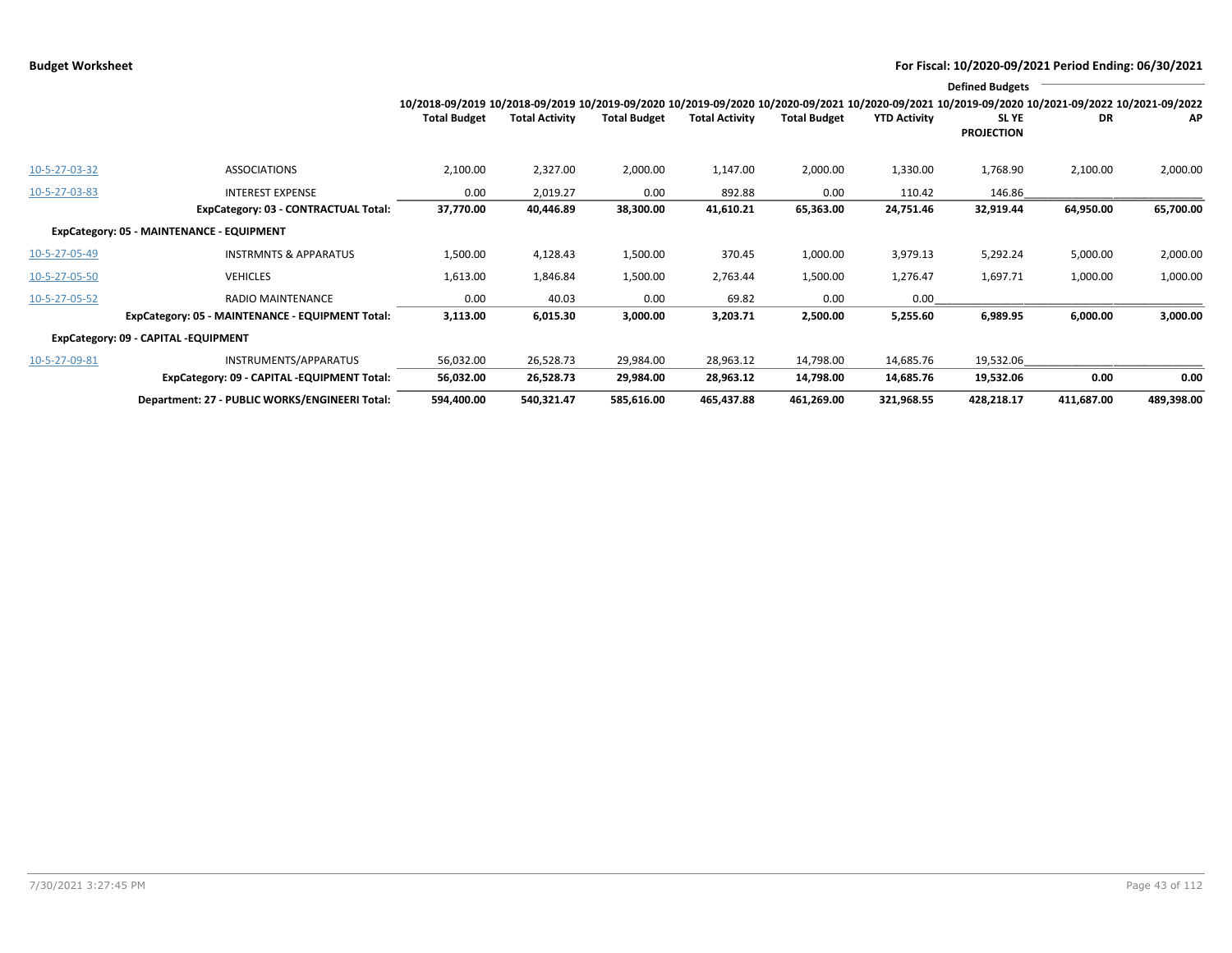|               |                                                                            |                                                                                                                                                 |                       |                     |                       |                     |                     | <b>Defined Budgets</b>     |           |           |
|---------------|----------------------------------------------------------------------------|-------------------------------------------------------------------------------------------------------------------------------------------------|-----------------------|---------------------|-----------------------|---------------------|---------------------|----------------------------|-----------|-----------|
|               |                                                                            | 10/2018-09/2019 10/2018-09/2019 10/2019-09/2020 10/2019-09/2020 10/2020-09/2021 10/2020-09/2021 10/2019-09/2020 10/2021-09/2022 10/2021-09/2022 |                       |                     |                       |                     |                     |                            |           |           |
|               |                                                                            | <b>Total Budget</b>                                                                                                                             | <b>Total Activity</b> | <b>Total Budget</b> | <b>Total Activity</b> | <b>Total Budget</b> | <b>YTD Activity</b> | SL YE<br><b>PROJECTION</b> | DR        | АΡ        |
|               | Department: 29 - EMERGENCY MANAGEMENT<br><b>ExpCategory: 02 - SUPPLIES</b> |                                                                                                                                                 |                       |                     |                       |                     |                     |                            |           |           |
| 10-5-29-02-09 | <b>OFFICE SUPPLIES</b>                                                     | 500.00                                                                                                                                          | 171.55                | 500.00              | 363.03                | 500.00              | 402.12              | 534.82                     | 500.00    | 500.00    |
| 10-5-29-02-14 | <b>EXPENDABLE ITEMS</b>                                                    | 500.00                                                                                                                                          | 153.54                | 500.00              | 500.00                | 500.00              | 397.53              | 528.71                     | 500.00    | 500.00    |
|               | <b>ExpCategory: 02 - SUPPLIES Total:</b>                                   | 1,000.00                                                                                                                                        | 325.09                | 1,000.00            | 863.03                | 1,000.00            | 799.65              | 1,063.53                   | 1,000.00  | 1,000.00  |
|               | ExpCategory: 03 - CONTRACTUAL                                              |                                                                                                                                                 |                       |                     |                       |                     |                     |                            |           |           |
| 10-5-29-03-23 | <b>COMMUNICATIONS</b>                                                      | 650.00                                                                                                                                          | 678.34                | 700.00              | 714.24                | 900.00              | 529.47              | 704.20                     | 700.00    | 700.00    |
| 10-5-29-03-25 | <b>INSURANCE AND BONDS</b>                                                 | 260.00                                                                                                                                          | 308.48                | 300.00              | 344.60                | 350.00              | 275.61              | 366.56                     | 385.00    | 385.00    |
| 10-5-29-03-28 | TRAINING/TRAVEL EXPENSE                                                    | 2,000.00                                                                                                                                        | 1,248.33              | 2,300.00            | 29.83                 | 4,400.00            | 1,560.00            | 2,074.80                   | 4,500.00  | 4,500.00  |
| 10-5-29-03-30 | <b>UTILITIES</b>                                                           | 1,400.00                                                                                                                                        | 1,320.35              | 1,200.00            | 1,321.77              | 1,400.00            | 992.19              | 1,172.79                   | 1,400.00  | 1,400.00  |
| 10-5-29-03-31 | <b>SERVICES</b>                                                            | 7,000.00                                                                                                                                        | 7,473.00              | 7,000.00            | 7,000.00              | 7,000.00            | 7,702.87            | 10,244.82                  | 7,500.00  | 10,000.00 |
|               | ExpCategory: 03 - CONTRACTUAL Total:                                       | 11,310.00                                                                                                                                       | 11,028.50             | 11,500.00           | 9,410.44              | 14,050.00           | 11,060.14           | 14,563.17                  | 14,485.00 | 16,985.00 |
|               | ExpCategory: 05 - MAINTENANCE - EQUIPMENT                                  |                                                                                                                                                 |                       |                     |                       |                     |                     |                            |           |           |
| 10-5-29-05-49 | <b>INSTRMNTS &amp; APPARATUS</b>                                           | 0.00                                                                                                                                            | 199.90                | 0.00                | 0.00                  | 0.00                | 0.00                |                            |           |           |
| 10-5-29-05-52 | RADIO MAINTENANCE                                                          | 500.00                                                                                                                                          | 130.35                | 500.00              | 282.04                | 0.00                | 0.00                |                            |           |           |
| 10-5-29-05-53 | <b>SIREN MAINTENANCE</b>                                                   | 5,000.00                                                                                                                                        | 4,583.44              | 16,700.00           | 7,364.53              | 5,000.00            | 3,166.31            | 4,211.19                   | 5,000.00  | 5,000.00  |
|               | ExpCategory: 05 - MAINTENANCE - EQUIPMENT Total:                           | 5,500.00                                                                                                                                        | 4,913.69              | 17,200.00           | 7,646.57              | 5,000.00            | 3,166.31            | 4,211.19                   | 5,000.00  | 5,000.00  |
|               | ExpCategory: 09 - CAPITAL -EQUIPMENT                                       |                                                                                                                                                 |                       |                     |                       |                     |                     |                            |           |           |
| 10-5-29-09-79 | MISCELLANEOUS EQUIPMENT                                                    | 3,450.00                                                                                                                                        | 2,970.00              | 0.00                | 0.00                  | 0.00                | 0.00                |                            |           |           |
| 10-5-29-09-83 | <b>COMPUTER EQUIPMENT</b>                                                  | 0.00                                                                                                                                            | 0.00                  | 4,050.00            | 0.00                  | 0.00                | 0.00                |                            |           |           |
|               | ExpCategory: 09 - CAPITAL -EQUIPMENT Total:                                | 3,450.00                                                                                                                                        | 2,970.00              | 4,050.00            | 0.00                  | 0.00                | 0.00                | 0.00                       | 0.00      | 0.00      |
|               | Department: 29 - EMERGENCY MANAGEMENT Total:                               | 21.260.00                                                                                                                                       | 19,237.28             | 33,750.00           | 17.920.04             | 20.050.00           | 15.026.10           | 19.837.89                  | 20.485.00 | 22,985.00 |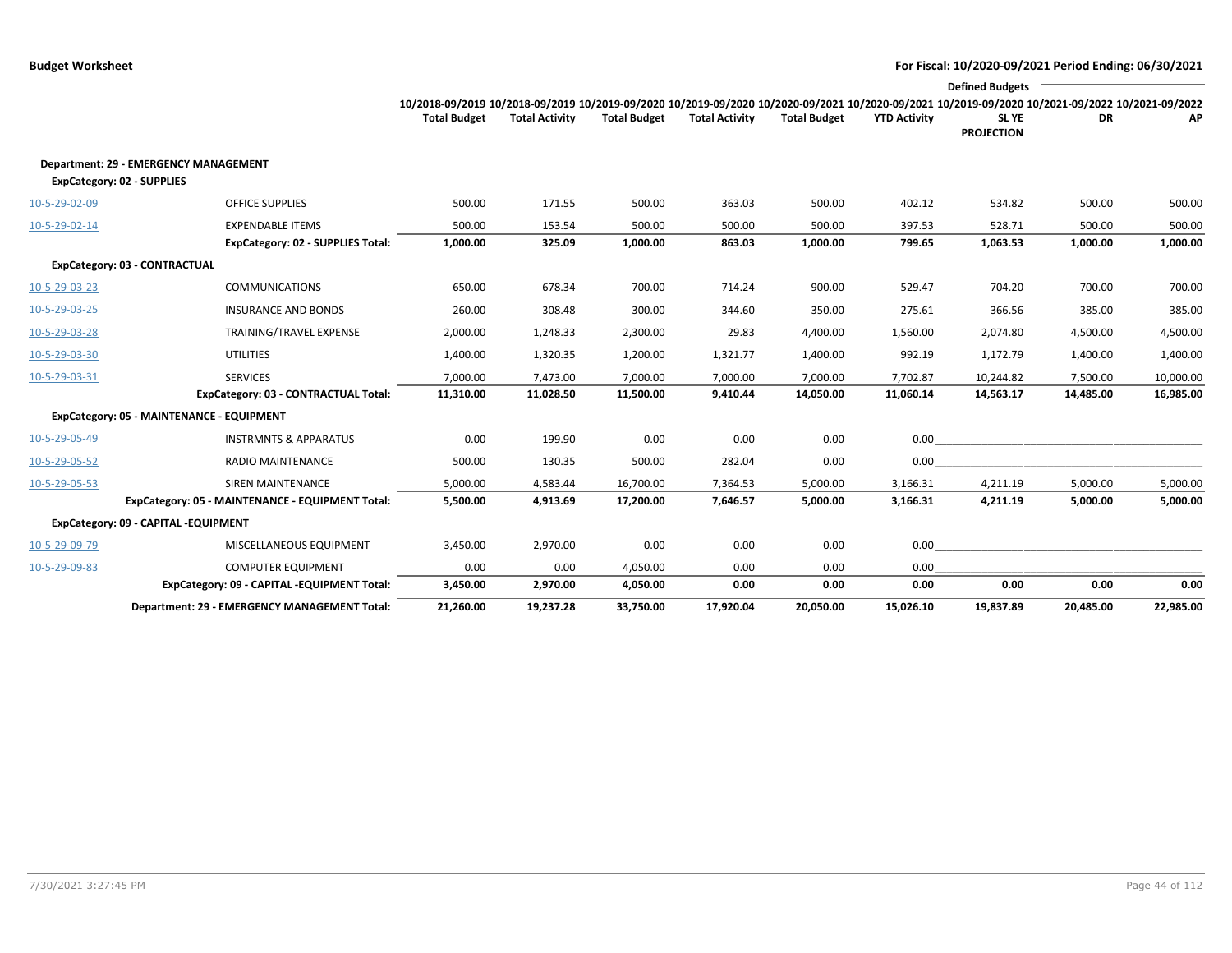|                                   |                                                                                        |                                                                                                                                                                        |                       |                     |                       |                     |                     | <b>Defined Budgets</b> |            |            |
|-----------------------------------|----------------------------------------------------------------------------------------|------------------------------------------------------------------------------------------------------------------------------------------------------------------------|-----------------------|---------------------|-----------------------|---------------------|---------------------|------------------------|------------|------------|
|                                   |                                                                                        | 10/2018-09/2019 10/2018-09/2019 10/2019-09/2020 10/2019-09/2020 10/2020-09/2021 10/2020-09/2021 10/2019-09/2020 10/2021-09/2022 10/2021-09/2022<br><b>Total Budget</b> | <b>Total Activity</b> | <b>Total Budget</b> | <b>Total Activity</b> | <b>Total Budget</b> | <b>YTD Activity</b> | SL YE                  | DR         | AP         |
|                                   |                                                                                        |                                                                                                                                                                        |                       |                     |                       |                     |                     | <b>PROJECTION</b>      |            |            |
|                                   | <b>Department: 30 - HUMAN RESOURCES</b><br><b>ExpCategory: 01 - PERSONNEL SERVICES</b> |                                                                                                                                                                        |                       |                     |                       |                     |                     |                        |            |            |
| 10-5-30-01-01                     | SALARIES                                                                               | 165,569.00                                                                                                                                                             | 154,085.73            | 163,686.00          | 156,023.64            | 150,344.00          | 110,042.62          | 146,356.68             | 148,248.00 | 153,097.00 |
| 10-5-30-01-02                     | <b>OVERTIME</b>                                                                        | 600.00                                                                                                                                                                 | 606.62                | 600.00              | 364.13                | 600.00              | 80.91               | 107.61                 | 600.00     | 600.00     |
| 10-5-30-01-03                     | <b>RETIREMENT</b>                                                                      | 21,985.00                                                                                                                                                              | 20,452.14             | 21,863.00           | 20,814.46             | 19,895.00           | 14,546.40           | 19,346.71              | 19,514.00  | 19,514.00  |
| 10-5-30-01-04                     | <b>SOCIAL SECURITY</b>                                                                 | 12,712.00                                                                                                                                                              | 11,349.83             | 12,568.00           | 11,339.78             | 11,548.00           | 7,745.53            | 10,301.55              | 11,387.00  | 11,387.00  |
| 10-5-30-01-05                     | <b>GROUP INSURANCE</b>                                                                 | 36,772.00                                                                                                                                                              | 34,782.61             | 36,770.00           | 34,771.68             | 27,577.00           | 17,778.90           | 23,645.94              | 27,577.00  | 27,577.00  |
| 10-5-30-01-07                     | WORKERSCOMP/UNEMPLYMEN                                                                 | 835.00                                                                                                                                                                 | 511.12                | 702.00              | 874.14                | 887.00              | 680.01              | 904.41                 | 583.00     | 583.00     |
|                                   | ExpCategory: 01 - PERSONNEL SERVICES Total:                                            | 238,473.00                                                                                                                                                             | 221,788.05            | 236,189.00          | 224,187.83            | 210,851.00          | 150,874.37          | 200,662.90             | 207,909.00 | 212,758.00 |
| <b>ExpCategory: 02 - SUPPLIES</b> |                                                                                        |                                                                                                                                                                        |                       |                     |                       |                     |                     |                        |            |            |
| 10-5-30-02-08                     | <b>COMPUTER SUPPLIES</b>                                                               | 500.00                                                                                                                                                                 | 399.30                | 500.00              | 11.02                 | 500.00              | 20.36               | 27.08                  | 500.00     |            |
| 10-5-30-02-09                     | <b>OFFICE SUPPLIES</b>                                                                 | 5,700.00                                                                                                                                                               | 4,531.87              | 5,700.00            | 3,188.48              | 4,500.00            | 3,165.55            | 4,210.18               | 4,500.00   | 4,500.00   |
| 10-5-30-02-14                     | <b>EXPENDABLE ITEMS</b>                                                                | 500.00                                                                                                                                                                 | 195.00                | 500.00              | 265.80                | 500.00              | 90.00               | 119.70                 | 500.00     | 500.00     |
| 10-5-30-02-17                     | <b>EMPLOYEE APPRECIATION</b>                                                           | 17,000.00                                                                                                                                                              | 11,078.81             | 17,000.00           | 11,928.17             | 20,000.00           | 9,064.35            | 12,055.59              | 20,000.00  | 20,000.00  |
| 10-5-30-02-20                     | POSTAGE                                                                                | 350.00                                                                                                                                                                 | 320.78                | 350.00              | 239.15                | 350.00              | 202.57              | 269.42                 | 350.00     | 300.00     |
|                                   | ExpCategory: 02 - SUPPLIES Total:                                                      | 24,050.00                                                                                                                                                              | 16,525.76             | 24,050.00           | 15,632.62             | 25,850.00           | 12,542.83           | 16,681.97              | 25,850.00  | 25,300.00  |
|                                   | ExpCategory: 03 - CONTRACTUAL                                                          |                                                                                                                                                                        |                       |                     |                       |                     |                     |                        |            |            |
| 10-5-30-03-23                     | <b>COMMUNICATIONS</b>                                                                  | 500.00                                                                                                                                                                 | 6.54                  | 400.00              | 4.12                  | 0.00                | 3.74                | 4.97                   |            |            |
| 10-5-30-03-25                     | <b>INSURANCE AND BONDS</b>                                                             | 880.00                                                                                                                                                                 | 1,038.86              | 1,050.00            | 1,160.92              | 1,200.00            | 881.74              | 1,172.71               | 1,233.00   | 1,233.00   |
| 10-5-30-03-28                     | TRAINING/TRAVEL EXPENSE                                                                | 11,000.00                                                                                                                                                              | 9,904.48              | 10,000.00           | 5,103.11              | 10,000.00           | 5,086.50            | 6,765.05               | 10,000.00  | 13,000.00  |
| 10-5-30-03-29                     | <b>PUBLICATIONS</b>                                                                    | 1,000.00                                                                                                                                                               | 1,435.19              | 1,000.00            | 635.99                | 1,000.00            | 1,834.60            | 2,440.02               | 1,000.00   | 1,500.00   |
| 10-5-30-03-31                     | <b>SERVICES</b>                                                                        | 10,000.00                                                                                                                                                              | 11,713.60             | 10,000.00           | 12,147.79             | 10,000.00           | 11,132.23           | 14,805.87              | 12,500.00  | 12,500.00  |
| 10-5-30-03-32                     | <b>ASSOCIATIONS</b>                                                                    | 550.00                                                                                                                                                                 | 523.00                | 550.00              | 523.00                | 550.00              | 414.00              | 550.62                 | 550.00     | 550.00     |
|                                   | ExpCategory: 03 - CONTRACTUAL Total:                                                   | 23,930.00                                                                                                                                                              | 24,621.67             | 23,000.00           | 19,574.93             | 22,750.00           | 19,352.81           | 25,739.24              | 25,283.00  | 28,783.00  |
|                                   | ExpCategory: 09 - CAPITAL -EQUIPMENT                                                   |                                                                                                                                                                        |                       |                     |                       |                     |                     |                        |            |            |
| 10-5-30-09-79                     | MISCELLANEOUS EQUIPMEN                                                                 | 1,000.00                                                                                                                                                               | 833.88                | 1,000.00            | 319.13                | 1,000.00            | 0.00                |                        | 1,000.00   | 1,000.00   |
|                                   | ExpCategory: 09 - CAPITAL -EQUIPMENT Total:                                            | 1,000.00                                                                                                                                                               | 833.88                | 1,000.00            | 319.13                | 1,000.00            | 0.00                | 0.00                   | 1,000.00   | 1,000.00   |
|                                   | Department: 30 - HUMAN RESOURCES Total:                                                | 287,453.00                                                                                                                                                             | 263,769.36            | 284,239.00          | 259,714.51            | 260,451.00          | 182,770.01          | 243,084.11             | 260,042.00 | 267,841.00 |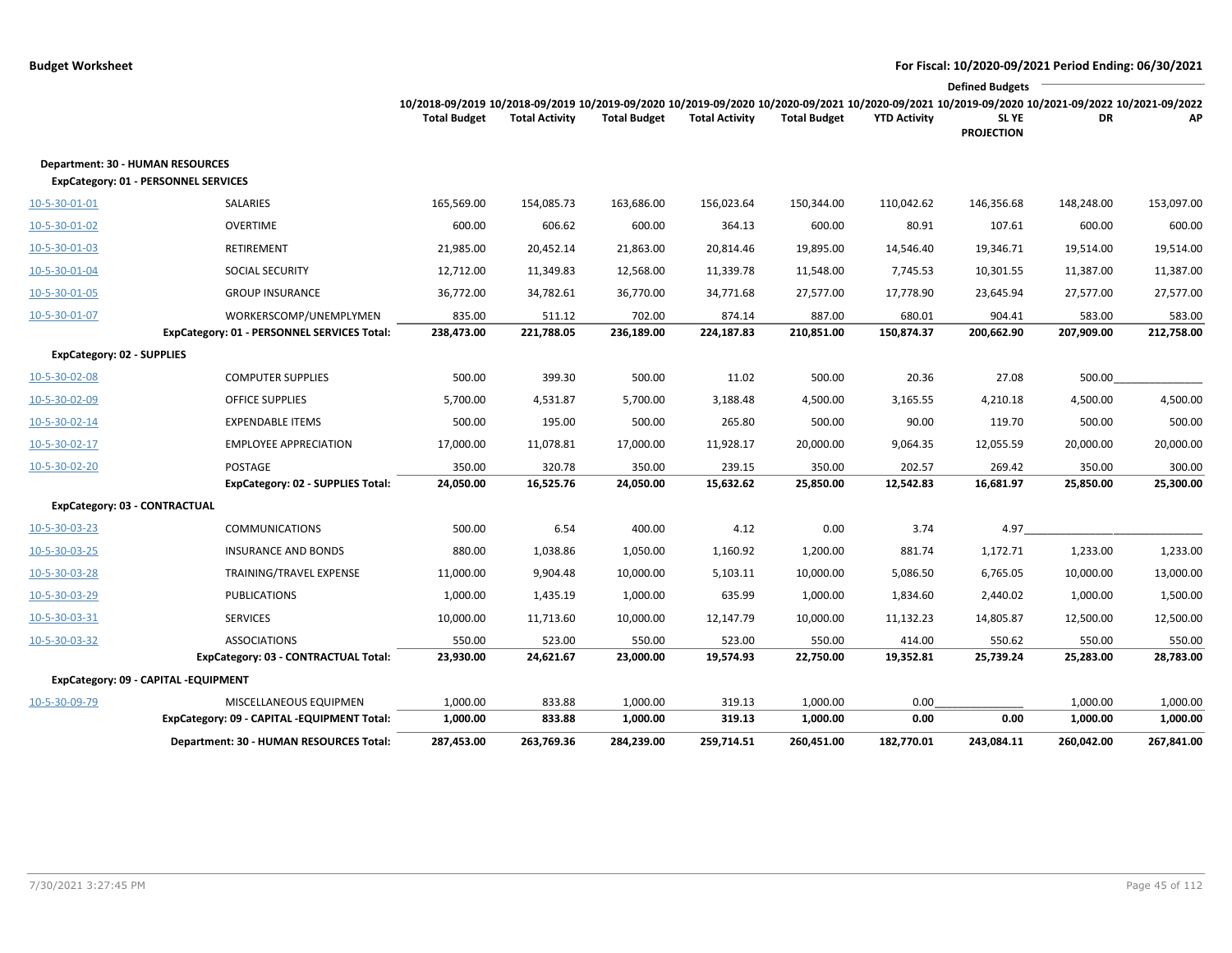|                                                                              |                                             |                     |                       |                     |                       |                     |                     | <b>Defined Budgets</b>                                                                                                                                                        |                                                                                                                                                                                                                                      |          |
|------------------------------------------------------------------------------|---------------------------------------------|---------------------|-----------------------|---------------------|-----------------------|---------------------|---------------------|-------------------------------------------------------------------------------------------------------------------------------------------------------------------------------|--------------------------------------------------------------------------------------------------------------------------------------------------------------------------------------------------------------------------------------|----------|
|                                                                              |                                             | <b>Total Budget</b> | <b>Total Activity</b> | <b>Total Budget</b> | <b>Total Activity</b> | <b>Total Budget</b> | <b>YTD Activity</b> | 10/2018-09/2019 10/2018-09/2019 10/2019-09/2020 10/2019-09/2020 10/2020-09/2021 10/2020-09/2021 10/2019-09/2020 10/2021-09/2022 10/2021-09/2022<br>SL YE<br><b>PROJECTION</b> | DR                                                                                                                                                                                                                                   | АP       |
| Department: 31 - FIRE MARSHAL<br><b>ExpCategory: 01 - PERSONNEL SERVICES</b> |                                             |                     |                       |                     |                       |                     |                     |                                                                                                                                                                               |                                                                                                                                                                                                                                      |          |
| 10-5-31-01-01                                                                | SALARIES                                    | 92,775.00           | 81,201.80             | 93,929.00           | 90,678.37             | 112,719.00          | 30,198.28           | 40,163.71                                                                                                                                                                     |                                                                                                                                                                                                                                      |          |
| 10-5-31-01-03                                                                | RETIREMENT                                  | 15,334.00           | 17,052.37             | 16,205.00           | 16,525.94             | 19,053.00           | 5,463.36            | 7,266.27                                                                                                                                                                      |                                                                                                                                                                                                                                      |          |
| 10-5-31-01-04                                                                | SOCIAL SECURITY                             | 7,097.00            | 6,264.60              | 7,186.00            | 6,912.69              | 8,623.00            | 2,302.46            | 3,062.27                                                                                                                                                                      | <u> 1989 - Johann Harry Harry Harry Harry Harry Harry Harry Harry Harry Harry Harry Harry Harry Harry Harry Harry Harry Harry Harry Harry Harry Harry Harry Harry Harry Harry Harry Harry Harry Harry Harry Harry Harry Harry Ha</u> |          |
| 10-5-31-01-05                                                                | <b>GROUP INSURANCE</b>                      | 9,193.00            | 9,297.66              | 9,192.00            | 9,293.04              | 9,192.00            | 2,323.26            | 3,089.94                                                                                                                                                                      |                                                                                                                                                                                                                                      |          |
| 10-5-31-01-07                                                                | WORKERSCOMP/UNEMPLYMEN                      | 2,115.00            | 1,828.86              | 2,205.00            | 2,301.60              | 3,021.00            | 2,092.40            | 2,782.89                                                                                                                                                                      |                                                                                                                                                                                                                                      |          |
| 10-5-31-01-12                                                                | <b>NEW PAYROLL REQUESTS</b>                 | 0.00                | 0.00                  | 30,031.00           | 0.00                  | 24,731.00           | 0.00                |                                                                                                                                                                               |                                                                                                                                                                                                                                      |          |
| 10-5-31-01-13                                                                | REIMB DEPLOYMENT PAY                        | 0.00                | $-3,000.00$           | 0.00                | $-4,375.00$           | 0.00                | 0.00                |                                                                                                                                                                               |                                                                                                                                                                                                                                      |          |
|                                                                              | ExpCategory: 01 - PERSONNEL SERVICES Total: | 126,514.00          | 112,645.29            | 158,748.00          | 121,336.64            | 177,339.00          | 42,379.76           | 56,365.08                                                                                                                                                                     | 0.00                                                                                                                                                                                                                                 | 0.00     |
| <b>ExpCategory: 02 - SUPPLIES</b>                                            |                                             |                     |                       |                     |                       |                     |                     |                                                                                                                                                                               |                                                                                                                                                                                                                                      |          |
| 10-5-31-02-05                                                                | <b>UNIFORMS</b>                             | 700.00              | 0.00                  | 700.00              | 0.00                  | 700.00              | 46.40               | 61.71                                                                                                                                                                         | 700.00                                                                                                                                                                                                                               | 500.00   |
| 10-5-31-02-08                                                                | <b>COMPUTER SUPPLIES</b>                    | 0.00                | 0.00                  | 0.00                | 0.00                  | 0.00                | 241.26              | 320.88                                                                                                                                                                        |                                                                                                                                                                                                                                      |          |
| 10-5-31-02-09                                                                | OFFICE SUPPLIES                             | 250.00              | 0.00                  | 250.00              | 104.84                | 150.00              | 0.00                |                                                                                                                                                                               | 150.00                                                                                                                                                                                                                               | 150.00   |
| 10-5-31-02-13                                                                | <b>FUEL &amp; OIL SUPPLIES</b>              | 1,952.00            | 1,714.60              | 2,200.00            | 1,838.16              | 2,200.00            | 851.85              | 1,132.96                                                                                                                                                                      | 1,431.00                                                                                                                                                                                                                             | 1,431.00 |
| 10-5-31-02-14                                                                | <b>EXPENDABLE ITEMS</b>                     | 600.00              | 399.09                | 500.00              | 539.09                | 300.00              | 268.80              | 357.50                                                                                                                                                                        | 300.00                                                                                                                                                                                                                               | 300.00   |
| 10-5-31-02-19                                                                | FIRE PREVENTION MATERIAL                    | 4,000.00            | 177.60                | 3,000.00            | 1,193.09              | 1,500.00            | 26.64               | 35.43                                                                                                                                                                         | 1,500.00                                                                                                                                                                                                                             | 1,500.00 |
| 10-5-31-02-20                                                                | POSTAGE                                     | 75.00               | 36.14                 | 75.00               | 27.77                 | 75.00               | 8.10                | 10.77                                                                                                                                                                         | 75.00                                                                                                                                                                                                                                |          |
|                                                                              | ExpCategory: 02 - SUPPLIES Total:           | 7,577.00            | 2,327.43              | 6,725.00            | 3,702.95              | 4,925.00            | 1,443.05            | 1,919.25                                                                                                                                                                      | 4,156.00                                                                                                                                                                                                                             | 3,881.00 |
| ExpCategory: 03 - CONTRACTUAL                                                |                                             |                     |                       |                     |                       |                     |                     |                                                                                                                                                                               |                                                                                                                                                                                                                                      |          |
| 10-5-31-03-23                                                                | <b>COMMUNICATIONS</b>                       | 1,000.00            | 924.40                | 900.00              | 1,017.79              | 1,000.00            | 1,153.08            | 1,533.60                                                                                                                                                                      | 1,500.00                                                                                                                                                                                                                             | 1,500.00 |
| 10-5-31-03-24                                                                | MILEAGE REIMBURSEMENT                       | 1,000.00            | 0.00                  | 0.00                | 0.00                  | 0.00                | 0.00                |                                                                                                                                                                               |                                                                                                                                                                                                                                      |          |
| 10-5-31-03-25                                                                | <b>INSURANCE AND BONDS</b>                  | 950.00              | 1,111.22              | 1,100.00            | 1,233.32              | 1,250.00            | 933.98              | 1,242.19                                                                                                                                                                      | 1,306.00                                                                                                                                                                                                                             | 1,306.00 |
| 10-5-31-03-28                                                                | TRAINING/TRAVEL EXPENSE                     | 8,400.00            | 3,731.99              | 8,450.00            | 4,685.87              | 3,500.00            | 3,465.45            | 4,609.05                                                                                                                                                                      | 2,500.00                                                                                                                                                                                                                             | 2,500.00 |
| 10-5-31-03-31                                                                | <b>SERVICES</b>                             | 1,000.00            | 1,554.76              | 1,200.00            | 990.99                | 600.00              | 904.71              | 1,203.26                                                                                                                                                                      | 600.00                                                                                                                                                                                                                               | 600.00   |
| 10-5-31-03-32                                                                | <b>ASSOCIATIONS</b>                         | 200.00              | 175.00                | 200.00              | 175.00                | 200.00              | 0.00                |                                                                                                                                                                               | 200.00                                                                                                                                                                                                                               | 175.00   |
|                                                                              | ExpCategory: 03 - CONTRACTUAL Total:        | 12,550.00           | 7,497.37              | 11,850.00           | 8,102.97              | 6,550.00            | 6,457.22            | 8,588.10                                                                                                                                                                      | 6,106.00                                                                                                                                                                                                                             | 6,081.00 |
| ExpCategory: 05 - MAINTENANCE - EQUIPMENT                                    |                                             |                     |                       |                     |                       |                     |                     |                                                                                                                                                                               |                                                                                                                                                                                                                                      |          |
| 10-5-31-05-47                                                                | MISCELLANEOUS EQUIPMEN                      | 150.00              | 0.00                  | 150.00              | 0.00                  | 150.00              | 0.00                |                                                                                                                                                                               | 150.00                                                                                                                                                                                                                               |          |
| 10-5-31-05-49                                                                | <b>INSTRMNTS &amp; APPARATUS</b>            | 200.00              | 0.00                  | 100.00              | 0.00                  | 100.00              | 0.00                |                                                                                                                                                                               | 100.00                                                                                                                                                                                                                               |          |
| 10-5-31-05-50                                                                | <b>VEHICLES</b>                             | 594.00              | 963.15                | 600.00              | 1,859.61              | 1,000.00            | 14.50               | 19.29                                                                                                                                                                         | 500.00                                                                                                                                                                                                                               |          |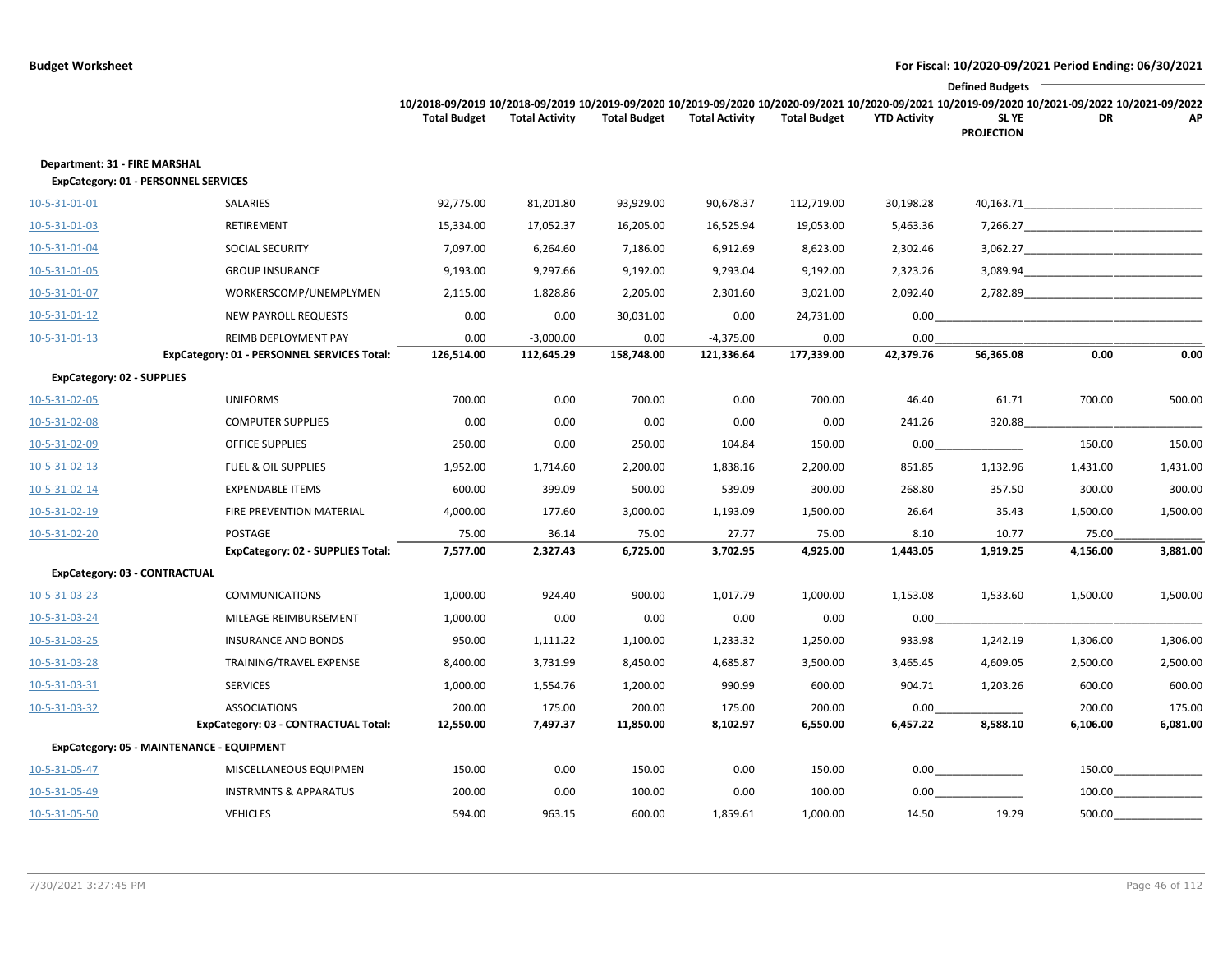|               |                                                  |                                                                                                                                                 |                       |                     |                       |                     |                     | <b>Defined Budgets</b>           |           |          |
|---------------|--------------------------------------------------|-------------------------------------------------------------------------------------------------------------------------------------------------|-----------------------|---------------------|-----------------------|---------------------|---------------------|----------------------------------|-----------|----------|
|               |                                                  | 10/2018-09/2019 10/2018-09/2019 10/2019-09/2020 10/2019-09/2020 10/2020-09/2021 10/2020-09/2021 10/2019-09/2020 10/2021-09/2022 10/2021-09/2022 |                       |                     |                       |                     |                     |                                  |           |          |
|               |                                                  | <b>Total Budget</b>                                                                                                                             | <b>Total Activity</b> | <b>Total Budget</b> | <b>Total Activity</b> | <b>Total Budget</b> | <b>YTD Activity</b> | <b>SLYE</b><br><b>PROJECTION</b> | DR        | ΑP       |
| 10-5-31-05-52 | RADIO MAINTENANCE                                | 150.00                                                                                                                                          | 0.00                  | 100.00              | 0.00                  | 0.00                | 0.00                |                                  |           |          |
|               | ExpCategory: 05 - MAINTENANCE - EQUIPMENT Total: | 1,094.00                                                                                                                                        | 963.15                | 950.00              | 1,859.61              | 1,250.00            | 14.50               | 19.29                            | 750.00    | 0.00     |
|               | ExpCategory: 09 - CAPITAL -EQUIPMENT             |                                                                                                                                                 |                       |                     |                       |                     |                     |                                  |           |          |
| 10-5-31-09-79 | MISCELLANEOUS EQUIPMEN                           | 0.00                                                                                                                                            | 0.00                  | 6,600.00            | 0.00                  | 0.00                | 4.987.74            | 6,633.69                         | 12,000.00 |          |
|               | ExpCategory: 09 - CAPITAL -EQUIPMENT Total:      | 0.00                                                                                                                                            | 0.00                  | 6,600.00            | 0.00                  | 0.00                | 4.987.74            | 6,633.69                         | 12.000.00 | 0.00     |
|               | Department: 31 - FIRE MARSHAL Total:             | 147,735.00                                                                                                                                      | 123,433.24            | 184,873.00          | 135.002.17            | 190.064.00          | 55.282.27           | 73.525.41                        | 23,012.00 | 9,962.00 |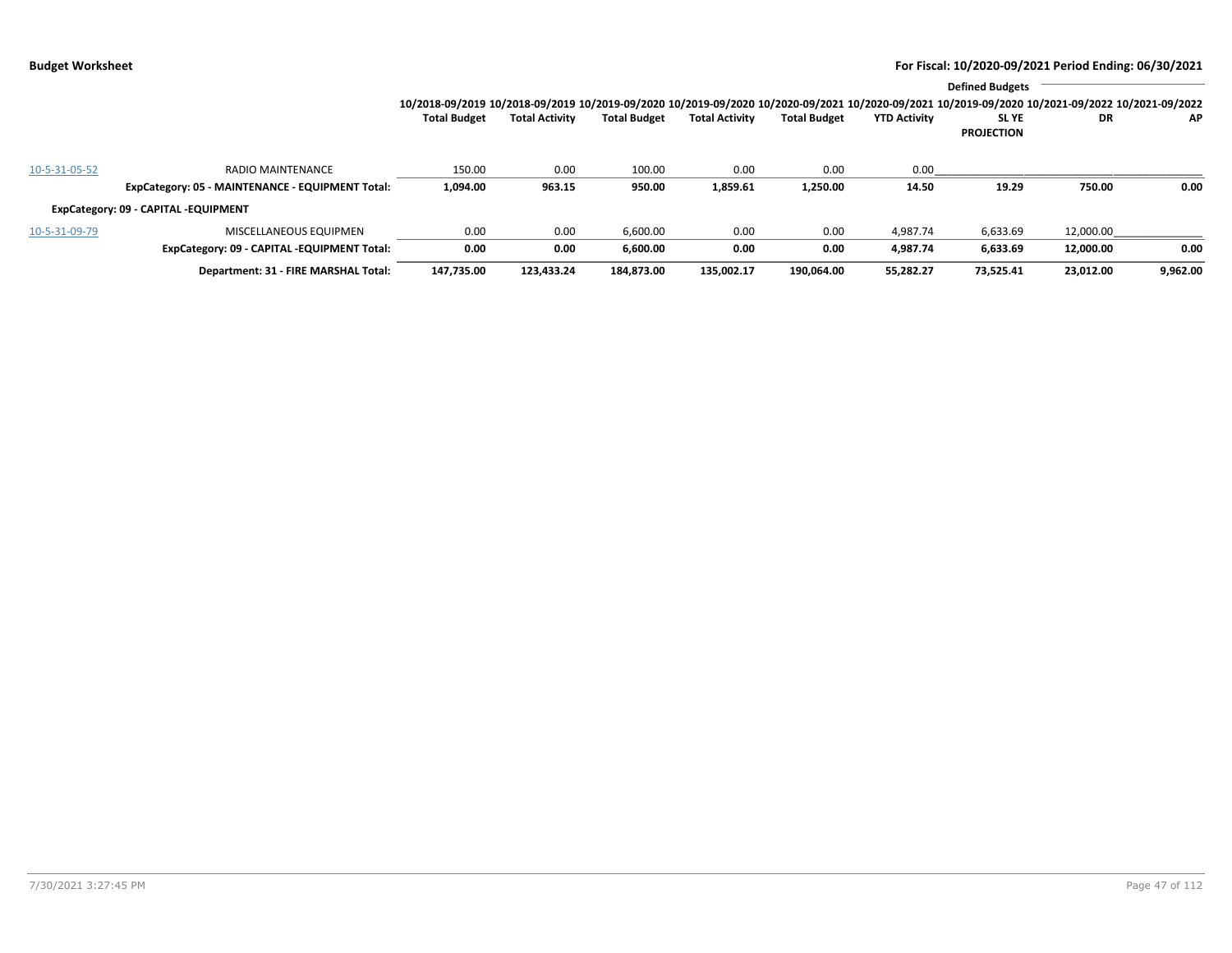|               |                                                                             |                                                                                                                                                 |                       |                     |                       |                     |                     | <b>Defined Budgets</b>           |                                                                                                                                                                                                                               |               |
|---------------|-----------------------------------------------------------------------------|-------------------------------------------------------------------------------------------------------------------------------------------------|-----------------------|---------------------|-----------------------|---------------------|---------------------|----------------------------------|-------------------------------------------------------------------------------------------------------------------------------------------------------------------------------------------------------------------------------|---------------|
|               |                                                                             | 10/2018-09/2019 10/2018-09/2019 10/2019-09/2020 10/2019-09/2020 10/2020-09/2021 10/2020-09/2021 10/2019-09/2020 10/2021-09/2022 10/2021-09/2022 |                       |                     |                       |                     |                     |                                  |                                                                                                                                                                                                                               |               |
|               |                                                                             | <b>Total Budget</b>                                                                                                                             | <b>Total Activity</b> | <b>Total Budget</b> | <b>Total Activity</b> | <b>Total Budget</b> | <b>YTD Activity</b> | <b>SLYE</b><br><b>PROJECTION</b> | <b>DR</b>                                                                                                                                                                                                                     | AP            |
|               | Department: 32 - GEN FD CONTINGENCY<br>ExpCategory: 01 - PERSONNEL SERVICES |                                                                                                                                                 |                       |                     |                       |                     |                     |                                  |                                                                                                                                                                                                                               |               |
| 10-5-32-01-03 | <b>RETIREMENT</b>                                                           | 0.00                                                                                                                                            | 3,972.07              | 0.00                | 7,498.93              | 0.00                | 16,746.44           |                                  | 22,272.77 and the contract of the contract of the contract of the contract of the contract of the contract of the contract of the contract of the contract of the contract of the contract of the contract of the contract of |               |
| 10-5-32-01-04 | <b>SOCIAL SECURITY</b>                                                      | 0.00                                                                                                                                            | 2,262.29              | 0.00                | 4,225.94              | 0.00                | 12,898.41           | 17,154.89                        | the control of the control of the control of                                                                                                                                                                                  |               |
| 10-5-32-01-07 | <b>WORKERS COMP/UNEMPL</b>                                                  | 0.00                                                                                                                                            | 0.00                  | 0.00                | 0.00                  | 0.00                | 388.98              | 517.34                           |                                                                                                                                                                                                                               |               |
|               | ExpCategory: 01 - PERSONNEL SERVICES Total:                                 | 0.00                                                                                                                                            | 6,234.36              | 0.00                | 11,724.87             | 0.00                | 30,033.83           | 39,945.00                        | 0.00                                                                                                                                                                                                                          | 0.00          |
|               | <b>ExpCategory: 06 - SUNDRY CHARGES</b>                                     |                                                                                                                                                 |                       |                     |                       |                     |                     |                                  |                                                                                                                                                                                                                               |               |
| 10-5-32-06-09 | <b>FRAUD LOSS - PAYROLL</b>                                                 | 0.00                                                                                                                                            | 2,345.70              | 0.00                | 0.00                  | 0.00                |                     |                                  |                                                                                                                                                                                                                               |               |
| 10-5-32-06-10 | <b>CITY MERIT PAY POOL</b>                                                  | 0.00                                                                                                                                            | 0.00                  | 0.00                | 0.00                  | 0.00                |                     | 0.00                             | 380,471.00                                                                                                                                                                                                                    | 294,545.00    |
| 10-5-32-06-11 | UNUSED SALRY CONTNGENCY A                                                   | $-180,000.00$                                                                                                                                   | 0.00                  | $-180,000.00$       | 0.00                  | $-170,000.00$       |                     | 0.00                             | $-170,000.00$                                                                                                                                                                                                                 | $-170,000.00$ |
| 10-5-32-06-12 | <b>ENTERPRISE LEASE PAYMENTS</b>                                            | 0.00                                                                                                                                            | 0.00                  | 0.00                | 0.00                  | 133,331.00          |                     | 0.00                             | 133,000.00                                                                                                                                                                                                                    | 95,000.00     |
| 10-5-32-06-17 | ENTERPRISE SALE OF OLD VEHIC                                                | 0.00                                                                                                                                            | 0.00                  | $-39,400.00$        | 0.00                  | 0.00                | 0.00                |                                  |                                                                                                                                                                                                                               |               |
| 10-5-32-06-18 | <b>RETIREE LUMP SUM PAYMENTS</b>                                            | 60,000.00                                                                                                                                       | 29,756.83             | 60,000.00           | 56,278.19             | 60,000.00           | 169,043.44          | 224,827.78                       | 100,000.00                                                                                                                                                                                                                    | 100,000.00    |
| 10-5-32-06-19 | TRI-STEM ELECTRICITY CONTING                                                | 0.00                                                                                                                                            | 1,821.04              | 0.00                | 1,644.17              | 0.00                | 0.00                |                                  |                                                                                                                                                                                                                               |               |
| 10-5-32-06-20 | <b>BONUS CITY EMPLOYEES</b>                                                 | 0.00                                                                                                                                            | 0.00                  | 0.00                | 0.00                  | 20,602.00           | 0.00                |                                  |                                                                                                                                                                                                                               |               |
| 10-5-32-06-22 | <b>BEALLS SALES TAX REBATE</b>                                              | 20,000.00                                                                                                                                       | 24,924.46             | 10,900.00           | 13,001.14             | 0.00                | 0.00                |                                  |                                                                                                                                                                                                                               |               |
|               | <b>ExpCategory: 06 - SUNDRY CHARGES Total:</b>                              | $-100,000.00$                                                                                                                                   | 58,848.03             | $-148,500.00$       | 70,923.50             | 43,933.00           | 169,043.44          | 224,827.78                       | 443,471.00                                                                                                                                                                                                                    | 319,545.00    |
|               | Department: 32 - GEN FD CONTINGENCY Total:                                  | $-100,000.00$                                                                                                                                   | 65,082.39             | $-148.500.00$       | 82.648.37             | 43.933.00           | 199.077.27          | 264.772.78                       | 443.471.00                                                                                                                                                                                                                    | 319,545.00    |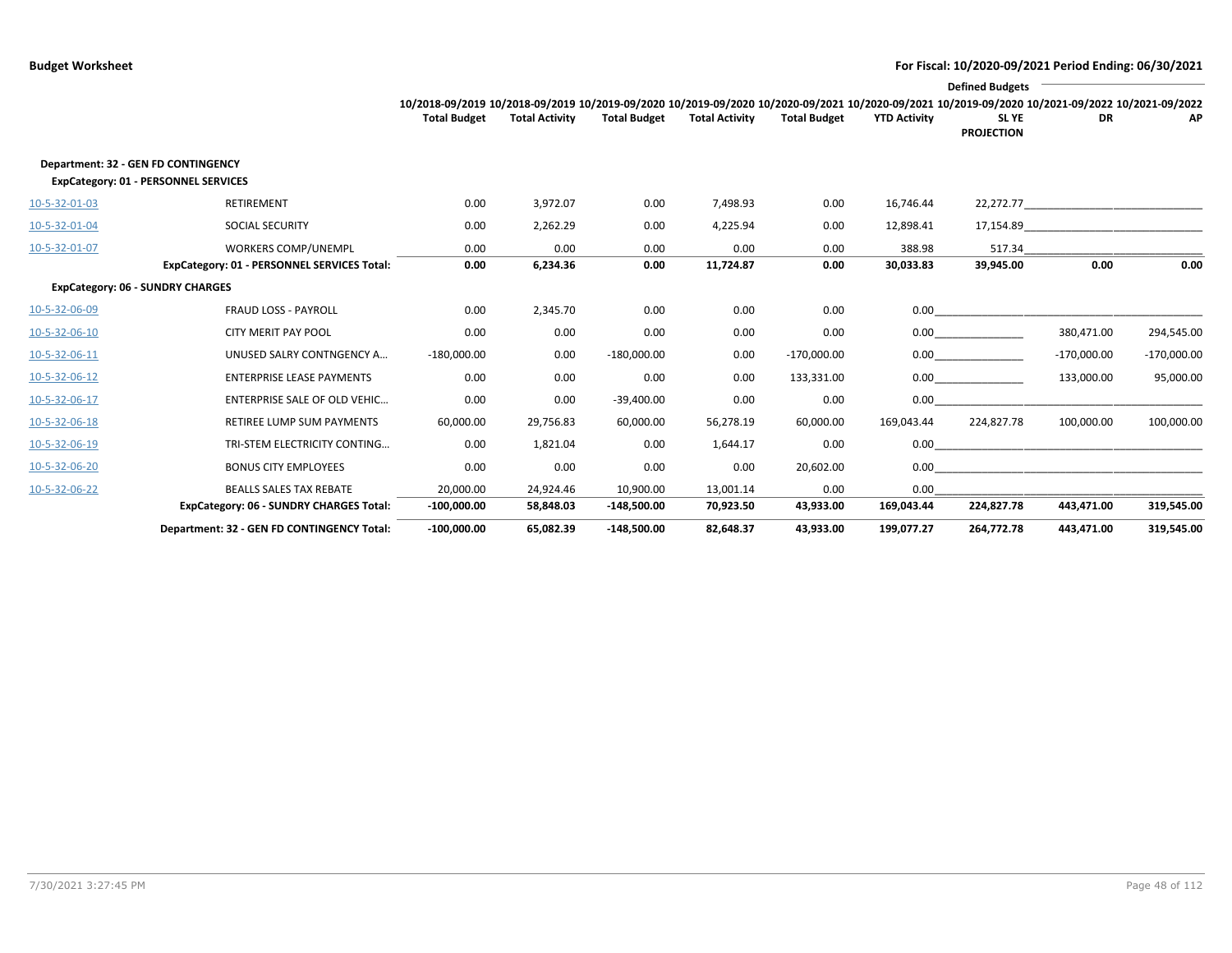|                                                                                               |                                                         |                     |                        |                     |                         |                     |                        | <b>Defined Budgets</b>                                                                                                                                                              |                    |                    |
|-----------------------------------------------------------------------------------------------|---------------------------------------------------------|---------------------|------------------------|---------------------|-------------------------|---------------------|------------------------|-------------------------------------------------------------------------------------------------------------------------------------------------------------------------------------|--------------------|--------------------|
|                                                                                               |                                                         | <b>Total Budget</b> | <b>Total Activity</b>  | <b>Total Budget</b> | <b>Total Activity</b>   | <b>Total Budget</b> | <b>YTD Activity</b>    | 10/2018-09/2019 10/2018-09/2019 10/2019-09/2020 10/2019-09/2020 10/2020-09/2021 10/2020-09/2021 10/2019-09/2020 10/2021-09/2022 10/2021-09/2022<br><b>SLYE</b><br><b>PROJECTION</b> | DR                 | АP                 |
| <b>Department: 33 - INFORMATION TECHNOLOGY</b><br><b>ExpCategory: 01 - PERSONNEL SERVICES</b> |                                                         |                     |                        |                     |                         |                     |                        |                                                                                                                                                                                     |                    |                    |
| 10-5-33-01-01                                                                                 | SALARIES                                                | 231,079.00          | 230,508.91             | 234,506.00          | 235,280.43              | 237,686.00          | 175,840.26             | 233,867.55                                                                                                                                                                          | 235,152.00         | 235,152.00         |
| 10-5-33-01-02                                                                                 | <b>OVERTIME</b>                                         | 5,000.00            | 3,700.42               | 5,000.00            | 3,478.49                | 5,000.00            | 1,877.78               | 2,497.45                                                                                                                                                                            | 5,000.00           | 5,000.00           |
| 10-5-33-01-03                                                                                 | RETIREMENT                                              | 31,233.00           | 30,957.74              | 31,874.00           | 31,786.51               | 31,986.00           | 23,428.07              | 31,159.33                                                                                                                                                                           | 31,484.00          | 31,484.00          |
| 10-5-33-01-04                                                                                 | SOCIAL SECURITY                                         | 18,060.00           | 17,933.04              | 18,322.00           | 18,082.50               | 18,566.00           | 13,460.10              | 17,901.93                                                                                                                                                                           | 18,372.00          | 18,372.00          |
| 10-5-33-01-05                                                                                 | <b>GROUP INSURANCE</b>                                  | 36,772.00           | 35,510.49              | 36,770.00           | 37,013.68               | 36,770.00           | 27,514.08              | 36,593.73                                                                                                                                                                           | 36,770.00          | 36,770.00          |
| 10-5-33-01-07                                                                                 | WORKERSCOMP/UNEMPLYMEN                                  | 2,505.00            | 2,478.69               | 2,114.00            | 2,304.23                | 2,654.00            | 2,049.82               | 2,726.26                                                                                                                                                                            | 2,243.00           | 2,243.00           |
| 10-5-33-01-10                                                                                 | <b>EMPLOYMENT AGENCY LABOR</b>                          | 0.00                | 0.00                   | 0.00                | 30,103.92               | 0.00                | 0.00                   |                                                                                                                                                                                     | 30,000.00          | 15,000.00          |
|                                                                                               | ExpCategory: 01 - PERSONNEL SERVICES Total:             | 324,649.00          | 321,089.29             | 328,586.00          | 358,049.76              | 332,662.00          | 244,170.11             | 324,746.25                                                                                                                                                                          | 359,021.00         | 344,021.00         |
| <b>ExpCategory: 02 - SUPPLIES</b>                                                             |                                                         |                     |                        |                     |                         |                     |                        |                                                                                                                                                                                     |                    |                    |
| 10-5-33-02-05                                                                                 | <b>UNIFORMS</b>                                         | 0.00                | 0.00                   | 400.00              | 374.06                  | 400.00              | 117.71                 | 156.55                                                                                                                                                                              | 400.00             | 400.00             |
| 10-5-33-02-08                                                                                 | <b>COMPUTER SUPPLIES</b>                                | 4,000.00            | 3,791.73               | 4,000.00            | 6,215.07                | 4,000.00            | 3,153.24               | 4,193.81                                                                                                                                                                            | 4,000.00           | 4,000.00           |
| 10-5-33-02-09                                                                                 | <b>OFFICE SUPPLIES</b>                                  | 1,000.00            | 2,041.38               | 1,000.00            | 687.59                  | 1,000.00            | 378.47                 | 503.37                                                                                                                                                                              | 1,000.00           | 1,000.00           |
| 10-5-33-02-13                                                                                 | <b>FUEL &amp; OIL SUPPLIES</b>                          | 977.00              | 1,696.45               | 2,100.00            | 1,817.78                | 2,100.00            | 893.95                 | 1,188.95                                                                                                                                                                            | 1,223.00           | 1,223.00           |
| 10-5-33-02-14                                                                                 | <b>EXPENDABLE ITEMS</b>                                 | 550.00              | 467.25                 | 550.00              | 689.28                  | 550.00              | 353.67                 | 470.38                                                                                                                                                                              | 550.00             | 1,500.00           |
| 10-5-33-02-19                                                                                 | <b>OTHER SUPPLIES</b>                                   | 1,500.00            | 246.42                 | 1,500.00            | 462.26                  | 1,500.00            | 90.00                  | 119.70                                                                                                                                                                              | 1,500.00           |                    |
| 10-5-33-02-20                                                                                 | POSTAGE<br>ExpCategory: 02 - SUPPLIES Total:            | 200.00<br>8,227.00  | 192.88<br>8,436.11     | 200.00<br>9,750.00  | 144.61<br>10,390.65     | 200.00<br>9,750.00  | 4.65<br>4,991.69       | 6.18<br>6,638.94                                                                                                                                                                    | 200.00<br>8,873.00 | 200.00<br>8,323.00 |
| ExpCategory: 03 - CONTRACTUAL                                                                 |                                                         |                     |                        |                     |                         |                     |                        |                                                                                                                                                                                     |                    |                    |
| 10-5-33-03-23                                                                                 | <b>COMMUNICATIONS</b>                                   | 3,500.00            | 1,974.51               |                     | 7,474.82                | 7,500.00            | 5,607.19               | 7,457.56                                                                                                                                                                            | 7,500.00           |                    |
| 10-5-33-03-25                                                                                 | <b>INSURANCE AND BONDS</b>                              | 570.00              | 681.24                 | 3,500.00<br>570.00  | 779.58                  | 800.00              | 608.64                 | 809.49                                                                                                                                                                              | 851.00             | 7,500.00<br>851.00 |
| 10-5-33-03-28                                                                                 | TRAINING/TRAVEL EXPENSE                                 | 8,000.00            | 7,860.02               | 8,000.00            | 7,150.97                | 7,800.00            | 3,531.84               |                                                                                                                                                                                     |                    | 8,000.00           |
| 10-5-33-03-29                                                                                 | <b>PUBLICATIONS</b>                                     |                     |                        |                     |                         |                     |                        | 4,697.35                                                                                                                                                                            | 8,000.00           | 500.00             |
|                                                                                               |                                                         | 550.00              | 412.95                 | 550.00              | 693.89                  | 550.00              | 0.00                   |                                                                                                                                                                                     | 550.00             |                    |
| 10-5-33-03-31                                                                                 | <b>SERVICES</b>                                         | 51,300.00           | 47,157.17              | 67,970.00           | 75,058.49               | 68,000.00           | 101,863.77             | 135,478.81                                                                                                                                                                          | 80,000.00          | 87,500.00          |
| 10-5-33-03-32                                                                                 | <b>ASSOCIATIONS</b>                                     | 200.00              | 320.00                 | 200.00              | 255.00                  | 300.00              | 425.00                 | 565.25                                                                                                                                                                              | 425.00             | 425.00             |
| 10-5-33-03-83                                                                                 | <b>INTEREST</b><br>ExpCategory: 03 - CONTRACTUAL Total: | 0.00<br>64,120.00   | 10,709.80<br>69,115.69 | 0.00<br>80,790.00   | 10,599.32<br>102,012.07 | 0.00<br>84,950.00   | 6,037.08<br>118,073.52 | 8,029.32<br>157,037.78                                                                                                                                                              | 97,326.00          | 104,776.00         |
|                                                                                               | ExpCategory: 05 - MAINTENANCE - EQUIPMENT               |                     |                        |                     |                         |                     |                        |                                                                                                                                                                                     |                    |                    |
| 10-5-33-05-49                                                                                 | <b>INSTRMNTS &amp; APPARATUS</b>                        | 22,500.00           | 21,962.33              | 22,500.00           | 22,161.72               | 22,500.00           | 16,621.29              | 22,106.32                                                                                                                                                                           | 20,000.00          | 20,000.00          |
|                                                                                               |                                                         |                     |                        |                     |                         |                     |                        |                                                                                                                                                                                     |                    |                    |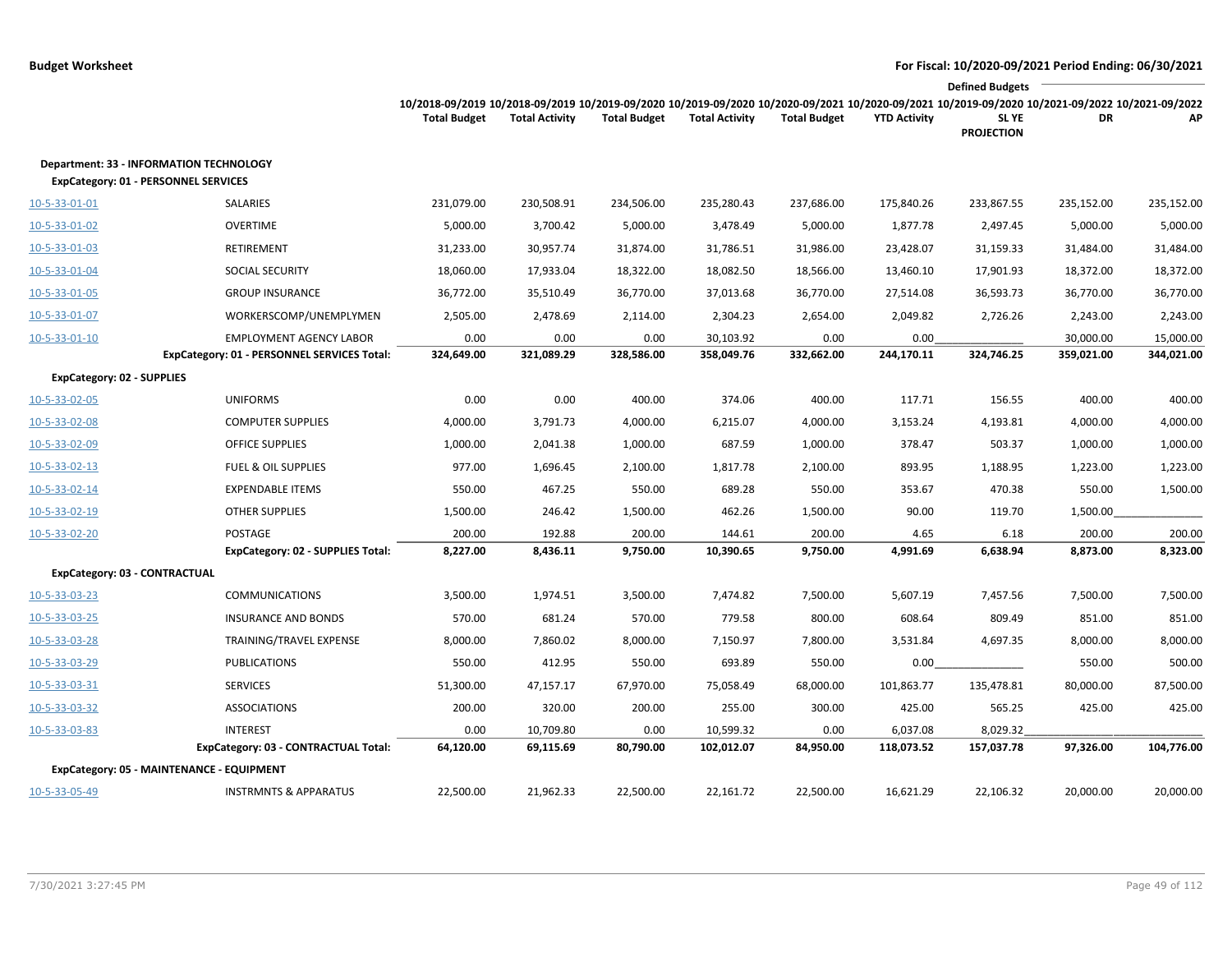|               |                                                                     |                                                                                                                                                                        |                       |                     |                       |                     |                     | <b>Defined Budgets</b>     |                     |                     |
|---------------|---------------------------------------------------------------------|------------------------------------------------------------------------------------------------------------------------------------------------------------------------|-----------------------|---------------------|-----------------------|---------------------|---------------------|----------------------------|---------------------|---------------------|
|               |                                                                     | 10/2018-09/2019 10/2018-09/2019 10/2019-09/2020 10/2019-09/2020 10/2020-09/2021 10/2020-09/2021 10/2019-09/2020 10/2021-09/2022 10/2021-09/2022<br><b>Total Budget</b> | <b>Total Activity</b> | <b>Total Budget</b> | <b>Total Activity</b> | <b>Total Budget</b> | <b>YTD Activity</b> | SL YE<br><b>PROJECTION</b> | DR                  | AP.                 |
| 10-5-33-05-50 | <b>VEHICLES</b><br>ExpCategory: 05 - MAINTENANCE - EQUIPMENT Total: | 1,792.00<br>24,292.00                                                                                                                                                  | 549.19<br>22,511.52   | 500.00<br>23,000.00 | 819.96<br>22,981.68   | 500.00<br>23,000.00 | 341.31<br>16,962.60 | 453.94<br>22,560.26        | 500.00<br>20,500.00 | 500.00<br>20,500.00 |
|               | ExpCategory: 09 - CAPITAL -EQUIPMENT                                |                                                                                                                                                                        |                       |                     |                       |                     |                     |                            |                     |                     |
| 10-5-33-09-79 | MISCELLANEOUS EQUIPMENT                                             | 1,200.00                                                                                                                                                               | 0.00                  | 1,000.00            | 0.00                  | 1,000.00            | 156.76              | 208.49                     |                     | 1,100.00            |
| 10-5-33-09-81 | INSTRUMENTS/APPARATUS                                               | 0.00                                                                                                                                                                   | 0.00                  | 0.00                | 25,320.00             | 0.00                | $0.00\,$            |                            |                     |                     |
| 10-5-33-09-83 | <b>COMPUTER EQUIPMENT</b>                                           | 0.00                                                                                                                                                                   | 0.00                  | 0.00                | 0.00                  | 0.00                | $0.00\,$            |                            | 6,300.00            |                     |
| 10-5-33-09-84 | SOFTWARE UPGRADES                                                   | 0.00                                                                                                                                                                   | 0.00                  | 0.00                | 0.00                  | 0.00                | 0.00                |                            | 44,850.00           | 18,500.00           |
| 10-5-33-09-85 | <b>HARDWARE UPGRADES</b>                                            | 0.00                                                                                                                                                                   | 0.00                  | 0.00                | 6,380.95              | 0.00                | $0.00\,$            |                            | 485,363.00          | 67,400.00           |
| 10-5-33-09-86 | OTHER TECHNOLOGY                                                    | 0.00                                                                                                                                                                   | 0.00                  | 0.00                | 0.00                  | 0.00                | $0.00\,$            |                            | 66,650.00           |                     |
| 10-5-33-09-89 | TECHNOLOGY CAP LEASE PMTS                                           | 182,345.00                                                                                                                                                             | 124,281.02            | 196,787.00          | 137,843.28            | 208,590.00          | 151,680.71          | 201,735.34                 | 195,364.00          | 246,818.00          |
|               | ExpCategory: 09 - CAPITAL -EQUIPMENT Total:                         | 183,545.00                                                                                                                                                             | 124,281.02            | 197,787.00          | 169,544.23            | 209,590.00          | 151,837.47          | 201,943.83                 | 799,627.00          | 332,718.00          |
|               | Department: 33 - INFORMATION TECHNOLOGY Total:                      | 604,833.00                                                                                                                                                             | 545,433.63            | 639,913.00          | 662,978.39            | 659,952.00          | 536,035.39          | 712,927.06                 | 1,285,347.00        | 810,338.00          |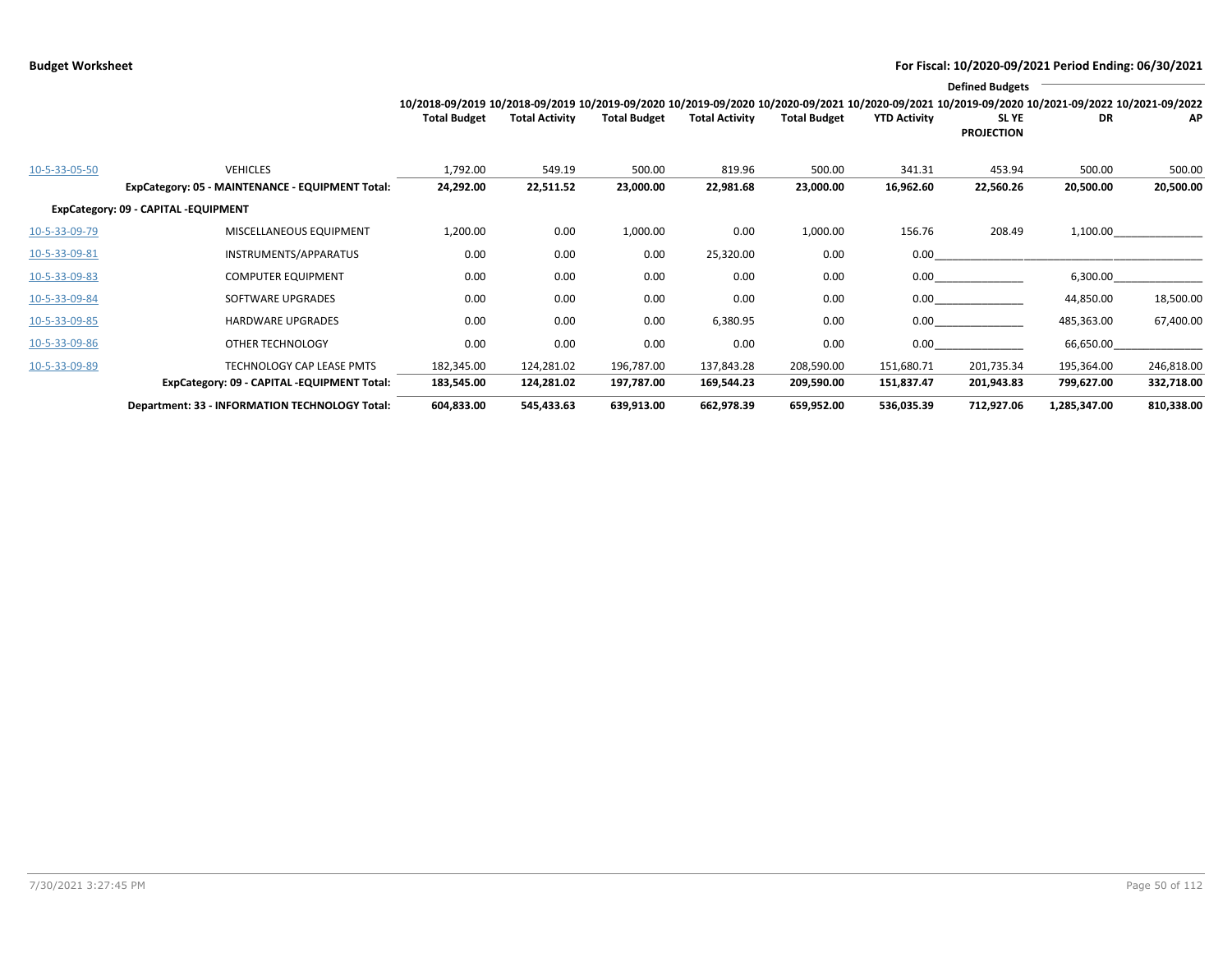|                                                                                              |                                                         |                                                                                                                                                                        |                       |                       |                       |                       |                       | <b>Defined Budgets</b>     |                       |                       |
|----------------------------------------------------------------------------------------------|---------------------------------------------------------|------------------------------------------------------------------------------------------------------------------------------------------------------------------------|-----------------------|-----------------------|-----------------------|-----------------------|-----------------------|----------------------------|-----------------------|-----------------------|
|                                                                                              |                                                         | 10/2018-09/2019 10/2018-09/2019 10/2019-09/2020 10/2019-09/2020 10/2020-09/2021 10/2020-09/2021 10/2019-09/2020 10/2021-09/2022 10/2021-09/2022<br><b>Total Budget</b> | <b>Total Activity</b> | <b>Total Budget</b>   | <b>Total Activity</b> | <b>Total Budget</b>   | <b>YTD Activity</b>   | SL YE<br><b>PROJECTION</b> | DR                    | AP                    |
| <b>Department: 34 - TRANSPORTATION MUSEUM</b><br><b>ExpCategory: 01 - PERSONNEL SERVICES</b> |                                                         |                                                                                                                                                                        |                       |                       |                       |                       |                       |                            |                       |                       |
| 10-5-34-01-01                                                                                | SALARIES                                                | 84,861.00                                                                                                                                                              | 83,194.10             | 86,259.00             | 90,523.75             | 88,472.00             | 67,374.07             | 89,607.51                  | 84,159.00             | 84,159.00             |
| 10-5-34-01-02                                                                                | <b>OVERTIME</b>                                         | 2,900.00                                                                                                                                                               | 1,137.57              | 2,900.00              | 1,003.20              | 2,900.00              | 888.65                | 1,181.90                   | 2,900.00              | 500.00                |
| 10-5-34-01-03                                                                                | RETIREMENT                                              | 10,631.00                                                                                                                                                              | 8,675.38              | 10,851.00             | 8,849.37              | 10,933.00             | 6,947.32              | 9,239.94                   | 10,345.00             | 10,345.00             |
| 10-5-34-01-04                                                                                | SOCIAL SECURITY                                         | 6,714.00                                                                                                                                                               | 5,857.63              | 6,820.00              | 6,345.61              | 6,990.00              | 5,198.04              | 6,913.39                   | 6,660.00              | 6,660.00              |
| 10-5-34-01-05                                                                                | <b>GROUP INSURANCE</b>                                  | 18,386.00                                                                                                                                                              | 17,102.84             | 18,385.00             | 17,150.30             | 18,385.00             | 13,897.44             | 18,483.60                  | 18,385.00             | 18,385.00             |
| 10-5-34-01-07                                                                                | WORKERSCOMP/UNEMPLOYME                                  | 595.00                                                                                                                                                                 | 430.91                | 505.00                | 890.11                | 908.00                | 923.59                | 1,228.37                   | 596.00                | 596.00                |
| 10-5-34-01-12                                                                                | NEW PAYROLL REQUESTS                                    | 0.00                                                                                                                                                                   | 0.00                  | 1,900.00              | 0.00                  | $-19.00$              | 0.00                  |                            | 5,644.00              | 5,644.00              |
|                                                                                              | ExpCategory: 01 - PERSONNEL SERVICES Total:             | 124,087.00                                                                                                                                                             | 116,398.43            | 127,620.00            | 124,762.34            | 128,569.00            | 95,229.11             | 126,654.71                 | 128,689.00            | 126,289.00            |
| <b>ExpCategory: 02 - SUPPLIES</b>                                                            |                                                         |                                                                                                                                                                        |                       |                       |                       |                       |                       |                            |                       |                       |
| 10-5-34-02-05                                                                                | <b>UNIFORMS</b>                                         | 0.00                                                                                                                                                                   | 0.00                  | 250.00                | 222.67                | 250.00                | 369.06                | 490.85                     | 250.00                | 250.00                |
| 10-5-34-02-08                                                                                | <b>COMPUTER SUPPLIES</b>                                | 400.00                                                                                                                                                                 | 383.71                | 500.00                | 154.20                | 500.00                | 400.00                | 532.00                     | 500.00                | 500.00                |
| 10-5-34-02-09                                                                                | <b>OFFICE SUPPLIES</b>                                  | 850.00                                                                                                                                                                 | 1,290.00              | 850.00                | 1,314.29              | 850.00                | 852.52                | 1,133.85                   | 850.00                | 1,250.00              |
| 10-5-34-02-14                                                                                | <b>EXPENDABLE ITEMS</b>                                 | 1,000.00                                                                                                                                                               | 997.14                | 1,000.00              | 1,477.41              | 1,000.00              | 890.39                | 1,184.22                   | 1,000.00              | 1,000.00              |
| 10-5-34-02-15                                                                                | <b>HOUSEKEEPING</b>                                     | 1,000.00                                                                                                                                                               | 183.27                | 1,000.00              | 296.20                | 1,000.00              | 503.97                | 670.28                     | 1,000.00              | 500.00                |
| 10-5-34-02-16                                                                                | CHEMICAL                                                | 600.00                                                                                                                                                                 | 491.15                | 600.00                | 535.80                | 600.00                | 377.17                | 501.64                     | 600.00                | 600.00                |
| 10-5-34-02-17                                                                                | MECHANICAL                                              | 100.00                                                                                                                                                                 | 0.00                  | 100.00                | 0.00                  | 0.00                  | 0.00                  |                            |                       |                       |
| 10-5-34-02-18                                                                                | LANDSCAPING                                             | 900.00                                                                                                                                                                 | 893.52                | 900.00                | 890.38                | 900.00                | 750.00                | 997.50                     |                       | 900.00                |
| 10-5-34-02-19                                                                                | <b>OTHER SUPPLIES</b>                                   | 900.00                                                                                                                                                                 | 967.48                | 900.00                | 872.97                | 900.00                | 728.79                | 969.29                     | 900.00                | 900.00                |
| 10-5-34-02-20                                                                                | POSTAGE                                                 | 250.00                                                                                                                                                                 | 128.10                | 250.00                | 336.70                | 250.00                | 328.61                | 437.05                     | 400.00                | 400.00                |
| 10-5-34-02-50                                                                                | <b>EDUCATION</b>                                        | 7,000.00                                                                                                                                                               | 7,538.28              | 3,000.00              | 2,873.38              | 3,000.00              | 3,005.48              | 3,997.29                   | 3,000.00              | 4,000.00              |
| 10-5-34-02-52                                                                                | <b>GIFT SHOP ITEMS</b>                                  | 4,500.00                                                                                                                                                               | 4,313.71              | 4,500.00              | 4,593.89              | 3,500.00              | 2,224.39              | 2,958.44                   | 3,500.00              | 3,500.00              |
| 10-5-34-02-53                                                                                | <b>EXP FROM DEDICATED GIFTS</b>                         | 0.00                                                                                                                                                                   | 0.00                  | 0.00                  | 985.15                | 0.00                  | 0.00                  |                            |                       |                       |
| 10-5-34-02-54                                                                                | RENTAL REIMBURSEMENTS                                   | 0.00                                                                                                                                                                   | 9.56                  | 0.00                  | $-6.66$               | 0.00                  | $-403.47$             | -536.62                    |                       |                       |
| 10-5-34-02-55                                                                                | <b>ADVERTISING</b><br>ExpCategory: 02 - SUPPLIES Total: | 0.00<br>17,500.00                                                                                                                                                      | 125.00<br>17,320.92   | 5,000.00<br>18,850.00 | 5,262.20<br>19,808.58 | 6,000.00<br>18,750.00 | 5,859.86<br>15,886.77 | 7,793.61<br>21,129.40      | 6,000.00<br>18,000.00 | 7,000.00<br>20,800.00 |
| ExpCategory: 03 - CONTRACTUAL                                                                |                                                         |                                                                                                                                                                        |                       |                       |                       |                       |                       |                            |                       |                       |
| 10-5-34-03-23                                                                                | <b>COMMUNICATIONS</b>                                   | 4,000.00                                                                                                                                                               | 3,556.08              | 3,600.00              | 3,718.22              | 3,700.00              | 2,866.64              | 3,812.63                   | 3,750.00              | 3,750.00              |
| 10-5-34-03-25                                                                                | <b>INSURANCE AND BONDS</b>                              | 5,250.00                                                                                                                                                               | 6,268.48              | 6,300.00              | 7,002.12              | 7,000.00              | 5,600.52              | 7,448.69                   | 7,833.00              | 7,833.00              |
| 10-5-34-03-28                                                                                | TRAINING/TRAVEL EXPENSE                                 | 460.00                                                                                                                                                                 | 845.57                | 1,620.00              | 972.63                | 1,585.00              | 296.50                | 394.35                     | 2,000.00              | 1,385.00              |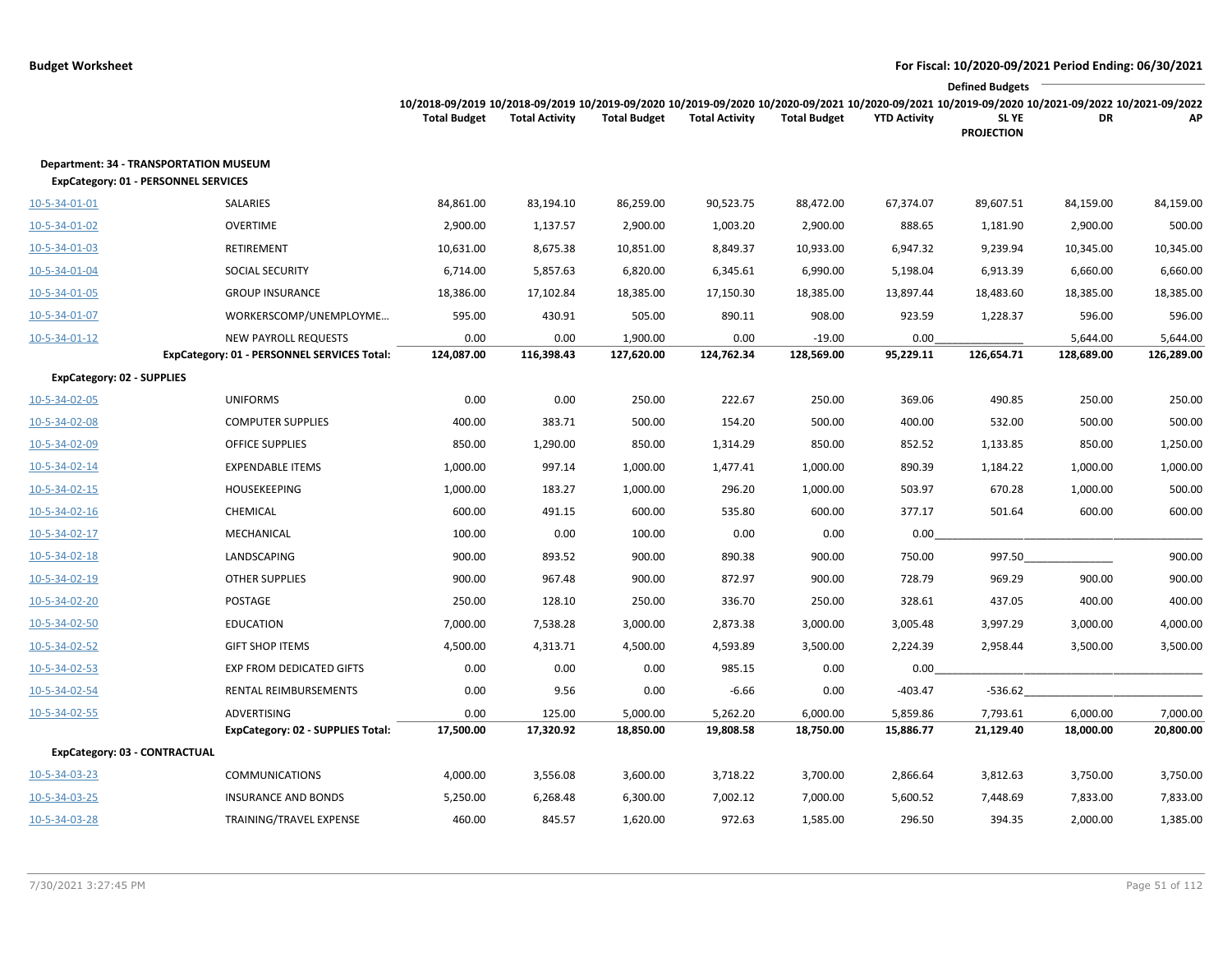|               |                                                            | 10/2018-09/2019 10/2018-09/2019 10/2019-09/2020 10/2019-09/2020 10/2020-09/2021 10/2020-09/2021 10/2019-09/2020 10/2021-09/2022 10/2021-09/2022 |                       |                     |                       |                     |                     | <b>Defined Budgets</b>     |                 |                 |
|---------------|------------------------------------------------------------|-------------------------------------------------------------------------------------------------------------------------------------------------|-----------------------|---------------------|-----------------------|---------------------|---------------------|----------------------------|-----------------|-----------------|
|               |                                                            | <b>Total Budget</b>                                                                                                                             | <b>Total Activity</b> | <b>Total Budget</b> | <b>Total Activity</b> | <b>Total Budget</b> | <b>YTD Activity</b> | SL YE<br><b>PROJECTION</b> | DR              | АP              |
| 10-5-34-03-30 | <b>UTILITIES</b>                                           | 15,000.00                                                                                                                                       | 11,961.61             | 12,000.00           | 13,479.06             | 13,000.00           | 10,072.75           | 11,756.65                  | 13,000.00       | 13,000.00       |
| 10-5-34-03-31 | <b>SERVICES</b>                                            | 1,000.00                                                                                                                                        | 1,354.91              | 1,000.00            | 113.00                | 1,000.00            | 812.50              | 1,080.63                   | 1,000.00        | 1,000.00        |
| 10-5-34-03-32 | <b>ASSOCIATIONS</b>                                        | 400.00                                                                                                                                          | 303.00                | 500.00              | 303.00                | 500.00              | 203.00              | 269.99                     | 500.00          | 500.00          |
| 10-5-34-03-33 | <b>CREDIT CARD FEES</b>                                    | 800.00                                                                                                                                          | 994.58                | 900.00              | 925.06                | 1,200.00            | 1,502.74            | 1.998.64                   | 1,500.00        | 1,500.00        |
|               | ExpCategory: 03 - CONTRACTUAL Total:                       | 26,910.00                                                                                                                                       | 25,284.23             | 25,920.00           | 26,513.09             | 27,985.00           | 21,354.65           | 26,761.58                  | 29,583.00       | 28,968.00       |
|               | ExpCategory: 04 - MAINTENANCE - BUILDINGS & GROUNDS        |                                                                                                                                                 |                       |                     |                       |                     |                     |                            |                 |                 |
| 10-5-34-04-35 | <b>BUILDINGS &amp; GROUNDS</b>                             | 6,500.00                                                                                                                                        | 9,170.32              | 7,500.00            | 7,547.17              | 7,500.00            | 7,188.44            | 9,560.63                   | 8,000.00        | 8,000.00        |
|               | ExpCategory: 04 - MAINTENANCE - BUILDINGS & GROUNDS Total: | 6,500.00                                                                                                                                        | 9,170.32              | 7,500.00            | 7,547.17              | 7,500.00            | 7,188.44            | 9,560.63                   | 8,000.00        | 8,000.00        |
|               | ExpCategory: 05 - MAINTENANCE - EQUIPMENT                  |                                                                                                                                                 |                       |                     |                       |                     |                     |                            |                 |                 |
| 10-5-34-05-48 | <b>EQUIPMENT</b>                                           | 1,000.00                                                                                                                                        | 539.47                | 1,000.00            | 318.90                | 1,000.00            | 0.00                |                            | 1,000.00        | 600.00          |
|               | ExpCategory: 05 - MAINTENANCE - EQUIPMENT Total:           | 1,000.00                                                                                                                                        | 539.47                | 1,000.00            | 318.90                | 1,000.00            | 0.00                | 0.00                       | 1,000.00        | 600.00          |
|               | ExpCategory: 08 - CAPITAL - BUIDLINGS & GROUNDS            |                                                                                                                                                 |                       |                     |                       |                     |                     |                            |                 |                 |
| 10-5-34-08-66 | <b>BUILDINGS &amp; GROUNDS</b>                             | 4,968.00                                                                                                                                        | 4,968.00              | 7,000.00            | 3,994.72              | 7,000.00            | 6,459.75            | 8,591.47                   | 23,000.00       | 8,000.00        |
| 10-5-34-08-71 | <b>ARTIFACT RESTORATION</b>                                | 0.00                                                                                                                                            | 2,033.00              | 0.00                | 0.00                  | 0.00                | 0.00                |                            |                 |                 |
|               | ExpCategory: 08 - CAPITAL - BUIDLINGS & GROUNDS Total:     | 4,968.00                                                                                                                                        | 7,001.00              | 7,000.00            | 3,994.72              | 7,000.00            | 6,459.75            | 8,591.47                   | 23,000.00       | 8,000.00        |
|               | ExpCategory: 09 - CAPITAL -EQUIPMENT                       |                                                                                                                                                 |                       |                     |                       |                     |                     |                            |                 |                 |
| 10-5-34-09-79 | MISCELLANEOUS EQUIPMENT                                    | 2,000.00                                                                                                                                        | 0.00                  | 0.00                | 0.00                  | 0.00                | 0.00                |                            |                 |                 |
|               | ExpCategory: 09 - CAPITAL -EQUIPMENT Total:                | 2,000.00                                                                                                                                        | 0.00                  | 0.00                | 0.00                  | 0.00                | 0.00                | 0.00                       | 0.00            | 0.00            |
|               | Department: 34 - TRANSPORTATION MUSEUM Total:              | 182,965.00                                                                                                                                      | 175,714.37            | 187,890.00          | 182,944.80            | 190,804.00          | 146,118.72          | 192,697.79                 | 208,272.00      | 192,657.00      |
|               | Fund: 10 - GENERAL FUND Surplus (Deficit):                 | $-2,078,523.00$                                                                                                                                 | 1,782,879.84          | $-2,165,267.00$     | 2,853,363.69          | $-2,497,166.00$     | 775,981.06          | 1,111,410.30               | $-3,089,248.00$ | $-2,768,924.00$ |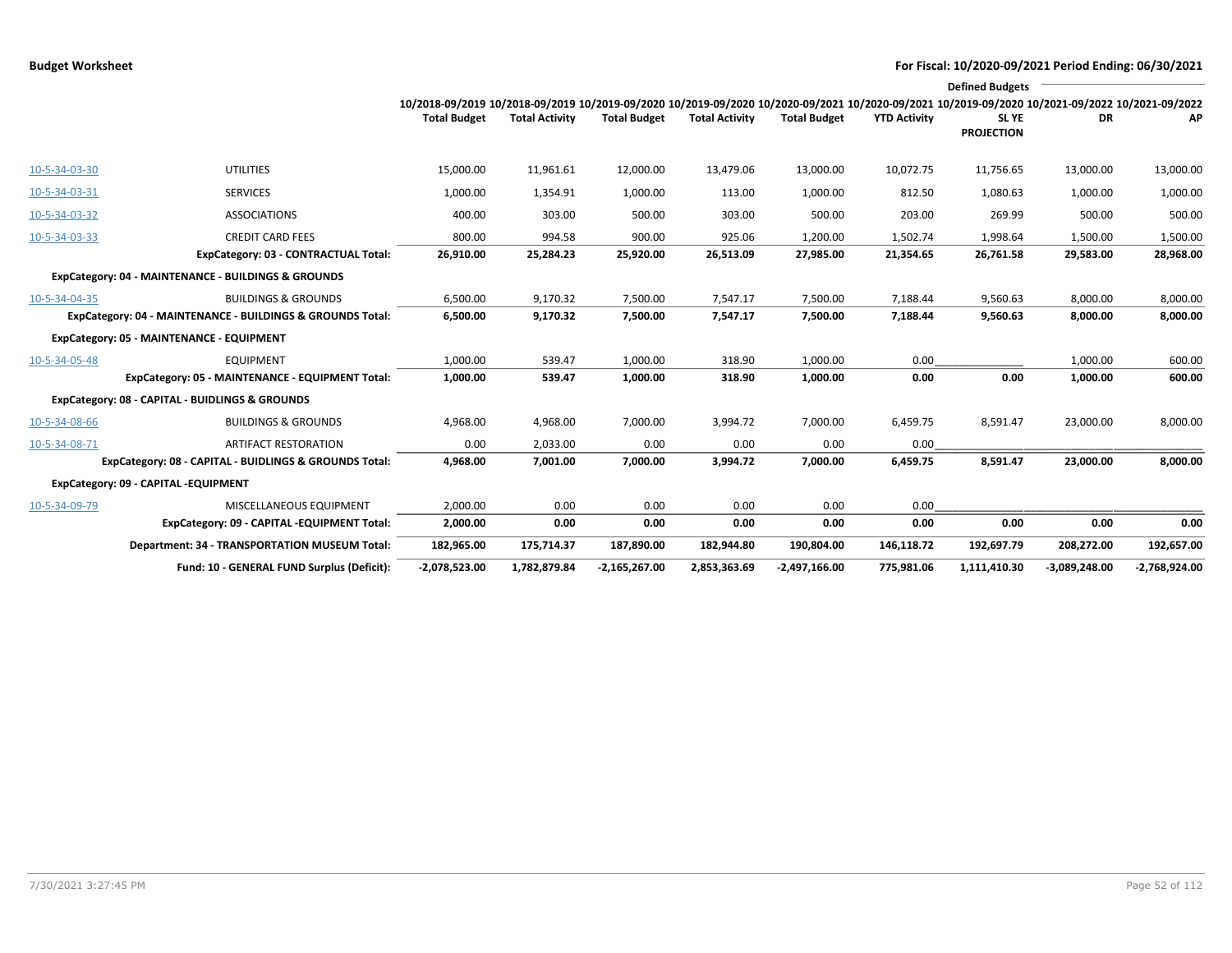|                                                        |                                                                  |                                                                                                                                                 |                         |                         |                         |                         |                        | <b>Defined Budgets</b>     |                         |                         |
|--------------------------------------------------------|------------------------------------------------------------------|-------------------------------------------------------------------------------------------------------------------------------------------------|-------------------------|-------------------------|-------------------------|-------------------------|------------------------|----------------------------|-------------------------|-------------------------|
|                                                        |                                                                  | 10/2018-09/2019 10/2018-09/2019 10/2019-09/2020 10/2019-09/2020 10/2020-09/2021 10/2020-09/2021 10/2019-09/2020 10/2021-09/2022 10/2021-09/2022 |                         |                         |                         |                         |                        |                            |                         |                         |
|                                                        |                                                                  | <b>Total Budget</b>                                                                                                                             | <b>Total Activity</b>   | <b>Total Budget</b>     | <b>Total Activity</b>   | <b>Total Budget</b>     | <b>YTD Activity</b>    | SL YE<br><b>PROJECTION</b> | DR                      | AP                      |
| Fund: 30 - AIRPORT<br>RevCategory: 05 - LICENSE & FEES |                                                                  |                                                                                                                                                 |                         |                         |                         |                         |                        |                            |                         |                         |
| 30-4-05-31                                             | <b>LEASES REVENUE</b>                                            | 16,000.00                                                                                                                                       | 16,431.96               | 16,000.00               | 16,433.96               | 16,000.00               | 605.00                 | 804.65                     | 16,000.00               | 16,000.00               |
| $30 - 4 - 05 - 32$                                     | <b>BUILDING RENTALS</b>                                          | 37,000.00                                                                                                                                       | 32,618.44               | 37,000.00               | 29,893.44               | 30,000.00               | 22,420.08              | 29,818.71                  | 30,000.00               | 30,000.00               |
| 30-4-05-34                                             | <b>HANGAR RENTALS</b><br>RevCategory: 05 - LICENSE & FEES Total: | 81,000.00<br>134,000.00                                                                                                                         | 80,150.79<br>129,201.19 | 83,000.00<br>136,000.00 | 95,459.83<br>141,787.23 | 92,000.00<br>138,000.00 | 72,538.95<br>95,564.03 | 96,476.80<br>127,100.16    | 92,000.00<br>138,000.00 | 92,000.00<br>138,000.00 |
|                                                        | RevCategory: 06 - CHARGES FOR SERVICES                           |                                                                                                                                                 |                         |                         |                         |                         |                        |                            |                         |                         |
| 30-4-06-35                                             | <b>FUEL/SUPPLIES SALES</b>                                       | 475,000.00                                                                                                                                      | 584,099.37              | 550,000.00              | 542,152.10              | 550,000.00              | 357,771.09             | 475,391.41                 | 500,000.00              | 500,000.00              |
|                                                        | RevCategory: 06 - CHARGES FOR SERVICES Total:                    | 475,000.00                                                                                                                                      | 584,099.37              | 550,000.00              | 542,152.10              | 550,000.00              | 357.771.09             | 475,391.41                 | 500,000.00              | 500,000.00              |
|                                                        | RevCategory: 08 - MISCELLANEOUS                                  |                                                                                                                                                 |                         |                         |                         |                         |                        |                            |                         |                         |
| 30-4-08-24                                             | <b>MISC. REVENUE</b>                                             | 0.00                                                                                                                                            | 36.60                   | 0.00                    | 69.77                   | 0.00                    | 0.51                   | 0.60                       |                         |                         |
| 30-4-08-25                                             | SALE OF EQUIPMENT                                                | 0.00                                                                                                                                            | 176.00                  | 0.00                    | 0.00                    | 0.00                    | 0.00                   |                            |                         |                         |
| 30-4-08-29                                             | <b>GRANT REVENUE</b>                                             | 25,000.00                                                                                                                                       | 19,977.10               | 25,000.00               | 46,264.15               | 25,000.00               | 0.00                   |                            | 25,000.00               | 25,000.00               |
| 30-4-08-31                                             | TRANSFER IN FROM UTILITY FD                                      | 0.00                                                                                                                                            | 180,000.00              | 0.00                    | 250,000.00              | 0.00                    | 0.00                   |                            |                         |                         |
|                                                        | RevCategory: 08 - MISCELLANEOUS Total:                           | 25,000.00                                                                                                                                       | 200,189.70              | 25,000.00               | 296,333.92              | 25,000.00               | 0.51                   | 0.60                       | 25,000.00               | 25,000.00               |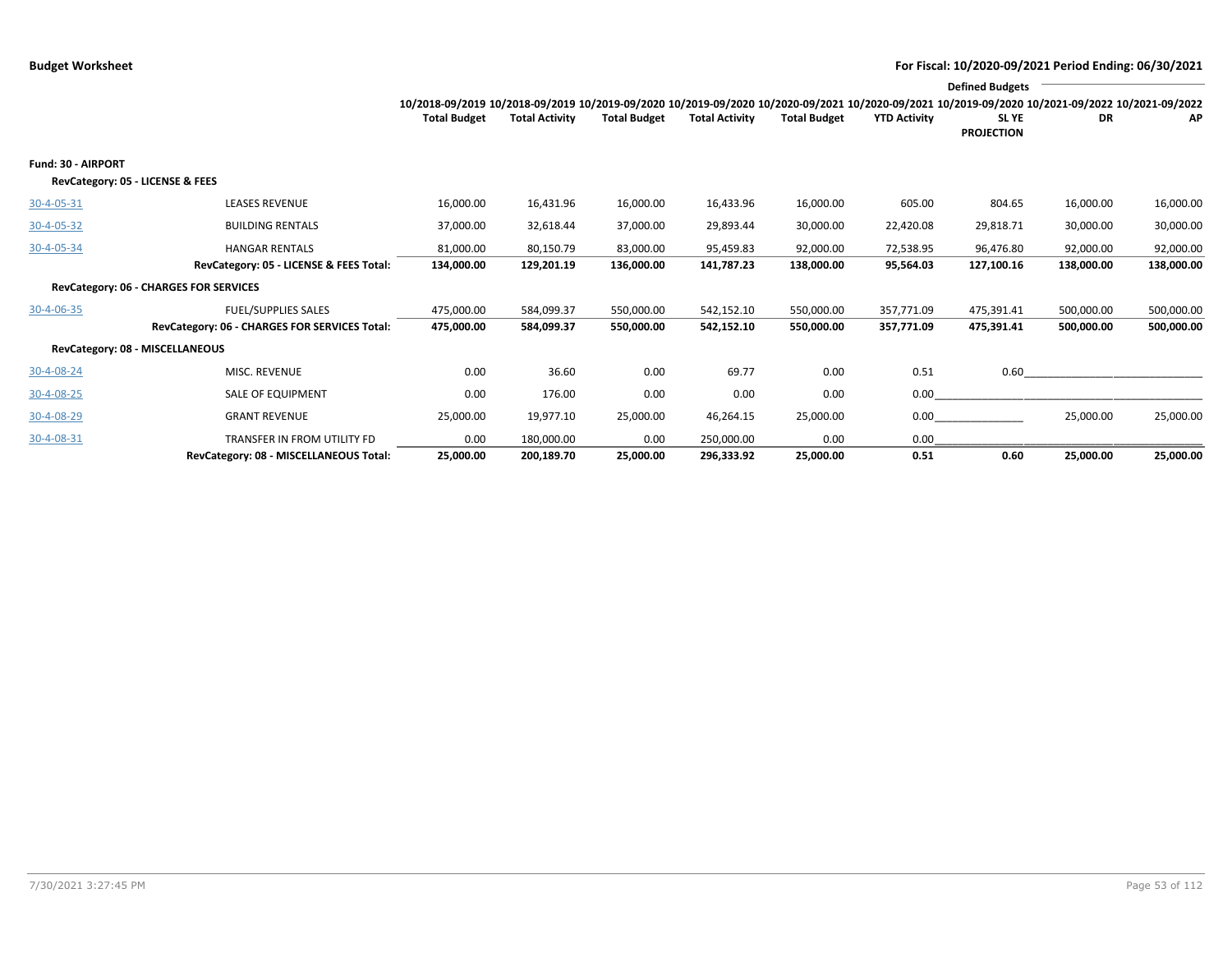|                                                                         |                                                                            |                                                                                                                                                                        |                       |                     |                       |                            |                     | <b>Defined Budgets</b>     |            |            |
|-------------------------------------------------------------------------|----------------------------------------------------------------------------|------------------------------------------------------------------------------------------------------------------------------------------------------------------------|-----------------------|---------------------|-----------------------|----------------------------|---------------------|----------------------------|------------|------------|
|                                                                         |                                                                            | 10/2018-09/2019 10/2018-09/2019 10/2019-09/2020 10/2019-09/2020 10/2020-09/2021 10/2020-09/2021 10/2019-09/2020 10/2021-09/2022 10/2021-09/2022<br><b>Total Budget</b> | <b>Total Activity</b> | <b>Total Budget</b> | <b>Total Activity</b> | <b>Total Budget</b>        | <b>YTD Activity</b> | SL YE<br><b>PROJECTION</b> | DR         | AP         |
| Department: 13 - AIRPORT<br><b>ExpCategory: 01 - PERSONNEL SERVICES</b> |                                                                            |                                                                                                                                                                        |                       |                     |                       |                            |                     |                            |            |            |
| 30-5-13-01-01                                                           | SALARIES                                                                   | 197,950.00                                                                                                                                                             | 208,499.04            | 201,063.00          | 201,967.85            | 203,666.00                 | 141,734.48          | 188,506.86                 | 184,248.00 | 184,248.00 |
| 30-5-13-01-02                                                           | <b>OVERTIME</b>                                                            | 26,500.00                                                                                                                                                              | 30,369.16             | 26,500.00           | 24,977.94             | 26,500.00                  | 3,768.64            | 5,012.29                   | 26,500.00  | 26,500.00  |
| 30-5-13-01-03                                                           | RETIREMENT                                                                 | 29,695.00                                                                                                                                                              | 29,013.33             | 30,285.00           | 28,254.99             | 30,336.00                  | 19,166.63           | 25,491.62                  | 27,629.00  | 27,629.00  |
| 30-5-13-01-04                                                           | SOCIAL SECURITY                                                            | 17,170.00                                                                                                                                                              | 17,733.81             | 17,409.00           | 17,107.07             | 17,607.00                  | 11,036.41           | 14,678.43                  | 16,122.00  | 16,122.00  |
| 30-5-13-01-05                                                           | <b>GROUP INSURANCE</b>                                                     | 45,966.00                                                                                                                                                              | 46,366.74             | 45,962.00           | 41,720.40             | 45,962.00                  | 32,448.42           | 43,156.40                  | 45,962.00  | 45,962.00  |
| 30-5-13-01-07                                                           | WORKERSCOMP/UNEMPLYMEN                                                     | 4,913.00                                                                                                                                                               | 4,675.35              | 4,025.00            | 4,489.43              | 4,744.00                   | 3,428.24            | 4,559.56                   | 3,991.00   | 3,991.00   |
| 30-5-13-01-12                                                           | <b>NEW PAYROLL REQUESTS</b><br>ExpCategory: 01 - PERSONNEL SERVICES Total: | 0.00<br>322,194.00                                                                                                                                                     | 0.00<br>336,657.43    | 0.00<br>325,244.00  | 0.00<br>318,517.68    | $-16,170.00$<br>312,645.00 | 0.00<br>211,582.82  | 281,405.16                 | 304,452.00 | 304,452.00 |
| ExpCategory: 02 - SUPPLIES                                              |                                                                            |                                                                                                                                                                        |                       |                     |                       |                            |                     |                            |            |            |
| 30-5-13-02-05                                                           | <b>UNIFORMS</b>                                                            | 2,000.00                                                                                                                                                               | 1,971.00              | 2,000.00            | 2,013.12              | 2,000.00                   | 0.00                |                            | 2,000.00   | 2,000.00   |
| 30-5-13-02-08                                                           | <b>COMPUTER SUPPLIES</b>                                                   | 300.00                                                                                                                                                                 | 192.49                | 300.00              | 171.20                | 300.00                     | 52.18               | 69.40                      | 300.00     |            |
| 30-5-13-02-09                                                           | <b>OFFICE SUPPLIES</b>                                                     | 3,000.00                                                                                                                                                               | 3,441.61              | 3,000.00            | 2,389.87              | 3,000.00                   | 1,102.97            | 1,466.95                   | 3,000.00   | 2,500.00   |
| 30-5-13-02-11                                                           | FOOD/COFFEE                                                                | 1,500.00                                                                                                                                                               | 1,257.05              | 1,200.00            | 892.93                | 800.00                     | 722.69              | 961.18                     | 1,500.00   | 1,200.00   |
| 30-5-13-02-13                                                           | <b>FUEL &amp; OIL SUPPLIES</b>                                             | 7,200.00                                                                                                                                                               | 9,683.74              | 8,000.00            | 7,871.25              | 8,000.00                   | 4,548.71            | 6,049.78                   | 6,200.00   | 6,200.00   |
| 30-5-13-02-14                                                           | <b>EXPENDABLE ITEMS</b>                                                    | 3,000.00                                                                                                                                                               | 3,234.50              | 3,000.00            | 3,062.73              | 3,000.00                   | 2,495.18            | 3,318.59                   | 3,000.00   | 3,500.00   |
| 30-5-13-02-15                                                           | <b>HOUSEKEEPING</b>                                                        | 3,500.00                                                                                                                                                               | 2,780.61              | 3,000.00            | 3,031.99              | 3,000.00                   | 1,281.11            | 1,703.88                   | 2,500.00   | 2,500.00   |
| 30-5-13-02-16                                                           | CHEMICAL                                                                   | 600.00                                                                                                                                                                 | 404.78                | 600.00              | 577.41                | 600.00                     | 66.99               | 89.10                      | 600.00     | 600.00     |
| 30-5-13-02-17                                                           | <b>MECHANICAL</b>                                                          | 700.00                                                                                                                                                                 | 332.97                | 700.00              | 482.54                | 700.00                     | 117.63              | 156.45                     | 700.00     |            |
| 30-5-13-02-18                                                           | LANDSCAPING                                                                | 600.00                                                                                                                                                                 | 825.16                | 600.00              | 314.27                | 600.00                     | 258.96              | 344.42                     | 600.00     | 600.00     |
| 30-5-13-02-19                                                           | <b>FUEL PURCHASES</b>                                                      | 380,000.00                                                                                                                                                             | 408,121.66            | 440,000.00          | 312,959.31            | 440,000.00                 | 199,269.95          | 94,414.24                  | 400,000.00 | 400,000.00 |
| 30-5-13-02-20                                                           | POSTAGE                                                                    | 300.00                                                                                                                                                                 | 222.00                | 300.00              | 120.06                | 300.00                     | 15.43               | 20.52                      | 300.00     | 200.00     |
| 30-5-13-02-21                                                           | <b>MEDICAL</b>                                                             | 100.00                                                                                                                                                                 | 111.32                | 100.00              | 51.00                 | 100.00                     | 167.64              | 222.96                     | 100.00     |            |
|                                                                         | ExpCategory: 02 - SUPPLIES Total:                                          | 402,800.00                                                                                                                                                             | 432,578.89            | 462,800.00          | 333,937.68            | 462,400.00                 | 210,099.44          | 108,817.47                 | 420,800.00 | 419,300.00 |
| ExpCategory: 03 - CONTRACTUAL                                           |                                                                            |                                                                                                                                                                        |                       |                     |                       |                            |                     |                            |            |            |
| 30-5-13-03-23                                                           | <b>COMMUNICATIONS</b>                                                      | 5,000.00                                                                                                                                                               | 4,789.82              | 4,600.00            | 5,379.53              | 5,400.00                   | 3,956.20            | 5,261.75                   | 5,400.00   | 5,400.00   |
| 30-5-13-03-25                                                           | <b>INSURANCE AND BONDS</b>                                                 | 19,500.00                                                                                                                                                              | 19,853.98             | 19,500.00           | 23,708.70             | 24,500.00                  | 17,029.29           | 22,648.96                  | 23,818.00  | 23,818.00  |
| 30-5-13-03-28                                                           | TRAINING/TRAVEL EXPENSE                                                    | 2,300.00                                                                                                                                                               | 1,100.34              | 2,300.00            | 83.40                 | 2,300.00                   | 0.00                |                            | 2,200.00   | 2,200.00   |
| 30-5-13-03-29                                                           | <b>PUBLICATIONS</b>                                                        | 400.00                                                                                                                                                                 | 238.86                | 300.00              | 221.55                | 300.00                     | 0.00                |                            | 300.00     |            |
| 30-5-13-03-30                                                           | <b>UTILITIES</b>                                                           | 32,000.00                                                                                                                                                              | 23,571.16             | 30,000.00           | 24,096.01             | 28,000.00                  | 18,480.09           | 22,462.36                  | 27,000.00  | 27,000.00  |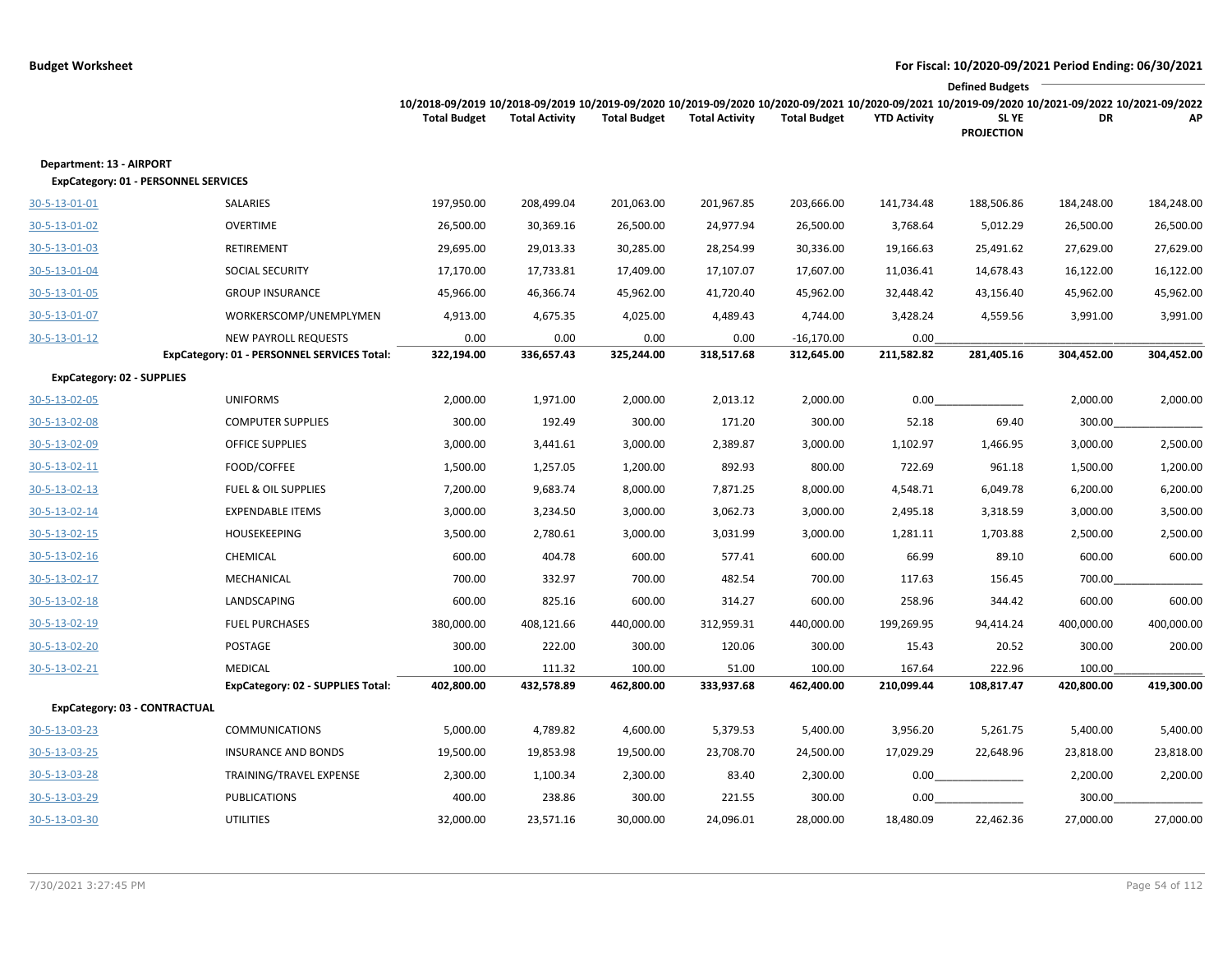|               |                                                            |                                                                                                                                                                        |                       |                     |                       |                     |                     | <b>Defined Budgets</b>     |                                                                                                                                                                                                                                     |               |
|---------------|------------------------------------------------------------|------------------------------------------------------------------------------------------------------------------------------------------------------------------------|-----------------------|---------------------|-----------------------|---------------------|---------------------|----------------------------|-------------------------------------------------------------------------------------------------------------------------------------------------------------------------------------------------------------------------------------|---------------|
|               |                                                            | 10/2018-09/2019 10/2018-09/2019 10/2019-09/2020 10/2019-09/2020 10/2020-09/2021 10/2020-09/2021 10/2019-09/2020 10/2021-09/2022 10/2021-09/2022<br><b>Total Budget</b> | <b>Total Activity</b> | <b>Total Budget</b> | <b>Total Activity</b> | <b>Total Budget</b> | <b>YTD Activity</b> | SL YE<br><b>PROJECTION</b> | DR                                                                                                                                                                                                                                  | АP            |
| 30-5-13-03-31 | SERVICES/PERMIT FEES                                       | 5,500.00                                                                                                                                                               | 5,983.30              | 6,500.00            | 5,532.78              | 6,500.00            | 3,790.11            | 5,040.85                   | 13,000.00                                                                                                                                                                                                                           | 13,000.00     |
| 30-5-13-03-32 | <b>ASSOCIATIONS</b>                                        | 0.00                                                                                                                                                                   | 0.00                  | 300.00              | 100.00                | 100.00              | 100.00              | 133.00                     | 100.00                                                                                                                                                                                                                              | 100.00        |
| 30-5-13-03-33 | <b>CREDIT CARD FEES</b>                                    | 7,700.00                                                                                                                                                               | 9,409.26              | 7,700.00            | 14,501.35             | 12,000.00           | 5,776.80            | 7,683.14                   | 12,000.00                                                                                                                                                                                                                           | 12,000.00     |
| 30-5-13-03-83 | <b>INTEREST EXPENSE</b>                                    | 0.00                                                                                                                                                                   | 403.39                | 0.00                | 29.24                 | 0.00                | 0.00                |                            |                                                                                                                                                                                                                                     |               |
|               | ExpCategory: 03 - CONTRACTUAL Total:                       | 72,400.00                                                                                                                                                              | 65,350.11             | 71,200.00           | 73,652.56             | 79,100.00           | 49,132.49           | 63,230.06                  | 83,818.00                                                                                                                                                                                                                           | 83,518.00     |
|               | ExpCategory: 04 - MAINTENANCE - BUILDINGS & GROUNDS        |                                                                                                                                                                        |                       |                     |                       |                     |                     |                            |                                                                                                                                                                                                                                     |               |
| 30-5-13-04-35 | <b>BUILDINGS &amp; GROUNDS</b>                             | 8,000.00                                                                                                                                                               | 3,485.40              | 8,000.00            | 9,134.12              | 7,000.00            | 5,614.54            | 7,467.34                   | 8,000.00                                                                                                                                                                                                                            | 7,500.00      |
| 30-5-13-04-36 | STORM DAMAGE FED EX BLDG                                   | 0.00                                                                                                                                                                   | 0.00                  | 0.00                | 11,031.34             | 0.00                | 0.00                |                            |                                                                                                                                                                                                                                     |               |
|               | ExpCategory: 04 - MAINTENANCE - BUILDINGS & GROUNDS Total: | 8,000.00                                                                                                                                                               | 3,485.40              | 8,000.00            | 20,165.46             | 7,000.00            | 5,614.54            | 7,467.34                   | 8,000.00                                                                                                                                                                                                                            | 7,500.00      |
|               | ExpCategory: 05 - MAINTENANCE - EQUIPMENT                  |                                                                                                                                                                        |                       |                     |                       |                     |                     |                            |                                                                                                                                                                                                                                     |               |
| 30-5-13-05-47 | MISCELLANEOUS EQUIPMEN                                     | 750.00                                                                                                                                                                 | 705.67                | 750.00              | 682.98                | 750.00              | 121.75              | 161.93                     | 750.00                                                                                                                                                                                                                              |               |
| 30-5-13-05-48 | <b>EQUIPMENT</b>                                           | 11,000.00                                                                                                                                                              | 11,439.83             | 11,000.00           | 10,275.26             | 11,000.00           | 3,078.42            | 4,094.30                   | 11,000.00                                                                                                                                                                                                                           | 12,000.00     |
| 30-5-13-05-49 | <b>INSTRMNTS &amp; APPARATUS</b>                           | 1,000.00                                                                                                                                                               | 936.29                | 1,000.00            | 423.83                | 1,000.00            | 999.80              | 1,329.73                   | 1,000.00                                                                                                                                                                                                                            |               |
| 30-5-13-05-50 | <b>VEHICLES</b>                                            | 3,500.00                                                                                                                                                               | 2,009.88              | 3,000.00            | 1,251.32              | 1,500.00            | 767.92              | 1,021.33                   | 3,500.00                                                                                                                                                                                                                            | 1,500.00      |
| 30-5-13-05-52 | <b>RADIO MAINTENANCE</b>                                   | 1,000.00                                                                                                                                                               | 1,000.00              | 1,000.00            | 999.80                | 0.00                | 0.00                |                            |                                                                                                                                                                                                                                     |               |
|               | ExpCategory: 05 - MAINTENANCE - EQUIPMENT Total:           | 17,250.00                                                                                                                                                              | 16,091.67             | 16,750.00           | 13,633.19             | 14,250.00           | 4,967.89            | 6,607.29                   | 16,250.00                                                                                                                                                                                                                           | 13,500.00     |
|               | ExpCategory: 08 - CAPITAL - BUIDLINGS & GROUNDS            |                                                                                                                                                                        |                       |                     |                       |                     |                     |                            |                                                                                                                                                                                                                                     |               |
| 30-5-13-08-66 | <b>BUILDINGS &amp; GROUNDS</b>                             | 63,274.00                                                                                                                                                              | 63,276.00             | 63,658.00           | 63,660.00             | 0.00                | 21,167.75           | 28,153.11                  | 89,000.00                                                                                                                                                                                                                           |               |
| 30-5-13-08-69 | <b>IMPROVEMENTS</b>                                        | 67,000.00                                                                                                                                                              | 355.00                | 2,036.00            | 0.00                  | 0.00                | 0.00                |                            |                                                                                                                                                                                                                                     |               |
| 30-5-13-08-86 | RAMP GRANT 17/18                                           | 0.00                                                                                                                                                                   | 2,337.54              | 0.00                | 0.00                  | 0.00                | 0.00                |                            |                                                                                                                                                                                                                                     |               |
| 30-5-13-08-87 | RAMP GRANT 18/19                                           | 50,000.00                                                                                                                                                              | 43,919.62             | 0.00                | 0.00                  | 0.00                | 0.00                |                            |                                                                                                                                                                                                                                     |               |
| 30-5-13-08-88 | RAMP GRANT 19/20                                           | 0.00                                                                                                                                                                   | 270.00                | 50,000.00           | 53,768.38             | 0.00                | 34.67               | 46.11                      |                                                                                                                                                                                                                                     |               |
| 30-5-13-08-89 | RAMP GRANT 20/21                                           | 0.00                                                                                                                                                                   | 0.00                  | 0.00                | 0.00                  | 50,000.00           | 57,380.89           |                            | <b>76,316.58</b> and the state of the state of the state of the state of the state of the state of the state of the state of the state of the state of the state of the state of the state of the state of the state of the state o |               |
| 30-5-13-08-90 | <b>CIP GRANT MATCH</b>                                     | 0.00                                                                                                                                                                   | 0.00                  | 0.00                | 0.00                  | 0.00                | 30,900.00           | 41,097.00                  |                                                                                                                                                                                                                                     |               |
| 30-5-13-08-92 | RAMP GRANT 21/22                                           | 0.00                                                                                                                                                                   | 0.00                  | 0.00                | 0.00                  | 0.00                | 0.00                |                            | 70,542.00                                                                                                                                                                                                                           | 50,000.00     |
|               | ExpCategory: 08 - CAPITAL - BUIDLINGS & GROUNDS Total:     | 180,274.00                                                                                                                                                             | 110,158.16            | 115,694.00          | 117,428.38            | 50,000.00           | 109,483.31          | 145,612.80                 | 159,542.00                                                                                                                                                                                                                          | 50,000.00     |
|               | ExpCategory: 09 - CAPITAL -EQUIPMENT                       |                                                                                                                                                                        |                       |                     |                       |                     |                     |                            |                                                                                                                                                                                                                                     |               |
| 30-5-13-09-80 | TRUCKS/MACH/EQUIP/IMPL                                     | 13,772.00                                                                                                                                                              | 12,944.61             | 9,841.00            | 3,911.50              | 0.00                | 0.00                |                            | 5,796.00                                                                                                                                                                                                                            | 55,000.00     |
|               | ExpCategory: 09 - CAPITAL -EQUIPMENT Total:                | 13,772.00                                                                                                                                                              | 12,944.61             | 9,841.00            | 3,911.50              | 0.00                | 0.00                | 0.00                       | 5,796.00                                                                                                                                                                                                                            | 55,000.00     |
|               | Department: 13 - AIRPORT Total:                            | 1,016,690.00                                                                                                                                                           | 977,266.27            | 1,009,529.00        | 881,246.45            | 925,395.00          | 590,880.49          | 613,140.12                 | 998,658.00                                                                                                                                                                                                                          | 933,270.00    |
|               | Fund: 30 - AIRPORT Surplus (Deficit):                      | $-382,690.00$                                                                                                                                                          | $-63,776.01$          | -298,529.00         | 99,026.80             | $-212,395.00$       | $-137,544.86$       | $-10,647.95$               | $-335,658.00$                                                                                                                                                                                                                       | $-270,270.00$ |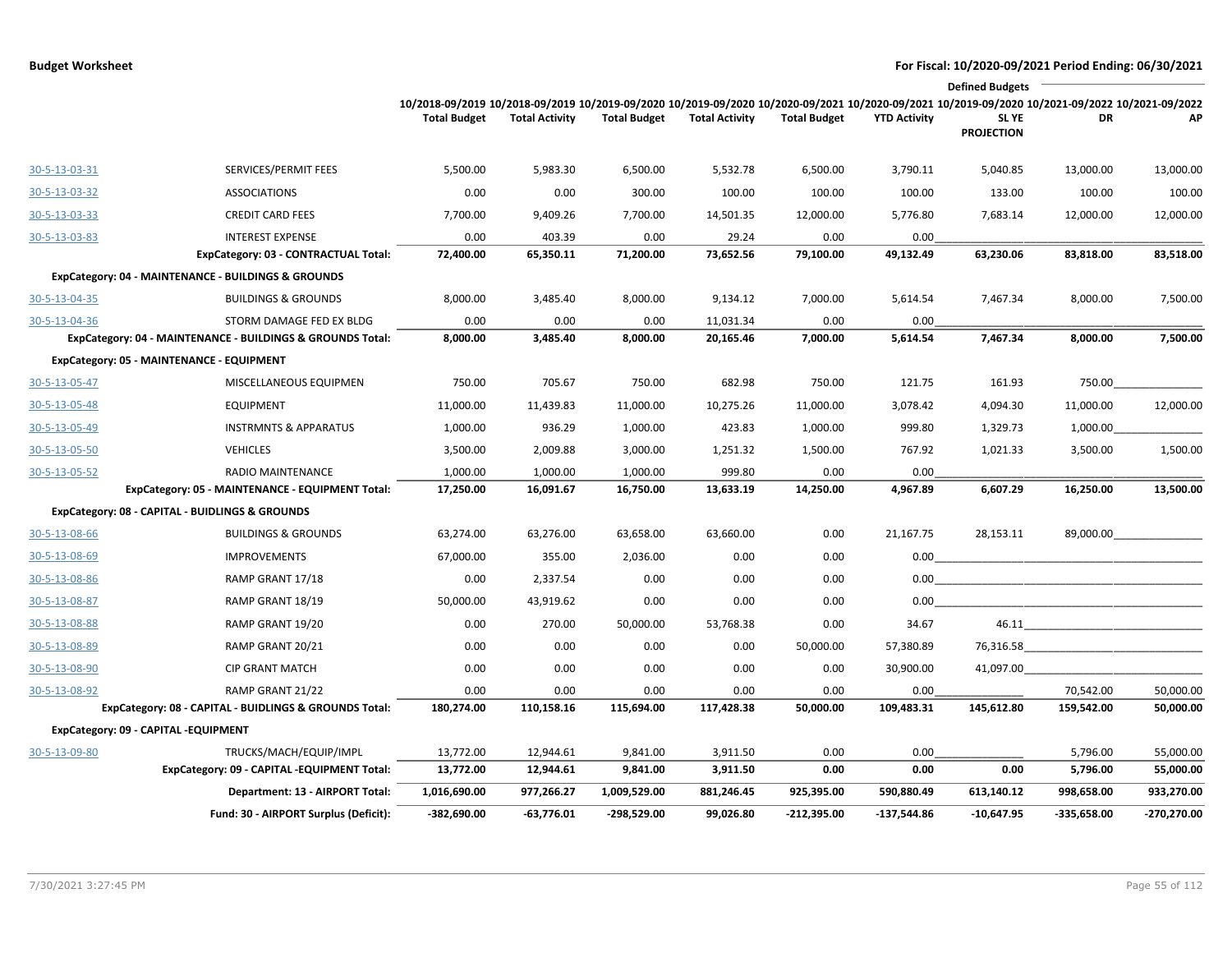|            |                                                                                         |                     |                       |                     |                       |                     |                     | <b>Defined Budgets</b>                                                                                                                          |           |      |
|------------|-----------------------------------------------------------------------------------------|---------------------|-----------------------|---------------------|-----------------------|---------------------|---------------------|-------------------------------------------------------------------------------------------------------------------------------------------------|-----------|------|
|            |                                                                                         |                     |                       |                     |                       |                     |                     | 10/2018-09/2019 10/2018-09/2019 10/2019-09/2020 10/2019-09/2020 10/2020-09/2021 10/2020-09/2021 10/2019-09/2020 10/2021-09/2022 10/2021-09/2022 |           |      |
|            |                                                                                         | <b>Total Budget</b> | <b>Total Activity</b> | <b>Total Budget</b> | <b>Total Activity</b> | <b>Total Budget</b> | <b>YTD Activity</b> | SL YE<br><b>PROJECTION</b>                                                                                                                      | <b>DR</b> | AP   |
|            | <b>Fund: 35 - DISPATCH JOINT VENTURE FUND</b><br>RevCategory: 06 - CHARGES FOR SERVICES |                     |                       |                     |                       |                     |                     |                                                                                                                                                 |           |      |
| 35-4-06-10 | <b>WCTCOG DISPATCH GRANT</b>                                                            | 0.00                | 0.00                  | 0.00                | 71,356.16             | 0.00                |                     |                                                                                                                                                 |           |      |
| 35-4-06-11 | WTCOG PSAP SUPPLY REIMB                                                                 | 0.00                | 0.00                  | 0.00                | 0.00                  | 0.00                |                     |                                                                                                                                                 |           |      |
| 35-4-06-20 | DISPATCH SUB - CITY OF BROW                                                             | 0.00                | 0.00                  | 0.00                | 0.00                  | 0.00                | 506,223.00          |                                                                                                                                                 |           |      |
| 35-4-06-21 | DISPATCH SUB - BROWN COUNTY                                                             | 0.00                | 0.00                  | 0.00                | 0.00                  | 0.00                |                     | $130,239.00$ and $\overline{\phantom{a}1}$                                                                                                      |           |      |
| 35-4-06-22 | DISPATCH SUB - CITY OF EARLY                                                            | 0.00                | 0.00                  | 0.00                | 0.00                  | 0.00                |                     |                                                                                                                                                 |           |      |
| 35-4-06-23 | DISPATCH SUB - CITY OF BANGS                                                            | 0.00                | 0.00                  | 0.00                | 0.00                  | 0.00                |                     |                                                                                                                                                 |           |      |
| 35-4-06-31 | 911 SUB - BROWN COUNTY                                                                  | 0.00                | 0.00                  | 0.00                | 0.00                  | 0.00                |                     |                                                                                                                                                 |           |      |
| 35-4-06-32 | 911 SUB - CITY OF EARLY                                                                 | 0.00                | 0.00                  | 0.00                | 0.00                  | 0.00                | 16,461.00           |                                                                                                                                                 |           |      |
| 35-4-06-33 | 911 SUB - CITY OF BANGS                                                                 | 0.00                | 0.00                  | 0.00                | 0.00                  | 0.00                |                     | 9,558.00                                                                                                                                        |           |      |
| 35-4-06-34 | 911 SUB - CITY OF BLANKET                                                               | 0.00                | 0.00                  | 0.00                | 0.00                  | 0.00                |                     |                                                                                                                                                 |           |      |
|            | RevCategory: 06 - CHARGES FOR SERVICES Total:                                           | 0.00                | 0.00                  | 0.00                | 71,356.16             | 0.00                | 818,690.42          | 0.00                                                                                                                                            | 0.00      | 0.00 |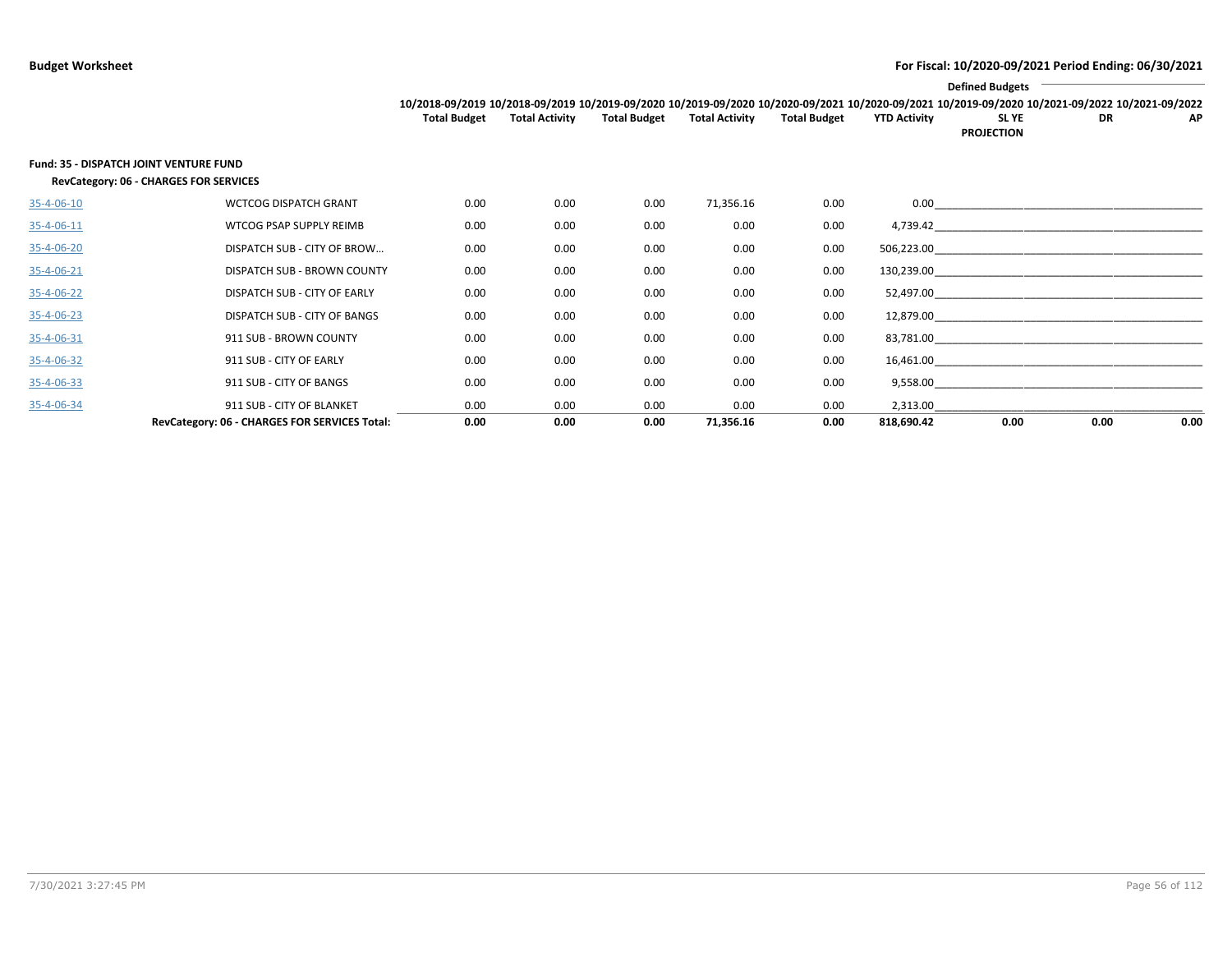|                     |                                                           |                                                                                                                                                 |                       |                     |                       |                     |                     | <b>Defined Budgets</b>           |               |               |
|---------------------|-----------------------------------------------------------|-------------------------------------------------------------------------------------------------------------------------------------------------|-----------------------|---------------------|-----------------------|---------------------|---------------------|----------------------------------|---------------|---------------|
|                     |                                                           | 10/2018-09/2019 10/2018-09/2019 10/2019-09/2020 10/2019-09/2020 10/2020-09/2021 10/2020-09/2021 10/2019-09/2020 10/2021-09/2021 10/2021-09/2022 |                       |                     |                       |                     |                     |                                  |               |               |
|                     |                                                           | <b>Total Budget</b>                                                                                                                             | <b>Total Activity</b> | <b>Total Budget</b> | <b>Total Activity</b> | <b>Total Budget</b> | <b>YTD Activity</b> | <b>SLYE</b><br><b>PROJECTION</b> | DR            | AP            |
| Department: 35 - 35 | ExpCategory: 01 - PERSONNEL SERVICES                      |                                                                                                                                                 |                       |                     |                       |                     |                     |                                  |               |               |
| 35-5-35-01-01       | SALARIES                                                  | 0.00                                                                                                                                            | 0.00                  | 0.00                | 0.00                  | 0.00                |                     | 102,448.71                       | 664,626.00    | 664,626.00    |
| 35-5-35-01-02       | OVERTIME                                                  | 0.00                                                                                                                                            | 0.00                  | 0.00                | 0.00                  | 0.00                |                     | 4,937.53                         | 9,000.00      | 9,000.00      |
| 35-5-35-01-03       | RETIREMENT                                                | 0.00                                                                                                                                            | 0.00                  | 0.00                | 0.00                  | 0.00                |                     | 13,793.42                        | 88,312.00     | 88,312.00     |
| 35-5-35-01-04       | <b>SOCIAL SECURITY</b>                                    | 0.00                                                                                                                                            | 0.00                  | 0.00                | 0.00                  | 0.00                |                     | 8,080.88                         | 51,532.00     | 51,532.00     |
| 35-5-35-01-05       | <b>GROUP INSURANCE</b>                                    | 0.00                                                                                                                                            | 0.00                  | 0.00                | 0.00                  | 0.00                |                     | 60,054.42                        | 147,080.00    | 147,080.00    |
| 35-5-35-01-07       | WORKERSCOMP/UNEMPLOYME                                    | 0.00                                                                                                                                            | 0.00                  | 0.00                | 0.00                  | 0.00                | 1,250.37            |                                  | 2,836.00      | 2,836.00      |
|                     | ExpCategory: 01 - PERSONNEL SERVICES Total:               | 0.00                                                                                                                                            | 0.00                  | 0.00                | 0.00                  | 0.00                | 190,565.33          | 0.00                             | 963,386.00    | 963,386.00    |
|                     | ExpCategory: 08 - CAPITAL - BUIDLINGS & GROUNDS           |                                                                                                                                                 |                       |                     |                       |                     |                     |                                  |               |               |
| 35-5-35-08-20       | <b>DISPATCH FURNITURE</b>                                 | 0.00                                                                                                                                            | 0.00                  | 0.00                | 0.00                  | 0.00                | 12,216.30           |                                  |               |               |
| 35-5-35-08-25       | <b>DISPATCH EQUIPMENT</b>                                 | 0.00                                                                                                                                            | 0.00                  | 0.00                | 71,356.00             | 0.00                | 0.00                |                                  |               |               |
|                     | ExpCategory: 08 - CAPITAL - BUIDLINGS & GROUNDS Total:    | 0.00                                                                                                                                            | 0.00                  | 0.00                | 71,356.00             | 0.00                | 12,216.30           | 0.00                             | 0.00          | 0.00          |
|                     | Department: 35 - 35 Total:                                | 0.00                                                                                                                                            | 0.00                  | 0.00                | 71,356.00             | 0.00                | 202,781.63          | 0.00                             | 963,386.00    | 963,386.00    |
|                     | Fund: 35 - DISPATCH JOINT VENTURE FUND Surplus (Deficit): | 0.00                                                                                                                                            | 0.00                  | 0.00                | 0.16                  | 0.00                | 615,908.79          | 0.00                             | $-963,386.00$ | $-963,386.00$ |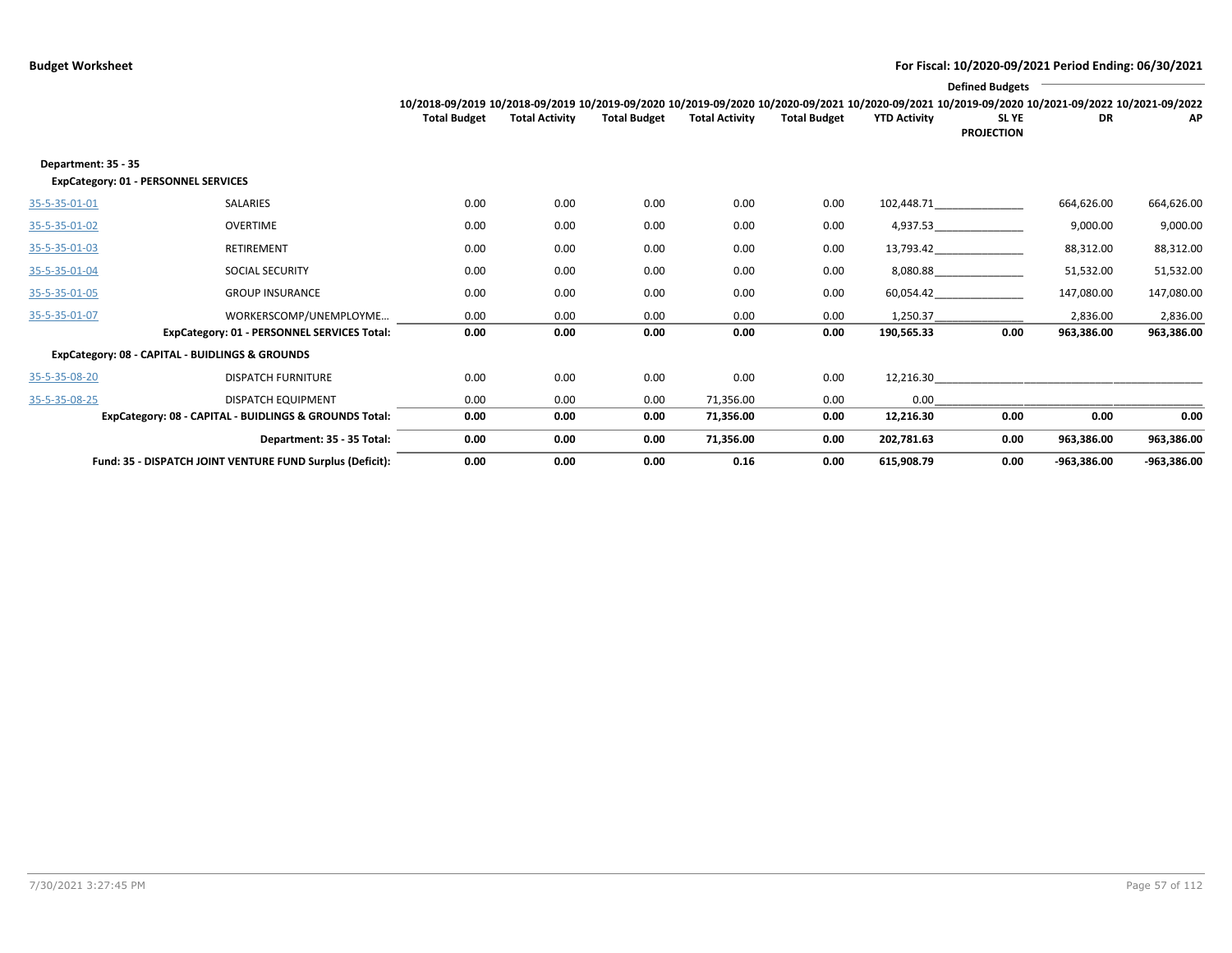|                         |                                               |                                                                                                                                                 |                       |                     |                       |                     |                     | <b>Defined Budgets</b>     |               |               |
|-------------------------|-----------------------------------------------|-------------------------------------------------------------------------------------------------------------------------------------------------|-----------------------|---------------------|-----------------------|---------------------|---------------------|----------------------------|---------------|---------------|
|                         |                                               | 10/2018-09/2019 10/2018-09/2019 10/2019-09/2020 10/2019-09/2020 10/2020-09/2021 10/2020-09/2021 10/2019-09/2020 10/2021-09/2022 10/2021-09/2022 |                       |                     |                       |                     |                     |                            |               |               |
|                         |                                               | <b>Total Budget</b>                                                                                                                             | <b>Total Activity</b> | <b>Total Budget</b> | <b>Total Activity</b> | <b>Total Budget</b> | <b>YTD Activity</b> | SL YE<br><b>PROJECTION</b> | <b>DR</b>     | AP            |
| Fund: 40 - UTILITY FUND |                                               |                                                                                                                                                 |                       |                     |                       |                     |                     |                            |               |               |
|                         | RevCategory: 06 - CHARGES FOR SERVICES        |                                                                                                                                                 |                       |                     |                       |                     |                     |                            |               |               |
| 40-4-06-40              | <b>SEWER REVENUE</b>                          | 4,138,414.00                                                                                                                                    | 3,841,413.09          | 3,975,794.00        | 3,757,420.88          | 3,781,200.00        | 2,853,635.20        | 3,795,334.82               | 3,463,520.00  | 3,463,520.00  |
| 40-4-06-41              | <b>WATER REVENUE</b>                          | 6,027,766.00                                                                                                                                    | 5,564,082.22          | 6,162,210.00        | 6,562,146.86          | 6,382,991.00        | 4,550,101.72        | 6,051,703.72               | 6,577,000.00  | 6,620,000.00  |
| 40-4-06-42              | <b>WATER TAPS REVENUE</b>                     | 35,000.00                                                                                                                                       | 44,600.81             | 30,000.00           | 33,307.59             | 30,000.00           | 51,053.48           | 67,901.13                  | 40,000.00     | 40,000.00     |
| 40-4-06-43              | <b>SEWER TAPS REVENUE</b>                     | 13,000.00                                                                                                                                       | 22,401.21             | 20,000.00           | 25,039.10             | 20,000.00           | 71,721.24           | 95,389.25                  | 30,000.00     | 30,000.00     |
| 40-4-06-44              | <b>DELINQUENT FEES</b>                        | 121,000.00                                                                                                                                      | 127,450.80            | 125,000.00          | 118,534.96            | 125,000.00          | 79,409.92           | 105,615.19                 | 125,000.00    | 125,000.00    |
|                         | RevCategory: 06 - CHARGES FOR SERVICES Total: | 10,335,180.00                                                                                                                                   | 9,599,948.13          | 10,313,004.00       | 10,496,449.39         | 10,339,191.00       | 7,605,921.56        | 10,115,944.11              | 10,235,520.00 | 10,278,520.00 |
|                         | RevCategory: 08 - MISCELLANEOUS               |                                                                                                                                                 |                       |                     |                       |                     |                     |                            |               |               |
| 40-4-08-23              | <b>INTEREST EARNINGS</b>                      | 9,300.00                                                                                                                                        | 12,911.24             | 13,000.00           | 5,322.72              | 7,500.00            | 43.73               | 58.16                      | 500.00        | 500.00        |
| 40-4-08-24              | MISC. REVENUE                                 | 60,000.00                                                                                                                                       | 85,286.14             | 80,000.00           | 81,015.52             | 75,000.00           | 57,583.88           | 76,586.56                  | 70,000.00     | 70,000.00     |
| 40-4-08-32              | SALE OF EQUIPMENT                             | 0.00                                                                                                                                            | 5,550.00              | 0.00                | 500.00                | 0.00                | 0.00                |                            |               |               |
| 40-4-08-34              | SALE OF PIPE                                  | 0.00                                                                                                                                            | 0.00                  | 0.00                | 1,084.45              | 0.00                | 0.00                |                            |               |               |
| 40-4-08-47              | <b>OVERS &amp; SHORTS</b>                     | 0.00                                                                                                                                            | $-87.71$              | 0.00                | $-136.47$             | 0.00                | 38.13               | 50.71                      |               |               |
|                         | RevCategory: 08 - MISCELLANEOUS Total:        | 69,300.00                                                                                                                                       | 103,659.67            | 93,000.00           | 87,786.22             | 82,500.00           | 57,665.74           | 76,695.43                  | 70,500.00     | 70,500.00     |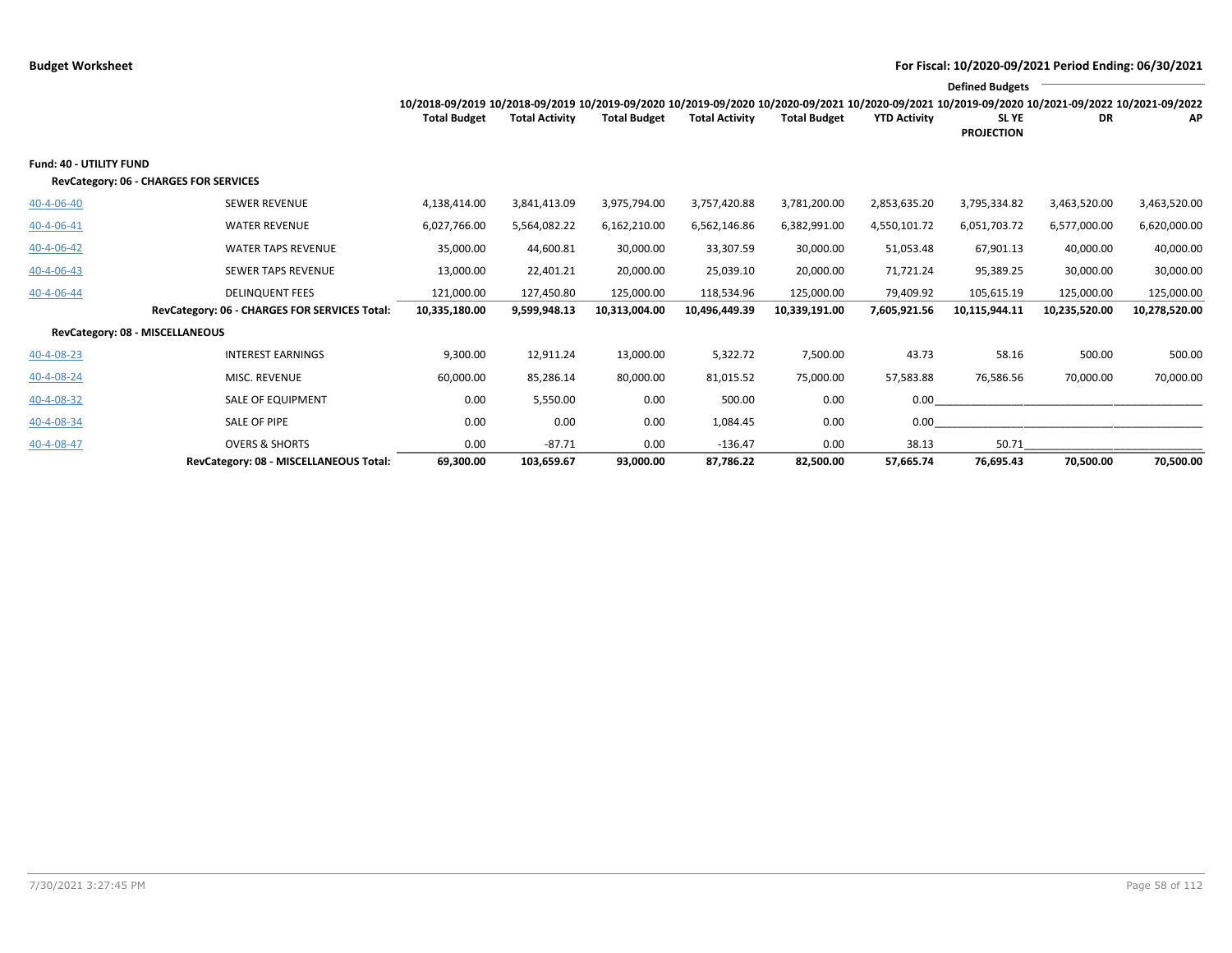|                                                                |                                             |                                                                                                                                                                        |                       |                     |                       |                     |                     | <b>Defined Budgets</b>     |            |            |
|----------------------------------------------------------------|---------------------------------------------|------------------------------------------------------------------------------------------------------------------------------------------------------------------------|-----------------------|---------------------|-----------------------|---------------------|---------------------|----------------------------|------------|------------|
|                                                                |                                             | 10/2018-09/2019 10/2018-09/2019 10/2019-09/2020 10/2019-09/2020 10/2020-09/2021 10/2020-09/2021 10/2019-09/2020 10/2021-09/2022 10/2021-09/2022<br><b>Total Budget</b> | <b>Total Activity</b> | <b>Total Budget</b> | <b>Total Activity</b> | <b>Total Budget</b> | <b>YTD Activity</b> | SL YE<br><b>PROJECTION</b> | DR         | AP         |
| Department: 21 - WATER<br>ExpCategory: 01 - PERSONNEL SERVICES |                                             |                                                                                                                                                                        |                       |                     |                       |                     |                     |                            |            |            |
| 40-5-21-01-01                                                  | SALARIES                                    | 547,401.00                                                                                                                                                             | 473,323.30            | 525,360.00          | 526,239.45            | 578,844.00          | 438,030.03          | 582,579.94                 | 562,636.00 | 562,636.00 |
| 40-5-21-01-02                                                  | <b>OVERTIME</b>                             | 50,000.00                                                                                                                                                              | 44,937.45             | 50,000.00           | 36,514.03             | 50,000.00           | 32,810.12           | 43,637.46                  | 50,000.00  | 50,000.00  |
| 40-5-21-01-03                                                  | RETIREMENT                                  | 79,036.00                                                                                                                                                              | 68,194.72             | 76,572.00           | 74,683.82             | 82,881.00           | 62,179.65           | 82,698.93                  | 80,317.00  | 80,317.00  |
| 40-5-21-01-04                                                  | SOCIAL SECURITY                             | 45,701.00                                                                                                                                                              | 38,843.23             | 44,065.00           | 41,706.49             | 48,106.00           | 35,013.84           | 46,568.41                  | 46,867.00  | 46,867.00  |
| 40-5-21-01-05                                                  | <b>GROUP INSURANCE</b>                      | 148,560.00                                                                                                                                                             | 106,716.58            | 117,976.00          | 117,058.60            | 127,169.00          | 93,296.51           | 124,084.36                 | 127,169.00 | 127,169.00 |
| 40-5-21-01-07                                                  | WORKERSCOMP/UNEMPLYMEN                      | 19,294.00                                                                                                                                                              | 19,133.86             | 13,231.00           | 16,898.31             | 16,943.00           | 14,250.95           | 18,953.76                  | 13,962.00  | 13,962.00  |
| 40-5-21-01-10                                                  | <b>EMPLOYMENT AGENCY LABOR</b>              | 0.00                                                                                                                                                                   | 0.00                  | 0.00                | 23,757.76             | 0.00                | 0.00                |                            |            |            |
| 40-5-21-01-12                                                  | <b>NEW PAYROLL REQUESTS</b>                 | 0.00                                                                                                                                                                   | 0.00                  | 0.00                | 0.00                  | $-6,160.00$         | 0.00                |                            |            |            |
|                                                                | ExpCategory: 01 - PERSONNEL SERVICES Total: | 889,992.00                                                                                                                                                             | 751,149.14            | 827,204.00          | 836,858.46            | 897,783.00          | 675,581.10          | 898,522.86                 | 880,951.00 | 880,951.00 |
| <b>ExpCategory: 02 - SUPPLIES</b>                              |                                             |                                                                                                                                                                        |                       |                     |                       |                     |                     |                            |            |            |
| 40-5-21-02-05                                                  | <b>UNIFORMS</b>                             | 5,000.00                                                                                                                                                               | 8,639.67              | 5,000.00            | 9,474.20              | 7,000.00            | 7,805.72            | 10,381.61                  | 9,000.00   | 9,000.00   |
| 40-5-21-02-08                                                  | <b>COMPUTER SUPPLIES</b>                    | 0.00                                                                                                                                                                   | 0.00                  | 0.00                | 11.37                 | 0.00                | 0.00                |                            |            |            |
| 40-5-21-02-09                                                  | <b>OFFICE SUPPLIES</b>                      | 3,300.00                                                                                                                                                               | 3,852.75              | 3,300.00            | 3,477.53              | 3,300.00            | 1,734.79            | 2,307.27                   | 2,500.00   | 2,500.00   |
| 40-5-21-02-10                                                  | <b>SIGNS &amp; MARKER SUPPLIE</b>           | 3,000.00                                                                                                                                                               | 2,989.00              | 3,000.00            | 2,935.50              | 3,000.00            | 0.00                |                            | 2,500.00   | 2,500.00   |
| 40-5-21-02-11                                                  | <b>FOOD</b>                                 | 200.00                                                                                                                                                                 | 68.99                 | 200.00              | 29.04                 | 100.00              | 34.88               | 46.39                      | 100.00     | 100.00     |
| 40-5-21-02-13                                                  | <b>FUEL &amp; OIL SUPPLIES</b>              | 46,030.00                                                                                                                                                              | 44,645.01             | 40,000.00           | 32,182.02             | 38,000.00           | 27,352.29           | 36,378.55                  | 40,600.00  | 40,600.00  |
| 40-5-21-02-14                                                  | <b>EXPENDABLE ITEMS</b>                     | 25,000.00                                                                                                                                                              | 26,135.88             | 25,000.00           | 23,545.97             | 25,000.00           | 14,433.77           | 19,196.91                  | 25,000.00  | 25,000.00  |
| 40-5-21-02-15                                                  | HOUSEKEEPING                                | 2,000.00                                                                                                                                                               | 1,083.37              | 2,000.00            | 2,625.00              | 2,000.00            | 3,140.27            | 4,176.56                   | 2,000.00   | 2,500.00   |
| 40-5-21-02-16                                                  | CHEMICAL                                    | 1,000.00                                                                                                                                                               | 797.02                | 1,000.00            | 3,620.76              | 1,000.00            | 423.43              | 563.16                     | 1,000.00   | 1,000.00   |
| 40-5-21-02-19                                                  | <b>OTHER SUPPLIES</b>                       | 120.00                                                                                                                                                                 | 120.00                | 0.00                | 0.00                  | 0.00                | 0.00                |                            |            |            |
| 40-5-21-02-20                                                  | POSTAGE                                     | 11,250.00                                                                                                                                                              | 11,089.71             | 11,250.00           | 12,111.84             | 11,500.00           | 8,252.46            | 10,975.77                  | 11,500.00  | 11,500.00  |
|                                                                | ExpCategory: 02 - SUPPLIES Total:           | 96,900.00                                                                                                                                                              | 99,421.40             | 90,750.00           | 90,013.23             | 90,900.00           | 63,177.61           | 84,026.22                  | 94,200.00  | 94,700.00  |
| ExpCategory: 03 - CONTRACTUAL                                  |                                             |                                                                                                                                                                        |                       |                     |                       |                     |                     |                            |            |            |
| 40-5-21-03-23                                                  | <b>COMMUNICATIONS</b>                       | 13,000.00                                                                                                                                                              | 8,160.26              | 8,000.00            | 9,711.55              | 9,600.00            | 7,166.82            | 9,531.87                   | 9,600.00   | 9,600.00   |
| 40-5-21-03-25                                                  | <b>INSURANCE AND BONDS</b>                  | 25,274.00                                                                                                                                                              | 29,381.60             | 30,000.00           | 32,905.08             | 33,000.00           | 25,763.80           | 34,265.85                  | 36,035.00  | 36,035.00  |
| 40-5-21-03-28                                                  | TRAINING/TRAVEL EXPENSES                    | 11,034.00                                                                                                                                                              | 10,144.42             | 7,483.00            | 5,178.54              | 9,850.00            | 2,347.00            | 3,121.51                   | 9,850.00   | 9,850.00   |
| 40-5-21-03-29                                                  | <b>PUBLICATIONS</b>                         | 400.00                                                                                                                                                                 | 1,060.29              | 400.00              | 224.93                | 400.00              | 165.00              | 219.45                     | 400.00     |            |
| 40-5-21-03-30                                                  | <b>UTILITIES</b>                            | 49,000.00                                                                                                                                                              | 41,827.95             | 45,000.00           | 44,552.44             | 45,000.00           | 29,155.79           | 34,730.28                  | 45,000.00  | 45,000.00  |
| 40-5-21-03-31                                                  | <b>SERVICES</b>                             | 40,000.00                                                                                                                                                              | 40,653.22             | 40,000.00           | 49,665.18             | 65,000.00           | 35,057.65           | 46,626.67                  | 65,000.00  | 50,000.00  |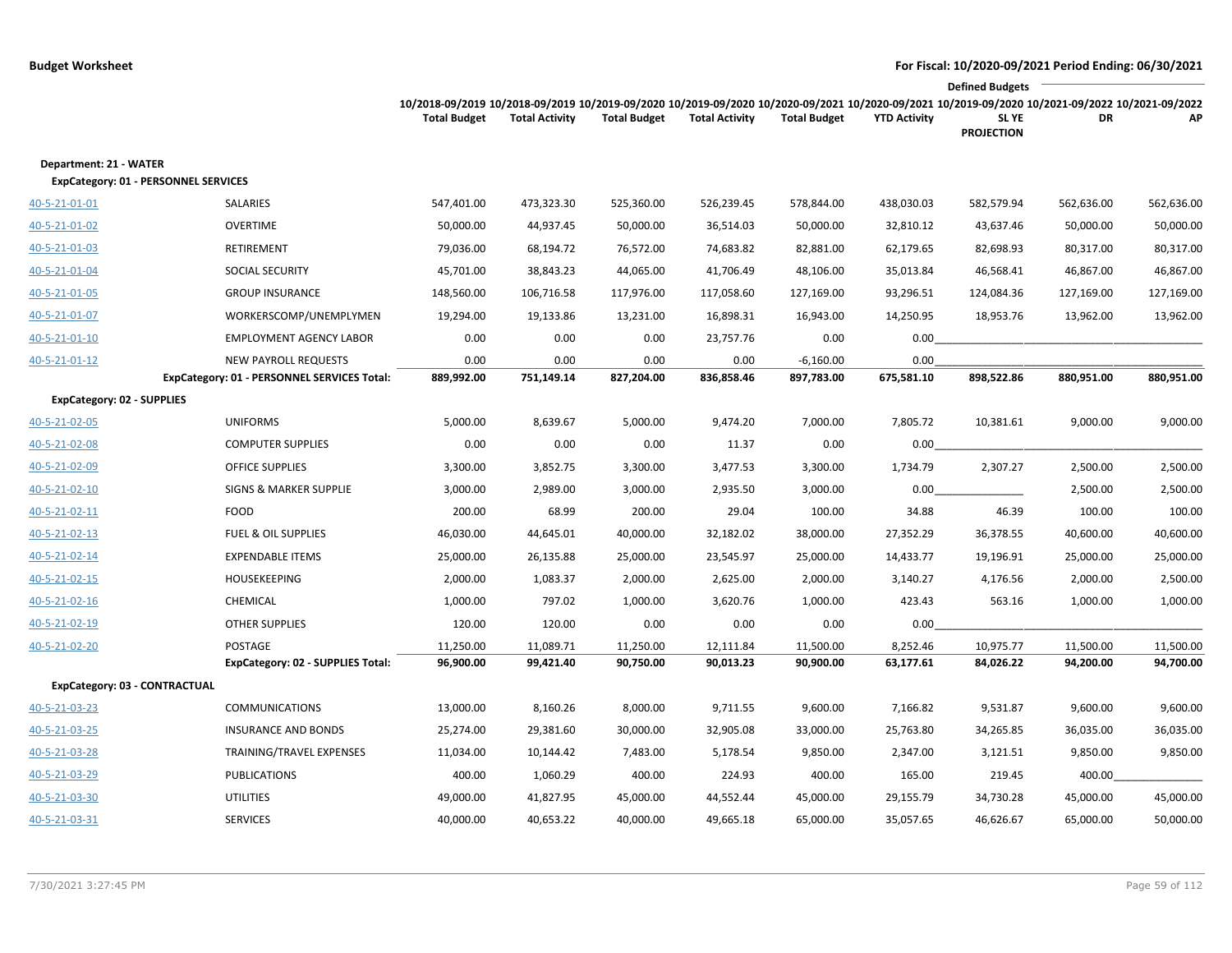|               |                                                            |                                                                                                                                                                        |                       |                     |                       |                     |                     | <b>Defined Budgets</b>           |              |              |
|---------------|------------------------------------------------------------|------------------------------------------------------------------------------------------------------------------------------------------------------------------------|-----------------------|---------------------|-----------------------|---------------------|---------------------|----------------------------------|--------------|--------------|
|               |                                                            | 10/2018-09/2019 10/2018-09/2019 10/2019-09/2020 10/2019-09/2020 10/2020-09/2021 10/2020-09/2021 10/2019-09/2020 10/2021-09/2022 10/2021-09/2022<br><b>Total Budget</b> | <b>Total Activity</b> | <b>Total Budget</b> | <b>Total Activity</b> | <b>Total Budget</b> | <b>YTD Activity</b> | <b>SLYE</b><br><b>PROJECTION</b> | DR           | AP           |
| 40-5-21-03-32 | <b>ASSOCIATIONS</b>                                        | 500.00                                                                                                                                                                 | 75.00                 | 500.00              | 249.00                | 250.00              | 231.00              | 307.23                           | 250.00       | 250.00       |
| 40-5-21-03-33 | <b>WATER PURCHASED</b>                                     | 1,524,437.00                                                                                                                                                           | 1,618,083.56          | 1,501,700.00        | 1,543,812.11          | 1,600,650.00        | 1,034,353.83        | 1,375,690.59                     | 1,708,034.00 | 1,739,398.00 |
| 40-5-21-03-35 | <b>BCWID DEBT SERVICE</b>                                  | 709,231.00                                                                                                                                                             | 706,088.10            | 767,687.00          | 687,041.88            | 681,120.00          | 505,806.54          | 672,722.70                       | 690,350.00   | 657,940.00   |
| 40-5-21-03-83 | <b>INTEREST EXPENSE</b>                                    | 0.00                                                                                                                                                                   | 4,046.72              | 0.00                | 4,337.41              | 0.00                | 1,785.97            | 2,375.34                         |              |              |
|               | ExpCategory: 03 - CONTRACTUAL Total:                       | 2,372,876.00                                                                                                                                                           | 2,459,521.12          | 2,400,770.00        | 2,377,678.12          | 2,444,870.00        | 1,641,833.40        | 2,179,591.49                     | 2,564,519.00 | 2,548,073.00 |
|               | ExpCategory: 04 - MAINTENANCE - BUILDINGS & GROUNDS        |                                                                                                                                                                        |                       |                     |                       |                     |                     |                                  |              |              |
| 40-5-21-04-35 | <b>BUILDINGS &amp; GROUNDS</b>                             | 2,150.00                                                                                                                                                               | 1,082.35              | 2,150.00            | 1,558.53              | 1,000.00            | 1,331.37            | 1,770.72                         | 1,000.00     | 1,000.00     |
| 40-5-21-04-39 | <b>STREET REPAIRS</b>                                      | 50,000.00                                                                                                                                                              | 20,446.18             | 40,000.00           | 25,868.29             | 40,000.00           | 50,871.13           | 67,658.60                        | 40,000.00    | 40,000.00    |
| 40-5-21-04-40 | MAINS: REPAIR & MAINTENANCE                                | 50,000.00                                                                                                                                                              | 73,538.92             | 70,000.00           | 125,528.14            | 70,000.00           | 148,109.40          | 196,985.50                       | 170,000.00   | 150,000.00   |
| 40-5-21-04-42 | PLANT/TOWERS/WELLS/RES                                     | 8,000.00                                                                                                                                                               | 4,734.56              | 8,000.00            | 937.61                | 6,000.00            | 5,332.16            | 7,091.77                         | 6,000.00     | 6,000.00     |
| 40-5-21-04-43 | METERS & METER BOXES                                       | 225,000.00                                                                                                                                                             | 238,102.14            | 270,000.00          | 262,342.12            | 270,000.00          | 245,925.92          | 327,081.47                       | 70,000.00    | 70,000.00    |
| 40-5-21-04-50 | WATER MAIN REPLACEMENT PR                                  | 25,000.00                                                                                                                                                              | 28,544.29             | 20,000.00           | 16,462.08             | 20,000.00           | 8,699.67            | 11,570.56                        | 40,000.00    | 60,000.00    |
|               | ExpCategory: 04 - MAINTENANCE - BUILDINGS & GROUNDS Total: | 360,150.00                                                                                                                                                             | 366,448.44            | 410,150.00          | 432,696.77            | 407,000.00          | 460,269.65          | 612,158.62                       | 327,000.00   | 327,000.00   |
|               | ExpCategory: 05 - MAINTENANCE - EQUIPMENT                  |                                                                                                                                                                        |                       |                     |                       |                     |                     |                                  |              |              |
| 40-5-21-05-48 | <b>EQUIPMENT</b>                                           | 42,000.00                                                                                                                                                              | 31,531.39             | 37,147.00           | 30,454.49             | 42,000.00           | 28,826.62           | 38,339.40                        | 42,000.00    | 42,000.00    |
| 40-5-21-05-50 | <b>VEHICLES</b>                                            | 9,624.00                                                                                                                                                               | 11,295.89             | 5,000.00            | 6,326.33              | 5,000.00            | 4,026.02            | 5,354.61                         | 3,000.00     | 3,000.00     |
| 40-5-21-05-52 | RADIO MAINTENANCE                                          | 1,000.00                                                                                                                                                               | 9.75                  | 1,000.00            | 312.23                | 0.00                | 0.00                |                                  |              |              |
|               | ExpCategory: 05 - MAINTENANCE - EQUIPMENT Total:           | 52,624.00                                                                                                                                                              | 42,837.03             | 43,147.00           | 37,093.05             | 47,000.00           | 32,852.64           | 43,694.01                        | 45,000.00    | 45,000.00    |
|               | <b>ExpCategory: 06 - SUNDRY CHARGES</b>                    |                                                                                                                                                                        |                       |                     |                       |                     |                     |                                  |              |              |
| 40-5-21-06-55 | <b>BOND I&amp;S FUND PAYMENTS</b>                          | 981,970.00                                                                                                                                                             | 981,972.00            | 984,085.00          | 984,084.00            | 974,062.00          | 730,548.00          | 971,628.84                       | 413,728.00   | 413,728.00   |
| 40-5-21-06-60 | UTILITY FRANCHISE FEE                                      | 436,900.00                                                                                                                                                             | 436,896.00            | 358,930.00          | 436,896.00            | 358,930.00          | 327,672.00          | 435,803.76                       | 436,900.00   | 436,900.00   |
|               | ExpCategory: 06 - SUNDRY CHARGES Total:                    | 1,418,870.00                                                                                                                                                           | 1,418,868.00          | 1,343,015.00        | 1,420,980.00          | 1,332,992.00        | 1,058,220.00        | 1,407,432.60                     | 850,628.00   | 850,628.00   |
|               | ExpCategory: 08 - CAPITAL - BUIDLINGS & GROUNDS            |                                                                                                                                                                        |                       |                     |                       |                     |                     |                                  |              |              |
| 40-5-21-08-66 | <b>BUILDINGS &amp; GROUNDS</b>                             | 0.00                                                                                                                                                                   | 0.00                  | 20,000.00           | 13,314.91             | 0.00                | 0.00                |                                  |              |              |
| 40-5-21-08-75 | <b>METERS &amp; METER BOXES</b>                            | 0.00                                                                                                                                                                   | 0.00                  | 0.00                | 0.00                  | 0.00                | 0.00                |                                  | 170,388.00   | 170,388.00   |
|               | ExpCategory: 08 - CAPITAL - BUIDLINGS & GROUNDS Total:     | 0.00                                                                                                                                                                   | 0.00                  | 20,000.00           | 13,314.91             | 0.00                | 0.00                | 0.00                             | 170,388.00   | 170,388.00   |
|               | ExpCategory: 09 - CAPITAL -EQUIPMENT                       |                                                                                                                                                                        |                       |                     |                       |                     |                     |                                  |              |              |
| 40-5-21-09-79 | MISCELLANEOUS EQUIPMEN                                     | 0.00                                                                                                                                                                   | 0.00                  | 9,753.00            | 9,752.94              | 0.00                | 0.00                |                                  | 55,000.00    | 15,000.00    |
| 40-5-21-09-80 | TRUCKS/MACH/EQUIP/IMPL                                     | 55,690.00                                                                                                                                                              | 41,826.27             | 55,476.00           | 51,750.59             | 67,114.00           | 154,100.10          | 204,953.13                       | 91,499.00    | 78,854.00    |
| 40-5-21-09-83 | <b>COMPUTER EQUIPMENT</b>                                  | 0.00                                                                                                                                                                   | 0.00                  | 20,000.00           | 13,682.92             | 0.00                | 0.00                |                                  |              |              |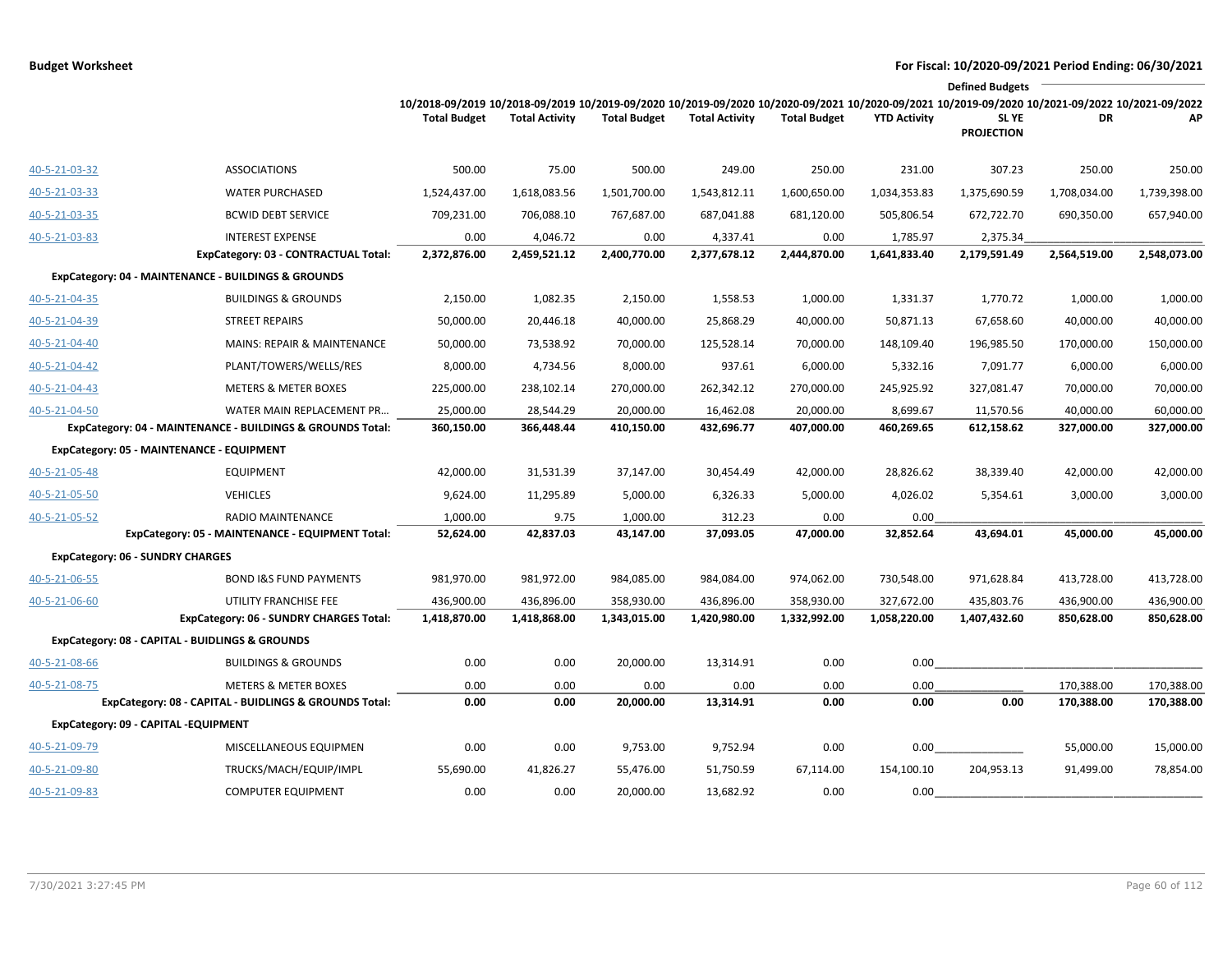|                                           |                                                                                 | 10/2018-09/2019 10/2018-09/2019 10/2019-09/2020 10/2019-09/2020 10/2020-09/2021 10/2020-09/2021 10/2019-09/2020 10/2021-09/2022 10/2021-09/2022 |                        |                         |                         |                         |                         | <b>Defined Budgets</b>     |                         |                         |
|-------------------------------------------|---------------------------------------------------------------------------------|-------------------------------------------------------------------------------------------------------------------------------------------------|------------------------|-------------------------|-------------------------|-------------------------|-------------------------|----------------------------|-------------------------|-------------------------|
|                                           |                                                                                 | <b>Total Budget</b>                                                                                                                             | <b>Total Activity</b>  | <b>Total Budget</b>     | <b>Total Activity</b>   | <b>Total Budget</b>     | <b>YTD Activity</b>     | SL YE<br><b>PROJECTION</b> | DR                      | AP.                     |
| 40-5-21-09-90                             | <b>ENTERPRISE VEH LEASE PMTS</b><br>ExpCategory: 09 - CAPITAL -EQUIPMENT Total: | 17,348.00<br>73,038.00                                                                                                                          | 12,702.90<br>54,529.17 | 38,682.00<br>123,911.00 | 25,057.30<br>100,243.75 | 39,000.00<br>106,114.00 | 27,797.54<br>181,897.64 | 36,970.73<br>241,923.86    | 40,500.00<br>186,999.00 | 40,500.00<br>134,354.00 |
| <b>ExpCategory: 14 - SUPPORT SERVICES</b> |                                                                                 |                                                                                                                                                 |                        |                         |                         |                         |                         |                            |                         |                         |
| 40-5-21-14-31                             | <b>SUPPORT SERVICE FEE</b>                                                      | 315,500.00                                                                                                                                      | 315,504.00             | 315,500.00              | 315,504.00              | 315,500.00              | 236,628.00              | 314,715.24                 |                         |                         |
| 40-5-21-14-53                             | TRANSFER TO AIRPORT FUND                                                        | 0.00                                                                                                                                            | 180,000.00             | 0.00                    | 250,000.00              | 0.00                    | 0.00                    |                            |                         |                         |
| 40-5-21-14-55                             | TRANSFER TO GENERAL FUND                                                        | 0.00                                                                                                                                            | 600,000.00             | 0.00                    | 1,500,000.00            | 0.00                    | 0.00                    |                            |                         |                         |
| 40-5-21-14-59                             | <b>TRANSFER TO SEN CIT FUND</b>                                                 | 0.00                                                                                                                                            | 42,000.00              | 0.00                    | 0.00                    | 0.00                    | 0.00                    |                            |                         |                         |
|                                           | <b>ExpCategory: 14 - SUPPORT SERVICES Total:</b>                                | 315,500.00                                                                                                                                      | 1,137,504.00           | 315,500.00              | 2,065,504.00            | 315,500.00              | 236,628.00              | 314,715.24                 | 0.00                    | 0.00                    |
|                                           | Department: 21 - WATER Total:                                                   | 5,579,950.00                                                                                                                                    | 6,330,278.30           | 5,574,447.00            | 7,374,382.29            | 5,642,159.00            | 4,350,460.04            | 5,782,064.90               | 5,119,685.00            | 5,051,094.00            |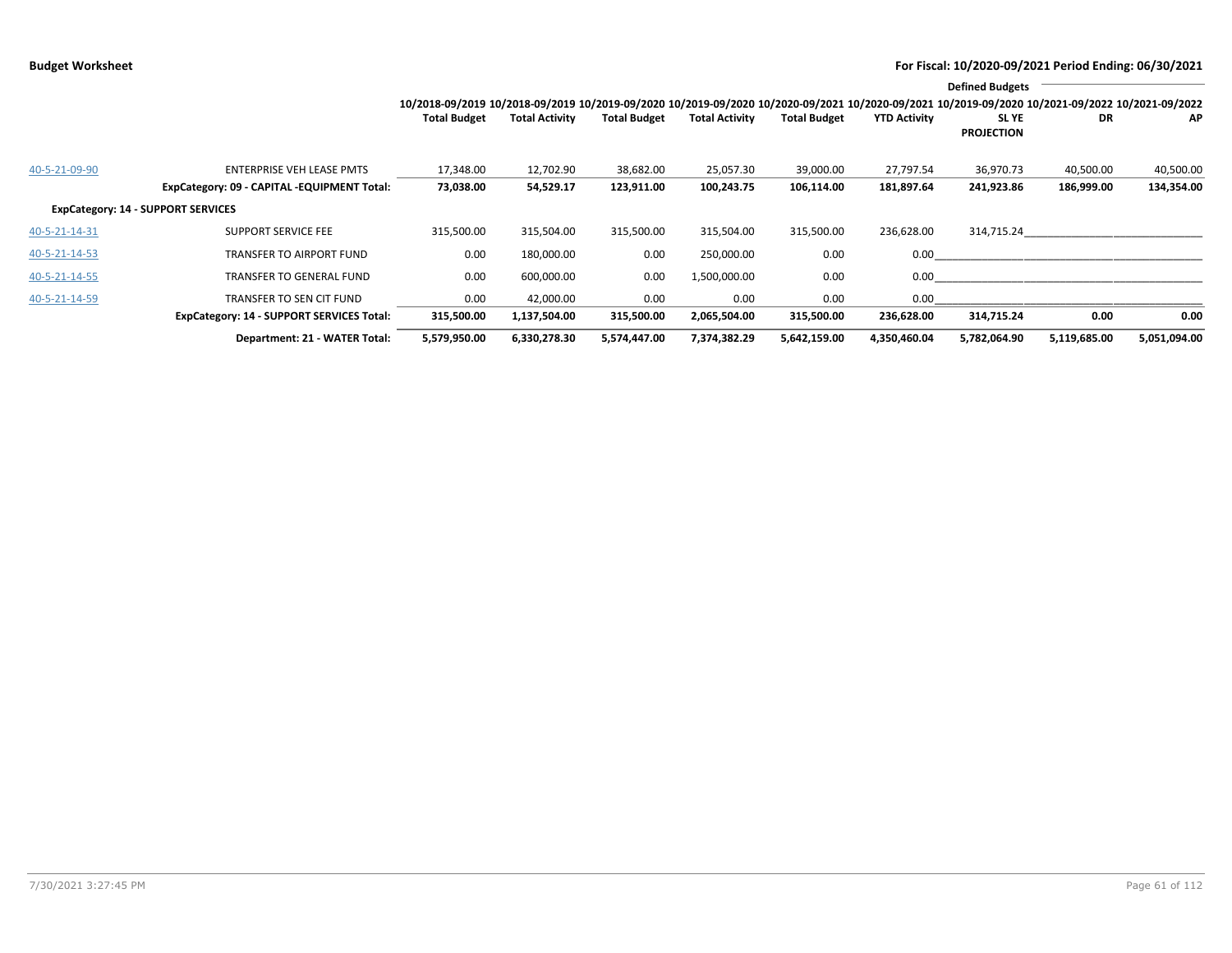|                                                                                        |                                             |                                                                                                                                                                        |                       |                     |                       |                     |                     | <b>Defined Budgets</b>           |            |            |
|----------------------------------------------------------------------------------------|---------------------------------------------|------------------------------------------------------------------------------------------------------------------------------------------------------------------------|-----------------------|---------------------|-----------------------|---------------------|---------------------|----------------------------------|------------|------------|
|                                                                                        |                                             | 10/2018-09/2019 10/2018-09/2019 10/2019-09/2020 10/2019-09/2020 10/2020-09/2021 10/2020-09/2021 10/2019-09/2020 10/2021-09/2022 10/2021-09/2022<br><b>Total Budget</b> | <b>Total Activity</b> | <b>Total Budget</b> | <b>Total Activity</b> | <b>Total Budget</b> | <b>YTD Activity</b> | <b>SLYE</b><br><b>PROJECTION</b> | DR         | АP         |
| <b>Department: 22 - WASTE WATER COLLECTION</b><br>ExpCategory: 01 - PERSONNEL SERVICES |                                             |                                                                                                                                                                        |                       |                     |                       |                     |                     |                                  |            |            |
| 40-5-22-01-01                                                                          | SALARIES                                    | 451,218.00                                                                                                                                                             | 280,176.23            | 477,411.00          | 413,130.15            | 465,364.00          | 283,143.80          | 376,581.25                       | 452,256.00 | 452,256.00 |
| 40-5-22-01-02                                                                          | <b>OVERTIME</b>                             | 36,900.00                                                                                                                                                              | 20,093.98             | 36,900.00           | 29,960.51             | 36,900.00           | 25,347.46           | 33,712.12                        | 36,900.00  | 36,900.00  |
| 40-5-22-01-03                                                                          | <b>RETIREMENT</b>                           | 64,578.00                                                                                                                                                              | 39,529.00             | 68,448.00           | 58,904.57             | 66,198.00           | 40,717.19           | 54,153.86                        | 64,128.00  | 64,128.00  |
| 40-5-22-01-04                                                                          | <b>SOCIAL SECURITY</b>                      | 37,341.00                                                                                                                                                              | 22,508.65             | 39,345.00           | 33,097.87             | 38,424.00           | 23,105.25           | 30,729.98                        | 37,420.00  | 37,420.00  |
| 40-5-22-01-05                                                                          | <b>GROUP INSURANCE</b>                      | 111,788.00                                                                                                                                                             | 41,268.38             | 108,775.00          | 79,583.90             | 99,582.00           | 59,888.67           | 79,651.93                        | 99,582.00  | 99,582.00  |
| 40-5-22-01-07                                                                          | WORKERSCOMP/UNEMPLYMEN                      | 10,311.00                                                                                                                                                              | 4,269.41              | 8,662.00            | 8,464.06              | 9,691.00            | 7,915.71            | 10,527.89                        | 9,648.00   | 9,648.00   |
| 40-5-22-01-10                                                                          | <b>EMPLOYMENT AGENCY LABOR</b>              | 0.00                                                                                                                                                                   | 71,849.17             | 0.00                | 0.00                  | 0.00                | 0.00                |                                  |            |            |
| 40-5-22-01-12                                                                          | <b>NEW PAYROLL REQUESTS</b>                 | 0.00                                                                                                                                                                   | 0.00                  | 0.00                | 0.00                  | $-4,786.00$         | 0.00                |                                  |            |            |
|                                                                                        | ExpCategory: 01 - PERSONNEL SERVICES Total: | 712,136.00                                                                                                                                                             | 479,694.82            | 739,541.00          | 623,141.06            | 711,373.00          | 440,118.08          | 585,357.03                       | 699,934.00 | 699,934.00 |
| <b>ExpCategory: 02 - SUPPLIES</b>                                                      |                                             |                                                                                                                                                                        |                       |                     |                       |                     |                     |                                  |            |            |
| 40-5-22-02-05                                                                          | <b>UNIFORMS</b>                             | 5,500.00                                                                                                                                                               | 3,299.66              | 5,500.00            | 4,514.15              | 5,000.00            | 3,101.82            | 4,125.42                         | 4,100.00   | 4,100.00   |
| 40-5-22-02-08                                                                          | <b>COMPUTER SUPPLIES</b>                    | 0.00                                                                                                                                                                   | 0.00                  | 0.00                | 11.37                 | 0.00                | 0.00                |                                  |            |            |
| 40-5-22-02-09                                                                          | <b>OFFICE SUPPLIES</b>                      | 2,650.00                                                                                                                                                               | 3,511.80              | 2,650.00            | 2,611.02              | 2,600.00            | 1,582.21            | 2,104.34                         | 2,600.00   | 2,600.00   |
| 40-5-22-02-10                                                                          | <b>SIGNS &amp; MARKER SUPPLIE</b>           | 2,500.00                                                                                                                                                               | 2,472.00              | 2,500.00            | 2,489.00              | 2,500.00            | 0.00                |                                  | 2,500.00   | 2,500.00   |
| 40-5-22-02-11                                                                          | FOOD                                        | 200.00                                                                                                                                                                 | 68.87                 | 200.00              | 160.52                | 100.00              | 45.00               | 59.85                            | 100.00     | 100.00     |
| 40-5-22-02-13                                                                          | <b>FUEL &amp; OIL SUPPLIES</b>              | 36,539.00                                                                                                                                                              | 32,006.98             | 30,000.00           | 24,839.66             | 29,000.00           | 16,848.79           | 22,408.89                        | 24,500.00  | 24,500.00  |
| 40-5-22-02-14                                                                          | <b>EXPENDABLE ITEMS</b>                     | 18,000.00                                                                                                                                                              | 12,887.65             | 18,000.00           | 17,484.53             | 14,000.00           | 6,212.14            | 8,262.15                         | 14,000.00  | 14,000.00  |
| 40-5-22-02-15                                                                          | <b>HOUSEKEEPING</b>                         | 1,000.00                                                                                                                                                               | 1,259.95              | 2,000.00            | 2,027.41              | 2,000.00            | 2,174.96            | 2,892.70                         | 2,000.00   | 2,000.00   |
| 40-5-22-02-16                                                                          | CHEMICAL                                    | 3,000.00                                                                                                                                                               | 1,468.33              | 2,000.00            | 1,024.91              | 2,000.00            | 249.90              | 332.37                           | 1,500.00   | 1,500.00   |
| 40-5-22-02-20                                                                          | <b>POSTAGE</b>                              | 5,400.00                                                                                                                                                               | 5,549.09              | 5,400.00            | 5,545.36              | 5,400.00            | 4,119.16            | 5,478.48                         | 5,400.00   | 5,400.00   |
|                                                                                        | ExpCategory: 02 - SUPPLIES Total:           | 74,789.00                                                                                                                                                              | 62,524.33             | 68,250.00           | 60,707.93             | 62,600.00           | 34,333.98           | 45,664.20                        | 56,700.00  | 56,700.00  |
| <b>ExpCategory: 03 - CONTRACTUAL</b>                                                   |                                             |                                                                                                                                                                        |                       |                     |                       |                     |                     |                                  |            |            |
| 40-5-22-03-23                                                                          | <b>COMMUNICATIONS</b>                       | 3,600.00                                                                                                                                                               | 2,720.02              | 2,900.00            | 3,214.37              | 3,100.00            | 2,470.61            | 3,285.91                         | 3,350.00   | 3,350.00   |
| 40-5-22-03-25                                                                          | <b>INSURANCE AND BONDS</b>                  | 12,000.00                                                                                                                                                              | 13,227.73             | 13,500.00           | 14,227.88             | 14,300.00           | 10,829.82           | 14,403.66                        | 15,147.00  | 15,147.00  |
| 40-5-22-03-28                                                                          | TRAINING/TRAVEL EXPENSE                     | 8,600.00                                                                                                                                                               | 5,802.58              | 8,600.00            | 3,840.00              | 5,400.00            | 1,012.00            | 1,345.96                         | 5,000.00   | 5,000.00   |
| 40-5-22-03-29                                                                          | <b>PUBLICATIONS</b>                         | 500.00                                                                                                                                                                 | 1,147.68              | 500.00              | 297.77                | 500.00              | 0.00                |                                  | 500.00     |            |
| 40-5-22-03-30                                                                          | UTILITIES                                   | 35,000.00                                                                                                                                                              | 26,477.57             | 30,000.00           | 27,410.24             | 28,000.00           | 17,629.03           | 21,000.81                        | 27,000.00  | 27,000.00  |
| 40-5-22-03-31                                                                          | <b>SERVICES</b>                             | 8,000.00                                                                                                                                                               | 18,087.85             | 8,000.00            | 26,381.96             | 12,000.00           | 6,513.20            | 8,662.56                         | 12,000.00  | 47,000.00  |
| 40-5-22-03-32                                                                          | <b>ASSOCIATIONS</b>                         | 200.00                                                                                                                                                                 | 0.00                  | 200.00              | 25.00                 | 100.00              | 0.00                |                                  | 100.00     | 100.00     |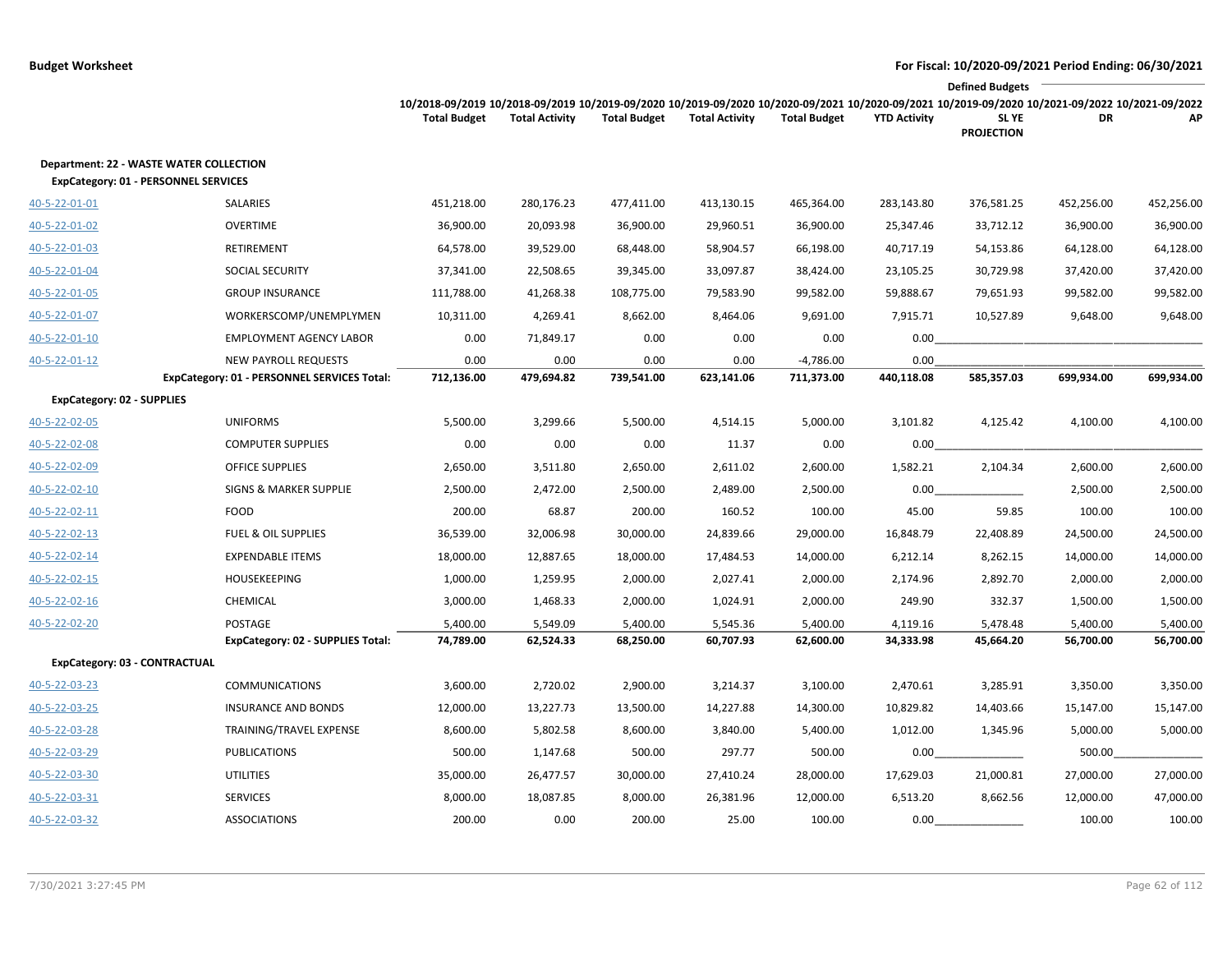|               |                                                            |                                                                                                                                                                        |                       |                     |                       |                     |                     | <b>Defined Budgets</b>     |              |              |
|---------------|------------------------------------------------------------|------------------------------------------------------------------------------------------------------------------------------------------------------------------------|-----------------------|---------------------|-----------------------|---------------------|---------------------|----------------------------|--------------|--------------|
|               |                                                            | 10/2018-09/2019 10/2018-09/2019 10/2019-09/2020 10/2019-09/2020 10/2020-09/2021 10/2020-09/2021 10/2019-09/2020 10/2021-09/2022 10/2021-09/2022<br><b>Total Budget</b> | <b>Total Activity</b> | <b>Total Budget</b> | <b>Total Activity</b> | <b>Total Budget</b> | <b>YTD Activity</b> | SL YE<br><b>PROJECTION</b> | DR           | АP           |
| 40-5-22-03-83 | <b>INTEREST EXPENSE</b>                                    | 0.00                                                                                                                                                                   | 10,010.69             | 0.00                | 10,635.69             | 0.00                | 5,448.86            | 7,246.98                   |              |              |
|               | ExpCategory: 03 - CONTRACTUAL Total:                       | 67,900.00                                                                                                                                                              | 77,474.12             | 63,700.00           | 86,032.91             | 63,400.00           | 43,903.52           | 55,945.88                  | 63,097.00    | 97,597.00    |
|               | ExpCategory: 04 - MAINTENANCE - BUILDINGS & GROUNDS        |                                                                                                                                                                        |                       |                     |                       |                     |                     |                            |              |              |
| 40-5-22-04-35 | <b>BUILDINGS &amp; GROUNDS</b>                             | 2,500.00                                                                                                                                                               | 3,291.23              | 2,500.00            | 2,043.42              | 2,500.00            | 587.37              | 781.20                     | 2,500.00     | 2,500.00     |
| 40-5-22-04-39 | <b>STREET REPAIRS</b>                                      | 40,000.00                                                                                                                                                              | 28,226.41             | 40,000.00           | 12,124.72             | 40,000.00           | 41,960.62           | 55,807.62                  | 40,000.00    | 40,000.00    |
| 40-5-22-04-40 | MAINS: REPAIR & MAINTENANCE                                | 70,000.00                                                                                                                                                              | 64,943.39             | 70,000.00           | 85,259.78             | 70,000.00           | 62,414.06           | 82,516.13                  | 120,000.00   | 120,000.00   |
| 40-5-22-04-42 | PLANT/TOWERS/WELLS/RES                                     | 44,133.00                                                                                                                                                              | 47,363.49             | 8,000.00            | 11,209.43             | 8,000.00            | 12,538.19           | 16,675.79                  | 8,000.00     | 8,000.00     |
| 40-5-22-04-50 | SEWER MAIN REPLACEMENT PR                                  | 40,000.00                                                                                                                                                              | 32,004.02             | 60,000.00           | 47,324.60             | 60,000.00           | 4,964.58            | 6,602.89                   | 60,000.00    | 60,000.00    |
|               | ExpCategory: 04 - MAINTENANCE - BUILDINGS & GROUNDS Total: | 196,633.00                                                                                                                                                             | 175,828.54            | 180,500.00          | 157,961.95            | 180,500.00          | 122,464.82          | 162,383.63                 | 230,500.00   | 230,500.00   |
|               | ExpCategory: 05 - MAINTENANCE - EQUIPMENT                  |                                                                                                                                                                        |                       |                     |                       |                     |                     |                            |              |              |
| 40-5-22-05-47 | MISCELLANEOUS EQUIPMEN                                     | 0.00                                                                                                                                                                   | 0.00                  | 0.00                | 1,811.72              | 0.00                | 569.23              | 757.08                     |              |              |
| 40-5-22-05-48 | <b>EQUIPMENT</b>                                           | 42,000.00                                                                                                                                                              | 51,104.61             | 42,000.00           | 55,821.12             | 42,000.00           | 29,969.59           | 39,859.55                  | 42,000.00    | 42,000.00    |
| 40-5-22-05-49 | <b>INSTRMNTS &amp; APPARATUS</b>                           | 2,000.00                                                                                                                                                               | 1,502.50              | 2,000.00            | 2,061.00              | 1,500.00            | 758.36              | 1,008.62                   | 1,500.00     | 1,500.00     |
| 40-5-22-05-50 | <b>VEHICLES</b>                                            | 9,624.00                                                                                                                                                               | 8,556.27              | 10,000.00           | 1,825.00              | 8,000.00            | 1,138.84            | 1,514.66                   | 4,000.00     | 2,500.00     |
| 40-5-22-05-52 | RADIO MAINTENANCE                                          | 800.00                                                                                                                                                                 | 44.08                 | 800.00              | 0.00                  | 0.00                | 179.04              | 238.12                     | 100.00       |              |
|               | ExpCategory: 05 - MAINTENANCE - EQUIPMENT Total:           | 54,424.00                                                                                                                                                              | 61,207.46             | 54,800.00           | 61,518.84             | 51,500.00           | 32,615.06           | 43,378.03                  | 47,600.00    | 46,000.00    |
|               | <b>ExpCategory: 06 - SUNDRY CHARGES</b>                    |                                                                                                                                                                        |                       |                     |                       |                     |                     |                            |              |              |
| 40-5-22-06-55 | <b>BOND I&amp;S FUND PAYMENTS</b>                          | 29,916.00                                                                                                                                                              | 29,916.00             | 29,505.00           | 29,508.00             | 29,090.00           | 0.00                |                            | 29,740.00    | 29,740.00    |
| 40-5-22-06-60 | UTILITY FRANCHISE FEE                                      | 301,000.00                                                                                                                                                             | 300,996.00            | 301,000.00          | 300,996.00            | 301,000.00          | 225,747.00          | 300,243.51                 | 301,000.00   | 301,000.00   |
|               | ExpCategory: 06 - SUNDRY CHARGES Total:                    | 330,916.00                                                                                                                                                             | 330,912.00            | 330,505.00          | 330,504.00            | 330,090.00          | 225,747.00          | 300,243.51                 | 330,740.00   | 330,740.00   |
|               | ExpCategory: 08 - CAPITAL - BUIDLINGS & GROUNDS            |                                                                                                                                                                        |                       |                     |                       |                     |                     |                            |              |              |
| 40-5-22-08-66 | <b>BUILDINGS &amp; GROUNDS</b>                             | 0.00                                                                                                                                                                   | 0.00                  | 20,000.00           | 13,421.91             | 0.00                | 0.00                |                            |              |              |
|               | ExpCategory: 08 - CAPITAL - BUIDLINGS & GROUNDS Total:     | 0.00                                                                                                                                                                   | 0.00                  | 20,000.00           | 13,421.91             | 0.00                | 0.00                | 0.00                       | 0.00         | 0.00         |
|               | ExpCategory: 09 - CAPITAL -EQUIPMENT                       |                                                                                                                                                                        |                       |                     |                       |                     |                     |                            |              |              |
| 40-5-22-09-80 | TRUCKS/MACH/EQUIP/IMPL                                     | 114,456.00                                                                                                                                                             | 83,435.22             | 142,334.00          | 121,204.31            | 145,204.00          | 105,428.14          | 140,219.43                 | 134,188.00   | 146,833.00   |
|               | ExpCategory: 09 - CAPITAL -EQUIPMENT Total:                | 114,456.00                                                                                                                                                             | 83,435.22             | 142,334.00          | 121,204.31            | 145,204.00          | 105,428.14          | 140,219.43                 | 134,188.00   | 146,833.00   |
|               | <b>ExpCategory: 14 - SUPPORT SERVICES</b>                  |                                                                                                                                                                        |                       |                     |                       |                     |                     |                            |              |              |
| 40-5-22-14-31 | <b>SUPPORT SERVICE FEE</b>                                 | 240,200.00                                                                                                                                                             | 240,204.00            | 240,200.00          | 240,204.00            | 240,200.00          | 180,153.00          | 239,603.49                 | 240,200.00   | 240,200.00   |
|               | <b>ExpCategory: 14 - SUPPORT SERVICES Total:</b>           | 240,200.00                                                                                                                                                             | 240,204.00            | 240,200.00          | 240,204.00            | 240,200.00          | 180,153.00          | 239,603.49                 | 240,200.00   | 240,200.00   |
|               | Department: 22 - WASTE WATER COLLECTION Total:             | 1,791,454.00                                                                                                                                                           | 1,511,280.49          | 1,839,830.00        | 1,694,696.91          | 1,784,867.00        | 1,184,763.60        | 1,572,795.20               | 1,802,959.00 | 1,848,504.00 |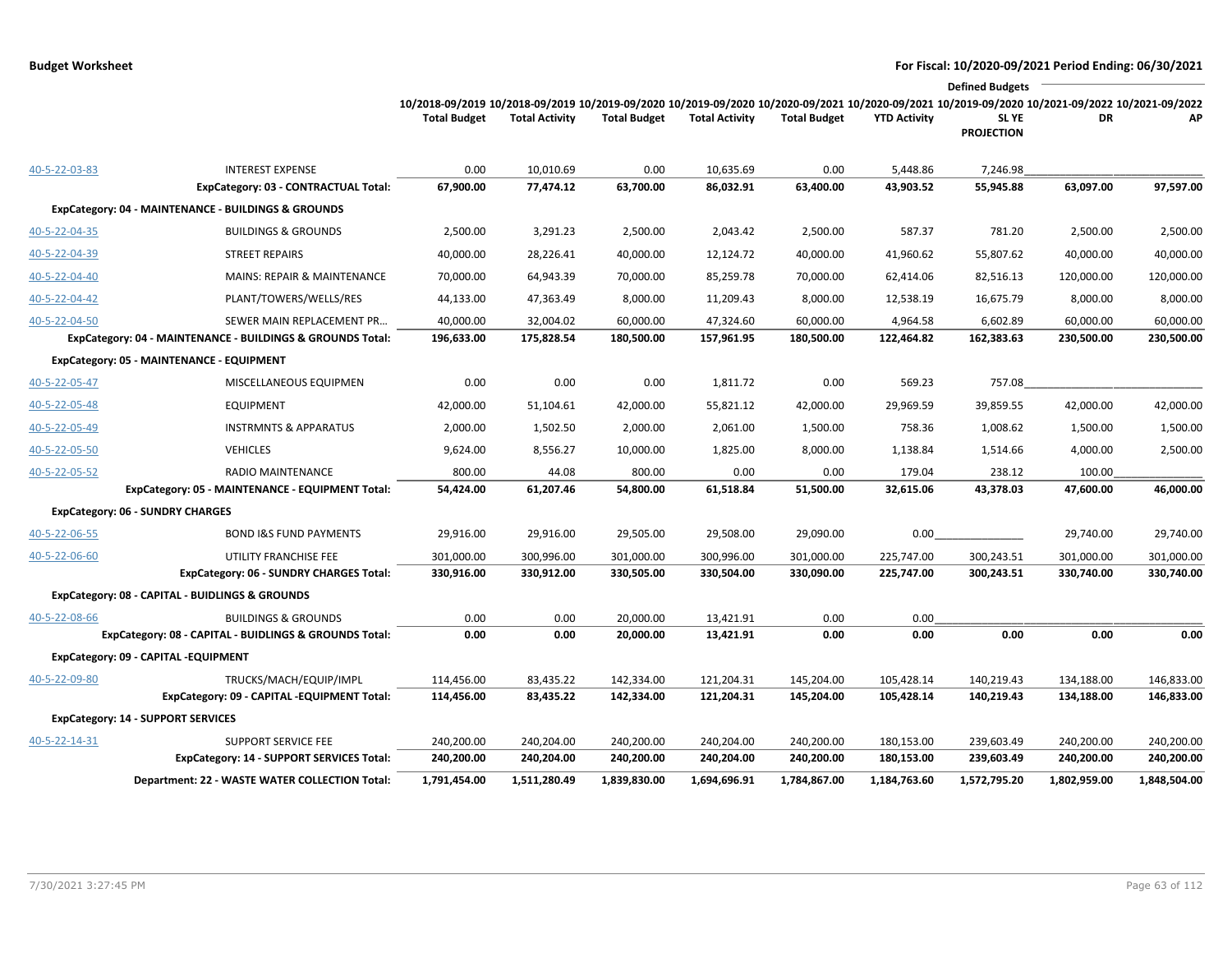|                                   |                                                                                                    |                                                                                                                                                 |                       |                     |                       |                     |                     | <b>Defined Budgets</b>     |            |            |
|-----------------------------------|----------------------------------------------------------------------------------------------------|-------------------------------------------------------------------------------------------------------------------------------------------------|-----------------------|---------------------|-----------------------|---------------------|---------------------|----------------------------|------------|------------|
|                                   |                                                                                                    | 10/2018-09/2019 10/2018-09/2019 10/2019-09/2020 10/2019-09/2020 10/2020-09/2021 10/2020-09/2021 10/2019-09/2020 10/2021-09/2022 10/2021-09/2022 |                       |                     |                       |                     |                     |                            |            |            |
|                                   |                                                                                                    | <b>Total Budget</b>                                                                                                                             | <b>Total Activity</b> | <b>Total Budget</b> | <b>Total Activity</b> | <b>Total Budget</b> | <b>YTD Activity</b> | SL YE<br><b>PROJECTION</b> | DR         | АΡ         |
|                                   | <b>Department: 23 - WASTE WATER TREATMENT PLANT</b><br><b>ExpCategory: 01 - PERSONNEL SERVICES</b> |                                                                                                                                                 |                       |                     |                       |                     |                     |                            |            |            |
| 40-5-23-01-01                     | SALARIES                                                                                           | 297,197.00                                                                                                                                      | 288,570.59            | 276,688.00          | 280,345.06            | 281,784.00          | 209,377.70          | 278,472.34                 | 276,468.00 | 276,468.00 |
| 40-5-23-01-02                     | <b>OVERTIME</b>                                                                                    | 6,000.00                                                                                                                                        | 11,507.61             | 6,000.00            | 7,628.50              | 6,000.00            | 5,122.21            | 6,812.54                   | 6,000.00   | 6,000.00   |
| 40-5-23-01-03                     | RETIREMENT                                                                                         | 40,112.00                                                                                                                                       | 39,483.45             | 37,621.00           | 38,133.51             | 37,930.00           | 28,213.77           | 37,524.31                  | 37,032.00  | 37,032.00  |
| 40-5-23-01-04                     | <b>SOCIAL SECURITY</b>                                                                             | 23,194.00                                                                                                                                       | 22,359.24             | 21,626.00           | 21,375.95             | 22,015.00           | 15,913.78           | 21,165.33                  | 21,609.00  | 21,609.00  |
| 40-5-23-01-05                     | <b>GROUP INSURANCE</b>                                                                             | 61,226.00                                                                                                                                       | 58,641.81             | 58,188.00           | 60,321.94             | 58,188.00           | 45,313.66           | 60,267.17                  | 58,188.00  | 58,188.00  |
| 40-5-23-01-07                     | WORKERSCOMP/UNEMPLYMEN                                                                             | 6,950.00                                                                                                                                        | 5,499.28              | 5,205.00            | 4,953.15              | 6,270.00            | 4,671.09            | 6,212.55                   | 6,163.00   | 6,163.00   |
|                                   | ExpCategory: 01 - PERSONNEL SERVICES Total:                                                        | 434,679.00                                                                                                                                      | 426,061.98            | 405,328.00          | 412,758.11            | 412,187.00          | 308,612.21          | 410,454.24                 | 405,460.00 | 405,460.00 |
| <b>ExpCategory: 02 - SUPPLIES</b> |                                                                                                    |                                                                                                                                                 |                       |                     |                       |                     |                     |                            |            |            |
| 40-5-23-02-05                     | <b>UNIFORMS</b>                                                                                    | 2,500.00                                                                                                                                        | 3,735.57              | 2,500.00            | 3,513.42              | 3,000.00            | 2,844.10            | 3,782.65                   | 3,500.00   | 3,500.00   |
| 40-5-23-02-09                     | <b>OFFICE SUPPLIES</b>                                                                             | 1,900.00                                                                                                                                        | 1,900.97              | 1,900.00            | 2,926.33              | 2,500.00            | 1,161.91            | 1,545.34                   | 2,500.00   | 2,500.00   |
| 40-5-23-02-10                     | <b>SIGNS &amp; MARKER SUPPLIE</b>                                                                  | 300.00                                                                                                                                          | 277.18                | 300.00              | 283.10                | 300.00              | 0.00                |                            | 300.00     | 300.00     |
| 40-5-23-02-11                     | <b>FOOD</b>                                                                                        | 200.00                                                                                                                                          | 52.88                 | 200.00              | 29.56                 | 100.00              | 0.00                |                            | 100.00     | 100.00     |
| 40-5-23-02-13                     | <b>FUEL &amp; OIL SUPPLIES</b>                                                                     | 3,492.00                                                                                                                                        | 4,953.84              | 5,300.00            | 3,401.34              | 4,000.00            | 4,291.56            | 5,707.77                   | 5,200.00   | 5,200.00   |
| 40-5-23-02-14                     | <b>EXPENDABLE ITEMS</b>                                                                            | 2,900.00                                                                                                                                        | 2,948.77              | 2,900.00            | 2,827.14              | 2,900.00            | 1,383.65            | 1,840.25                   | 2,900.00   | 2,900.00   |
| 40-5-23-02-15                     | <b>HOUSEKEEPING</b>                                                                                | 800.00                                                                                                                                          | 711.75                | 800.00              | 1,062.59              | 800.00              | 698.99              | 929.66                     | 800.00     | 800.00     |
| 40-5-23-02-16                     | CHEMICAL                                                                                           | 65,000.00                                                                                                                                       | 61,706.01             | 65,000.00           | 56,626.42             | 65,000.00           | 43,831.88           | 58,296.40                  | 65,000.00  | 62,000.00  |
| 40-5-23-02-20                     | POSTAGE                                                                                            | 200.00                                                                                                                                          | 407.53                | 200.00              | 128.95                | 200.00              | 110.15              | 146.50                     | 2,000.00   | 200.00     |
| 40-5-23-02-22                     | <b>LAB SUPPLIES</b>                                                                                | 8,000.00                                                                                                                                        | 6,122.26              | 8,000.00            | 8,154.46              | 7,000.00            | 4,509.44            | 5,997.56                   | 7,000.00   | 7,000.00   |
|                                   | ExpCategory: 02 - SUPPLIES Total:                                                                  | 85,292.00                                                                                                                                       | 82,816.76             | 87,100.00           | 78,953.31             | 85,800.00           | 58,831.68           | 78,246.13                  | 89,300.00  | 84,500.00  |
|                                   | ExpCategory: 03 - CONTRACTUAL                                                                      |                                                                                                                                                 |                       |                     |                       |                     |                     |                            |            |            |
| 40-5-23-03-23                     | <b>COMMUNICATIONS</b>                                                                              | 5,000.00                                                                                                                                        | 4,483.80              | 4,500.00            | 4,813.00              | 4,900.00            | 3,436.80            | 4,570.94                   | 4,700.00   | 4,700.00   |
| 40-5-23-03-25                     | <b>INSURANCE AND BONDS</b>                                                                         | 19,000.00                                                                                                                                       | 22,751.77             | 23,000.00           | 25,449.00             | 25,500.00           | 20,048.96           | 26,665.12                  | 28,042.00  | 28,042.00  |
| 40-5-23-03-28                     | TRAINING/TRAVEL EXPENSE                                                                            | 6,740.00                                                                                                                                        | 4,942.57              | 4,471.00            | 1,228.84              | 5,150.00            | 222.00              | 295.26                     | 4,950.00   | 4,950.00   |
| 40-5-23-03-29                     | <b>PUBLICATIONS</b>                                                                                | 200.00                                                                                                                                          | 0.00                  | 0.00                | 165.00                | 0.00                | 165.00              | 219.45                     | 165.00     | 165.00     |
| 40-5-23-03-30                     | <b>UTILITIES</b>                                                                                   | 200,000.00                                                                                                                                      | 173,696.65            | 180,000.00          | 178,077.96            | 183,000.00          | 122,342.64          | 145,914.02                 | 180,000.00 | 180,000.00 |
| 40-5-23-03-31                     | <b>SERVICES</b>                                                                                    | 90,000.00                                                                                                                                       | 103,514.63            | 90,000.00           | 103,163.20            | 90,000.00           | 79,449.63           | 105,668.01                 | 90,000.00  | 100,000.00 |
| 40-5-23-03-32                     | <b>ASSOCIATIONS</b>                                                                                | 300.00                                                                                                                                          | 0.00                  | 300.00              | 25.00                 | 25.00               | 0.00                |                            |            |            |
|                                   | ExpCategory: 03 - CONTRACTUAL Total:                                                               | 321,240.00                                                                                                                                      | 309,389.42            | 302,271.00          | 312,922.00            | 308,575.00          | 225,665.03          | 283,332.80                 | 307,857.00 | 317,857.00 |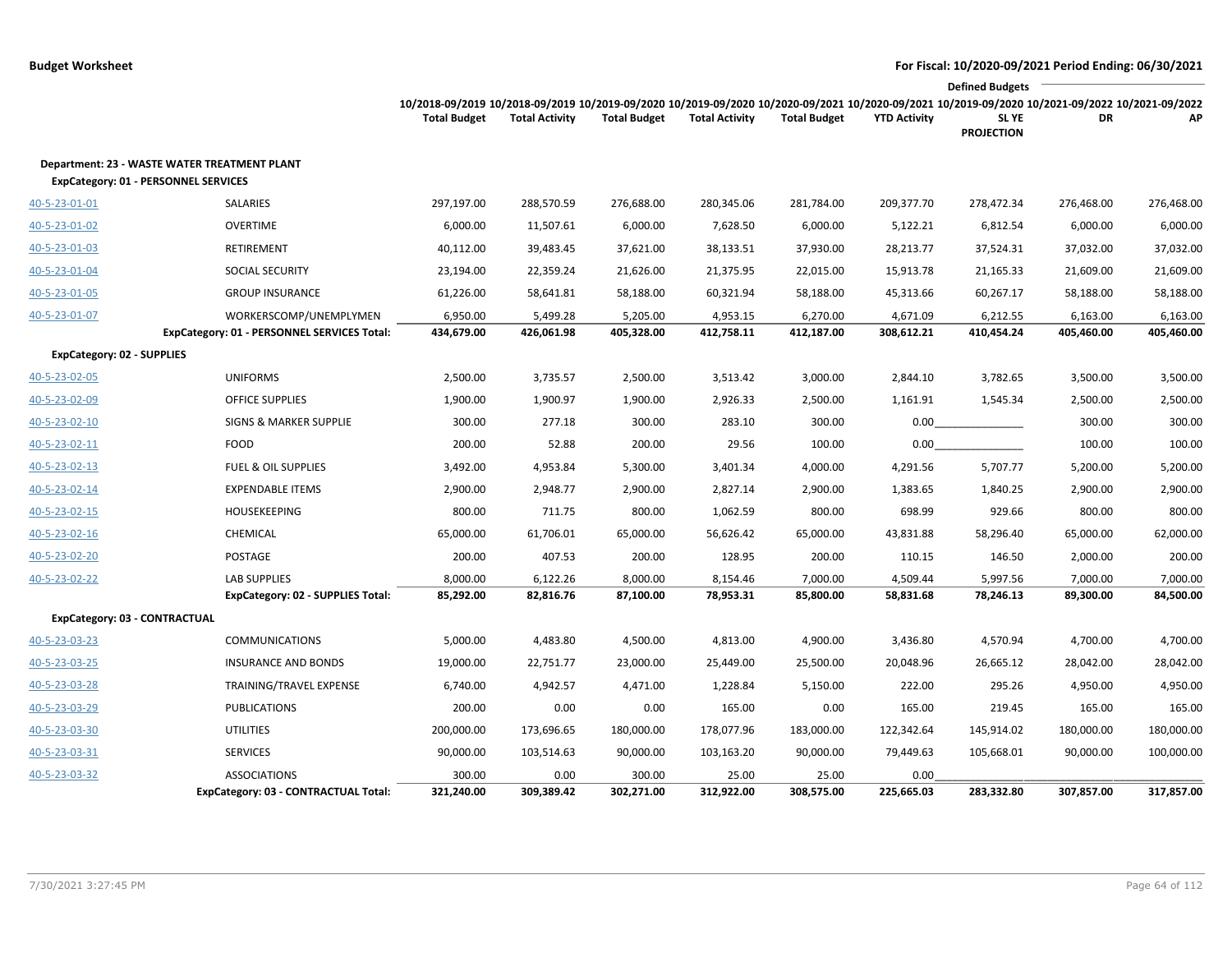|               |                                                            |                                                                                                                                                                        |                       |                     |                       |                     |                     | <b>Defined Budgets</b>     |              |              |
|---------------|------------------------------------------------------------|------------------------------------------------------------------------------------------------------------------------------------------------------------------------|-----------------------|---------------------|-----------------------|---------------------|---------------------|----------------------------|--------------|--------------|
|               |                                                            | 10/2018-09/2019 10/2018-09/2019 10/2019-09/2020 10/2019-09/2020 10/2020-09/2021 10/2020-09/2021 10/2019-09/2020 10/2021-09/2022 10/2021-09/2022<br><b>Total Budget</b> | <b>Total Activity</b> | <b>Total Budget</b> | <b>Total Activity</b> | <b>Total Budget</b> | <b>YTD Activity</b> | SL YE<br><b>PROJECTION</b> | DR.          | АP           |
|               | ExpCategory: 04 - MAINTENANCE - BUILDINGS & GROUNDS        |                                                                                                                                                                        |                       |                     |                       |                     |                     |                            |              |              |
| 40-5-23-04-35 | <b>BUILDINGS &amp; GROUNDS</b>                             | 7,200.00                                                                                                                                                               | 6,363.79              | 7,200.00            | 7,662.33              | 7,200.00            | 4,080.61            | 5,427.21                   | 22,200.00    | 7,200.00     |
| 40-5-23-04-40 | <b>MAINS: WATER &amp; SEWER</b>                            | 1,000.00                                                                                                                                                               | 1,785.36              | 1,000.00            | 1,685.84              | 1,000.00            | 1,360.17            | 1,809.03                   | 1,000.00     | 1,300.00     |
|               | ExpCategory: 04 - MAINTENANCE - BUILDINGS & GROUNDS Total: | 8,200.00                                                                                                                                                               | 8,149.15              | 8,200.00            | 9,348.17              | 8,200.00            | 5,440.78            | 7,236.24                   | 23,200.00    | 8,500.00     |
|               | ExpCategory: 05 - MAINTENANCE - EQUIPMENT                  |                                                                                                                                                                        |                       |                     |                       |                     |                     |                            |              |              |
| 40-5-23-05-48 | <b>EQUIPMENT</b>                                           | 45,000.00                                                                                                                                                              | 35,051.50             | 45,000.00           | 36,708.49             | 40,000.00           | 42,645.57           | 56,718.61                  | 40,000.00    | 40,000.00    |
| 40-5-23-05-49 | <b>INSTRMNTS &amp; APPARATUS</b>                           | 9,000.00                                                                                                                                                               | 12,675.55             | 9,000.00            | 4,306.06              | 9,000.00            | 8,683.71            | 11,549.33                  | 9,000.00     | 9,000.00     |
| 40-5-23-05-50 | <b>VEHICLES</b>                                            | 1,926.00                                                                                                                                                               | 2,861.12              | 3,000.00            | 793.30                | 500.00              | 337.58              | 448.98                     | 500.00       | 500.00       |
|               | ExpCategory: 05 - MAINTENANCE - EQUIPMENT Total:           | 55,926.00                                                                                                                                                              | 50,588.17             | 57,000.00           | 41,807.85             | 49,500.00           | 51,666.86           | 68,716.92                  | 49,500.00    | 49,500.00    |
|               | <b>ExpCategory: 06 - SUNDRY CHARGES</b>                    |                                                                                                                                                                        |                       |                     |                       |                     |                     |                            |              |              |
| 40-5-23-06-55 | <b>BOND I&amp;S FUND PAYMENTS</b>                          | 538,274.00                                                                                                                                                             | 538,272.00            | 543,475.00          | 543,468.00            | 542,033.00          | 406,530.00          | 540,684.90                 | 543,594.00   | 543,594.00   |
|               | <b>ExpCategory: 06 - SUNDRY CHARGES Total:</b>             | 538,274.00                                                                                                                                                             | 538,272.00            | 543,475.00          | 543,468.00            | 542,033.00          | 406,530.00          | 540,684.90                 | 543,594.00   | 543,594.00   |
|               | ExpCategory: 08 - CAPITAL - BUIDLINGS & GROUNDS            |                                                                                                                                                                        |                       |                     |                       |                     |                     |                            |              |              |
| 40-5-23-08-66 | <b>BUILDINGS &amp; GROUNDS</b>                             | 0.00                                                                                                                                                                   | 0.00                  | 0.00                | 0.00                  | 0.00                | 0.00                |                            |              | 15,000.00    |
|               | ExpCategory: 08 - CAPITAL - BUIDLINGS & GROUNDS Total:     | 0.00                                                                                                                                                                   | 0.00                  | 0.00                | 0.00                  | 0.00                | 0.00                | 0.00                       | 0.00         | 15,000.00    |
|               | ExpCategory: 09 - CAPITAL -EQUIPMENT                       |                                                                                                                                                                        |                       |                     |                       |                     |                     |                            |              |              |
| 40-5-23-09-79 | MISCELLANEOUS EQUIPMEN                                     | 0.00                                                                                                                                                                   | 0.00                  | 45,000.00           | 41,912.99             | 0.00                | $-146.38$           | $-194.69$                  | 40,000.00    | 40,000.00    |
| 40-5-23-09-80 | TRUCKS/MACH/EQUIP/IMPL                                     | 9,000.00                                                                                                                                                               | 9,431.76              | 0.00                | 0.00                  | 0.00                | 0.00                |                            |              |              |
|               | ExpCategory: 09 - CAPITAL -EQUIPMENT Total:                | 9,000.00                                                                                                                                                               | 9,431.76              | 45,000.00           | 41,912.99             | 0.00                | $-146.38$           | $-194.69$                  | 40,000.00    | 40,000.00    |
|               | <b>ExpCategory: 14 - SUPPORT SERVICES</b>                  |                                                                                                                                                                        |                       |                     |                       |                     |                     |                            |              |              |
| 40-5-23-14-31 | <b>SUPPORT SERVICE FEE</b>                                 | 212,500.00                                                                                                                                                             | 212,496.00            | 212,500.00          | 212,496.00            | 212,500.00          | 159,372.00          | 211,964.76                 | 212,500.00   | 212,500.00   |
|               | <b>ExpCategory: 14 - SUPPORT SERVICES Total:</b>           | 212,500.00                                                                                                                                                             | 212,496.00            | 212,500.00          | 212,496.00            | 212,500.00          | 159,372.00          | 211,964.76                 | 212,500.00   | 212,500.00   |
|               | <b>Department: 23 - WASTE WATER TREATMENT PLANT Total:</b> | 1,665,111.00                                                                                                                                                           | 1,637,205.24          | 1,660,874.00        | 1,653,666.43          | 1,618,795.00        | 1,215,972.18        | 1,600,441.30               | 1,671,411.00 | 1,676,911.00 |
|               | Fund: 40 - UTILITY FUND Surplus (Deficit):                 | 1,367,965.00                                                                                                                                                           | 224,843.77            | 1,330,853.00        | $-138,510.02$         | 1,375,870.00        | 912,391.48          | 1,237,338.14               | 1,711,965.00 | 1,772,511.00 |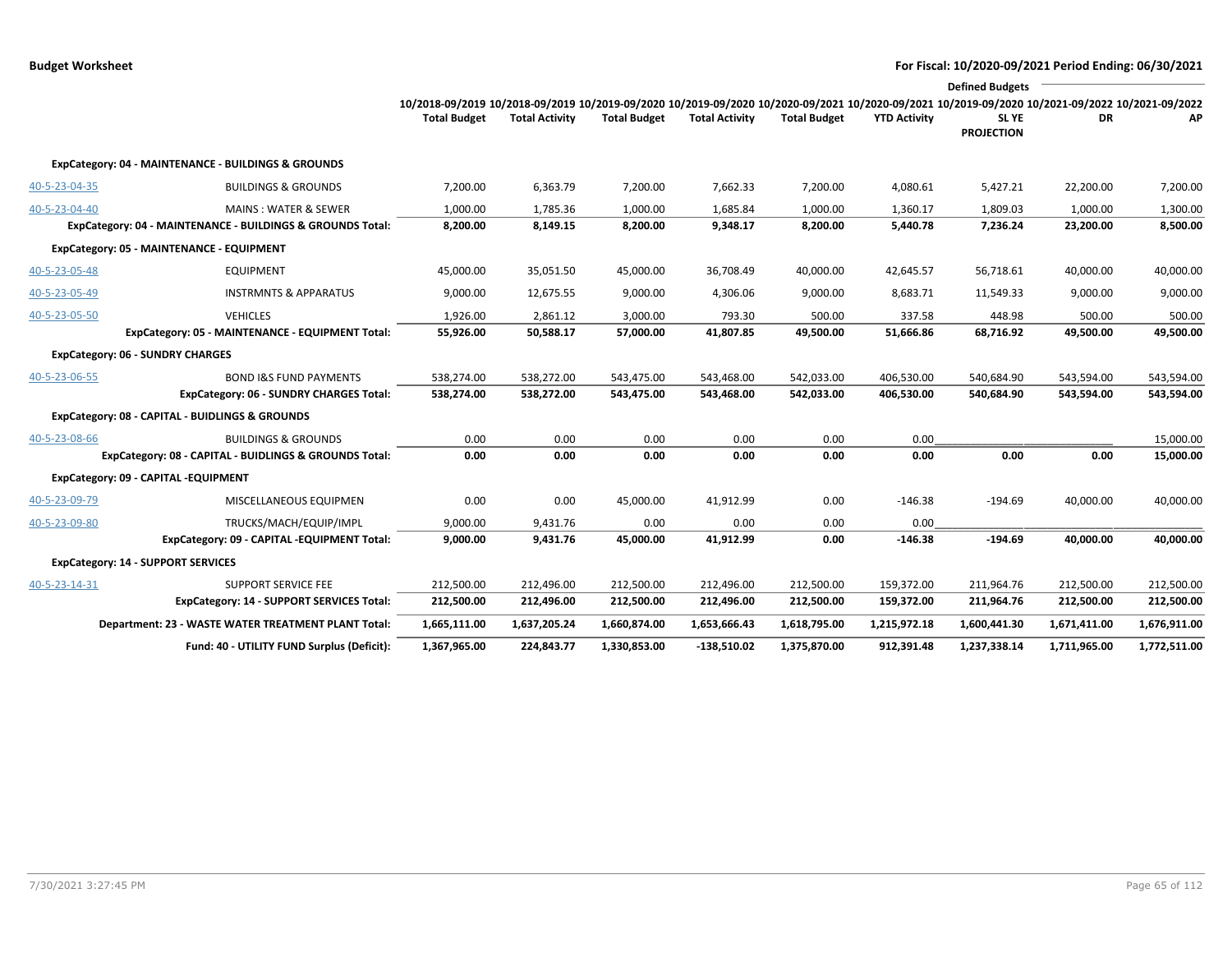|                                   |                                                                             |                              |                              |                              |                              |                              | <b>Defined Budgets</b><br>10/2018-09/2019 10/2018-09/2019 10/2019-09/2020 10/2019-09/2020 10/2020-09/2021 10/2020-09/2021 10/2019-09/2020 10/2021-09/2022 10/2021-09/2022 |                              |                              |                              |  |  |
|-----------------------------------|-----------------------------------------------------------------------------|------------------------------|------------------------------|------------------------------|------------------------------|------------------------------|---------------------------------------------------------------------------------------------------------------------------------------------------------------------------|------------------------------|------------------------------|------------------------------|--|--|
|                                   |                                                                             | <b>Total Budget</b>          | <b>Total Activity</b>        | <b>Total Budget</b>          | <b>Total Activity</b>        | <b>Total Budget</b>          | <b>YTD Activity</b>                                                                                                                                                       | SL YE<br><b>PROJECTION</b>   | DR                           | AP                           |  |  |
| <b>Fund: 45 - SANITATION FUND</b> | <b>RevCategory: 06 - CHARGES FOR SERVICES</b>                               |                              |                              |                              |                              |                              |                                                                                                                                                                           |                              |                              |                              |  |  |
| 45-4-06-19                        | LEASE, RENTALS & PERMITS                                                    | 10,000.00                    | 7,646.81                     | 10,000.00                    | 7,646.81                     | 11,500.00                    | 9,046.03                                                                                                                                                                  | 12,031.22                    | 10,000.00                    | 10,000.00                    |  |  |
| 45-4-06-54                        | <b>LANDFILL GATE REVENUE</b>                                                | 2,350,000.00                 | 2,748,323.24                 | 2,592,000.00                 | 3,049,832.50                 | 2,700,000.00                 | 2,475,874.01                                                                                                                                                              | 3,292,912.43                 | 2,835,000.00                 | 2,835,000.00                 |  |  |
| 45-4-06-80                        | <b>SANITATION SERVICES</b><br>RevCategory: 06 - CHARGES FOR SERVICES Total: | 3,200,000.00<br>5,560,000.00 | 3,196,367.06<br>5,952,337.11 | 3,296,000.00<br>5,898,000.00 | 3,292,676.78<br>6,350,156.09 | 3,296,000.00<br>6,007,500.00 | 2,511,187.33<br>4,996,107.37                                                                                                                                              | 3,339,879.15<br>6,644,822.80 | 3,330,000.00<br>6,175,000.00 | 3,330,000.00<br>6,175,000.00 |  |  |
| RevCategory: 08 - MISCELLANEOUS   |                                                                             |                              |                              |                              |                              |                              |                                                                                                                                                                           |                              |                              |                              |  |  |
| 45-4-08-23                        | <b>INTEREST EARNINGS</b>                                                    | 25,000.00                    | 50,405.96                    | 50,000.00                    | 19,906.59                    | 27,500.00                    | 869.80                                                                                                                                                                    | 1,115.80                     | 1,500.00                     | 1,500.00                     |  |  |
| 45-4-08-24                        | MISC. REVENUE                                                               | 50,000.00                    | 42,034.23                    | 50,000.00                    | 30,145.62                    | 30,000.00                    | 39,968.11                                                                                                                                                                 | 52,998.78                    | 38,000.00                    | 38,000.00                    |  |  |
| 45-4-08-30                        | <b>GRANT REVENUE</b>                                                        | 0.00                         | 0.00                         | 0.00                         | 43,023.32                    | 0.00                         | 0.00                                                                                                                                                                      |                              |                              |                              |  |  |
| 45-4-08-35                        | <b>SALE OF EQUIPMENT</b>                                                    | 117,105.00                   | 121,705.00                   | 175,000.00                   | 175,000.00                   | 305,000.00                   | 0.00                                                                                                                                                                      |                              |                              |                              |  |  |
| 45-4-08-36                        | <b>SALE OF VEHICLES</b>                                                     | 0.00                         | 0.00                         | 0.00                         | 600.00                       | 0.00                         | 0.00                                                                                                                                                                      |                              |                              |                              |  |  |
| 45-4-08-47                        | <b>OVERS &amp; SHORTS</b>                                                   | 0.00                         | 482.41                       | 0.00                         | 487.40                       | 0.00                         | $-94.56$                                                                                                                                                                  | $-125.76$                    |                              |                              |  |  |
| 45-4-08-48                        | <b>UNPAID TICKETS</b>                                                       | 0.00                         | $-43.82$                     | 0.00                         | $-83.67$                     | 0.00                         | 15.00                                                                                                                                                                     | 19.95                        |                              |                              |  |  |
|                                   | RevCategory: 08 - MISCELLANEOUS Total:                                      | 192,105.00                   | 214,583.78                   | 275,000.00                   | 269.079.26                   | 362,500.00                   | 40,758.35                                                                                                                                                                 | 54,008.77                    | 39,500.00                    | 39,500.00                    |  |  |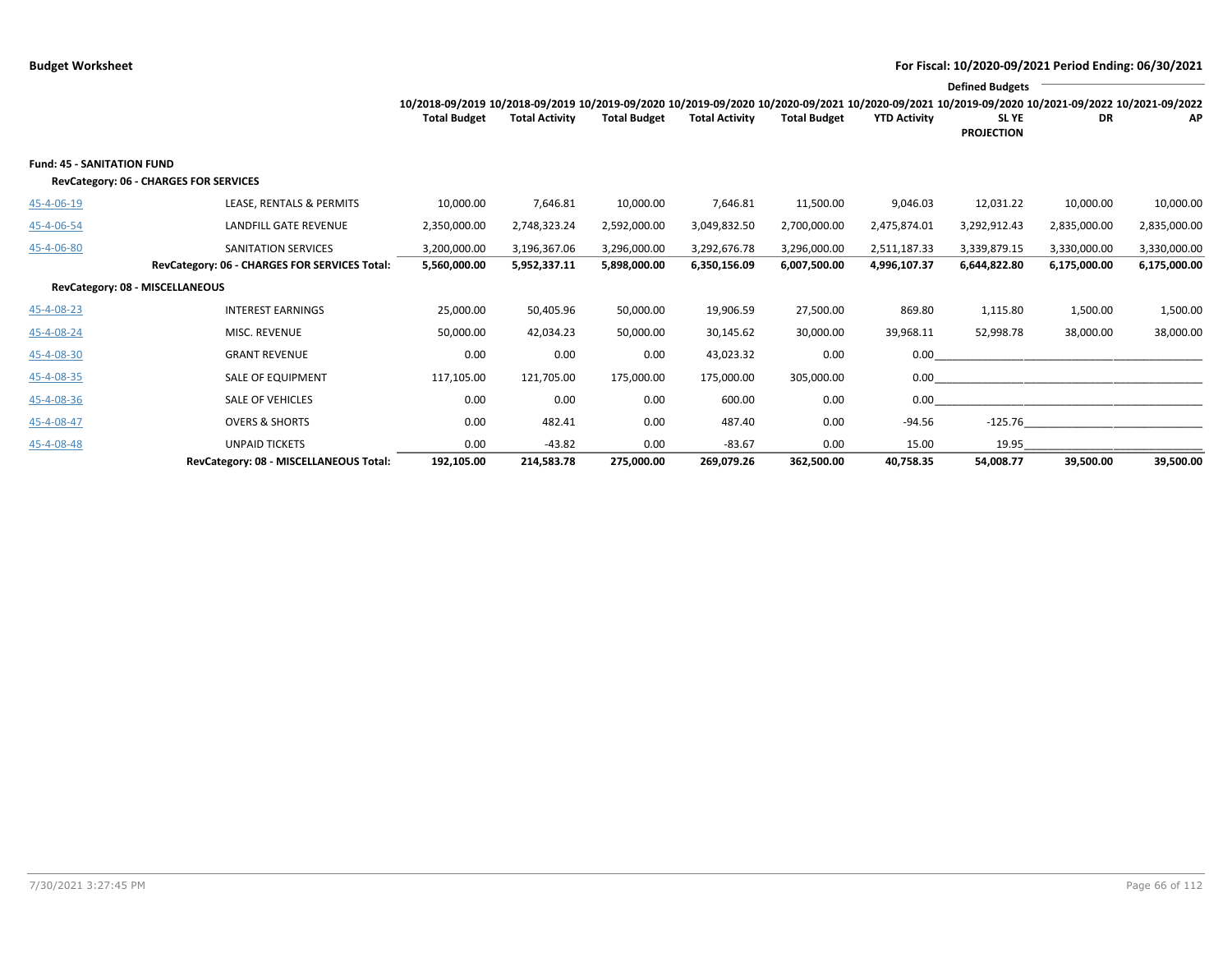|                                                                                   |                                                                            |                                                                                                                                                                        |                       |                             |                       |                      |                     | <b>Defined Budgets</b>     |              |              |
|-----------------------------------------------------------------------------------|----------------------------------------------------------------------------|------------------------------------------------------------------------------------------------------------------------------------------------------------------------|-----------------------|-----------------------------|-----------------------|----------------------|---------------------|----------------------------|--------------|--------------|
|                                                                                   |                                                                            | 10/2018-09/2019 10/2018-09/2019 10/2019-09/2020 10/2019-09/2020 10/2020-09/2021 10/2020-09/2021 10/2019-09/2020 10/2021-09/2022 10/2021-09/2022<br><b>Total Budget</b> | <b>Total Activity</b> | <b>Total Budget</b>         | <b>Total Activity</b> | <b>Total Budget</b>  | <b>YTD Activity</b> | SL YE<br><b>PROJECTION</b> | DR           | АP           |
| <b>Department: 11 - SANITATION</b><br><b>ExpCategory: 01 - PERSONNEL SERVICES</b> |                                                                            |                                                                                                                                                                        |                       |                             |                       |                      |                     |                            |              |              |
| 45-5-11-01-01                                                                     | SALARIES                                                                   | 658,251.00                                                                                                                                                             | 658,510.90            | 668,553.00                  | 665,821.45            | 677,291.00           | 470,329.27          | 625,537.93                 | 710,820.00   | 710,820.00   |
| 45-5-11-01-02                                                                     | <b>OVERTIME</b>                                                            | 20,000.00                                                                                                                                                              | 13,395.79             | 20,000.00                   | 10,063.20             | 15,000.00            | 11,048.55           | 14,694.57                  | 15,000.00    | 15,000.00    |
| 45-5-11-01-03                                                                     | RETIREMENT                                                                 | 85,745.00                                                                                                                                                              | 88,517.89             | 87,497.00                   | 89,708.48             | 87,057.00            | 63,422.67           | 84,352.15                  | 90,568.00    | 90,568.00    |
| 45-5-11-01-04                                                                     | SOCIAL SECURITY                                                            | 51,886.00                                                                                                                                                              | 49,743.95             | 52,674.00                   | 50,434.69             | 52,960.00            | 35,456.88           | 47,157.65                  | 55,525.00    | 55,525.00    |
| 45-5-11-01-05                                                                     | <b>GROUP INSURANCE</b>                                                     | 186,896.00                                                                                                                                                             | 159,656.57            | 188,078.00                  | 162,771.99            | 188,078.00           | 115,806.83          | 154,023.08                 | 188,078.00   | 188,078.00   |
| 45-5-11-01-07                                                                     | WORKERSCOMP/UNEMPLYMEN                                                     | 27,618.00                                                                                                                                                              | 26,908.04             | 21,874.00                   | 23,729.59             | 26,044.00            | 19,156.77           | 25,478.50                  | 25,810.00    | 25,810.00    |
| 45-5-11-01-10                                                                     | <b>EMPLOYMENT AGENCY LABOR</b>                                             | 0.00                                                                                                                                                                   | 0.00                  | 0.00                        | 0.00                  | 0.00                 | 21,681.45           | 28,836.33                  |              |              |
| 45-5-11-01-12                                                                     | <b>NEW PAYROLL REQUESTS</b><br>ExpCategory: 01 - PERSONNEL SERVICES Total: | 0.00<br>1,030,396.00                                                                                                                                                   | 0.00<br>996,733.14    | $-6,173.00$<br>1,032,503.00 | 0.00<br>1,002,529.40  | 0.00<br>1,046,430.00 | 0.00<br>736,902.42  | 980,080.21                 | 1,085,801.00 | 1,085,801.00 |
| <b>ExpCategory: 02 - SUPPLIES</b>                                                 |                                                                            |                                                                                                                                                                        |                       |                             |                       |                      |                     |                            |              |              |
| 45-5-11-02-05                                                                     | <b>UNIFORMS</b>                                                            | 6,600.00                                                                                                                                                               | 10,980.24             | 7,000.00                    | 9,500.34              | 8,000.00             | 6,666.74            | 8,866.76                   | 9,000.00     | 9,000.00     |
| 45-5-11-02-08                                                                     | <b>COMPUTER SUPPLIES</b>                                                   | 0.00                                                                                                                                                                   | 583.81                | 0.00                        | 11.37                 | 0.00                 | 0.00                |                            |              |              |
| 45-5-11-02-09                                                                     | <b>OFFICE SUPPLIES</b>                                                     | 1,000.00                                                                                                                                                               | 855.74                | 1,000.00                    | 1,217.27              | 1,000.00             | 720.14              | 957.79                     | 1,000.00     | 1,000.00     |
| 45-5-11-02-13                                                                     | <b>FUEL &amp; OIL SUPPLIES</b>                                             | 144,600.00                                                                                                                                                             | 192,440.94            | 145,000.00                  | 123,191.83            | 140,000.00           | 105,325.31          | 140,082.66                 | 154,000.00   | 154,000.00   |
| 45-5-11-02-14                                                                     | <b>EXPENDABLE ITEMS</b>                                                    | 4,500.00                                                                                                                                                               | 3,658.02              | 4,500.00                    | 6,070.08              | 4,500.00             | 3,679.66            | 4,893.95                   | 4,500.00     | 4,500.00     |
| 45-5-11-02-15                                                                     | <b>HOUSEKEEPING</b>                                                        | 1,100.00                                                                                                                                                               | 695.57                | 1,000.00                    | 1,198.29              | 1,000.00             | 1,094.86            | 1,456.16                   | 1,200.00     | 1,200.00     |
| 45-5-11-02-16                                                                     | CHEMICAL                                                                   | 300.00                                                                                                                                                                 | 334.32                | 300.00                      | 257.51                | 300.00               | 256.03              | 340.52                     | 350.00       | 350.00       |
| 45-5-11-02-17                                                                     | MECHANICAL                                                                 | 1,000.00                                                                                                                                                               | 910.41                | 1,000.00                    | 1,087.51              | 1,000.00             | 126.85              | 168.71                     | 1,000.00     | 1,000.00     |
| 45-5-11-02-20                                                                     | POSTAGE                                                                    | 5,130.00                                                                                                                                                               | 5,572.69              | 5,000.00                    | 5,589.57              | 5,000.00             | 4,067.59            | 5,409.89                   | 5,000.00     | 5,500.00     |
| 45-5-11-02-34                                                                     | <b>CONTAINER REPAIR</b>                                                    | 55,000.00                                                                                                                                                              | 93,535.64             | 55,000.00                   | 58,651.48             | 60,000.00            | 30,501.15           | 40,566.53                  | 60,000.00    | 60,000.00    |
|                                                                                   | <b>ExpCategory: 02 - SUPPLIES Total:</b>                                   | 219,230.00                                                                                                                                                             | 309,567.38            | 219,800.00                  | 206,775.25            | 220,800.00           | 152,438.33          | 202,742.97                 | 236,050.00   | 236,550.00   |
| ExpCategory: 03 - CONTRACTUAL                                                     |                                                                            |                                                                                                                                                                        |                       |                             |                       |                      |                     |                            |              |              |
| 45-5-11-03-23                                                                     | <b>COMMUNICATIONS</b>                                                      | 3,100.00                                                                                                                                                               | 2,862.54              | 2,800.00                    | 3,057.63              | 3,100.00             | 2,255.24            | 2,999.47                   | 3,000.00     | 3,000.00     |
| 45-5-11-03-25                                                                     | <b>INSURANCE AND BONDS</b>                                                 | 14,731.00                                                                                                                                                              | 17,234.03             | 17,000.00                   | 19,368.60             | 19,400.00            | 14,817.69           | 19,707.53                  | 20,725.00    | 20,725.00    |
| 45-5-11-03-28                                                                     | TRAINING/TRAVEL EXPENSE                                                    | 3,920.00                                                                                                                                                               | 2,435.41              | 3,220.00                    | 2,951.88              | 2,500.00             | 430.00              | 571.90                     | 2,200.00     | 2,200.00     |
| 45-5-11-03-29                                                                     | <b>PUBLICATIONS</b>                                                        | 400.00                                                                                                                                                                 | 333.90                | 500.00                      | 235.66                | 500.00               | 177.63              | 236.25                     | 500.00       | 300.00       |
| 45-5-11-03-30                                                                     | <b>UTILITIES</b>                                                           | 2,500.00                                                                                                                                                               | 2,820.24              | 3,500.00                    | 2,122.73              | 3,000.00             | 1,544.08            | 1,936.93                   | 2,500.00     | 2,500.00     |
| 45-5-11-03-31                                                                     | <b>SERVICES</b>                                                            | 4,400.00                                                                                                                                                               | 2,664.67              | 14,000.00                   | 4,662.65              | 5,000.00             | 3,350.80            | 4,456.56                   | 3,000.00     | 3,000.00     |
| 45-5-11-03-32                                                                     | <b>ASSOCIATIONS</b>                                                        | 800.00                                                                                                                                                                 | 507.17                | 800.00                      | 494.00                | 500.00               | 494.00              | 657.02                     | 500.00       | 500.00       |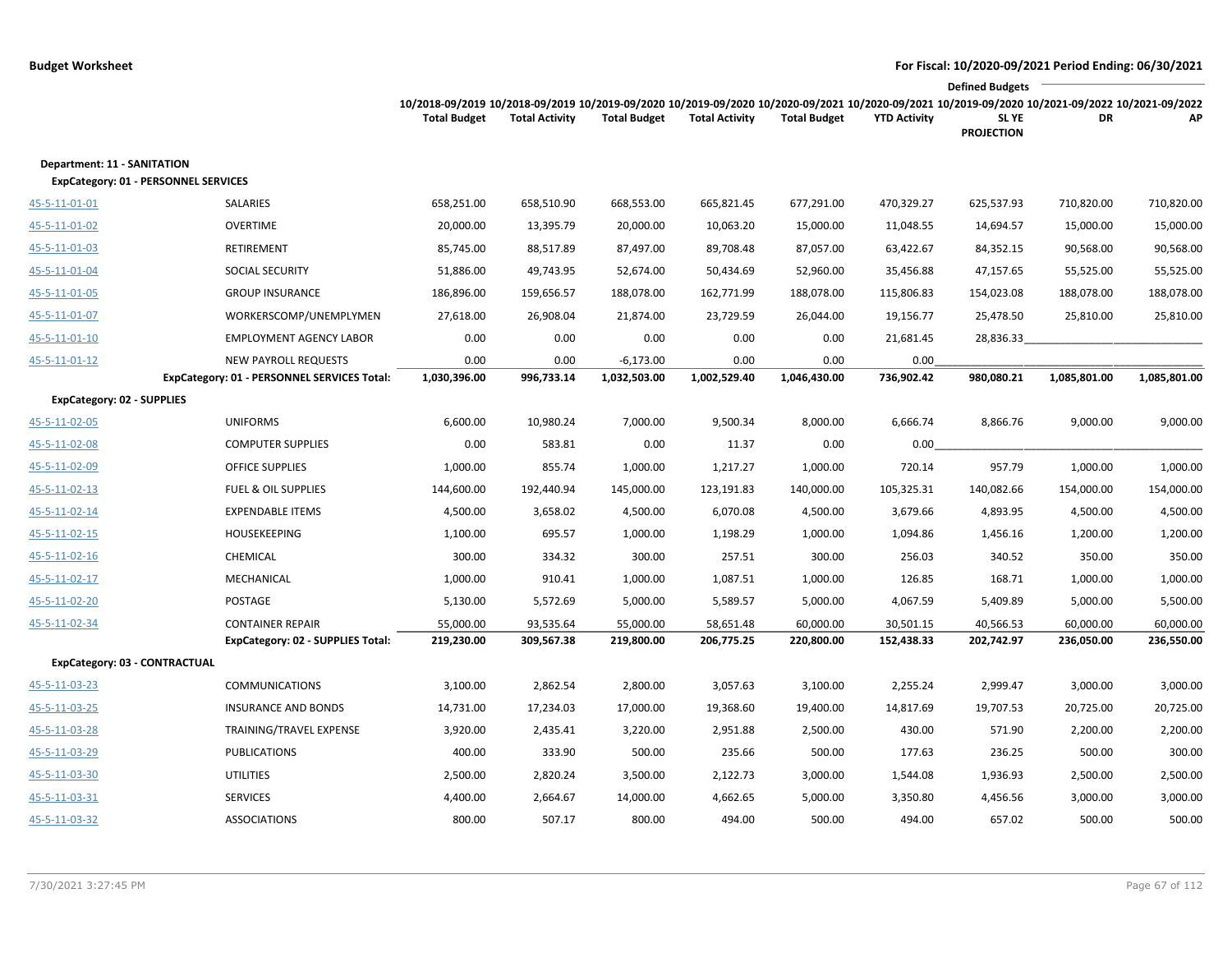|               |                                                            |                                                                                                                                                 |                       |                     |                       |                     |                     | <b>Defined Budgets</b>     |              |              |
|---------------|------------------------------------------------------------|-------------------------------------------------------------------------------------------------------------------------------------------------|-----------------------|---------------------|-----------------------|---------------------|---------------------|----------------------------|--------------|--------------|
|               |                                                            | 10/2018-09/2019 10/2018-09/2019 10/2019-09/2020 10/2019-09/2020 10/2020-09/2021 10/2020-09/2021 10/2019-09/2020 10/2021-09/2022 10/2021-09/2022 |                       |                     |                       |                     |                     |                            |              |              |
|               |                                                            | <b>Total Budget</b>                                                                                                                             | <b>Total Activity</b> | <b>Total Budget</b> | <b>Total Activity</b> | <b>Total Budget</b> | <b>YTD Activity</b> | SL YE<br><b>PROJECTION</b> | DR           | АP           |
| 45-5-11-03-83 | <b>INTEREST EXPENSE</b>                                    | 0.00                                                                                                                                            | 23,278.66             | 0.00                | 17,402.00             | 0.00                | 10,620.68           | 14,125.50                  |              |              |
|               | ExpCategory: 03 - CONTRACTUAL Total:                       | 29,851.00                                                                                                                                       | 52,136.62             | 41,820.00           | 50,295.15             | 34,000.00           | 33,690.12           | 44,691.16                  | 32,425.00    | 32,225.00    |
|               | ExpCategory: 04 - MAINTENANCE - BUILDINGS & GROUNDS        |                                                                                                                                                 |                       |                     |                       |                     |                     |                            |              |              |
| 45-5-11-04-35 | <b>BUILDINGS &amp; GROUNDS</b>                             | 4,000.00                                                                                                                                        | 4,392.23              | 4,000.00            | 3,540.58              | 3,000.00            | 5,958.67            | 7,925.03                   | 5,000.00     | 3,000.00     |
|               | ExpCategory: 04 - MAINTENANCE - BUILDINGS & GROUNDS Total: | 4,000.00                                                                                                                                        | 4,392.23              | 4,000.00            | 3,540.58              | 3,000.00            | 5,958.67            | 7,925.03                   | 5,000.00     | 3,000.00     |
|               | ExpCategory: 05 - MAINTENANCE - EQUIPMENT                  |                                                                                                                                                 |                       |                     |                       |                     |                     |                            |              |              |
| 45-5-11-05-48 | <b>EQUIPMENT</b>                                           | 180,000.00                                                                                                                                      | 156,162.47            | 180,000.00          | 182,216.91            | 160,000.00          | 123,940.43          | 164,840.77                 | 180,000.00   | 165,000.00   |
| 45-5-11-05-50 | <b>VEHICLES</b>                                            | 3,451.00                                                                                                                                        | 2,579.42              | 2,500.00            | 1,039.47              | 1,500.00            | 1,930.11            | 2,567.05                   | 1,500.00     | 1,500.00     |
| 45-5-11-05-52 | RADIO MAINTENANCE                                          | 1,000.00                                                                                                                                        | 68.22                 | 1,000.00            | 135.77                | 0.00                | 179.96              | 239.35                     | 100.00       |              |
|               | ExpCategory: 05 - MAINTENANCE - EQUIPMENT Total:           | 184,451.00                                                                                                                                      | 158,810.11            | 183,500.00          | 183,392.15            | 161,500.00          | 126,050.50          | 167,647.17                 | 181,600.00   | 166,500.00   |
|               | <b>ExpCategory: 06 - SUNDRY CHARGES</b>                    |                                                                                                                                                 |                       |                     |                       |                     |                     |                            |              |              |
| 45-5-11-06-60 | UTILITY FRANCHISE FEE                                      | 172,900.00                                                                                                                                      | 172,896.00            | 172,900.00          | 172,896.00            | 172,900.00          | 129,672.00          | 172,463.76                 | 172,900.00   | 172,900.00   |
|               | <b>ExpCategory: 06 - SUNDRY CHARGES Total:</b>             | 172,900.00                                                                                                                                      | 172,896.00            | 172,900.00          | 172,896.00            | 172,900.00          | 129,672.00          | 172,463.76                 | 172,900.00   | 172,900.00   |
|               | ExpCategory: 08 - CAPITAL - BUIDLINGS & GROUNDS            |                                                                                                                                                 |                       |                     |                       |                     |                     |                            |              |              |
| 45-5-11-08-66 | <b>BUILDINGS &amp; GROUNDS</b>                             | 10,277.00                                                                                                                                       | 9,502.00              | 7,120.00            | 7,116.00              | 0.00                | 0.00                |                            |              |              |
|               | ExpCategory: 08 - CAPITAL - BUIDLINGS & GROUNDS Total:     | 10,277.00                                                                                                                                       | 9,502.00              | 7,120.00            | 7,116.00              | 0.00                | 0.00                | 0.00                       | 0.00         | 0.00         |
|               | ExpCategory: 09 - CAPITAL -EQUIPMENT                       |                                                                                                                                                 |                       |                     |                       |                     |                     |                            |              |              |
| 45-5-11-09-79 | MISCELLANEOUS EQUIPMEN                                     | 25,000.00                                                                                                                                       | 24,794.54             | 40,345.00           | 35,332.41             | 0.00                | 0.00                |                            |              |              |
| 45-5-11-09-80 | TRUCKS/MACH/EQUIP/IMPL                                     | 320,310.00                                                                                                                                      | 264,917.50            | 347,784.00          | 285,885.19            | 317,688.00          | 226,180.84          | 300,820.52                 | 326,837.00   | 326,837.00   |
| 45-5-11-09-90 | <b>ENTERPRISE VEH LEASE PMTS</b>                           | 3,369.00                                                                                                                                        | 5,300.72              | 7,808.00            | 7,815.66              | 7,900.00            | 5,870.37            | 7,807.59                   | 8,200.00     | 8,200.00     |
|               | ExpCategory: 09 - CAPITAL -EQUIPMENT Total:                | 348,679.00                                                                                                                                      | 295,012.76            | 395,937.00          | 329,033.26            | 325,588.00          | 232,051.21          | 308,628.11                 | 335,037.00   | 335,037.00   |
|               | <b>ExpCategory: 14 - SUPPORT SERVICES</b>                  |                                                                                                                                                 |                       |                     |                       |                     |                     |                            |              |              |
| 45-5-11-14-31 | <b>SUPPORT SERVICE FEE</b>                                 | 227,000.00                                                                                                                                      | 227,004.00            | 227,000.00          | 227,004.00            | 227,000.00          | 170,253.00          | 226,436.49                 | 227,000.00   | 227,000.00   |
|               | <b>ExpCategory: 14 - SUPPORT SERVICES Total:</b>           | 227,000.00                                                                                                                                      | 227,004.00            | 227,000.00          | 227,004.00            | 227,000.00          | 170,253.00          | 226,436.49                 | 227,000.00   | 227,000.00   |
|               | Department: 11 - SANITATION Total:                         | 2,226,784.00                                                                                                                                    | 2,226,054.24          | 2,284,580.00        | 2,182,581.79          | 2,191,218.00        | 1,587,016.25        | 2,110,614.90               | 2,275,813.00 | 2,259,013.00 |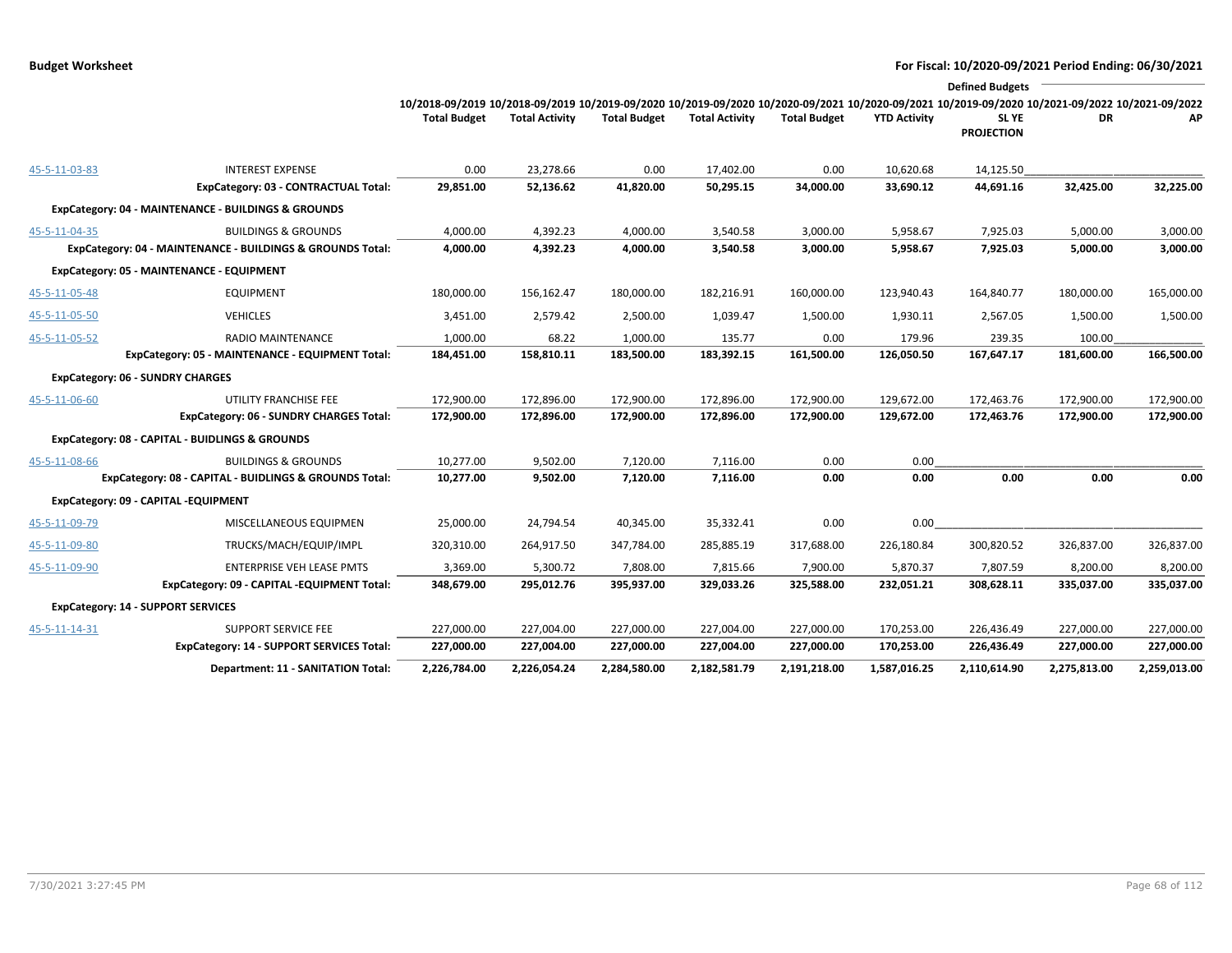|                                             |                                             |                                                                                                                                                 |                       |                     |                       |                     |                     | <b>Defined Budgets</b>     |            |            |
|---------------------------------------------|---------------------------------------------|-------------------------------------------------------------------------------------------------------------------------------------------------|-----------------------|---------------------|-----------------------|---------------------|---------------------|----------------------------|------------|------------|
|                                             |                                             | 10/2018-09/2019 10/2018-09/2019 10/2019-09/2020 10/2019-09/2020 10/2020-09/2021 10/2020-09/2021 10/2019-09/2020 10/2021-09/2022 10/2021-09/2022 |                       |                     |                       |                     |                     |                            |            |            |
|                                             |                                             | <b>Total Budget</b>                                                                                                                             | <b>Total Activity</b> | <b>Total Budget</b> | <b>Total Activity</b> | <b>Total Budget</b> | <b>YTD Activity</b> | SL YE<br><b>PROJECTION</b> | DR         | АP         |
| Department: 12 - LANDFILL                   |                                             |                                                                                                                                                 |                       |                     |                       |                     |                     |                            |            |            |
| <b>ExpCategory: 01 - PERSONNEL SERVICES</b> |                                             |                                                                                                                                                 |                       |                     |                       |                     |                     |                            |            |            |
| 45-5-12-01-01                               | SALARIES                                    | 447,721.00                                                                                                                                      | 440,765.62            | 447,837.00          | 439,485.40            | 450,591.00          | 323,642.08          | 430,443.97                 | 458,904.00 | 458,904.00 |
| 45-5-12-01-02                               | <b>OVERTIME</b>                             | 14,000.00                                                                                                                                       | 16,072.47             | 14,000.00           | 14,718.76             | 14,000.00           | 16,706.83           | 22,220.08                  | 14,000.00  | 14,000.00  |
| 45-5-12-01-03                               | <b>RETIREMENT</b>                           | 61,085.00                                                                                                                                       | 60,223.91             | 61,463.00           | 60,159.99             | 61,233.00           | 44,756.76           | 59,526.49                  | 61,998.00  | 61,998.00  |
| 45-5-12-01-04                               | SOCIAL SECURITY                             | 35,322.00                                                                                                                                       | 34,315.04             | 35,331.00           | 33,120.86             | 35,541.00           | 24,745.87           | 32,912.01                  | 36,177.00  | 36,177.00  |
| 45-5-12-01-05                               | <b>GROUP INSURANCE</b>                      | 113,351.00                                                                                                                                      | 112,314.73            | 113,343.00          | 113,369.59            | 113,343.00          | 81,219.15           | 108,021.47                 | 113,343.00 | 113,343.00 |
| 45-5-12-01-07                               | WORKERSCOMP/UNEMPLYMEN                      | 23,360.00                                                                                                                                       | 23,666.26             | 18,603.00           | 19,132.50             | 21,308.00           | 16,449.43           | 21,877.74                  | 21,459.00  | 21,459.00  |
|                                             | ExpCategory: 01 - PERSONNEL SERVICES Total: | 694,839.00                                                                                                                                      | 687,358.03            | 690,577.00          | 679,987.10            | 696,016.00          | 507,520.12          | 675,001.76                 | 705,881.00 | 705,881.00 |
| <b>ExpCategory: 02 - SUPPLIES</b>           |                                             |                                                                                                                                                 |                       |                     |                       |                     |                     |                            |            |            |
| 45-5-12-02-05                               | <b>UNIFORMS</b>                             | 3,600.00                                                                                                                                        | 6,246.75              | 3,800.00            | 6,856.87              | 4,500.00            | 6,834.26            | 9,089.57                   | 9,000.00   | 8,000.00   |
| 45-5-12-02-08                               | <b>COMPUTER SUPPLIES</b>                    | 0.00                                                                                                                                            | 0.00                  | 0.00                | 0.00                  | 0.00                | 36.25               | 48.21                      |            |            |
| 45-5-12-02-09                               | <b>OFFICE SUPPLIES</b>                      | 3,000.00                                                                                                                                        | 1,803.00              | 3,000.00            | 3,263.67              | 2,000.00            | 661.22              | 879.42                     | 2,000.00   | 2,000.00   |
| 45-5-12-02-13                               | <b>FUEL &amp; OIL SUPPLIES</b>              | 112,703.00                                                                                                                                      | 186,194.00            | 134,000.00          | 96,137.73             | 110,000.00          | 70,119.89           | 93,259.45                  | 116,000.00 | 116,000.00 |
| 45-5-12-02-14                               | <b>EXPENDABLE ITEMS</b>                     | 6,000.00                                                                                                                                        | 4,438.48              | 6,000.00            | 8,826.58              | 6,000.00            | 5,619.55            | 7,474.00                   | 6,000.00   | 8,500.00   |
| 45-5-12-02-15                               | <b>HOUSEKEEPING</b>                         | 1,500.00                                                                                                                                        | 946.06                | 1,500.00            | 1,378.72              | 1,500.00            | 1,019.11            | 1,355.42                   | 1,500.00   | 1,500.00   |
| 45-5-12-02-16                               | CHEMICAL                                    | 150.00                                                                                                                                          | 161.37                | 150.00              | 176.04                | 150.00              | 218.80              | 291.00                     | 200.00     |            |
| 45-5-12-02-17                               | MECHANICAL                                  | 500.00                                                                                                                                          | 67.37                 | 500.00              | 1,255.94              | 500.00              | 0.00                |                            | 500.00     |            |
| 45-5-12-02-20                               | POSTAGE                                     | 100.00                                                                                                                                          | 90.01                 | 100.00              | 363.20                | 300.00              | 17.45               | 23.21                      | 300.00     | 100.00     |
|                                             | ExpCategory: 02 - SUPPLIES Total:           | 127,553.00                                                                                                                                      | 199,947.04            | 149,050.00          | 118,258.75            | 124,950.00          | 84,526.53           | 112,420.28                 | 135,500.00 | 136,100.00 |
| ExpCategory: 03 - CONTRACTUAL               |                                             |                                                                                                                                                 |                       |                     |                       |                     |                     |                            |            |            |
| 45-5-12-03-23                               | <b>COMMUNICATIONS</b>                       | 2,800.00                                                                                                                                        | 2,573.33              | 2,500.00            | 2,774.06              | 2,750.00            | 2,398.67            | 3,190.23                   | 3,200.00   | 3,200.00   |
| 45-5-12-03-25                               | <b>INSURANCE AND BONDS</b>                  | 5,380.00                                                                                                                                        | 6,381.16              | 6,400.00            | 7,149.48              | 7,200.00            | 5,497.30            | 7,311.41                   | 7,689.00   | 7,689.00   |
| 45-5-12-03-28                               | TRAINING/TRAVEL EXPENSE                     | 8,301.00                                                                                                                                        | 4,930.10              | 5,400.00            | 5,142.22              | 3,987.00            | 130.00              | 172.90                     | 8,778.00   | 7,902.00   |
| 45-5-12-03-29                               | <b>PUBLICATIONS</b>                         | 100.00                                                                                                                                          | 237.78                | 150.00              | 154.55                | 150.00              | 0.00                |                            | 150.00     |            |
| 45-5-12-03-30                               | <b>UTILITIES</b>                            | 9,000.00                                                                                                                                        | 7,706.13              | 8,500.00            | 7,323.70              | 8,000.00            | 5,176.28            | 6,309.07                   | 7,500.00   | 7,500.00   |
| 45-5-12-03-31                               | <b>SERVICES</b>                             | 222,800.00                                                                                                                                      | 226,582.23            | 285,300.00          | 248,905.63            | 257,300.00          | 150,883.79          | 200,675.44                 | 242,300.00 | 292,300.00 |
| 45-5-12-03-32                               | <b>ASSOCIATIONS</b>                         | 1,200.00                                                                                                                                        | 963.00                | 1,200.00            | 828.00                | 1,000.00            | 988.00              | 1,314.04                   | 1,000.00   | 1,000.00   |
| 45-5-12-03-33                               | <b>CREDIT CARD FEES</b>                     | 4,700.00                                                                                                                                        | 7,639.15              | 6,500.00            | 8,488.81              | 7,200.00            | 7,497.07            | 9,971.10                   | 13,100.00  | 13,100.00  |
| 45-5-12-03-83                               | <b>INTEREST EXPENSE</b>                     | 0.00                                                                                                                                            | 38,968.47             | 0.00                | 34,757.09             | 0.00                | 23,379.82           | 31,095.16                  |            |            |
|                                             | ExpCategory: 03 - CONTRACTUAL Total:        | 254,281.00                                                                                                                                      | 295,981.35            | 315,950.00          | 315,523.54            | 287,587.00          | 195,950.93          | 260,039.35                 | 283,717.00 | 332,691.00 |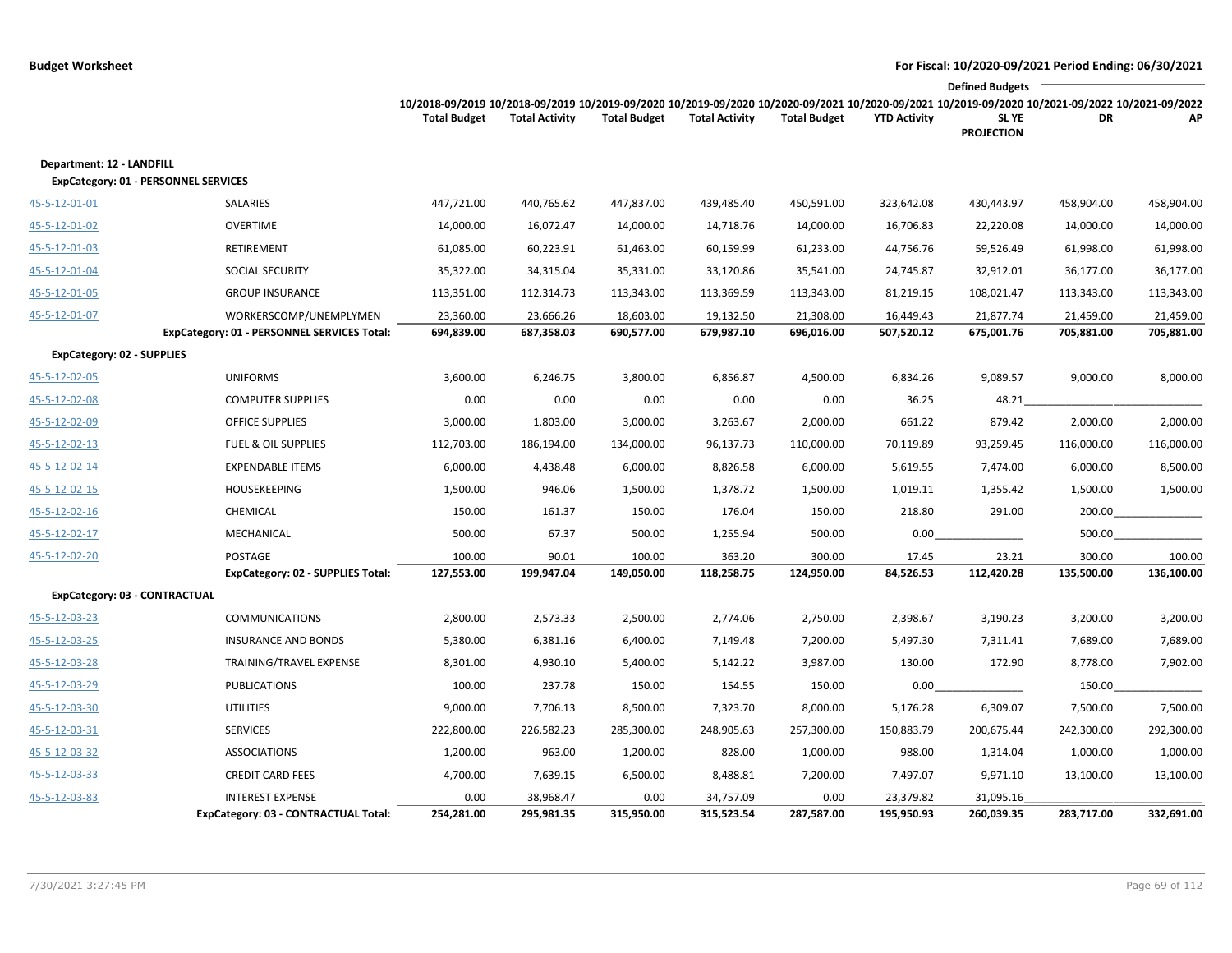|               |                                                            |                                                                                                                                                 |                       |                     |                       |                     |                     | <b>Defined Budgets</b>           |                 |              |
|---------------|------------------------------------------------------------|-------------------------------------------------------------------------------------------------------------------------------------------------|-----------------------|---------------------|-----------------------|---------------------|---------------------|----------------------------------|-----------------|--------------|
|               |                                                            | 10/2018-09/2019 10/2018-09/2019 10/2019-09/2020 10/2019-09/2020 10/2020-09/2021 10/2020-09/2021 10/2019-09/2020 10/2021-09/2022 10/2021-09/2022 |                       |                     |                       |                     |                     |                                  |                 |              |
|               |                                                            | <b>Total Budget</b>                                                                                                                             | <b>Total Activity</b> | <b>Total Budget</b> | <b>Total Activity</b> | <b>Total Budget</b> | <b>YTD Activity</b> | <b>SLYE</b><br><b>PROJECTION</b> | DR              | AP           |
|               | ExpCategory: 04 - MAINTENANCE - BUILDINGS & GROUNDS        |                                                                                                                                                 |                       |                     |                       |                     |                     |                                  |                 |              |
| 45-5-12-04-35 | <b>BUILDINGS &amp; GROUNDS</b>                             | 5,000.00                                                                                                                                        | 1,803.71              | 5,000.00            | 3,009.98              | 3,000.00            | 515.25              | 685.28                           | 3,000.00        | 2,000.00     |
| 45-5-12-04-50 | <b>CLOSURE/PC SET ASIDE</b>                                | 150,000.00                                                                                                                                      | 0.00                  | 150,000.00          | 0.00                  | 150,000.00          | 0.00                |                                  | 150,000.00      | 150,000.00   |
| 45-5-12-04-57 | <b>BOND I&amp;S FUND PAYMENTS</b>                          | 311,705.00                                                                                                                                      | 311,700.00            | 296,644.00          | 296,640.00            | 288,382.00          | 216,288.00          | 287,663.04                       | 281,356.00      | 281,356.00   |
| 45-5-12-04-59 | <b>STORM WATER MGMT</b>                                    | 1,300.00                                                                                                                                        | 2,985.00              | 1,300.00            | 0.00                  | 1,300.00            | 660.00              | 877.80                           | 1,300.00        | 1,300.00     |
|               | ExpCategory: 04 - MAINTENANCE - BUILDINGS & GROUNDS Total: | 468,005.00                                                                                                                                      | 316,488.71            | 452,944.00          | 299,649.98            | 442,682.00          | 217,463.25          | 289,226.12                       | 435,656.00      | 434,656.00   |
|               | ExpCategory: 05 - MAINTENANCE - EQUIPMENT                  |                                                                                                                                                 |                       |                     |                       |                     |                     |                                  |                 |              |
| 45-5-12-05-48 | <b>EQUIPMENT</b>                                           | 50,000.00                                                                                                                                       | 106,925.25            | 70,000.00           | 73,494.03             | 70,000.00           | 34,307.02           | 45,628.34                        | 70,000.00       | 70,000.00    |
| 45-5-12-05-50 | <b>VEHICLES</b>                                            | 4,889.00                                                                                                                                        | 5,494.04              | 5,000.00            | 4,037.12              | 3,000.00            | 1,741.47            | 2,316.16                         | 3,000.00        | 3,000.00     |
| 45-5-12-05-52 | <b>RADIO MAINTENANCE</b>                                   | 0.00                                                                                                                                            | 0.00                  | 0.00                | 69.82                 | 0.00                | 139.64              | 185.72                           | 150.00          |              |
|               | ExpCategory: 05 - MAINTENANCE - EQUIPMENT Total:           | 54,889.00                                                                                                                                       | 112,419.29            | 75,000.00           | 77,600.97             | 73,000.00           | 36,188.13           | 48,130.22                        | 73,150.00       | 73,000.00    |
|               | <b>ExpCategory: 06 - SUNDRY CHARGES</b>                    |                                                                                                                                                 |                       |                     |                       |                     |                     |                                  |                 |              |
| 45-5-12-06-60 | UTILITY FRANCHISE FEE                                      | 204,600.00                                                                                                                                      | 204,600.00            | 204,600.00          | 204,600.00            | 204,600.00          | 153,450.00          | 204,088.50                       | 204,600.00      | 204,600.00   |
|               | ExpCategory: 06 - SUNDRY CHARGES Total:                    | 204,600.00                                                                                                                                      | 204,600.00            | 204,600.00          | 204,600.00            | 204,600.00          | 153,450.00          | 204,088.50                       | 204,600.00      | 204,600.00   |
|               | ExpCategory: 08 - CAPITAL - BUIDLINGS & GROUNDS            |                                                                                                                                                 |                       |                     |                       |                     |                     |                                  |                 |              |
| 45-5-12-08-66 | <b>BUILDINGS &amp; GROUNDS</b>                             | 0.00                                                                                                                                            | 0.00                  | 0.00                | 0.00                  | 42,759.00           | 32,067.00           | 42,649.11                        | 43,659.00       | 43,659.00    |
|               | ExpCategory: 08 - CAPITAL - BUIDLINGS & GROUNDS Total:     | 0.00                                                                                                                                            | 0.00                  | 0.00                | 0.00                  | 42,759.00           | 32,067.00           | 42,649.11                        | 43,659.00       | 43,659.00    |
|               | ExpCategory: 09 - CAPITAL -EQUIPMENT                       |                                                                                                                                                 |                       |                     |                       |                     |                     |                                  |                 |              |
| 45-5-12-09-79 | MISCELLANEOUS EQUIPMEN                                     | 0.00                                                                                                                                            | 0.00                  | 0.00                | 0.00                  | 0.00                | 0.00                |                                  | 16,310.00       | 16,310.00    |
| 45-5-12-09-80 | TRUCKS/MACH/EQUIP/IMPL                                     | 569,171.00                                                                                                                                      | 440,271.27            | 642,963.00          | 569,932.95            | 727,098.00          | 577,966.86          | 768,695.92                       | 443,323.00      | 495,506.00   |
|               | ExpCategory: 09 - CAPITAL -EQUIPMENT Total:                | 569,171.00                                                                                                                                      | 440,271.27            | 642,963.00          | 569,932.95            | 727,098.00          | 577,966.86          | 768,695.92                       | 459,633.00      | 511,816.00   |
|               | <b>ExpCategory: 14 - SUPPORT SERVICES</b>                  |                                                                                                                                                 |                       |                     |                       |                     |                     |                                  |                 |              |
| 45-5-12-14-31 | <b>SUPPORT SERVICE FEE</b>                                 | 246,400.00                                                                                                                                      | 246,396.00            | 246,400.00          | 246,396.00            | 246,400.00          | 184,797.00          | 245,780.01                       | 246,400.00      | 246,400.00   |
| 45-5-12-14-36 | <b>TRANSFER TO GENERAL FD</b>                              | 0.00                                                                                                                                            | 1,040,000.00          | 0.00                | 1,800,000.00          | 0.00                | 0.00                |                                  |                 |              |
|               | <b>ExpCategory: 14 - SUPPORT SERVICES Total:</b>           | 246,400.00                                                                                                                                      | 1,286,396.00          | 246,400.00          | 2,046,396.00          | 246,400.00          | 184,797.00          | 245,780.01                       | 246,400.00      | 246,400.00   |
|               | Department: 12 - LANDFILL Total:                           | 2,619,738.00                                                                                                                                    | 3,543,461.69          | 2,777,484.00        | 4,311,949.29          | 2,845,092.00        | 1,989,929.82        | 2,646,031.27                     | 2,588,196.00    | 2,688,803.00 |
|               | Fund: 45 - SANITATION FUND Surplus (Deficit):              | 905,583.00                                                                                                                                      | 397,404.96            | 1,110,936.00        | 124,704.27            | 1,333,690.00        | 1,459,919.65        | 1,942,185.40                     | 1,350,491.00    | 1,266,684.00 |
|               | <b>Report Surplus (Deficit):</b>                           | -192,797.00                                                                                                                                     | 2,337,764.13          | $-22,007.00$        | 3,050,721.23          | $-1.00$             | 3,569,935.69        | 4,206,517.50                     | $-1,338,266.00$ | -963,385.00  |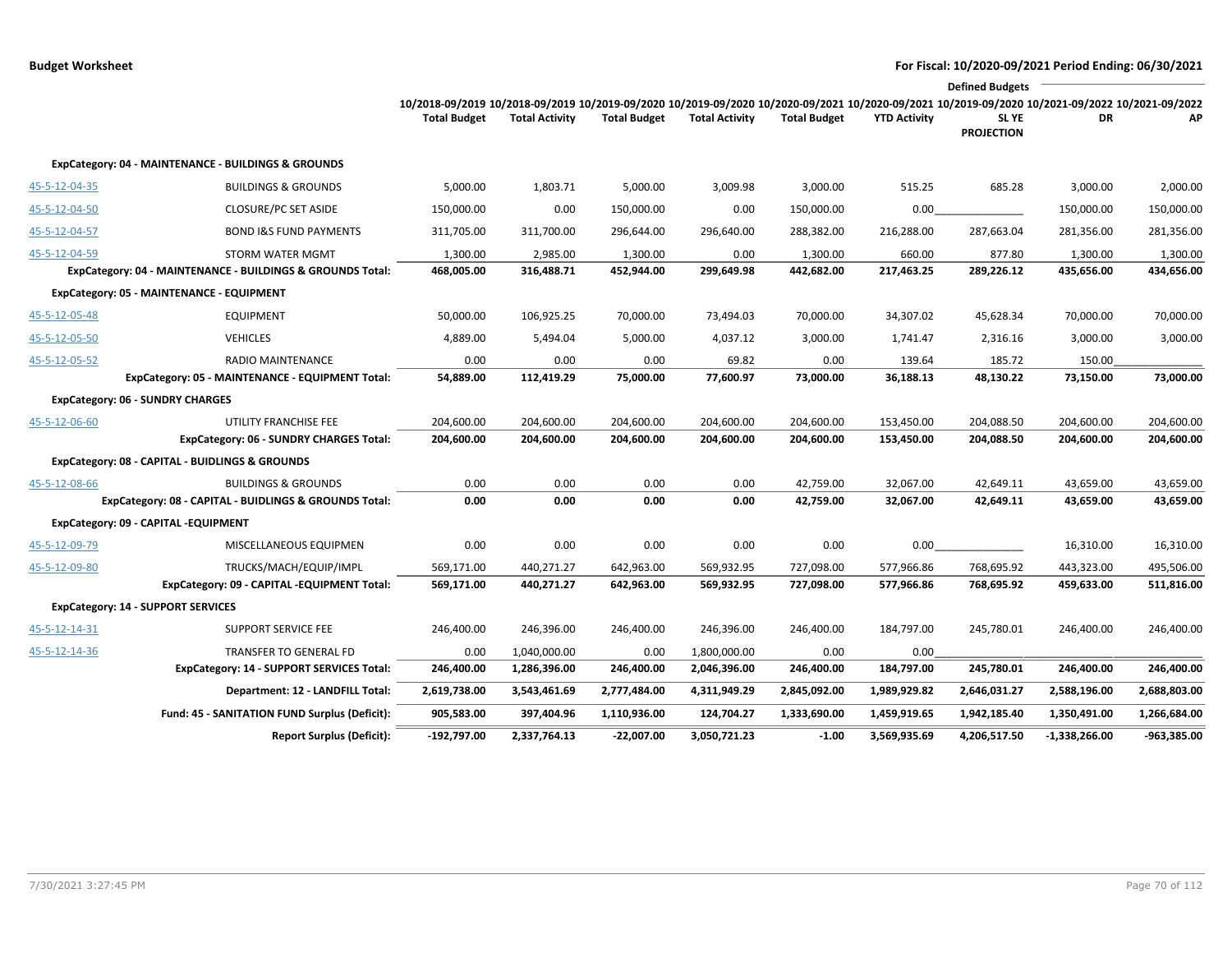# **Group Summary**

|                     |                       |                     |                       |                     |                     | <b>Defined Budgets</b> |            |                                                                                                                                                 |
|---------------------|-----------------------|---------------------|-----------------------|---------------------|---------------------|------------------------|------------|-------------------------------------------------------------------------------------------------------------------------------------------------|
|                     |                       |                     |                       |                     |                     |                        |            |                                                                                                                                                 |
| <b>Total Budget</b> | <b>Total Activity</b> | <b>Total Budget</b> | <b>Total Activity</b> | <b>Total Budget</b> | <b>YTD Activity</b> | <b>SLYE</b>            | DR         | AP.                                                                                                                                             |
|                     |                       |                     |                       |                     |                     | <b>PROJECTION</b>      |            |                                                                                                                                                 |
|                     |                       |                     |                       |                     |                     |                        |            |                                                                                                                                                 |
| 46.000.00           | 63,135.60             | 63.000.00           | 70,289.80             | 63,000.00           | 55.058.89           | 73.228.33              | 43,900.00  | 70,000.00                                                                                                                                       |
| 554,802.00          | 533.471.57            | 577,145.00          | 720,159.54            | 603,307.00          | 408,898.01          | 543,834.36             | 644,057.00 | 597,161.00                                                                                                                                      |
| 200.00              | 42,024.39             | 100.00              | 1,005.90              | 0.00                | 6.10                | 8.11                   | 0.00       | 0.00                                                                                                                                            |
|                     |                       |                     |                       |                     |                     |                        |            | 10/2018-09/2019 10/2018-09/2019 10/2019-09/2020 10/2019-09/2020 10/2020-09/2021 10/2020-09/2021 10/2019-09/2020 10/2021-09/2022 10/2021-09/2022 |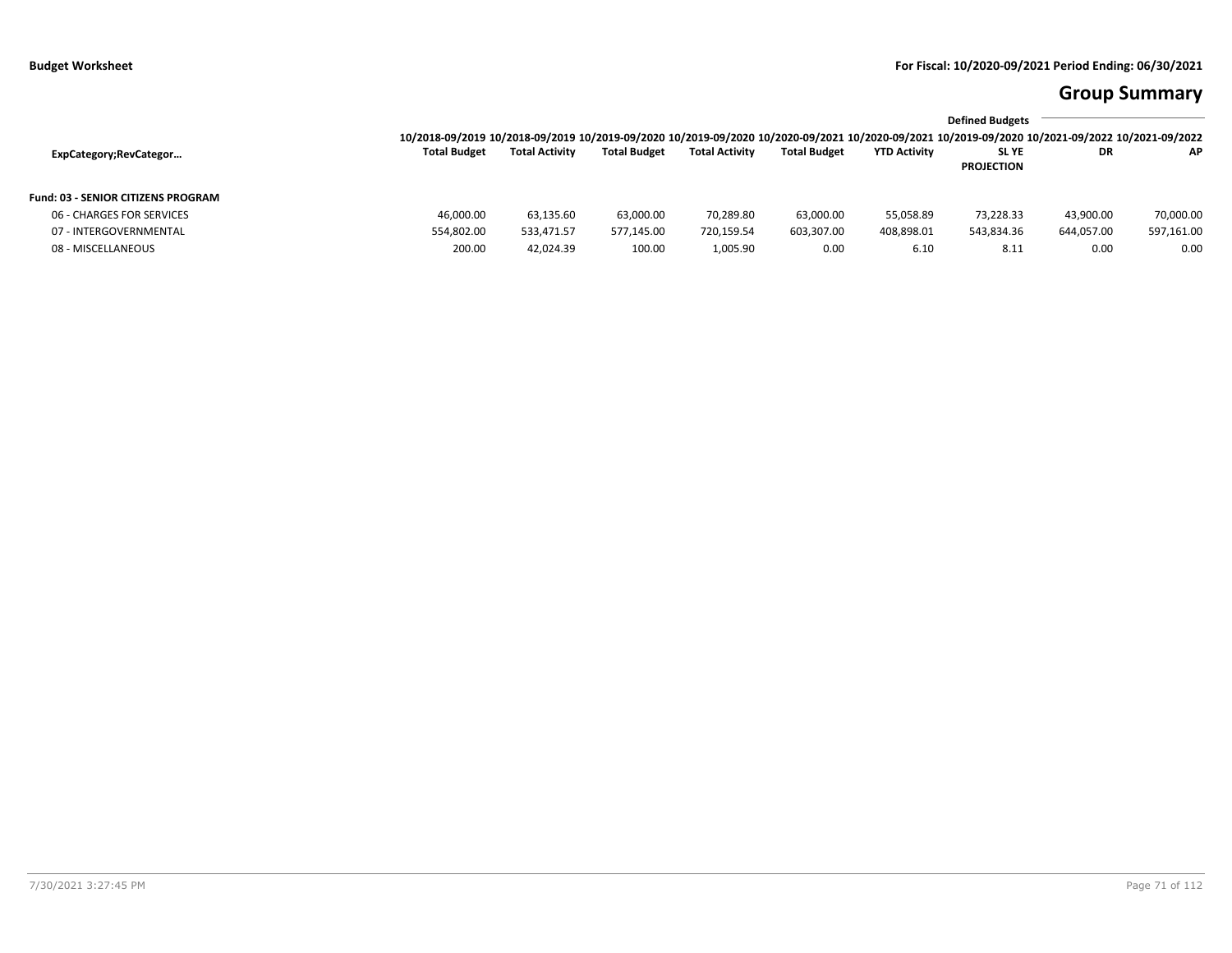**Budget Worksheet For Fiscal: 10/2020-09/2021 Period Ending: 06/30/2021**

|                                                       |                                                                                                                                                 |                       |                     |                       |                     |                     | <b>Defined Budgets</b>     |              |            |
|-------------------------------------------------------|-------------------------------------------------------------------------------------------------------------------------------------------------|-----------------------|---------------------|-----------------------|---------------------|---------------------|----------------------------|--------------|------------|
|                                                       | 10/2018-09/2019 10/2018-09/2019 10/2019-09/2020 10/2019-09/2020 10/2020-09/2021 10/2020-09/2021 10/2019-09/2020 10/2021-09/2022 10/2021-09/2022 |                       |                     |                       |                     |                     |                            |              |            |
| ExpCategory;RevCategor                                | <b>Total Budget</b>                                                                                                                             | <b>Total Activity</b> | <b>Total Budget</b> | <b>Total Activity</b> | <b>Total Budget</b> | <b>YTD Activity</b> | SL YE<br><b>PROJECTION</b> | DR           | AP         |
| <b>Department: 65 - SENIOR CITIZENS PROGRAM</b>       |                                                                                                                                                 |                       |                     |                       |                     |                     |                            |              |            |
| 01 - PERSONNEL SERVICES                               | 346,900.00                                                                                                                                      | 342,362.82            | 344,554.00          | 341,253.09            | 359,629.00          | 250,961.75          | 333,779.12                 | 342,054.00   | 342,054.00 |
| 02 - SUPPLIES                                         | 192,535.00                                                                                                                                      | 232,585.83            | 214,435.00          | 258,016.42            | 238,335.00          | 215,541.05          | 286,669.59                 | 253,055.00   | 249,410.00 |
| 03 - CONTRACTUAL                                      | 43,267.00                                                                                                                                       | 48,166.66             | 47,890.00           | 46,662.95             | 53,843.00           | 43,974.00           | 56,815.66                  | 57,872.00    | 57,872.00  |
| 04 - MAINTENANCE - BUILDINGS & GROUNDS                | 18,733.00                                                                                                                                       | 12,144.80             | 12,000.00           | 12,738.59             | 12,000.00           | 9,065.06            | 12,056.53                  | 12,000.00    | 12,000.00  |
| 05 - MAINTENANCE - EQUIPMENT                          | 2,500.00                                                                                                                                        | 4,760.88              | 2,500.00            | 6,841.96              | 2,500.00            | 1,141.57            | 1,518.29                   | 1,500.00     | 1,500.00   |
| 08 - CAPITAL - BUIDLINGS & GROUNDS                    | 0.00                                                                                                                                            | 0.00                  | 4,900.00            | 4,625.46              | 0.00                | 0.00                | 0.00                       | 0.00         | 0.00       |
| 09 - CAPITAL - EQUIPMENT                              | 2,199.00                                                                                                                                        | 2,199.00              | 13,966.00           | 9,180.44              | 0.00                | 0.00                | 0.00                       | 33,906.00    | 4,325.00   |
| Department: 65 - SENIOR CITIZENS PROGRAM Total:       | 606,134.00                                                                                                                                      | 642,219.99            | 640,245.00          | 679,318.91            | 666,307.00          | 520,683.43          | 690,839.19                 | 700,387.00   | 667,161.00 |
| Fund: 03 - SENIOR CITIZENS PROGRAM Surplus (Deficit): | $-5,132.00$                                                                                                                                     | $-3,588.43$           | 0.00                | 112,136.33            | 0.00                | $-56,720.43$        | $-73,768.39$               | $-12,430.00$ | 0.00       |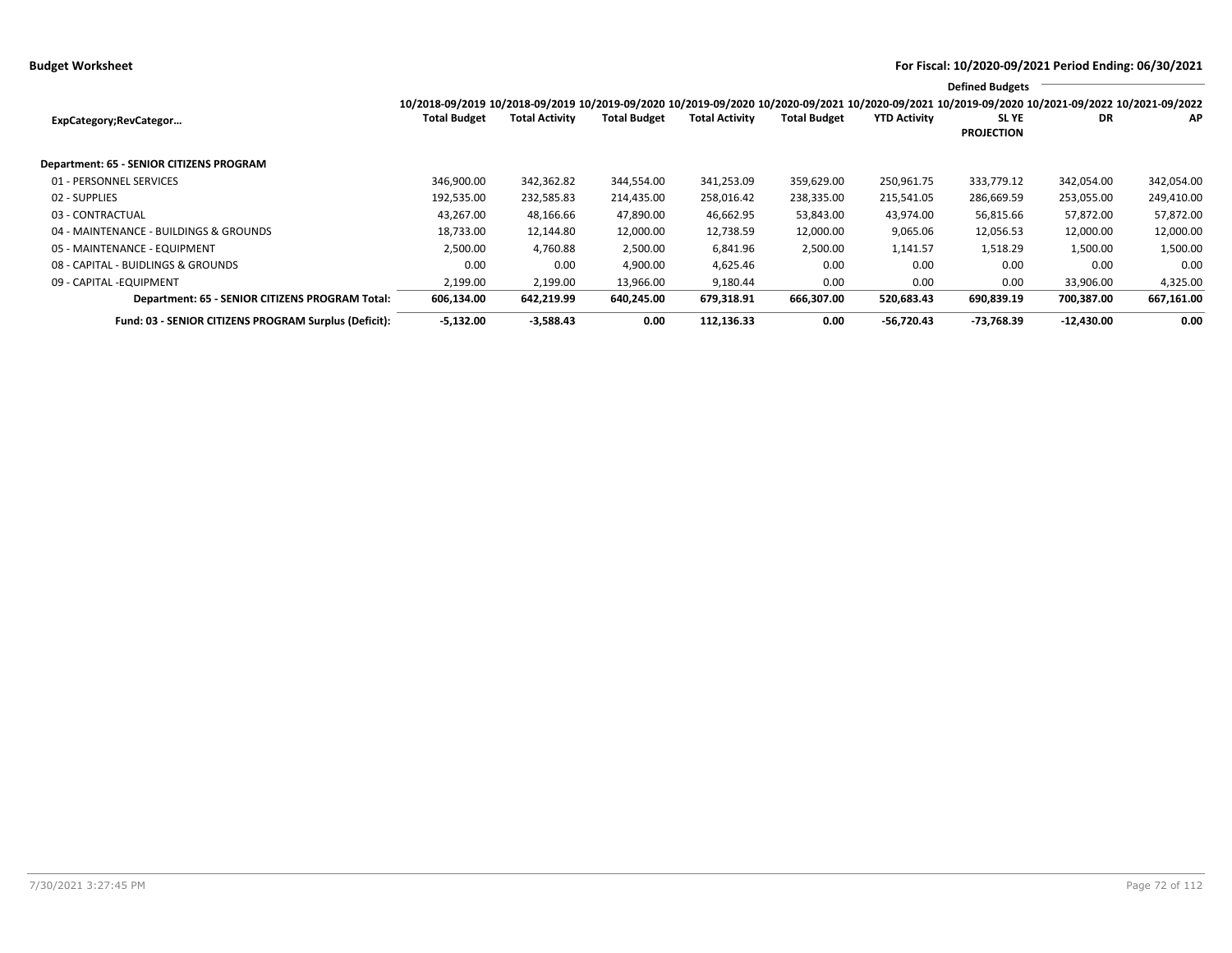|                                |                                                                                                                                                 |                       |                     |                       |                     |                     | <b>Defined Budgets</b>           |              |              |
|--------------------------------|-------------------------------------------------------------------------------------------------------------------------------------------------|-----------------------|---------------------|-----------------------|---------------------|---------------------|----------------------------------|--------------|--------------|
|                                | 10/2018-09/2019 10/2018-09/2019 10/2019-09/2020 10/2019-09/2020 10/2020-09/2021 10/2020-09/2021 10/2019-09/2020 10/2021-09/2022 10/2021-09/2022 |                       |                     |                       |                     |                     |                                  |              |              |
| ExpCategory;RevCategor         | <b>Total Budget</b>                                                                                                                             | <b>Total Activity</b> | <b>Total Budget</b> | <b>Total Activity</b> | <b>Total Budget</b> | <b>YTD Activity</b> | <b>SLYE</b><br><b>PROJECTION</b> | DR           | <b>AP</b>    |
| <b>Fund: 10 - GENERAL FUND</b> |                                                                                                                                                 |                       |                     |                       |                     |                     |                                  |              |              |
| 01 - AD VALOREM TAXES          | 5,458,581.00                                                                                                                                    | 5,588,044.78          | 5,740,239.00        | 5,791,489.14          | 5,795,294.00        | 5,805,553.59        | 7,721,386.27                     | 6,005,252.00 | 6,131,972.00 |
| 02 - SALES TAX                 | 5,580,000.00                                                                                                                                    | 5,717,842.95          | 5,705,358.00        | 5,850,331.76          | 5,673,634.00        | 4,765,485.35        | 6,332,126.74                     | 6,355,000.00 | 6,198,148.00 |
| 03 - OTHER TAXES               | 3,658,900.00                                                                                                                                    | 3,816,196.67          | 3,720,100.00        | 3,918,603.21          | 3,556,000.00        | 2,948,610.26        | 3,921,651.65                     | 3,535,200.00 | 3,535,200.00 |
| 04 - FINES                     | 250,000.00                                                                                                                                      | 255,501.51            | 249,000.00          | 203,387.55            | 214,000.00          | 171,856.13          | 228,568.65                       | 215,000.00   | 215,000.00   |
| 05 - LICENSE & FEES            | 77.000.00                                                                                                                                       | 66,860.00             | 78,000.00           | 61,497.50             | 79,000.00           | 49,062.50           | 65,253.13                        | 61,000.00    | 61,000.00    |
| 06 - CHARGES FOR SERVICES      | 421,800.00                                                                                                                                      | 412,381.61            | 424,100.00          | 304,827.28            | 411,900.00          | 275,294.61          | 366,274.83                       | 303,500.00   | 303,500.00   |
| 07 - INTERGOVERNMENTAL         | 1,540,205.00                                                                                                                                    | 1,592,321.07          | 1,537,151.00        | 1,568,031.46          | 1,328,417.00        | 1,026,838.44        | 1,365,695.13                     | 1,332,917.00 | 1,332,917.00 |
| 08 - MISCELLANEOUS             | 120,000.00                                                                                                                                      | 3,280,005.98          | 208,590.00          | 4,531,767.78          | 187,356.00          | 54,789.79           | 72,764.93                        | 40,000.00    | 40,000.00    |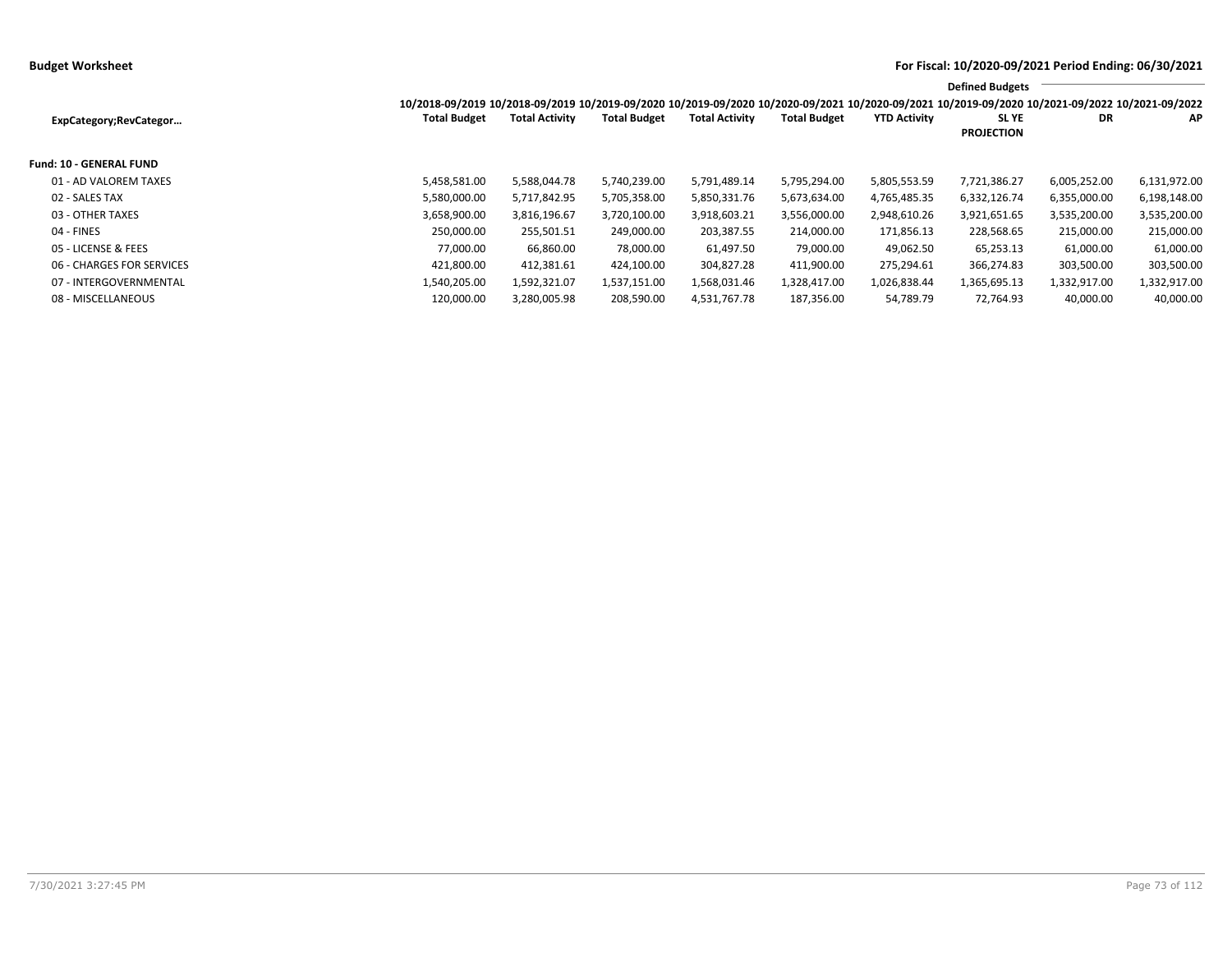|                               |                                      |                     |                       |                     |                       |                     |                     | <b>Defined Budgets</b>                                                                                                                          |           |           |
|-------------------------------|--------------------------------------|---------------------|-----------------------|---------------------|-----------------------|---------------------|---------------------|-------------------------------------------------------------------------------------------------------------------------------------------------|-----------|-----------|
|                               |                                      |                     |                       |                     |                       |                     |                     | 10/2018-09/2019 10/2018-09/2019 10/2019-09/2020 10/2019-09/2020 10/2020-09/2021 10/2020-09/2021 10/2019-09/2020 10/2021-09/2022 10/2021-09/2022 |           |           |
| ExpCategory;RevCategor        |                                      | <b>Total Budget</b> | <b>Total Activity</b> | <b>Total Budget</b> | <b>Total Activity</b> | <b>Total Budget</b> | <b>YTD Activity</b> | SL YE                                                                                                                                           | <b>DR</b> | AP.       |
|                               |                                      |                     |                       |                     |                       |                     |                     | <b>PROJECTION</b>                                                                                                                               |           |           |
| Department: 01 - CITY COUNCIL |                                      |                     |                       |                     |                       |                     |                     |                                                                                                                                                 |           |           |
| 01 - PERSONNEL SERVICES       |                                      | 9.977.00            | 12,606.46             | 9,972.00            | 10,775.49             | 9,956.00            | 8,866.63            | 11,792.62                                                                                                                                       | 9,974.00  | 9,974.00  |
| 02 - SUPPLIES                 |                                      | 4,600.00            | 4,674.24              | 4,600.00            | 3,375.71              | 4,050.00            | 4,123.68            | 5,484.49                                                                                                                                        | 4,000.00  | 4,000.00  |
| 03 - CONTRACTUAL              |                                      | 44,100.00           | 41,140.19             | 44,600.00           | 38,644.91             | 55,250.00           | 37,595.30           | 50,001.75                                                                                                                                       | 43,454.00 | 43,454.00 |
|                               | Department: 01 - CITY COUNCIL Total: | 58,677.00           | 58,420.89             | 59,172.00           | 52.796.11             | 69,256.00           | 50,585.61           | 67,278.86                                                                                                                                       | 57,428.00 | 57,428.00 |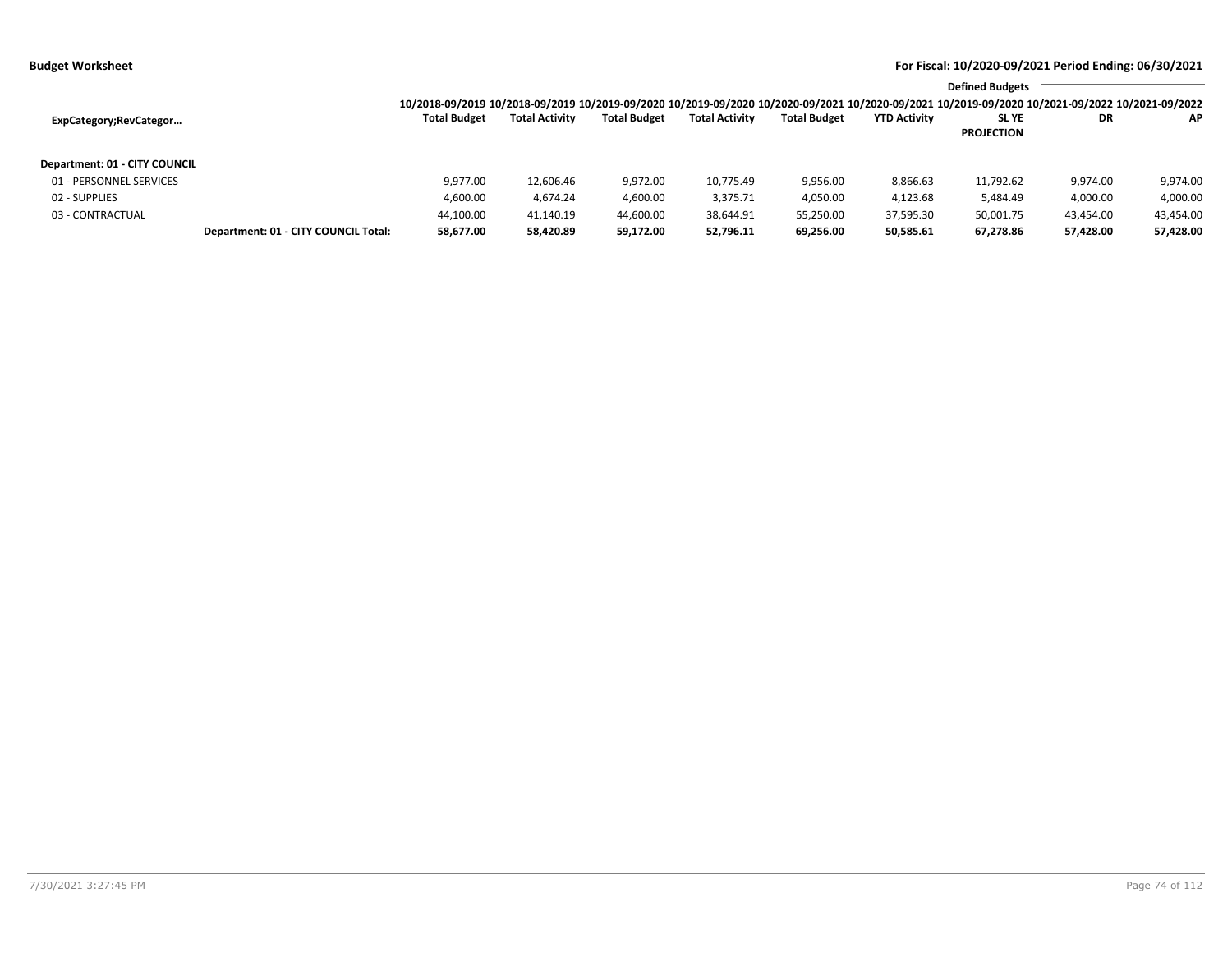|                                        |                                                                                                                                                 |                       |                     |                       |                     |                     | <b>Defined Budgets</b> |            |            |
|----------------------------------------|-------------------------------------------------------------------------------------------------------------------------------------------------|-----------------------|---------------------|-----------------------|---------------------|---------------------|------------------------|------------|------------|
|                                        | 10/2018-09/2019 10/2018-09/2019 10/2019-09/2020 10/2019-09/2020 10/2020-09/2021 10/2020-09/2021 10/2019-09/2020 10/2021-09/2022 10/2021-09/2022 |                       |                     |                       |                     |                     |                        |            |            |
| ExpCategory;RevCategor                 | <b>Total Budget</b>                                                                                                                             | <b>Total Activity</b> | <b>Total Budget</b> | <b>Total Activity</b> | <b>Total Budget</b> | <b>YTD Activity</b> | <b>SLYE</b>            | DR         | <b>AP</b>  |
|                                        |                                                                                                                                                 |                       |                     |                       |                     |                     | <b>PROJECTION</b>      |            |            |
| Department: 02 - ADMINISTRATION        |                                                                                                                                                 |                       |                     |                       |                     |                     |                        |            |            |
| 01 - PERSONNEL SERVICES                | 256,753.00                                                                                                                                      | 258,663.69            | 264,593.00          | 261,266.02            | 261,358.00          | 192,151.36          | 255,561.31             | 303,523.00 | 291,914.00 |
| 02 - SUPPLIES                          | 2,450.00                                                                                                                                        | 1,629.83              | 2,430.00            | 926.38                | 1,830.00            | 843.28              | 1,121.56               | 1,800.00   | 1,800.00   |
| 03 - CONTRACTUAL                       | 9,230.00                                                                                                                                        | 6,652.41              | 15,970.00           | 12,545.55             | 13,670.00           | 11,541.66           | 15.350.41              | 24,396.00  | 23,896.00  |
| 09 - CAPITAL -EQUIPMENT                | 200.00                                                                                                                                          | 0.00                  | 200.00              | 0.00                  | 200.00              | 0.00                | 0.00                   | 3,000.00   | 0.00       |
| Department: 02 - ADMINISTRATION Total: | 268,633.00                                                                                                                                      | 266.945.93            | 283,193.00          | 274,737.95            | 277.058.00          | 204,536.30          | 272,033.28             | 332,719.00 | 317,610.00 |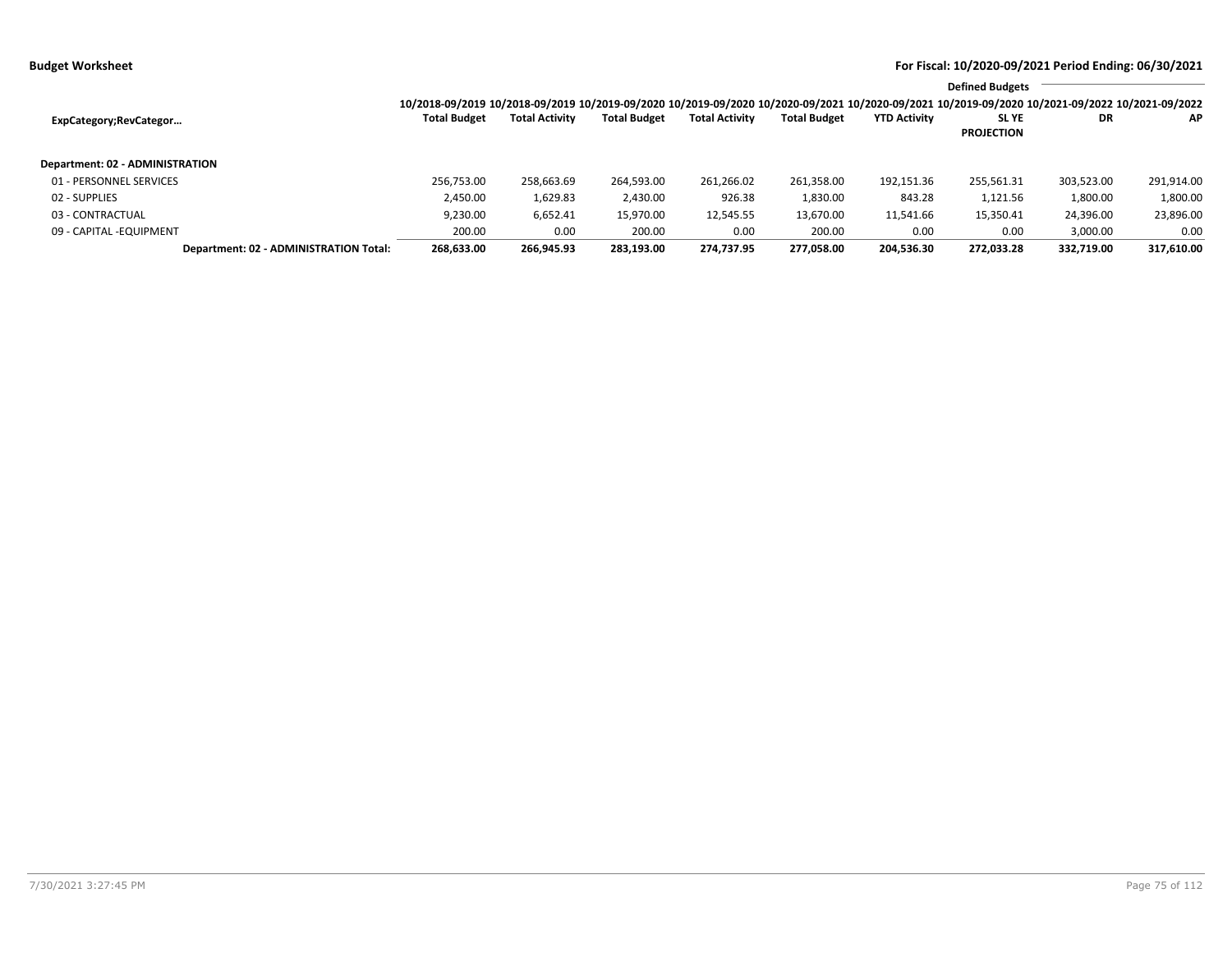|                                        |                                                                                                                                                 |                       |                     |                       |                     |                     | <b>Defined Budgets</b>           |            |            |
|----------------------------------------|-------------------------------------------------------------------------------------------------------------------------------------------------|-----------------------|---------------------|-----------------------|---------------------|---------------------|----------------------------------|------------|------------|
|                                        | 10/2018-09/2019 10/2018-09/2019 10/2019-09/2020 10/2019-09/2020 10/2020-09/2021 10/2020-09/2021 10/2019-09/2020 10/2021-09/2022 10/2021-09/2022 |                       |                     |                       |                     |                     |                                  |            |            |
| ExpCategory; RevCategor                | <b>Total Budget</b>                                                                                                                             | <b>Total Activity</b> | <b>Total Budget</b> | <b>Total Activity</b> | <b>Total Budget</b> | <b>YTD Activity</b> | <b>SLYE</b><br><b>PROJECTION</b> | DR         | AP         |
| Department: 03 - CITY SECRETARY        |                                                                                                                                                 |                       |                     |                       |                     |                     |                                  |            |            |
| 01 - PERSONNEL SERVICES                | 98,078.00                                                                                                                                       | 93,949.20             | 99.467.00           | 95,555.04             | 99,698.00           | 71,127.12           | 94,599.07                        | 99,385.00  | 98,635.00  |
| 02 - SUPPLIES                          | 3,100.00                                                                                                                                        | 2,161.48              | 3,100.00            | 1,303.97              | 2,250.00            | 962.35              | 1,279.93                         | 3,100.00   | 2,250.00   |
| 03 - CONTRACTUAL                       | 6.500.00                                                                                                                                        | 7,319.66              | 6,920.00            | 5,245.50              | 6,970.00            | 3,910.56            | 5,201.05                         | 6,973.00   | 6,973.00   |
| 06 - SUNDRY CHARGES                    | 3.500.00                                                                                                                                        | 3,848.72              | 5,000.00            | 0.00                  | 0.00                | 5,552.64            | 7,385.01                         | 5,000.00   | 5,000.00   |
| 09 - CAPITAL - EQUIPMENT               | 1,700.00                                                                                                                                        | 1,527.63              | 200.00              | 115.00                | 200.00              | 0.00                | 0.00                             | 200.00     | 100.00     |
| Department: 03 - CITY SECRETARY Total: | 112.878.00                                                                                                                                      | 108.806.69            | 114.687.00          | 102.219.51            | 109.118.00          | 81.552.67           | 108.465.06                       | 114.658.00 | 112,958.00 |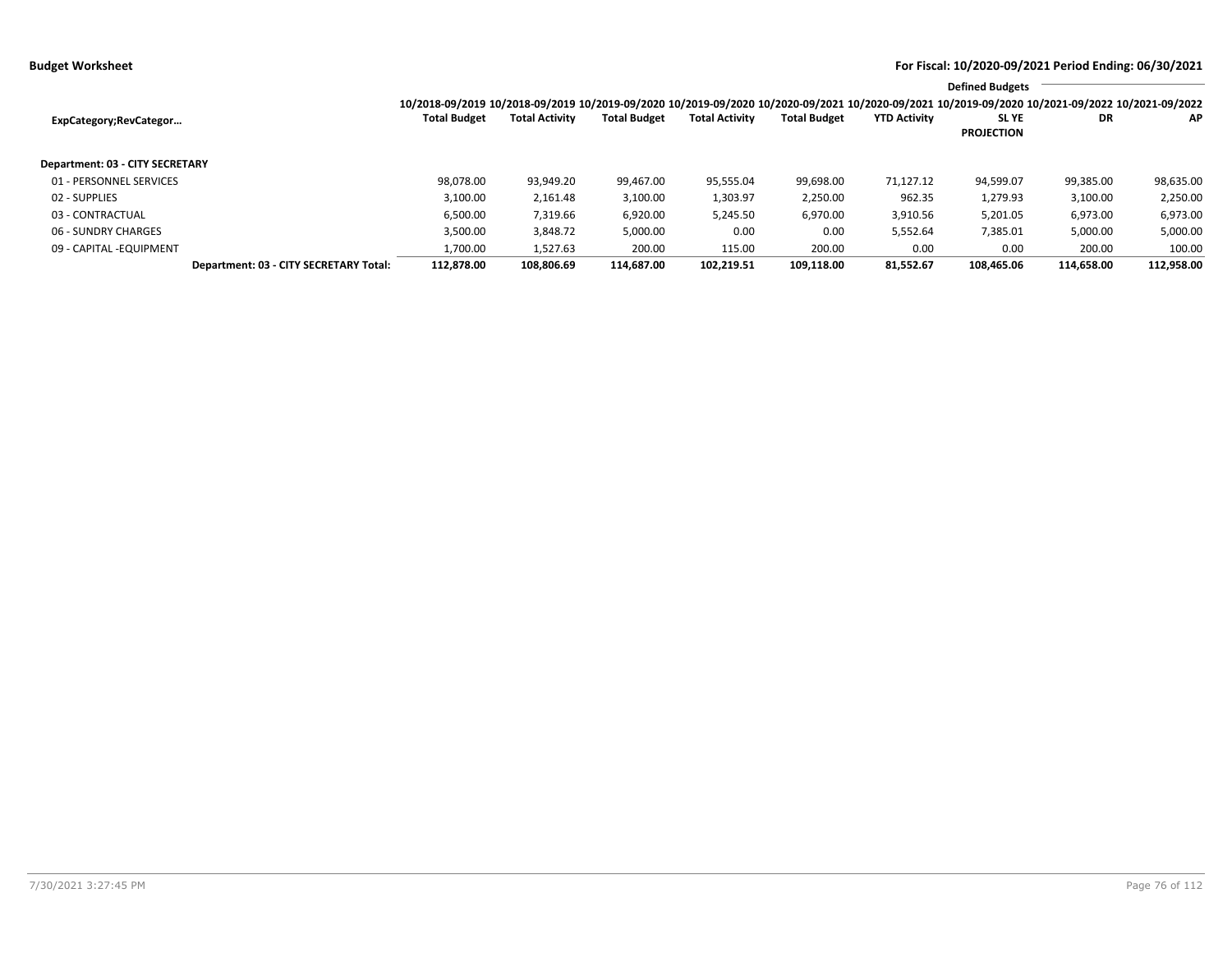|                                            |                                                                                                                                                 |                       |                     |                       |                     |                     | <b>Defined Budgets</b>           |            |            |  |  |  |
|--------------------------------------------|-------------------------------------------------------------------------------------------------------------------------------------------------|-----------------------|---------------------|-----------------------|---------------------|---------------------|----------------------------------|------------|------------|--|--|--|
|                                            | 10/2018-09/2019 10/2018-09/2019 10/2019-09/2020 10/2019-09/2020 10/2020-09/2021 10/2020-09/2021 10/2019-09/2020 10/2021-09/2022 10/2021-09/2022 |                       |                     |                       |                     |                     |                                  |            |            |  |  |  |
| ExpCategory;RevCategor                     | <b>Total Budget</b>                                                                                                                             | <b>Total Activity</b> | <b>Total Budget</b> | <b>Total Activity</b> | <b>Total Budget</b> | <b>YTD Activity</b> | <b>SLYE</b><br><b>PROJECTION</b> | DR         | ΑP         |  |  |  |
| Department: 04 - FINANCE/ACCOUNTING        |                                                                                                                                                 |                       |                     |                       |                     |                     |                                  |            |            |  |  |  |
| 01 - PERSONNEL SERVICES                    | 290.884.00                                                                                                                                      | 290.087.47            | 294.808.00          | 294,903.03            | 338,680.00          | 181,296.15          | 241,123.89                       | 270,262.00 | 294,461.00 |  |  |  |
| 02 - SUPPLIES                              | 7.550.00                                                                                                                                        | 5,647.80              | 6,900.00            | 6,971.43              | 6,900.00            | 6,149.50            | 8,179.10                         | 6,400.00   | 7,700.00   |  |  |  |
| 03 - CONTRACTUAL                           | 31,315.00                                                                                                                                       | 32,997.19             | 32,109.00           | 32,869.02             | 31,300.00           | 30,518.61           | 40,589.75                        | 32,196.00  | 33,446.00  |  |  |  |
| 06 - SUNDRY CHARGES                        | 38,500.00                                                                                                                                       | 38,500.00             | 39,500.00           | 39,500.00             | 39,500.00           | 20,000.00           | 26,600.00                        | 39,500.00  | 50,000.00  |  |  |  |
| 09 - CAPITAL - EQUIPMENT                   | 2,250.00                                                                                                                                        | 0.00                  | 2,250.00            | 1,577.55              | 2,250.00            | 0.00                | 0.00                             | 2,250.00   | 1,000.00   |  |  |  |
| Department: 04 - FINANCE/ACCOUNTING Total: | 370.499.00                                                                                                                                      | 367.232.46            | 375.567.00          | 375.821.03            | 418.630.00          | 237.964.26          | 316.492.74                       | 350.608.00 | 386,607.00 |  |  |  |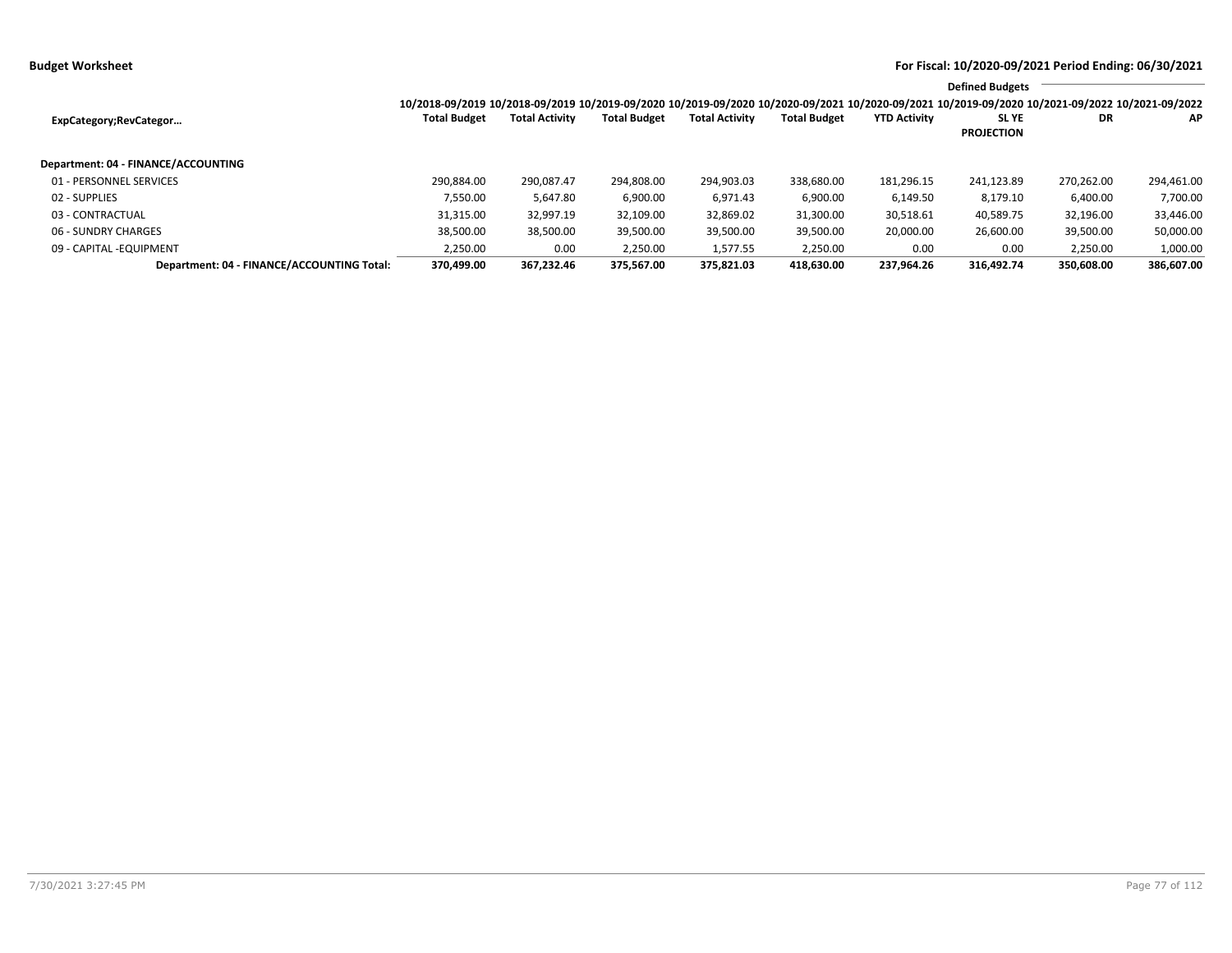**Budget Worksheet For Fiscal: 10/2020-09/2021 Period Ending: 06/30/2021**

|                                         |                                                                                                                                                 |                       |                     |                       |                     |                     | <b>Defined Budgets</b>     |            |            |
|-----------------------------------------|-------------------------------------------------------------------------------------------------------------------------------------------------|-----------------------|---------------------|-----------------------|---------------------|---------------------|----------------------------|------------|------------|
|                                         | 10/2018-09/2019 10/2018-09/2019 10/2019-09/2020 10/2019-09/2020 10/2020-09/2021 10/2020-09/2021 10/2019-09/2020 10/2021-09/2022 10/2021-09/2022 |                       |                     |                       |                     |                     |                            |            |            |
| ExpCategory;RevCategor                  | <b>Total Budget</b>                                                                                                                             | <b>Total Activity</b> | <b>Total Budget</b> | <b>Total Activity</b> | <b>Total Budget</b> | <b>YTD Activity</b> | SL YE<br><b>PROJECTION</b> | DR         | AP.        |
| Department: 05 - MUNICIPAL COURT        |                                                                                                                                                 |                       |                     |                       |                     |                     |                            |            |            |
| 01 - PERSONNEL SERVICES                 | 295.227.00                                                                                                                                      | 278,766.13            | 296,012.00          | 273,530.75            | 244,518.00          | 176,710.72          | 235,025.25                 | 243,542.00 | 241,842.00 |
| 02 - SUPPLIES                           | 9,665.00                                                                                                                                        | 7,130.30              | 9,500.00            | 5,649.09              | 6,150.00            | 5,083.89            | 6,761.59                   | 6,850.00   | 6,850.00   |
| 03 - CONTRACTUAL                        | 17,340.00                                                                                                                                       | 17,608.70             | 19,500.00           | 15,919.75             | 19,350.00           | 14,569.64           | 19,377.62                  | 20,160.00  | 20,160.00  |
| 04 - MAINTENANCE - BUILDINGS & GROUNDS  | 400.00                                                                                                                                          | 940.43                | 400.00              | 6,093.62              | 600.00              | 1,342.57            | 1,785.62                   | 1,000.00   | 1,000.00   |
| 05 - MAINTENANCE - EQUIPMENT            | 1,644.00                                                                                                                                        | 459.74                | 1.600.00            | 535.26                | 1.300.00            | 860.22              | 1.144.09                   | 1,000.00   | 1,000.00   |
| 08 - CAPITAL - BUIDLINGS & GROUNDS      | 200.00                                                                                                                                          | 0.00                  | 200.00              | 499.00                | 1,757.00            | $-11.33$            | $-15.07$                   | 1,608.00   | 1,608.00   |
| 09 - CAPITAL -EQUIPMENT                 | 500.00                                                                                                                                          | 307.60                | 500.00              | 0.00                  | 500.00              | 69.88               | 92.94                      | 500.00     | 500.00     |
| Department: 05 - MUNICIPAL COURT Total: | 324,976.00                                                                                                                                      | 305,212.90            | 327,712.00          | 302,227.47            | 274.175.00          | 198,625.59          | 264,172.04                 | 274,660.00 | 272,960.00 |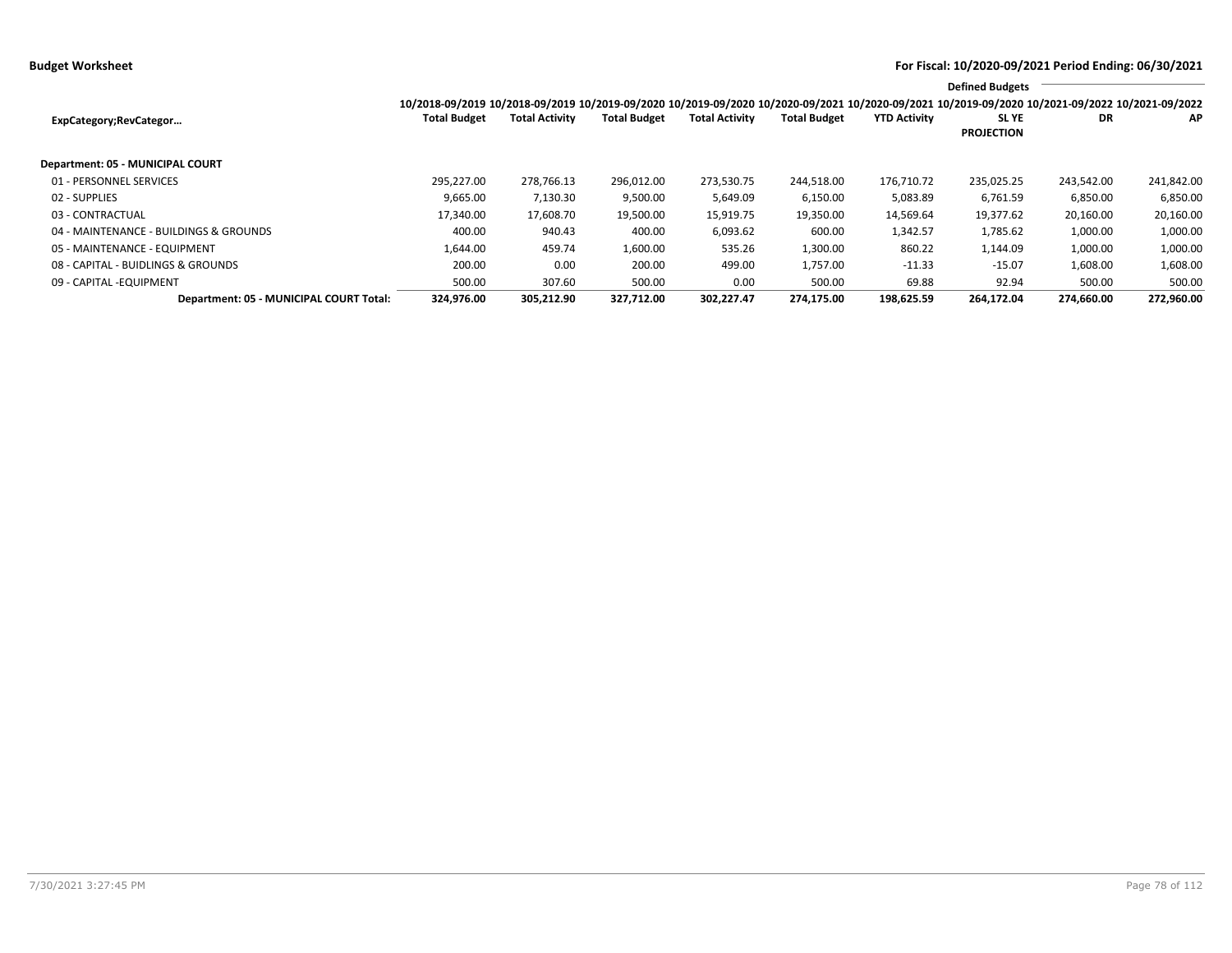|                                        |                                                                                                                                                 |                       |                     |                       |                     |                     | <b>Defined Budgets</b>     |              |              |
|----------------------------------------|-------------------------------------------------------------------------------------------------------------------------------------------------|-----------------------|---------------------|-----------------------|---------------------|---------------------|----------------------------|--------------|--------------|
|                                        | 10/2018-09/2019 10/2018-09/2019 10/2019-09/2020 10/2019-09/2020 10/2020-09/2021 10/2020-09/2021 10/2019-09/2020 10/2021-09/2022 10/2021-09/2022 |                       |                     |                       |                     |                     |                            |              |              |
| ExpCategory;RevCategor                 | <b>Total Budget</b>                                                                                                                             | <b>Total Activity</b> | <b>Total Budget</b> | <b>Total Activity</b> | <b>Total Budget</b> | <b>YTD Activity</b> | SL YE<br><b>PROJECTION</b> | <b>DR</b>    | AP           |
| <b>Department: 06 - POLICE</b>         |                                                                                                                                                 |                       |                     |                       |                     |                     |                            |              |              |
| 01 - PERSONNEL SERVICES                | 4.373.594.00                                                                                                                                    | 4,284,870.88          | 4,434,381.00        | 4,262,676.54          | 3,567,418.00        | 2,922,646.28        | 3,887,119.55               | 3,541,605.00 | 3,637,995.00 |
| 02 - SUPPLIES                          | 137.671.00                                                                                                                                      | 152,600.56            | 137,200.00          | 131,085.13            | 143,100.00          | 93,898.80           | 124,885.41                 | 156,480.00   | 149,980.00   |
| 03 - CONTRACTUAL                       | 488,160.00                                                                                                                                      | 494,062.79            | 494,600.00          | 453,265.08            | 1,150,120.00        | 649,581.71          | 863,898.00                 | 1,153,023.00 | 1,164,804.00 |
| 04 - MAINTENANCE - BUILDINGS & GROUNDS | 4,000.00                                                                                                                                        | 5,190.50              | 4,000.00            | 5,310.89              | 4,000.00            | 6,777.35            | 6,377.38                   | 4,000.00     | 5,500.00     |
| 05 - MAINTENANCE - EQUIPMENT           | 29,733.00                                                                                                                                       | 31,578.23             | 24,500.00           | 45,199.74             | 27,000.00           | 30,395.40           | 40,425.89                  | 38,000.00    | 36,500.00    |
| 08 - CAPITAL - BUIDLINGS & GROUNDS     | 0.00                                                                                                                                            | 0.00                  | 0.00                | 0.00                  | 3,634.00            | 0.00                | 0.00                       | 3,692.00     | 3,692.00     |
| 09 - CAPITAL - EQUIPMENT               | 58,143.00                                                                                                                                       | 43,161.49             | 144,430.00          | 120,832.08            | 154.590.00          | 131.406.34          | 174.770.44                 | 157,690.00   | 197,690.00   |
| Department: 06 - POLICE Total:         | 5,091,301.00                                                                                                                                    | 5,011,464.45          | 5,239,111.00        | 5,018,369.46          | 5,049,862.00        | 3,834,705.88        | 5,097,476.67               | 5,054,490.00 | 5,196,161.00 |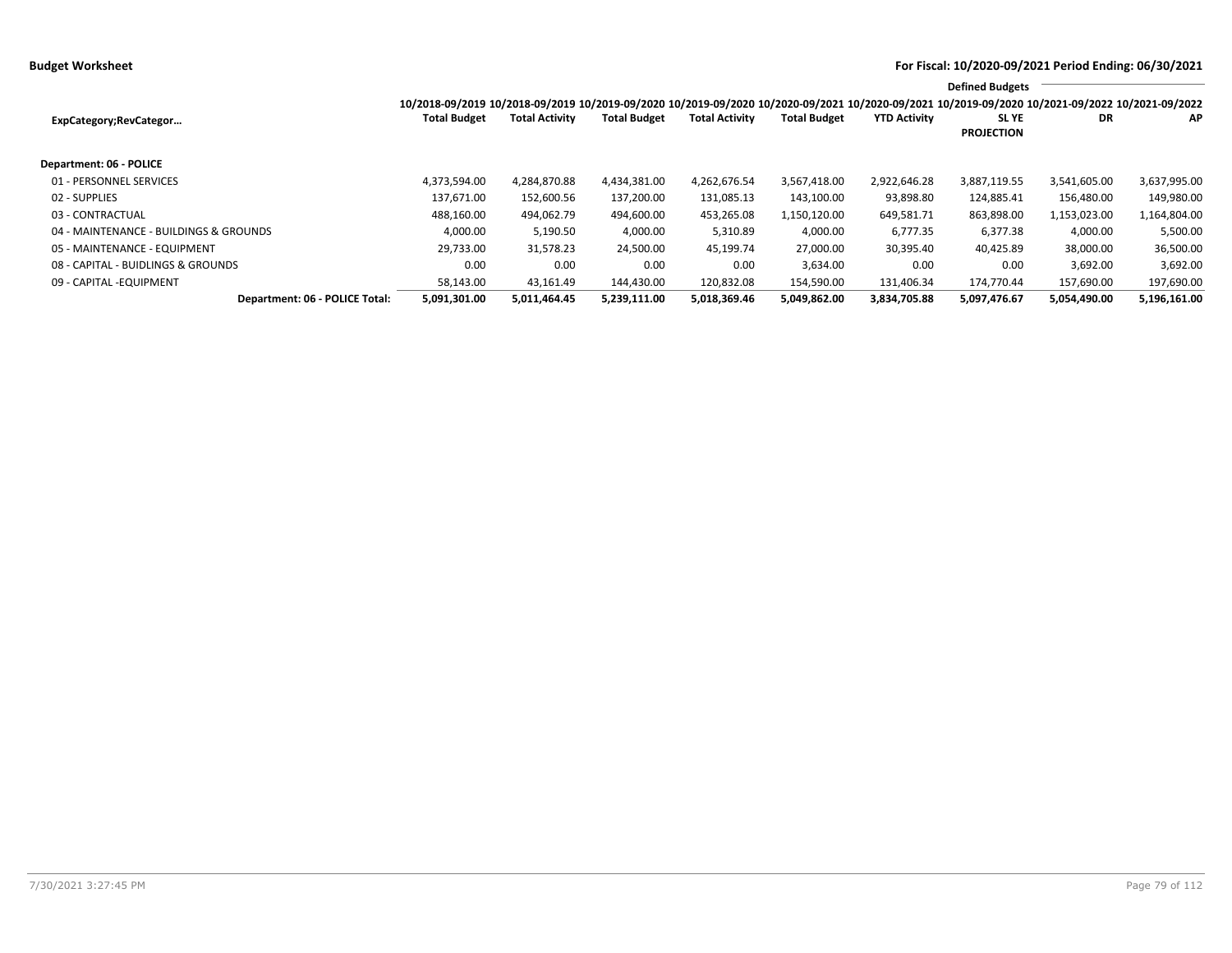|                                        |                                                                                                                                                 |                       |                     |                       |                     |                     | <b>Defined Budgets</b>     |              |              |
|----------------------------------------|-------------------------------------------------------------------------------------------------------------------------------------------------|-----------------------|---------------------|-----------------------|---------------------|---------------------|----------------------------|--------------|--------------|
|                                        | 10/2018-09/2019 10/2018-09/2019 10/2019-09/2020 10/2019-09/2020 10/2020-09/2021 10/2020-09/2021 10/2019-09/2020 10/2021-09/2022 10/2021-09/2022 |                       |                     |                       |                     |                     |                            |              |              |
| ExpCategory;RevCategor                 | <b>Total Budget</b>                                                                                                                             | <b>Total Activity</b> | <b>Total Budget</b> | <b>Total Activity</b> | <b>Total Budget</b> | <b>YTD Activity</b> | SL YE<br><b>PROJECTION</b> | DR           | AP           |
| Department: 07 - FIRE                  |                                                                                                                                                 |                       |                     |                       |                     |                     |                            |              |              |
| 01 - PERSONNEL SERVICES                | 2,982,640.00                                                                                                                                    | 2,927,789.67          | 3,051,421.00        | 2,915,188.15          | 3,102,689.00        | 2,249,290.57        | 2,991,556.45               | 3,207,573.00 | 3,244,398.00 |
| 02 - SUPPLIES                          | 100.472.00                                                                                                                                      | 108,332.60            | 114,300.00          | 102,947.79            | 108,700.00          | 57,225.86           | 76,110.39                  | 110,000.00   | 108,200.00   |
| 03 - CONTRACTUAL                       | 103,850.00                                                                                                                                      | 150,034.29            | 112,300.00          | 133,747.68            | 125,020.00          | 103,775.09          | 136,032.91                 | 130,366.00   | 131,166.00   |
| 04 - MAINTENANCE - BUILDINGS & GROUNDS | 21,000.00                                                                                                                                       | 30,137.39             | 21,000.00           | 23,858.34             | 20,500.00           | 26,590.24           | 35,365.02                  | 20,500.00    | 25,500.00    |
| 05 - MAINTENANCE - EQUIPMENT           | 39,291.00                                                                                                                                       | 67.945.26             | 52,200.00           | 48.873.16             | 49,500.00           | 47.561.77           | 63,257.14                  | 49,500.00    | 49,500.00    |
| 08 - CAPITAL - BUIDLINGS & GROUNDS     | 24,145.00                                                                                                                                       | 23,972.68             | 0.00                | 0.00                  | 0.00                | 0.00                | 0.00                       | 4,000.00     | 0.00         |
| 09 - CAPITAL - EQUIPMENT               | 338,705.00                                                                                                                                      | 280.027.04            | 425,120.00          | 400,196.55            | 391,232.00          | 295,053.39          | 384,036.69                 | 269,956.00   | 291,366.00   |
| Department: 07 - FIRE Total:           | 3,610,103.00                                                                                                                                    | 3,588,238.93          | 3,776,341.00        | 3,624,811.67          | 3,797,641.00        | 2,779,496.92        | 3,686,358.60               | 3,791,895.00 | 3,850,130.00 |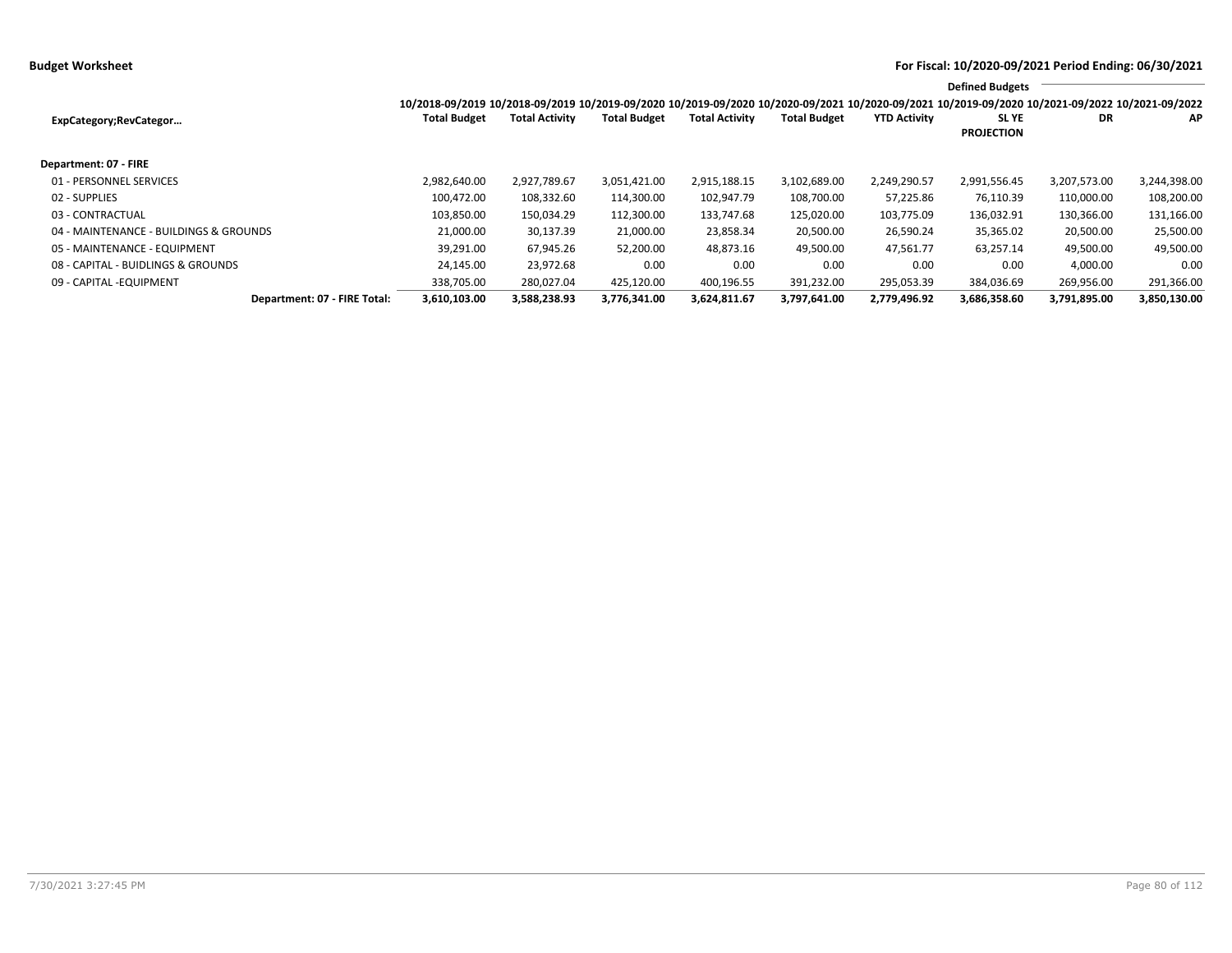**Budget Worksheet For Fiscal: 10/2020-09/2021 Period Ending: 06/30/2021**

|                                              |                                                                                                                                                 |                       |                     |                       |                     |                     | <b>Defined Budgets</b>           |            |            |
|----------------------------------------------|-------------------------------------------------------------------------------------------------------------------------------------------------|-----------------------|---------------------|-----------------------|---------------------|---------------------|----------------------------------|------------|------------|
|                                              | 10/2018-09/2019 10/2018-09/2019 10/2019-09/2020 10/2019-09/2020 10/2020-09/2021 10/2020-09/2021 10/2019-09/2020 10/2021-09/2022 10/2021-09/2022 |                       |                     |                       |                     |                     |                                  |            |            |
| ExpCategory;RevCategor                       | <b>Total Budget</b>                                                                                                                             | <b>Total Activity</b> | <b>Total Budget</b> | <b>Total Activity</b> | <b>Total Budget</b> | <b>YTD Activity</b> | <b>SLYE</b><br><b>PROJECTION</b> | DR         | <b>AP</b>  |
| <b>Department: 08 - DEVELOPMENT SERVICES</b> |                                                                                                                                                 |                       |                     |                       |                     |                     |                                  |            |            |
| 01 - PERSONNEL SERVICES                      | 743.885.00                                                                                                                                      | 750,585.79            | 813,403.00          | 764,017.93            | 796,169.00          | 555,049.69          | 738,216.09                       | 781.774.00 | 781,774.00 |
| 02 - SUPPLIES                                | 35,136.00                                                                                                                                       | 36,244.69             | 38,700.00           | 33,858.76             | 34,650.00           | 29,094.24           | 38,695.33                        | 36,250.00  | 36,000.00  |
| 03 - CONTRACTUAL                             | 85,578.00                                                                                                                                       | 52,230.37             | 78,760.00           | 40,348.85             | 70,060.00           | 36,655.99           | 48,332.18                        | 59,335.00  | 59,335.00  |
| 04 - MAINTENANCE - BUILDINGS & GROUNDS       | 0.00                                                                                                                                            | 14.49                 | 0.00                | 0.00                  | 0.00                | 0.00                | 0.00                             | 0.00       | 0.00       |
| 05 - MAINTENANCE - EQUIPMENT                 | 19,228.00                                                                                                                                       | 13,662.00             | 16,800.00           | 13,767.59             | 14,100.00           | 22,060.00           | 29,339.80                        | 20,600.00  | 18,500.00  |
| 09 - CAPITAL - EQUIPMENT                     | 0.00                                                                                                                                            | 0.00                  | 0.00                | 0.00                  | 11.672.00           | 8,033.48            | 10,684.53                        | 18,522.00  | 76,672.00  |
| Department: 08 - DEVELOPMENT SERVICES Total: | 883.827.00                                                                                                                                      | 852.737.34            | 947.663.00          | 851.993.13            | 926.651.00          | 650.893.40          | 865.267.93                       | 916.481.00 | 972,281.00 |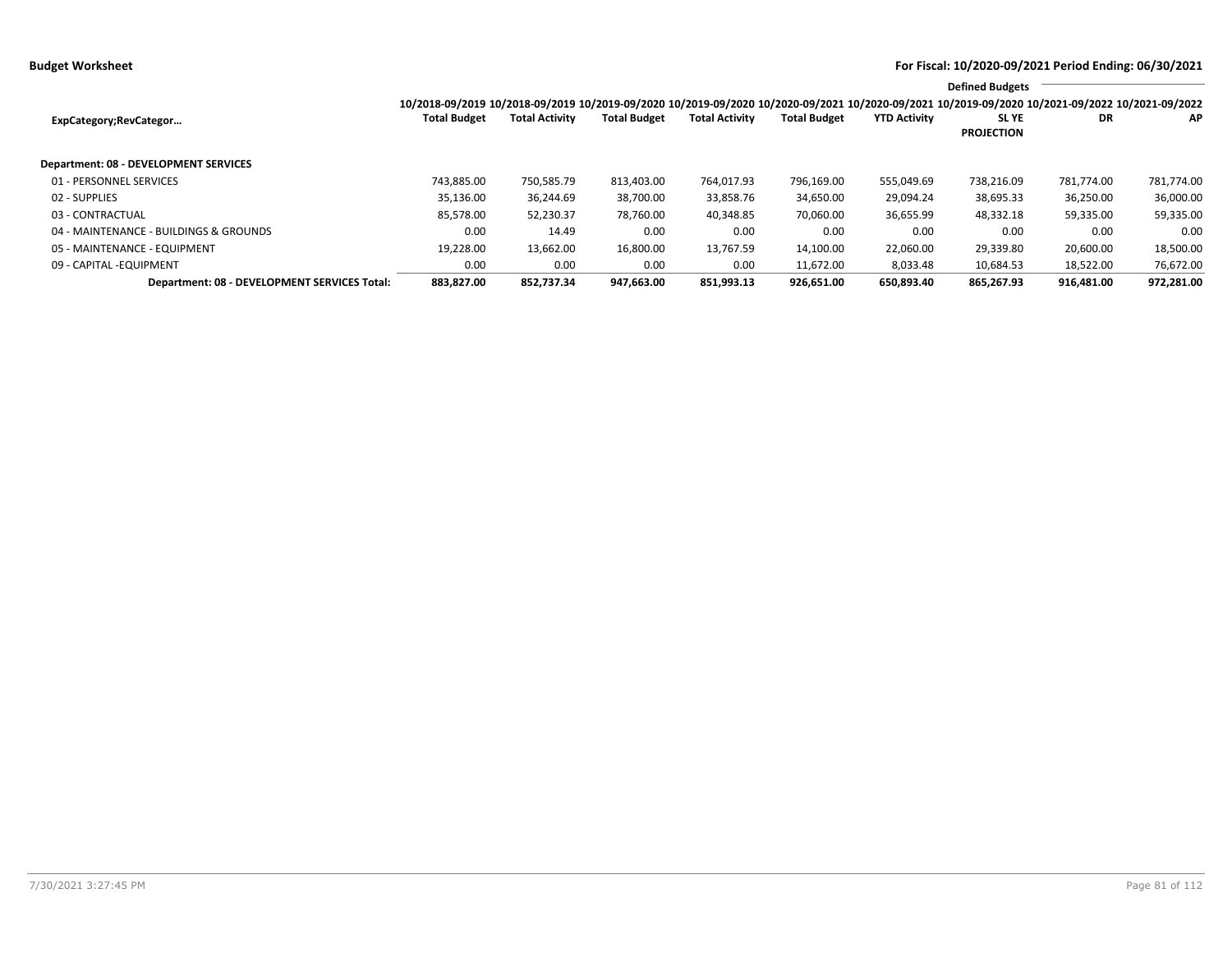|                                        |                                                                                                                                                 |                       |                     |                       |                     |                     | <b>Defined Budgets</b>     |              |              |
|----------------------------------------|-------------------------------------------------------------------------------------------------------------------------------------------------|-----------------------|---------------------|-----------------------|---------------------|---------------------|----------------------------|--------------|--------------|
|                                        | 10/2018-09/2019 10/2018-09/2019 10/2019-09/2020 10/2019-09/2020 10/2020-09/2021 10/2020-09/2021 10/2019-09/2020 10/2021-09/2022 10/2021-09/2022 |                       |                     |                       |                     |                     |                            |              |              |
| ExpCategory;RevCategor                 | <b>Total Budget</b>                                                                                                                             | <b>Total Activity</b> | <b>Total Budget</b> | <b>Total Activity</b> | <b>Total Budget</b> | <b>YTD Activity</b> | SL YE<br><b>PROJECTION</b> | DR           | AP           |
| Department: 09 - STREET                |                                                                                                                                                 |                       |                     |                       |                     |                     |                            |              |              |
| 01 - PERSONNEL SERVICES                | 874.877.00                                                                                                                                      | 772,972.85            | 881,761.00          | 824,582.76            | 807,086.00          | 552,357.50          | 734,635.47                 | 797,292.00   | 797,292.00   |
| 02 - SUPPLIES                          | 103,115.00                                                                                                                                      | 107,751.60            | 105,150.00          | 83,178.84             | 99,150.00           | 68,259.89           | 90,785.66                  | 81,950.00    | 84,625.00    |
| 03 - CONTRACTUAL                       | 372.405.00                                                                                                                                      | 359,543.68            | 348,400.00          | 367,007.71            | 367,190.00          | 271,615.91          | 327,891.10                 | 375,365.00   | 374,915.00   |
| 04 - MAINTENANCE - BUILDINGS & GROUNDS | 284.500.00                                                                                                                                      | 344,433.51            | 312,500.00          | 202,008.78            | 372,500.00          | 219,691.39          | 292,189.54                 | 373,500.00   | 379,500.00   |
| 05 - MAINTENANCE - EQUIPMENT           | 72.775.00                                                                                                                                       | 100.015.30            | 91,500.00           | 90.678.02             | 75,500.00           | 40.159.40           | 53.412.01                  | 63,000.00    | 62,000.00    |
| 09 - CAPITAL - EQUIPMENT               | 188,774.00                                                                                                                                      | 150,110.96            | 220,364.00          | 191,850.49            | 245,249.00          | 172,297.53          | 229,155.72                 | 236,778.00   | 231,506.00   |
| <b>14 - SUPPORT SERVICES</b>           | 0.00                                                                                                                                            | 0.00                  | 0.00                | 43.082.75             | 0.00                | 0.00                | 0.00                       | 0.00         | 0.00         |
| Department: 09 - STREET Total:         | 1,896,446.00                                                                                                                                    | 1,834,827.90          | 1,959,675.00        | 1,802,389.35          | 1,966,675.00        | 1,324,381.62        | 1,728,069.50               | 1,927,885.00 | 1,929,838.00 |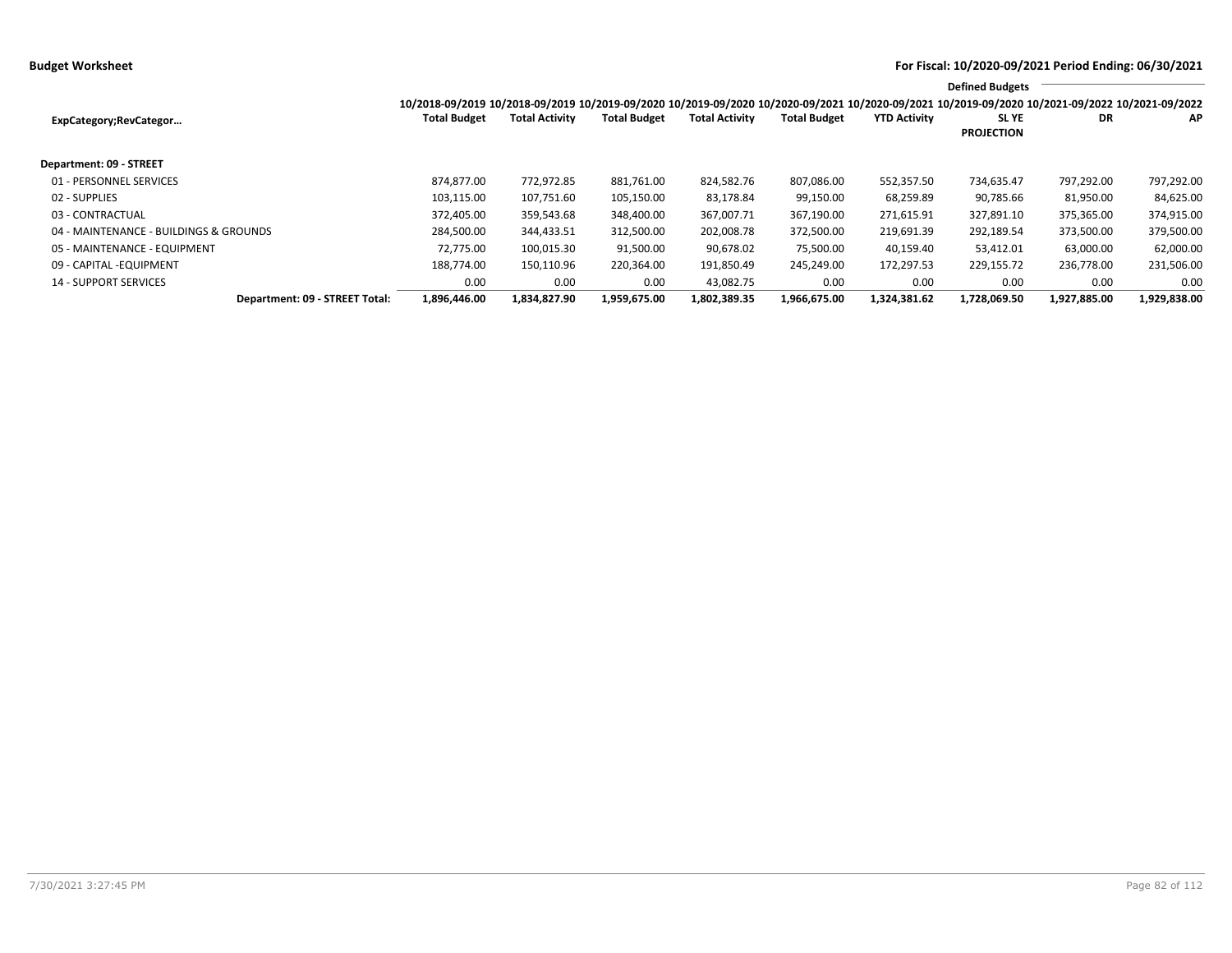**Budget Worksheet For Fiscal: 10/2020-09/2021 Period Ending: 06/30/2021**

|                                        |                                                                                                                                                 |                       |                     |                       |                     |                     | <b>Defined Budgets</b>     |            |            |
|----------------------------------------|-------------------------------------------------------------------------------------------------------------------------------------------------|-----------------------|---------------------|-----------------------|---------------------|---------------------|----------------------------|------------|------------|
|                                        | 10/2018-09/2019 10/2018-09/2019 10/2019-09/2020 10/2019-09/2020 10/2020-09/2021 10/2020-09/2021 10/2019-09/2020 10/2021-09/2022 10/2021-09/2022 |                       |                     |                       |                     |                     |                            |            |            |
| ExpCategory;RevCategor                 | <b>Total Budget</b>                                                                                                                             | <b>Total Activity</b> | <b>Total Budget</b> | <b>Total Activity</b> | <b>Total Budget</b> | <b>YTD Activity</b> | SL YE<br><b>PROJECTION</b> | DR         | AP         |
| Department: 10 - HEALTH                |                                                                                                                                                 |                       |                     |                       |                     |                     |                            |            |            |
| 01 - PERSONNEL SERVICES                | 191,790.00                                                                                                                                      | 190,640.78            | 168,414.00          | 200,850.23            | 171,797.00          | 158,406.52          | 210,680.66                 | 169,625.00 | 194,818.00 |
| 02 - SUPPLIES                          | 21,815.00                                                                                                                                       | 19,035.78             | 24,100.00           | 21,857.28             | 20,560.00           | 10,602.85           | 14,101.79                  | 21,640.00  | 21,340.00  |
| 03 - CONTRACTUAL                       | 53,793.00                                                                                                                                       | 45,958.21             | 53,773.00           | 39,676.07             | 49,006.00           | 35,973.91           | 47,288.69                  | 66,204.00  | 63,986.00  |
| 04 - MAINTENANCE - BUILDINGS & GROUNDS | 2,500.00                                                                                                                                        | 2,717.56              | 2,500.00            | 5,384.76              | 2,500.00            | 835.60              | 1,111.35                   | 2,500.00   | 2,500.00   |
| 05 - MAINTENANCE - EQUIPMENT           | 610.00                                                                                                                                          | 163.74                | 600.00              | 461.47                | 600.00              | 829.77              | 1,103.59                   | 600.00     | 600.00     |
| 08 - CAPITAL - BUIDLINGS & GROUNDS     | 6,250.00                                                                                                                                        | 6,827.75              | 1,750.00            | 4,843.02              | 750.00              | 6,008.09            | 7,990.76                   | 11,587.00  | 11,587.00  |
| 09 - CAPITAL - EQUIPMENT               | 500.00                                                                                                                                          | 97.60                 | 500.00              | 0.00                  | 500.00              | 0.00                | 0.00                       | 500.00     | 0.00       |
| Department: 10 - HEALTH Total:         | 277,258.00                                                                                                                                      | 265,441.42            | 251,637.00          | 273,072.83            | 245,713.00          | 212,656.74          | 282,276.84                 | 272,656.00 | 294,831.00 |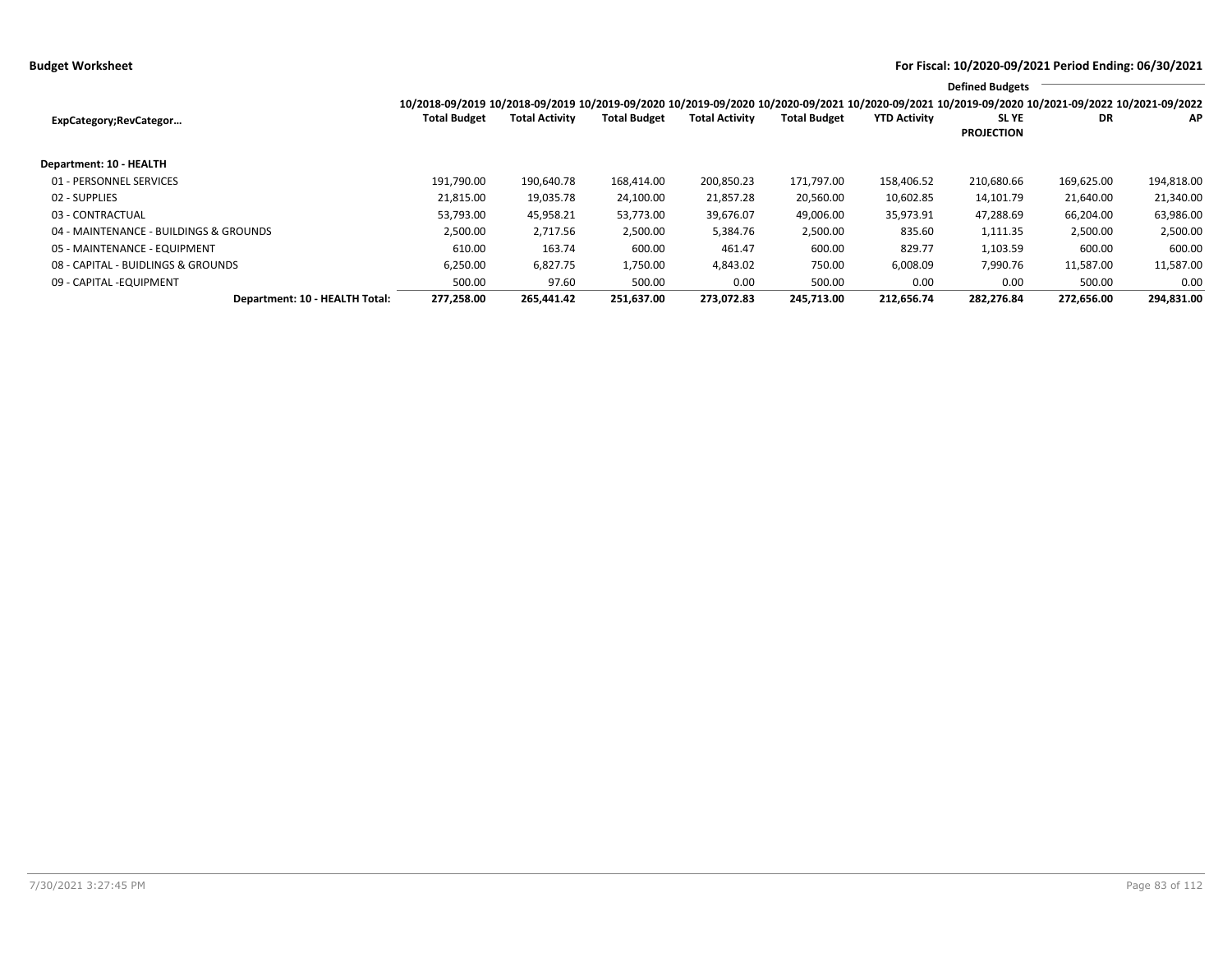|                                     |                                            |                                                                                                                                                                        |                       |                     |                       |                     |                     | <b>Defined Budgets</b>           |            |            |
|-------------------------------------|--------------------------------------------|------------------------------------------------------------------------------------------------------------------------------------------------------------------------|-----------------------|---------------------|-----------------------|---------------------|---------------------|----------------------------------|------------|------------|
| ExpCategory;RevCategor              |                                            | 10/2018-09/2019 10/2018-09/2019 10/2019-09/2020 10/2019-09/2020 10/2020-09/2021 10/2020-09/2021 10/2019-09/2020 10/2021-09/2022 10/2021-09/2022<br><b>Total Budget</b> | <b>Total Activity</b> | <b>Total Budget</b> | <b>Total Activity</b> | <b>Total Budget</b> | <b>YTD Activity</b> | <b>SLYE</b><br><b>PROJECTION</b> | DR         | <b>AP</b>  |
| Department: 14 - COMMUNITY SERVICES |                                            |                                                                                                                                                                        |                       |                     |                       |                     |                     |                                  |            |            |
| 03 - CONTRACTUAL                    |                                            | 631,550.00                                                                                                                                                             | 630.517.42            | 664,589.00          | 639,937.56            | 429,098.00          | 329,770.50          | 425.536.23                       | 509.098.00 | 500,098.00 |
|                                     | Department: 14 - COMMUNITY SERVICES Total: | 631,550.00                                                                                                                                                             | 630.517.42            | 664,589.00          | 639,937.56            | 429,098.00          | 329,770.50          | 425.536.23                       | 509.098.00 | 500,098.00 |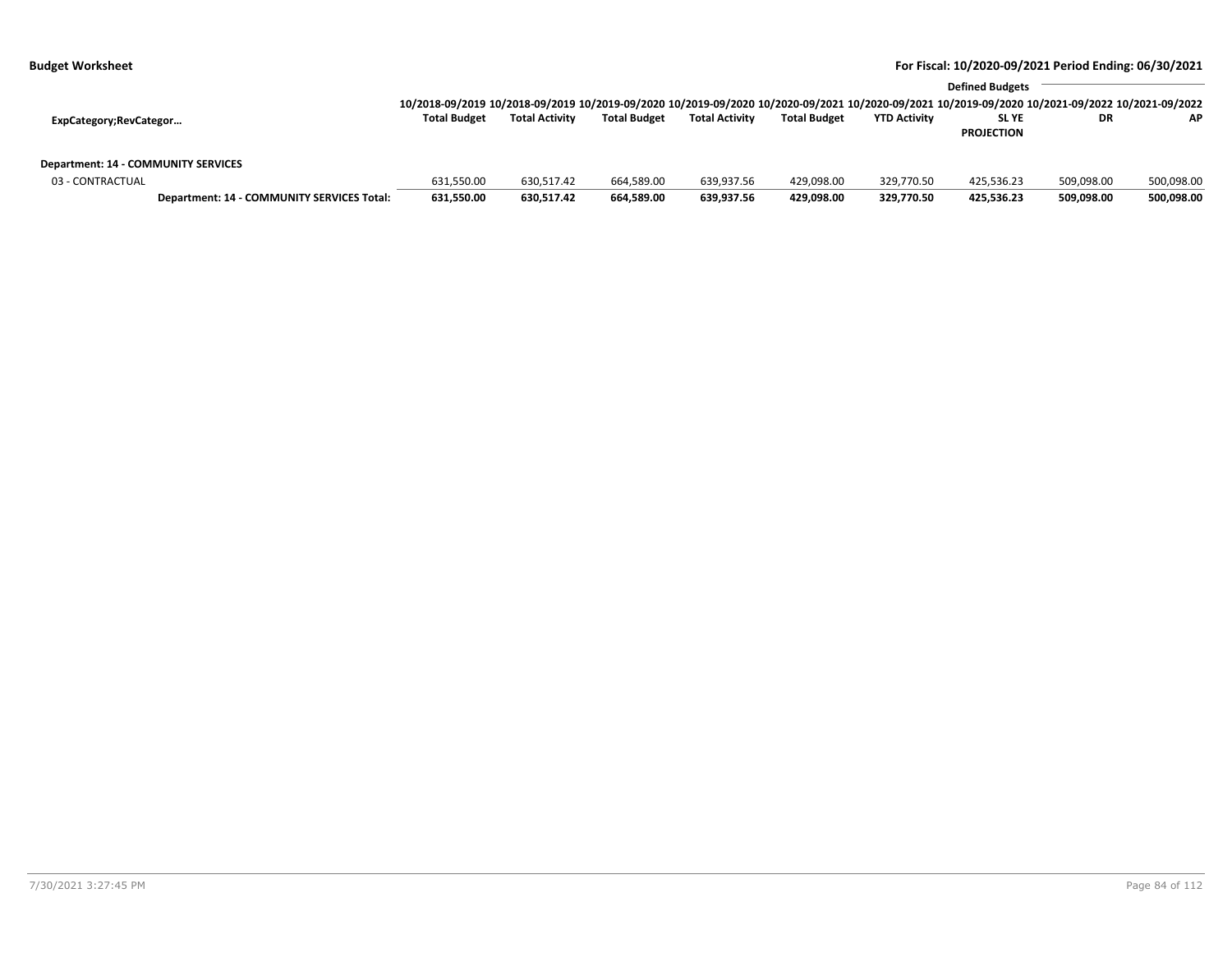| <b>Budget Worksheet</b> | For Fiscal: 10/2020-09/2021 Period Ending: 06/30/2021 |
|-------------------------|-------------------------------------------------------|
|                         |                                                       |

|                                    |                                           |                                                                                                                                                 |                       | <b>Defined Budgets</b> |                       |                     |                     |                   |            |            |  |  |
|------------------------------------|-------------------------------------------|-------------------------------------------------------------------------------------------------------------------------------------------------|-----------------------|------------------------|-----------------------|---------------------|---------------------|-------------------|------------|------------|--|--|
|                                    |                                           | 10/2018-09/2019 10/2018-09/2019 10/2019-09/2020 10/2019-09/2020 10/2020-09/2021 10/2020-09/2021 10/2019-09/2020 10/2021-09/2022 10/2021-09/2022 |                       |                        |                       |                     |                     |                   |            |            |  |  |
| ExpCategory;RevCategor             |                                           | <b>Total Budget</b>                                                                                                                             | <b>Total Activity</b> | <b>Total Budget</b>    | <b>Total Activity</b> | <b>Total Budget</b> | <b>YTD Activity</b> | <b>SLYE</b>       | DR         | <b>AP</b>  |  |  |
|                                    |                                           |                                                                                                                                                 |                       |                        |                       |                     |                     | <b>PROJECTION</b> |            |            |  |  |
|                                    |                                           |                                                                                                                                                 |                       |                        |                       |                     |                     |                   |            |            |  |  |
| Department: 15 - INTERGOVERNMENTAL |                                           |                                                                                                                                                 |                       |                        |                       |                     |                     |                   |            |            |  |  |
| 03 - CONTRACTUAL                   |                                           | 252,657.00                                                                                                                                      | 252.051.05            | 257.657.00             | 261,850.03            | 266,139.00          | 176,191.00          | 234.334.03        | 269.860.00 | 269,860.00 |  |  |
|                                    | Department: 15 - INTERGOVERNMENTAL Total: | 252,657.00                                                                                                                                      | 252,051.05            | 257,657.00             | 261,850.03            | 266,139.00          | 176,191.00          | 234.334.03        | 269,860.00 | 269,860.00 |  |  |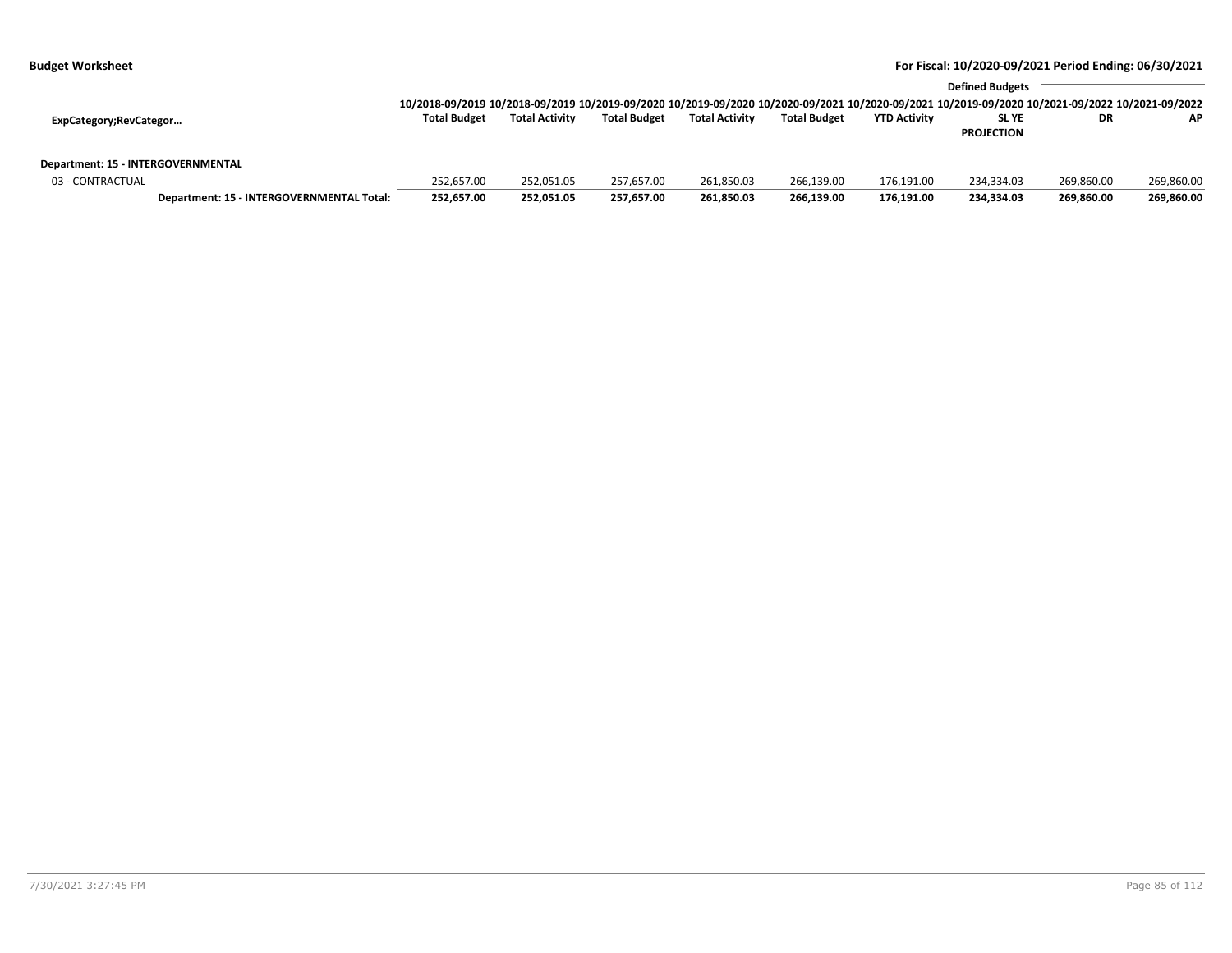|                                         |                                                                                                                                                 |                       |                     |                       |                     |                     | <b>Defined Budgets</b>           |            |            |
|-----------------------------------------|-------------------------------------------------------------------------------------------------------------------------------------------------|-----------------------|---------------------|-----------------------|---------------------|---------------------|----------------------------------|------------|------------|
|                                         | 10/2018-09/2019 10/2018-09/2019 10/2019-09/2020 10/2019-09/2020 10/2020-09/2021 10/2020-09/2021 10/2019-09/2020 10/2021-09/2022 10/2021-09/2022 |                       |                     |                       |                     |                     |                                  |            |            |
| ExpCategory;RevCategor                  | <b>Total Budget</b>                                                                                                                             | <b>Total Activity</b> | <b>Total Budget</b> | <b>Total Activity</b> | <b>Total Budget</b> | <b>YTD Activity</b> | <b>SLYE</b><br><b>PROJECTION</b> | DR         | AP         |
| Department: 16 - UTILITY BILLING        |                                                                                                                                                 |                       |                     |                       |                     |                     |                                  |            |            |
| 01 - PERSONNEL SERVICES                 | 184,580.00                                                                                                                                      | 184,890.32            | 186,178.00          | 198.741.97            | 187,811.00          | 145,600.52          | 193,648.70                       | 202,896.00 | 189,584.00 |
| 02 - SUPPLIES                           | 15,250.00                                                                                                                                       | 12,169.95             | 15,050.00           | 13,415.20             | 14,050.00           | 5,286.35            | 7,030.84                         | 15,050.00  | 14,500.00  |
| 03 - CONTRACTUAL                        | 100,070.00                                                                                                                                      | 106,220.26            | 107,100.00          | 130,097.94            | 118,350.00          | 128,457.88          | 170,848.98                       | 129,358.00 | 162,358.00 |
| 05 - MAINTENANCE - EQUIPMENT            | 2,000.00                                                                                                                                        | 347.50                | 2,000.00            | 848.28                | 2,000.00            | 172.63              | 229.60                           | 2,000.00   | 800.00     |
| 08 - CAPITAL - BUIDLINGS & GROUNDS      | 1,000.00                                                                                                                                        | 0.00                  | 1,000.00            | 0.00                  | 0.00                | 0.00                | 0.00                             | 1,000.00   | 0.00       |
| 09 - CAPITAL - EQUIPMENT                | 4,000.00                                                                                                                                        | 1,886.00              | 6,000.00            | 8,283.00              | 6,000.00            | 0.00                | 0.00                             | 6,000.00   | 5,000.00   |
| Department: 16 - UTILITY BILLING Total: | 306.900.00                                                                                                                                      | 305.514.03            | 317.328.00          | 351.386.39            | 328.211.00          | 279.517.38          | 371.758.12                       | 356.304.00 | 372.242.00 |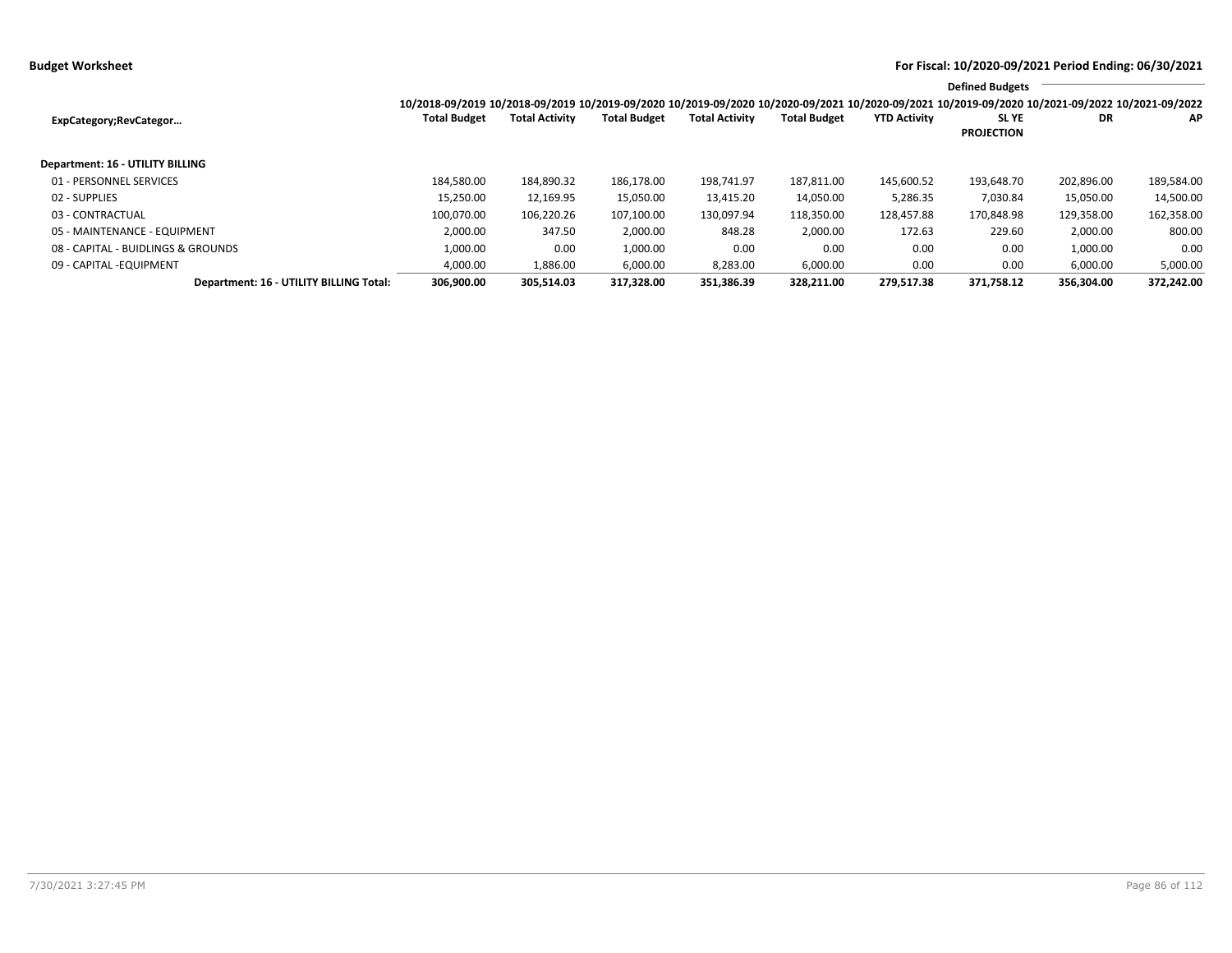**Budget Worksheet For Fiscal: 10/2020-09/2021 Period Ending: 06/30/2021**

|                                              |                                                                                                                                                                        |                       |                     |                       |                     |                     | <b>Defined Budgets</b>     |            |            |
|----------------------------------------------|------------------------------------------------------------------------------------------------------------------------------------------------------------------------|-----------------------|---------------------|-----------------------|---------------------|---------------------|----------------------------|------------|------------|
| ExpCategory;RevCategor                       | 10/2018-09/2019 10/2018-09/2019 10/2019-09/2020 10/2019-09/2020 10/2020-09/2021 10/2020-09/2021 10/2019-09/2020 10/2021-09/2022 10/2021-09/2022<br><b>Total Budget</b> | <b>Total Activity</b> | <b>Total Budget</b> | <b>Total Activity</b> | <b>Total Budget</b> | <b>YTD Activity</b> | SL YE<br><b>PROJECTION</b> | DR         | AP         |
| Department: 17 - COMMUNITY FACILITIES        |                                                                                                                                                                        |                       |                     |                       |                     |                     |                            |            |            |
| 01 - PERSONNEL SERVICES                      | 248,766.00                                                                                                                                                             | 253,308.07            | 255,238.00          | 240,860.37            | 259,583.00          | 152,670.64          | 203,051.96                 | 258,489.00 | 258,489.00 |
| 02 - SUPPLIES                                | 6,975.00                                                                                                                                                               | 5,900.46              | 8,625.00            | 5,191.44              | 7,925.00            | 3,575.08            | 4,754.85                   | 19,125.00  | 7,625.00   |
| 03 - CONTRACTUAL                             | 75,350.00                                                                                                                                                              | 77,156.35             | 68,950.00           | 71,579.32             | 275,799.00          | 213,656.48          | 281,289.05                 | 385,858.00 | 323,234.00 |
| 04 - MAINTENANCE - BUILDINGS & GROUNDS       | 16,000.00                                                                                                                                                              | 44,635.48             | 17,000.00           | 10,675.47             | 17,000.00           | 4,147.86            | 5,516.65                   | 17,000.00  | 3,000.00   |
| 05 - MAINTENANCE - EQUIPMENT                 | 1,600.00                                                                                                                                                               | 250.26                | 1,600.00            | 1,483.89              | 700.00              | 14.50               | 19.29                      | 1,000.00   | 1,000.00   |
| 08 - CAPITAL - BUIDLINGS & GROUNDS           | 50,949.00                                                                                                                                                              | 50,796.84             | 61,923.00           | 53,262.68             | 0.00                | 43,749.00           | 58,186.17                  | 0.00       | 8,500.00   |
| 09 - CAPITAL -EQUIPMENT                      | 0.00                                                                                                                                                                   | 0.00                  | 3,100.00            | 2,978.71              | 0.00                | 0.00                | 0.00                       | 16,500.00  | 34,500.00  |
| <b>14 - SUPPORT SERVICES</b>                 | 62,800.00                                                                                                                                                              | 66,341.26             | 60,700.00           | 53,942.62             | 60,950.00           | 37,016.50           | 45,271.31                  | 63,300.00  | 59,300.00  |
| Department: 17 - COMMUNITY FACILITIES Total: | 462,440.00                                                                                                                                                             | 498,388.72            | 477,136.00          | 439.974.50            | 621,957.00          | 454,830.06          | 598,089.28                 | 761,272.00 | 695,648.00 |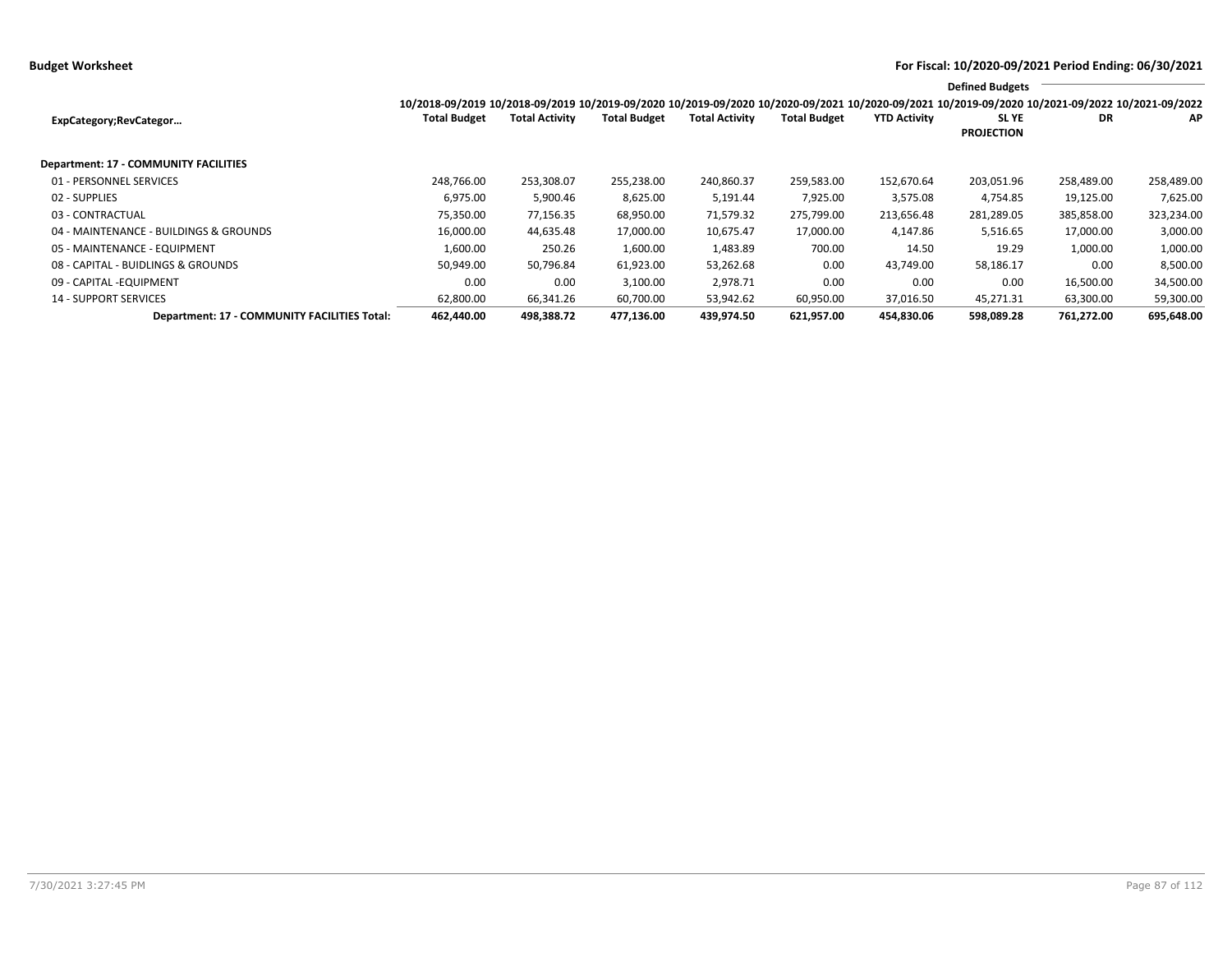**Budget Worksheet For Fiscal: 10/2020-09/2021 Period Ending: 06/30/2021**

|                                            |                                                                                                                                                 |                       |                     |                       |                     |                     | <b>Defined Budgets</b>     |            |            |
|--------------------------------------------|-------------------------------------------------------------------------------------------------------------------------------------------------|-----------------------|---------------------|-----------------------|---------------------|---------------------|----------------------------|------------|------------|
|                                            | 10/2018-09/2019 10/2018-09/2019 10/2019-09/2020 10/2019-09/2020 10/2020-09/2021 10/2020-09/2021 10/2019-09/2020 10/2021-09/2022 10/2021-09/2022 |                       |                     |                       |                     |                     |                            |            |            |
| ExpCategory;RevCategor                     | <b>Total Budget</b>                                                                                                                             | <b>Total Activity</b> | <b>Total Budget</b> | <b>Total Activity</b> | <b>Total Budget</b> | <b>YTD Activity</b> | SL YE<br><b>PROJECTION</b> | DR         | AP.        |
| <b>Department: 18 - OPERATIONS SUPPORT</b> |                                                                                                                                                 |                       |                     |                       |                     |                     |                            |            |            |
| 01 - PERSONNEL SERVICES                    | 41.351.00                                                                                                                                       | 40,553.73             | 41,743.00           | 41,601.39             | 42,722.00           | 31,506.49           | 41,903.64                  | 41,803.00  | 41,653.00  |
| 02 - SUPPLIES                              | 17,650.00                                                                                                                                       | 16,535.39             | 17,050.00           | 18,649.93             | 17.950.00           | 13,341.86           | 17.744.67                  | 18,450.00  | 18,400.00  |
| 03 - CONTRACTUAL                           | 81,500.00                                                                                                                                       | 73,602.03             | 82,100.00           | 79,703.02             | 76,900.00           | 61,432.13           | 77,951.42                  | 84,583.00  | 84,483.00  |
| 04 - MAINTENANCE - BUILDINGS & GROUNDS     | 18,509.00                                                                                                                                       | 24,802.76             | 15,000.00           | 12,072.38             | 15,000.00           | 14,788.93           | 19,669.28                  | 20,000.00  | 20,000.00  |
| 05 - MAINTENANCE - EQUIPMENT               | 750.00                                                                                                                                          | 0.00                  | 500.00              | 327.31                | 500.00              | 0.00                | 0.00                       | 500.00     | 500.00     |
| 08 - CAPITAL - BUIDLINGS & GROUNDS         | 11,460.00                                                                                                                                       | 15,060.84             | 0.00                | 0.00                  | 0.00                | 0.00                | 0.00                       | 0.00       | 0.00       |
| 09 - CAPITAL - EQUIPMENT                   | 0.00                                                                                                                                            | 0.00                  | 1,600.00            | 0.00                  | 0.00                | 0.00                | 0.00                       | 0.00       | 0.00       |
| Department: 18 - OPERATIONS SUPPORT Total: | 171,220.00                                                                                                                                      | 170,554.75            | 157,993.00          | 152,354.03            | 153,072.00          | 121,069.41          | 157,269.01                 | 165,336.00 | 165,036.00 |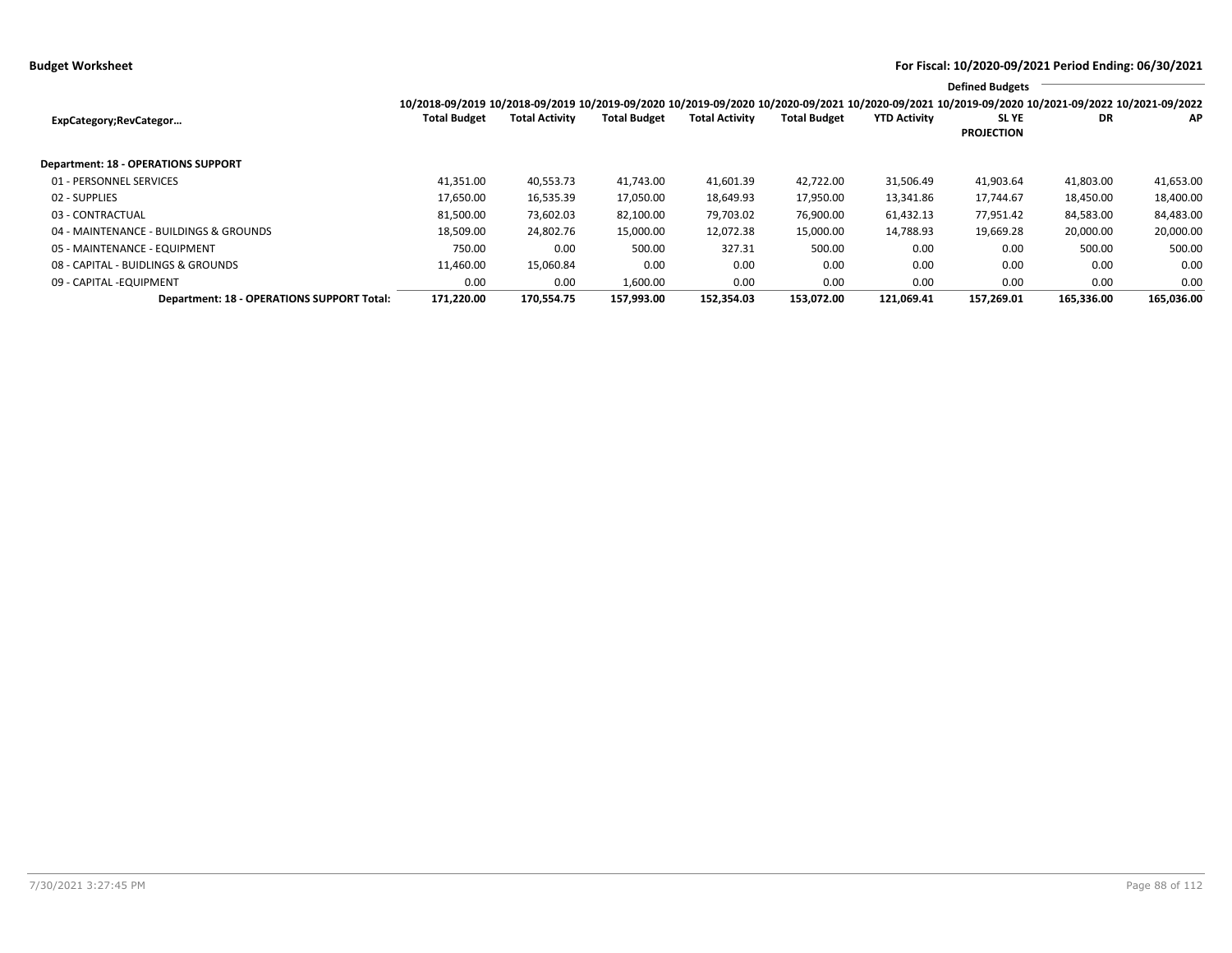**Budget Worksheet For Fiscal: 10/2020-09/2021 Period Ending: 06/30/2021**

|                                              |                                                                                                                                                 |                       |                     |                       |                     |                     | <b>Defined Budgets</b>           |            |            |
|----------------------------------------------|-------------------------------------------------------------------------------------------------------------------------------------------------|-----------------------|---------------------|-----------------------|---------------------|---------------------|----------------------------------|------------|------------|
|                                              | 10/2018-09/2019 10/2018-09/2019 10/2019-09/2020 10/2019-09/2020 10/2020-09/2021 10/2020-09/2021 10/2019-09/2020 10/2021-09/2022 10/2021-09/2022 |                       |                     |                       |                     |                     |                                  |            |            |
| ExpCategory;RevCategor                       | <b>Total Budget</b>                                                                                                                             | <b>Total Activity</b> | <b>Total Budget</b> | <b>Total Activity</b> | <b>Total Budget</b> | <b>YTD Activity</b> | <b>SLYE</b><br><b>PROJECTION</b> | DR         | <b>AP</b>  |
| Department: 19 - PURCHASING/WAREHOUSE        |                                                                                                                                                 |                       |                     |                       |                     |                     |                                  |            |            |
| 01 - PERSONNEL SERVICES                      | 162.944.00                                                                                                                                      | 166,580.73            | 168,395.00          | 168,605.86            | 171,387.00          | 128,276.08          | 170,607.19                       | 179.500.00 | 168,631.00 |
| 02 - SUPPLIES                                | 3,050.00                                                                                                                                        | 3,089.84              | 2,950.00            | 3,069.96              | 3,650.00            | 2,033.36            | 2,704.37                         | 3,445.00   | 3,095.00   |
| 03 - CONTRACTUAL                             | 10,750.00                                                                                                                                       | 10,224.95             | 10,900.00           | 10,744.00             | 11,550.00           | 5,370.04            | 7,142.15                         | 12,275.00  | 12,575.00  |
| 04 - MAINTENANCE - BUILDINGS & GROUNDS       | 450.00                                                                                                                                          | 353.96                | 400.00              | 503.13                | 400.00              | 360.86              | 479.94                           | 400.00     | 400.00     |
| 05 - MAINTENANCE - EQUIPMENT                 | 900.00                                                                                                                                          | 258.46                | 900.00              | 492.79                | 900.00              | 3.02                | 4.02                             | 900.00     | 600.00     |
| 09 - CAPITAL - EQUIPMENT                     | 1,396.00                                                                                                                                        | 1,101.00              | 1,000.00            | 0.00                  | 1.000.00            | 0.00                | 0.00                             | 500.00     | 500.00     |
| Department: 19 - PURCHASING/WAREHOUSE Total: | 179.490.00                                                                                                                                      | 181.608.94            | 184.545.00          | 183.415.74            | 188.887.00          | 136.043.36          | 180.937.67                       | 197.020.00 | 185.801.00 |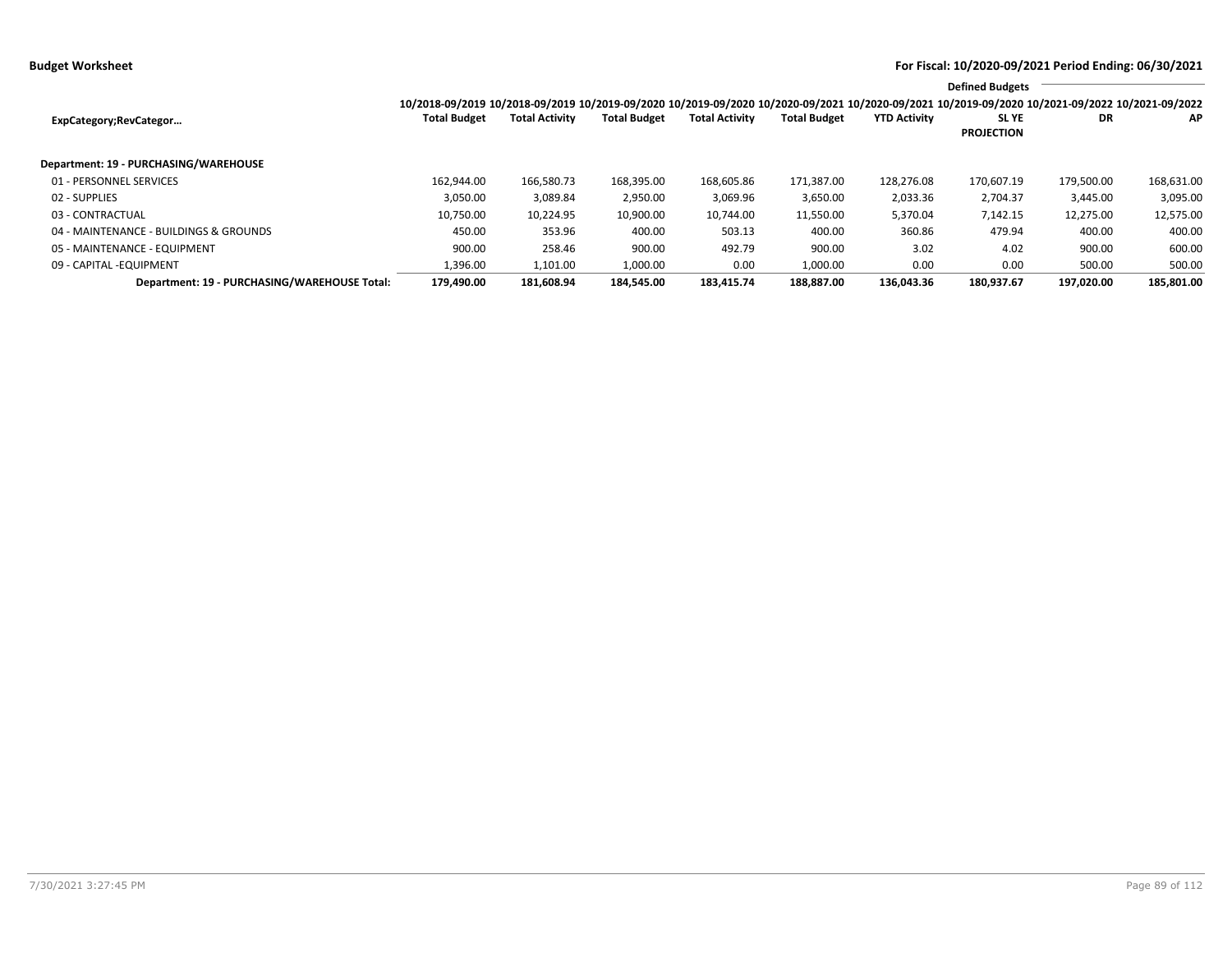**Budget Worksheet For Fiscal: 10/2020-09/2021 Period Ending: 06/30/2021**

|                                            |                                                                                                                                                 |                       |                     |                       |                     |                     | <b>Defined Budgets</b>     |              |              |
|--------------------------------------------|-------------------------------------------------------------------------------------------------------------------------------------------------|-----------------------|---------------------|-----------------------|---------------------|---------------------|----------------------------|--------------|--------------|
|                                            | 10/2018-09/2019 10/2018-09/2019 10/2019-09/2020 10/2019-09/2020 10/2020-09/2021 10/2020-09/2021 10/2019-09/2020 10/2021-09/2022 10/2021-09/2022 |                       |                     |                       |                     |                     |                            |              |              |
| ExpCategory;RevCategor                     | <b>Total Budget</b>                                                                                                                             | <b>Total Activity</b> | <b>Total Budget</b> | <b>Total Activity</b> | <b>Total Budget</b> | <b>YTD Activity</b> | SL YE<br><b>PROJECTION</b> | DR           | AP           |
|                                            |                                                                                                                                                 |                       |                     |                       |                     |                     |                            |              |              |
| Department: 20 - PARKS & RECREATION        |                                                                                                                                                 |                       |                     |                       |                     |                     |                            |              |              |
| 01 - PERSONNEL SERVICES                    | 1,093,395.00                                                                                                                                    | 1,033,832.59          | 1,142,144.00        | 952,585.99            | 1,152,764.00        | 623,454.73          | 829,194.78                 | 1,143,827.00 | 1,143,827.00 |
| 02 - SUPPLIES                              | 73,965.00                                                                                                                                       | 74,170.35             | 73,200.00           | 62,679.92             | 73,400.00           | 46,011.46           | 60,689.87                  | 74,150.00    | 75,475.00    |
| 03 - CONTRACTUAL                           | 90,905.00                                                                                                                                       | 90,353.80             | 85,217.00           | 78,003.18             | 96,655.00           | 59,374.94           | 76,539.42                  | 102,391.00   | 96,681.00    |
| 04 - MAINTENANCE - BUILDINGS & GROUNDS     | 73,000.00                                                                                                                                       | 46,486.25             | 70,000.00           | 69,783.16             | 80,000.00           | 32,784.15           | 43,602.92                  | 80,000.00    | 80,000.00    |
| 05 - MAINTENANCE - EQUIPMENT               | 32,984.00                                                                                                                                       | 24,177.95             | 26,984.00           | 29,048.33             | 29,500.00           | 13,010.57           | 17,304.05                  | 30,500.00    | 26,000.00    |
| 08 - CAPITAL - BUIDLINGS & GROUNDS         | 14,300.00                                                                                                                                       | 15,841.68             | 66,535.00           | 43,906.04             | 41,895.00           | 7,995.00            | 10,633.35                  | 271,388.00   | 271,388.00   |
| 09 - CAPITAL - EQUIPMENT                   | 17.826.00                                                                                                                                       | 15,177.81             | 30,040.00           | 37,194.37             | 42,950.00           | 41,397.00           | 55,058.01                  | 22,000.00    | 22,000.00    |
| <b>14 - SUPPORT SERVICES</b>               | 229,395.00                                                                                                                                      | 285,689.22            | 171,400.00          | 198,632.47            | 202,050.00          | 146,512.88          | 185,639.33                 | 260,290.00   | 241,790.00   |
| Department: 20 - PARKS & RECREATION Total: | 1,625,770.00                                                                                                                                    | 1,585,729.65          | 1,665,520.00        | 1,471,833.46          | 1,719,214.00        | 970,540.73          | 1,278,661.73               | 1,984,546.00 | 1,957,161.00 |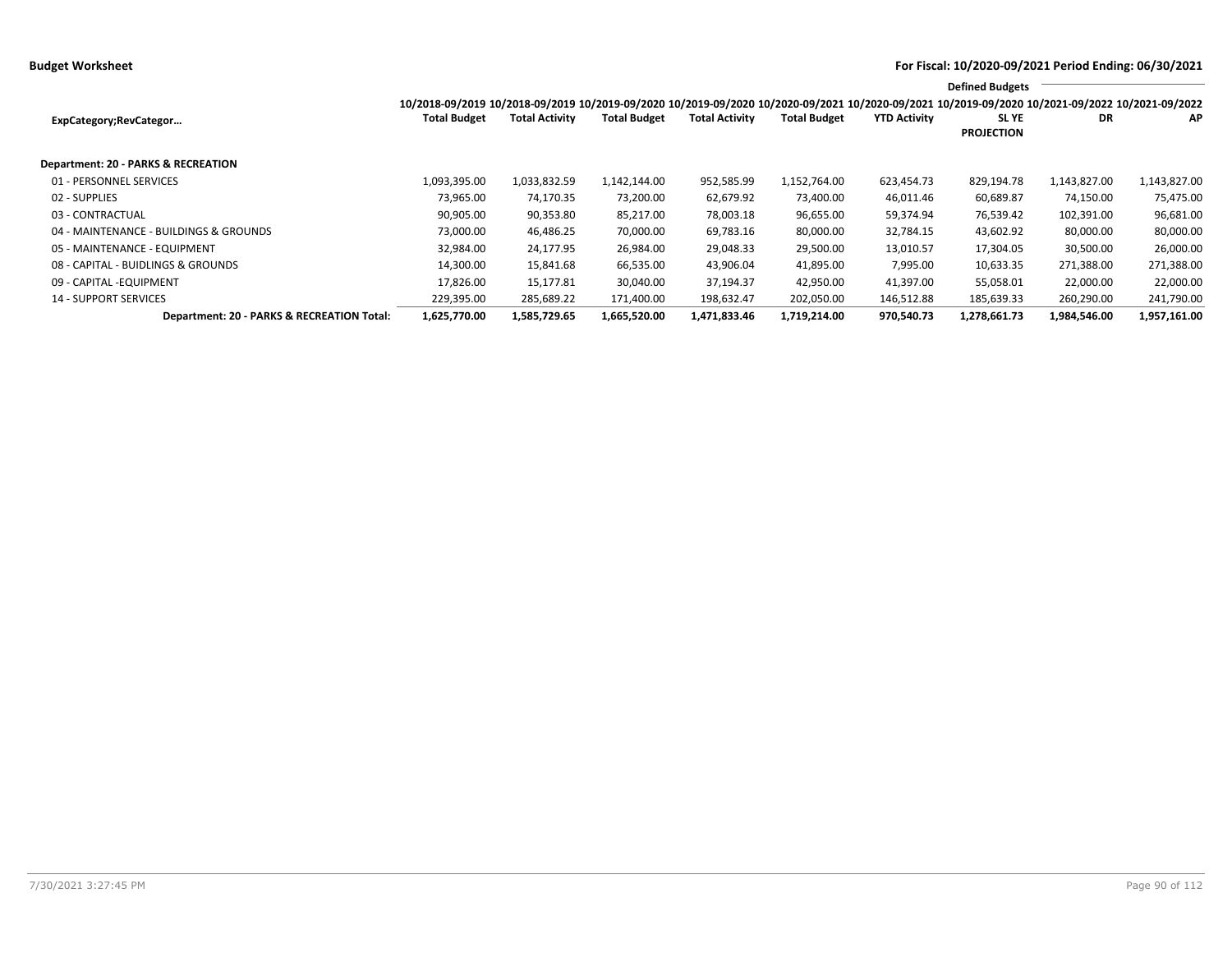**Budget Worksheet For Fiscal: 10/2020-09/2021 Period Ending: 06/30/2021**

|                                        |                                                                                                                                                                        |                       |                     |                       |                     |                     | <b>Defined Budgets</b>           |            |            |
|----------------------------------------|------------------------------------------------------------------------------------------------------------------------------------------------------------------------|-----------------------|---------------------|-----------------------|---------------------|---------------------|----------------------------------|------------|------------|
| ExpCategory;RevCategor                 | 10/2018-09/2019 10/2018-09/2019 10/2019-09/2020 10/2019-09/2020 10/2020-09/2021 10/2020-09/2021 10/2019-09/2020 10/2021-09/2022 10/2021-09/2022<br><b>Total Budget</b> | <b>Total Activity</b> | <b>Total Budget</b> | <b>Total Activity</b> | <b>Total Budget</b> | <b>YTD Activity</b> | <b>SLYE</b><br><b>PROJECTION</b> | DR         | <b>AP</b>  |
| Department: 24 - FLEET SERVICES        |                                                                                                                                                                        |                       |                     |                       |                     |                     |                                  |            |            |
| 01 - PERSONNEL SERVICES                | 525.485.00                                                                                                                                                             | 481,549.06            | 537,732.00          | 538,854.88            | 547,411.00          | 380,370.65          | 505,892.96                       | 475,052.00 | 475,052.00 |
| 02 - SUPPLIES                          | 34,932.00                                                                                                                                                              | 38,508.00             | 35,950.00           | 32,174.76             | 33,900.00           | 22,763.14           | 30,274.99                        | 31,650.00  | 31,500.00  |
| 03 - CONTRACTUAL                       | 32,227.00                                                                                                                                                              | 31,761.46             | 43,020.00           | 42,435.04             | 38,805.00           | 32,363.08           | 42,726.21                        | 39,257.00  | 44,057.00  |
| 04 - MAINTENANCE - BUILDINGS & GROUNDS | 4,950.00                                                                                                                                                               | 8,295.20              | 4,950.00            | 7,261.94              | 6,000.00            | 2,254.92            | 2,999.04                         | 5,000.00   | 5,000.00   |
| 05 - MAINTENANCE - EQUIPMENT           | 11,319.00                                                                                                                                                              | 7,658.71              | 11,600.00           | 19,080.62             | 10,000.00           | 4,457.32            | 5,928.23                         | 8,500.00   | 7,500.00   |
| 08 - CAPITAL - BUIDLINGS & GROUNDS     | 25,396.00                                                                                                                                                              | 15,847.00             | 17,936.00           | 16,765.28             | 28,419.00           | 6.147.93            | 8,176.75                         | 28,677.00  | 20,677.00  |
| 09 - CAPITAL - EQUIPMENT               | 84,540.00                                                                                                                                                              | 77,241.53             | 142,174.00          | 127,806.06            | 151,857.00          | 133,313.07          | 177,306.38                       | 150,650.00 | 148,200.00 |
| Department: 24 - FLEET SERVICES Total: | 718,849.00                                                                                                                                                             | 660,860.96            | 793,362.00          | 784,378.58            | 816.392.00          | 581.670.11          | 773,304.56                       | 738,786.00 | 731,986.00 |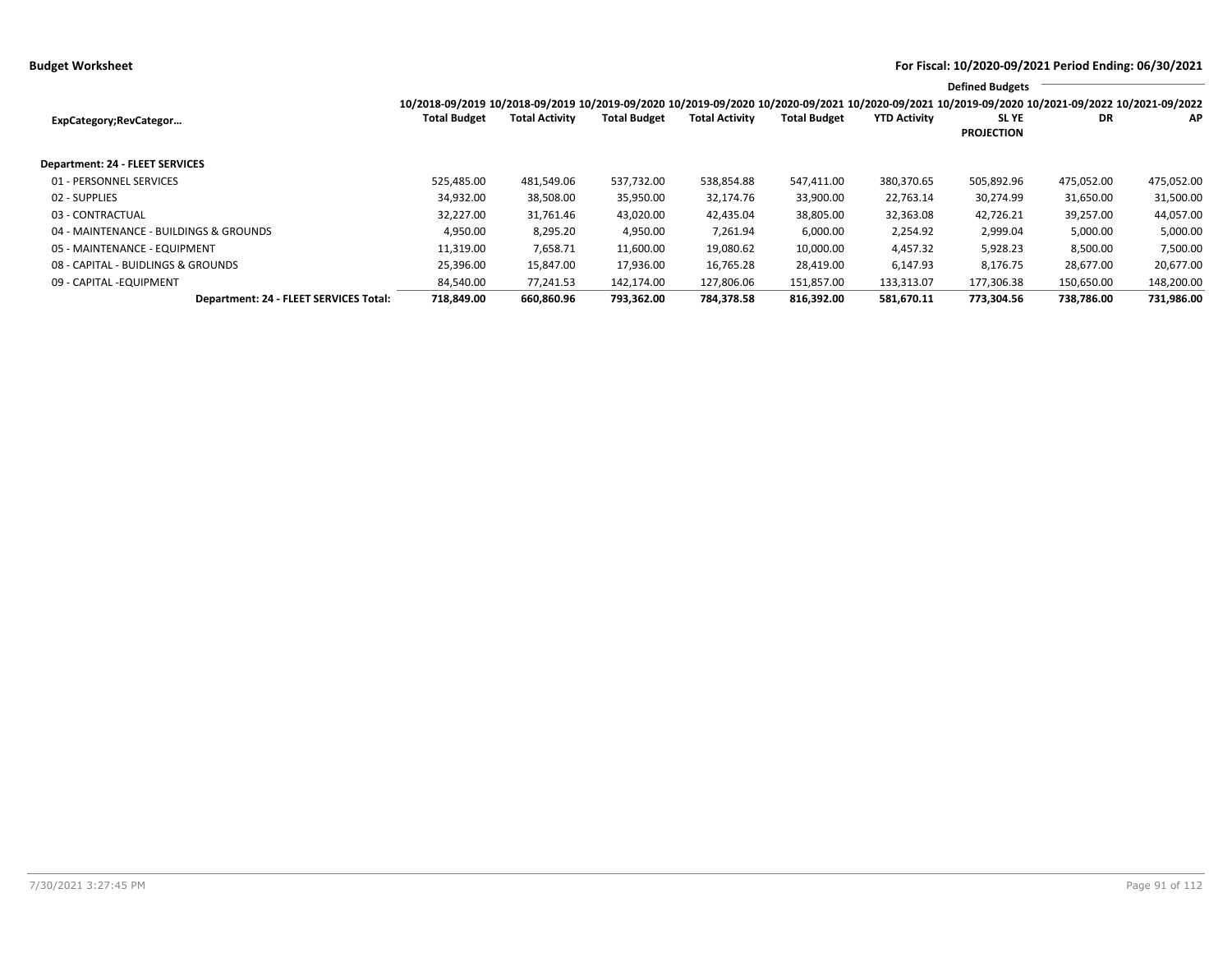|                                       |                                                                                                                                                 |                       |                     |                       |                     |                     | <b>Defined Budgets</b>           |            |            |
|---------------------------------------|-------------------------------------------------------------------------------------------------------------------------------------------------|-----------------------|---------------------|-----------------------|---------------------|---------------------|----------------------------------|------------|------------|
|                                       | 10/2018-09/2019 10/2018-09/2019 10/2019-09/2020 10/2019-09/2020 10/2020-09/2021 10/2020-09/2021 10/2019-09/2020 10/2021-09/2022 10/2021-09/2022 |                       |                     |                       |                     |                     |                                  |            |            |
| ExpCategory;RevCategor                | <b>Total Budget</b>                                                                                                                             | <b>Total Activity</b> | <b>Total Budget</b> | <b>Total Activity</b> | <b>Total Budget</b> | <b>YTD Activity</b> | <b>SLYE</b><br><b>PROJECTION</b> | DR         | ΑP         |
| Department: 25 - CITY ATTORNEY        |                                                                                                                                                 |                       |                     |                       |                     |                     |                                  |            |            |
| 01 - PERSONNEL SERVICES               | 192.409.00                                                                                                                                      | 191,668.41            | 195,251.00          | 194,813.68            | 196,815.00          | 144.357.01          | 191,994.82                       | 195,213.00 | 195,113.00 |
| 02 - SUPPLIES                         | 2,650.00                                                                                                                                        | 1,835.77              | 2,650.00            | 2,180.58              | 2,650.00            | 1,393.62            | 1,853.51                         | 4,900.00   | 2,100.00   |
| 03 - CONTRACTUAL                      | 3,680.00                                                                                                                                        | 3,776.49              | 4,785.00            | 2,648.06              | 4,780.00            | 2,247.22            | 2,988.80                         | 4,736.00   | 4,586.00   |
| 05 - MAINTENANCE - EQUIPMENT          | 200.00                                                                                                                                          | 0.00                  | 200.00              | 0.00                  | 0.00                | 0.00                | 0.00                             | 0.00       | 0.00       |
| 09 - CAPITAL - EQUIPMENT              | 3,950.00                                                                                                                                        | 2,920.65              | 4,250.00            | 2,180.50              | 4,250.00            | 1,921.97            | 2,556.22                         | 4,250.00   | 3,500.00   |
| Department: 25 - CITY ATTORNEY Total: | 202.889.00                                                                                                                                      | 200.201.32            | 207.136.00          | 201.822.82            | 208.495.00          | 149.919.82          | 199.393.35                       | 209.099.00 | 205,299.00 |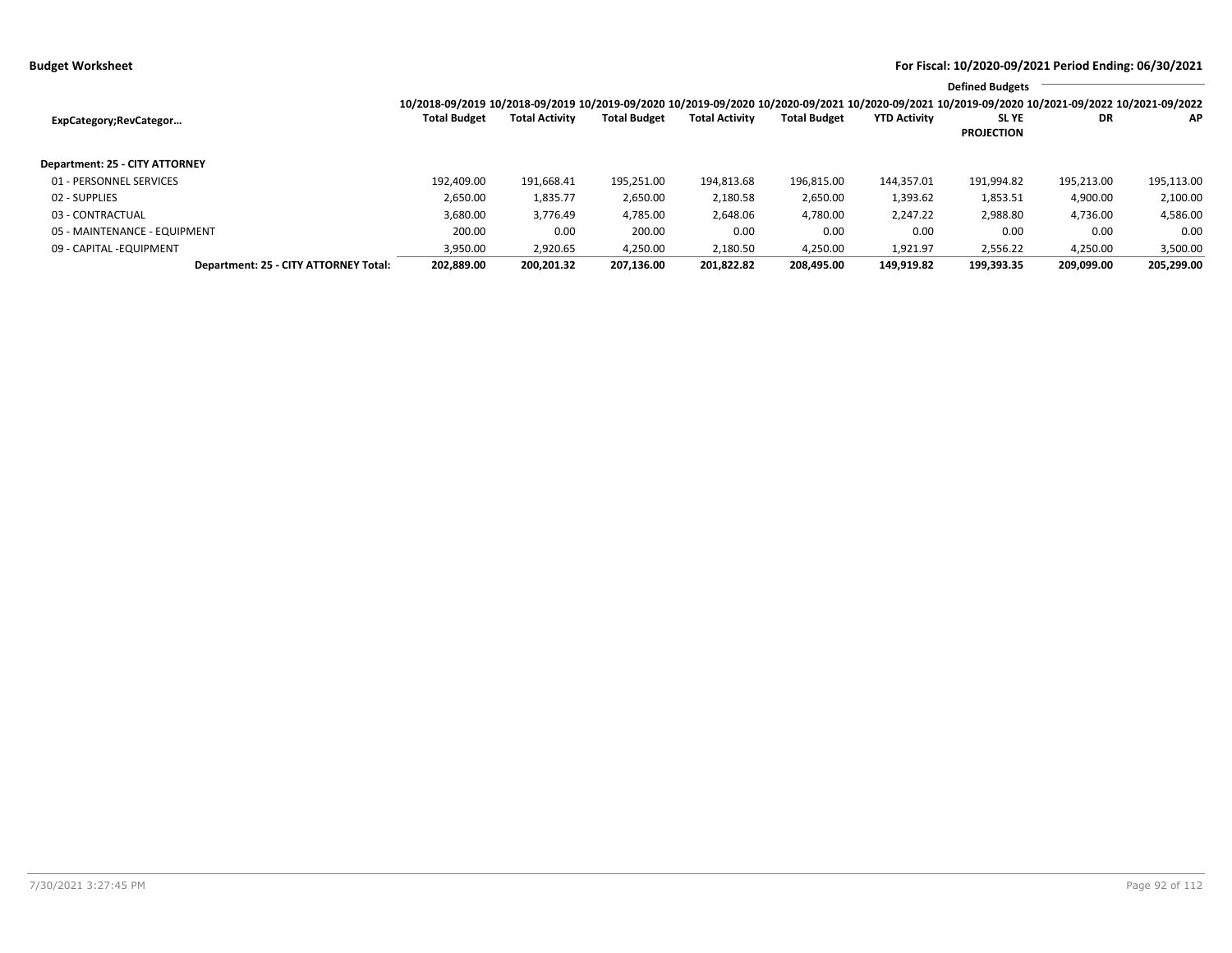|                                               |                                                                                                                                                 |                       |                     |                       |                     | <b>Defined Budgets</b> |                   |      |      |  |  |
|-----------------------------------------------|-------------------------------------------------------------------------------------------------------------------------------------------------|-----------------------|---------------------|-----------------------|---------------------|------------------------|-------------------|------|------|--|--|
|                                               | 10/2018-09/2019 10/2018-09/2019 10/2019-09/2020 10/2019-09/2020 10/2020-09/2021 10/2020-09/2021 10/2019-09/2020 10/2021-09/2022 10/2021-09/2022 |                       |                     |                       |                     |                        |                   |      |      |  |  |
| ExpCategory;RevCategor                        | <b>Total Budget</b>                                                                                                                             | <b>Total Activity</b> | <b>Total Budget</b> | <b>Total Activity</b> | <b>Total Budget</b> | <b>YTD Activity</b>    | <b>SLYE</b>       | DR   | AP   |  |  |
|                                               |                                                                                                                                                 |                       |                     |                       |                     |                        | <b>PROJECTION</b> |      |      |  |  |
|                                               |                                                                                                                                                 |                       |                     |                       |                     |                        |                   |      |      |  |  |
| Department: 26 - COMMUNITY DEVELOPMENT        |                                                                                                                                                 |                       |                     |                       |                     |                        |                   |      |      |  |  |
| 06 - SUNDRY CHARGES                           | 0.00                                                                                                                                            | 68.527.24             | 0.00                | 404.534.21            | 50,000.00           | 90,279.94              | 120.072.32        | 0.00 | 0.00 |  |  |
| Department: 26 - COMMUNITY DEVELOPMENT Total: | 0.00                                                                                                                                            | 68,527.24             | 0.00                | 404.534.21            | 50,000.00           | 90,279.94              | 120,072.32        | 0.00 | 0.00 |  |  |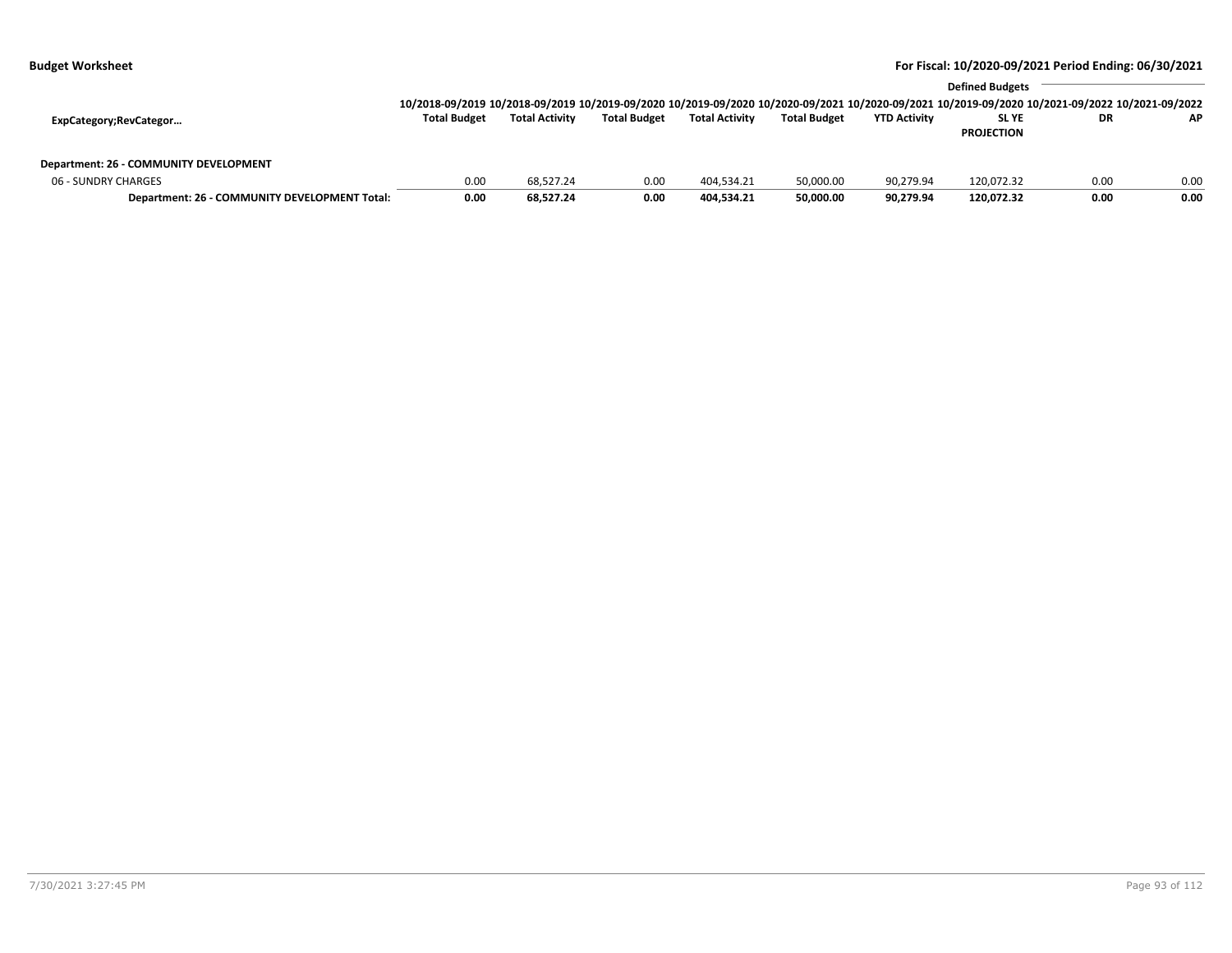|                                                |                                                                                                                                                 |                       |                     |                       |                     |                     | <b>Defined Budgets</b>           |            |            |
|------------------------------------------------|-------------------------------------------------------------------------------------------------------------------------------------------------|-----------------------|---------------------|-----------------------|---------------------|---------------------|----------------------------------|------------|------------|
|                                                | 10/2018-09/2019 10/2018-09/2019 10/2019-09/2020 10/2019-09/2020 10/2020-09/2021 10/2020-09/2021 10/2019-09/2020 10/2021-09/2022 10/2021-09/2022 |                       |                     |                       |                     |                     |                                  |            |            |
| ExpCategory;RevCategor                         | <b>Total Budget</b>                                                                                                                             | <b>Total Activity</b> | <b>Total Budget</b> | <b>Total Activity</b> | <b>Total Budget</b> | <b>YTD Activity</b> | <b>SLYE</b><br><b>PROJECTION</b> | DR         | AP         |
| Department: 27 - PUBLIC WORKS/ENGINEERI        |                                                                                                                                                 |                       |                     |                       |                     |                     |                                  |            |            |
| 01 - PERSONNEL SERVICES                        | 490.075.00                                                                                                                                      | 460,016.60            | 504.632.00          | 380,527.93            | 369,608.00          | 272,032.04          | 361.802.61                       | 331.937.00 | 412,248.00 |
| 02 - SUPPLIES                                  | 7.410.00                                                                                                                                        | 7,313.95              | 9,700.00            | 11,132.91             | 9,000.00            | 5,243.69            | 6.974.11                         | 8,800.00   | 8.450.00   |
| 03 - CONTRACTUAL                               | 37.770.00                                                                                                                                       | 40.446.89             | 38,300.00           | 41,610.21             | 65,363.00           | 24,751.46           | 32,919.44                        | 64,950.00  | 65,700.00  |
| 05 - MAINTENANCE - EQUIPMENT                   | 3.113.00                                                                                                                                        | 6.015.30              | 3.000.00            | 3,203.71              | 2,500.00            | 5,255.60            | 6,989.95                         | 6,000.00   | 3,000.00   |
| 09 - CAPITAL - EQUIPMENT                       | 56,032.00                                                                                                                                       | 26,528.73             | 29,984.00           | 28,963.12             | 14,798.00           | 14,685.76           | 19,532.06                        | 0.00       | 0.00       |
| Department: 27 - PUBLIC WORKS/ENGINEERI Total: | 594,400.00                                                                                                                                      | 540,321.47            | 585,616.00          | 465.437.88            | 461.269.00          | 321,968.55          | 428.218.17                       | 411.687.00 | 489,398.00 |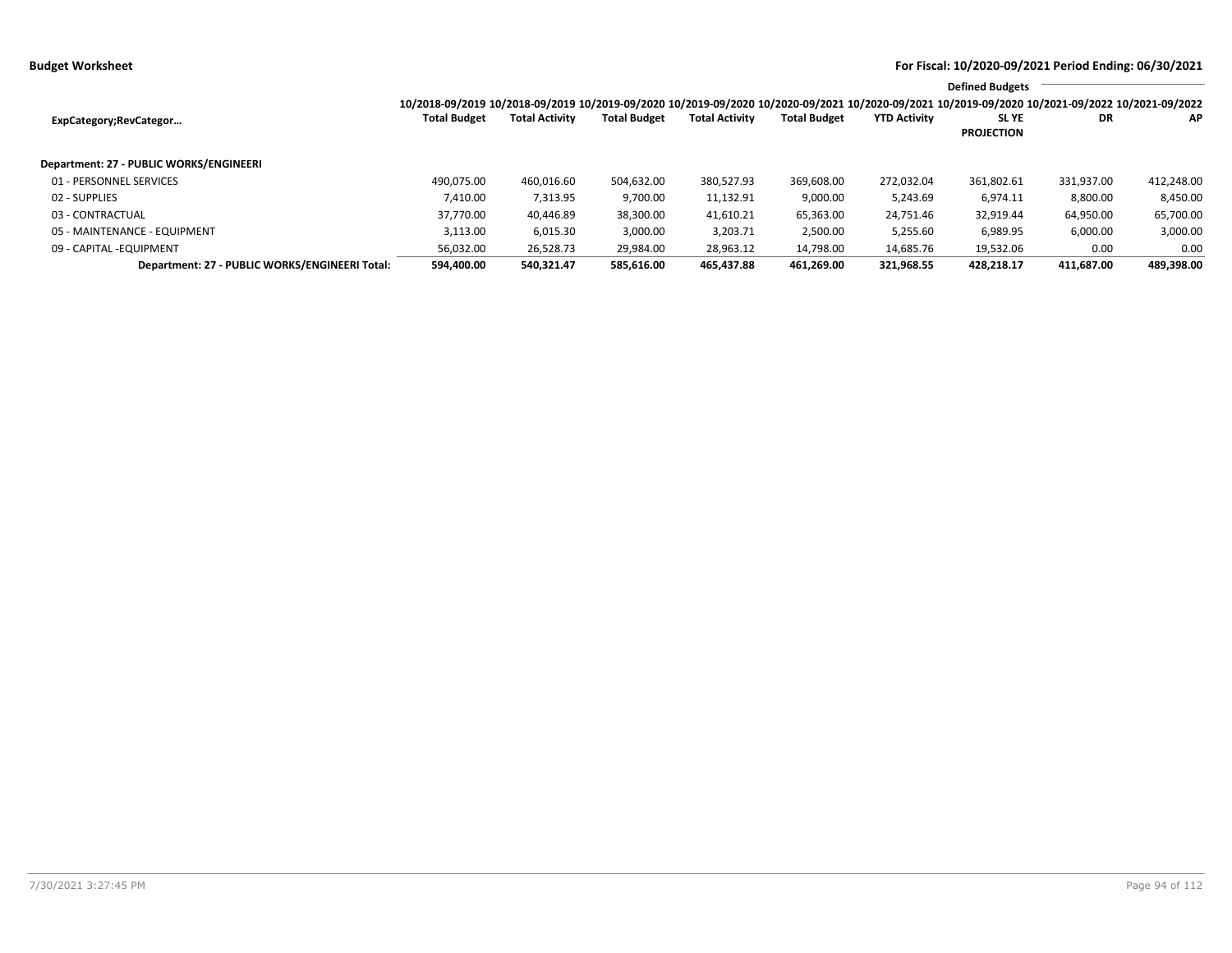|                                              |                     |                       |                     |                       |                     |                     | <b>Defined Budgets</b>                                                                                                                          |           |           |
|----------------------------------------------|---------------------|-----------------------|---------------------|-----------------------|---------------------|---------------------|-------------------------------------------------------------------------------------------------------------------------------------------------|-----------|-----------|
|                                              |                     |                       |                     |                       |                     |                     | 10/2018-09/2019 10/2018-09/2019 10/2019-09/2020 10/2019-09/2020 10/2020-09/2021 10/2020-09/2021 10/2019-09/2020 10/2021-09/2022 10/2021-09/2022 |           |           |
| ExpCategory;RevCategor                       | <b>Total Budget</b> | <b>Total Activity</b> | <b>Total Budget</b> | <b>Total Activity</b> | <b>Total Budget</b> | <b>YTD Activity</b> | SL YE                                                                                                                                           | <b>DR</b> | AP.       |
|                                              |                     |                       |                     |                       |                     |                     | <b>PROJECTION</b>                                                                                                                               |           |           |
| Department: 29 - EMERGENCY MANAGEMENT        |                     |                       |                     |                       |                     |                     |                                                                                                                                                 |           |           |
| 02 - SUPPLIES                                | 1.000.00            | 325.09                | 1,000.00            | 863.03                | 1.000.00            | 799.65              | 1,063.53                                                                                                                                        | 1,000.00  | 1,000.00  |
| 03 - CONTRACTUAL                             | 11,310.00           | 11,028.50             | 11,500.00           | 9,410.44              | 14,050.00           | 11,060.14           | 14,563.17                                                                                                                                       | 14,485.00 | 16,985.00 |
| 05 - MAINTENANCE - EQUIPMENT                 | 5,500.00            | 4,913.69              | 17,200.00           | 7,646.57              | 5,000.00            | 3,166.31            | 4,211.19                                                                                                                                        | 5,000.00  | 5,000.00  |
| 09 - CAPITAL - EQUIPMENT                     | 3,450.00            | 2,970.00              | 4,050.00            | 0.00                  | 0.00                | 0.00                | 0.00                                                                                                                                            | 0.00      | 0.00      |
| Department: 29 - EMERGENCY MANAGEMENT Total: | 21.260.00           | 19.237.28             | 33.750.00           | 17.920.04             | 20.050.00           | 15.026.10           | 19,837.89                                                                                                                                       | 20.485.00 | 22,985.00 |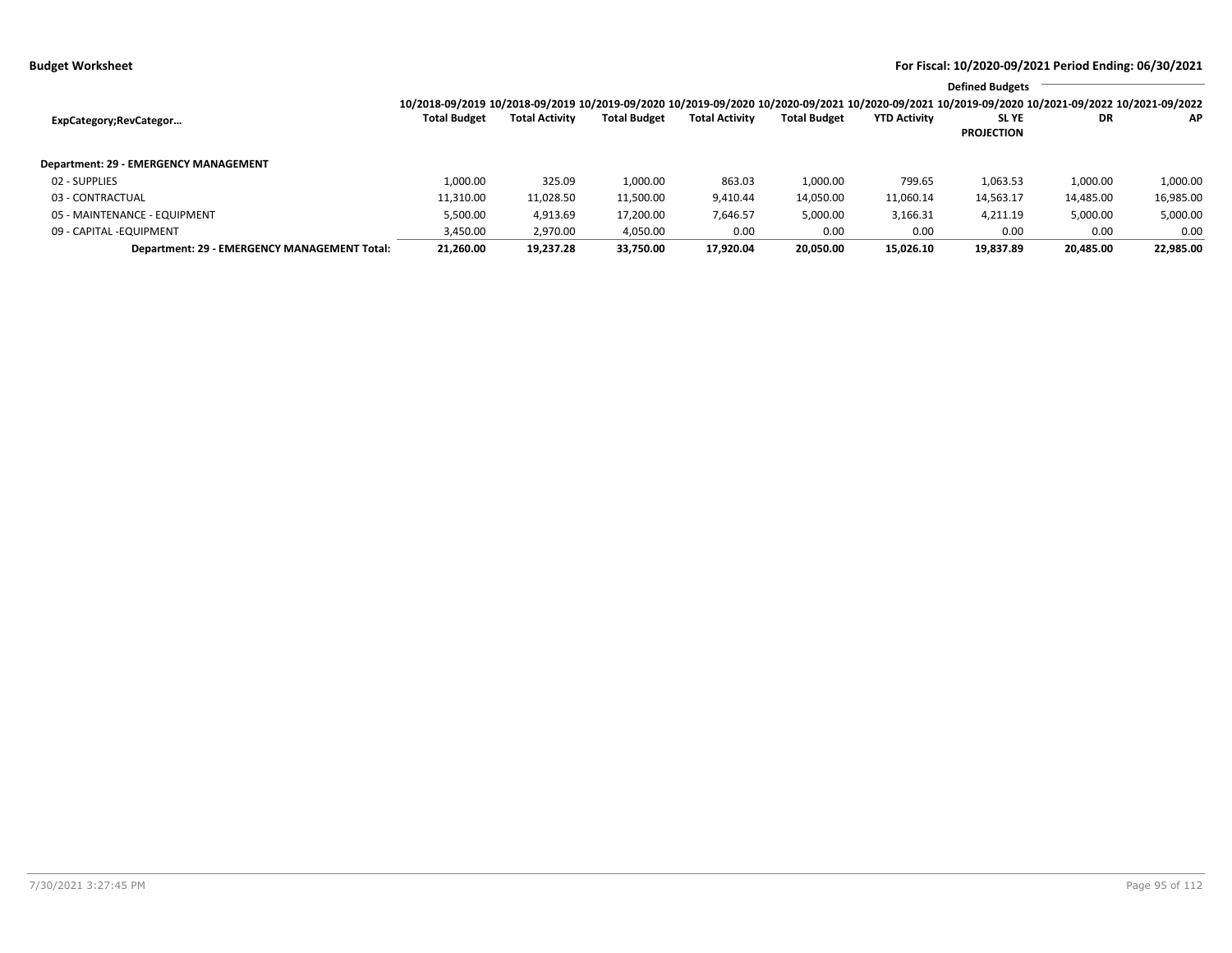|                                         |                                                                                                                                                 |                       |                     |                       |                     |                     | <b>Defined Budgets</b> |            |            |
|-----------------------------------------|-------------------------------------------------------------------------------------------------------------------------------------------------|-----------------------|---------------------|-----------------------|---------------------|---------------------|------------------------|------------|------------|
|                                         | 10/2018-09/2019 10/2018-09/2019 10/2019-09/2020 10/2019-09/2020 10/2020-09/2021 10/2020-09/2021 10/2019-09/2020 10/2021-09/2022 10/2021-09/2022 |                       |                     |                       |                     |                     |                        |            |            |
| ExpCategory;RevCategor                  | <b>Total Budget</b>                                                                                                                             | <b>Total Activity</b> | <b>Total Budget</b> | <b>Total Activity</b> | <b>Total Budget</b> | <b>YTD Activity</b> | <b>SLYE</b>            | DR         | AP.        |
|                                         |                                                                                                                                                 |                       |                     |                       |                     |                     | <b>PROJECTION</b>      |            |            |
| Department: 30 - HUMAN RESOURCES        |                                                                                                                                                 |                       |                     |                       |                     |                     |                        |            |            |
| 01 - PERSONNEL SERVICES                 | 238.473.00                                                                                                                                      | 221,788.05            | 236,189.00          | 224,187.83            | 210,851.00          | 150,874.37          | 200,662.90             | 207,909.00 | 212,758.00 |
| 02 - SUPPLIES                           | 24.050.00                                                                                                                                       | 16,525.76             | 24,050.00           | 15,632.62             | 25,850.00           | 12.542.83           | 16,681.97              | 25,850.00  | 25,300.00  |
| 03 - CONTRACTUAL                        | 23,930.00                                                                                                                                       | 24,621.67             | 23,000.00           | 19,574.93             | 22,750.00           | 19,352.81           | 25,739.24              | 25,283.00  | 28,783.00  |
| 09 - CAPITAL -EQUIPMENT                 | 1,000.00                                                                                                                                        | 833.88                | 1,000.00            | 319.13                | 1,000.00            | 0.00                | 0.00                   | 1,000.00   | 1,000.00   |
| Department: 30 - HUMAN RESOURCES Total: | 287.453.00                                                                                                                                      | 263.769.36            | 284,239.00          | 259,714.51            | 260.451.00          | 182.770.01          | 243.084.11             | 260.042.00 | 267.841.00 |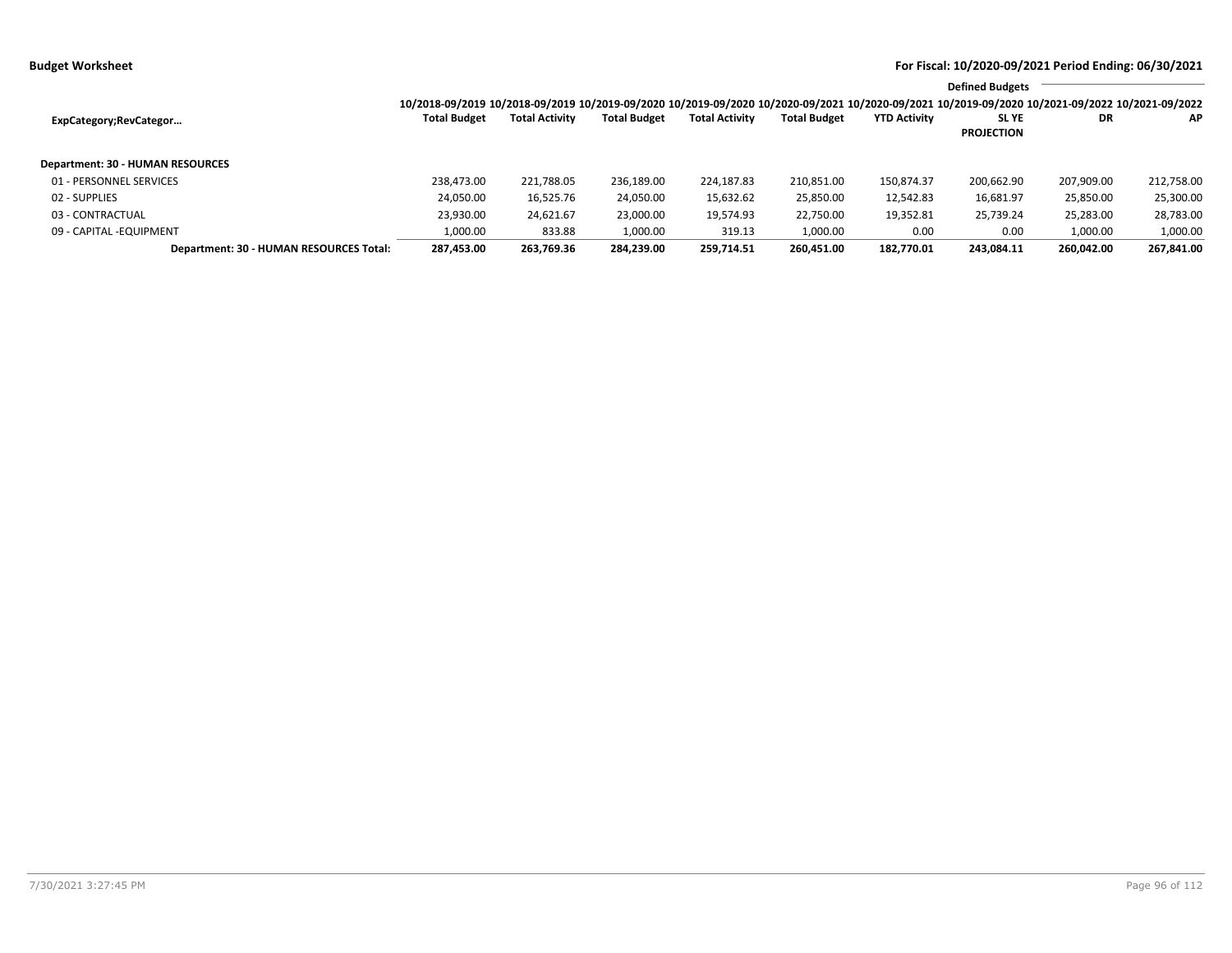|                                      |                     |                       |                     |                       |                     |                     | <b>Defined Budgets</b>                                                                                                                          |           |          |
|--------------------------------------|---------------------|-----------------------|---------------------|-----------------------|---------------------|---------------------|-------------------------------------------------------------------------------------------------------------------------------------------------|-----------|----------|
|                                      |                     |                       |                     |                       |                     |                     | 10/2018-09/2019 10/2018-09/2019 10/2019-09/2020 10/2019-09/2020 10/2020-09/2021 10/2020-09/2021 10/2019-09/2020 10/2021-09/2022 10/2021-09/2022 |           |          |
| ExpCategory;RevCategor               | <b>Total Budget</b> | <b>Total Activity</b> | <b>Total Budget</b> | <b>Total Activity</b> | <b>Total Budget</b> | <b>YTD Activity</b> | <b>SLYE</b><br><b>PROJECTION</b>                                                                                                                | DR        | ΑP       |
| Department: 31 - FIRE MARSHAL        |                     |                       |                     |                       |                     |                     |                                                                                                                                                 |           |          |
| 01 - PERSONNEL SERVICES              | 126.514.00          | 112,645.29            | 158.748.00          | 121,336.64            | 177,339.00          | 42,379.76           | 56,365.08                                                                                                                                       | 0.00      | 0.00     |
| 02 - SUPPLIES                        | 7.577.00            | 2,327.43              | 6,725.00            | 3,702.95              | 4,925.00            | 1,443.05            | 1,919.25                                                                                                                                        | 4,156.00  | 3,881.00 |
| 03 - CONTRACTUAL                     | 12,550.00           | 7,497.37              | 11,850.00           | 8,102.97              | 6,550.00            | 6,457.22            | 8,588.10                                                                                                                                        | 6,106.00  | 6,081.00 |
| 05 - MAINTENANCE - EQUIPMENT         | 1,094.00            | 963.15                | 950.00              | 1,859.61              | 1,250.00            | 14.50               | 19.29                                                                                                                                           | 750.00    | 0.00     |
| 09 - CAPITAL - EQUIPMENT             | 0.00                | 0.00                  | 6,600.00            | 0.00                  | 0.00                | 4.987.74            | 6,633.69                                                                                                                                        | 12,000.00 | 0.00     |
| Department: 31 - FIRE MARSHAL Total: | 147.735.00          | 123.433.24            | 184.873.00          | 135.002.17            | 190.064.00          | 55.282.27           | 73.525.41                                                                                                                                       | 23.012.00 | 9.962.00 |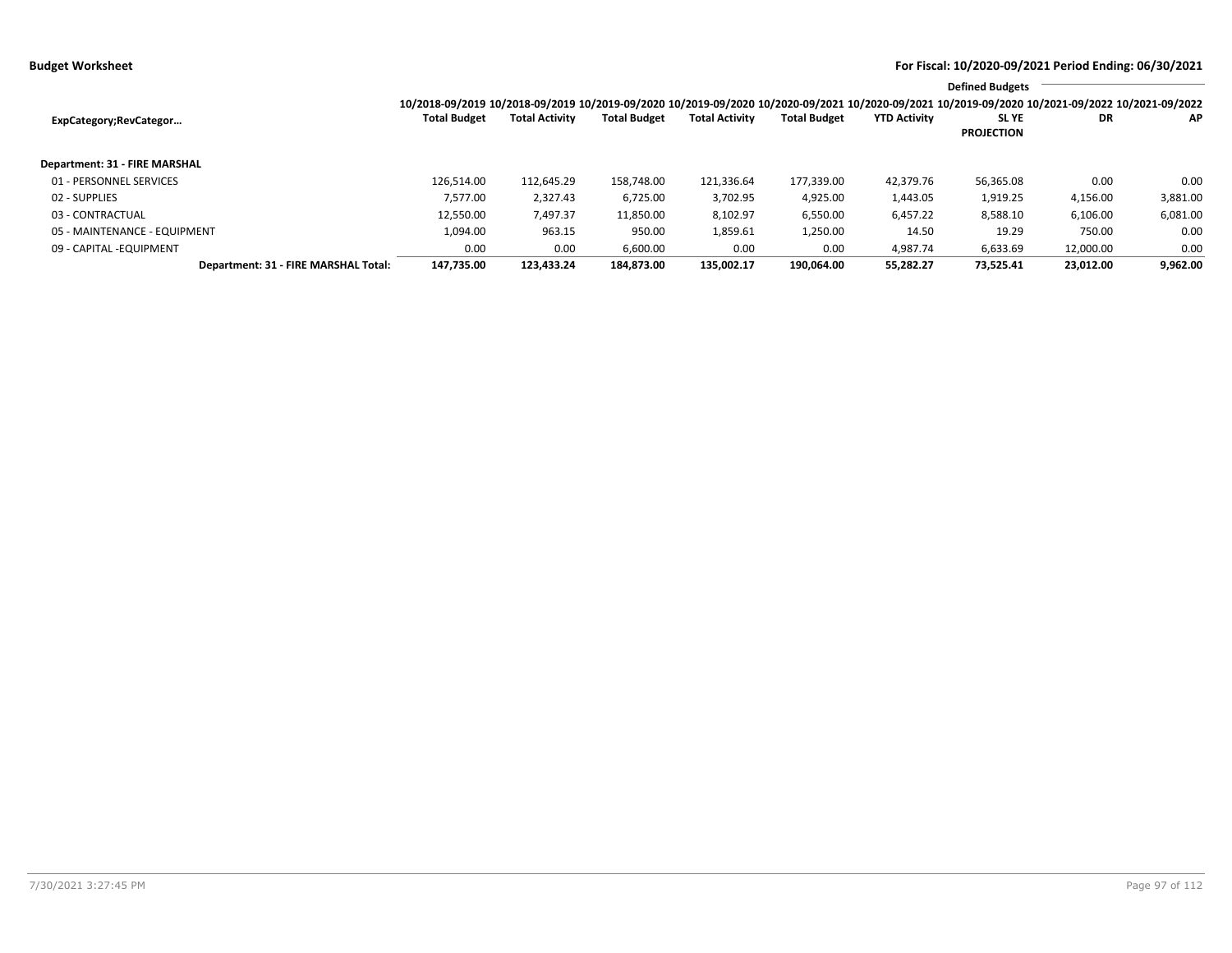|  | <b>Budget Worksheet</b> |
|--|-------------------------|
|--|-------------------------|

|                                            |                                                                                                                                                 |                       |                     |                       |                     |                     | <b>Defined Budgets</b>     |            |            |
|--------------------------------------------|-------------------------------------------------------------------------------------------------------------------------------------------------|-----------------------|---------------------|-----------------------|---------------------|---------------------|----------------------------|------------|------------|
|                                            | 10/2018-09/2019 10/2018-09/2019 10/2019-09/2020 10/2019-09/2020 10/2020-09/2021 10/2020-09/2021 10/2019-09/2020 10/2021-09/2022 10/2021-09/2022 |                       |                     |                       |                     |                     |                            |            |            |
| ExpCategory;RevCategor                     | <b>Total Budget</b>                                                                                                                             | <b>Total Activity</b> | <b>Total Budget</b> | <b>Total Activity</b> | <b>Total Budget</b> | <b>YTD Activity</b> | SL YE<br><b>PROJECTION</b> | DR         | AP.        |
|                                            |                                                                                                                                                 |                       |                     |                       |                     |                     |                            |            |            |
| Department: 32 - GEN FD CONTINGENCY        |                                                                                                                                                 |                       |                     |                       |                     |                     |                            |            |            |
| 01 - PERSONNEL SERVICES                    | 0.00                                                                                                                                            | 6.234.36              | 0.00                | 11.724.87             | 0.00                | 30,033.83           | 39.945.00                  | 0.00       | 0.00       |
| 06 - SUNDRY CHARGES                        | $-100.000.00$                                                                                                                                   | 58.848.03             | $-148.500.00$       | 70,923.50             | 43,933.00           | 169.043.44          | 224,827.78                 | 443,471.00 | 319,545.00 |
| Department: 32 - GEN FD CONTINGENCY Total: | $-100.000.00$                                                                                                                                   | 65,082.39             | $-148.500.00$       | 82,648.37             | 43,933.00           | 199.077.27          | 264,772.78                 | 443,471.00 | 319,545.00 |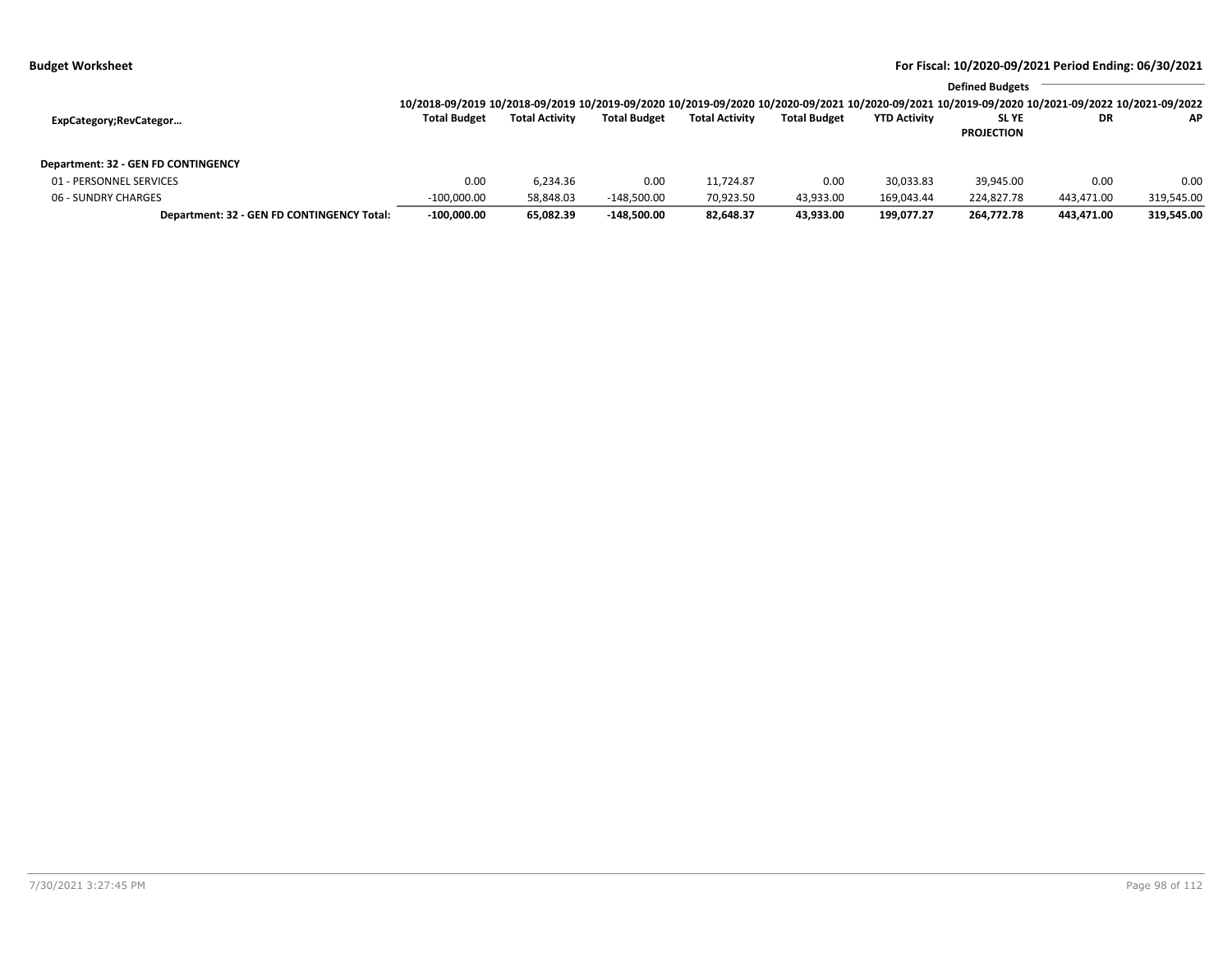|                                                       |                                                                                                                                                 |                       |                     |                       |                     |                     | <b>Defined Budgets</b>           |              |            |
|-------------------------------------------------------|-------------------------------------------------------------------------------------------------------------------------------------------------|-----------------------|---------------------|-----------------------|---------------------|---------------------|----------------------------------|--------------|------------|
|                                                       | 10/2018-09/2019 10/2018-09/2019 10/2019-09/2020 10/2019-09/2020 10/2020-09/2021 10/2020-09/2021 10/2019-09/2020 10/2021-09/2022 10/2021-09/2022 |                       |                     |                       |                     |                     |                                  |              |            |
| ExpCategory;RevCategor                                | <b>Total Budget</b>                                                                                                                             | <b>Total Activity</b> | <b>Total Budget</b> | <b>Total Activity</b> | <b>Total Budget</b> | <b>YTD Activity</b> | <b>SLYE</b><br><b>PROJECTION</b> | DR           | ΑP         |
| <b>Department: 33 - INFORMATION TECHNOLOGY</b>        |                                                                                                                                                 |                       |                     |                       |                     |                     |                                  |              |            |
| 01 - PERSONNEL SERVICES                               | 324,649.00                                                                                                                                      | 321,089.29            | 328,586.00          | 358,049.76            | 332,662.00          | 244,170.11          | 324.746.25                       | 359,021.00   | 344,021.00 |
| 02 - SUPPLIES                                         | 8.227.00                                                                                                                                        | 8,436.11              | 9,750.00            | 10,390.65             | 9,750.00            | 4,991.69            | 6,638.94                         | 8,873.00     | 8,323.00   |
| 03 - CONTRACTUAL                                      | 64,120.00                                                                                                                                       | 69,115.69             | 80,790.00           | 102,012.07            | 84,950.00           | 118,073.52          | 157,037.78                       | 97,326.00    | 104,776.00 |
| 05 - MAINTENANCE - EQUIPMENT                          | 24,292.00                                                                                                                                       | 22,511.52             | 23.000.00           | 22,981.68             | 23,000.00           | 16,962.60           | 22,560.26                        | 20,500.00    | 20,500.00  |
| 09 - CAPITAL -EQUIPMENT                               | 183,545.00                                                                                                                                      | 124.281.02            | 197.787.00          | 169.544.23            | 209,590.00          | 151,837.47          | 201.943.83                       | 799,627.00   | 332,718.00 |
| <b>Department: 33 - INFORMATION TECHNOLOGY Total:</b> | 604.833.00                                                                                                                                      | 545.433.63            | 639.913.00          | 662.978.39            | 659.952.00          | 536.035.39          | 712.927.06                       | 1.285.347.00 | 810.338.00 |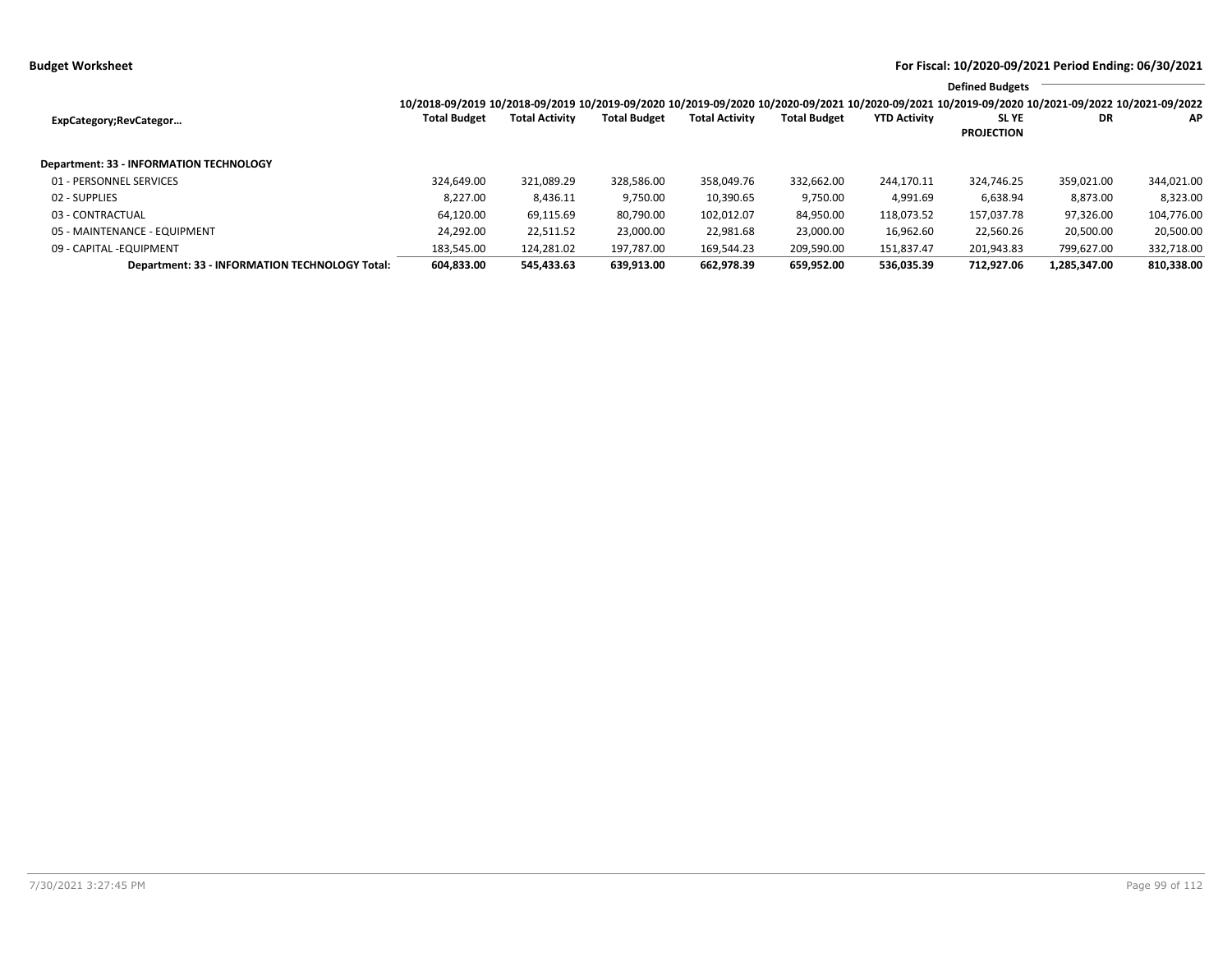**Budget Worksheet For Fiscal: 10/2020-09/2021 Period Ending: 06/30/2021**

|                                               |                                                                                                                                                 |                       |                     |                       |                     |                     | <b>Defined Budgets</b>           |                 |               |
|-----------------------------------------------|-------------------------------------------------------------------------------------------------------------------------------------------------|-----------------------|---------------------|-----------------------|---------------------|---------------------|----------------------------------|-----------------|---------------|
|                                               | 10/2018-09/2019 10/2018-09/2019 10/2019-09/2020 10/2019-09/2020 10/2020-09/2021 10/2020-09/2021 10/2019-09/2020 10/2021-09/2022 10/2021-09/2022 |                       |                     |                       |                     |                     |                                  |                 |               |
| ExpCategory;RevCategor                        | <b>Total Budget</b>                                                                                                                             | <b>Total Activity</b> | <b>Total Budget</b> | <b>Total Activity</b> | <b>Total Budget</b> | <b>YTD Activity</b> | <b>SLYE</b><br><b>PROJECTION</b> | DR              | AP            |
| Department: 34 - TRANSPORTATION MUSEUM        |                                                                                                                                                 |                       |                     |                       |                     |                     |                                  |                 |               |
| 01 - PERSONNEL SERVICES                       | 124.087.00                                                                                                                                      | 116,398.43            | 127,620.00          | 124,762.34            | 128,569.00          | 95,229.11           | 126,654.71                       | 128,689.00      | 126,289.00    |
| 02 - SUPPLIES                                 | 17,500.00                                                                                                                                       | 17,320.92             | 18,850.00           | 19,808.58             | 18,750.00           | 15,886.77           | 21,129.40                        | 18,000.00       | 20,800.00     |
| 03 - CONTRACTUAL                              | 26,910.00                                                                                                                                       | 25,284.23             | 25,920.00           | 26,513.09             | 27,985.00           | 21,354.65           | 26,761.58                        | 29,583.00       | 28,968.00     |
| 04 - MAINTENANCE - BUILDINGS & GROUNDS        | 6,500.00                                                                                                                                        | 9,170.32              | 7,500.00            | 7,547.17              | 7,500.00            | 7,188.44            | 9,560.63                         | 8,000.00        | 8,000.00      |
| 05 - MAINTENANCE - EQUIPMENT                  | 1,000.00                                                                                                                                        | 539.47                | 1,000.00            | 318.90                | 1,000.00            | 0.00                | 0.00                             | 1,000.00        | 600.00        |
| 08 - CAPITAL - BUIDLINGS & GROUNDS            | 4,968.00                                                                                                                                        | 7,001.00              | 7,000.00            | 3,994.72              | 7,000.00            | 6,459.75            | 8,591.47                         | 23,000.00       | 8,000.00      |
| 09 - CAPITAL - EQUIPMENT                      | 2,000.00                                                                                                                                        | 0.00                  | 0.00                | 0.00                  | 0.00                | 0.00                | 0.00                             | 0.00            | 0.00          |
| Department: 34 - TRANSPORTATION MUSEUM Total: | 182,965.00                                                                                                                                      | 175,714.37            | 187,890.00          | 182,944.80            | 190,804.00          | 146,118.72          | 192,697.79                       | 208,272.00      | 192,657.00    |
| Fund: 10 - GENERAL FUND Surplus (Deficit):    | $-2,078,523.00$                                                                                                                                 | 1,782,879.84          | $-2,165,267.00$     | 2,853,363.69          | $-2,497,166.00$     | 775.981.06          | 1,111,410.30                     | $-3,089,248.00$ | -2,768,924.00 |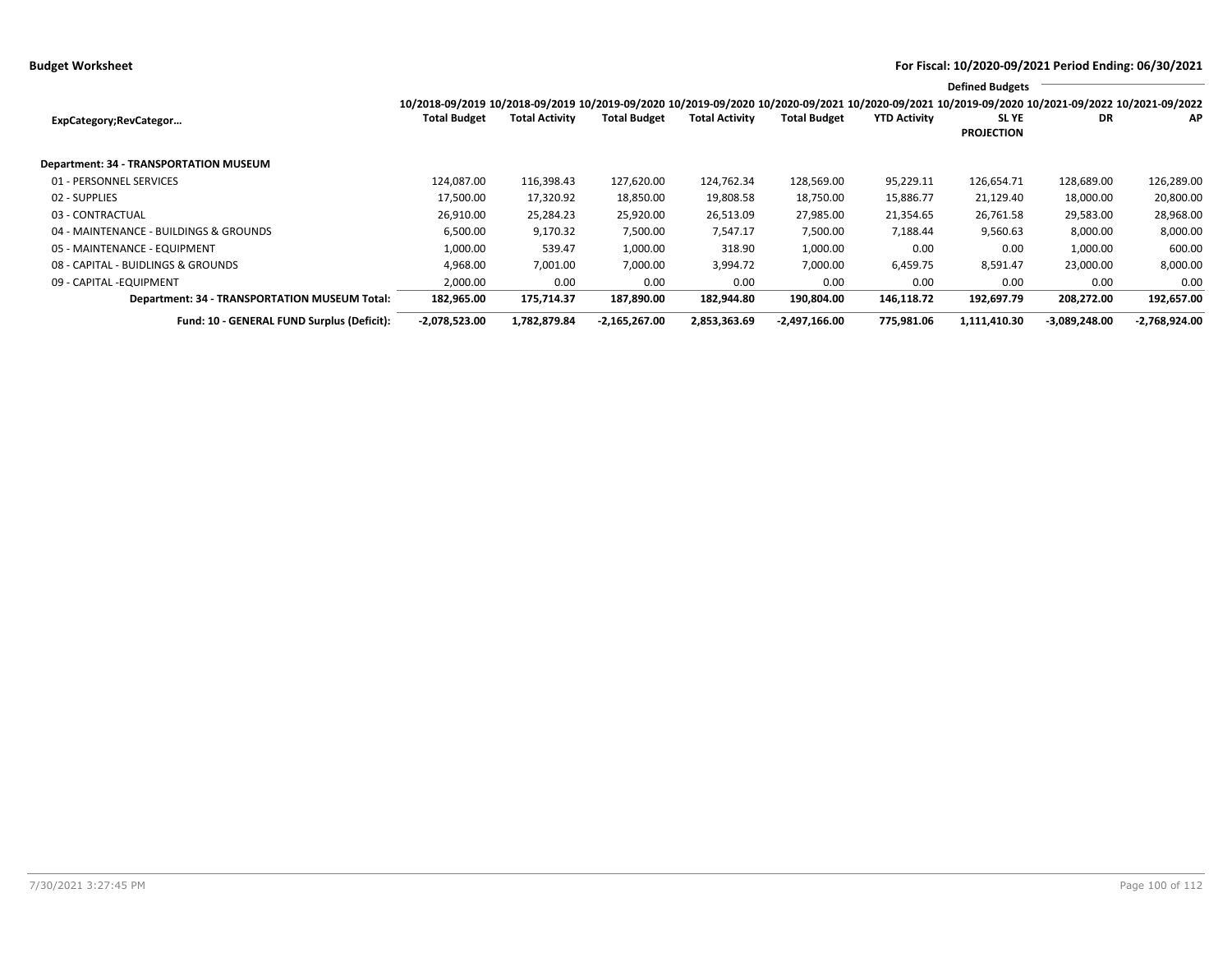|  | <b>Budget Worksheet</b> |
|--|-------------------------|
|--|-------------------------|

|                           |                                                                                                                                                 |                       |                     |                       |                     |                     | <b>Defined Budgets</b>     |            |            |
|---------------------------|-------------------------------------------------------------------------------------------------------------------------------------------------|-----------------------|---------------------|-----------------------|---------------------|---------------------|----------------------------|------------|------------|
|                           | 10/2018-09/2019 10/2018-09/2019 10/2019-09/2020 10/2019-09/2020 10/2020-09/2021 10/2020-09/2021 10/2019-09/2020 10/2021-09/2022 10/2021-09/2022 |                       |                     |                       |                     |                     |                            |            |            |
| ExpCategory;RevCategor    | <b>Total Budget</b>                                                                                                                             | <b>Total Activity</b> | <b>Total Budget</b> | <b>Total Activity</b> | <b>Total Budget</b> | <b>YTD Activity</b> | SL YE<br><b>PROJECTION</b> | DR         | AP.        |
| <b>Fund: 30 - AIRPORT</b> |                                                                                                                                                 |                       |                     |                       |                     |                     |                            |            |            |
| 05 - LICENSE & FEES       | 134,000.00                                                                                                                                      | 129,201.19            | 136,000.00          | 141,787.23            | 138,000.00          | 95,564.03           | 127,100.16                 | 138,000.00 | 138,000.00 |
| 06 - CHARGES FOR SERVICES | 475,000.00                                                                                                                                      | 584,099.37            | 550,000.00          | 542,152.10            | 550,000.00          | 357,771.09          | 475,391.41                 | 500,000.00 | 500,000.00 |
| 08 - MISCELLANEOUS        | 25,000.00                                                                                                                                       | 200,189.70            | 25,000.00           | 296,333.92            | 25,000.00           | 0.51                | 0.60                       | 25,000.00  | 25,000.00  |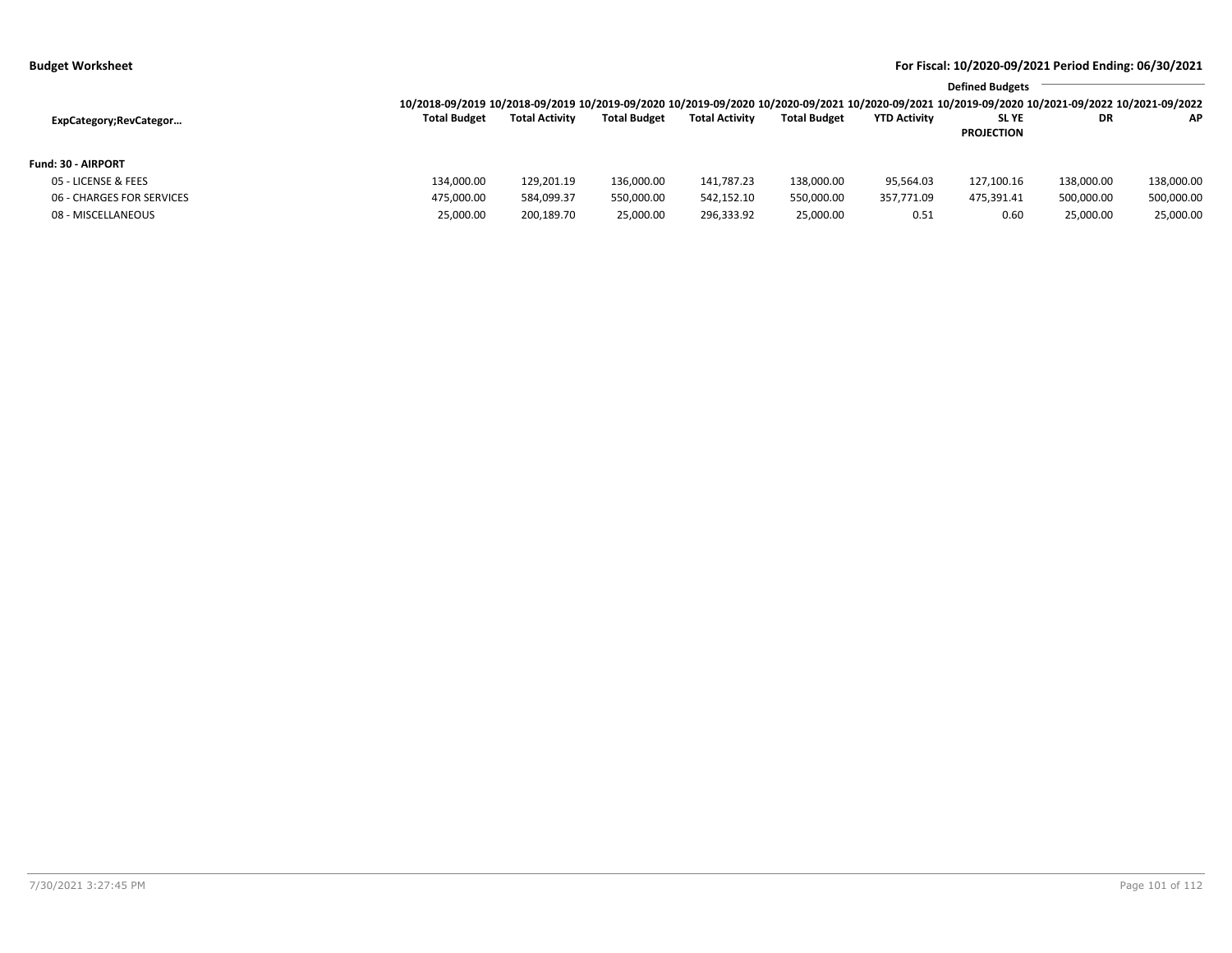**Budget Worksheet For Fiscal: 10/2020-09/2021 Period Ending: 06/30/2021**

|                                        |                                                                                                                                                 |                       |                     |                       |                     |                     | <b>Defined Budgets</b>     |               |               |
|----------------------------------------|-------------------------------------------------------------------------------------------------------------------------------------------------|-----------------------|---------------------|-----------------------|---------------------|---------------------|----------------------------|---------------|---------------|
|                                        | 10/2018-09/2019 10/2018-09/2019 10/2019-09/2020 10/2019-09/2020 10/2020-09/2021 10/2020-09/2021 10/2019-09/2020 10/2021-09/2022 10/2021-09/2022 |                       |                     |                       |                     |                     |                            |               |               |
| ExpCategory;RevCategor                 | <b>Total Budget</b>                                                                                                                             | <b>Total Activity</b> | <b>Total Budget</b> | <b>Total Activity</b> | <b>Total Budget</b> | <b>YTD Activity</b> | SL YE<br><b>PROJECTION</b> | <b>DR</b>     | AP            |
| <b>Department: 13 - AIRPORT</b>        |                                                                                                                                                 |                       |                     |                       |                     |                     |                            |               |               |
| 01 - PERSONNEL SERVICES                | 322.194.00                                                                                                                                      | 336,657.43            | 325,244.00          | 318,517.68            | 312,645.00          | 211,582.82          | 281,405.16                 | 304,452.00    | 304,452.00    |
| 02 - SUPPLIES                          | 402,800.00                                                                                                                                      | 432,578.89            | 462,800.00          | 333,937.68            | 462,400.00          | 210,099.44          | 108,817.47                 | 420,800.00    | 419,300.00    |
| 03 - CONTRACTUAL                       | 72,400.00                                                                                                                                       | 65,350.11             | 71,200.00           | 73,652.56             | 79,100.00           | 49,132.49           | 63,230.06                  | 83,818.00     | 83,518.00     |
| 04 - MAINTENANCE - BUILDINGS & GROUNDS | 8,000.00                                                                                                                                        | 3,485.40              | 8,000.00            | 20,165.46             | 7,000.00            | 5,614.54            | 7,467.34                   | 8,000.00      | 7,500.00      |
| 05 - MAINTENANCE - EQUIPMENT           | 17,250.00                                                                                                                                       | 16,091.67             | 16,750.00           | 13,633.19             | 14,250.00           | 4,967.89            | 6,607.29                   | 16,250.00     | 13,500.00     |
| 08 - CAPITAL - BUIDLINGS & GROUNDS     | 180,274.00                                                                                                                                      | 110,158.16            | 115,694.00          | 117,428.38            | 50,000.00           | 109,483.31          | 145,612.80                 | 159,542.00    | 50,000.00     |
| 09 - CAPITAL - EQUIPMENT               | 13,772.00                                                                                                                                       | 12,944.61             | 9,841.00            | 3,911.50              | 0.00                | 0.00                | 0.00                       | 5,796.00      | 55,000.00     |
| Department: 13 - AIRPORT Total:        | 1,016,690.00                                                                                                                                    | 977,266.27            | 1,009,529.00        | 881,246.45            | 925,395.00          | 590,880.49          | 613,140.12                 | 998,658.00    | 933,270.00    |
| Fund: 30 - AIRPORT Surplus (Deficit):  | $-382,690.00$                                                                                                                                   | $-63,776.01$          | $-298,529.00$       | 99,026.80             | $-212,395.00$       | -137.544.86         | $-10.647.95$               | $-335,658.00$ | $-270,270.00$ |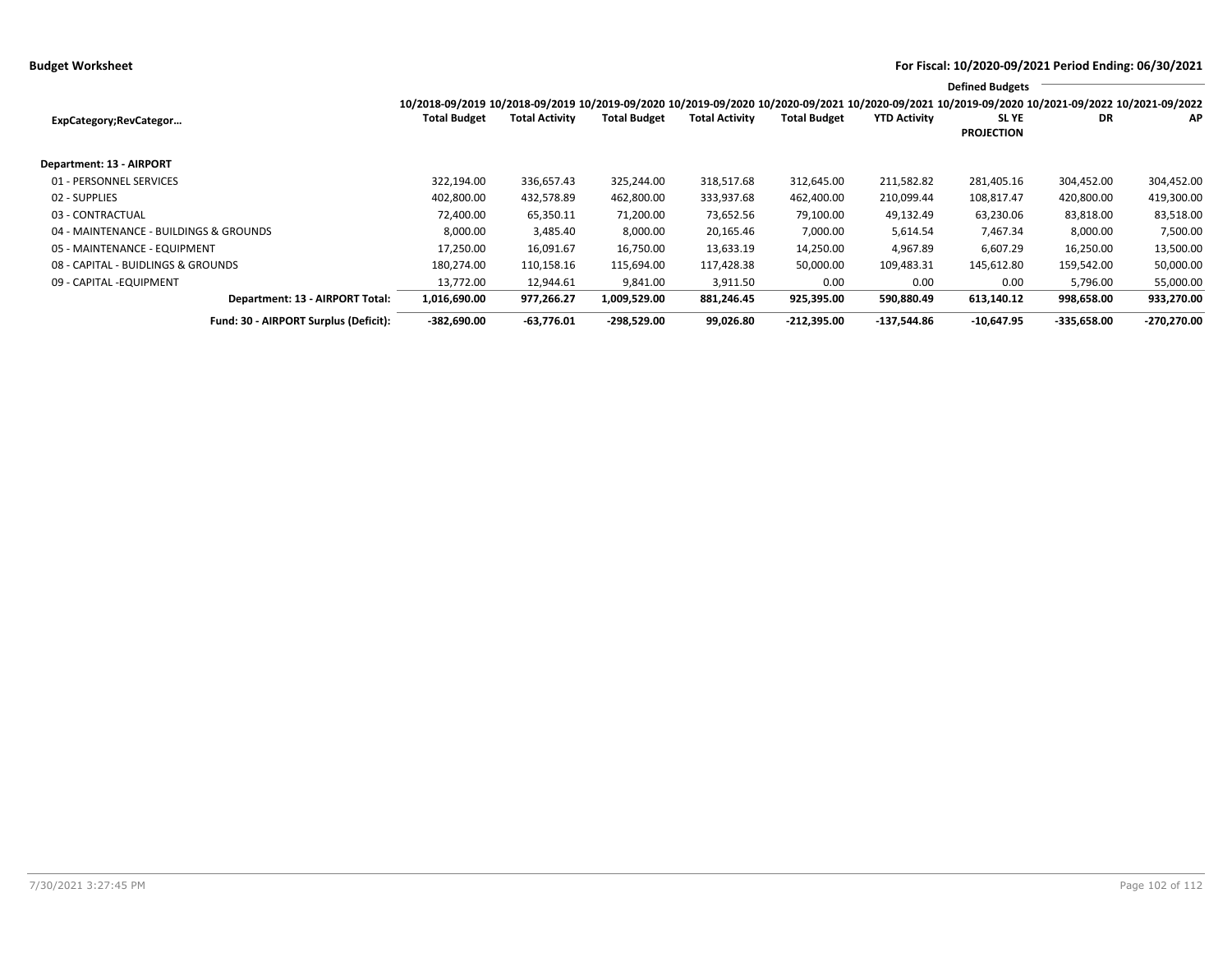| <b>Budget Worksheet</b>                       |                     |                       |                     |                       |                     |                     | For Fiscal: 10/2020-09/2021 Period Ending: 06/30/2021                                                                                           |           |      |
|-----------------------------------------------|---------------------|-----------------------|---------------------|-----------------------|---------------------|---------------------|-------------------------------------------------------------------------------------------------------------------------------------------------|-----------|------|
|                                               |                     |                       |                     |                       |                     |                     | <b>Defined Budgets</b>                                                                                                                          |           |      |
|                                               |                     |                       |                     |                       |                     |                     | 10/2018-09/2019 10/2018-09/2019 10/2019-09/2020 10/2019-09/2020 10/2020-09/2021 10/2020-09/2021 10/2019-09/2020 10/2021-09/2022 10/2021-09/2022 |           |      |
| ExpCategory;RevCategor                        | <b>Total Budget</b> | <b>Total Activity</b> | <b>Total Budget</b> | <b>Total Activity</b> | <b>Total Budget</b> | <b>YTD Activity</b> | <b>SLYE</b>                                                                                                                                     | <b>DR</b> | AP.  |
|                                               |                     |                       |                     |                       |                     |                     | <b>PROJECTION</b>                                                                                                                               |           |      |
| <b>Fund: 35 - DISPATCH JOINT VENTURE FUND</b> |                     |                       |                     |                       |                     |                     |                                                                                                                                                 |           |      |
| 06 - CHARGES FOR SERVICES                     | 0.00                | 0.00                  | 0.00                | 71,356.16             | 0.00                | 818,690.42          | 0.00                                                                                                                                            | 0.00      | 0.00 |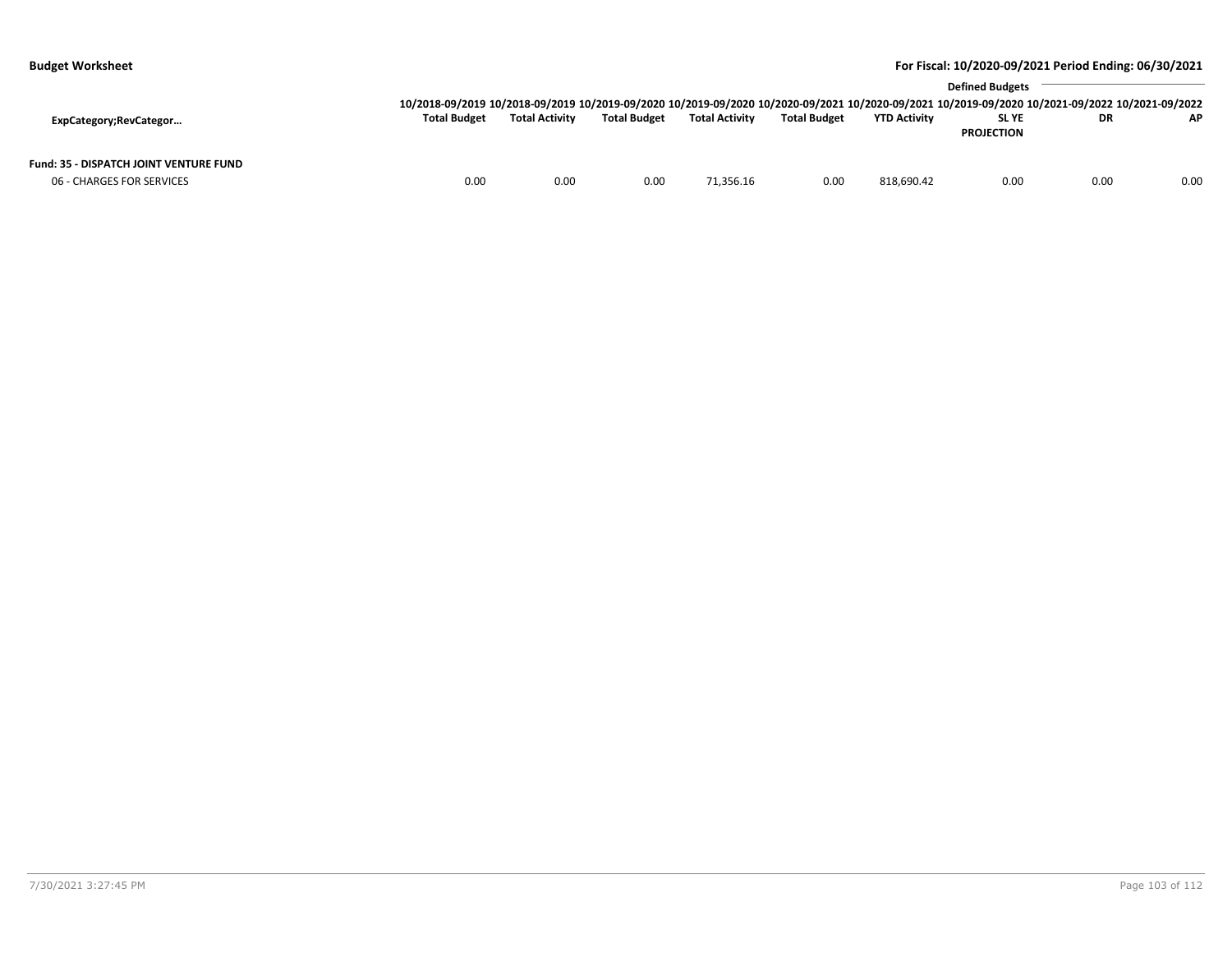|                                                           |                                                                                                                                                 |                       |                     |                       |                     |                     | <b>Defined Budgets</b>           |             |               |
|-----------------------------------------------------------|-------------------------------------------------------------------------------------------------------------------------------------------------|-----------------------|---------------------|-----------------------|---------------------|---------------------|----------------------------------|-------------|---------------|
|                                                           | 10/2018-09/2019 10/2018-09/2019 10/2019-09/2020 10/2019-09/2020 10/2020-09/2021 10/2020-09/2021 10/2019-09/2020 10/2021-09/2022 10/2021-09/2022 |                       |                     |                       |                     |                     |                                  |             |               |
| ExpCategory;RevCategor                                    | <b>Total Budget</b>                                                                                                                             | <b>Total Activity</b> | <b>Total Budget</b> | <b>Total Activity</b> | <b>Total Budget</b> | <b>YTD Activity</b> | <b>SLYE</b><br><b>PROJECTION</b> | DR          | AP.           |
| Department: 35 - 35                                       |                                                                                                                                                 |                       |                     |                       |                     |                     |                                  |             |               |
| 01 - PERSONNEL SERVICES                                   | 0.00                                                                                                                                            | 0.00                  | 0.00                | 0.00                  | 0.00                | 190,565.33          | 0.00                             | 963,386.00  | 963,386.00    |
| 08 - CAPITAL - BUIDLINGS & GROUNDS                        | 0.00                                                                                                                                            | 0.00                  | 0.00                | 71,356.00             | 0.00                | 12.216.30           | 0.00                             | 0.00        | 0.00          |
| Department: 35 - 35 Total:                                | 0.00                                                                                                                                            | 0.00                  | 0.00                | 71.356.00             | 0.00                | 202.781.63          | 0.00                             | 963.386.00  | 963,386.00    |
| Fund: 35 - DISPATCH JOINT VENTURE FUND Surplus (Deficit): | 0.00                                                                                                                                            | 0.00                  | 0.00                | 0.16                  | 0.00                | 615.908.79          | 0.00                             | -963.386.00 | $-963.386.00$ |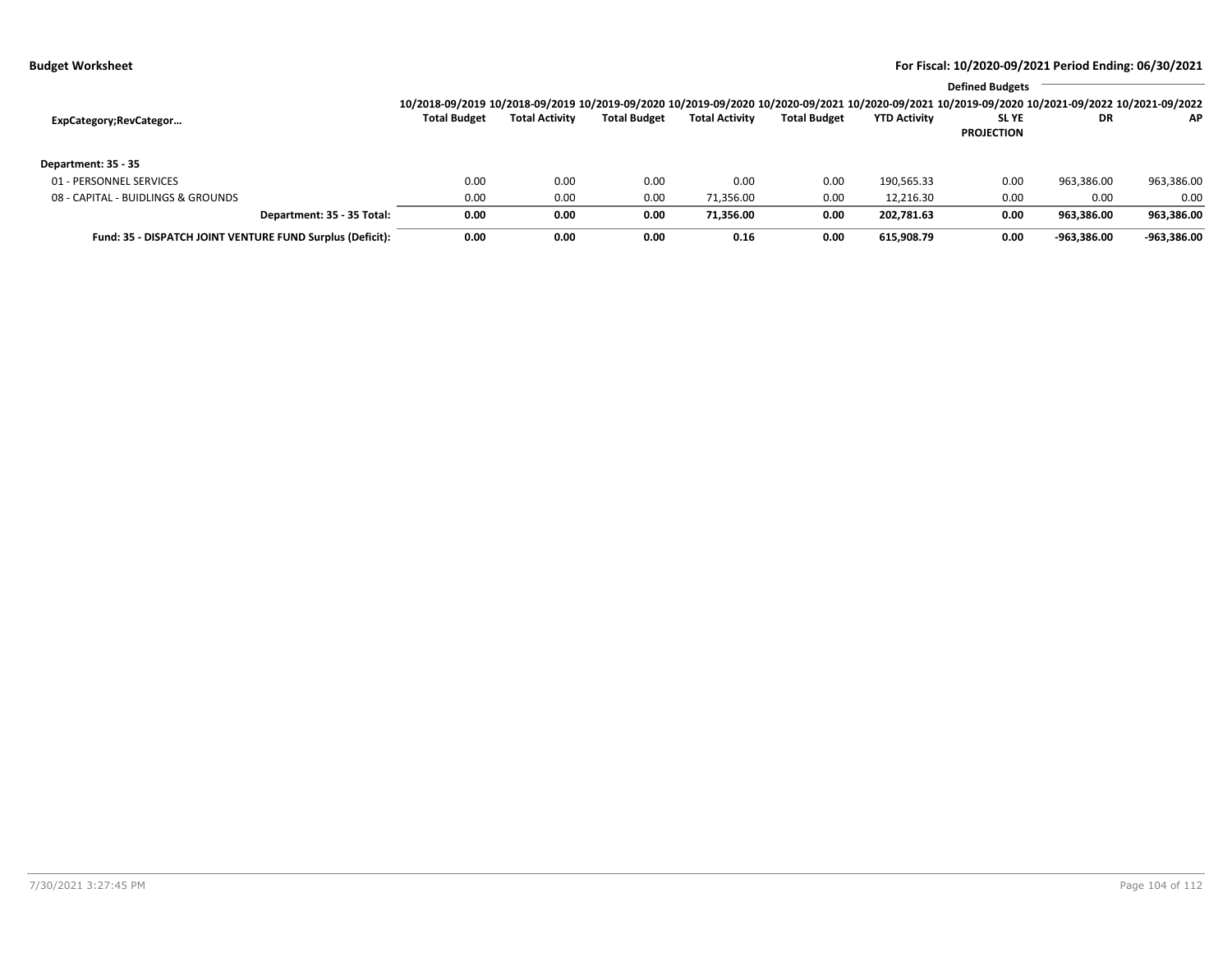| <b>Budget Worksheet</b> | For Fiscal: 10/2020-09/2021 Period Ending: 06/30/2021 |
|-------------------------|-------------------------------------------------------|
|                         |                                                       |

|                           | <b>Defined Budgets</b>                                                                                                                          |                       |                     |                       |                     |                     |                                  |               |               |
|---------------------------|-------------------------------------------------------------------------------------------------------------------------------------------------|-----------------------|---------------------|-----------------------|---------------------|---------------------|----------------------------------|---------------|---------------|
|                           | 10/2018-09/2019 10/2018-09/2019 10/2019-09/2020 10/2019-09/2020 10/2020-09/2021 10/2020-09/2021 10/2019-09/2020 10/2021-09/2022 10/2021-09/2022 |                       |                     |                       |                     |                     |                                  |               |               |
| ExpCategory;RevCategor    | <b>Total Budget</b>                                                                                                                             | <b>Total Activity</b> | <b>Total Budget</b> | <b>Total Activity</b> | <b>Total Budget</b> | <b>YTD Activity</b> | <b>SLYE</b><br><b>PROJECTION</b> | DR            | <b>AP</b>     |
| Fund: 40 - UTILITY FUND   |                                                                                                                                                 |                       |                     |                       |                     |                     |                                  |               |               |
| 06 - CHARGES FOR SERVICES | 10,335,180.00                                                                                                                                   | 9.599.948.13          | 10,313,004.00       | 10.496.449.39         | 10,339,191.00       | 7,605,921.56        | 10,115,944.11                    | 10,235,520.00 | 10,278,520.00 |
| 08 - MISCELLANEOUS        | 69.300.00                                                                                                                                       | 103,659.67            | 93.000.00           | 87.786.22             | 82,500.00           | 57,665.74           | 76,695.43                        | 70,500.00     | 70,500.00     |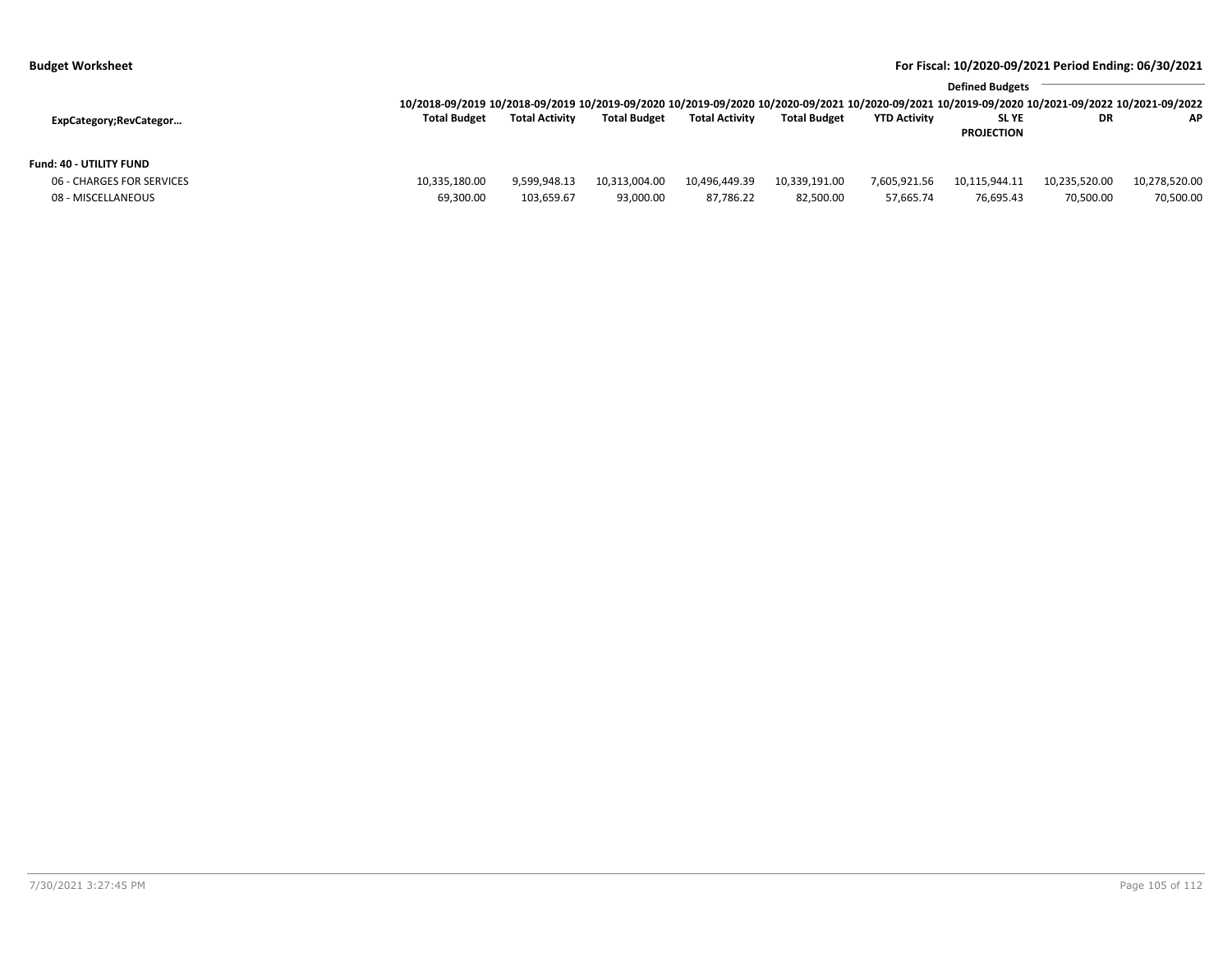**Defined Budgets**

| 10/2018-09/2019 10/2018-09/2019 10/2019-09/2020 10/2019-0 |
|-----------------------------------------------------------|

|                                        | 10/2018-09/2019 10/2018-09/2019 10/2019-09/2020 10/2019-09/2020 10/2020-09/2021 10/2020-09/2021 10/2019-09/2020 10/2021-09/2022 10/2021-09/2022 |                       |                     |                       |                     |                     |                   |              |              |
|----------------------------------------|-------------------------------------------------------------------------------------------------------------------------------------------------|-----------------------|---------------------|-----------------------|---------------------|---------------------|-------------------|--------------|--------------|
| ExpCategory;RevCategor                 | <b>Total Budget</b>                                                                                                                             | <b>Total Activity</b> | <b>Total Budget</b> | <b>Total Activity</b> | <b>Total Budget</b> | <b>YTD Activity</b> | SL YE             | <b>DR</b>    | AP           |
|                                        |                                                                                                                                                 |                       |                     |                       |                     |                     | <b>PROJECTION</b> |              |              |
| Department: 21 - WATER                 |                                                                                                                                                 |                       |                     |                       |                     |                     |                   |              |              |
| 01 - PERSONNEL SERVICES                | 889,992.00                                                                                                                                      | 751,149.14            | 827,204.00          | 836,858.46            | 897,783.00          | 675,581.10          | 898,522.86        | 880,951.00   | 880,951.00   |
| 02 - SUPPLIES                          | 96,900.00                                                                                                                                       | 99,421.40             | 90,750.00           | 90,013.23             | 90,900.00           | 63,177.61           | 84,026.22         | 94,200.00    | 94,700.00    |
| 03 - CONTRACTUAL                       | 2.372.876.00                                                                                                                                    | 2,459,521.12          | 2.400.770.00        | 2,377,678.12          | 2.444.870.00        | 1,641,833.40        | 2,179,591.49      | 2,564,519.00 | 2,548,073.00 |
| 04 - MAINTENANCE - BUILDINGS & GROUNDS | 360,150.00                                                                                                                                      | 366,448.44            | 410,150.00          | 432,696.77            | 407,000.00          | 460,269.65          | 612,158.62        | 327,000.00   | 327,000.00   |
| 05 - MAINTENANCE - EQUIPMENT           | 52.624.00                                                                                                                                       | 42.837.03             | 43,147.00           | 37,093.05             | 47,000.00           | 32,852.64           | 43,694.01         | 45,000.00    | 45,000.00    |
| 06 - SUNDRY CHARGES                    | 1,418,870.00                                                                                                                                    | 1,418,868.00          | 1,343,015.00        | 1,420,980.00          | 1,332,992.00        | 1,058,220.00        | 1,407,432.60      | 850,628.00   | 850,628.00   |
| 08 - CAPITAL - BUIDLINGS & GROUNDS     | 0.00                                                                                                                                            | 0.00                  | 20,000.00           | 13,314.91             | 0.00                | 0.00                | 0.00              | 170,388.00   | 170,388.00   |
| 09 - CAPITAL - EQUIPMENT               | 73,038.00                                                                                                                                       | 54,529.17             | 123,911.00          | 100,243.75            | 106,114.00          | 181,897.64          | 241,923.86        | 186,999.00   | 134,354.00   |
| <b>14 - SUPPORT SERVICES</b>           | 315,500.00                                                                                                                                      | 1,137,504.00          | 315,500.00          | 2,065,504.00          | 315,500.00          | 236,628.00          | 314,715.24        | 0.00         | 0.00         |
| Department: 21 - WATER Total:          | 5,579,950.00                                                                                                                                    | 6,330,278.30          | 5,574,447.00        | 7,374,382.29          | 5,642,159.00        | 4,350,460.04        | 5,782,064.90      | 5,119,685.00 | 5,051,094.00 |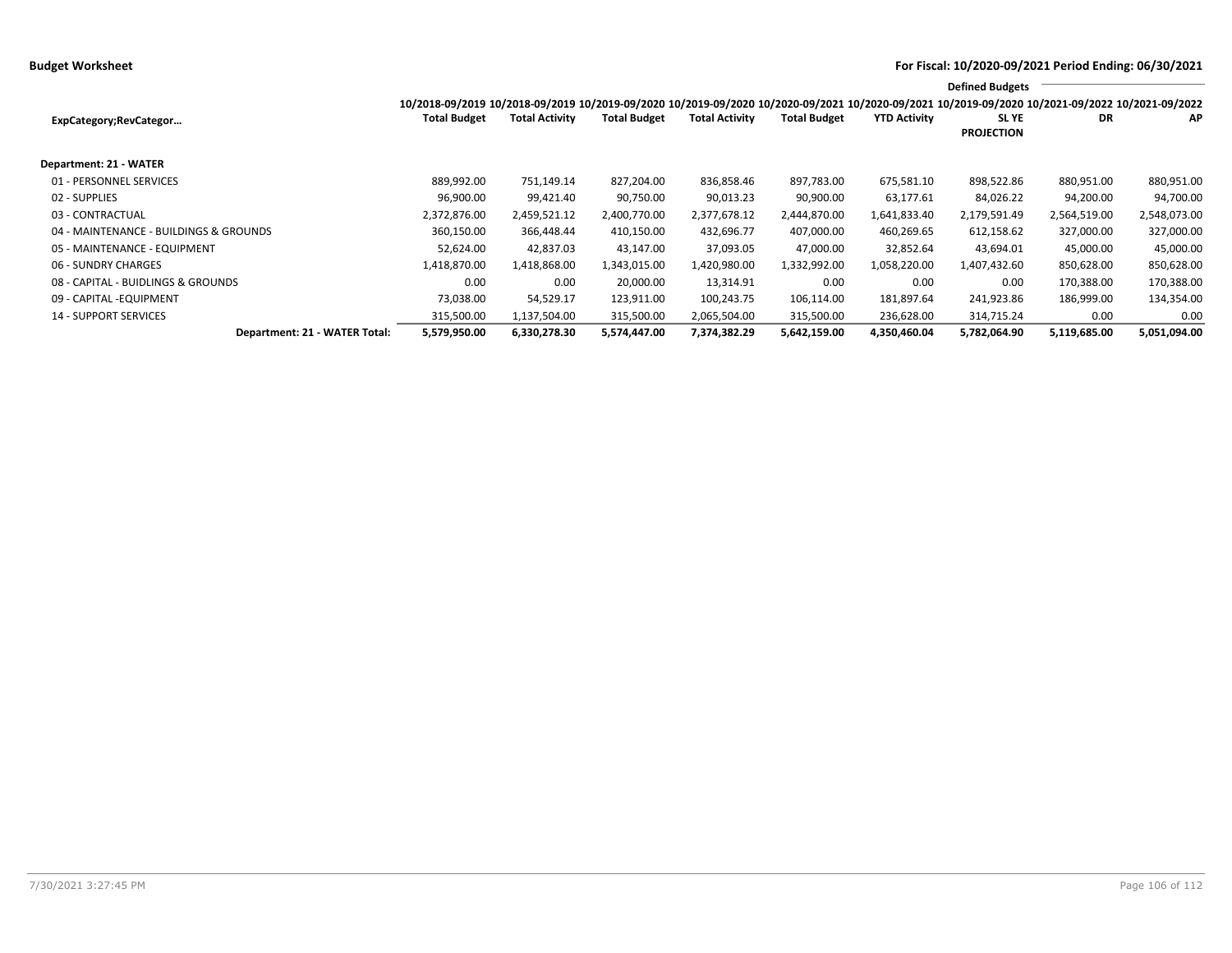**Budget Worksheet For Fiscal: 10/2020-09/2021 Period Ending: 06/30/2021**

|                                                | <b>Defined Budgets</b><br>10/2018-09/2019 10/2018-09/2019 10/2019-09/2020 10/2019-09/2020 10/2020-09/2021 10/2020-09/2021 10/2019-09/2020 10/2021-09/2022 10/2021-09/2022 |                       |                     |                       |                     |                     |                                  |              |              |  |
|------------------------------------------------|---------------------------------------------------------------------------------------------------------------------------------------------------------------------------|-----------------------|---------------------|-----------------------|---------------------|---------------------|----------------------------------|--------------|--------------|--|
| ExpCategory;RevCategor                         | <b>Total Budget</b>                                                                                                                                                       | <b>Total Activity</b> | <b>Total Budget</b> | <b>Total Activity</b> | <b>Total Budget</b> | <b>YTD Activity</b> | <b>SLYE</b><br><b>PROJECTION</b> | DR           | ΑP           |  |
| <b>Department: 22 - WASTE WATER COLLECTION</b> |                                                                                                                                                                           |                       |                     |                       |                     |                     |                                  |              |              |  |
| 01 - PERSONNEL SERVICES                        | 712,136.00                                                                                                                                                                | 479,694.82            | 739,541.00          | 623,141.06            | 711,373.00          | 440,118.08          | 585,357.03                       | 699,934.00   | 699,934.00   |  |
| 02 - SUPPLIES                                  | 74,789.00                                                                                                                                                                 | 62,524.33             | 68,250.00           | 60,707.93             | 62,600.00           | 34,333.98           | 45,664.20                        | 56,700.00    | 56,700.00    |  |
| 03 - CONTRACTUAL                               | 67,900.00                                                                                                                                                                 | 77,474.12             | 63,700.00           | 86,032.91             | 63,400.00           | 43,903.52           | 55,945.88                        | 63,097.00    | 97,597.00    |  |
| 04 - MAINTENANCE - BUILDINGS & GROUNDS         | 196,633.00                                                                                                                                                                | 175,828.54            | 180,500.00          | 157,961.95            | 180,500.00          | 122,464.82          | 162,383.63                       | 230,500.00   | 230,500.00   |  |
| 05 - MAINTENANCE - EQUIPMENT                   | 54,424.00                                                                                                                                                                 | 61,207.46             | 54,800.00           | 61,518.84             | 51,500.00           | 32,615.06           | 43,378.03                        | 47,600.00    | 46,000.00    |  |
| 06 - SUNDRY CHARGES                            | 330,916.00                                                                                                                                                                | 330,912.00            | 330,505.00          | 330,504.00            | 330,090.00          | 225,747.00          | 300,243.51                       | 330,740.00   | 330,740.00   |  |
| 08 - CAPITAL - BUIDLINGS & GROUNDS             | 0.00                                                                                                                                                                      | 0.00                  | 20,000.00           | 13,421.91             | 0.00                | 0.00                | 0.00                             | 0.00         | 0.00         |  |
| 09 - CAPITAL - EQUIPMENT                       | 114,456.00                                                                                                                                                                | 83,435.22             | 142,334.00          | 121,204.31            | 145,204.00          | 105,428.14          | 140,219.43                       | 134,188.00   | 146,833.00   |  |
| <b>14 - SUPPORT SERVICES</b>                   | 240,200.00                                                                                                                                                                | 240,204.00            | 240,200.00          | 240,204.00            | 240,200.00          | 180,153.00          | 239,603.49                       | 240,200.00   | 240,200.00   |  |
| Department: 22 - WASTE WATER COLLECTION Total: | 1,791,454.00                                                                                                                                                              | 1,511,280.49          | 1,839,830.00        | 1,694,696.91          | 1,784,867.00        | 1,184,763.60        | 1,572,795.20                     | 1,802,959.00 | 1,848,504.00 |  |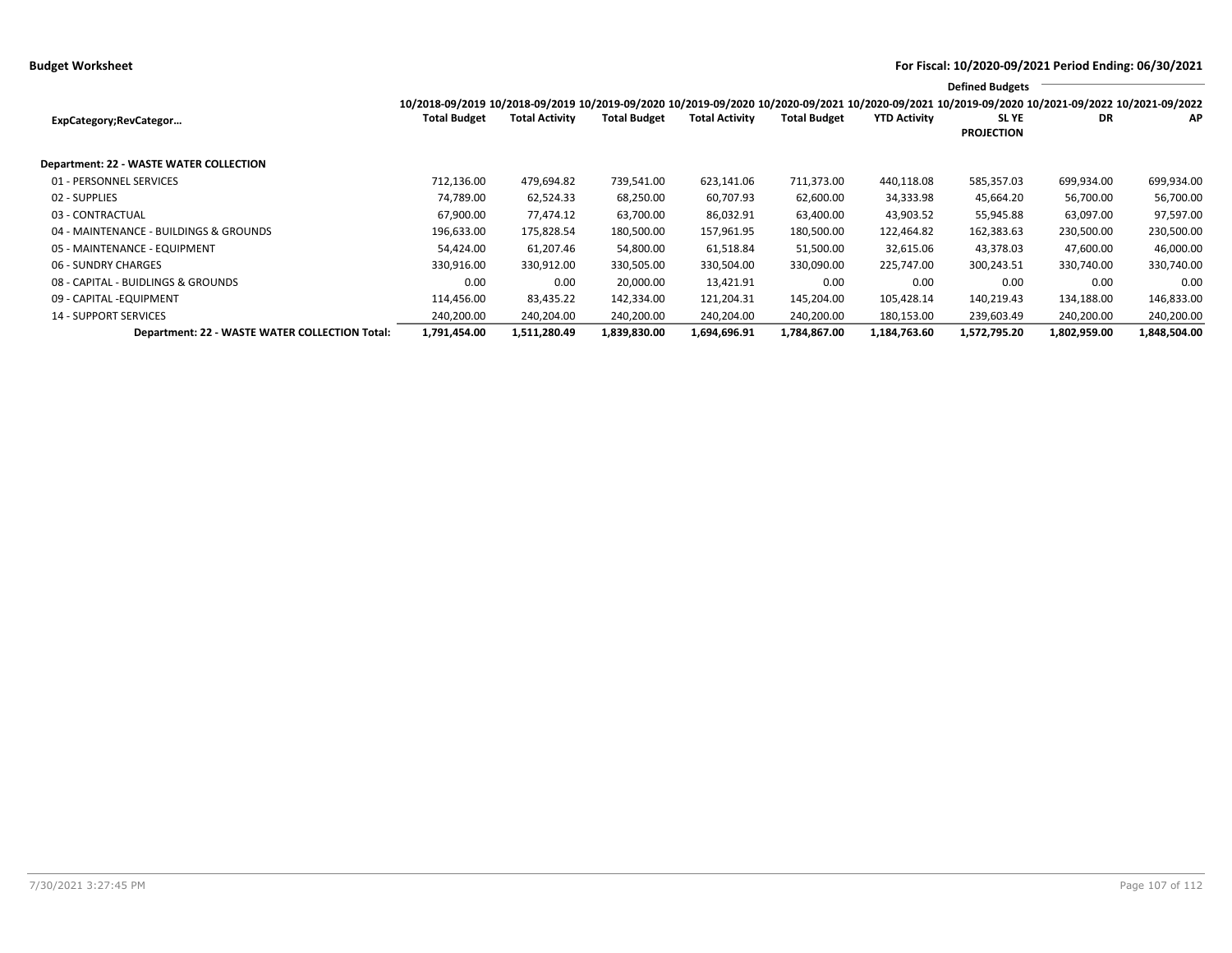**Budget Worksheet For Fiscal: 10/2020-09/2021 Period Ending: 06/30/2021**

|                                                     | <b>Defined Budgets</b><br>10/2018-09/2019 10/2018-09/2019 10/2019-09/2020 10/2019-09/2020 10/2020-09/2021 10/2020-09/2021 10/2019-09/2020 10/2021-09/2022 10/2021-09/2022 |                       |                     |                       |                     |                     |                                  |              |              |  |
|-----------------------------------------------------|---------------------------------------------------------------------------------------------------------------------------------------------------------------------------|-----------------------|---------------------|-----------------------|---------------------|---------------------|----------------------------------|--------------|--------------|--|
|                                                     |                                                                                                                                                                           |                       |                     |                       |                     |                     |                                  |              |              |  |
| ExpCategory;RevCategor                              | <b>Total Budget</b>                                                                                                                                                       | <b>Total Activity</b> | <b>Total Budget</b> | <b>Total Activity</b> | <b>Total Budget</b> | <b>YTD Activity</b> | <b>SLYE</b><br><b>PROJECTION</b> | DR           | AP           |  |
| Department: 23 - WASTE WATER TREATMENT PLANT        |                                                                                                                                                                           |                       |                     |                       |                     |                     |                                  |              |              |  |
| 01 - PERSONNEL SERVICES                             | 434,679.00                                                                                                                                                                | 426,061.98            | 405,328.00          | 412,758.11            | 412,187.00          | 308,612.21          | 410,454.24                       | 405,460.00   | 405,460.00   |  |
| 02 - SUPPLIES                                       | 85,292.00                                                                                                                                                                 | 82,816.76             | 87,100.00           | 78,953.31             | 85,800.00           | 58,831.68           | 78,246.13                        | 89,300.00    | 84,500.00    |  |
| 03 - CONTRACTUAL                                    | 321,240.00                                                                                                                                                                | 309,389.42            | 302,271.00          | 312,922.00            | 308,575.00          | 225,665.03          | 283,332.80                       | 307,857.00   | 317,857.00   |  |
| 04 - MAINTENANCE - BUILDINGS & GROUNDS              | 8,200.00                                                                                                                                                                  | 8,149.15              | 8,200.00            | 9,348.17              | 8,200.00            | 5,440.78            | 7,236.24                         | 23,200.00    | 8,500.00     |  |
| 05 - MAINTENANCE - EQUIPMENT                        | 55,926.00                                                                                                                                                                 | 50,588.17             | 57,000.00           | 41,807.85             | 49,500.00           | 51,666.86           | 68,716.92                        | 49,500.00    | 49,500.00    |  |
| 06 - SUNDRY CHARGES                                 | 538,274.00                                                                                                                                                                | 538,272.00            | 543,475.00          | 543,468.00            | 542,033.00          | 406,530.00          | 540,684.90                       | 543,594.00   | 543,594.00   |  |
| 08 - CAPITAL - BUIDLINGS & GROUNDS                  | 0.00                                                                                                                                                                      | 0.00                  | 0.00                | 0.00                  | 0.00                | 0.00                | 0.00                             | 0.00         | 15,000.00    |  |
| 09 - CAPITAL -EQUIPMENT                             | 9,000.00                                                                                                                                                                  | 9,431.76              | 45,000.00           | 41,912.99             | 0.00                | $-146.38$           | $-194.69$                        | 40,000.00    | 40,000.00    |  |
| <b>14 - SUPPORT SERVICES</b>                        | 212,500.00                                                                                                                                                                | 212,496.00            | 212,500.00          | 212,496.00            | 212,500.00          | 159,372.00          | 211,964.76                       | 212,500.00   | 212,500.00   |  |
| Department: 23 - WASTE WATER TREATMENT PLANT Total: | 1,665,111.00                                                                                                                                                              | 1,637,205.24          | 1,660,874.00        | 1,653,666.43          | 1,618,795.00        | 1,215,972.18        | 1,600,441.30                     | 1,671,411.00 | 1,676,911.00 |  |
| Fund: 40 - UTILITY FUND Surplus (Deficit):          | 1,367,965.00                                                                                                                                                              | 224,843.77            | 1,330,853.00        | $-138,510.02$         | 1,375,870.00        | 912,391.48          | 1,237,338.14                     | 1,711,965.00 | 1,772,511.00 |  |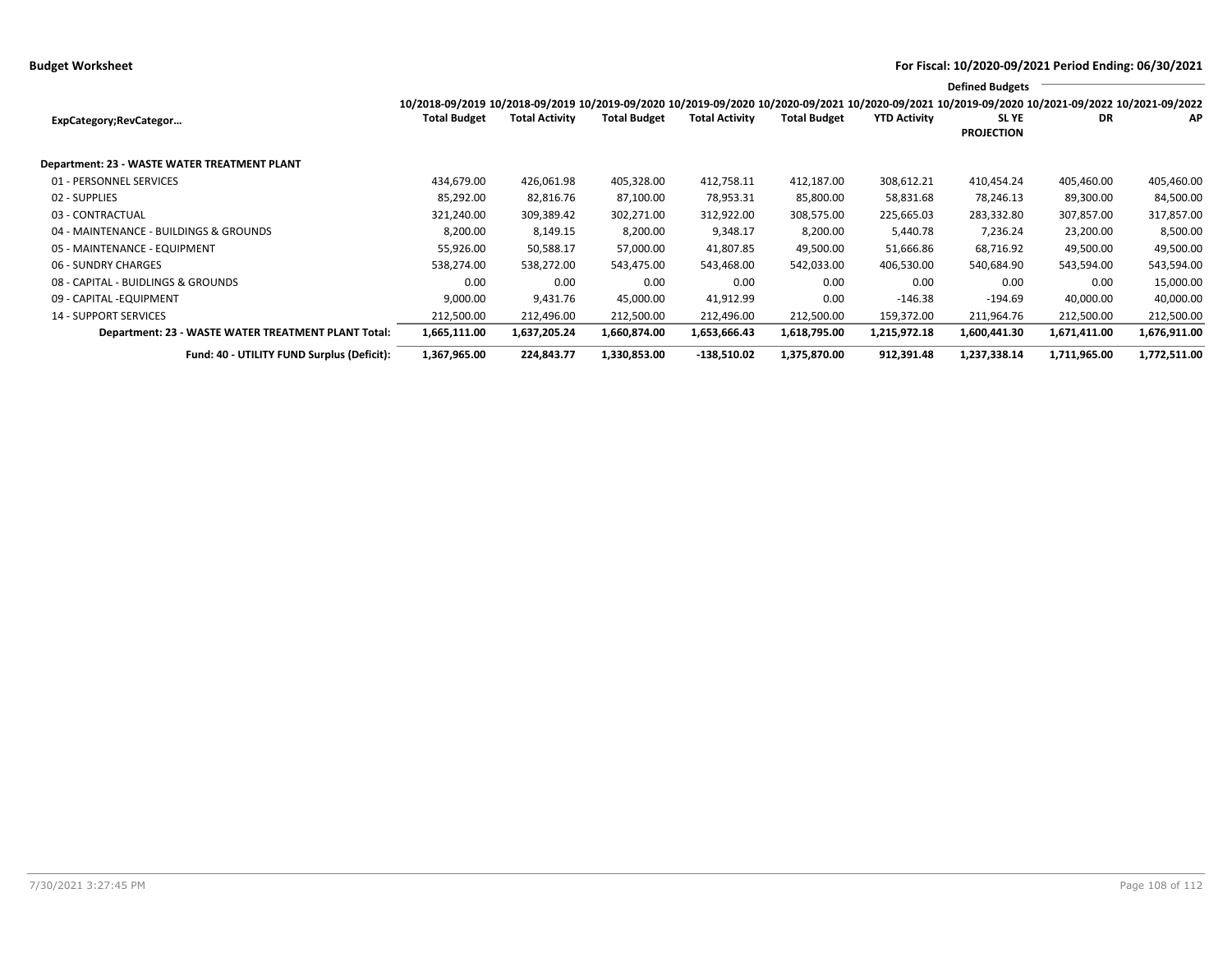**Budget Worksheet For Fiscal: 10/2020-09/2021 Period Ending: 06/30/2021**

|                            | <b>Defined Budgets</b>                                                                                                                          |                       |                     |                       |                     |                     |                   |              |              |  |
|----------------------------|-------------------------------------------------------------------------------------------------------------------------------------------------|-----------------------|---------------------|-----------------------|---------------------|---------------------|-------------------|--------------|--------------|--|
|                            | 10/2018-09/2019 10/2018-09/2019 10/2019-09/2020 10/2019-09/2020 10/2020-09/2021 10/2020-09/2021 10/2019-09/2020 10/2021-09/2022 10/2021-09/2022 |                       |                     |                       |                     |                     |                   |              |              |  |
| ExpCategory;RevCategor     | <b>Total Budget</b>                                                                                                                             | <b>Total Activity</b> | <b>Total Budget</b> | <b>Total Activity</b> | <b>Total Budget</b> | <b>YTD Activity</b> | <b>SLYE</b>       | DR           | <b>AP</b>    |  |
|                            |                                                                                                                                                 |                       |                     |                       |                     |                     | <b>PROJECTION</b> |              |              |  |
| Fund: 45 - SANITATION FUND |                                                                                                                                                 |                       |                     |                       |                     |                     |                   |              |              |  |
| 06 - CHARGES FOR SERVICES  | 5,560,000.00                                                                                                                                    | 5,952,337.11          | 5,898,000.00        | 6,350,156.09          | 6,007,500.00        | 4,996,107.37        | 6,644,822.80      | 6,175,000.00 | 6,175,000.00 |  |
| 08 - MISCELLANEOUS         | 192,105.00                                                                                                                                      | 214,583.78            | 275,000.00          | 269,079.26            | 362,500.00          | 40,758.35           | 54,008.77         | 39,500.00    | 39,500.00    |  |
|                            |                                                                                                                                                 |                       |                     |                       |                     |                     |                   |              |              |  |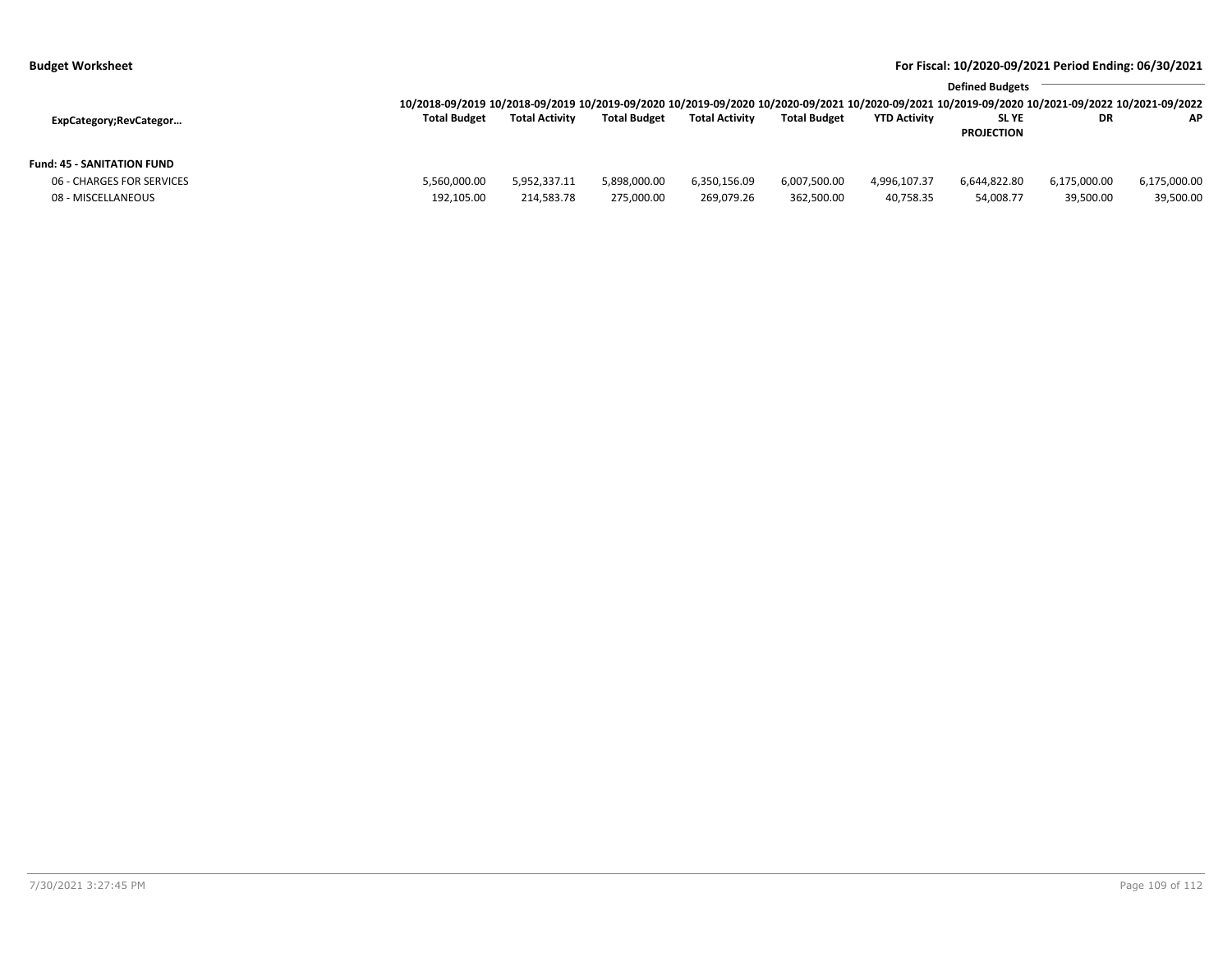**Budget Worksheet For Fiscal: 10/2020-09/2021 Period Ending: 06/30/2021**

|                                        |                                                                                                                                                 |                |                     |                       |                     |                     | <b>Defined Budgets</b>     |              |              |
|----------------------------------------|-------------------------------------------------------------------------------------------------------------------------------------------------|----------------|---------------------|-----------------------|---------------------|---------------------|----------------------------|--------------|--------------|
|                                        | 10/2018-09/2019 10/2018-09/2019 10/2019-09/2020 10/2019-09/2020 10/2020-09/2021 10/2020-09/2021 10/2019-09/2020 10/2021-09/2022 10/2021-09/2022 |                |                     |                       |                     |                     |                            |              |              |
| ExpCategory;RevCategor                 | <b>Total Budget</b>                                                                                                                             | Total Activity | <b>Total Budget</b> | <b>Total Activity</b> | <b>Total Budget</b> | <b>YTD Activity</b> | SL YE<br><b>PROJECTION</b> | DR           | AP           |
| <b>Department: 11 - SANITATION</b>     |                                                                                                                                                 |                |                     |                       |                     |                     |                            |              |              |
| 01 - PERSONNEL SERVICES                | 1,030,396.00                                                                                                                                    | 996,733.14     | 1,032,503.00        | 1,002,529.40          | 1,046,430.00        | 736,902.42          | 980,080.21                 | 1,085,801.00 | 1,085,801.00 |
| 02 - SUPPLIES                          | 219,230.00                                                                                                                                      | 309,567.38     | 219,800.00          | 206,775.25            | 220,800.00          | 152,438.33          | 202,742.97                 | 236,050.00   | 236,550.00   |
| 03 - CONTRACTUAL                       | 29,851.00                                                                                                                                       | 52,136.62      | 41,820.00           | 50,295.15             | 34,000.00           | 33,690.12           | 44,691.16                  | 32,425.00    | 32,225.00    |
| 04 - MAINTENANCE - BUILDINGS & GROUNDS | 4,000.00                                                                                                                                        | 4,392.23       | 4,000.00            | 3,540.58              | 3,000.00            | 5,958.67            | 7,925.03                   | 5,000.00     | 3,000.00     |
| 05 - MAINTENANCE - EQUIPMENT           | 184,451.00                                                                                                                                      | 158,810.11     | 183,500.00          | 183,392.15            | 161,500.00          | 126,050.50          | 167,647.17                 | 181,600.00   | 166,500.00   |
| 06 - SUNDRY CHARGES                    | 172,900.00                                                                                                                                      | 172,896.00     | 172,900.00          | 172,896.00            | 172,900.00          | 129,672.00          | 172,463.76                 | 172,900.00   | 172,900.00   |
| 08 - CAPITAL - BUIDLINGS & GROUNDS     | 10.277.00                                                                                                                                       | 9,502.00       | 7,120.00            | 7,116.00              | 0.00                | 0.00                | 0.00                       | 0.00         | 0.00         |
| 09 - CAPITAL - EQUIPMENT               | 348,679.00                                                                                                                                      | 295,012.76     | 395,937.00          | 329,033.26            | 325,588.00          | 232,051.21          | 308,628.11                 | 335,037.00   | 335,037.00   |
| <b>14 - SUPPORT SERVICES</b>           | 227,000.00                                                                                                                                      | 227,004.00     | 227,000.00          | 227,004.00            | 227,000.00          | 170,253.00          | 226,436.49                 | 227,000.00   | 227,000.00   |
| Department: 11 - SANITATION Total:     | 2,226,784.00                                                                                                                                    | 2,226,054.24   | 2,284,580.00        | 2,182,581.79          | 2,191,218.00        | 1,587,016.25        | 2,110,614.90               | 2,275,813.00 | 2,259,013.00 |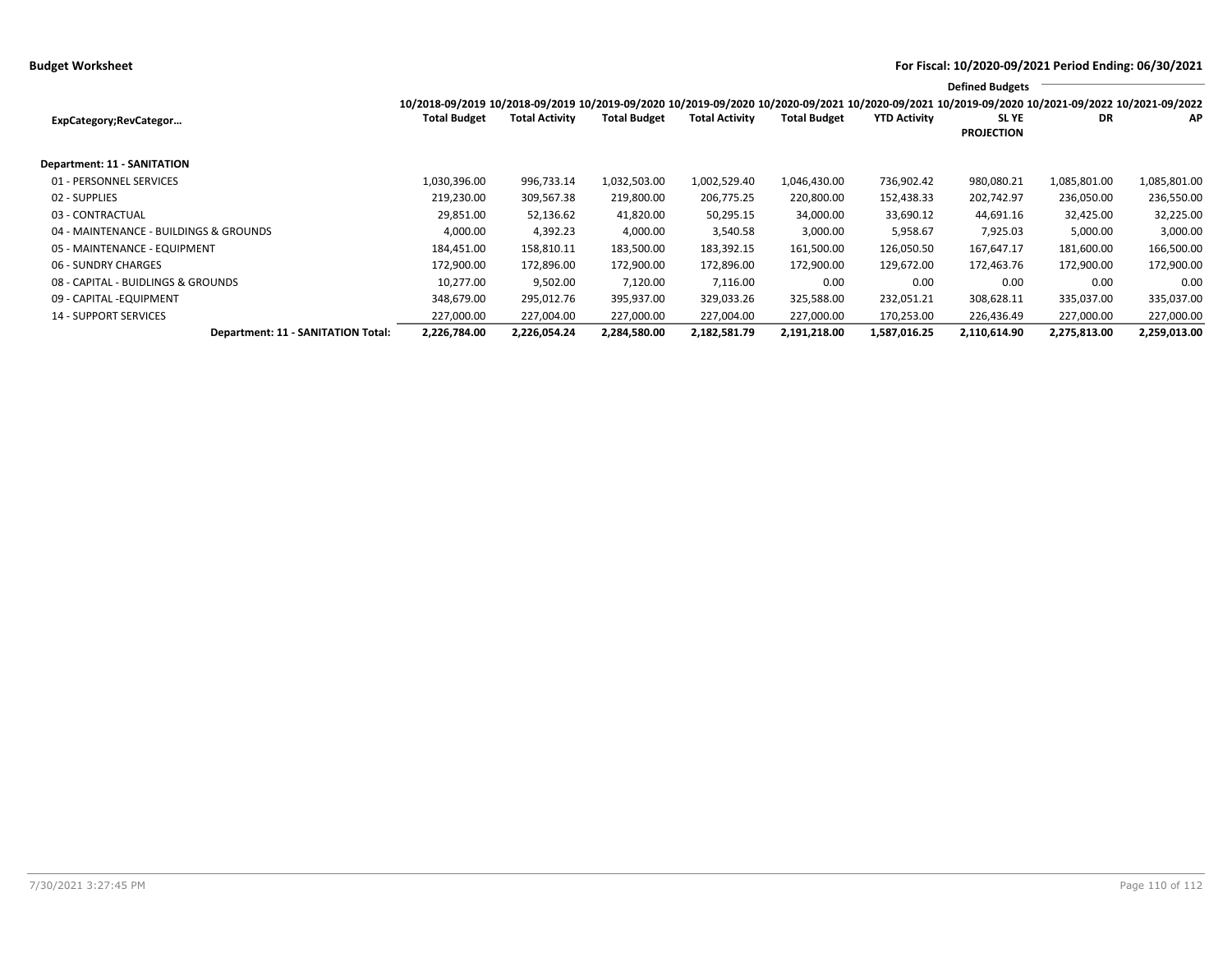## **Budget Worksheet For Fiscal: 10/2020-09/2021 Period Ending: 06/30/2021**

|                                                      |                                                                                                                                                 |                       |                     |                       |                     |                     | <b>Defined Budgets</b>           |                 |               |
|------------------------------------------------------|-------------------------------------------------------------------------------------------------------------------------------------------------|-----------------------|---------------------|-----------------------|---------------------|---------------------|----------------------------------|-----------------|---------------|
|                                                      | 10/2018-09/2019 10/2018-09/2019 10/2019-09/2020 10/2019-09/2020 10/2020-09/2021 10/2020-09/2021 10/2019-09/2020 10/2021-09/2022 10/2021-09/2022 |                       |                     |                       |                     |                     |                                  |                 |               |
| ExpCategory;RevCategor                               | <b>Total Budget</b>                                                                                                                             | <b>Total Activity</b> | <b>Total Budget</b> | <b>Total Activity</b> | <b>Total Budget</b> | <b>YTD Activity</b> | <b>SLYE</b><br><b>PROJECTION</b> | DR              | AP            |
|                                                      |                                                                                                                                                 |                       |                     |                       |                     |                     |                                  |                 |               |
| Department: 12 - LANDFILL                            |                                                                                                                                                 |                       |                     |                       |                     |                     |                                  |                 |               |
| 01 - PERSONNEL SERVICES                              | 694,839.00                                                                                                                                      | 687,358.03            | 690,577.00          | 679,987.10            | 696,016.00          | 507,520.12          | 675,001.76                       | 705,881.00      | 705,881.00    |
| 02 - SUPPLIES                                        | 127,553.00                                                                                                                                      | 199,947.04            | 149,050.00          | 118,258.75            | 124,950.00          | 84,526.53           | 112,420.28                       | 135,500.00      | 136,100.00    |
| 03 - CONTRACTUAL                                     | 254,281.00                                                                                                                                      | 295,981.35            | 315,950.00          | 315,523.54            | 287,587.00          | 195,950.93          | 260,039.35                       | 283,717.00      | 332,691.00    |
| 04 - MAINTENANCE - BUILDINGS & GROUNDS               | 468,005.00                                                                                                                                      | 316,488.71            | 452,944.00          | 299,649.98            | 442,682.00          | 217,463.25          | 289,226.12                       | 435,656.00      | 434,656.00    |
| 05 - MAINTENANCE - EQUIPMENT                         | 54,889.00                                                                                                                                       | 112,419.29            | 75,000.00           | 77,600.97             | 73,000.00           | 36,188.13           | 48,130.22                        | 73,150.00       | 73,000.00     |
| 06 - SUNDRY CHARGES                                  | 204,600.00                                                                                                                                      | 204,600.00            | 204,600.00          | 204,600.00            | 204,600.00          | 153,450.00          | 204,088.50                       | 204,600.00      | 204,600.00    |
| 08 - CAPITAL - BUIDLINGS & GROUNDS                   | 0.00                                                                                                                                            | 0.00                  | 0.00                | 0.00                  | 42,759.00           | 32,067.00           | 42,649.11                        | 43,659.00       | 43,659.00     |
| 09 - CAPITAL - EQUIPMENT                             | 569,171.00                                                                                                                                      | 440,271.27            | 642,963.00          | 569,932.95            | 727,098.00          | 577,966.86          | 768,695.92                       | 459,633.00      | 511,816.00    |
| <b>14 - SUPPORT SERVICES</b>                         | 246,400.00                                                                                                                                      | 1,286,396.00          | 246,400.00          | 2,046,396.00          | 246,400.00          | 184,797.00          | 245,780.01                       | 246,400.00      | 246,400.00    |
| Department: 12 - LANDFILL Total:                     | 2,619,738.00                                                                                                                                    | 3,543,461.69          | 2,777,484.00        | 4,311,949.29          | 2,845,092.00        | 1,989,929.82        | 2,646,031.27                     | 2,588,196.00    | 2,688,803.00  |
| <b>Fund: 45 - SANITATION FUND Surplus (Deficit):</b> | 905,583.00                                                                                                                                      | 397,404.96            | 1,110,936.00        | 124,704.27            | 1,333,690.00        | 1,459,919.65        | 1,942,185.40                     | 1,350,491.00    | 1,266,684.00  |
| <b>Report Surplus (Deficit):</b>                     | -192,797.00                                                                                                                                     | 2,337,764.13          | $-22,007.00$        | 3,050,721.23          | $-1.00$             | 3,569,935.69        | 4,206,517.50                     | $-1,338,266.00$ | $-963,385.00$ |